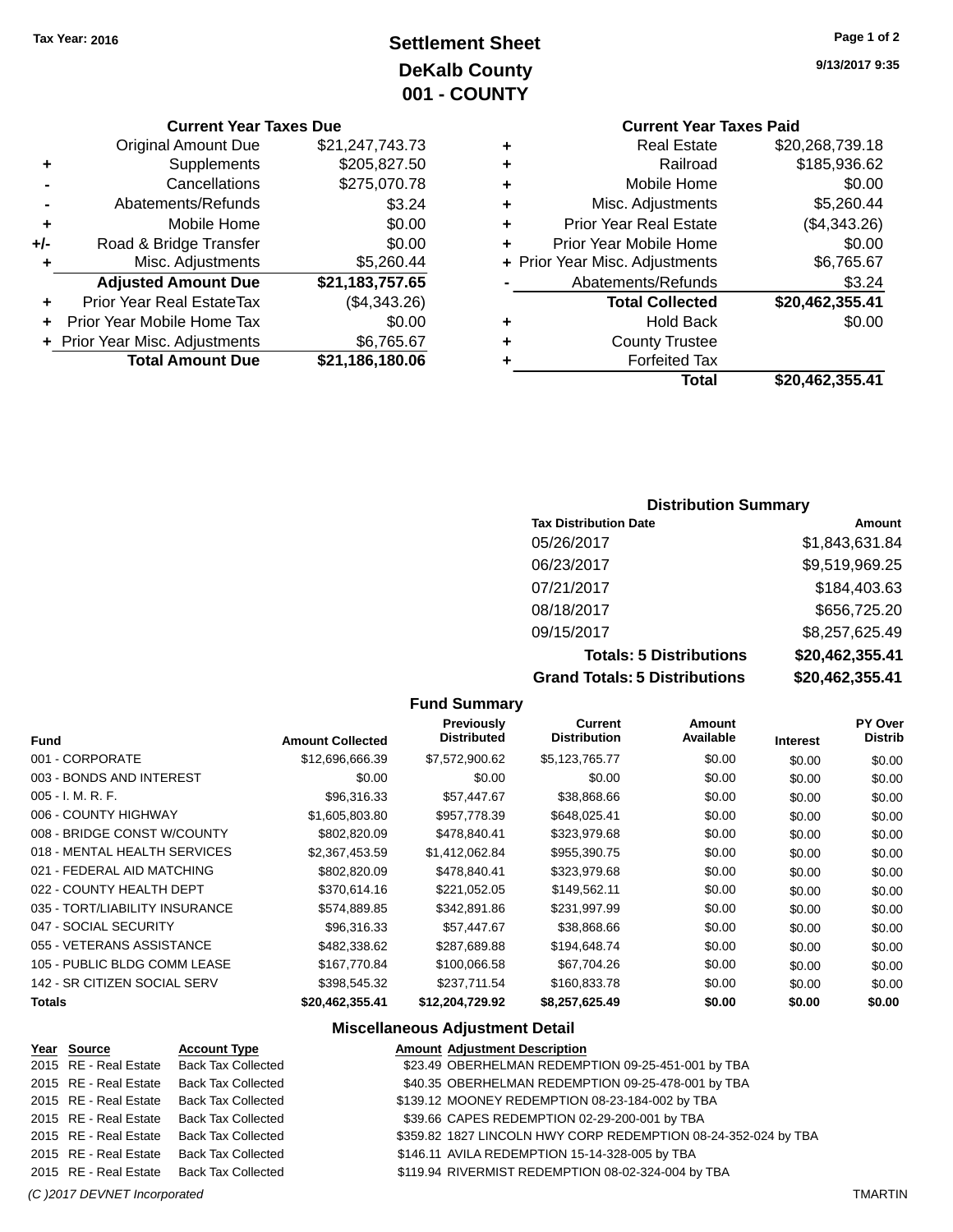# **Settlement Sheet Tax Year: 2016 Page 2 of 2 DeKalb County**

**9/13/2017 9:35**

#### 2015 RE - Real Estate Back T 2015 RE - Real Estate Back T 2015 RE - Real Estate Back T 2015 RE - Real Estate Back T 2015 RE - Real Estate Back T 2015 RE - Real Estate Back T 2015 RE - Real Estate Back T 2015 RE - Real Estate Back T 2015 RE - Real Estate Back T 2015 RE - Real Estate Back T 2015 RE - Real Estate Back T 2015 RE - Real Estate Back T 2015 RE - Real Estate Back T 2015 RE - Real Estate Back T 2015 RE - Real Estate Back T 2015 RE - Real Estate Back T 2015 RE - Real Estate Back T 2015 RE - Real Estate Back T 2015 RE - Real Estate Back T 2015 RE - Real Estate Back T 2015 RE - Real Estate Back T 2015 RE - Real Estate Back T 2015 RE - Real Estate Back T 2015 RE - Real Estate Back T 2015 RE - Real Estate Back T 2015 RE - Real Estate Back T 2015 RE - Real Estate Back T 2015 RE - Real Estate Back T 2015 RE - Real Estate Back T 2015 RE - Real Estate Back T 2015 RE - Real Estate Back T 2015 RE - Real Estate Back T 2016 RE - Real Estate Back T 2016 RE - Real Estate Back T 2016 RE - Real Estate Back T 2016 RE - Real Estate Back T 2016 RE - Real Estate Back T 2016 RE - Real Estate Paymt 2016 RE - Real Estate Paymt 2016 RE - Real Estate Paymt 2016 RE - Real Estate Paymt 2016 RE - Real Estate Back T 2016 RE - Real Estate Back T 2016 RE - Real Estate Back T 2016 RE - Real Estate Back T **Totals 52 entries**

| <b>ACCOUNT IVDE</b> |
|---------------------|
| <b>RE</b> Abatement |
| <b>RE</b> Abatement |
| <b>RE</b> Abatement |
| <b>RE</b> Abatement |

## **Totals \$3.24 5 entries**

|  |             |                     | <b>Miscellaneous Adjustment Detail</b> |
|--|-------------|---------------------|----------------------------------------|
|  | Year Source | <b>Account Type</b> | <b>Amount Adiustment Description</b>   |

| ax Collected   |             | \$119.94 RIVERMIST REDEMPTION 08-02-351-013 by TBA                |
|----------------|-------------|-------------------------------------------------------------------|
| ax Collected   |             | \$119.94 RIVERMIST REDEMPTION 08-02-351-017 by TBA                |
| ax Collected   |             | \$119.94 RIVERMIST REDEMPTION 08-02-351-020 by TBA                |
| ax Collected   |             | \$119.94 RIVERMIST REDEMPTION 08-02-351-022 by TBA                |
| ax Collected   |             | \$119.94 RIVERMIST REDEMPTION 08-02-354-001 by TBA                |
| ax Collected   |             | \$119.94 RIVERMIST REDEMPTION 08-02-354-008 by TBA                |
| ax Collected   |             | \$119.94 RIVERMIST REDEMPTION 08-02-354-012 by TBA                |
| ax Collected   |             | \$119.94 RIVERMIST REDEMPTION 08-02-370-001 by TBA                |
| ax Collected   |             | \$119.94 RIVERMIST REDEMPTION 08-02-370-002 by TBA                |
| ax Collected   |             | \$119.94 RIVERMIST REDEMPTION 08-02-370-003 by TBA                |
| ax Collected   |             | \$119.94 RIVERMIST REDEMPTION 08-02-370-004 by TBA                |
| ax Collected   |             | \$76.17 RIVERMIST REDEMPTION 08-02-373-001 by TBA                 |
| ax Collected   |             | \$51.61 RIVERMIST REDEMPTION 08-02-377-001 by TBA                 |
| ax Collected   |             | \$14.47 RIVERMIST REDEMPTION 08-11-100-045 by TBA                 |
| ax Collected   |             | \$6.86 RIVERMIST REDEMPTION 15-15-228-013 by TBA                  |
| ax Collected   |             | \$119.94 RIVERMIST REDEMPTION 08-02-323-005 by TBA                |
| ax Collected   |             | \$348.45 NIELSEN REDEMPTION 15-16-151-002 by TBA                  |
| ax Collected   |             | \$19.93 NIELSEN REDEMPTION 15-16-151-019 by TBA                   |
| ax Collected   |             | \$123.37 ENGSTROM REDEMPTION 09-29-182-013 by TBA                 |
| ax Collected   |             | \$20.94 MCFARLAND REDEMPTION 15-15-228-014 by TBA                 |
| ax Collected   |             | \$20.94 MCFARLAND REDEMPTION 15-15-225-015 by TBA                 |
| ax Collected   |             | \$367.20 ROBINSON REDEMPTION 14-15-155-002 by TBA                 |
| ax Collected   |             | \$39.72 DUNCAN REDEMPTION 01-26-252-011 by TBA                    |
| ax Collected   |             | \$74.18 VOID HEL EXEMPTION 08-14-478-035 by TBA                   |
| ax Collected   |             | \$820.33 PAN PACIFIC HOLDINGS LLC REDEMPTION 06-33-154-011 by TBA |
| ax Collected   |             | \$1,590.60 MOONEY REDEMPTION 08-23-184-020 by TBA                 |
| ax Collected   |             | \$17.75 TRUSTEE SALE 09-29-252-001 by TBA                         |
| ax Collected   |             | \$23.92 TRUSTEE SALE 02-22-100-004 by TBA                         |
| ax Collected   |             | \$328.85 MOONEY REDEMPTION 08-23-184-003 by TBA                   |
| ax Collected   |             | \$292.21 MOONEY REDEMPTION 08-12-184-027 by TBA                   |
| ax Collected   |             | \$94.48 BOGLE REDEMPTION 14-16-233-001 by TBA                     |
| ax Collected   |             | \$125.92 CASTLE BANK REDEMPTION 13-15-401-006 by TBA              |
| ax Collected   |             | \$4.82 TRUSTEE SALE 09-17-385-0110 by TBA                         |
| ax Collected   |             | \$227.21 MILINAC REDEMPTION 06-05-209-010 by TBA                  |
| ax Collected   |             | \$599.07 HARRISON REDEMPTION 19-26-408-006 by TBA                 |
| ax Collected   |             | \$324.15 WEST SUBURBAN BANK REDEMPTION 15-14-304-002 by TBA       |
| ax Collected   |             | \$331.41 MARSHNER REDEMPTION 19-26-434-001 by TBA                 |
| In Lieu of Tax |             | \$120.86 HOUSING AUTHORITY SEQUOYA APARTMENTS by TBA              |
| In Lieu of Tax |             | \$111.31 HOUSING AUTHORITY SUNSET VIEW APARTMENTS by TBA          |
| In Lieu of Tax |             | \$1,540.66 HOUSING AUTHORITY DEKALB UNITS by TBA                  |
| In Lieu of Tax |             | \$1,271.33 HOUSING AUTHORITY SYCAMORE UNITS by TBA                |
| ax Collected   |             | \$21.00 GIANNOLA REDEMPTION 01-26-206-015 by TBA                  |
| ax Collected   |             | \$22.48 TRUSTEE SALE 09-17-376-011 by TBA                         |
| ax Collected   |             | \$140.82 CAINARI INC REDEMPTION 02-22-307-006 by TBA              |
| ax Collected   |             | \$545.32 CAINARI INC REDEMPTION 02-22-307-007 by TBA              |
|                | \$12,026.11 |                                                                   |

#### **Abatement Detail**

### **Year Source Account Type Amount Adjustment Description**

2016 RE - Real Estate RE Abatement \$0.01 PTAB INTEREST REFUND 19-23-300-013 by TBA 2016 RE - Real Estate RE Abatement \$0.39 PTAB INTEREST REFUND 06-28-180-020 by TBA 2016 RE - Real Estate RE Abatement \$0.68 PTAB INTEREST REFUND 02-24-452-014 by TBA 2016 RE - Real Estate \$0.74 PTAB INTEREST REFUND 18-28-426-009 by TBA RE Abatement 2016 RE - Real Estate RE Abatement \$1.42 PTAB INTEREST REFUND 18-27-302-004 by TBA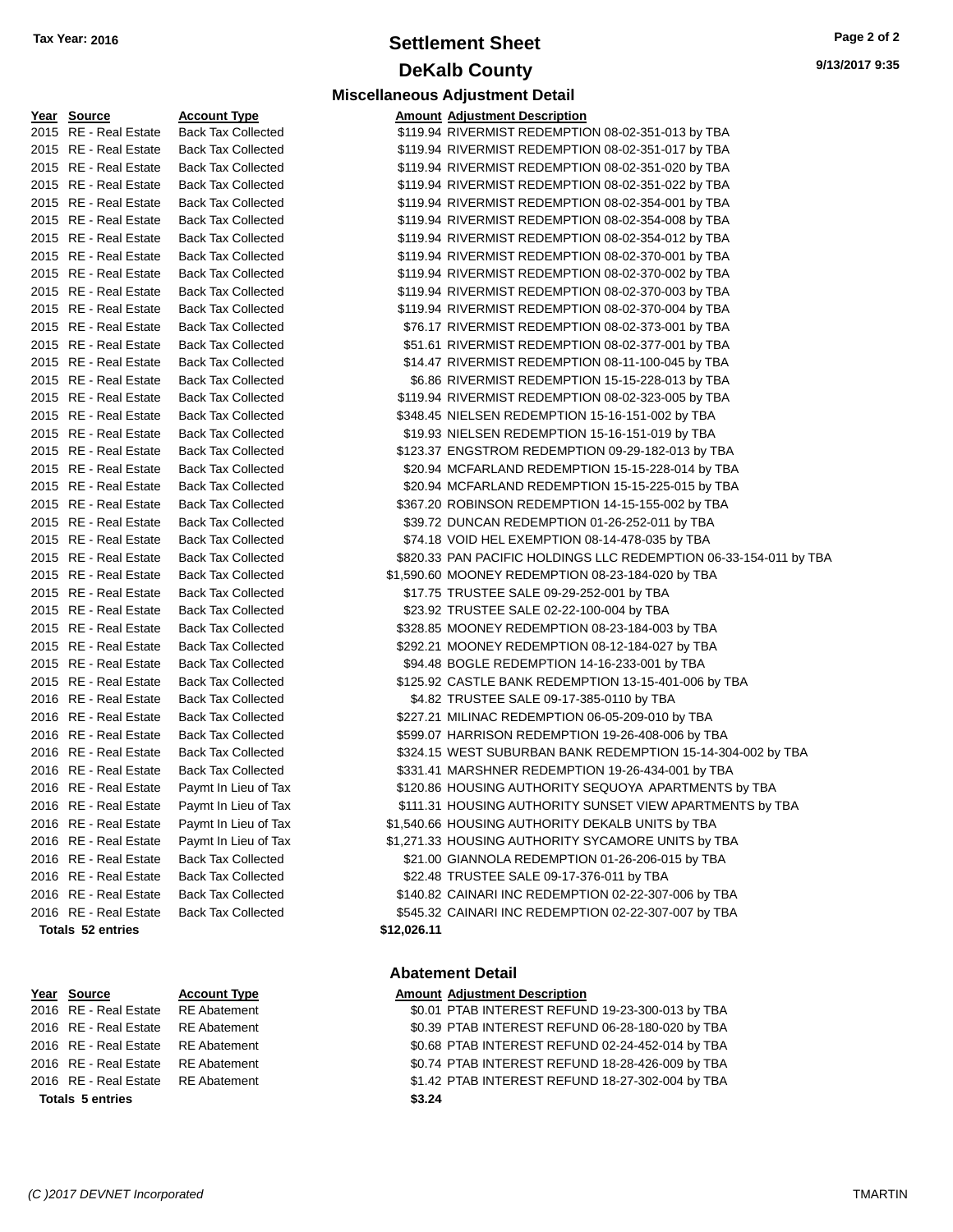# **Settlement Sheet Tax Year: 2016 Page 1 of 2 DeKalb County 002 - FOREST PRESERVE**

**9/13/2017 9:35**

### **Current Year Taxes Paid**

|   | Total                          | \$1,433,640.36 |
|---|--------------------------------|----------------|
|   | <b>Forfeited Tax</b>           |                |
| ٠ | <b>County Trustee</b>          |                |
| ٠ | <b>Hold Back</b>               | \$0.00         |
|   | <b>Total Collected</b>         | \$1,433,640.36 |
|   | Abatements/Refunds             | \$0.23         |
|   | + Prior Year Misc. Adjustments | \$466.83       |
| ٠ | Prior Year Mobile Home         | \$0.00         |
| ٠ | <b>Prior Year Real Estate</b>  | (\$309.19)     |
| ٠ | Misc. Adjustments              | \$367.76       |
| ٠ | Mobile Home                    | \$0.00         |
| ٠ | Railroad                       | \$12,999.02    |
|   | <b>Real Estate</b>             | \$1,420,116.17 |

|     | <b>Current Year Taxes Due</b>    |                |  |  |  |
|-----|----------------------------------|----------------|--|--|--|
|     | <b>Original Amount Due</b>       | \$1,485,426.90 |  |  |  |
| ٠   | Supplements                      | \$17,520.81    |  |  |  |
|     | \$19,230.14<br>Cancellations     |                |  |  |  |
|     | \$0.23<br>Abatements/Refunds     |                |  |  |  |
| ٠   | Mobile Home                      | \$0.00         |  |  |  |
| +/- | Road & Bridge Transfer           | \$0.00         |  |  |  |
| ٠   | Misc. Adjustments                | \$367.76       |  |  |  |
|     | <b>Adjusted Amount Due</b>       | \$1,484,085.10 |  |  |  |
| ٠   | <b>Prior Year Real EstateTax</b> | (\$309.19)     |  |  |  |
| ÷   | Prior Year Mobile Home Tax       | \$0.00         |  |  |  |
|     | + Prior Year Misc. Adjustments   | \$466.83       |  |  |  |
|     | <b>Total Amount Due</b>          | \$1,484,242.74 |  |  |  |

| <b>Distribution Summary</b>    |                |  |  |  |
|--------------------------------|----------------|--|--|--|
| <b>Tax Distribution Date</b>   | Amount         |  |  |  |
| 05/26/2017                     | \$130,324.24   |  |  |  |
| 06/23/2017                     | \$665,652.69   |  |  |  |
| 07/21/2017                     | \$12,891.68    |  |  |  |
| 08/18/2017                     | \$45,911.44    |  |  |  |
| 09/15/2017                     | \$578,860.31   |  |  |  |
| <b>Totals: 5 Distributions</b> | \$1,433,640.36 |  |  |  |
| _ _ _                          |                |  |  |  |

**Grand Totals: 5 Distributions \$1,433,640.36**

| Distributions |
|---------------|
|---------------|

| <b>Fund Summary</b>                                 |                         |                                  |                                |                     |                 |                           |
|-----------------------------------------------------|-------------------------|----------------------------------|--------------------------------|---------------------|-----------------|---------------------------|
| <b>Fund</b>                                         | <b>Amount Collected</b> | Previously<br><b>Distributed</b> | Current<br><b>Distribution</b> | Amount<br>Available | <b>Interest</b> | PY Over<br><b>Distrib</b> |
| 001 - CORPORATE                                     | \$1.061.682.36          | \$633,007.35                     | \$428.675.01                   | \$0.00              | \$0.00          | \$0.00                    |
| $005 - I. M. R. F.$                                 | \$33,912.77             | \$20.219.83                      | \$13.692.94                    | \$0.00              | \$0.00          | \$0.00                    |
| 035 - TORT JUDGEMENTS/LIABILITY<br><b>INSURANCE</b> | \$304.132.46            | \$181.333.04                     | \$122,799.42                   | \$0.00              | \$0.00          | \$0.00                    |
| 047 - SOCIAL SECURITY                               | \$33.912.77             | \$20.219.83                      | \$13.692.94                    | \$0.00              | \$0.00          | \$0.00                    |
| <b>Totals</b>                                       | \$1,433,640.36          | \$854.780.05                     | \$578,860.31                   | \$0.00              | \$0.00          | \$0.00                    |

| Year Source           | <b>Account Type</b>       | <b>Amount Adjustment Description</b>                          |
|-----------------------|---------------------------|---------------------------------------------------------------|
| 2015 RE - Real Estate | <b>Back Tax Collected</b> | \$1.62 OBERHELMAN REDEMPTION 09-25-451-001 by TBA             |
| 2015 RE - Real Estate | <b>Back Tax Collected</b> | \$2.78 OBERHELMAN REDEMPTION 09-25-478-001 by TBA             |
| 2015 RE - Real Estate | <b>Back Tax Collected</b> | \$9.60 MOONEY REDEMPTION 08-23-184-002 by TBA                 |
| 2015 RE - Real Estate | <b>Back Tax Collected</b> | \$2.74 CAPES REDEMPTION 02-29-200-001 by TBA                  |
| 2015 RE - Real Estate | <b>Back Tax Collected</b> | \$24.83 1827 LINCOLN HWY CORP REDEMPTION 08-24-352-024 by TBA |
| 2015 RE - Real Estate | <b>Back Tax Collected</b> | \$10.08 AVILA REDEMPTION 15-14-328-005 by TBA                 |
| 2015 RE - Real Estate | <b>Back Tax Collected</b> | \$8.28 RIVERMIST REDEMPTION 08-02-324-004 by TBA              |
| 2015 RE - Real Estate | <b>Back Tax Collected</b> | \$8.28 RIVERMIST REDEMPTION 08-02-351-013 by TBA              |
| 2015 RE - Real Estate | <b>Back Tax Collected</b> | \$8.28 RIVERMIST REDEMPTION 08-02-351-017 by TBA              |
| 2015 RE - Real Estate | <b>Back Tax Collected</b> | \$8.28 RIVERMIST REDEMPTION 08-02-351-020 by TBA              |
| 2015 RE - Real Estate | <b>Back Tax Collected</b> | \$8.28 RIVERMIST REDEMPTION 08-02-351-022 by TBA              |
| 2015 RE - Real Estate | <b>Back Tax Collected</b> | \$8.28 RIVERMIST REDEMPTION 08-02-354-001 by TBA              |
| 2015 RE - Real Estate | <b>Back Tax Collected</b> | \$8.28 RIVERMIST REDEMPTION 08-02-354-008 by TBA              |
| 2015 RE - Real Estate | <b>Back Tax Collected</b> | \$8.28 RIVERMIST REDEMPTION 08-02-354-012 by TBA              |
| 2015 RE - Real Estate | <b>Back Tax Collected</b> | \$8.28 RIVERMIST REDEMPTION 08-02-370-001 by TBA              |
| 2015 RE - Real Estate | <b>Back Tax Collected</b> | \$8.28 RIVERMIST REDEMPTION 08-02-370-002 by TBA              |
|                       |                           |                                                               |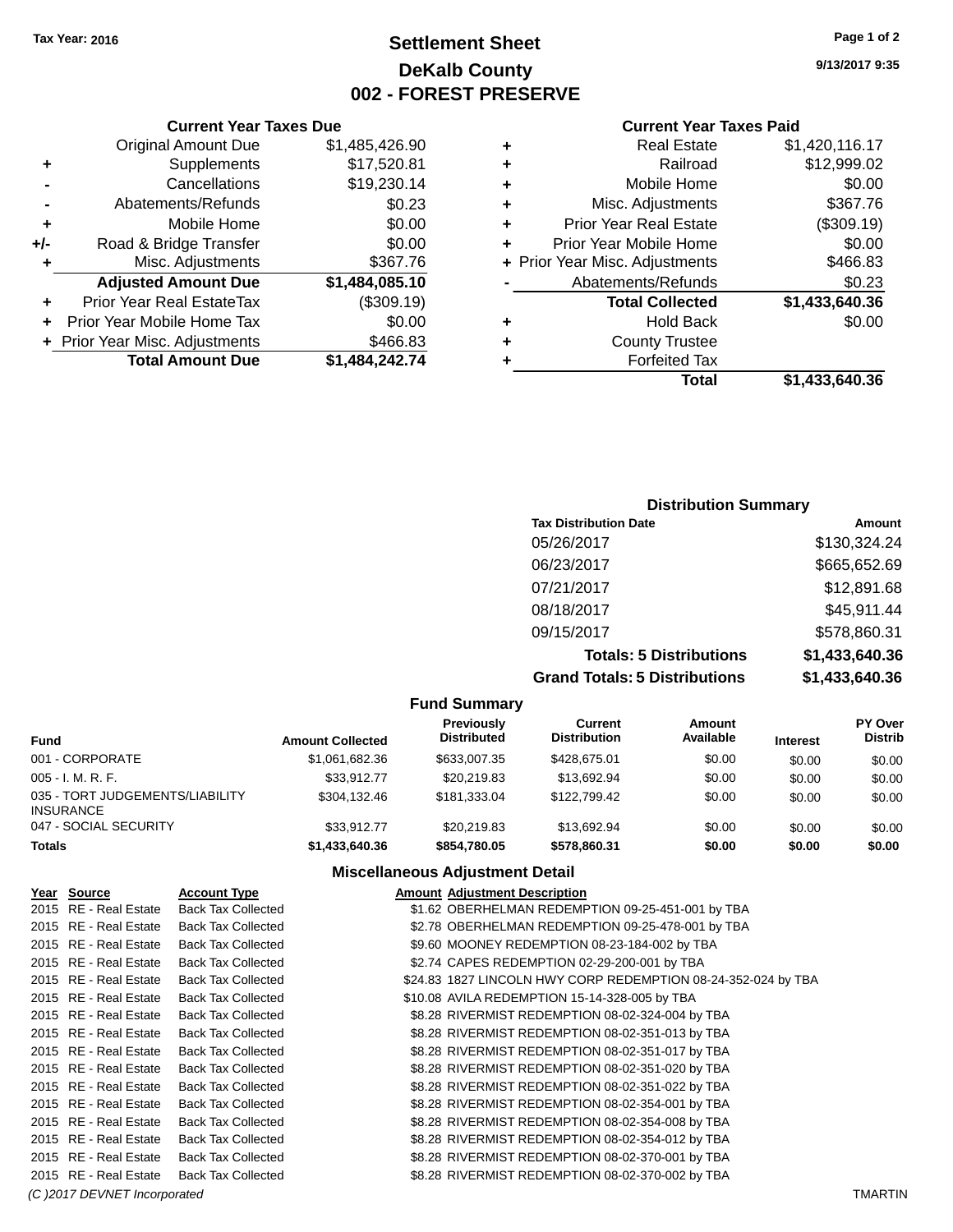# **Settlement Sheet Tax Year: 2016 Page 2 of 2 DeKalb County**

**Miscellaneous Adjustment Detail**

| Year | <b>Source</b>           | <b>Account Type</b>       | <b>Amount Adj</b> |  |
|------|-------------------------|---------------------------|-------------------|--|
| 2015 | RE - Real Estate        | <b>Back Tax Collected</b> | \$8.28 RIV        |  |
| 2015 | RE - Real Estate        | <b>Back Tax Collected</b> | \$8.28 RIV        |  |
| 2015 | <b>RE</b> - Real Estate | <b>Back Tax Collected</b> | \$5.26 RIV        |  |
| 2015 | <b>RE</b> - Real Estate | <b>Back Tax Collected</b> | \$3.56 RIV        |  |
| 2015 | RE - Real Estate        | <b>Back Tax Collected</b> | \$1.00 RIV        |  |
| 2015 | <b>RE</b> - Real Estate | <b>Back Tax Collected</b> | \$0.47 RIV        |  |
| 2015 | <b>RE</b> - Real Estate | <b>Back Tax Collected</b> | \$8.28 RIV        |  |
| 2015 | RE - Real Estate        | <b>Back Tax Collected</b> | \$24.04 NIE       |  |
| 2015 | <b>RE</b> - Real Estate | <b>Back Tax Collected</b> | \$1.37 NIE        |  |
| 2015 | <b>RE</b> - Real Estate | <b>Back Tax Collected</b> | \$8.51 ENG        |  |
| 2015 | <b>RE</b> - Real Estate | <b>Back Tax Collected</b> | \$1.44 MCI        |  |
| 2015 | <b>RE</b> - Real Estate | <b>Back Tax Collected</b> | \$1.44 MCI        |  |
| 2015 | RE - Real Estate        | <b>Back Tax Collected</b> | \$25.33 ROI       |  |
| 2015 | <b>RE</b> - Real Estate | <b>Back Tax Collected</b> | \$2.74 DUN        |  |
| 2015 | <b>RE</b> - Real Estate | <b>Back Tax Collected</b> | \$5.12 VOI        |  |
| 2015 | RE - Real Estate        | <b>Back Tax Collected</b> | \$56.59 PAN       |  |
| 2015 | RE - Real Estate        | <b>Back Tax Collected</b> | \$109.74 MO       |  |
| 2015 | <b>RE</b> - Real Estate | <b>Back Tax Collected</b> | \$1.22 TRL        |  |
| 2015 | <b>RE</b> - Real Estate | <b>Back Tax Collected</b> | \$1.65 TRL        |  |
| 2015 | RE - Real Estate        | <b>Back Tax Collected</b> | \$22.69 MO        |  |
| 2015 | <b>RE</b> - Real Estate | <b>Back Tax Collected</b> | \$20.16 MO        |  |
| 2015 | <b>RE</b> - Real Estate | <b>Back Tax Collected</b> | \$6.52 BOO        |  |
| 2015 | <b>RE</b> - Real Estate | <b>Back Tax Collected</b> | \$8.69 CAS        |  |
| 2016 | RE - Real Estate        | <b>Back Tax Collected</b> | \$0.34 TRL        |  |
| 2016 | <b>RE</b> - Real Estate | <b>Back Tax Collected</b> | \$15.89 MIL       |  |
| 2016 | <b>RE</b> - Real Estate | <b>Back Tax Collected</b> | \$41.88 HAF       |  |
| 2016 | RE - Real Estate        | <b>Back Tax Collected</b> | \$22.66 WE        |  |
| 2016 | <b>RE</b> - Real Estate | <b>Back Tax Collected</b> | \$23.17 MAI       |  |
| 2016 | <b>RE</b> - Real Estate | Paymt In Lieu of Tax      | \$8.45 HOI        |  |
| 2016 | RE - Real Estate        | Paymt In Lieu of Tax      | \$7.78 HOI        |  |
| 2016 | <b>RE</b> - Real Estate | Paymt In Lieu of Tax      | \$107.71 HOI      |  |
| 2016 | RE - Real Estate        | Paymt In Lieu of Tax      | \$88.87 HOI       |  |
| 2016 | RE - Real Estate        | <b>Back Tax Collected</b> | \$1.47 GIA        |  |
| 2016 | <b>RE</b> - Real Estate | <b>Back Tax Collected</b> | \$1.57 TRL        |  |
| 2016 | <b>RE</b> - Real Estate | <b>Back Tax Collected</b> | \$9.85 CAI        |  |
|      | 2016 RE - Real Estate   | <b>Back Tax Collected</b> | \$38.12 CAI       |  |
|      | Totals 52 entries       |                           | \$834.59          |  |

**Totals \$0.23 5 entries**

| <u>rear source</u>       | <u>Account Type</u>       |          | <u>Amount Adjustment Description</u>                             |
|--------------------------|---------------------------|----------|------------------------------------------------------------------|
| 2015 RE - Real Estate    | <b>Back Tax Collected</b> |          | \$8.28 RIVERMIST REDEMPTION 08-02-370-003 by TBA                 |
| 2015 RE - Real Estate    | <b>Back Tax Collected</b> |          | \$8.28 RIVERMIST REDEMPTION 08-02-370-004 by TBA                 |
| 2015 RE - Real Estate    | <b>Back Tax Collected</b> |          | \$5.26 RIVERMIST REDEMPTION 08-02-373-001 by TBA                 |
| 2015 RE - Real Estate    | <b>Back Tax Collected</b> |          | \$3.56 RIVERMIST REDEMPTION 08-02-377-001 by TBA                 |
| 2015 RE - Real Estate    | <b>Back Tax Collected</b> |          | \$1.00 RIVERMIST REDEMPTION 08-11-100-045 by TBA                 |
| 2015 RE - Real Estate    | <b>Back Tax Collected</b> |          | \$0.47 RIVERMIST REDEMPTION 15-15-228-013 by TBA                 |
| 2015 RE - Real Estate    | <b>Back Tax Collected</b> |          | \$8.28 RIVERMIST REDEMPTION 08-02-323-005 by TBA                 |
| 2015 RE - Real Estate    | <b>Back Tax Collected</b> |          | \$24.04 NIELSEN REDEMPTION 15-16-151-002 by TBA                  |
| 2015 RE - Real Estate    | <b>Back Tax Collected</b> |          | \$1.37 NIELSEN REDEMPTION 15-16-151-019 by TBA                   |
| 2015 RE - Real Estate    | <b>Back Tax Collected</b> |          | \$8.51 ENGSTROM REDEMPTION 09-29-182-013 by TBA                  |
| 2015 RE - Real Estate    | <b>Back Tax Collected</b> |          | \$1.44 MCFARLAND REDEMPTION 15-15-228-014 by TBA                 |
| 2015 RE - Real Estate    | <b>Back Tax Collected</b> |          | \$1.44 MCFARLAND REDEMPTION 15-15-225-015 by TBA                 |
| 2015 RE - Real Estate    | <b>Back Tax Collected</b> |          | \$25.33 ROBINSON REDEMPTION 14-15-155-002 by TBA                 |
| 2015 RE - Real Estate    | <b>Back Tax Collected</b> |          | \$2.74 DUNCAN REDEMPTION 01-26-252-011 by TBA                    |
| 2015 RE - Real Estate    | <b>Back Tax Collected</b> |          | \$5.12 VOID HEL EXEMPTION 08-14-478-035 by TBA                   |
| 2015 RE - Real Estate    | <b>Back Tax Collected</b> |          | \$56.59 PAN PACIFIC HOLDINGS LLC REDEMPTION 06-33-154-011 by TBA |
| 2015 RE - Real Estate    | <b>Back Tax Collected</b> |          | \$109.74 MOONEY REDEMPTION 08-23-184-020 by TBA                  |
| 2015 RE - Real Estate    | <b>Back Tax Collected</b> |          | \$1.22 TRUSTEE SALE 09-29-252-001 by TBA                         |
| 2015 RE - Real Estate    | <b>Back Tax Collected</b> |          | \$1.65 TRUSTEE SALE 02-22-100-004 by TBA                         |
| 2015 RE - Real Estate    | <b>Back Tax Collected</b> |          | \$22.69 MOONEY REDEMPTION 08-23-184-003 by TBA                   |
| 2015 RE - Real Estate    | <b>Back Tax Collected</b> |          | \$20.16 MOONEY REDEMPTION 08-12-184-027 by TBA                   |
| 2015 RE - Real Estate    | <b>Back Tax Collected</b> |          | \$6.52 BOGLE REDEMPTION 14-16-233-001 by TBA                     |
| 2015 RE - Real Estate    | <b>Back Tax Collected</b> |          | \$8.69 CASTLE BANK REDEMPTION 13-15-401-006 by TBA               |
| 2016 RE - Real Estate    | <b>Back Tax Collected</b> |          | \$0.34 TRUSTEE SALE 09-17-385-0110 by TBA                        |
| 2016 RE - Real Estate    | <b>Back Tax Collected</b> |          | \$15.89 MILINAC REDEMPTION 06-05-209-010 by TBA                  |
| 2016 RE - Real Estate    | <b>Back Tax Collected</b> |          | \$41.88 HARRISON REDEMPTION 19-26-408-006 by TBA                 |
| 2016 RE - Real Estate    | <b>Back Tax Collected</b> |          | \$22.66 WEST SUBURBAN BANK REDEMPTION 15-14-304-002 by TBA       |
| 2016 RE - Real Estate    | <b>Back Tax Collected</b> |          | \$23.17 MARSHNER REDEMPTION 19-26-434-001 by TBA                 |
| 2016 RE - Real Estate    | Paymt In Lieu of Tax      |          | \$8.45 HOUSING AUTHORITY SEQUOYA APARTMENTS by TBA               |
| 2016 RE - Real Estate    | Paymt In Lieu of Tax      |          | \$7.78 HOUSING AUTHORITY SUNSET VIEW APARTMENTS by TBA           |
| 2016 RE - Real Estate    | Paymt In Lieu of Tax      |          | \$107.71 HOUSING AUTHORITY DEKALB UNITS by TBA                   |
| 2016 RE - Real Estate    | Paymt In Lieu of Tax      |          | \$88.87 HOUSING AUTHORITY SYCAMORE UNITS by TBA                  |
| 2016 RE - Real Estate    | <b>Back Tax Collected</b> |          | \$1.47 GIANNOLA REDEMPTION 01-26-206-015 by TBA                  |
| 2016 RE - Real Estate    | <b>Back Tax Collected</b> |          | \$1.57 TRUSTEE SALE 09-17-376-011 by TBA                         |
| 2016 RE - Real Estate    | <b>Back Tax Collected</b> |          | \$9.85 CAINARI INC REDEMPTION 02-22-307-006 by TBA               |
| 2016 RE - Real Estate    | <b>Back Tax Collected</b> |          | \$38.12 CAINARI INC REDEMPTION 02-22-307-007 by TBA              |
| <b>Totals 52 entries</b> |                           | \$834.59 |                                                                  |
|                          |                           |          |                                                                  |

## **Abatement Detail**

#### **Year** Source **Account Type A**ccount Adjustment Description

2016 RE - Real Estate RE Abatement \$0.00 PTAB INTEREST REFUND 19-23-300-013 by TBA 2016 RE - Real Estate RE Abatement \$0.03 PTAB INTEREST REFUND 06-28-180-020 by TBA 2016 RE - Real Estate RE Abatement \$0.05 PTAB INTEREST REFUND 02-24-452-014 by TBA 2016 RE - Real Estate \$0.05 PTAB INTEREST REFUND 18-28-426-009 by TBA RE Abatement 2016 RE - Real Estate RE Abatement \$0.10 PTAB INTEREST REFUND 18-27-302-004 by TBA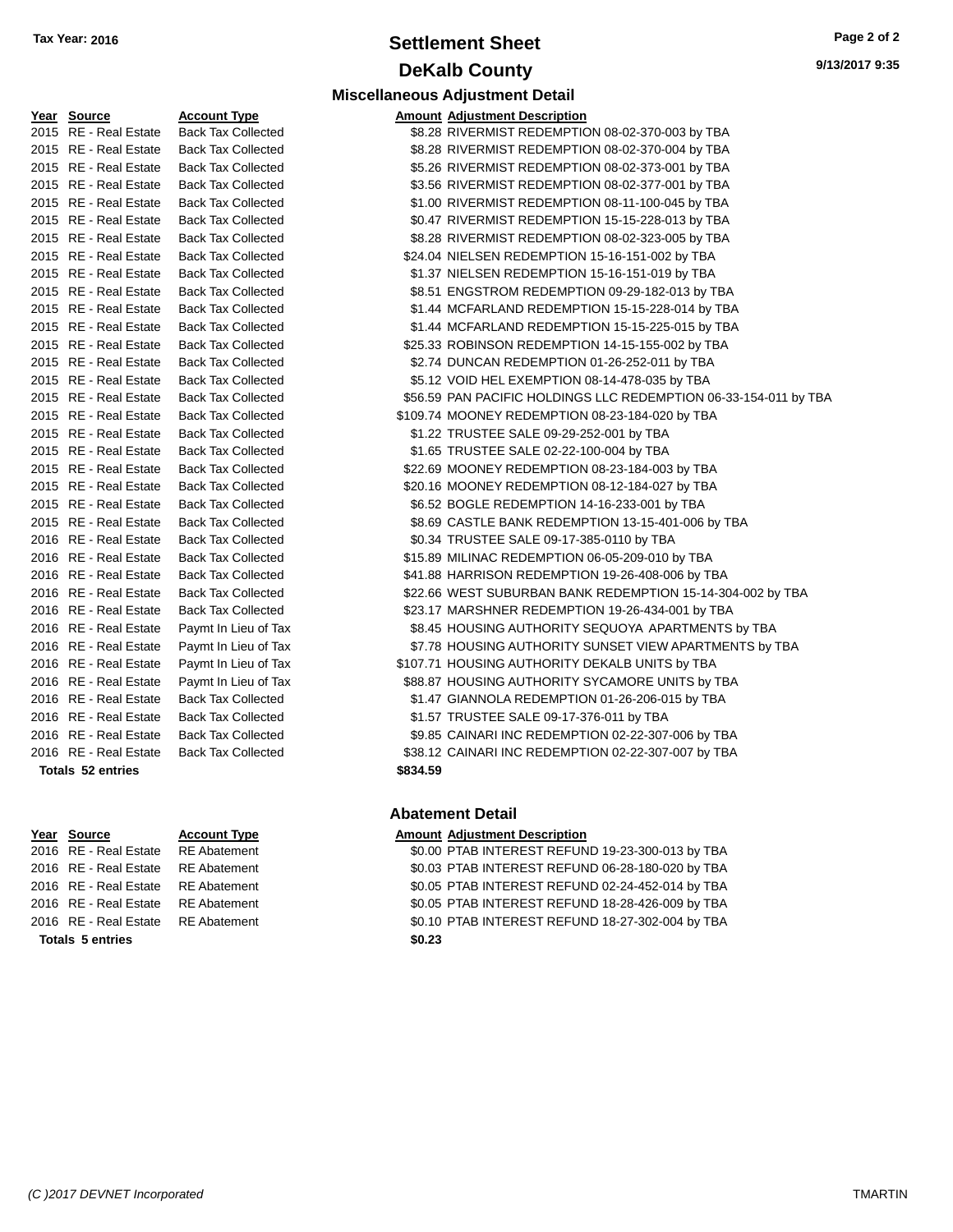# **Settlement Sheet Tax Year: 2016 Page 1 of 1 DeKalb County 003 - AFTON TOWNSHIP**

**9/13/2017 9:35**

|     | <b>Current Year Taxes Due</b>  |             |
|-----|--------------------------------|-------------|
|     | Original Amount Due            | \$76,537.04 |
| ٠   | Supplements                    | \$810.08    |
|     | Cancellations                  | \$821.29    |
|     | Abatements/Refunds             | \$0.00      |
| ٠   | Mobile Home                    | \$0.00      |
| +/- | Road & Bridge Transfer         | \$0.00      |
| ٠   | Misc. Adjustments              | \$0.00      |
|     | <b>Adjusted Amount Due</b>     | \$76,525.83 |
|     | Prior Year Real EstateTax      | \$0.00      |
|     | Prior Year Mobile Home Tax     | \$0.00      |
|     | + Prior Year Misc. Adjustments | \$0.00      |
|     | <b>Total Amount Due</b>        | \$76,525.83 |
|     |                                |             |

## **Current Year Taxes Paid**

| ٠ | <b>Real Estate</b>             | \$72,235.04 |
|---|--------------------------------|-------------|
| ٠ | Railroad                       | \$1,803.84  |
| ٠ | Mobile Home                    | \$0.00      |
| ٠ | Misc. Adjustments              | \$0.00      |
| ٠ | <b>Prior Year Real Estate</b>  | \$0.00      |
| ٠ | Prior Year Mobile Home         | \$0.00      |
|   | + Prior Year Misc. Adjustments | \$0.00      |
|   | Abatements/Refunds             | \$0.00      |
|   | <b>Total Collected</b>         | \$74,038.88 |
| ٠ | <b>Hold Back</b>               | \$0.00      |
| ٠ | <b>County Trustee</b>          |             |
| ٠ | <b>Forfeited Tax</b>           |             |
|   | Total                          | \$74,038.88 |
|   |                                |             |

## **Distribution Summary Tax Distribution Date Amount** 05/26/2017 \$4,812.23 06/23/2017 \$39,704.74 07/21/2017 \$802.45 08/18/2017 \$1,538.70 09/15/2017 \$27,180.76 **Totals: 5 Distributions \$74,038.88 Grand Totals: 5 Distributions \$74,038.88**

|                                                     |                         | <b>Fund Summary</b>              |                                |                     |                 |                                  |
|-----------------------------------------------------|-------------------------|----------------------------------|--------------------------------|---------------------|-----------------|----------------------------------|
| <b>Fund</b>                                         | <b>Amount Collected</b> | Previously<br><b>Distributed</b> | Current<br><b>Distribution</b> | Amount<br>Available | <b>Interest</b> | <b>PY Over</b><br><b>Distrib</b> |
| 001 - CORPORATE                                     | \$56,666.53             | \$35.863.42                      | \$20,803.11                    | \$0.00              | \$0.00          | \$0.00                           |
| $005 - I. M. R. F.$                                 | \$6,288.12              | \$3,979.66                       | \$2,308.46                     | \$0.00              | \$0.00          | \$0.00                           |
| 027 - AUDIT                                         | \$1,694.23              | \$1,072.25                       | \$621.98                       | \$0.00              | \$0.00          | \$0.00                           |
| 035 - TORT JUDGEMENTS/LIABILITY<br><b>INSURANCE</b> | \$2,903.37              | \$1,837.50                       | \$1,065.87                     | \$0.00              | \$0.00          | \$0.00                           |
| 047 - SOCIAL SECURITY                               | \$5,806.73              | \$3.674.99                       | \$2.131.74                     | \$0.00              | \$0.00          | \$0.00                           |
| 054 - GENERAL ASSISTANCE                            | \$679.90                | \$430.30                         | \$249.60                       | \$0.00              | \$0.00          | \$0.00                           |
| <b>Totals</b>                                       | \$74,038.88             | \$46,858.12                      | \$27,180.76                    | \$0.00              | \$0.00          | \$0.00                           |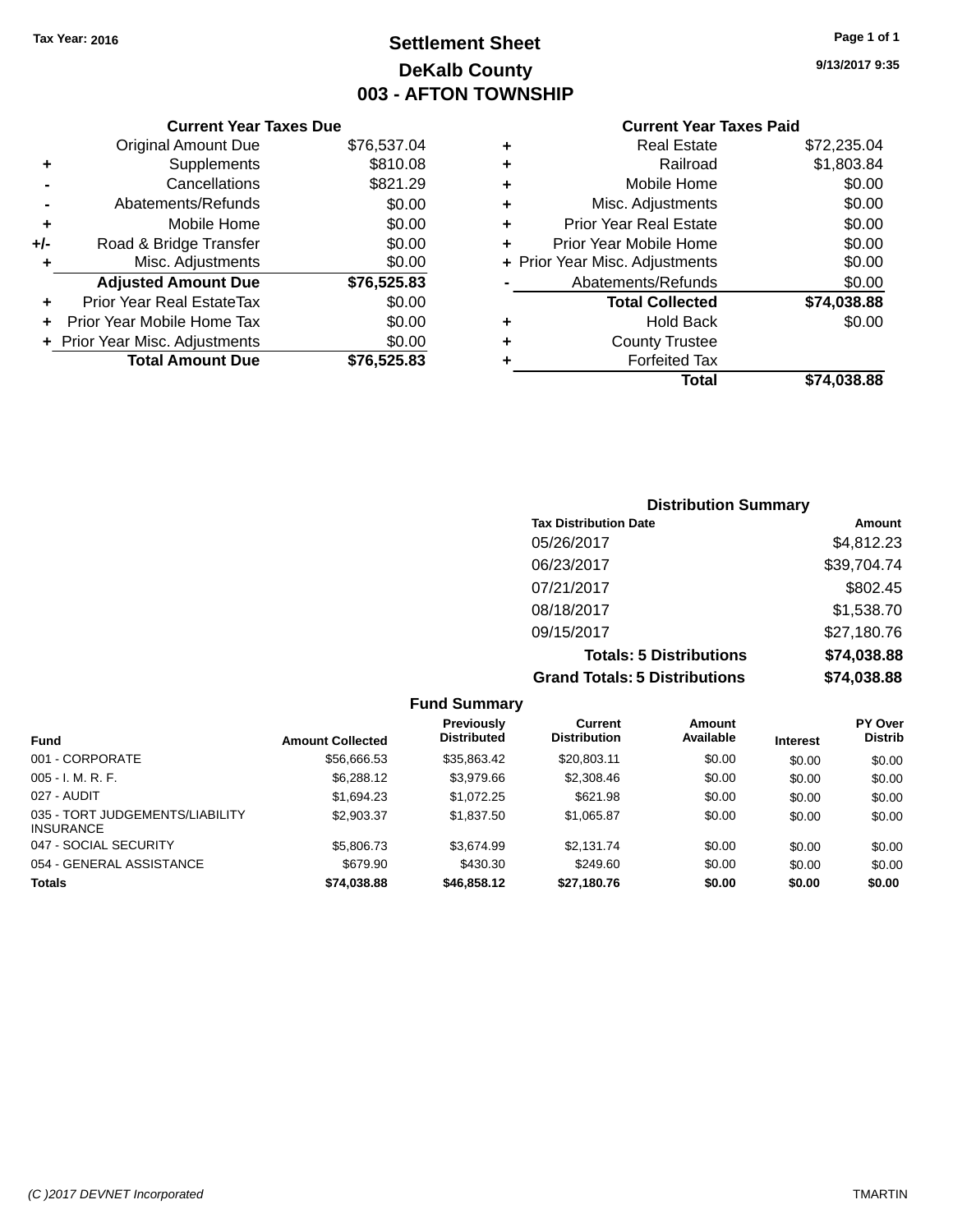# **Settlement Sheet Tax Year: 2016 Page 1 of 1 DeKalb County 004 - AFTON ROAD & BRIDGE**

**9/13/2017 9:35**

#### **Current Year Taxes Paid**

|       | <b>Current Year Taxes Due</b>  |               |
|-------|--------------------------------|---------------|
|       | <b>Original Amount Due</b>     | \$293.944.12  |
| ٠     | Supplements                    | \$2,971.98    |
|       | Cancellations                  | \$3,013.11    |
|       | Abatements/Refunds             | \$0.00        |
| ٠     | Mobile Home                    | \$0.00        |
| $+/-$ | Road & Bridge Transfer         | (\$12,410.14) |
| ÷     | Misc. Adjustments              | \$0.00        |
|       | <b>Adjusted Amount Due</b>     | \$281,492.85  |
| ٠     | Prior Year Real EstateTax      | \$0.00        |
|       | Prior Year Mobile Home Tax     | \$0.00        |
|       | + Prior Year Misc. Adjustments | \$0.00        |
|       | <b>Total Amount Due</b>        | \$281,492.85  |
|       |                                |               |

|   | <b>Real Estate</b>             | \$265,013.01 |
|---|--------------------------------|--------------|
| ٠ | Railroad                       | \$6,927.72   |
| ٠ | Mobile Home                    | \$0.00       |
| ٠ | Misc. Adjustments              | \$0.00       |
| ٠ | <b>Prior Year Real Estate</b>  | \$0.00       |
| ÷ | Prior Year Mobile Home         | \$0.00       |
|   | + Prior Year Misc. Adjustments | \$0.00       |
|   | Abatements/Refunds             | \$0.00       |
|   | <b>Total Collected</b>         | \$271,940.73 |
| ٠ | <b>Hold Back</b>               | \$0.00       |
| ٠ | <b>County Trustee</b>          |              |
| ٠ | <b>Forfeited Tax</b>           |              |
|   | Total                          | \$271,940.73 |
|   |                                |              |

| <b>Distribution Summary</b>                    |  |  |
|------------------------------------------------|--|--|
| <b>Tax Distribution Date</b><br>Amount         |  |  |
| \$17,654.66                                    |  |  |
| \$145,822.44                                   |  |  |
| \$2,943.96                                     |  |  |
| \$5,645.26                                     |  |  |
| \$99,874.41                                    |  |  |
| \$271,940.73<br><b>Totals: 5 Distributions</b> |  |  |
|                                                |  |  |

**Grand Totals: 5 Distributions \$271,940.73**

|                              |                         | <b>Fund Summary</b>                     |                                |                            |                 |                                  |
|------------------------------|-------------------------|-----------------------------------------|--------------------------------|----------------------------|-----------------|----------------------------------|
| <b>Fund</b>                  | <b>Amount Collected</b> | <b>Previously</b><br><b>Distributed</b> | Current<br><b>Distribution</b> | <b>Amount</b><br>Available | <b>Interest</b> | <b>PY Over</b><br><b>Distrib</b> |
| 007 - ROAD AND BRIDGE        | \$136,737.31            | \$86.497.96                             | \$50.239.35                    | \$0.00                     | \$0.00          | \$0.00                           |
| 008 - BRIDGE CONST W/COUNTY  | \$14.501.89             | \$9.178.04                              | \$5,323.85                     | \$0.00                     | \$0.00          | \$0.00                           |
| 009 - PERMANENT ROAD         | \$91.877.75             | \$58,148.15                             | \$33,729.60                    | \$0.00                     | \$0.00          | \$0.00                           |
| 010 - EQUIPMENT AND BUILDING | \$28,823,78             | \$18,242.17                             | \$10.581.61                    | \$0.00                     | \$0.00          | \$0.00                           |
| <b>Totals</b>                | \$271,940.73            | \$172,066.32                            | \$99.874.41                    | \$0.00                     | \$0.00          | \$0.00                           |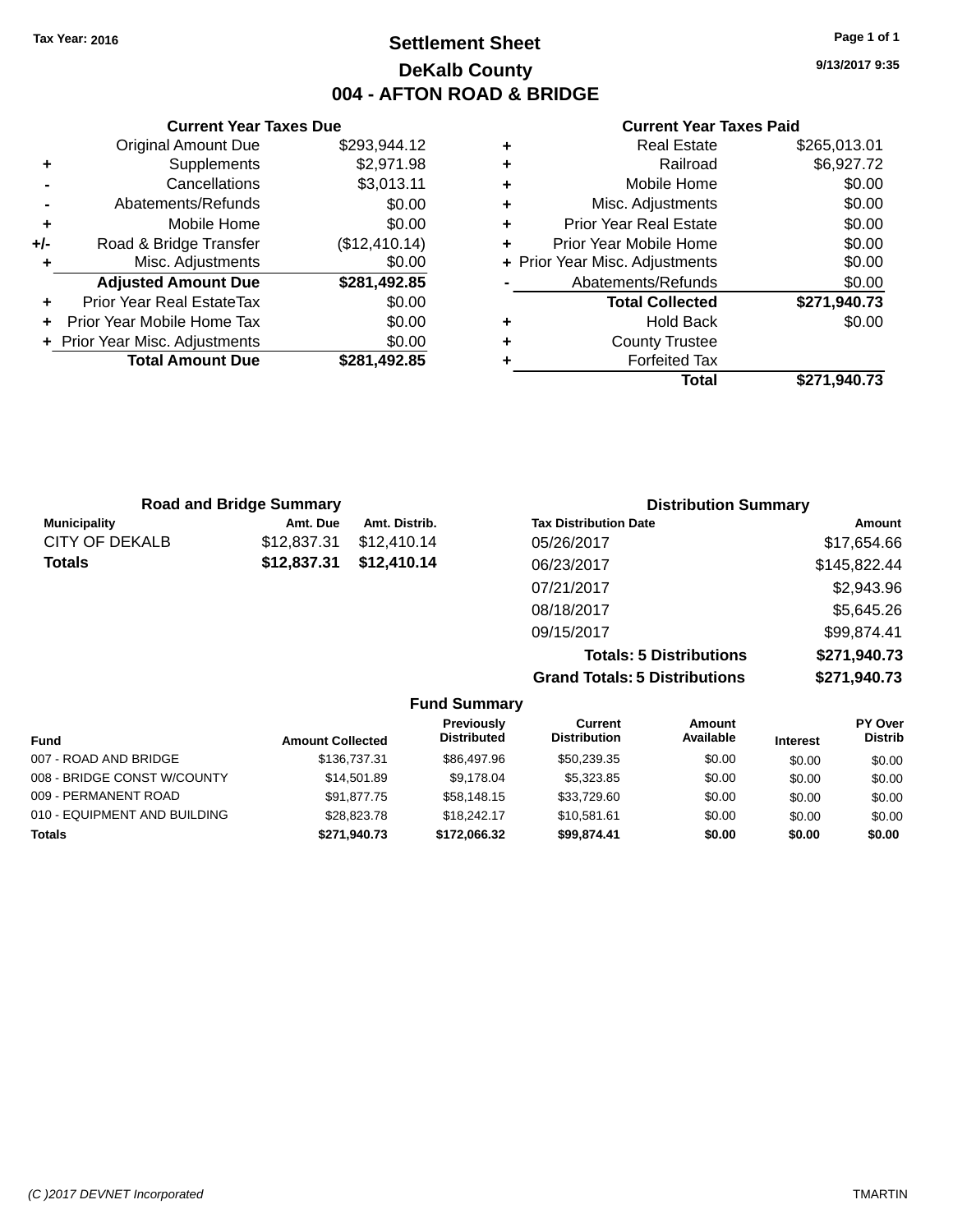# **Settlement Sheet Tax Year: 2016 Page 1 of 1 DeKalb County 005 - CLINTON TOWNSHIP**

**9/13/2017 9:35**

## **Current Year Taxes Paid**

|     | <b>Current Year Taxes Due</b>  |             |
|-----|--------------------------------|-------------|
|     | <b>Original Amount Due</b>     | \$96,693.41 |
| ٠   | Supplements                    | \$457.76    |
|     | Cancellations                  | \$518.82    |
|     | Abatements/Refunds             | \$0.00      |
| ٠   | Mobile Home                    | \$0.00      |
| +/- | Road & Bridge Transfer         | \$0.00      |
| ٠   | Misc. Adjustments              | \$0.00      |
|     | <b>Adjusted Amount Due</b>     | \$96,632.35 |
| ÷   | Prior Year Real EstateTax      | \$0.00      |
|     | Prior Year Mobile Home Tax     | \$0.00      |
|     | + Prior Year Misc. Adjustments | \$79.49     |
|     | <b>Total Amount Due</b>        | \$96,711.84 |
|     |                                |             |

|   | <b>Real Estate</b>             | \$91,406.76 |
|---|--------------------------------|-------------|
| ٠ | Railroad                       | \$2,283.14  |
| ٠ | Mobile Home                    | \$0.00      |
| ٠ | Misc. Adjustments              | \$0.00      |
| ٠ | <b>Prior Year Real Estate</b>  | \$0.00      |
| ÷ | Prior Year Mobile Home         | \$0.00      |
|   | + Prior Year Misc. Adjustments | \$79.49     |
|   | Abatements/Refunds             | \$0.00      |
|   | <b>Total Collected</b>         | \$93,769.39 |
| ٠ | <b>Hold Back</b>               | \$0.00      |
| ٠ | <b>County Trustee</b>          |             |
| ٠ | <b>Forfeited Tax</b>           |             |
|   | <b>Total</b>                   | \$93.769.39 |
|   |                                |             |

| <b>Distribution Summary</b>          |             |
|--------------------------------------|-------------|
| <b>Tax Distribution Date</b>         | Amount      |
| 05/26/2017                           | \$9,206.92  |
| 06/23/2017                           | \$46,555.87 |
| 07/21/2017                           | \$1,119.52  |
| 08/18/2017                           | \$3,000.11  |
| 09/15/2017                           | \$33,886.97 |
| <b>Totals: 5 Distributions</b>       | \$93,769.39 |
| <b>Grand Totals: 5 Distributions</b> | \$93,769.39 |

|                                                     |                         | <b>Fund Summary</b>              |                                |                     |                 |                                  |
|-----------------------------------------------------|-------------------------|----------------------------------|--------------------------------|---------------------|-----------------|----------------------------------|
| <b>Fund</b>                                         | <b>Amount Collected</b> | Previously<br><b>Distributed</b> | Current<br><b>Distribution</b> | Amount<br>Available | <b>Interest</b> | <b>PY Over</b><br><b>Distrib</b> |
| 001 - CORPORATE                                     | \$78,190.82             | \$49,933.72                      | \$28,257.10                    | \$0.00              | \$0.00          | \$0.00                           |
| $005 - I. M. R. F.$                                 | \$51.20                 | \$32.70                          | \$18.50                        | \$0.00              | \$0.00          | \$0.00                           |
| 027 - AUDIT                                         | \$488.72                | \$312.11                         | \$176.61                       | \$0.00              | \$0.00          | \$0.00                           |
| 035 - TORT JUDGEMENTS/LIABILITY<br><b>INSURANCE</b> | \$3,881.87              | \$2,479.02                       | \$1,402.85                     | \$0.00              | \$0.00          | \$0.00                           |
| 047 - SOCIAL SECURITY                               | \$6,306.83              | \$4,027.63                       | \$2,279.20                     | \$0.00              | \$0.00          | \$0.00                           |
| 054 - GENERAL ASSISTANCE                            | \$4,849.95              | \$3,097.24                       | \$1,752.71                     | \$0.00              | \$0.00          | \$0.00                           |
| Totals                                              | \$93,769.39             | \$59,882.42                      | \$33,886.97                    | \$0.00              | \$0.00          | \$0.00                           |
|                                                     |                         |                                  |                                |                     |                 |                                  |

| Year Source           | <b>Account Type</b> | <b>Amount Adjustment Description</b>             |
|-----------------------|---------------------|--------------------------------------------------|
| 2015 RE - Real Estate | Back Tax Collected  | \$63.22 ROBINSON REDEMPTION 14-15-155-002 by TBA |
| 2015 RE - Real Estate | Back Tax Collected  | \$16.27 BOGLE REDEMPTION 14-16-233-001 by TBA    |
| Totals 2 entries      |                     | \$79.49                                          |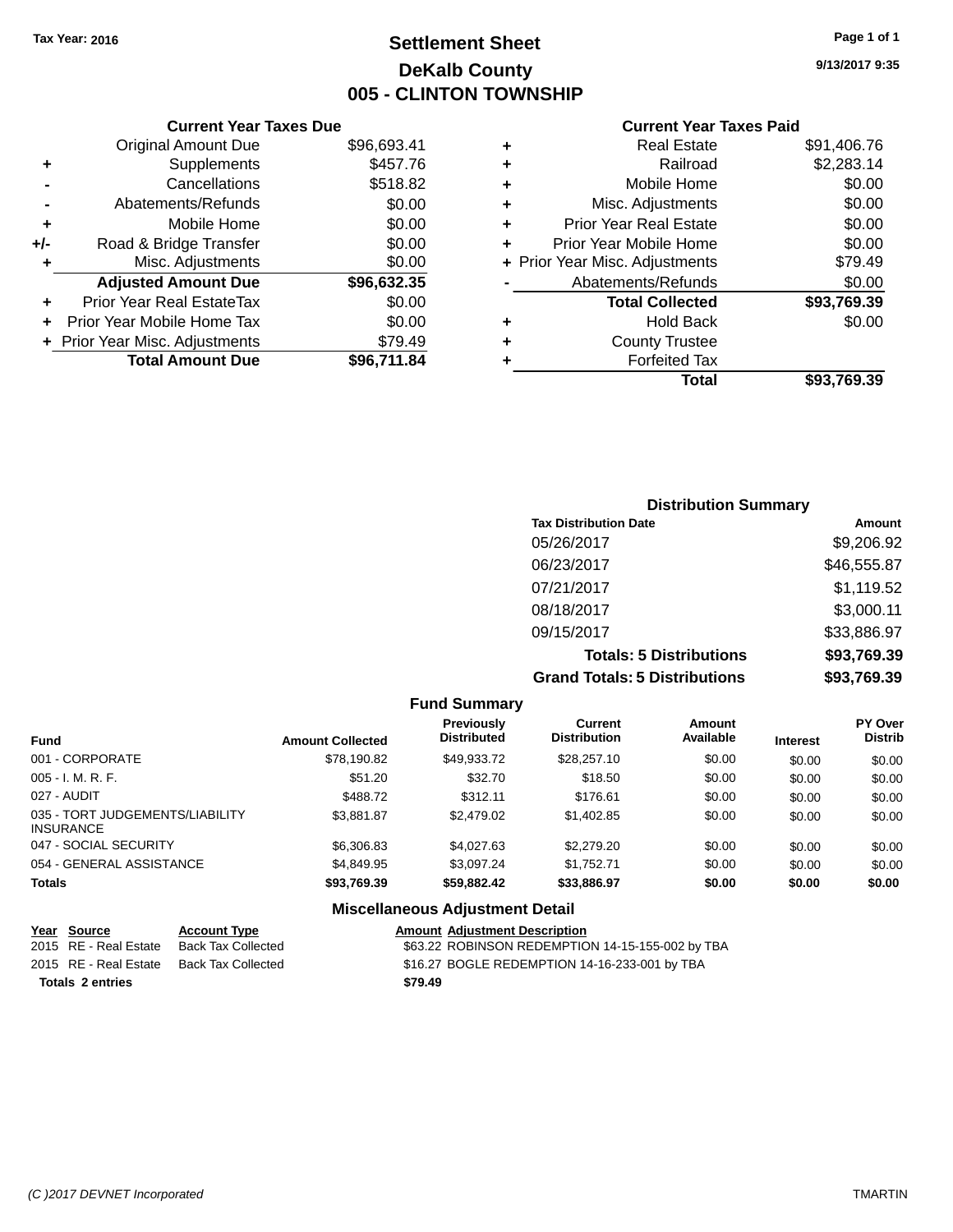## **Settlement Sheet Tax Year: 2016 Page 1 of 1 DeKalb County 006 - CLINTON TWP LIBRARY**

## **Current Year Taxes Due** Original Amount Due \$90,827.80 **+** Supplements \$430.00 **-** Cancellations \$487.36 **-** Abatements/Refunds \$0.00 **+** Mobile Home \$0.00 **+/-** Road & Bridge Transfer \$0.00 **+** Misc. Adjustments \$0.00 **Adjusted Amount Due \$90,770.44 +** Prior Year Real EstateTax \$0.00 **+** Prior Year Mobile Home Tax \$0.00 **+** Prior Year Misc. Adjustments \$73.88 **Total Amount Due \$90,844.32**

#### **Current Year Taxes Paid**

|   | <b>Real Estate</b>             | \$85,861.87 |
|---|--------------------------------|-------------|
| ٠ | Railroad                       | \$2,144.64  |
| ٠ | Mobile Home                    | \$0.00      |
| ٠ | Misc. Adjustments              | \$0.00      |
| ٠ | <b>Prior Year Real Estate</b>  | \$0.00      |
|   | Prior Year Mobile Home         | \$0.00      |
|   | + Prior Year Misc. Adjustments | \$73.88     |
|   | Abatements/Refunds             | \$0.00      |
|   | <b>Total Collected</b>         | \$88,080.39 |
| ٠ | <b>Hold Back</b>               | \$0.00      |
| ٠ | <b>County Trustee</b>          |             |
| ٠ | <b>Forfeited Tax</b>           |             |
|   | Total                          | \$88.080.39 |
|   |                                |             |

|                     | <b>Distribution Summary</b>          |             |  |  |
|---------------------|--------------------------------------|-------------|--|--|
|                     | <b>Tax Distribution Date</b>         | Amount      |  |  |
|                     | 05/26/2017                           | \$8,647.79  |  |  |
|                     | 06/23/2017                           | \$43,731.64 |  |  |
|                     | 07/21/2017                           | \$1,051.56  |  |  |
|                     | 08/18/2017                           | \$2,818.11  |  |  |
|                     | 09/15/2017                           | \$31,831.29 |  |  |
|                     | <b>Totals: 5 Distributions</b>       | \$88,080.39 |  |  |
|                     | <b>Grand Totals: 5 Distributions</b> | \$88,080.39 |  |  |
| <b>Fund Summary</b> |                                      |             |  |  |

| Fund          | <b>Amount Collected</b> | Previously<br><b>Distributed</b>       | Current<br><b>Distribution</b> | Amount<br>Available | <b>Interest</b> | <b>PY Over</b><br><b>Distrib</b> |
|---------------|-------------------------|----------------------------------------|--------------------------------|---------------------|-----------------|----------------------------------|
| 016 - LIBRARY | \$88,080.39             | \$56,249.10                            | \$31.831.29                    | \$0.00              | \$0.00          | \$0.00                           |
| Totals        | \$88,080,39             | \$56,249.10                            | \$31.831.29                    | \$0.00              | \$0.00          | \$0.00                           |
|               |                         | <b>Miscellaneous Adjustment Detail</b> |                                |                     |                 |                                  |

## **Year Source Account Type Amount Adjustment Description**

2015 RE - Real Estate Back Tax Collected \$58.76 ROBINSON REDEMPTION 14-15-155-002 by TBA 2015 RE - Real Estate Back Tax Collected \$15.12 BOGLE REDEMPTION 14-16-233-001 by TBA

**Totals \$73.88 2 entries**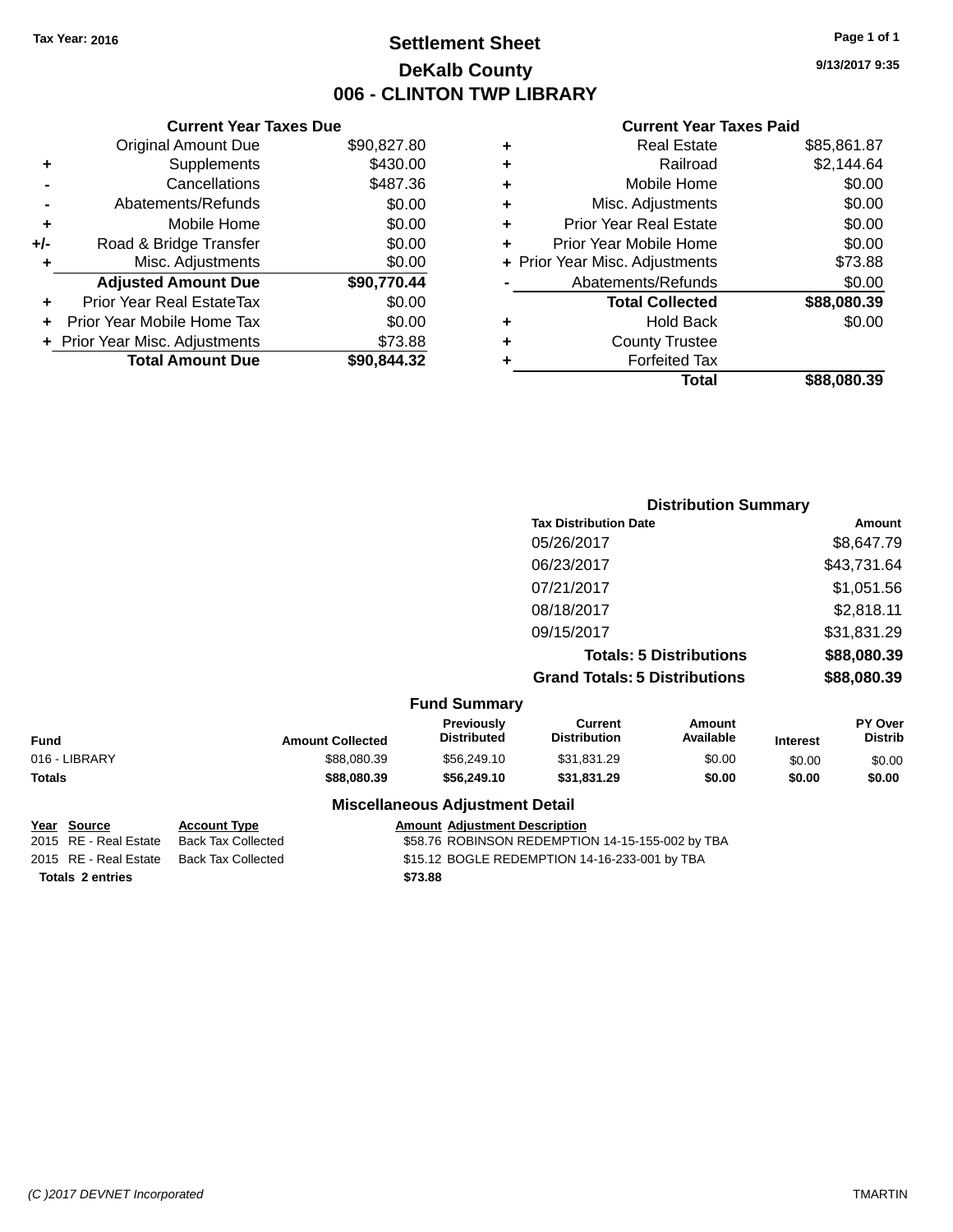## **Settlement Sheet Tax Year: 2016 Page 1 of 1 DeKalb County 007 - CLINTON TWP CEMETERY**

**9/13/2017 9:35**

|     | <b>Current Year Taxes Due</b> |             |
|-----|-------------------------------|-------------|
|     | <b>Original Amount Due</b>    | \$22,054.57 |
| ٠   | Supplements                   | \$104.40    |
|     | Cancellations                 | \$118.33    |
|     | Abatements/Refunds            | \$0.00      |
| ٠   | Mobile Home                   | \$0.00      |
| +/- | Road & Bridge Transfer        | \$0.00      |
| ٠   | Misc. Adjustments             | \$0.00      |
|     | <b>Adjusted Amount Due</b>    | \$22,040.64 |
| ÷   | Prior Year Real EstateTax     | \$0.00      |
| ÷   | Prior Year Mobile Home Tax    | \$0.00      |
|     | Prior Year Misc. Adjustments  | \$18.13     |
|     | <b>Total Amount Due</b>       | \$22,058.77 |

| <b>Real Estate</b>             | \$20,848.76 |
|--------------------------------|-------------|
| Railroad                       | \$520.76    |
| Mobile Home                    | \$0.00      |
| Misc. Adjustments              | \$0.00      |
| <b>Prior Year Real Estate</b>  | \$0.00      |
| Prior Year Mobile Home         | \$0.00      |
| + Prior Year Misc. Adjustments | \$18.13     |
| Abatements/Refunds             | \$0.00      |
| <b>Total Collected</b>         | \$21,387.65 |
| <b>Hold Back</b>               | \$0.00      |
| <b>County Trustee</b>          |             |
| <b>Forfeited Tax</b>           |             |
| Total                          | \$21,387.65 |
|                                |             |

| <b>Distribution Summary</b>          |             |  |  |
|--------------------------------------|-------------|--|--|
| <b>Tax Distribution Date</b>         | Amount      |  |  |
| 05/26/2017                           | \$2,100.02  |  |  |
| 06/23/2017                           | \$10,618.99 |  |  |
| 07/21/2017                           | \$255.30    |  |  |
| 08/18/2017                           | \$684.37    |  |  |
| 09/15/2017                           | \$7,728.97  |  |  |
| <b>Totals: 5 Distributions</b>       | \$21,387.65 |  |  |
| <b>Grand Totals: 5 Distributions</b> | \$21,387.65 |  |  |

|                |                         | <b>Fund Summary</b>                     |                                |                     |                 |                           |
|----------------|-------------------------|-----------------------------------------|--------------------------------|---------------------|-----------------|---------------------------|
| <b>Fund</b>    | <b>Amount Collected</b> | <b>Previously</b><br><b>Distributed</b> | Current<br><b>Distribution</b> | Amount<br>Available | <b>Interest</b> | PY Over<br><b>Distrib</b> |
| 017 - CEMETERY | \$21.387.65             | \$13,658,68                             | \$7.728.97                     | \$0.00              | \$0.00          | \$0.00                    |
| Totals         | \$21,387.65             | \$13,658,68                             | \$7.728.97                     | \$0.00              | \$0.00          | \$0.00                    |
|                |                         | <b>Miscellaneous Adjustment Detail</b>  |                                |                     |                 |                           |

| Year Source             | <b>Account Type</b> | <b>Amount Adiustment Description</b>             |
|-------------------------|---------------------|--------------------------------------------------|
| 2015 RE - Real Estate   | Back Tax Collected  | \$14.42 ROBINSON REDEMPTION 14-15-155-002 by TBA |
| 2015 RE - Real Estate   | Back Tax Collected  | \$3.71 BOGLE REDEMPTION 14-16-233-001 by TBA     |
| <b>Totals 2 entries</b> |                     | \$18.13                                          |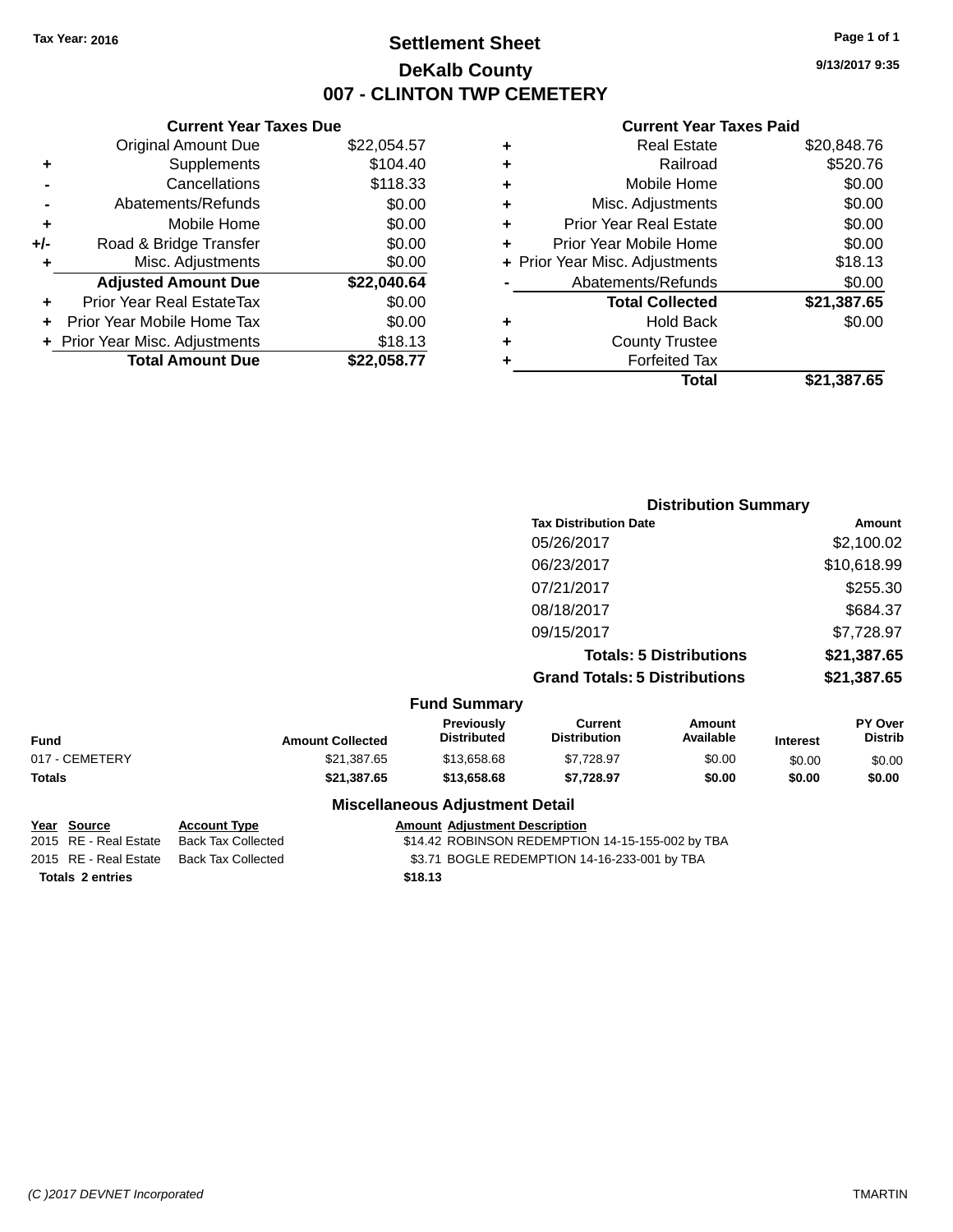# **Settlement Sheet Tax Year: 2016 Page 1 of 1 DeKalb County 008 - CLINTON COMM BLDG**

**9/13/2017 9:35**

## **Current Year Taxes Paid**

|     | <b>Current Year Taxes Due</b>  |            |  |  |
|-----|--------------------------------|------------|--|--|
|     | <b>Original Amount Due</b>     | \$9,402.82 |  |  |
| ٠   | Supplements                    | \$44.52    |  |  |
|     | Cancellations                  | \$50.44    |  |  |
|     | Abatements/Refunds             | \$0.00     |  |  |
| ٠   | Mobile Home                    | \$0.00     |  |  |
| +/- | Road & Bridge Transfer         | \$0.00     |  |  |
| ٠   | Misc. Adjustments              | \$0.00     |  |  |
|     | <b>Adjusted Amount Due</b>     | \$9,396.90 |  |  |
| ÷   | Prior Year Real EstateTax      | \$0.00     |  |  |
| ÷   | Prior Year Mobile Home Tax     | \$0.00     |  |  |
|     | + Prior Year Misc. Adjustments | \$7.64     |  |  |
|     | <b>Total Amount Due</b>        | \$9,404.54 |  |  |
|     |                                |            |  |  |

|   | <b>Real Estate</b>             | \$8,888.76 |
|---|--------------------------------|------------|
| ٠ | Railroad                       | \$222.02   |
| ٠ | Mobile Home                    | \$0.00     |
| ٠ | Misc. Adjustments              | \$0.00     |
| ٠ | <b>Prior Year Real Estate</b>  | \$0.00     |
| ÷ | Prior Year Mobile Home         | \$0.00     |
|   | + Prior Year Misc. Adjustments | \$7.64     |
|   | Abatements/Refunds             | \$0.00     |
|   | <b>Total Collected</b>         | \$9,118.42 |
| ٠ | <b>Hold Back</b>               | \$0.00     |
| ٠ | <b>County Trustee</b>          |            |
| ٠ | <b>Forfeited Tax</b>           |            |
|   | <b>Total</b>                   | \$9,118,42 |
|   |                                |            |

|                     | <b>Distribution Summary</b>          |            |
|---------------------|--------------------------------------|------------|
|                     | <b>Tax Distribution Date</b>         | Amount     |
|                     | 05/26/2017                           | \$895.09   |
|                     | 06/23/2017                           | \$4,527.70 |
|                     | 07/21/2017                           | \$108.87   |
|                     | 08/18/2017                           | \$291.41   |
|                     | 09/15/2017                           | \$3,295.35 |
|                     | <b>Totals: 5 Distributions</b>       | \$9,118.42 |
|                     | <b>Grand Totals: 5 Distributions</b> | \$9,118.42 |
| <b>Fund Summary</b> |                                      |            |

| <b>Fund</b>     | <b>Amount Collected</b> | <b>Previously</b><br><b>Distributed</b> | Current<br><b>Distribution</b> | <b>Amount</b><br>Available | <b>Interest</b> | <b>PY Over</b><br><b>Distrib</b> |
|-----------------|-------------------------|-----------------------------------------|--------------------------------|----------------------------|-----------------|----------------------------------|
| 001 - CORPORATE | \$9.118.42              | \$5.823.07                              | \$3.295.35                     | \$0.00                     | \$0.00          | \$0.00                           |
| Totals          | \$9.118.42              | \$5.823.07                              | \$3.295.35                     | \$0.00                     | \$0.00          | \$0.00                           |
|                 |                         | Miscellaneous Adiustment Detail         |                                |                            |                 |                                  |

## **Miscellaneous Adjustment Detail**

**Year** Source **Account Type Account Type Amount Adjustment Description** 2015 RE - Real Estate Back Tax Collected \$6.08 ROBINSON REDEMPTION 14-15-155-002 by TBA 2015 RE - Real Estate Back Tax Collected \$1.56 BOGLE REDEMPTION 14-16-233-001 by TBA

**Totals \$7.64 2 entries**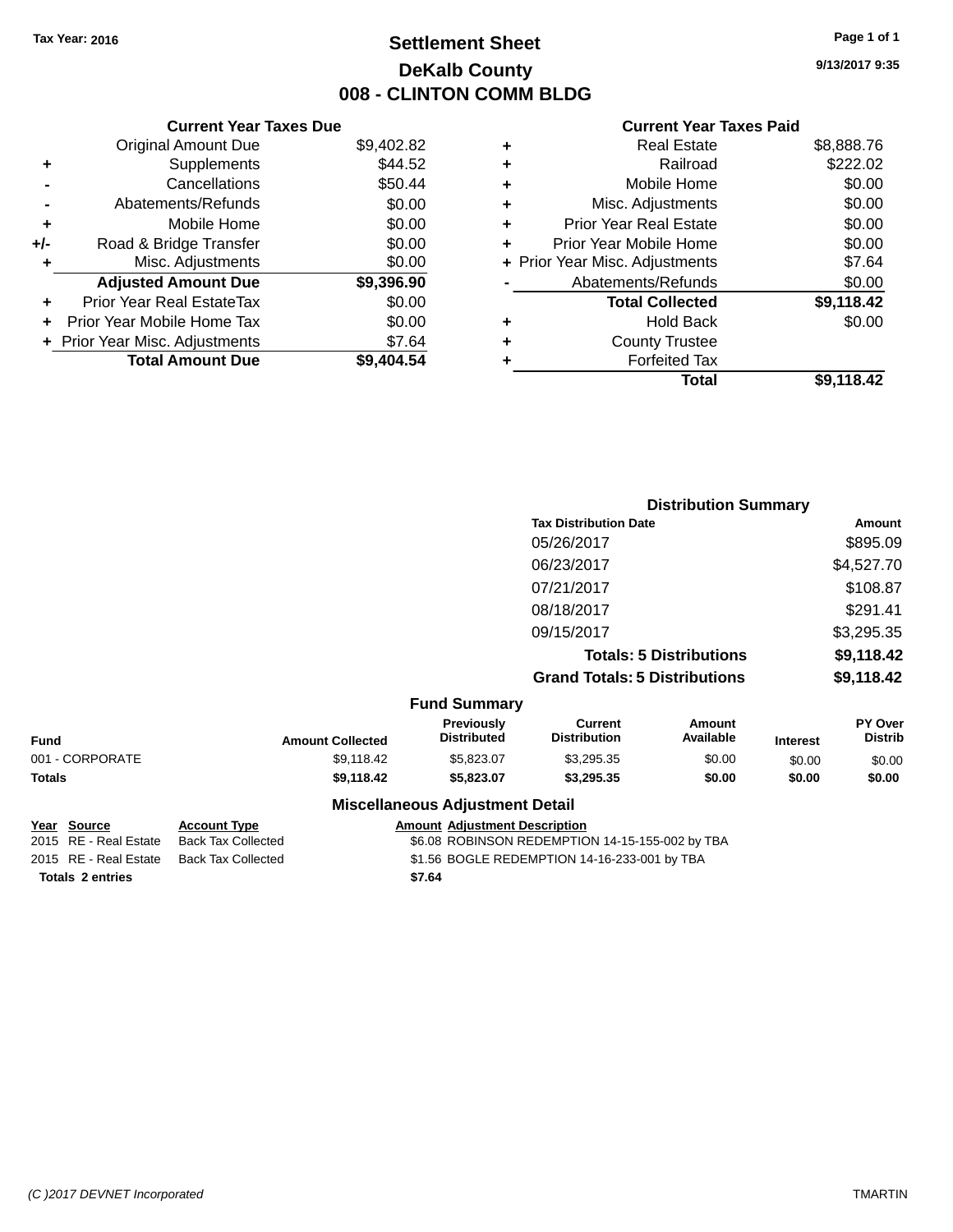## **Settlement Sheet Tax Year: 2016 Page 1 of 1 DeKalb County 009 - CLINTON ROAD & BRIDGE**

**9/13/2017 9:35**

#### **Current Year Taxes Paid**

| <b>Current Year Taxes Due</b> |                                |
|-------------------------------|--------------------------------|
| <b>Original Amount Due</b>    | \$253,012.44                   |
| Supplements                   | \$1,043.15                     |
| Cancellations                 | \$1,182.26                     |
| Abatements/Refunds            | \$0.00                         |
| Mobile Home                   | \$0.00                         |
| Road & Bridge Transfer        | (\$31,178.93)                  |
| Misc. Adjustments             | \$0.00                         |
| <b>Adjusted Amount Due</b>    | \$221,694.40                   |
| Prior Year Real EstateTax     | (\$26.44)                      |
| Prior Year Mobile Home Tax    | \$0.00                         |
|                               | \$206.39                       |
| <b>Total Amount Due</b>       | \$221,874.35                   |
|                               |                                |
|                               | + Prior Year Misc. Adjustments |

| <b>Road and Bridge Summary</b> |                            |               | <b>Distribution Summary</b>    |              |
|--------------------------------|----------------------------|---------------|--------------------------------|--------------|
| <b>Municipality</b>            | Amt. Due                   | Amt. Distrib. | <b>Tax Distribution Date</b>   | Amount       |
| <b>VILLAGE OF WATERMAN</b>     | \$32,173.10                | \$31.178.93   | 05/26/2017                     | \$20,979.42  |
| <b>Totals</b>                  | \$32,173.10<br>\$31,178.93 |               | 06/23/2017                     | \$106,342.50 |
|                                |                            |               | 07/21/2017                     | \$2,551.04   |
|                                |                            |               | 08/18/2017                     | \$7,007.81   |
|                                |                            |               | 09/15/2017                     | \$77,300.05  |
|                                |                            |               | <b>Totals: 5 Distributions</b> | \$214,180.82 |

**Grand Totals: 5 Distributions \$214,180.82**

|                                         |                         | <b>Fund Summary</b>                     |                                |                     |                 |                           |
|-----------------------------------------|-------------------------|-----------------------------------------|--------------------------------|---------------------|-----------------|---------------------------|
| <b>Fund</b>                             | <b>Amount Collected</b> | <b>Previously</b><br><b>Distributed</b> | Current<br><b>Distribution</b> | Amount<br>Available | <b>Interest</b> | PY Over<br><b>Distrib</b> |
| 007 - ROAD AND BRIDGE                   | \$82,282,73             | \$52,649.09                             | \$29,633.64                    | \$0.00              | \$0.00          | \$0.00                    |
| 009 - PERMANENT ROAD                    | \$83,403.19             | \$53,262.26                             | \$30,140.93                    | \$0.00              | \$0.00          | \$0.00                    |
| 010 - EQUIPMENT AND BUILDING            | \$41,704.06             | \$26.632.71                             | \$15,071.35                    | \$0.00              | \$0.00          | \$0.00                    |
| 035 - TORT JUDGEMENTS/LIABILITY<br>INS. | \$6,790.84              | \$4,336.71                              | \$2,454.13                     | \$0.00              | \$0.00          | \$0.00                    |
| <b>Totals</b>                           | \$214,180.82            | \$136,880.77                            | \$77.300.05                    | \$0.00              | \$0.00          | \$0.00                    |
|                                         |                         | <b>Miscellaneous Adjustment Detail</b>  |                                |                     |                 |                           |

| Year Source             | <b>Account Type</b> | <b>Amount Adjustment Description</b>              |
|-------------------------|---------------------|---------------------------------------------------|
| 2015 RE - Real Estate   | Back Tax Collected  | \$164.16 ROBINSON REDEMPTION 14-15-155-002 by TBA |
| 2015 RE - Real Estate   | Back Tax Collected  | \$42.23 BOGLE REDEMPTION 14-16-233-001 by TBA     |
| <b>Totals 2 entries</b> |                     | \$206.39                                          |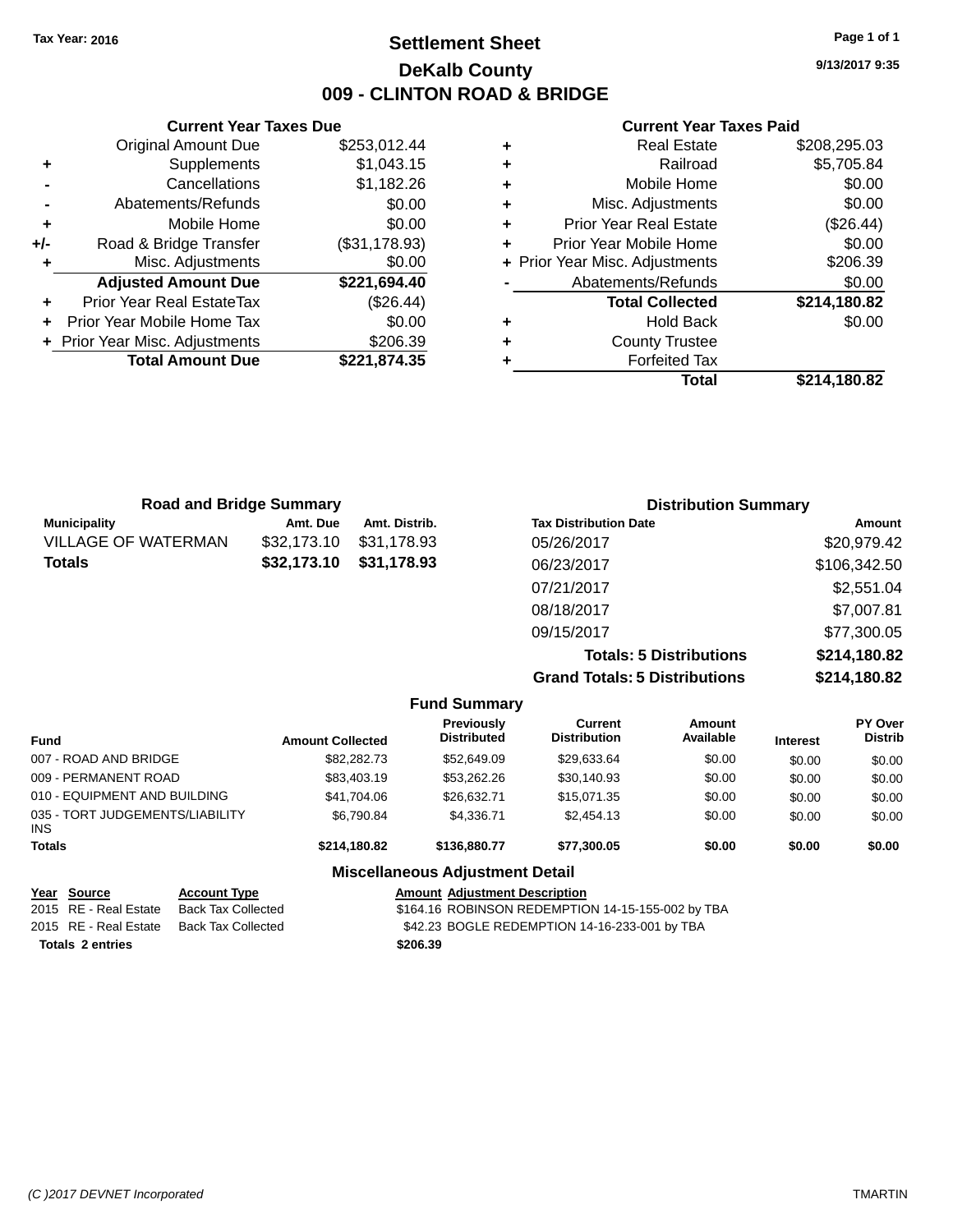# **Settlement Sheet Tax Year: 2016 Page 1 of 1 DeKalb County 010 - CORTLAND TOWNSHIP**

**9/13/2017 9:35**

#### **Current Year Taxes Paid**

|     | <b>Current Year Taxes Due</b>  |              |  |  |  |  |  |
|-----|--------------------------------|--------------|--|--|--|--|--|
|     | <b>Original Amount Due</b>     | \$264,404.25 |  |  |  |  |  |
| ٠   | Supplements                    | \$1,773.59   |  |  |  |  |  |
|     | Cancellations                  | \$2,410.40   |  |  |  |  |  |
|     | Abatements/Refunds             | \$0.00       |  |  |  |  |  |
| ٠   | Mobile Home                    | \$0.00       |  |  |  |  |  |
| +/- | Road & Bridge Transfer         | \$0.00       |  |  |  |  |  |
| ٠   | Misc. Adjustments              | \$2.82       |  |  |  |  |  |
|     | <b>Adjusted Amount Due</b>     | \$263,770.26 |  |  |  |  |  |
| ٠   | Prior Year Real EstateTax      | \$0.01       |  |  |  |  |  |
| ÷   | Prior Year Mobile Home Tax     | \$0.00       |  |  |  |  |  |
|     | + Prior Year Misc. Adjustments | \$20.60      |  |  |  |  |  |
|     | <b>Total Amount Due</b>        | \$263,790.87 |  |  |  |  |  |
|     |                                |              |  |  |  |  |  |

|   | <b>Real Estate</b>             | \$252,949.31 |
|---|--------------------------------|--------------|
| ٠ | Railroad                       | \$1,932.16   |
| ٠ | Mobile Home                    | \$0.00       |
| ٠ | Misc. Adjustments              | \$2.82       |
| ٠ | <b>Prior Year Real Estate</b>  | \$0.01       |
| ٠ | Prior Year Mobile Home         | \$0.00       |
|   | + Prior Year Misc. Adjustments | \$20.60      |
|   | Abatements/Refunds             | \$0.00       |
|   | <b>Total Collected</b>         | \$254,904.90 |
| ٠ | <b>Hold Back</b>               | \$0.00       |
| ٠ | <b>County Trustee</b>          |              |
| ٠ | <b>Forfeited Tax</b>           |              |
|   | Total                          | \$254,904.90 |
|   |                                |              |

## **Distribution Summary Tax Distribution Date Amount** 05/26/2017 \$16,647.50 06/23/2017 \$122,201.52 07/21/2017 \$1,602.17 08/18/2017 \$7,790.69 09/15/2017 \$106,663.02 **Totals: 5 Distributions \$254,904.90 Grand Totals: 5 Distributions \$254,904.90**

|                                               |                         | <b>Fund Summary</b>                     |                                       |                     |                 |                                  |
|-----------------------------------------------|-------------------------|-----------------------------------------|---------------------------------------|---------------------|-----------------|----------------------------------|
| <b>Fund</b>                                   | <b>Amount Collected</b> | <b>Previously</b><br><b>Distributed</b> | <b>Current</b><br><b>Distribution</b> | Amount<br>Available | <b>Interest</b> | <b>PY Over</b><br><b>Distrib</b> |
| 001 - CORPORATE                               | \$214,849.90            | \$124,947,60                            | \$89,902.30                           | \$0.00              | \$0.00          | \$0.00                           |
| $005 - I. M. R. F.$                           | \$17,360.82             | \$10,096.31                             | \$7,264.51                            | \$0.00              | \$0.00          | \$0.00                           |
| 027 - AUDIT                                   | \$971.70                | \$565.10                                | \$406.60                              | \$0.00              | \$0.00          | \$0.00                           |
| 035 - TORT JUDGEMENTS/LIABILITY<br><b>INS</b> | \$3.865.11              | \$2,247.78                              | \$1,617.33                            | \$0.00              | \$0.00          | \$0.00                           |
| 047 - SOCIAL SECURITY                         | \$7,233.70              | \$4,206.81                              | \$3,026.89                            | \$0.00              | \$0.00          | \$0.00                           |
| 054 - GENERAL ASSISTANCE                      | \$10.623.67             | \$6,178.28                              | \$4,445.39                            | \$0.00              | \$0.00          | \$0.00                           |
| <b>Totals</b>                                 | \$254.904.90            | \$148,241,88                            | \$106,663.02                          | \$0.00              | \$0.00          | \$0.00                           |

|                         | Year Source           | <b>Account Type</b>                      | <b>Amount Adjustment Description</b>              |  |
|-------------------------|-----------------------|------------------------------------------|---------------------------------------------------|--|
|                         | 2015 RE - Real Estate | <b>Back Tax Collected</b>                | \$2.36 OBERHELMAN REDEMPTION 09-25-451-001 by TBA |  |
|                         | 2015 RE - Real Estate | <b>Back Tax Collected</b>                | \$4.06 OBERHELMAN REDEMPTION 09-25-478-001 by TBA |  |
|                         | 2015 RE - Real Estate | <b>Back Tax Collected</b>                | \$12.40 ENGSTROM REDEMPTION 09-29-182-013 by TBA  |  |
|                         | 2015 RE - Real Estate | <b>Back Tax Collected</b>                | \$1.78 TRUSTEE SALE 09-29-252-001 by TBA          |  |
|                         | 2016 RE - Real Estate | <b>Back Tax Collected</b>                | \$0.50 TRUSTEE SALE 09-17-385-0110 by TBA         |  |
|                         |                       | 2016 RE - Real Estate Back Tax Collected | \$2.32 TRUSTEE SALE 09-17-376-011 by TBA          |  |
| <b>Totals 6 entries</b> |                       |                                          | \$23.42                                           |  |
|                         |                       |                                          |                                                   |  |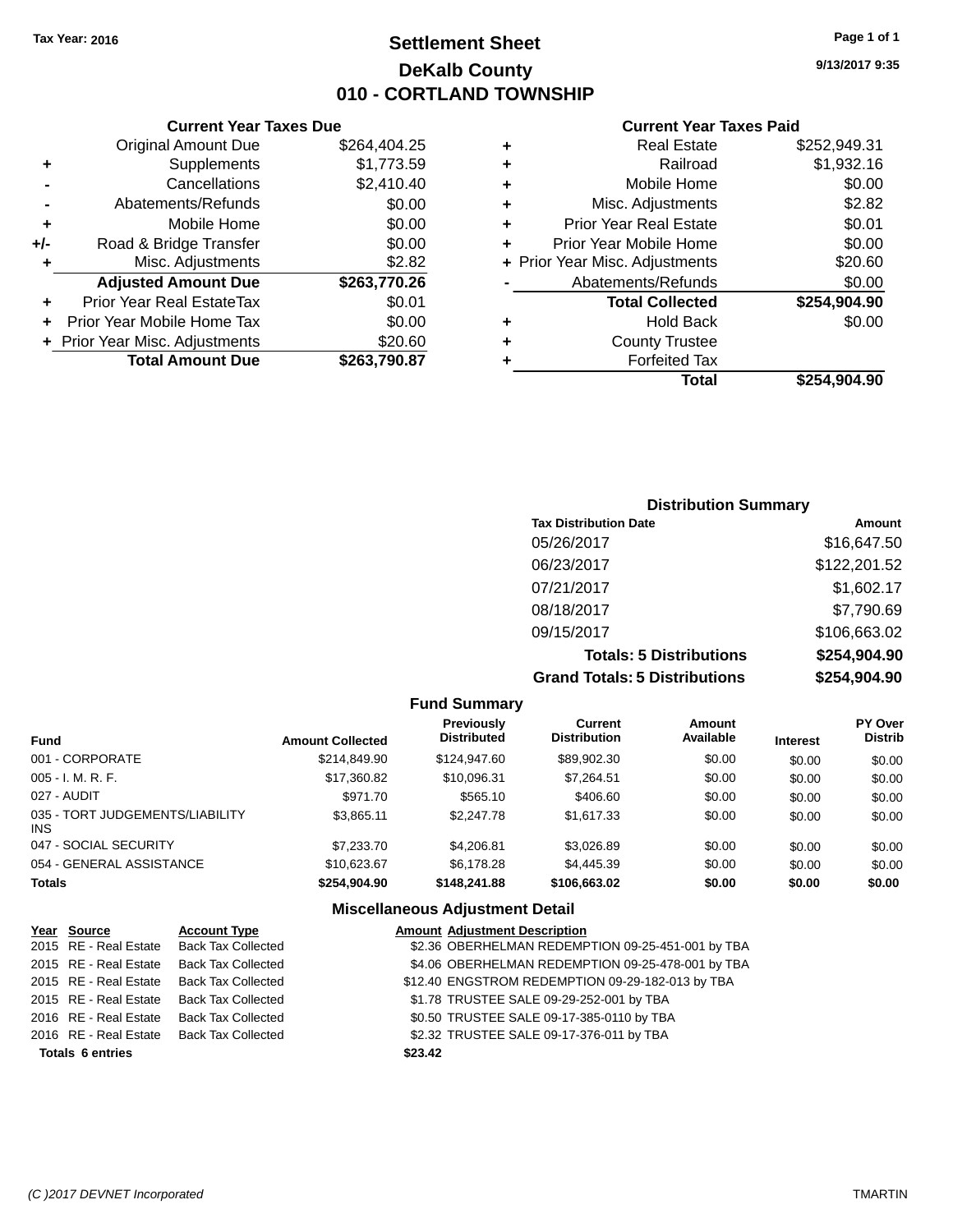## **Settlement Sheet Tax Year: 2016 Page 1 of 1 DeKalb County 011 - CORTLAND ROAD & BRIDGE**

**9/13/2017 9:35**

#### **Current Year Taxes Paid**

|     | <b>Current Year Taxes Due</b>  |               |  |  |  |
|-----|--------------------------------|---------------|--|--|--|
|     | <b>Original Amount Due</b>     | \$479,063.14  |  |  |  |
| ٠   | Supplements                    | \$2,603.32    |  |  |  |
|     | Cancellations                  | \$3,539.40    |  |  |  |
|     | \$0.00<br>Abatements/Refunds   |               |  |  |  |
| ٠   | Mobile Home                    | \$0.00        |  |  |  |
| +/- | Road & Bridge Transfer         | (\$86,974.03) |  |  |  |
|     | Misc. Adjustments              | \$5.11        |  |  |  |
|     | <b>Adjusted Amount Due</b>     | \$391,158.14  |  |  |  |
|     | Prior Year Real EstateTax      | (\$7.07)      |  |  |  |
|     | Prior Year Mobile Home Tax     | \$0.00        |  |  |  |
|     | + Prior Year Misc. Adjustments | \$37.38       |  |  |  |
|     | <b>Total Amount Due</b>        | \$391.188.45  |  |  |  |
|     |                                |               |  |  |  |

| ٠ | <b>Real Estate</b>             | \$371,419.24 |
|---|--------------------------------|--------------|
| ٠ | Railroad                       | \$3,423.22   |
| ٠ | Mobile Home                    | \$0.00       |
| ٠ | Misc. Adjustments              | \$5.11       |
| ٠ | <b>Prior Year Real Estate</b>  | (\$7.07)     |
| ٠ | Prior Year Mobile Home         | \$0.00       |
|   | + Prior Year Misc. Adjustments | \$37.38      |
|   | Abatements/Refunds             | \$0.00       |
|   | <b>Total Collected</b>         | \$374,877.88 |
| ٠ | <b>Hold Back</b>               | \$0.00       |
| ٠ | <b>County Trustee</b>          |              |
| ٠ | <b>Forfeited Tax</b>           |              |
|   | Total                          | \$374,877.88 |
|   |                                |              |

| <b>Road and Bridge Summary</b> |             |               | <b>Distribution Summary</b>  |              |  |
|--------------------------------|-------------|---------------|------------------------------|--------------|--|
| <b>Municipality</b>            | Amt. Due    | Amt. Distrib. | <b>Tax Distribution Date</b> | Amount       |  |
| TOWN OF CORTLAND               | \$26,407.71 | \$25,514.27   | 05/26/2017                   | \$24,444.63  |  |
| CITY OF DEKALB                 | \$1,902.32  | \$1,837.74    | 06/23/2017                   | \$179,728.35 |  |
| <b>VILLAGE OF MAPLE PARK</b>   | \$6,012.08  | \$5,808.17    | 07/21/2017                   | \$2,352.55   |  |
| CITY OF SYCAMORE               | \$55,704.09 | \$53,813.85   | 08/18/2017                   | \$11,439.36  |  |
| Totals                         | \$90,026.20 | \$86,974.03   | 09/15/2017                   | \$156,912.99 |  |
|                                |             |               | Tatalan F. Biatollandiana.   | 0.77107700   |  |

**Totals: 5 Distributions \$374,877.88 Grand Totals: 5 Distributions \$374,877.88**

|                                         |                         | <b>Fund Summary</b>              |                                       |                     |          |                           |
|-----------------------------------------|-------------------------|----------------------------------|---------------------------------------|---------------------|----------|---------------------------|
| <b>Fund</b>                             | <b>Amount Collected</b> | Previously<br><b>Distributed</b> | <b>Current</b><br><b>Distribution</b> | Amount<br>Available | Interest | PY Over<br><b>Distrib</b> |
| 005 - I. M. R. F.                       | \$7.341.61              | \$4.269.56                       | \$3,072.05                            | \$0.00              | \$0.00   | \$0.00                    |
| 007 - ROAD AND BRIDGE                   | \$108,938.93            | \$63.306.35                      | \$45,632.58                           | \$0.00              | \$0.00   | \$0.00                    |
| 009 - PERMANENT ROAD                    | \$195,912.96            | \$113.934.47                     | \$81,978.49                           | \$0.00              | \$0.00   | \$0.00                    |
| 010 - EQUIPMENT AND BUILDING            | \$50,613.89             | \$29.434.84                      | \$21,179.05                           | \$0.00              | \$0.00   | \$0.00                    |
| 027 - AUDIT                             | \$971.74                | \$565.12                         | \$406.62                              | \$0.00              | \$0.00   | \$0.00                    |
| 035 - TORT JUDGEMENTS/LIABILITY<br>INS. | \$9.652.23              | \$5,613.32                       | \$4.038.91                            | \$0.00              | \$0.00   | \$0.00                    |
| 047 - SOCIAL SECURITY                   | \$1,446.52              | \$841.23                         | \$605.29                              | \$0.00              | \$0.00   | \$0.00                    |
| <b>Totals</b>                           | \$374,877.88            | \$217,964.89                     | \$156,912.99                          | \$0.00              | \$0.00   | \$0.00                    |

| Year Source             | <b>Account Type</b>       |         | <b>Amount Adjustment Description</b>              |
|-------------------------|---------------------------|---------|---------------------------------------------------|
| 2015 RE - Real Estate   | <b>Back Tax Collected</b> |         | \$4.28 OBERHELMAN REDEMPTION 09-25-451-001 by TBA |
| 2015 RE - Real Estate   | <b>Back Tax Collected</b> |         | \$7.36 OBERHELMAN REDEMPTION 09-25-478-001 by TBA |
| 2015 RE - Real Estate   | <b>Back Tax Collected</b> |         | \$22.50 ENGSTROM REDEMPTION 09-29-182-013 by TBA  |
| 2015 RE - Real Estate   | <b>Back Tax Collected</b> |         | \$3.24 TRUSTEE SALE 09-29-252-001 by TBA          |
| 2016 RE - Real Estate   | <b>Back Tax Collected</b> |         | \$0.90 TRUSTEE SALE 09-17-385-0110 by TBA         |
| 2016 RE - Real Estate   | <b>Back Tax Collected</b> |         | \$4.21 TRUSTEE SALE 09-17-376-011 by TBA          |
| <b>Totals 6 entries</b> |                           | \$42.49 |                                                   |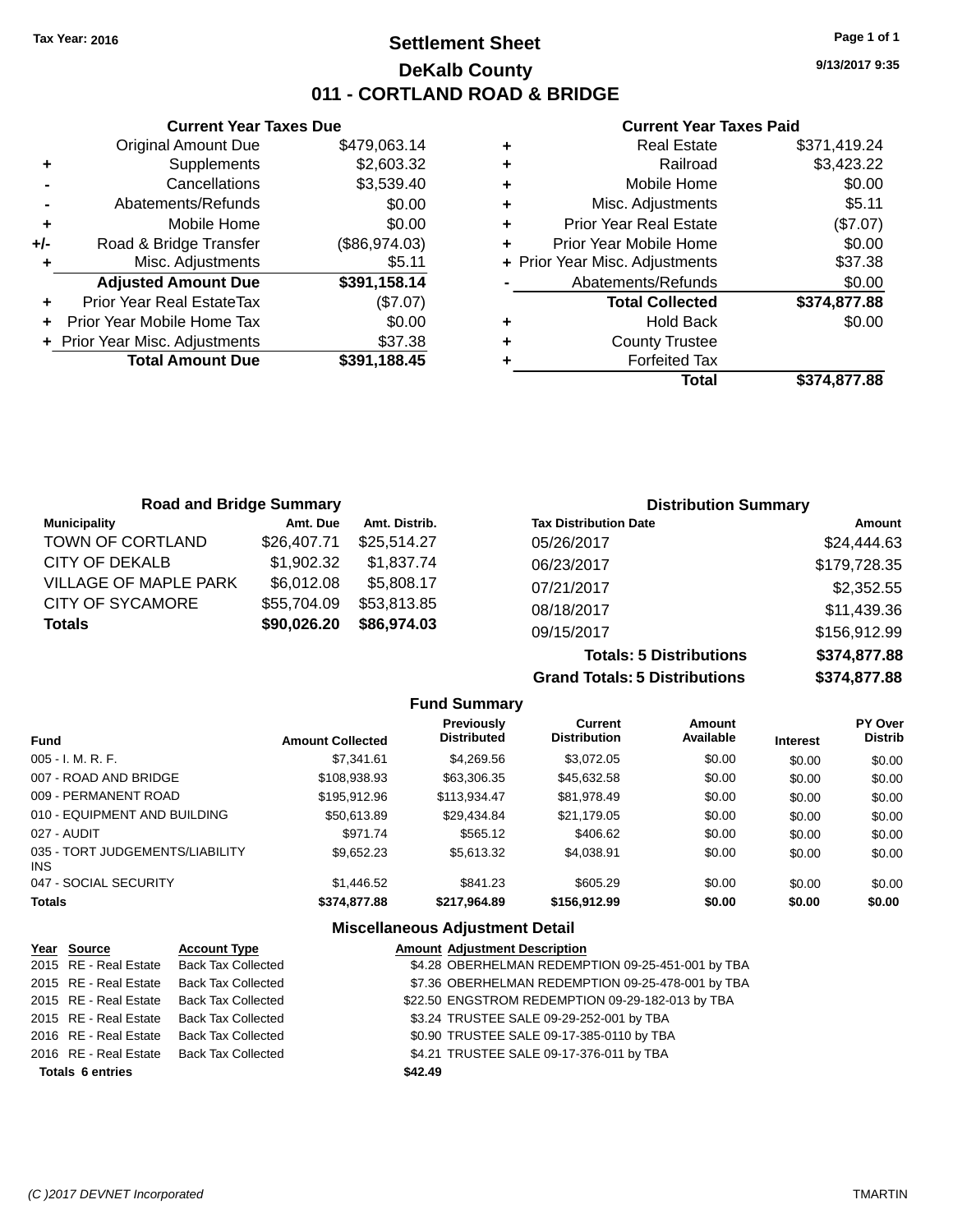# **Settlement Sheet Tax Year: 2016 Page 1 of 2 DeKalb County 012 - DEKALB TOWNSHIP**

**9/13/2017 9:35**

#### **Current Year Taxes Paid**

|     | <b>Original Amount Due</b>     | \$965,228.16 |     |
|-----|--------------------------------|--------------|-----|
|     | Supplements                    | \$12,425.91  |     |
|     | Cancellations                  | \$19,761.56  |     |
|     | Abatements/Refunds             | \$0.00       |     |
|     | Mobile Home                    | \$0.00       |     |
| +/- | Road & Bridge Transfer         | \$0.00       |     |
|     | Misc. Adjustments              | \$232.34     | + F |
|     | <b>Adjusted Amount Due</b>     | \$958,124.85 |     |
|     | Prior Year Real EstateTax      | (\$211.04)   |     |
|     | Prior Year Mobile Home Tax     | \$0.00       |     |
|     | + Prior Year Misc. Adjustments | \$661.31     |     |
|     | <b>Total Amount Due</b>        | \$958,575.12 |     |
|     |                                |              |     |

**Current Year Taxes Due**

|   | <b>Real Estate</b>             | \$920,711.34 |
|---|--------------------------------|--------------|
| ٠ | Railroad                       | \$4,803.44   |
| ٠ | Mobile Home                    | \$0.00       |
| ٠ | Misc. Adjustments              | \$232.34     |
| ٠ | <b>Prior Year Real Estate</b>  | (\$211.04)   |
| ٠ | Prior Year Mobile Home         | \$0.00       |
|   | + Prior Year Misc. Adjustments | \$661.31     |
|   | Abatements/Refunds             | \$0.00       |
|   | <b>Total Collected</b>         | \$926,197.39 |
| ٠ | <b>Hold Back</b>               | \$0.00       |
| ٠ | <b>County Trustee</b>          |              |
|   | <b>Forfeited Tax</b>           |              |
|   | Total                          | \$926,197.39 |
|   |                                |              |

## **Distribution Summary Tax Distribution Date Amount** 05/26/2017 \$93,135.56 06/23/2017 \$400,941.74 07/21/2017 \$8,254.11 08/18/2017 \$35,378.99 09/15/2017 \$388,486.99 **Totals: 5 Distributions \$926,197.39 Grand Totals: 5 Distributions \$926,197.39**

#### **Fund Summary**

| <b>Amount Collected</b> | <b>Previously</b><br><b>Distributed</b> | Current<br><b>Distribution</b> | Amount<br>Available | <b>Interest</b> | <b>PY Over</b><br><b>Distrib</b> |
|-------------------------|-----------------------------------------|--------------------------------|---------------------|-----------------|----------------------------------|
| \$707,800.95            | \$410.918.80                            | \$296.882.15                   | \$0.00              | \$0.00          | \$0.00                           |
| \$218.396.44            | \$126,791.60                            | \$91,604.84                    | \$0.00              | \$0.00          | \$0.00                           |
| \$926,197.39            | \$537.710.40                            | \$388,486.99                   | \$0.00              | \$0.00          | \$0.00                           |
|                         |                                         |                                |                     |                 |                                  |

| Year Source           | <b>Account Type</b>       | <b>Amount Adjustment Description</b>                          |
|-----------------------|---------------------------|---------------------------------------------------------------|
| 2015 RE - Real Estate | <b>Back Tax Collected</b> | \$20.48 MOONEY REDEMPTION 08-23-184-002 by TBA                |
| 2015 RE - Real Estate | <b>Back Tax Collected</b> | \$52.97 1827 LINCOLN HWY CORP REDEMPTION 08-24-352-024 by TBA |
| 2015 RE - Real Estate | <b>Back Tax Collected</b> | \$17.65 RIVERMIST REDEMPTION 08-02-324-004 by TBA             |
| 2015 RE - Real Estate | <b>Back Tax Collected</b> | \$17.65 RIVERMIST REDEMPTION 08-02-351-013 by TBA             |
| 2015 RE - Real Estate | <b>Back Tax Collected</b> | \$17.65 RIVERMIST REDEMPTION 08-02-351-017 by TBA             |
| 2015 RE - Real Estate | <b>Back Tax Collected</b> | \$17.65 RIVERMIST REDEMPTION 08-02-351-020 by TBA             |
| 2015 RE - Real Estate | <b>Back Tax Collected</b> | \$17.65 RIVERMIST REDEMPTION 08-02-351-022 by TBA             |
| 2015 RE - Real Estate | <b>Back Tax Collected</b> | \$17.65 RIVERMIST REDEMPTION 08-02-354-001 by TBA             |
| 2015 RE - Real Estate | <b>Back Tax Collected</b> | \$17.65 RIVERMIST REDEMPTION 08-02-354-008 by TBA             |
| 2015 RE - Real Estate | <b>Back Tax Collected</b> | \$17.65 RIVERMIST REDEMPTION 08-02-354-012 by TBA             |
| 2015 RE - Real Estate | <b>Back Tax Collected</b> | \$17.65 RIVERMIST REDEMPTION 08-02-370-001 by TBA             |
| 2015 RE - Real Estate | <b>Back Tax Collected</b> | \$17.65 RIVERMIST REDEMPTION 08-02-370-002 by TBA             |
| 2015 RE - Real Estate | <b>Back Tax Collected</b> | \$17.65 RIVERMIST REDEMPTION 08-02-370-003 by TBA             |
| 2015 RE - Real Estate | <b>Back Tax Collected</b> | \$17.65 RIVERMIST REDEMPTION 08-02-370-004 by TBA             |
| 2015 RE - Real Estate | <b>Back Tax Collected</b> | \$11.21 RIVERMIST REDEMPTION 08-02-373-001 by TBA             |
| 2015 RE - Real Estate | <b>Back Tax Collected</b> | \$7.60 RIVERMIST REDEMPTION 08-02-377-001 by TBA              |
| 2015 RE - Real Estate | <b>Back Tax Collected</b> | \$2.13 RIVERMIST REDEMPTION 08-11-100-045 by TBA              |
| 2015 RE - Real Estate | <b>Back Tax Collected</b> | \$1.01 RIVERMIST REDEMPTION 15-15-228-013 by TBA              |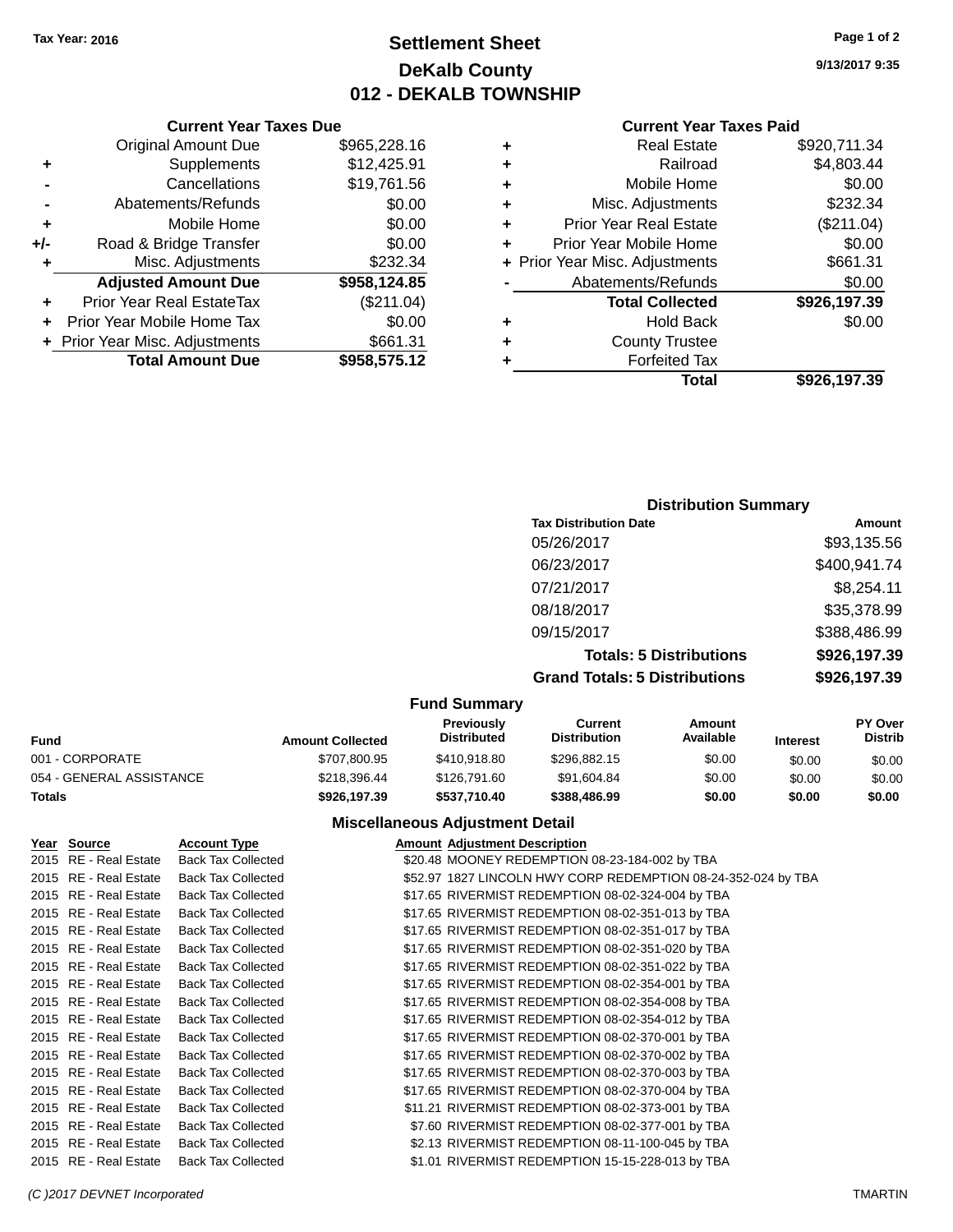# **Settlement Sheet Tax Year: 2016 Page 2 of 2 DeKalb County**

**9/13/2017 9:35**

## **Miscellaneous Adjustment Detail**

| Year Source           | <b>Account Type</b>       | <b>Amount</b> |
|-----------------------|---------------------------|---------------|
| 2015 RE - Real Estate | <b>Back Tax Collected</b> | \$17.65       |
| 2015 RE - Real Estate | <b>Back Tax Collected</b> | \$10.92       |
| 2015 RE - Real Estate | <b>Back Tax Collected</b> | \$234.13      |
| 2015 RE - Real Estate | <b>Back Tax Collected</b> | \$48.40       |
| 2015 RE - Real Estate | <b>Back Tax Collected</b> | \$43.01       |
| 2016 RE - Real Estate | Paymt In Lieu of Tax      | \$232.34      |
| Totals 24 entries     |                           | \$893.65      |

**Year Source Account Adjustment Description** 

20llected - \$17.65 RIVERMIST REDEMPTION 08-02-323-005 by TBA 20llected **\$10.92 VOID HEL EXEMPTION 08-14-478-035 by TBA** 2016 Collected **\$234.13 MOONEY REDEMPTION 08-23-184-020 by TBA** 2011 Collected **\$48.40 MOONEY REDEMPTION 08-23-184-003 by TBA** 20llected **2006 Collected** \$43.01 MOONEY REDEMPTION 08-12-184-027 by TBA ieu of Tax  $$232.34$  HOUSING AUTHORITY DEKALB UNITS by TBA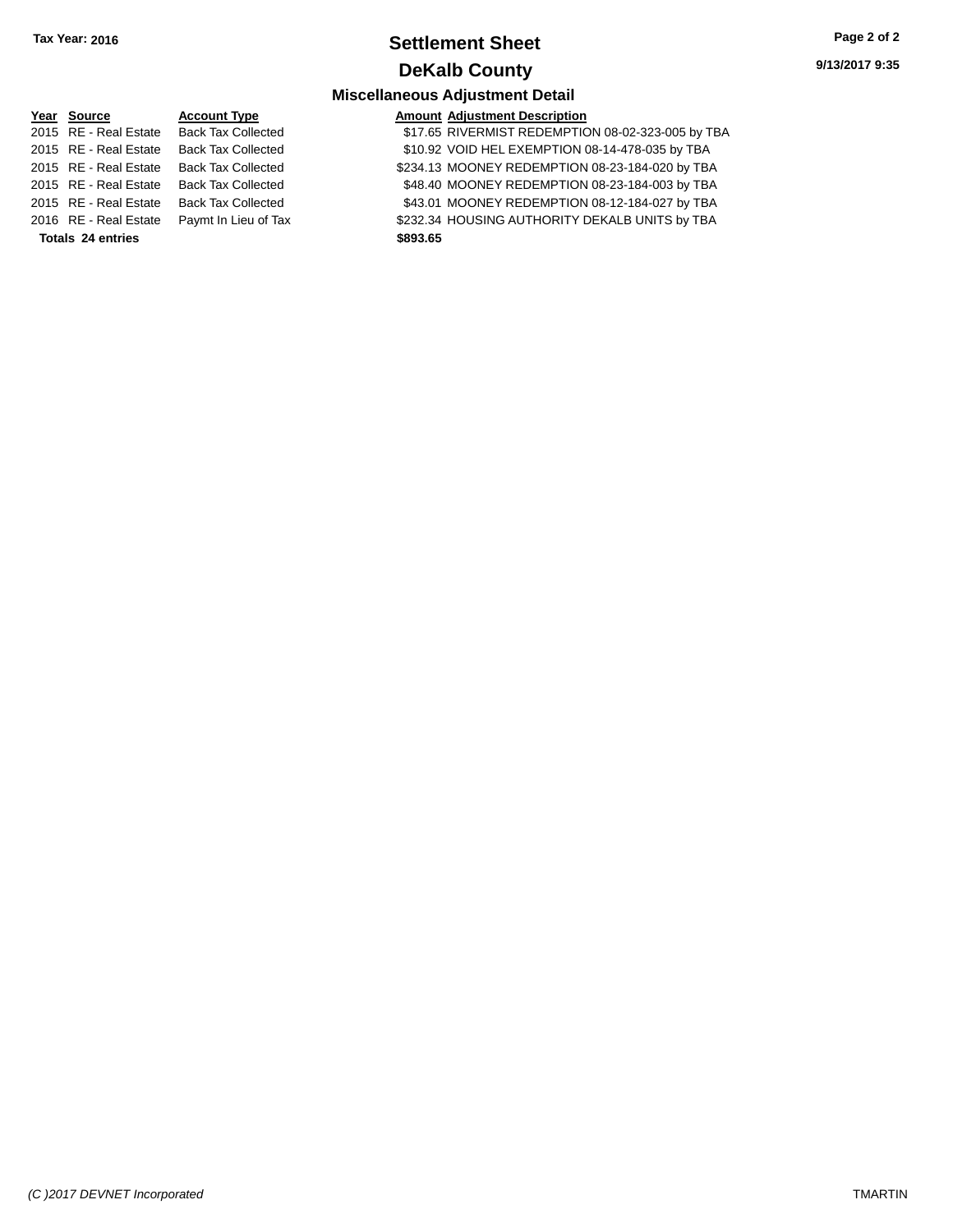## **Settlement Sheet Tax Year: 2016 Page 1 of 2 DeKalb County 013 - DEKALB ROAD & BRIDGE**

**9/13/2017 9:35**

### **Current Year Taxes Paid**

|   | <b>Real Estate</b>             | \$953,655.64 |
|---|--------------------------------|--------------|
| ٠ | Railroad                       | \$5,116.00   |
| ٠ | Mobile Home                    | \$0.00       |
| ٠ | Misc. Adjustments              | \$272.30     |
| ٠ | <b>Prior Year Real Estate</b>  | (\$312.11)   |
|   | Prior Year Mobile Home         | \$0.00       |
|   | + Prior Year Misc. Adjustments | \$775.12     |
|   | Abatements/Refunds             | \$0.00       |
|   | <b>Total Collected</b>         | \$959,506.95 |
| ٠ | <b>Hold Back</b>               | \$0.00       |
| ٠ | <b>County Trustee</b>          |              |
|   | <b>Forfeited Tax</b>           |              |
|   | Total                          | \$959,506.95 |

|     | <b>Current Year Taxes Due</b>    |                |
|-----|----------------------------------|----------------|
|     | <b>Original Amount Due</b>       | \$1,131,278.91 |
| ٠   | Supplements                      | \$19,689.78    |
|     | Cancellations                    | \$20,320.31    |
|     | Abatements/Refunds               | \$0.00         |
| ٠   | Mobile Home                      | \$0.00         |
| +/- | Road & Bridge Transfer           | (\$133,943.64) |
| ٠   | Misc. Adjustments                | \$272.30       |
|     | <b>Adjusted Amount Due</b>       | \$996,977.04   |
| ٠   | <b>Prior Year Real EstateTax</b> | (\$312.11)     |
|     | Prior Year Mobile Home Tax       | \$0.00         |
|     | + Prior Year Misc. Adjustments   | \$775.12       |
|     | <b>Total Amount Due</b>          | \$997,440.05   |
|     |                                  |                |

| <b>Road and Bridge Summary</b> |            |                           | <b>Distribution Summary</b>    |              |  |
|--------------------------------|------------|---------------------------|--------------------------------|--------------|--|
| <b>Municipality</b>            | Amt. Due   | Amt. Distrib.             | <b>Tax Distribution Date</b>   | Amount       |  |
| CITY OF DEKALB                 |            | \$128,674.46 \$124,354.34 | 05/26/2017                     | \$98,984.85  |  |
| CITY OF SYCAMORE               | \$9.923.90 | \$9,589.30                | 06/23/2017                     | \$412,625.44 |  |
| Totals                         |            | \$138,598.36 \$133,943.64 | 07/21/2017                     | \$8,487.51   |  |
|                                |            |                           | 08/18/2017                     | \$36,378.84  |  |
|                                |            |                           | 09/15/2017                     | \$403,030.31 |  |
|                                |            |                           | <b>Totals: 5 Distributions</b> | \$959,506.95 |  |

**Grand Totals: 5 Distributions \$959,506.95**

|                              |                         | <b>Fund Summary</b>                     |                                |                     |                 |                                  |
|------------------------------|-------------------------|-----------------------------------------|--------------------------------|---------------------|-----------------|----------------------------------|
| <b>Fund</b>                  | <b>Amount Collected</b> | <b>Previously</b><br><b>Distributed</b> | Current<br><b>Distribution</b> | Amount<br>Available | <b>Interest</b> | <b>PY Over</b><br><b>Distrib</b> |
| 007 - ROAD AND BRIDGE        | \$148,405,00            | \$86,057.17                             | \$62,347.83                    | \$0.00              | \$0.00          | \$0.00                           |
| 009 - PERMANENT ROAD         | \$737.916.21            | \$427.973.52                            | \$309.942.69                   | \$0.00              | \$0.00          | \$0.00                           |
| 010 - EQUIPMENT AND BUILDING | \$73.185.74             | \$42,445.95                             | \$30.739.79                    | \$0.00              | \$0.00          | \$0.00                           |
| Totals                       | \$959,506.95            | \$556,476.64                            | \$403.030.31                   | \$0.00              | \$0.00          | \$0.00                           |

| Year Source           | <b>Account Type</b>       | <b>Amount Adjustment Description</b>                          |
|-----------------------|---------------------------|---------------------------------------------------------------|
| 2015 RE - Real Estate | <b>Back Tax Collected</b> | \$24.00 MOONEY REDEMPTION 08-23-184-002 by TBA                |
| 2015 RE - Real Estate | <b>Back Tax Collected</b> | \$62.08 1827 LINCOLN HWY CORP REDEMPTION 08-24-352-024 by TBA |
| 2015 RE - Real Estate | <b>Back Tax Collected</b> | \$20.69 RIVERMIST REDEMPTION 08-02-324-004 by TBA             |
| 2015 RE - Real Estate | <b>Back Tax Collected</b> | \$20.69 RIVERMIST REDEMPTION 08-02-351-013 by TBA             |
| 2015 RE - Real Estate | <b>Back Tax Collected</b> | \$20.69 RIVERMIST REDEMPTION 08-02-351-017 by TBA             |
| 2015 RE - Real Estate | <b>Back Tax Collected</b> | \$20.69 RIVERMIST REDEMPTION 08-02-351-020 by TBA             |
| 2015 RE - Real Estate | <b>Back Tax Collected</b> | \$20.69 RIVERMIST REDEMPTION 08-02-351-022 by TBA             |
| 2015 RE - Real Estate | <b>Back Tax Collected</b> | \$20.69 RIVERMIST REDEMPTION 08-02-354-001 by TBA             |
| 2015 RE - Real Estate | <b>Back Tax Collected</b> | \$20.69 RIVERMIST REDEMPTION 08-02-354-008 by TBA             |
| 2015 RE - Real Estate | <b>Back Tax Collected</b> | \$20.69 RIVERMIST REDEMPTION 08-02-354-012 by TBA             |
| 2015 RE - Real Estate | <b>Back Tax Collected</b> | \$20.69 RIVERMIST REDEMPTION 08-02-370-001 by TBA             |
| 2015 RE - Real Estate | <b>Back Tax Collected</b> | \$20.69 RIVERMIST REDEMPTION 08-02-370-002 by TBA             |
| 2015 RE - Real Estate | <b>Back Tax Collected</b> | \$20.69 RIVERMIST REDEMPTION 08-02-370-003 by TBA             |
| 2015 RE - Real Estate | <b>Back Tax Collected</b> | \$20.69 RIVERMIST REDEMPTION 08-02-370-004 by TBA             |
| 2015 RE - Real Estate | <b>Back Tax Collected</b> | \$13.14 RIVERMIST REDEMPTION 08-02-373-001 by TBA             |
| 2015 RE - Real Estate | <b>Back Tax Collected</b> | \$8.90 RIVERMIST REDEMPTION 08-02-377-001 by TBA              |
| 2015 RE - Real Estate | <b>Back Tax Collected</b> | \$2.50 RIVERMIST REDEMPTION 08-11-100-045 by TBA              |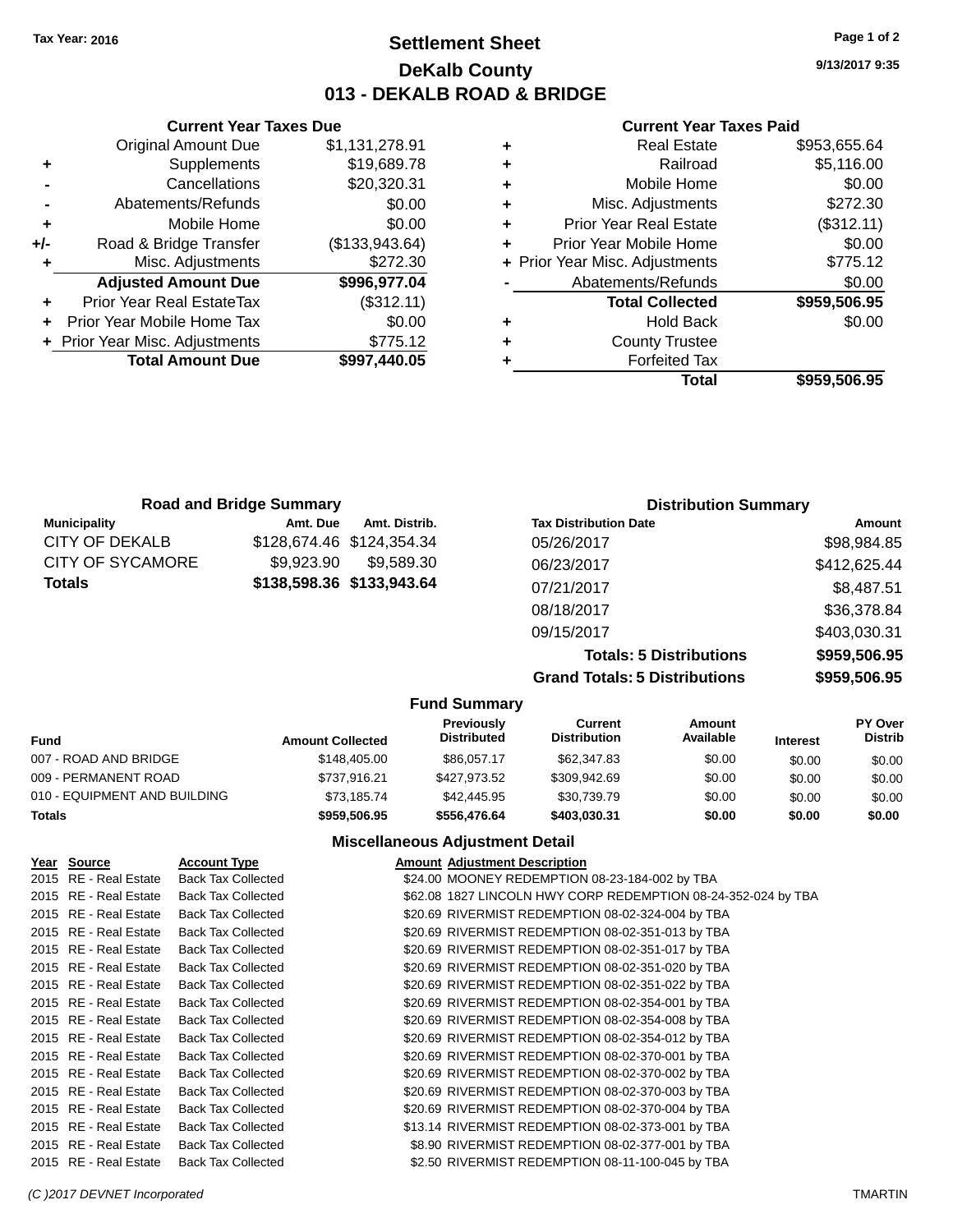# **Settlement Sheet Tax Year: 2016 Page 2 of 2 DeKalb County**

**9/13/2017 9:35**

| <u>Year Source</u>    | <b>Account Type</b>       |            | <b>Amount Adjustment Description</b>              |
|-----------------------|---------------------------|------------|---------------------------------------------------|
| 2015 RE - Real Estate | <b>Back Tax Collected</b> |            | \$1.18 RIVERMIST REDEMPTION 15-15-228-013 by TBA  |
| 2015 RE - Real Estate | <b>Back Tax Collected</b> |            | \$20.69 RIVERMIST REDEMPTION 08-02-323-005 by TBA |
| 2015 RE - Real Estate | <b>Back Tax Collected</b> |            | \$12.80 VOID HEL EXEMPTION 08-14-478-035 by TBA   |
| 2015 RE - Real Estate | <b>Back Tax Collected</b> |            | \$274.41 MOONEY REDEMPTION 08-23-184-020 by TBA   |
| 2015 RE - Real Estate | <b>Back Tax Collected</b> |            | \$56.73 MOONEY REDEMPTION 08-23-184-003 by TBA    |
| 2015 RE - Real Estate | <b>Back Tax Collected</b> |            | \$50.41 MOONEY REDEMPTION 08-12-184-027 by TBA    |
| 2016 RE - Real Estate | Paymt In Lieu of Tax      |            | \$272.30 HOUSING AUTHORITY DEKALB UNITS by TBA    |
| Totals 24 entries     |                           | \$1,047.42 |                                                   |
|                       |                           |            |                                                   |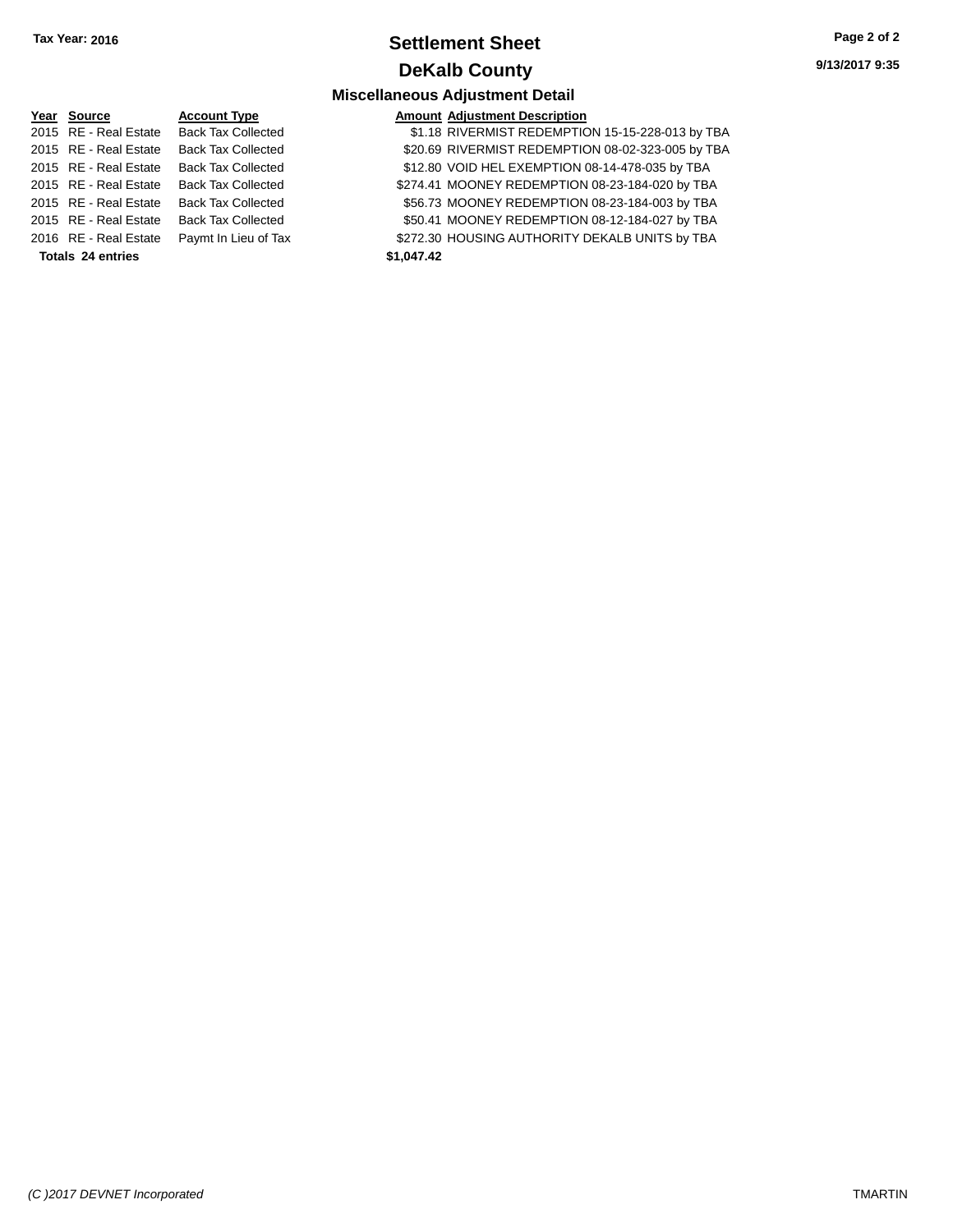# **Settlement Sheet Tax Year: 2016 Page 1 of 1 DeKalb County 014 - FRANKLIN TOWNSHIP**

**9/13/2017 9:35**

#### **Current Year Taxes Paid**

|       | <b>Current Year Taxes Due</b>  |              |
|-------|--------------------------------|--------------|
|       | <b>Original Amount Due</b>     | \$112,439.22 |
| ٠     | Supplements                    | \$1,130.57   |
|       | Cancellations                  | \$1,443.25   |
|       | Abatements/Refunds             | \$0.00       |
| ٠     | Mobile Home                    | \$0.00       |
| $+/-$ | Road & Bridge Transfer         | \$0.00       |
| ٠     | Misc. Adjustments              | \$4.80       |
|       | <b>Adjusted Amount Due</b>     | \$112,131.34 |
|       | Prior Year Real EstateTax      | \$0.00       |
|       | Prior Year Mobile Home Tax     | \$0.00       |
|       | + Prior Year Misc. Adjustments | \$8.59       |
|       | <b>Total Amount Due</b>        | \$112.139.93 |
|       |                                |              |

| ٠ | <b>Real Estate</b>             | \$106,030.10 |
|---|--------------------------------|--------------|
| ٠ | Railroad                       | \$1,298.32   |
| ٠ | Mobile Home                    | \$0.00       |
| ٠ | Misc. Adjustments              | \$4.80       |
| ٠ | <b>Prior Year Real Estate</b>  | \$0.00       |
| ٠ | Prior Year Mobile Home         | \$0.00       |
|   | + Prior Year Misc. Adjustments | \$8.59       |
|   | Abatements/Refunds             | \$0.00       |
|   | <b>Total Collected</b>         | \$107,341.81 |
| ٠ | <b>Hold Back</b>               | \$0.00       |
| ٠ | <b>County Trustee</b>          |              |
|   | <b>Forfeited Tax</b>           |              |
|   | Total                          | \$107,341.81 |
|   |                                |              |

| <b>Distribution Summary</b>          |              |
|--------------------------------------|--------------|
| <b>Tax Distribution Date</b>         | Amount       |
| 05/26/2017                           | \$7,296.96   |
| 06/23/2017                           | \$52,141.68  |
| 07/21/2017                           | \$1,566.15   |
| 08/18/2017                           | \$2,500.54   |
| 09/15/2017                           | \$43,836.48  |
| <b>Totals: 5 Distributions</b>       | \$107,341.81 |
| <b>Grand Totals: 5 Distributions</b> | \$107,341.81 |

|                          |                         | <b>Fund Summary</b>              |                                |                            |                 |                                  |
|--------------------------|-------------------------|----------------------------------|--------------------------------|----------------------------|-----------------|----------------------------------|
| <b>Fund</b>              | <b>Amount Collected</b> | Previously<br><b>Distributed</b> | Current<br><b>Distribution</b> | <b>Amount</b><br>Available | <b>Interest</b> | <b>PY Over</b><br><b>Distrib</b> |
| 001 - CORPORATE          | \$96,211.85             | \$56,920.65                      | \$39,291.20                    | \$0.00                     | \$0.00          | \$0.00                           |
| $005 - I. M. R. F.$      | \$6,387.60              | \$3,779.02                       | \$2,608.58                     | \$0.00                     | \$0.00          | \$0.00                           |
| 054 - GENERAL ASSISTANCE | \$4,742,36              | \$2,805.66                       | \$1,936.70                     | \$0.00                     | \$0.00          | \$0.00                           |
| <b>Totals</b>            | \$107.341.81            | \$63,505,33                      | \$43,836,48                    | \$0.00                     | \$0.00          | \$0.00                           |

| Year Source             | <b>Account Type</b> |         | <b>Amount Adjustment Description</b>            |
|-------------------------|---------------------|---------|-------------------------------------------------|
| 2015 RE - Real Estate   | Back Tax Collected  |         | \$8.59 DUNCAN REDEMPTION 01-26-252-011 by TBA   |
| 2016 RE - Real Estate   | Back Tax Collected  |         | \$4.80 GIANNOLA REDEMPTION 01-26-206-015 by TBA |
| <b>Totals 2 entries</b> |                     | \$13.39 |                                                 |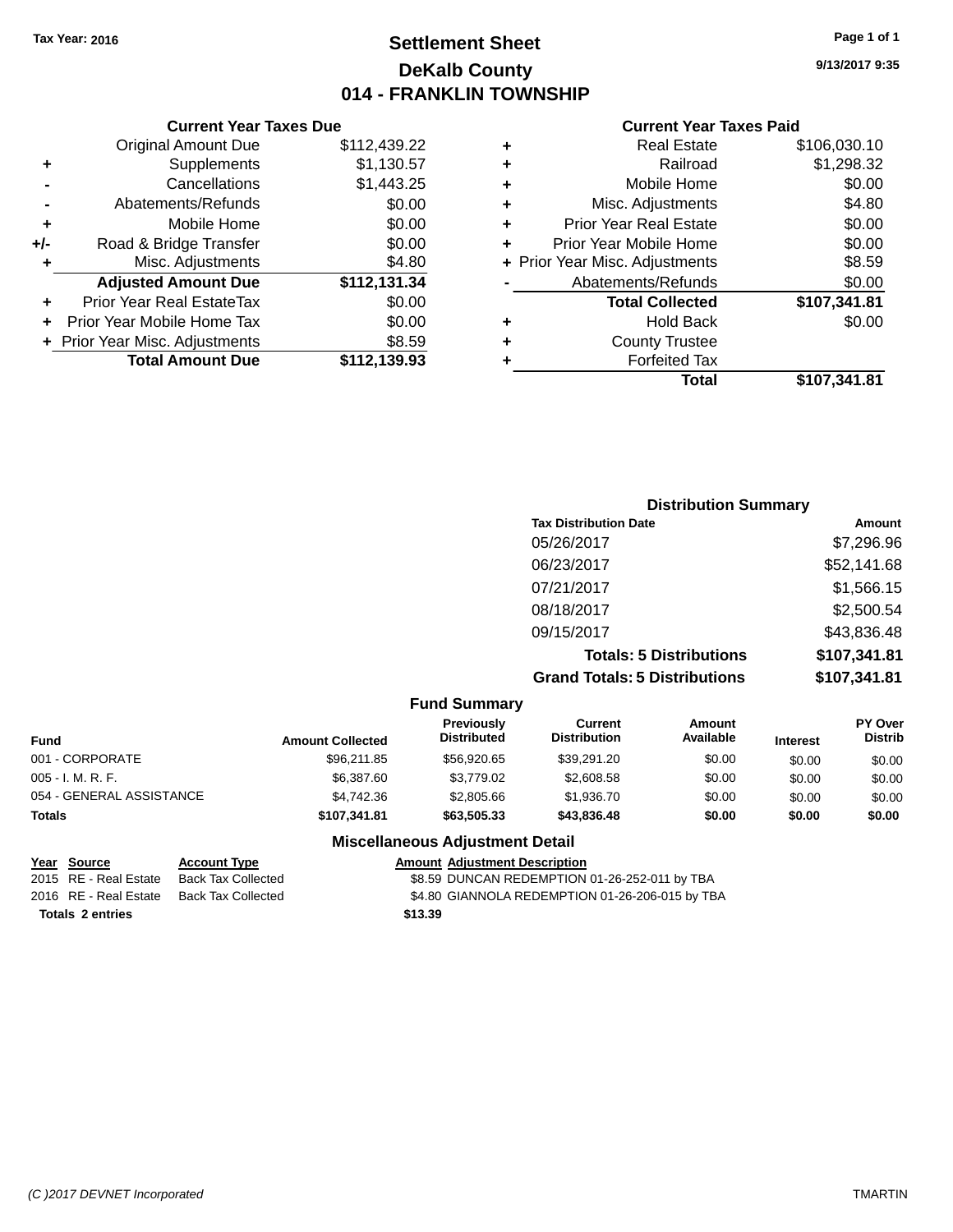# **Settlement Sheet Tax Year: 2016 Page 1 of 1 DeKalb County 015 - FRANKLIN TWP CEMETERY**

**9/13/2017 9:35**

|     | <b>Current Year Taxes Due</b>  |             |      |
|-----|--------------------------------|-------------|------|
|     | <b>Original Amount Due</b>     | \$33,730.09 |      |
|     | Supplements                    | \$339.16    |      |
|     | Cancellations                  | \$432.95    |      |
|     | Abatements/Refunds             | \$0.00      | ٠    |
|     | Mobile Home                    | \$0.00      |      |
| +/- | Road & Bridge Transfer         | \$0.00      |      |
|     | Misc. Adjustments              | \$1.44      | Prio |
|     | <b>Adjusted Amount Due</b>     | \$33,637.74 |      |
|     | Prior Year Real EstateTax      | \$0.00      |      |
|     | Prior Year Mobile Home Tax     | \$0.00      |      |
|     | + Prior Year Misc. Adjustments | \$2.58      |      |
|     | <b>Total Amount Due</b>        | \$33,640.32 |      |
|     |                                |             |      |

|   | <b>Real Estate</b>             | \$31,807.39 |
|---|--------------------------------|-------------|
| ٠ | Railroad                       | \$389.48    |
| ÷ | Mobile Home                    | \$0.00      |
| ٠ | Misc. Adjustments              | \$1.44      |
| ٠ | <b>Prior Year Real Estate</b>  | \$0.00      |
| ٠ | Prior Year Mobile Home         | \$0.00      |
|   | + Prior Year Misc. Adjustments | \$2.58      |
|   | Abatements/Refunds             | \$0.00      |
|   | <b>Total Collected</b>         | \$32,200.89 |
| ٠ | <b>Hold Back</b>               | \$0.00      |
| ٠ | <b>County Trustee</b>          |             |
| ٠ | <b>Forfeited Tax</b>           |             |
|   | Total                          | \$32,200.89 |
|   |                                |             |

|                     | <b>Distribution Summary</b>          |             |
|---------------------|--------------------------------------|-------------|
|                     | <b>Tax Distribution Date</b>         | Amount      |
|                     | 05/26/2017                           | \$2,188.93  |
|                     | 06/23/2017                           | \$15,641.82 |
|                     | 07/21/2017                           | \$469.82    |
|                     | 08/18/2017                           | \$750.06    |
|                     | 09/15/2017                           | \$13,150.26 |
|                     | <b>Totals: 5 Distributions</b>       | \$32,200.89 |
|                     | <b>Grand Totals: 5 Distributions</b> | \$32,200.89 |
| <b>Fund Summary</b> |                                      |             |

|                |                     |                         | Fund Summary                            |                                |                     |                 |                                  |
|----------------|---------------------|-------------------------|-----------------------------------------|--------------------------------|---------------------|-----------------|----------------------------------|
| <b>Fund</b>    |                     | <b>Amount Collected</b> | <b>Previously</b><br><b>Distributed</b> | Current<br><b>Distribution</b> | Amount<br>Available | <b>Interest</b> | <b>PY Over</b><br><b>Distrib</b> |
| 017 - CEMETERY |                     | \$32,200.89             | \$19,050.63                             | \$13,150.26                    | \$0.00              | \$0.00          | \$0.00                           |
| Totals         |                     | \$32,200.89             | \$19,050,63                             | \$13.150.26                    | \$0.00              | \$0.00          | \$0.00                           |
|                |                     |                         | <b>Miscellaneous Adjustment Detail</b>  |                                |                     |                 |                                  |
| Year Source    | <b>Account Type</b> |                         | <b>Amount Adjustment Description</b>    |                                |                     |                 |                                  |

| Year Source             | <b>Account Type</b> | <b>Amount Adjustment Description</b>            |
|-------------------------|---------------------|-------------------------------------------------|
| 2015 RE - Real Estate   | Back Tax Collected  | \$2.58 DUNCAN REDEMPTION 01-26-252-011 by TBA   |
| 2016 RE - Real Estate   | Back Tax Collected  | \$1.44 GIANNOLA REDEMPTION 01-26-206-015 by TBA |
| <b>Totals 2 entries</b> |                     | \$4.02                                          |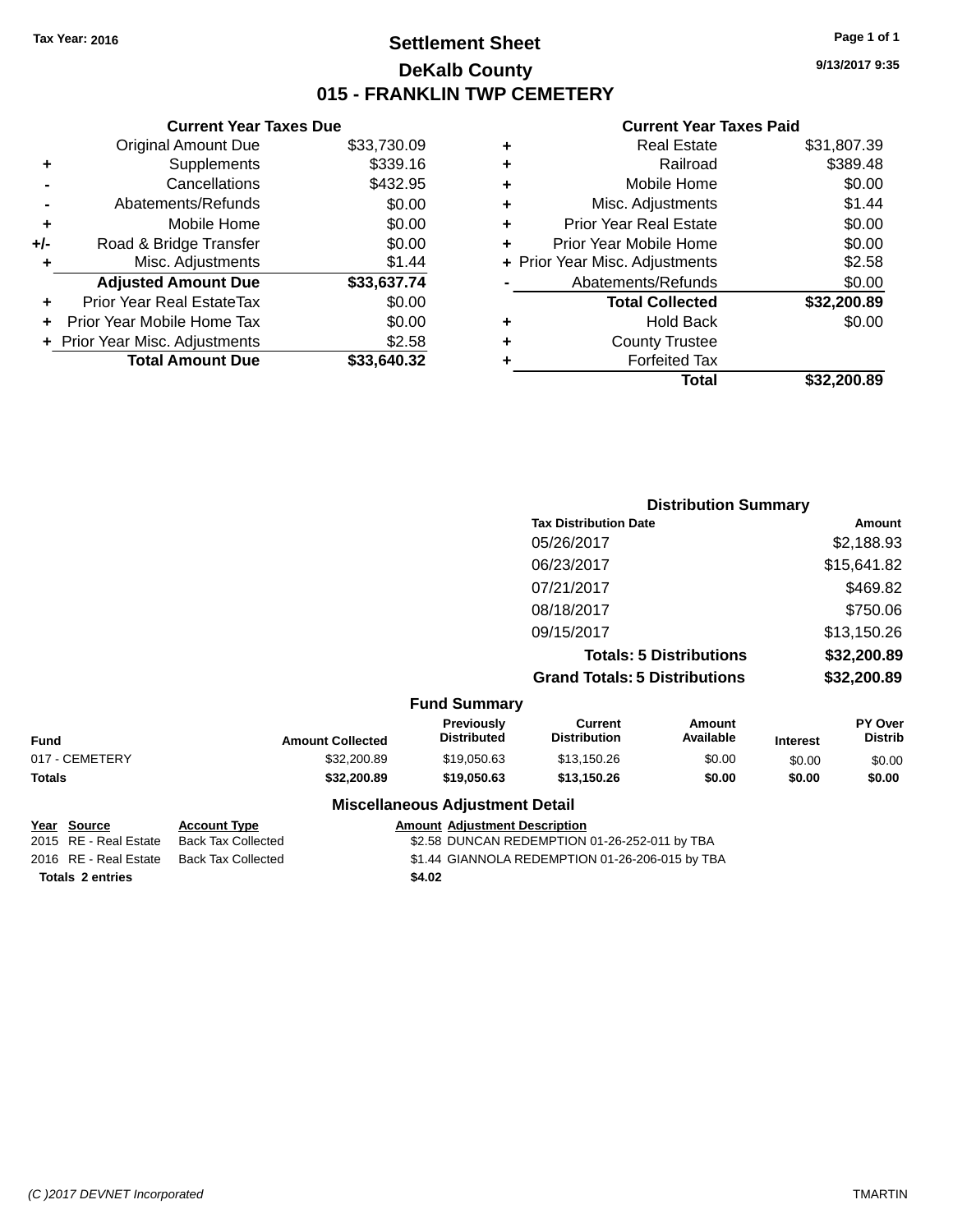## **Settlement Sheet Tax Year: 2016 Page 1 of 1 DeKalb County 016 - FRANKLIN ROAD & BRIDGE**

**9/13/2017 9:35**

#### **Current Year Taxes Paid**

|       | <b>Current Year Taxes Due</b>  |              |
|-------|--------------------------------|--------------|
|       | Original Amount Due            | \$197,387.00 |
| ٠     | Supplements                    | \$1,920.73   |
|       | Cancellations                  | \$2,452.29   |
|       | Abatements/Refunds             | \$0.00       |
| ٠     | Mobile Home                    | \$0.00       |
| $+/-$ | Road & Bridge Transfer         | (\$5,995.35) |
|       | Misc. Adjustments              | \$8.42       |
|       | <b>Adjusted Amount Due</b>     | \$190,868.51 |
|       | Prior Year Real EstateTax      | (\$0.49)     |
|       | Prior Year Mobile Home Tax     | \$0.00       |
|       | + Prior Year Misc. Adjustments | \$15.34      |
|       | <b>Total Amount Due</b>        | \$190,883.36 |
|       |                                |              |

| \$2,258.71   |
|--------------|
| \$0.00       |
| \$8.42       |
| (\$0.49)     |
| \$0.00       |
| \$15.34      |
| \$0.00       |
| \$182,443.42 |
| \$0.00       |
|              |
|              |
| \$182,443.42 |
|              |

| <b>Road and Bridge Summary</b> |            |               | <b>Distribution Summary</b>  |             |  |
|--------------------------------|------------|---------------|------------------------------|-------------|--|
| <b>Municipality</b>            | Amt. Due   | Amt. Distrib. | <b>Tax Distribution Date</b> | Amount      |  |
| <b>VILLAGE OF KIRKLAND</b>     | \$6,265,70 | \$5.995.35    | 05/26/2017                   | \$12,398.78 |  |
| <b>Totals</b>                  | \$6,265.70 | \$5,995.35    | 06/23/2017                   | \$88,628.58 |  |
|                                |            |               | 07/21/2017                   | \$2,661.12  |  |
|                                |            |               | 08/18/2017                   | \$4,248.74  |  |

**Totals: 5 Distributions \$182,443.42 Grand Totals: 5 Distributions \$182,443.42**

09/15/2017 \$74,506.20

|                                         |                         | <b>Fund Summary</b>              |                                       |                     |                 |                                  |
|-----------------------------------------|-------------------------|----------------------------------|---------------------------------------|---------------------|-----------------|----------------------------------|
| <b>Fund</b>                             | <b>Amount Collected</b> | Previously<br><b>Distributed</b> | <b>Current</b><br><b>Distribution</b> | Amount<br>Available | <b>Interest</b> | <b>PY Over</b><br><b>Distrib</b> |
| 007 - ROAD AND BRIDGE                   | \$17,872.68             | \$10.574.29                      | \$7,298.39                            | \$0.00              | \$0.00          | \$0.00                           |
| 008 - BRIDGE CONST W/COUNTY             | \$19,096.76             | \$11.297.98                      | \$7,798.78                            | \$0.00              | \$0.00          | \$0.00                           |
| 009 - PERMANENT ROAD                    | \$97,655.74             | \$57,774.84                      | \$39,880.90                           | \$0.00              | \$0.00          | \$0.00                           |
| 010 - EQUIPMENT AND BUILDING            | \$41,130.34             | \$24,333.42                      | \$16,796.92                           | \$0.00              | \$0.00          | \$0.00                           |
| 035 - TORT JUDGEMENTS/LIABILITY<br>INS. | \$4,775.24              | \$2,825.12                       | \$1,950.12                            | \$0.00              | \$0.00          | \$0.00                           |
| 047 - SOCIAL SECURITY                   | \$1,912.66              | \$1,131.57                       | \$781.09                              | \$0.00              | \$0.00          | \$0.00                           |
| <b>Totals</b>                           | \$182,443.42            | \$107,937.22                     | \$74,506.20                           | \$0.00              | \$0.00          | \$0.00                           |
|                                         |                         |                                  |                                       |                     |                 |                                  |

| Year Source           | <b>Account Type</b>                      | <b>Amount Adjustment Description</b>            |
|-----------------------|------------------------------------------|-------------------------------------------------|
| 2015 RE - Real Estate | Back Tax Collected                       | \$15.34 DUNCAN REDEMPTION 01-26-252-011 by TBA  |
|                       | 2016 RE - Real Estate Back Tax Collected | \$8.42 GIANNOLA REDEMPTION 01-26-206-015 by TBA |
| Totals 2 entries      |                                          | \$23.76                                         |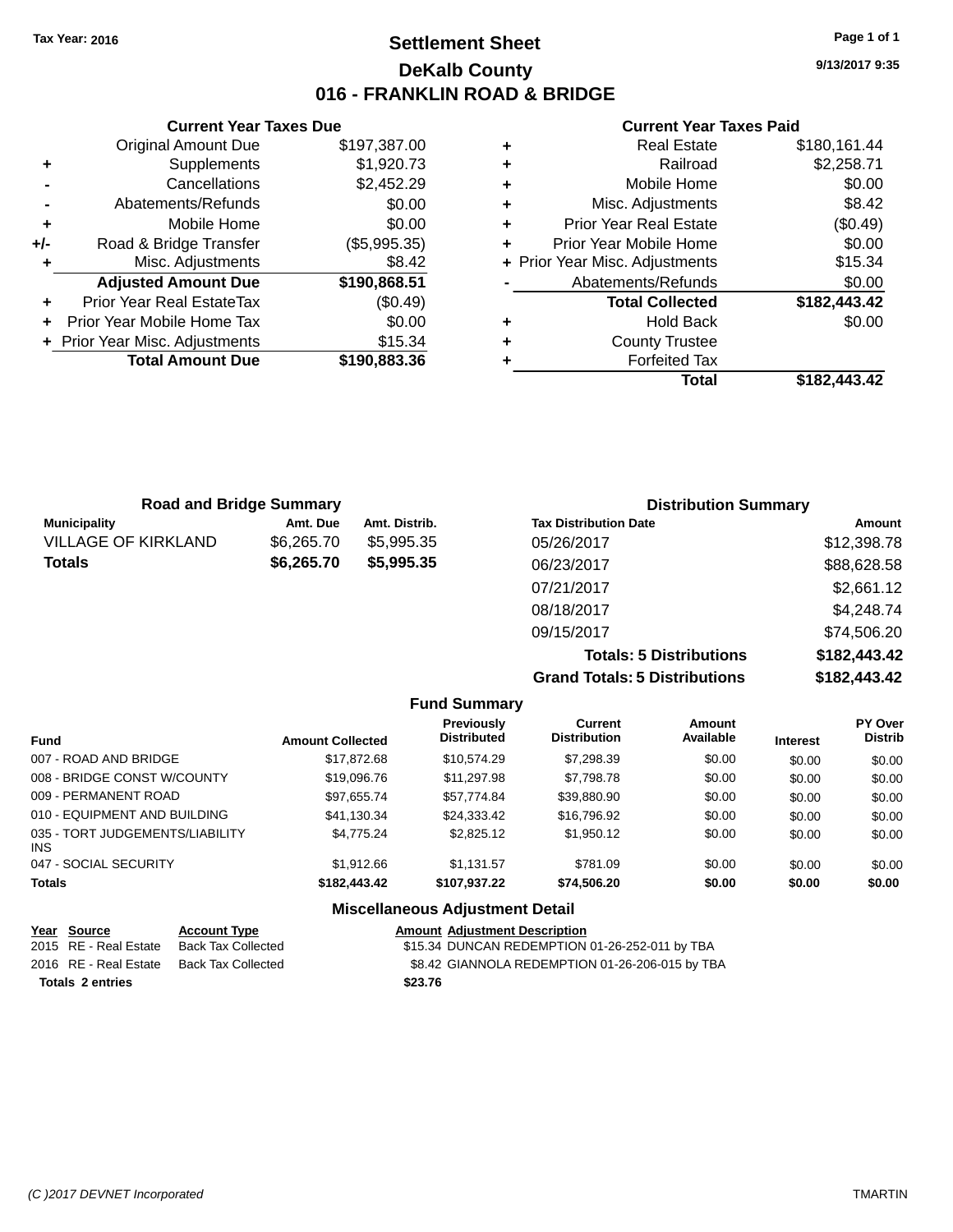# **Settlement Sheet Tax Year: 2016 Page 1 of 1 DeKalb County 017 - GENOA TOWNSHIP**

**9/13/2017 9:35**

|     | <b>Current Year Taxes Due</b>  |              |
|-----|--------------------------------|--------------|
|     | <b>Original Amount Due</b>     | \$242,374.94 |
| ٠   | Supplements                    | \$1,478.15   |
|     | Cancellations                  | \$1,629.50   |
|     | Abatements/Refunds             | \$0.00       |
| ٠   | Mobile Home                    | \$0.00       |
| +/- | Road & Bridge Transfer         | \$0.00       |
| ٠   | Misc. Adjustments              | \$0.00       |
|     | <b>Adjusted Amount Due</b>     | \$242,223.59 |
| ٠   | Prior Year Real EstateTax      | \$0.00       |
| ÷   | Prior Year Mobile Home Tax     | \$0.00       |
|     | + Prior Year Misc. Adjustments | \$0.00       |
|     | <b>Total Amount Due</b>        | \$242,223.59 |

|   | <b>Real Estate</b>             | \$229,193.86 |
|---|--------------------------------|--------------|
| ٠ | Railroad                       | \$2,346.66   |
| ٠ | Mobile Home                    | \$0.00       |
| ٠ | Misc. Adjustments              | \$0.00       |
| ٠ | <b>Prior Year Real Estate</b>  | \$0.00       |
| ÷ | Prior Year Mobile Home         | \$0.00       |
|   | + Prior Year Misc. Adjustments | \$0.00       |
|   | Abatements/Refunds             | \$0.00       |
|   | <b>Total Collected</b>         | \$231,540.52 |
| ٠ | <b>Hold Back</b>               | \$0.00       |
| ٠ | <b>County Trustee</b>          |              |
| ٠ | <b>Forfeited Tax</b>           |              |
|   | Total                          | \$231,540.52 |
|   |                                |              |

| <b>Distribution Summary</b>          |              |
|--------------------------------------|--------------|
| <b>Tax Distribution Date</b>         | Amount       |
| 05/26/2017                           | \$24,094.51  |
| 06/23/2017                           | \$107,390.10 |
| 07/21/2017                           | \$2,048.58   |
| 08/18/2017                           | \$7,620.84   |
| 09/15/2017                           | \$90,386.49  |
| <b>Totals: 5 Distributions</b>       | \$231,540.52 |
| <b>Grand Totals: 5 Distributions</b> | \$231,540.52 |

|                                         |                         | <b>Fund Summary</b>              |                                |                     |                 |                                  |
|-----------------------------------------|-------------------------|----------------------------------|--------------------------------|---------------------|-----------------|----------------------------------|
| <b>Fund</b>                             | <b>Amount Collected</b> | Previously<br><b>Distributed</b> | Current<br><b>Distribution</b> | Amount<br>Available | <b>Interest</b> | <b>PY Over</b><br><b>Distrib</b> |
| 001 - CORPORATE                         | \$200,480.53            | \$122,218.93                     | \$78,261.60                    | \$0.00              | \$0.00          | \$0.00                           |
| 035 - TORT JUDGEMENTS/LIABILITY<br>INS. | \$4.385.83              | \$2,673.73                       | \$1,712.10                     | \$0.00              | \$0.00          | \$0.00                           |
| 047 - SOCIAL SECURITY                   | \$11.011.84             | \$6.713.15                       | \$4,298.69                     | \$0.00              | \$0.00          | \$0.00                           |
| 054 - GENERAL ASSISTANCE                | \$15,662.32             | \$9,548.22                       | \$6,114.10                     | \$0.00              | \$0.00          | \$0.00                           |
| Totals                                  | \$231,540.52            | \$141.154.03                     | \$90,386.49                    | \$0.00              | \$0.00          | \$0.00                           |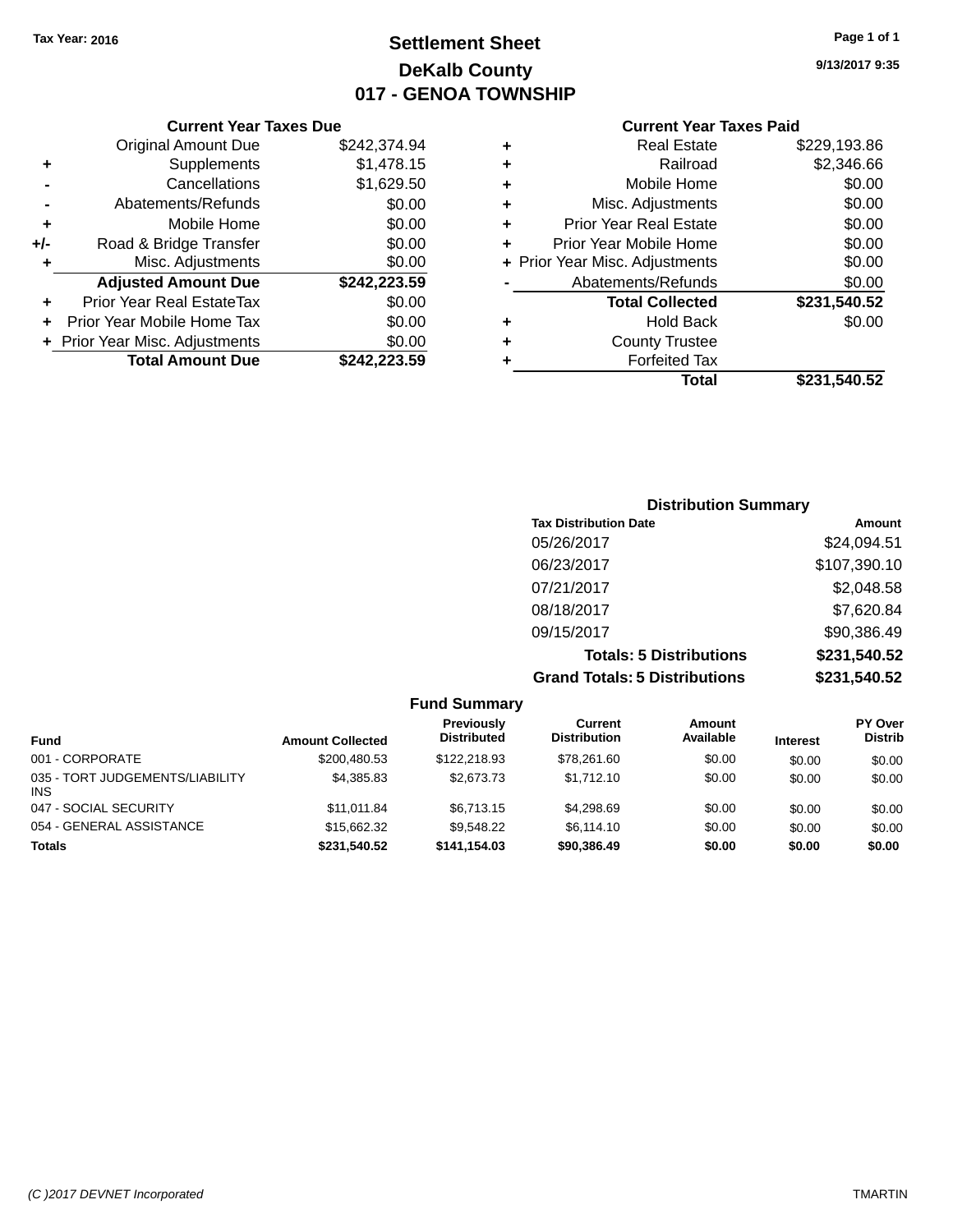# **Settlement Sheet Tax Year: 2016 Page 1 of 1 DeKalb County 018 - GENOA ROAD & BRIDGE**

**9/13/2017 9:35**

#### **Current Year Taxes Paid**

|     | <b>Current Year Taxes Due</b>  |               |                     |
|-----|--------------------------------|---------------|---------------------|
|     | <b>Original Amount Due</b>     | \$182,018.85  | ٠                   |
|     | Supplements                    | \$954.89      | ٠                   |
|     | Cancellations                  | \$1,052.73    | ٠                   |
|     | Abatements/Refunds             | \$0.00        | ٠                   |
|     | Mobile Home                    | \$0.00        | ٠                   |
| +/- | Road & Bridge Transfer         | (\$24,150.76) | F                   |
|     | Misc. Adjustments              | \$0.00        | $+$ Prior $\lambda$ |
|     | <b>Adjusted Amount Due</b>     | \$157,770.25  |                     |
|     | Prior Year Real EstateTax      | \$0.00        |                     |
|     | Prior Year Mobile Home Tax     | \$0.00        | ٠                   |
|     | + Prior Year Misc. Adjustments | \$0.00        |                     |
|     | <b>Total Amount Due</b>        | \$157,770.25  |                     |
|     |                                |               |                     |

|   | Total                          | \$149,731.60 |
|---|--------------------------------|--------------|
|   | <b>Forfeited Tax</b>           |              |
|   | <b>County Trustee</b>          |              |
| ٠ | <b>Hold Back</b>               | \$0.00       |
|   | <b>Total Collected</b>         | \$149,731.60 |
|   | Abatements/Refunds             | \$0.00       |
|   | + Prior Year Misc. Adjustments | \$0.00       |
|   | Prior Year Mobile Home         | \$0.00       |
| ٠ | <b>Prior Year Real Estate</b>  | \$0.00       |
| ٠ | Misc. Adjustments              | \$0.00       |
| ٠ | Mobile Home                    | \$0.00       |
| ٠ | Railroad                       | \$1,666.36   |
|   | <b>Real Estate</b>             | \$148,065.24 |

| <b>Road and Bridge Summary</b> |             |               | <b>Distribution Summary</b>  |               |
|--------------------------------|-------------|---------------|------------------------------|---------------|
| <b>Municipality</b>            | Amt. Due    | Amt. Distrib. | <b>Tax Distribution Date</b> | Amount        |
| <b>CITY OF GENOA</b>           | \$25,272.04 | \$24.150.76   | 05/26/2017                   | \$15,565.73   |
| <b>Totals</b>                  | \$25,272.04 | \$24,150.76   | 06/23/2017                   | \$69,488.56   |
|                                |             |               | 07/21/2017                   | \$1,323.44    |
|                                |             |               | 08/18/2017                   | \$4,923.29    |
|                                |             |               | 09/15/2017                   | \$58,430.58   |
|                                |             |               | エスキュレス こうこうしょうけい はっしょう       | $A$ in Thi ca |

**Totals: 5 Distributions \$149,731.60 Grand Totals: 5 Distributions \$149,731.60**

|                                         |                         | <b>Fund Summary</b>              |                                       |                     |                 |                           |
|-----------------------------------------|-------------------------|----------------------------------|---------------------------------------|---------------------|-----------------|---------------------------|
| <b>Fund</b>                             | <b>Amount Collected</b> | Previously<br><b>Distributed</b> | <b>Current</b><br><b>Distribution</b> | Amount<br>Available | <b>Interest</b> | PY Over<br><b>Distrib</b> |
| 007 - ROAD AND BRIDGE                   | \$52,960,14             | \$32,306.15                      | \$20,653.99                           | \$0.00              | \$0.00          | \$0.00                    |
| 008 - BRIDGE CONST W/COUNTY             | \$850.64                | \$518.58                         | \$332.06                              | \$0.00              | \$0.00          | \$0.00                    |
| 009 - PERMANENT ROAD                    | \$75.967.12             | \$46,311.89                      | \$29,655.23                           | \$0.00              | \$0.00          | \$0.00                    |
| 010 - EQUIPMENT AND BUILDING            | \$8,440.77              | \$5.145.75                       | \$3.295.02                            | \$0.00              | \$0.00          | \$0.00                    |
| 035 - TORT JUDGEMENTS/LIABILITY<br>INS. | \$8,450.33              | \$5.151.59                       | \$3,298.74                            | \$0.00              | \$0.00          | \$0.00                    |
| 047 - SOCIAL SECURITY                   | \$3.062.60              | \$1,867.06                       | \$1,195.54                            | \$0.00              | \$0.00          | \$0.00                    |
| <b>Totals</b>                           | \$149,731.60            | \$91,301.02                      | \$58,430.58                           | \$0.00              | \$0.00          | \$0.00                    |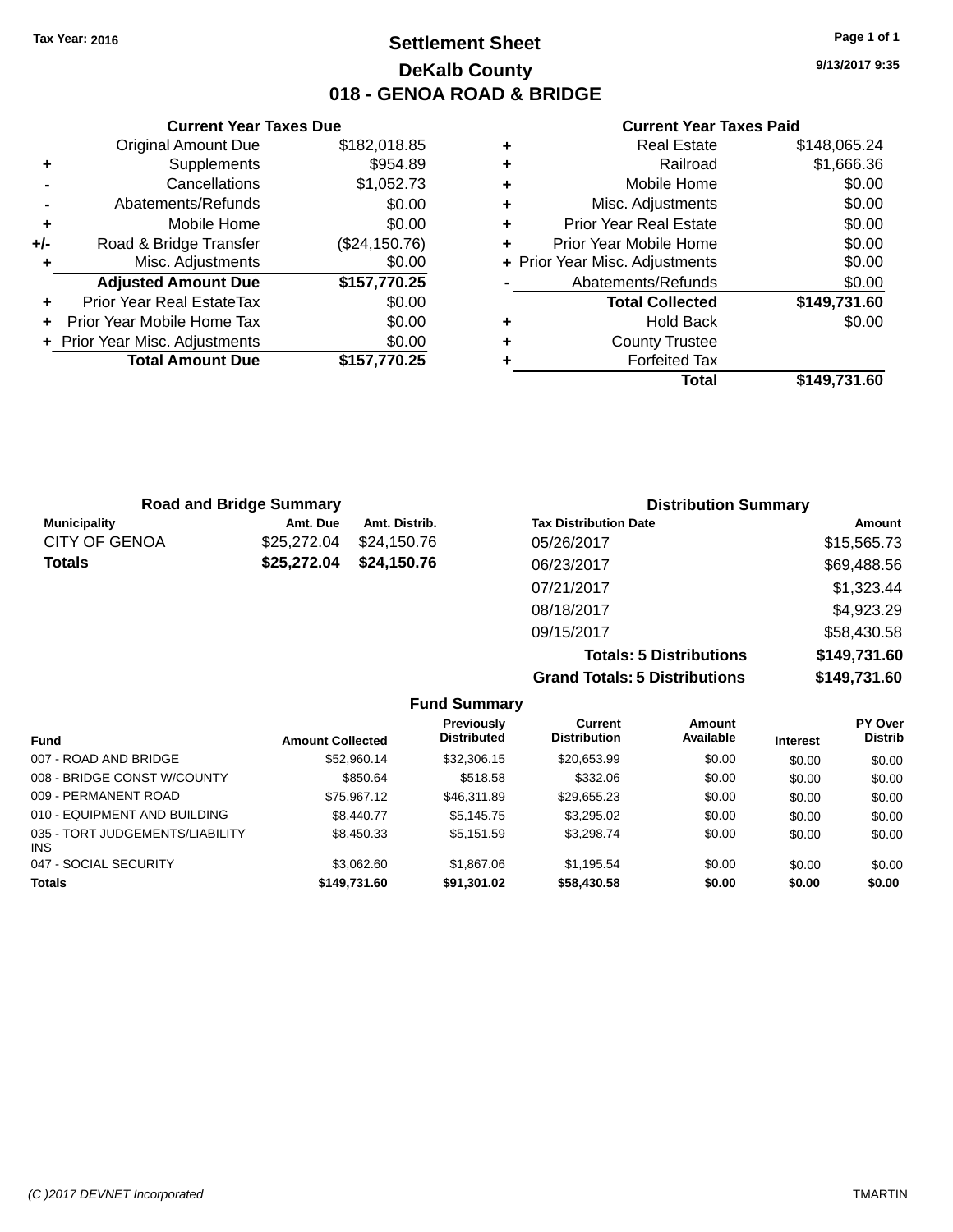# **Settlement Sheet Tax Year: 2016 Page 1 of 1 DeKalb County 019 - KINGSTON TOWNSHIP**

**9/13/2017 9:35**

## **Current Year Taxes Paid**

|     | <b>Current Year Taxes Due</b>  |             |
|-----|--------------------------------|-------------|
|     | <b>Original Amount Due</b>     | \$88,871.02 |
| ÷   | Supplements                    | \$539.95    |
|     | Cancellations                  | \$637.16    |
|     | Abatements/Refunds             | \$0.07      |
| ٠   | Mobile Home                    | \$0.00      |
| +/- | Road & Bridge Transfer         | \$0.00      |
| ٠   | Misc. Adjustments              | \$68.92     |
|     | <b>Adjusted Amount Due</b>     | \$88,842.66 |
| ÷   | Prior Year Real EstateTax      | (\$5.48)    |
|     | Prior Year Mobile Home Tax     | \$0.00      |
|     | + Prior Year Misc. Adjustments | \$6.22      |
|     | <b>Total Amount Due</b>        | \$88,843.40 |
|     |                                |             |

| ٠ | <b>Real Estate</b>             | \$84,873.81 |
|---|--------------------------------|-------------|
| ٠ | Railroad                       | \$1,617.42  |
| ٠ | Mobile Home                    | \$0.00      |
| ٠ | Misc. Adjustments              | \$68.92     |
| ٠ | <b>Prior Year Real Estate</b>  | (\$5.48)    |
| ٠ | Prior Year Mobile Home         | \$0.00      |
|   | + Prior Year Misc. Adjustments | \$6.22      |
|   | Abatements/Refunds             | \$0.07      |
|   | <b>Total Collected</b>         | \$86,560.82 |
| ٠ | Hold Back                      | \$0.00      |
| ٠ | <b>County Trustee</b>          |             |
| ٠ | <b>Forfeited Tax</b>           |             |
|   | Total                          | \$86,560.82 |
|   |                                |             |

| <b>Distribution Summary</b>          |             |
|--------------------------------------|-------------|
| <b>Tax Distribution Date</b>         | Amount      |
| 05/26/2017                           | \$7,917.20  |
| 06/23/2017                           | \$41,476.01 |
| 07/21/2017                           | \$641.03    |
| 08/18/2017                           | \$2,286.14  |
| 09/15/2017                           | \$34,240.44 |
| <b>Totals: 5 Distributions</b>       | \$86,560.82 |
| <b>Grand Totals: 5 Distributions</b> | \$86,560.82 |

|  |  | <b>Fund Summary</b> |
|--|--|---------------------|
|--|--|---------------------|

| <b>Amount Collected</b> | <b>Previously</b><br><b>Distributed</b> | Current<br><b>Distribution</b> | Amount<br>Available | <b>Interest</b> | <b>PY Over</b><br><b>Distrib</b> |
|-------------------------|-----------------------------------------|--------------------------------|---------------------|-----------------|----------------------------------|
| \$85,950.06             | \$51,951.22                             | \$33.998.84                    | \$0.00              | \$0.00          | \$0.00                           |
| \$610.76                | \$369.16                                | \$241.60                       | \$0.00              | \$0.00          | \$0.00                           |
| \$86,560.82             | \$52,320,38                             | \$34.240.44                    | \$0.00              | \$0.00          | \$0.00                           |
|                         |                                         |                                |                     |                 |                                  |

| <b>Totals 4 entries</b> |                       |  |  |  |  |  |  |
|-------------------------|-----------------------|--|--|--|--|--|--|
|                         | 2016 RE - Real Estate |  |  |  |  |  |  |
|                         | 2016 RE - Real Estate |  |  |  |  |  |  |
|                         | 2015 RE - Real Estate |  |  |  |  |  |  |
| 2015 RE - Real Estate   |                       |  |  |  |  |  |  |

## **Miscellaneous Adjustment Detail**

**Year Source Account Type Amount Adjustment Description** \$3.88 CAPES REDEMPTION 02-29-200-001 by TBA Back Tax Collected **2015 82.34 TRUSTEE SALE 02-22-100-004 by TBA** Back Tax Collected **2016 CAINARI INC REDEMPTION 02-22-307-006 by TBA** Back Tax Collected **2016 STATE STATE STATE STATE STATE STATE STATE STATE STATE STATE STATE STATE STATE STATE STATE STATE STATE STATE STATE STATE STATE STATE STATE STATE STATE STATE STATE STATE STATE STATE STATE STATE STATE Totals \$75.14 4 entries**

## **Abatement Detail**

#### **Year** Source **Account Type Account Adjustment Description**

2016 RE - Real Estate RE Abatement \$0.07 PTAB INTEREST REFUND 02-24-452-014 by TBA **Totals 1 entries** \$0.07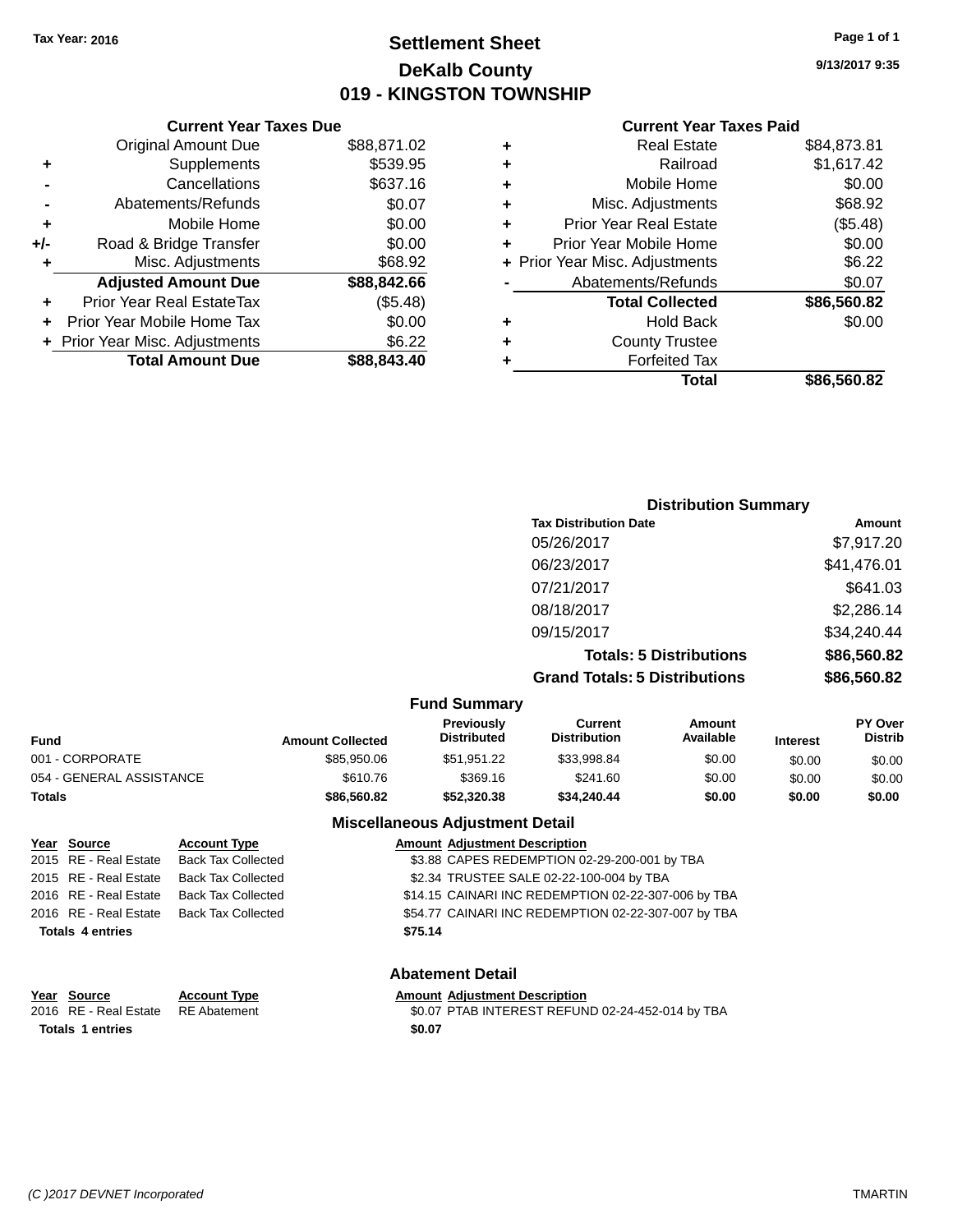**Current Year Taxes Due** Original Amount Due \$314,904.05

**Adjusted Amount Due \$298,073.42**

**Total Amount Due \$298,075.98**

**+** Supplements \$1,793.58 **-** Cancellations \$2,132.51 **-** Abatements/Refunds \$0.23 **+** Mobile Home \$0.00 **+/-** Road & Bridge Transfer (\$16,735.68) **+** Misc. Adjustments \$244.21

**+** Prior Year Real EstateTax (\$20.29) **+** Prior Year Mobile Home Tax \$0.00 **+** Prior Year Misc. Adjustments \$22.85

## **Settlement Sheet Tax Year: 2016 Page 1 of 1 DeKalb County 020 - KINGSTON ROAD & BRIDGE**

**9/13/2017 9:35**

#### **Current Year Taxes Paid**

|   | Total                          | \$289.982.74 |
|---|--------------------------------|--------------|
|   | <b>Forfeited Tax</b>           |              |
| ٠ | <b>County Trustee</b>          |              |
| ٠ | <b>Hold Back</b>               | \$0.00       |
|   | <b>Total Collected</b>         | \$289,982.74 |
|   | Abatements/Refunds             | \$0.23       |
|   | + Prior Year Misc. Adjustments | \$22.85      |
| ٠ | Prior Year Mobile Home         | \$0.00       |
| ٠ | <b>Prior Year Real Estate</b>  | (\$20.29)    |
| ٠ | Misc. Adjustments              | \$244.21     |
| ٠ | Mobile Home                    | \$0.00       |
| ٠ | Railroad                       | \$5,691.79   |
| ٠ | <b>Real Estate</b>             | \$284,044.41 |

| <b>Road and Bridge Summary</b> |             | <b>Distribution Summary</b> |                                |              |
|--------------------------------|-------------|-----------------------------|--------------------------------|--------------|
| <b>Municipality</b>            | Amt. Due    | Amt. Distrib.               | <b>Tax Distribution Date</b>   | Amount       |
| CITY OF GENOA                  | \$6,860.84  | \$6,681.32                  | 05/26/2017                     | \$26,497.76  |
| VILLAGE OF KINGSTON            | \$10,323.46 | \$10,054.36                 | 06/23/2017                     | \$139,054.73 |
| Totals                         | \$17,184.30 | \$16,735.68                 | 07/21/2017                     | \$2,145.46   |
|                                |             |                             | 08/18/2017                     | \$7,651.26   |
|                                |             |                             | 09/15/2017                     | \$114,633.53 |
|                                |             |                             | <b>Totals: 5 Distributions</b> | \$289,982.74 |

**Grand Totals: 5 Distributions \$289,982.74**

|                              |                         |                                         | \$289,982.74                   |                     |                 |                                  |
|------------------------------|-------------------------|-----------------------------------------|--------------------------------|---------------------|-----------------|----------------------------------|
|                              |                         | <b>Fund Summary</b>                     |                                |                     |                 |                                  |
| <b>Fund</b>                  | <b>Amount Collected</b> | <b>Previously</b><br><b>Distributed</b> | Current<br><b>Distribution</b> | Amount<br>Available | <b>Interest</b> | <b>PY Over</b><br><b>Distrib</b> |
| 007 - ROAD AND BRIDGE        | \$65,142.80             | \$39.447.54                             | \$25,695.26                    | \$0.00              | \$0.00          | \$0.00                           |
| 008 - BRIDGE CONST W/COUNTY  | \$10,035.83             | \$6,066.03                              | \$3,969.80                     | \$0.00              | \$0.00          | \$0.00                           |
| 009 - PERMANENT ROAD         | \$188,503.93            | \$113,938.82                            | \$74,565.11                    | \$0.00              | \$0.00          | \$0.00                           |
| 010 - EQUIPMENT AND BUILDING | \$26,300.18             | \$15,896.82                             | \$10,403.36                    | \$0.00              | \$0.00          | \$0.00                           |
| <b>Totals</b>                | \$289,982.74            | \$175,349.21                            | \$114,633.53                   | \$0.00              | \$0.00          | \$0.00                           |
|                              |                         | <b>Miscellaneous Adjustment Detail</b>  |                                |                     |                 |                                  |

| Year Source             | <b>Account Type</b>       | <b>Amount Adjustment Description</b>                 |
|-------------------------|---------------------------|------------------------------------------------------|
| 2015 RE - Real Estate   | <b>Back Tax Collected</b> | \$14.26 CAPES REDEMPTION 02-29-200-001 by TBA        |
| 2015 RE - Real Estate   | <b>Back Tax Collected</b> | \$8.59 TRUSTEE SALE 02-22-100-004 by TBA             |
| 2016 RE - Real Estate   | <b>Back Tax Collected</b> | \$50.12 CAINARI INC REDEMPTION 02-22-307-006 by TBA  |
| 2016 RE - Real Estate   | <b>Back Tax Collected</b> | \$194.09 CAINARI INC REDEMPTION 02-22-307-007 by TBA |
| <b>Totals 4 entries</b> |                           | \$267.06                                             |
|                         |                           | <b>Abatement Detail</b>                              |
| $M = 100$ $M = 100$     | A T.                      | Associated Address and Property of Land              |

## **Year Source Account Type Amount Adjustment Description Totals \$0.24 1 entries**

2016 RE - Real Estate RE Abatement \$0.24 PTAB INTEREST REFUND 02-24-452-014 by TBA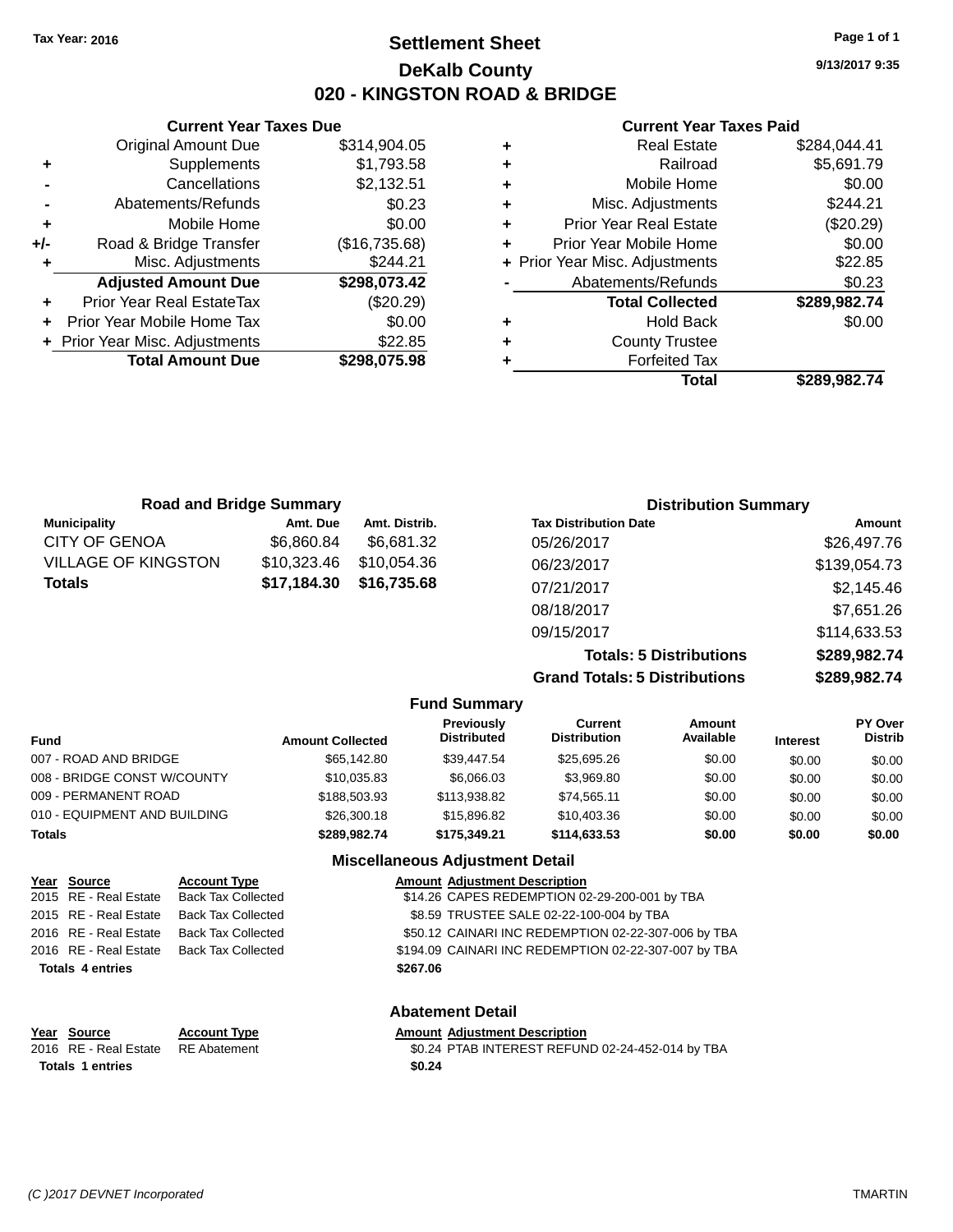# **Settlement Sheet Tax Year: 2016 Page 1 of 1 DeKalb County 021 - KINGSTON TWP CEMETERY**

**9/13/2017 9:35**

#### **Current Year Taxes Paid**

|     | <b>Current Year Taxes Due</b>  |             |
|-----|--------------------------------|-------------|
|     | <b>Original Amount Due</b>     | \$15,049.35 |
| ٠   | Supplements                    | \$91.44     |
|     | Cancellations                  | \$107.90    |
|     | Abatements/Refunds             | \$0.01      |
| ٠   | Mobile Home                    | \$0.00      |
| +/- | Road & Bridge Transfer         | \$0.00      |
| ٠   | Misc. Adjustments              | \$11.67     |
|     | <b>Adjusted Amount Due</b>     | \$15,044.55 |
|     | Prior Year Real EstateTax      | (\$0.92)    |
|     | Prior Year Mobile Home Tax     | \$0.00      |
|     | + Prior Year Misc. Adjustments | \$1.04      |
|     | <b>Total Amount Due</b>        | \$15,044.67 |
|     |                                |             |

| ٠ | <b>Real Estate</b>             | \$14,372.44 |
|---|--------------------------------|-------------|
| ٠ | Railroad                       | \$273.90    |
| ٠ | Mobile Home                    | \$0.00      |
| ٠ | Misc. Adjustments              | \$11.67     |
| ٠ | <b>Prior Year Real Estate</b>  | (\$0.92)    |
| ÷ | Prior Year Mobile Home         | \$0.00      |
|   | + Prior Year Misc. Adjustments | \$1.04      |
|   | Abatements/Refunds             | \$0.01      |
|   | <b>Total Collected</b>         | \$14,658.12 |
| ٠ | <b>Hold Back</b>               | \$0.00      |
| ٠ | <b>County Trustee</b>          |             |
| ٠ | <b>Forfeited Tax</b>           |             |
|   | Total                          | \$14,658.12 |
|   |                                |             |

| <b>Distribution Summary</b>          |             |
|--------------------------------------|-------------|
| <b>Tax Distribution Date</b>         | Amount      |
| 05/26/2017                           | \$1,340.62  |
| 06/23/2017                           | \$7,023.65  |
| 07/21/2017                           | \$108.57    |
| 08/18/2017                           | \$387.09    |
| 09/15/2017                           | \$5,798.19  |
| <b>Totals: 5 Distributions</b>       | \$14,658.12 |
| <b>Grand Totals: 5 Distributions</b> | \$14,658.12 |

|                |                         | <b>Fund Summary</b>                     |                                |                     |                 |                                  |
|----------------|-------------------------|-----------------------------------------|--------------------------------|---------------------|-----------------|----------------------------------|
| Fund           | <b>Amount Collected</b> | <b>Previously</b><br><b>Distributed</b> | Current<br><b>Distribution</b> | Amount<br>Available | <b>Interest</b> | <b>PY Over</b><br><b>Distrib</b> |
| 017 - CEMETERY | \$14,658.12             | \$8,859.93                              | \$5,798.19                     | \$0.00              | \$0.00          | \$0.00                           |
| Totals         | \$14,658.12             | \$8,859.93                              | \$5,798.19                     | \$0.00              | \$0.00          | \$0.00                           |

| <b>Miscellaneous Adjustment Detail</b> |  |
|----------------------------------------|--|
|                                        |  |

| Year Source             | <b>Account Type</b>       |         | <b>Amount Adjustment Description</b>               |
|-------------------------|---------------------------|---------|----------------------------------------------------|
| 2015 RE - Real Estate   | <b>Back Tax Collected</b> |         | \$0.65 CAPES REDEMPTION 02-29-200-001 by TBA       |
| 2015 RE - Real Estate   | <b>Back Tax Collected</b> |         | \$0.39 TRUSTEE SALE 02-22-100-004 by TBA           |
| 2016 RE - Real Estate   | <b>Back Tax Collected</b> |         | \$2.40 CAINARI INC REDEMPTION 02-22-307-006 by TBA |
| 2016 RE - Real Estate   | Back Tax Collected        |         | \$9.27 CAINARI INC REDEMPTION 02-22-307-007 by TBA |
| <b>Totals 4 entries</b> |                           | \$12.71 |                                                    |
|                         |                           |         |                                                    |

## **Year Source Account Type Amount Adjustment Description**<br>2016 RE - Real Estate RE Abatement **Amount 1998** 1999 40.01 PTAB INTEREST REFUN **Totals 1 entries** \$0.01

#### **Abatement Detail**

\$0.01 PTAB INTEREST REFUND 02-24-452-014 by TBA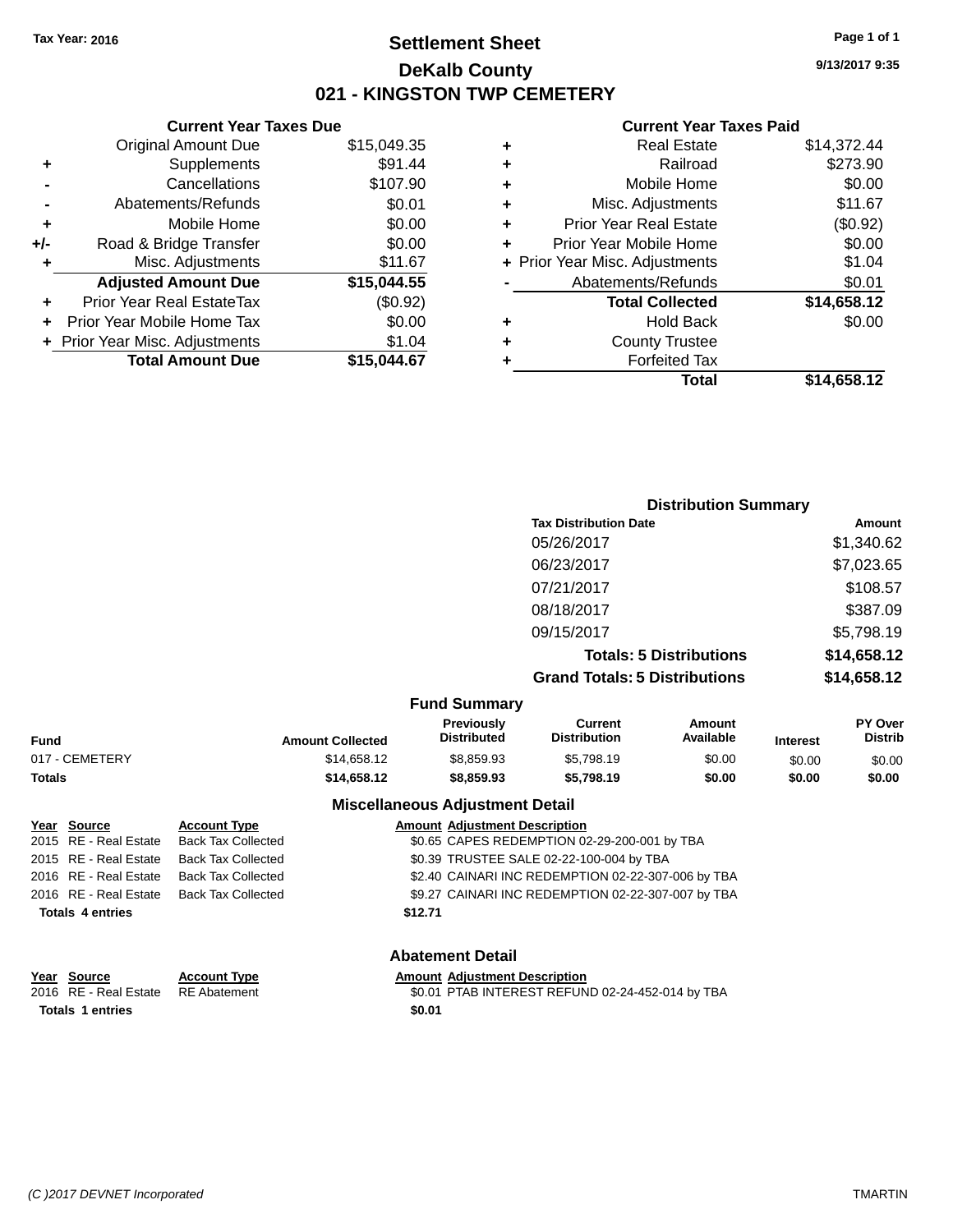# **Settlement Sheet Tax Year: 2016 Page 1 of 1 DeKalb County 022 - MALTA TOWNSHIP**

**9/13/2017 9:35**

# **Current Year Taxes Paid +** Real Estate \$61,005.27 **+** Railroad \$3,342.72

|   | Total                          | \$64,329.51 |
|---|--------------------------------|-------------|
|   | <b>Forfeited Tax</b>           |             |
| ٠ | <b>County Trustee</b>          |             |
| ٠ | <b>Hold Back</b>               | \$0.00      |
|   | <b>Total Collected</b>         | \$64,329.51 |
|   | Abatements/Refunds             | \$0.00      |
|   | + Prior Year Misc. Adjustments | \$0.00      |
| ÷ | Prior Year Mobile Home         | \$0.00      |
| ÷ | <b>Prior Year Real Estate</b>  | (\$18.48)   |
| ÷ | Misc. Adjustments              | \$0.00      |
|   | Mobile Home                    | \$0.00      |

## **Current Year Taxes Due** Original Amount Due \$67,113.65 **+** Supplements \$493.36 **-** Cancellations \$562.98 **-** Abatements/Refunds \$0.00 **+** Mobile Home \$0.00 **+/-** Road & Bridge Transfer \$0.00<br> **+** Misc. Adjustments \$0.00 **+** Misc. Adjustments **Adjusted Amount Due \$67,044.03 +** Prior Year Real EstateTax (\$18.48) **+** Prior Year Mobile Home Tax \$0.00 **+ Prior Year Misc. Adjustments**  $$0.00$ **Total Amount Due \$67,025.55**

| <b>Distribution Summary</b>          |             |
|--------------------------------------|-------------|
| <b>Tax Distribution Date</b>         | Amount      |
| 05/26/2017                           | \$4,634.39  |
| 06/23/2017                           | \$32,522.38 |
| 07/21/2017                           | \$306.13    |
| 08/18/2017                           | \$1,147.72  |
| 09/15/2017                           | \$25,718.89 |
| <b>Totals: 5 Distributions</b>       | \$64,329.51 |
| <b>Grand Totals: 5 Distributions</b> | \$64,329.51 |

|                                                                                                                                                        |             | <b>Fund Summary</b> |             |        |        |                                  |
|--------------------------------------------------------------------------------------------------------------------------------------------------------|-------------|---------------------|-------------|--------|--------|----------------------------------|
| Previously<br>Current<br>Amount<br>Available<br><b>Distribution</b><br><b>Distributed</b><br><b>Fund</b><br><b>Amount Collected</b><br><b>Interest</b> |             |                     |             |        |        | <b>PY Over</b><br><b>Distrib</b> |
| 001 - CORPORATE                                                                                                                                        | \$63,570.23 | \$38,154.90         | \$25,415.33 | \$0.00 | \$0.00 | \$0.00                           |
| 054 - GENERAL ASSISTANCE                                                                                                                               | \$759.28    | \$455.72            | \$303.56    | \$0.00 | \$0.00 | \$0.00                           |
| <b>Totals</b>                                                                                                                                          | \$64,329.51 | \$38,610.62         | \$25,718.89 | \$0.00 | \$0.00 | \$0.00                           |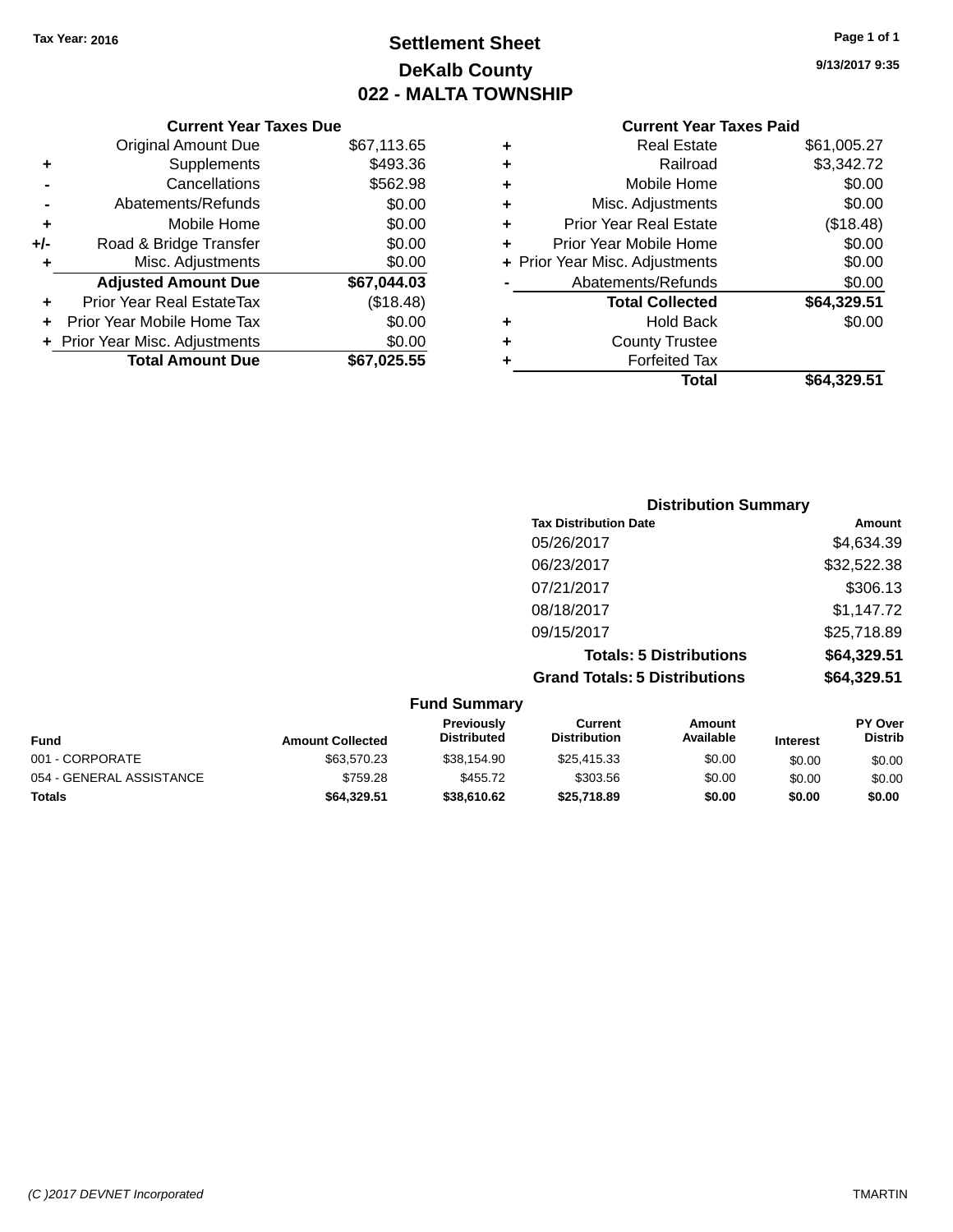# **Settlement Sheet Tax Year: 2016 Page 1 of 1 DeKalb County 023 - MALTA TWP LIBRARY**

**9/13/2017 9:35**

|     | <b>Current Year Taxes Due</b>  |              |       |  |  |
|-----|--------------------------------|--------------|-------|--|--|
|     | <b>Original Amount Due</b>     | \$129,343.77 | ٠     |  |  |
|     | Supplements                    | \$950.82     | ٠     |  |  |
|     | Cancellations                  | \$1,084.99   | ٠     |  |  |
|     | Abatements/Refunds             | \$0.00       | ٠     |  |  |
|     | Mobile Home                    | \$0.00       |       |  |  |
| +/- | Road & Bridge Transfer         | \$0.00       | ٠     |  |  |
|     | Misc. Adjustments              | \$0.00       | + Pri |  |  |
|     | <b>Adjusted Amount Due</b>     | \$129,209.60 |       |  |  |
|     | Prior Year Real EstateTax      | (\$35.62)    |       |  |  |
|     | Prior Year Mobile Home Tax     | \$0.00       |       |  |  |
|     | + Prior Year Misc. Adjustments | \$0.00       |       |  |  |
|     | <b>Total Amount Due</b>        | \$129,173.98 |       |  |  |
|     |                                |              |       |  |  |

| ٠ | <b>Real Estate</b>             | \$117,571.60 |
|---|--------------------------------|--------------|
| ٠ | Railroad                       | \$6,442.24   |
| ٠ | Mobile Home                    | \$0.00       |
| ٠ | Misc. Adjustments              | \$0.00       |
| ٠ | <b>Prior Year Real Estate</b>  | (\$35.62)    |
| ÷ | Prior Year Mobile Home         | \$0.00       |
|   | + Prior Year Misc. Adjustments | \$0.00       |
|   | Abatements/Refunds             | \$0.00       |
|   | <b>Total Collected</b>         | \$123,978.22 |
| ٠ | <b>Hold Back</b>               | \$0.00       |
| ٠ | <b>County Trustee</b>          |              |
| ٠ | <b>Forfeited Tax</b>           |              |
|   | <b>Total</b>                   | \$123.978.22 |
|   |                                |              |

| <b>Distribution Summary</b>          |              |
|--------------------------------------|--------------|
| <b>Tax Distribution Date</b>         | Amount       |
| 05/26/2017                           | \$8,931.65   |
| 06/23/2017                           | \$62,678.53  |
| 07/21/2017                           | \$590.00     |
| 08/18/2017                           | \$2,211.84   |
| 09/15/2017                           | \$49,566.20  |
| <b>Totals: 5 Distributions</b>       | \$123,978.22 |
| <b>Grand Totals: 5 Distributions</b> | \$123,978.22 |

|               |                         | <b>Fund Summary</b>                     |                                |                     |                 |                                  |
|---------------|-------------------------|-----------------------------------------|--------------------------------|---------------------|-----------------|----------------------------------|
| <b>Fund</b>   | <b>Amount Collected</b> | <b>Previously</b><br><b>Distributed</b> | Current<br><b>Distribution</b> | Amount<br>Available | <b>Interest</b> | <b>PY Over</b><br><b>Distrib</b> |
| 016 - LIBRARY | \$123,978.22            | \$74.412.02                             | \$49,566.20                    | \$0.00              | \$0.00          | \$0.00                           |
| <b>Totals</b> | \$123.978.22            | \$74,412.02                             | \$49,566,20                    | \$0.00              | \$0.00          | \$0.00                           |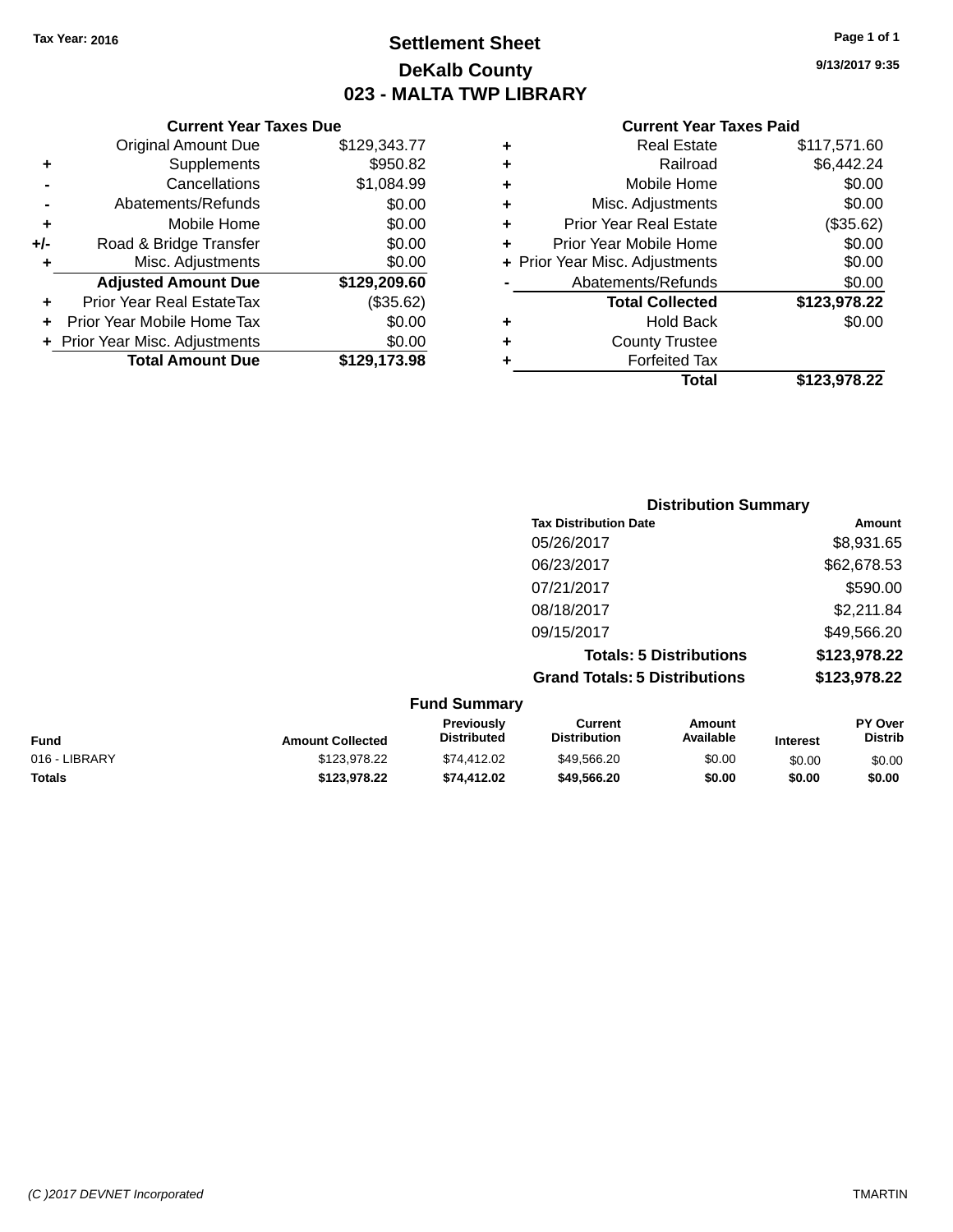## **Settlement Sheet Tax Year: 2016 Page 1 of 1 DeKalb County 024 - MALTA ROAD & BRIDGE**

**9/13/2017 9:35**

#### **Current Year Taxes Paid**

|     | <b>Current Year Taxes Due</b>  |               |  |  |  |
|-----|--------------------------------|---------------|--|--|--|
|     | <b>Original Amount Due</b>     | \$168,835.63  |  |  |  |
| ٠   | Supplements                    | \$1,158.67    |  |  |  |
|     | Cancellations                  | \$1,322.19    |  |  |  |
|     | Abatements/Refunds             | \$0.00        |  |  |  |
| ٠   | Mobile Home                    | \$0.00        |  |  |  |
| +/- | Road & Bridge Transfer         | (\$10,321.23) |  |  |  |
| ٠   | Misc. Adjustments              | \$0.00        |  |  |  |
|     | <b>Adjusted Amount Due</b>     | \$158,350.88  |  |  |  |
| ٠   | Prior Year Real EstateTax      | (\$43.27)     |  |  |  |
|     | Prior Year Mobile Home Tax     | \$0.00        |  |  |  |
|     | + Prior Year Misc. Adjustments | \$0.00        |  |  |  |
|     | <b>Total Amount Due</b>        | \$158,307.61  |  |  |  |
|     |                                |               |  |  |  |

| ٠ | <b>Real Estate</b>             | \$143.272.45 |
|---|--------------------------------|--------------|
| ٠ | Railroad                       | \$8,281.36   |
| ٠ | Mobile Home                    | \$0.00       |
| ٠ | Misc. Adjustments              | \$0.00       |
| ٠ | <b>Prior Year Real Estate</b>  | (\$43.27)    |
| ٠ | Prior Year Mobile Home         | \$0.00       |
|   | + Prior Year Misc. Adjustments | \$0.00       |
|   | Abatements/Refunds             | \$0.00       |
|   | <b>Total Collected</b>         | \$151,510.54 |
| ٠ | <b>Hold Back</b>               | \$0.00       |
| ٠ | <b>County Trustee</b>          |              |
| ٠ | <b>Forfeited Tax</b>           |              |
|   | Total                          | \$151,510.54 |
|   |                                |              |

| <b>Road and Bridge Summary</b> |             | <b>Distribution Summary</b> |                                |              |
|--------------------------------|-------------|-----------------------------|--------------------------------|--------------|
| <b>Municipality</b>            | Amt. Due    | Amt. Distrib.               | <b>Tax Distribution Date</b>   | Amount       |
| <b>VILLAGE OF MALTA</b>        | \$10,771.85 | \$10,321.23                 | 05/26/2017                     | \$10,884.16  |
| <b>Totals</b>                  | \$10,771.85 | \$10,321.23                 | 06/23/2017                     | \$76,594.99  |
|                                |             |                             | 07/21/2017                     | \$718.94     |
|                                |             |                             | 08/18/2017                     | \$2,695.47   |
|                                |             |                             | 09/15/2017                     | \$60,616.98  |
|                                |             |                             | <b>Totals: 5 Distributions</b> | \$151,510.54 |

**Grand Totals: 5 Distributions \$151,510.54**

|                              |                         | <b>Fund Summary</b>              |                                |                     |                 |                           |
|------------------------------|-------------------------|----------------------------------|--------------------------------|---------------------|-----------------|---------------------------|
| <b>Fund</b>                  | <b>Amount Collected</b> | Previously<br><b>Distributed</b> | Current<br><b>Distribution</b> | Amount<br>Available | <b>Interest</b> | PY Over<br><b>Distrib</b> |
| 007 - ROAD AND BRIDGE        | \$46,836,63             | \$28,068.23                      | \$18,768.40                    | \$0.00              | \$0.00          | \$0.00                    |
| 008 - BRIDGE CONST W/COUNTY  | \$19,335.17             | \$11,604.98                      | \$7,730.19                     | \$0.00              | \$0.00          | \$0.00                    |
| 009 - PERMANENT ROAD         | \$68,202,05             | \$40.934.90                      | \$27.267.15                    | \$0.00              | \$0.00          | \$0.00                    |
| 010 - EQUIPMENT AND BUILDING | \$17.136.69             | \$10.285.45                      | \$6.851.24                     | \$0.00              | \$0.00          | \$0.00                    |
| Totals                       | \$151.510.54            | \$90,893.56                      | \$60,616.98                    | \$0.00              | \$0.00          | \$0.00                    |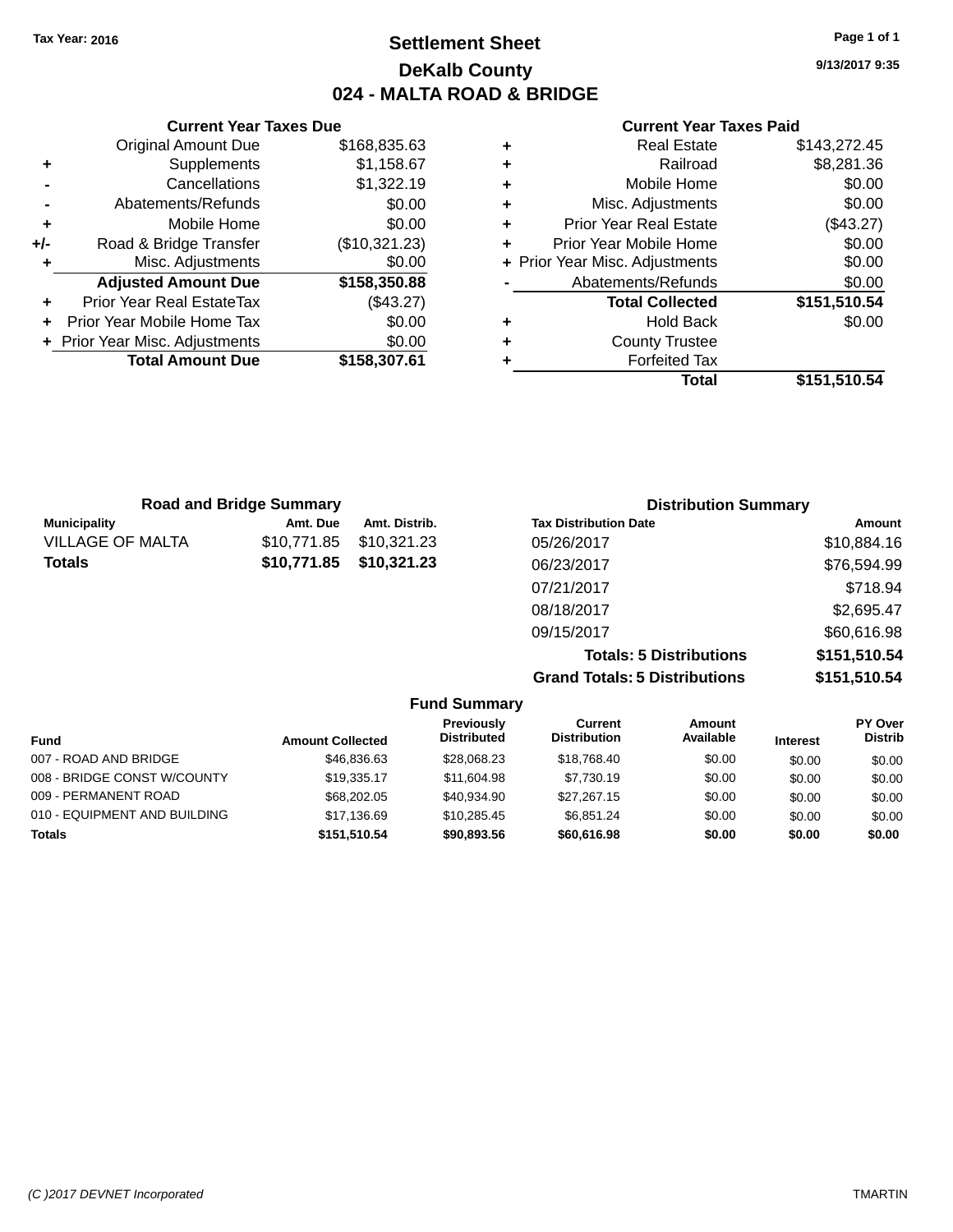# **Settlement Sheet Tax Year: 2016 Page 1 of 1 DeKalb County 025 - MAYFIELD TOWNSHIP**

**9/13/2017 9:35**

| \$541.34<br>\$577.08<br>\$0.00<br>\$0.00<br>\$0.00<br>\$0.00<br>\$97,969.21<br>\$0.00<br>\$0.00<br>\$0.00<br>\$97.969.21 |
|--------------------------------------------------------------------------------------------------------------------------|

|   | <b>Real Estate</b>             | \$95,995.95 |
|---|--------------------------------|-------------|
| ٠ | Railroad                       | \$0.00      |
| ٠ | Mobile Home                    | \$0.00      |
| ٠ | Misc. Adjustments              | \$0.00      |
| ٠ | <b>Prior Year Real Estate</b>  | \$0.00      |
| ٠ | Prior Year Mobile Home         | \$0.00      |
|   | + Prior Year Misc. Adjustments | \$0.00      |
|   | Abatements/Refunds             | \$0.00      |
|   | <b>Total Collected</b>         | \$95,995.95 |
| ٠ | <b>Hold Back</b>               | \$0.00      |
| ٠ | <b>County Trustee</b>          |             |
| ٠ | <b>Forfeited Tax</b>           |             |
|   | Total                          | \$95,995,95 |
|   |                                |             |

| <b>Distribution Summary</b>          |             |
|--------------------------------------|-------------|
| <b>Tax Distribution Date</b>         | Amount      |
| 05/26/2017                           | \$6,112.62  |
| 06/23/2017                           | \$48,709.33 |
| 07/21/2017                           | \$1,308.39  |
| 08/18/2017                           | \$2,271.17  |
| 09/15/2017                           | \$37,594.44 |
| <b>Totals: 5 Distributions</b>       | \$95,995.95 |
| <b>Grand Totals: 5 Distributions</b> | \$95,995.95 |

|                          |                         | <b>Fund Summary</b>                     |                                |                     |                 |                                  |
|--------------------------|-------------------------|-----------------------------------------|--------------------------------|---------------------|-----------------|----------------------------------|
| <b>Fund</b>              | <b>Amount Collected</b> | <b>Previously</b><br><b>Distributed</b> | Current<br><b>Distribution</b> | Amount<br>Available | <b>Interest</b> | <b>PY Over</b><br><b>Distrib</b> |
| 001 - CORPORATE          | \$89,626.71             | \$54.526.63                             | \$35,100.08                    | \$0.00              | \$0.00          | \$0.00                           |
| 054 - GENERAL ASSISTANCE | \$6.369.24              | \$3.874.88                              | \$2,494.36                     | \$0.00              | \$0.00          | \$0.00                           |
| <b>Totals</b>            | \$95,995.95             | \$58,401.51                             | \$37.594.44                    | \$0.00              | \$0.00          | \$0.00                           |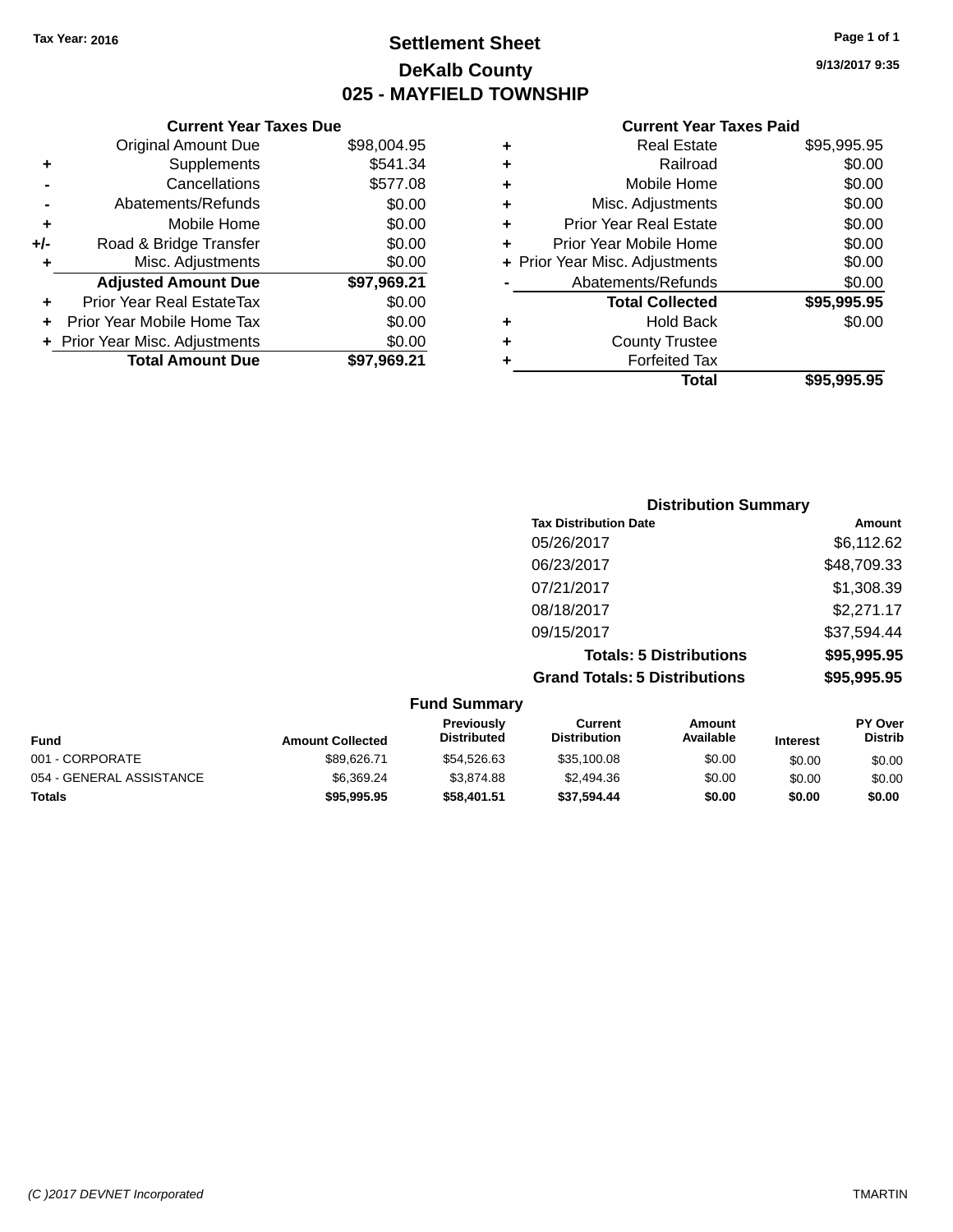## **Settlement Sheet Tax Year: 2016 Page 1 of 1 DeKalb County 026 - MAYFIELD ROAD & BRIDGE**

**Current Year Taxes Due**

| <b>Original Amount Due</b> | \$259,175.96                   |
|----------------------------|--------------------------------|
| Supplements                | \$1,431.60                     |
| Cancellations              | \$1,526.12                     |
| Abatements/Refunds         | \$0.00                         |
| Mobile Home                | \$0.00                         |
| Road & Bridge Transfer     | \$0.00                         |
| Misc. Adjustments          | \$0.00                         |
| <b>Adjusted Amount Due</b> | \$259,081.44                   |
| Prior Year Real EstateTax  | \$0.00                         |
| Prior Year Mobile Home Tax | \$0.00                         |
|                            | \$0.00                         |
| <b>Total Amount Due</b>    | \$259,081.44                   |
|                            | + Prior Year Misc. Adjustments |

| ٠ | <b>Real Estate</b>             | \$253,863.08 |
|---|--------------------------------|--------------|
| ٠ | Railroad                       | \$0.00       |
| ٠ | Mobile Home                    | \$0.00       |
| ٠ | Misc. Adjustments              | \$0.00       |
| ٠ | <b>Prior Year Real Estate</b>  | \$0.00       |
| ٠ | Prior Year Mobile Home         | \$0.00       |
|   | + Prior Year Misc. Adjustments | \$0.00       |
|   | Abatements/Refunds             | \$0.00       |
|   | <b>Total Collected</b>         | \$253,863.08 |
| ٠ | <b>Hold Back</b>               | \$0.00       |
| ٠ | <b>County Trustee</b>          |              |
| ٠ | <b>Forfeited Tax</b>           |              |
|   | Total                          | \$253,863.08 |
|   |                                |              |

| <b>Distribution Summary</b>          |              |  |  |  |  |  |
|--------------------------------------|--------------|--|--|--|--|--|
| <b>Tax Distribution Date</b>         | Amount       |  |  |  |  |  |
| 05/26/2017                           | \$16,165.00  |  |  |  |  |  |
| 06/23/2017                           | \$128,813.12 |  |  |  |  |  |
| 07/21/2017                           | \$3,460.05   |  |  |  |  |  |
| 08/18/2017                           | \$6,006.09   |  |  |  |  |  |
| 09/15/2017                           | \$99,418.82  |  |  |  |  |  |
| <b>Totals: 5 Distributions</b>       | \$253,863.08 |  |  |  |  |  |
| <b>Grand Totals: 5 Distributions</b> | \$253,863.08 |  |  |  |  |  |

|                                                     |                         | <b>Fund Summary</b>                     |                                       |                     |                 |                                  |
|-----------------------------------------------------|-------------------------|-----------------------------------------|---------------------------------------|---------------------|-----------------|----------------------------------|
| <b>Fund</b>                                         | <b>Amount Collected</b> | <b>Previously</b><br><b>Distributed</b> | <b>Current</b><br><b>Distribution</b> | Amount<br>Available | <b>Interest</b> | <b>PY Over</b><br><b>Distrib</b> |
| 007 - ROAD AND BRIDGE                               | \$157,457.81            | \$95,793.58                             | \$61,664.23                           | \$0.00              | \$0.00          | \$0.00                           |
| 008 - BRIDGE CONST W/COUNTY                         | \$8,112.96              | \$4,935.73                              | \$3.177.23                            | \$0.00              | \$0.00          | \$0.00                           |
| 009 - PERMANENT ROAD                                | \$63,943.54             | \$38,901.73                             | \$25,041.81                           | \$0.00              | \$0.00          | \$0.00                           |
| 010 - EQUIPMENT AND BUILDING                        | \$11.932.58             | \$7,259.50                              | \$4,673,08                            | \$0.00              | \$0.00          | \$0.00                           |
| 035 - TORT JUDGMENTS, LIABILITY<br><b>INSURANCE</b> | \$7,449.10              | \$4,531.86                              | \$2,917.24                            | \$0.00              | \$0.00          | \$0.00                           |
| 047 - SOCIAL SECURITY                               | \$4,967.09              | \$3.021.86                              | \$1,945.23                            | \$0.00              | \$0.00          | \$0.00                           |
| <b>Totals</b>                                       | \$253,863.08            | \$154,444,26                            | \$99,418.82                           | \$0.00              | \$0.00          | \$0.00                           |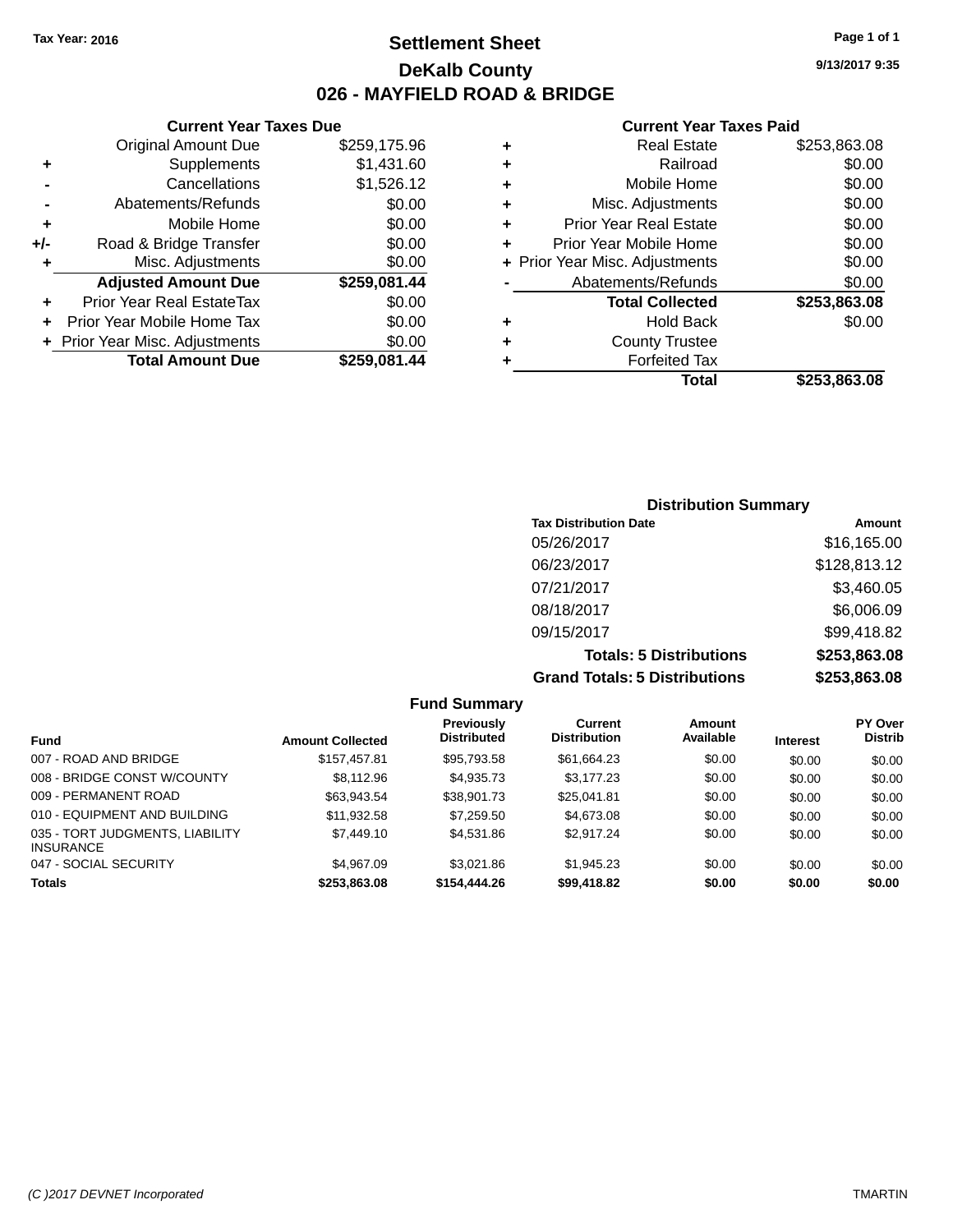**Current Year Taxes Due**

# **Settlement Sheet Tax Year: 2016 Page 1 of 1 DeKalb County 027 - MILAN TOWNSHIP**

**9/13/2017 9:35**

|                                  |                                       |   | Total                         | \$39,479.79                    |
|----------------------------------|---------------------------------------|---|-------------------------------|--------------------------------|
| <b>Total Amount Due</b>          | \$39,969.58                           |   | <b>Forfeited Tax</b>          |                                |
|                                  | \$0.00                                | ٠ | <b>County Trustee</b>         |                                |
| Prior Year Mobile Home Tax       | \$0.00                                | ٠ | <b>Hold Back</b>              | \$0.00                         |
| <b>Prior Year Real EstateTax</b> | \$0.00                                |   | <b>Total Collected</b>        | \$39,479.79                    |
| <b>Adjusted Amount Due</b>       | \$39,969.58                           |   | Abatements/Refunds            | \$0.00                         |
| Misc. Adjustments                | \$0.00                                |   |                               | \$0.00                         |
| Road & Bridge Transfer           | \$0.00                                | ٠ | Prior Year Mobile Home        | \$0.00                         |
| Mobile Home                      | \$0.00                                | ÷ | <b>Prior Year Real Estate</b> | \$0.00                         |
| Abatements/Refunds               | \$0.00                                | ٠ | Misc. Adjustments             | \$0.00                         |
| Cancellations                    | \$425.08                              | ٠ | Mobile Home                   | \$0.00                         |
| Supplements                      | \$393.45                              | ٠ | Railroad                      | \$0.00                         |
| Original Amount Due              | \$40,001.21                           | ٠ | <b>Real Estate</b>            | \$39,479.79                    |
|                                  | $+$<br>+ Prior Year Misc. Adjustments |   |                               | + Prior Year Misc. Adjustments |

|                     | <b>Distribution Summary</b>          |                                |             |  |
|---------------------|--------------------------------------|--------------------------------|-------------|--|
|                     | <b>Tax Distribution Date</b>         |                                | Amount      |  |
|                     | 05/26/2017                           |                                | \$2,159.37  |  |
|                     | 06/23/2017                           |                                | \$20,945.03 |  |
|                     | 07/21/2017                           |                                | \$29.14     |  |
|                     | 08/18/2017                           |                                | \$306.80    |  |
|                     | 09/15/2017                           |                                | \$16,039.45 |  |
|                     |                                      | <b>Totals: 5 Distributions</b> | \$39,479.79 |  |
|                     | <b>Grand Totals: 5 Distributions</b> |                                | \$39,479.79 |  |
| <b>Fund Summary</b> |                                      |                                |             |  |
| Previously          | <b>Current</b>                       | Amount                         | PY Over     |  |

| <b>Fund</b>     | <b>Amount Collected</b> | Previously<br><b>Distributed</b> | Current<br><b>Distribution</b> | Amount<br>Available | <b>Interest</b> | <b>PY Over</b><br>Distrib |
|-----------------|-------------------------|----------------------------------|--------------------------------|---------------------|-----------------|---------------------------|
| 001 - CORPORATE | \$39.479.79             | \$23,440.34                      | \$16,039.45                    | \$0.00              | \$0.00          | \$0.00                    |
| <b>Totals</b>   | \$39.479.79             | \$23,440.34                      | \$16,039.45                    | \$0.00              | \$0.00          | \$0.00                    |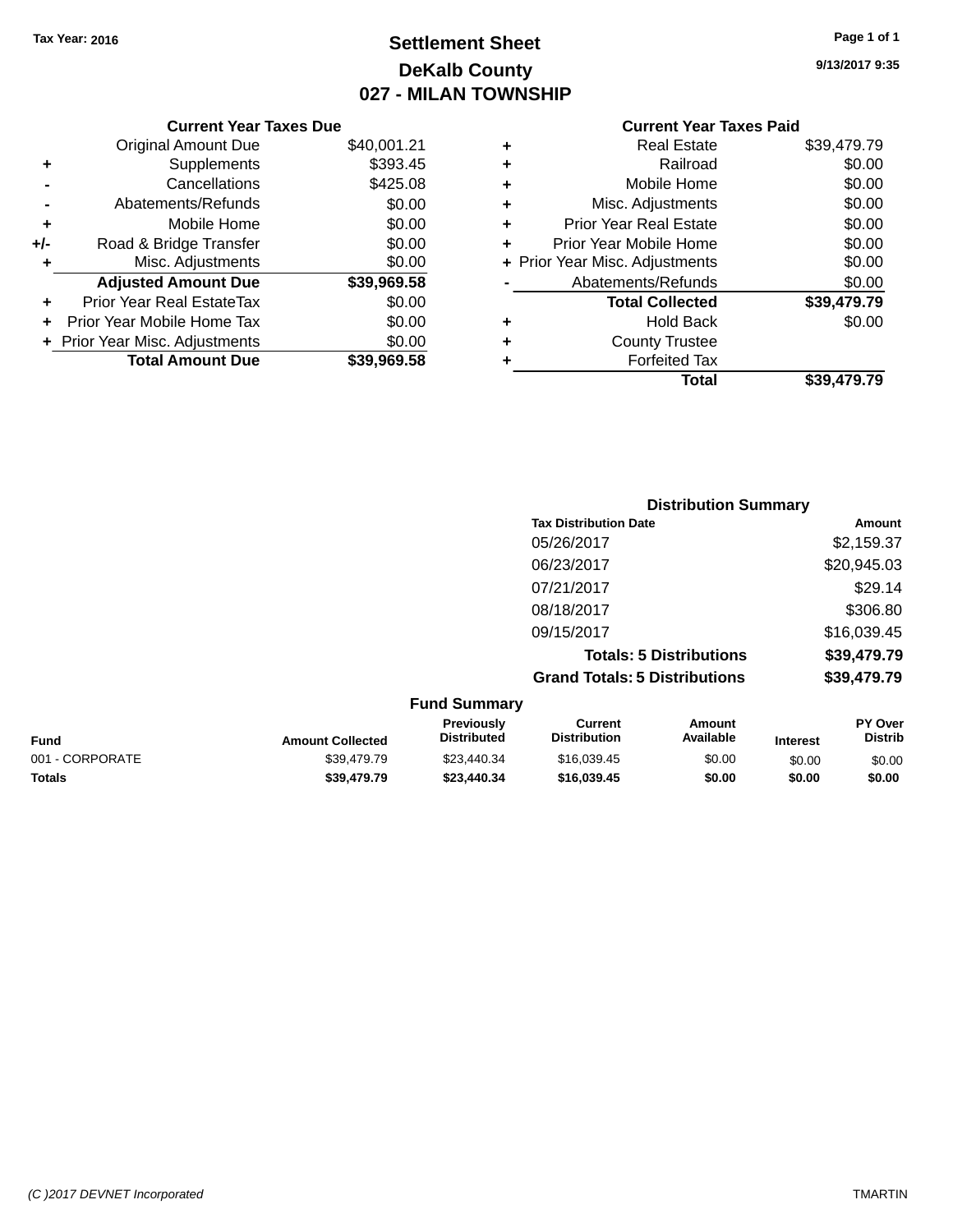**Current Year Taxes Due**

# **Settlement Sheet Tax Year: 2016 Page 1 of 1 DeKalb County 028 - MILAN ROAD & BRIDGE**

|                      | <b>Current Year Taxes Due</b>  |             |   | <b>Current Year Taxes Paid</b> |             |
|----------------------|--------------------------------|-------------|---|--------------------------------|-------------|
|                      | <b>Original Amount Due</b>     | \$65,152.02 | ٠ | <b>Real Estate</b>             | \$64,302.73 |
| ÷                    | Supplements                    | \$640.84    | ٠ | Railroad                       | \$0.00      |
|                      | Cancellations                  | \$692.35    | ٠ | Mobile Home                    | \$0.00      |
|                      | Abatements/Refunds             | \$0.00      | ٠ | Misc. Adjustments              | \$0.00      |
| ٠                    | Mobile Home                    | \$0.00      | ٠ | <b>Prior Year Real Estate</b>  | \$0.00      |
| I-                   | Road & Bridge Transfer         | \$0.00      |   | Prior Year Mobile Home         | \$0.00      |
| ٠                    | Misc. Adjustments              | \$0.00      |   | + Prior Year Misc. Adjustments | \$0.00      |
|                      | <b>Adjusted Amount Due</b>     | \$65,100.51 |   | Abatements/Refunds             | \$0.00      |
| $\ddot{\phantom{1}}$ | Prior Year Real EstateTax      | \$0.00      |   | <b>Total Collected</b>         | \$64,302.73 |
|                      | + Prior Year Mobile Home Tax   | \$0.00      | ٠ | <b>Hold Back</b>               | \$0.00      |
|                      | + Prior Year Misc. Adjustments | \$0.00      | ٠ | <b>County Trustee</b>          |             |
|                      | <b>Total Amount Due</b>        | \$65,100.51 |   | <b>Forfeited Tax</b>           |             |
|                      |                                |             |   | Total                          | \$64,302.73 |

| <b>Distribution Summary</b>          |             |
|--------------------------------------|-------------|
| <b>Tax Distribution Date</b>         | Amount      |
| 05/26/2017                           | \$3,517.04  |
| 06/23/2017                           | \$34,114.12 |
| 07/21/2017                           | \$47.47     |
| 08/18/2017                           | \$499.72    |
| 09/15/2017                           | \$26,124.38 |
| <b>Totals: 5 Distributions</b>       | \$64,302.73 |
| <b>Grand Totals: 5 Distributions</b> | \$64,302.73 |

| <b>Fund Summary</b>         |                         |                                         |                                |                            |                 |                                  |  |
|-----------------------------|-------------------------|-----------------------------------------|--------------------------------|----------------------------|-----------------|----------------------------------|--|
| <b>Fund</b>                 | <b>Amount Collected</b> | <b>Previously</b><br><b>Distributed</b> | Current<br><b>Distribution</b> | <b>Amount</b><br>Available | <b>Interest</b> | <b>PY Over</b><br><b>Distrib</b> |  |
| 007 - ROAD AND BRIDGE       | \$45,444.48             | \$26,981.67                             | \$18,462.81                    | \$0.00                     | \$0.00          | \$0.00                           |  |
| 008 - BRIDGE CONST W/COUNTY | \$4.242.88              | \$2,519.12                              | \$1.723.76                     | \$0.00                     | \$0.00          | \$0.00                           |  |
| 009 - PERMANENT ROAD        | \$14,615.37             | \$8.677.56                              | \$5.937.81                     | \$0.00                     | \$0.00          | \$0.00                           |  |
| <b>Totals</b>               | \$64,302.73             | \$38,178.35                             | \$26,124.38                    | \$0.00                     | \$0.00          | \$0.00                           |  |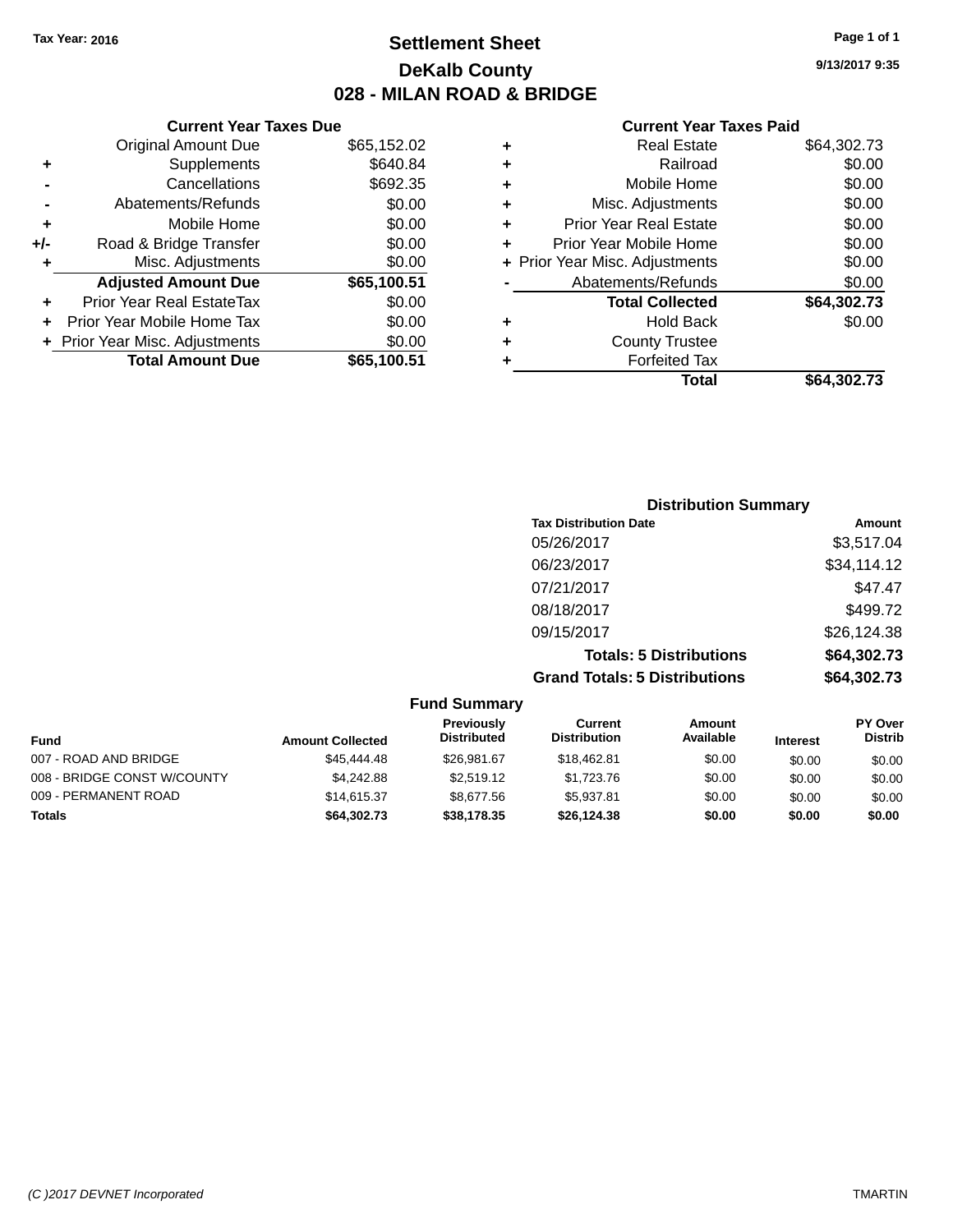**Current Year Taxes Due** Original Amount Due \$68,662.71

**Adjusted Amount Due \$68,662.71**

**Total Amount Due \$68,662.71**

**+** Supplements \$0.00 **-** Cancellations \$0.00 **-** Abatements/Refunds \$0.00 **+** Mobile Home \$0.00 **+/-** Road & Bridge Transfer \$0.00<br> **+** Misc. Adjustments \$0.00

**+** Prior Year Real EstateTax \$0.00 **+** Prior Year Mobile Home Tax \$0.00 **+ Prior Year Misc. Adjustments**  $$0.00$ 

**+** Misc. Adjustments

# **Settlement Sheet Tax Year: 2016 Page 1 of 1 DeKalb County 029 - PAW PAW TOWNSHIP**

| <b>Current Year Taxes Paid</b> |
|--------------------------------|
| \$62,382.80                    |
| \$3,528.06                     |
| \$0.00                         |
| \$0.00                         |
| \$0.00                         |
| \$0.00                         |
| \$0.00                         |
| \$0.00                         |
| \$65,910.86                    |
| \$0.00                         |
|                                |
|                                |
| \$65,910.86                    |
|                                |

| <b>Distribution Summary</b>          |             |
|--------------------------------------|-------------|
| <b>Tax Distribution Date</b>         | Amount      |
| 05/26/2017                           | \$5,366.07  |
| 06/23/2017                           | \$33,279.34 |
| 07/21/2017                           | \$267.41    |
| 08/18/2017                           | \$303.44    |
| 09/15/2017                           | \$26,694.60 |
| <b>Totals: 5 Distributions</b>       | \$65,910.86 |
| <b>Grand Totals: 5 Distributions</b> | \$65,910.86 |

| <b>Fund Summary</b>      |                         |                                  |                                |                            |                 |                                  |
|--------------------------|-------------------------|----------------------------------|--------------------------------|----------------------------|-----------------|----------------------------------|
| <b>Fund</b>              | <b>Amount Collected</b> | Previously<br><b>Distributed</b> | Current<br><b>Distribution</b> | <b>Amount</b><br>Available | <b>Interest</b> | <b>PY Over</b><br><b>Distrib</b> |
| 001 - CORPORATE          | \$61,926.56             | \$36,845.65                      | \$25,080.91                    | \$0.00                     | \$0.00          | \$0.00                           |
| 017 - CEMETERY           | \$2,536.84              | \$1,509.39                       | \$1.027.45                     | \$0.00                     | \$0.00          | \$0.00                           |
| 034 - GENERAL ASSISTANCE | \$1,447.46              | \$861.22                         | \$586.24                       | \$0.00                     | \$0.00          | \$0.00                           |
| <b>Totals</b>            | \$65,910.86             | \$39,216.26                      | \$26,694.60                    | \$0.00                     | \$0.00          | \$0.00                           |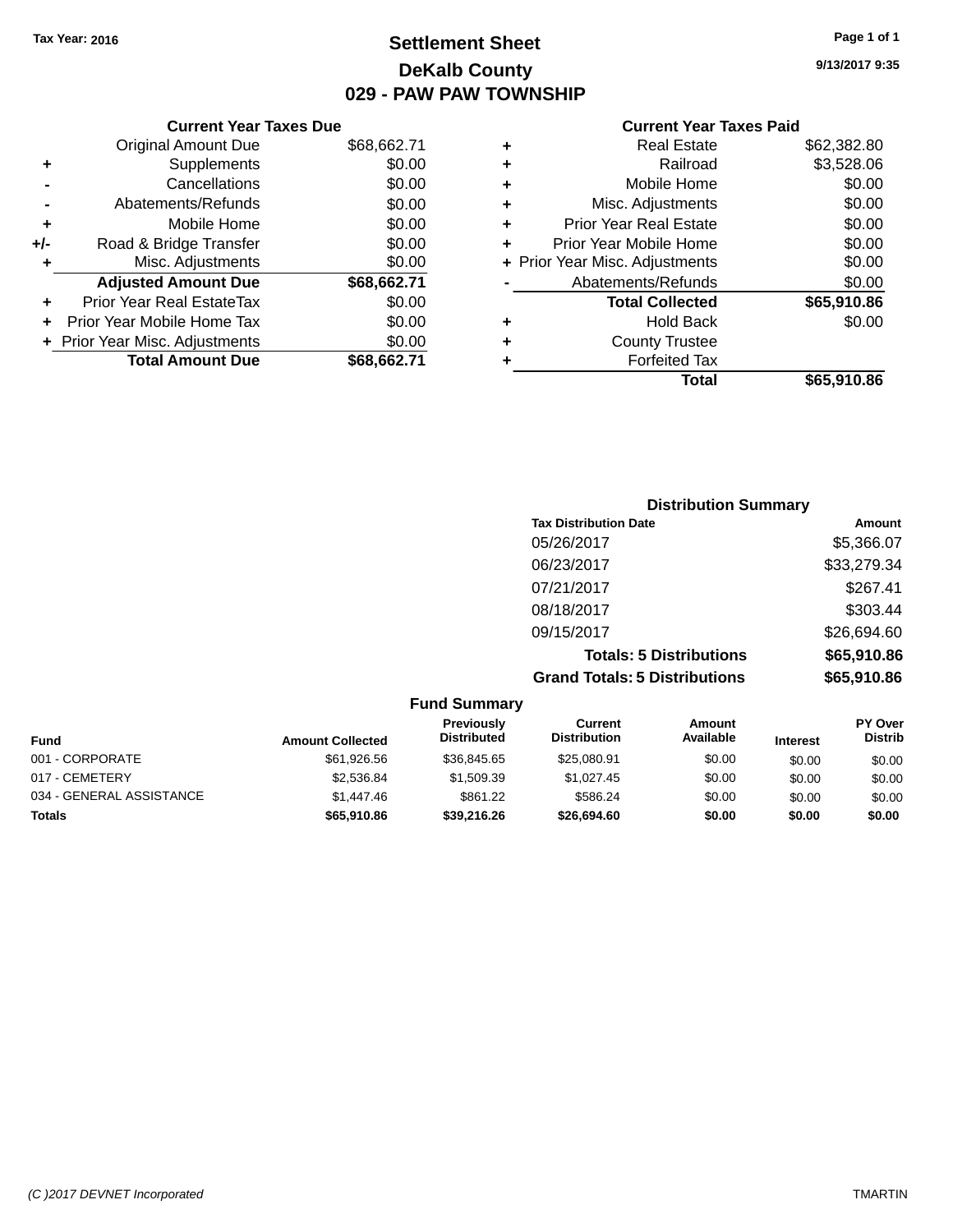**Current Year Taxes Due** Original Amount Due \$94,703.23

**Adjusted Amount Due \$94,703.23**

**Total Amount Due \$94,703.23**

**+** Supplements \$0.00 **-** Cancellations \$0.00 **-** Abatements/Refunds \$0.00 **+** Mobile Home \$0.00 **+/-** Road & Bridge Transfer \$0.00 **+** Misc. Adjustments \$0.00

**+** Prior Year Real EstateTax \$0.00 **+** Prior Year Mobile Home Tax \$0.00 **+ Prior Year Misc. Adjustments**  $$0.00$ 

## **Settlement Sheet Tax Year: 2016 Page 1 of 1 DeKalb County 030 - PAW PAW ROAD & BRIDGE**

**9/13/2017 9:35**

| <b>Distribution Summary</b>          |             |
|--------------------------------------|-------------|
| <b>Tax Distribution Date</b>         | Amount      |
| 05/26/2017                           | \$7,401.19  |
| 06/23/2017                           | \$45,900.32 |
| 07/21/2017                           | \$368.82    |
| 08/18/2017                           | \$418.51    |
| 09/15/2017                           | \$36,818.88 |
| <b>Totals: 5 Distributions</b>       | \$90,907.72 |
| <b>Grand Totals: 5 Distributions</b> | \$90,907.72 |

|                                               |                         | <b>Fund Summary</b>              |                                       |                     |                 |                                  |
|-----------------------------------------------|-------------------------|----------------------------------|---------------------------------------|---------------------|-----------------|----------------------------------|
| <b>Fund</b>                                   | <b>Amount Collected</b> | Previously<br><b>Distributed</b> | <b>Current</b><br><b>Distribution</b> | Amount<br>Available | <b>Interest</b> | <b>PY Over</b><br><b>Distrib</b> |
| 007 - ROAD AND BRIDGE                         | \$44,105.16             | \$26,241.96                      | \$17,863.20                           | \$0.00              | \$0.00          | \$0.00                           |
| 009 - PERMANENT ROAD                          | \$35,303.20             | \$21,004.92                      | \$14,298.28                           | \$0.00              | \$0.00          | \$0.00                           |
| 010 - EQUIPMENT AND BUILDING                  | \$4,852.75              | \$2,887.32                       | \$1,965.43                            | \$0.00              | \$0.00          | \$0.00                           |
| 027 - AUDIT                                   | \$707.81                | \$421.14                         | \$286.67                              | \$0.00              | \$0.00          | \$0.00                           |
| 035 - TORT JUDGEMENTS/LIABILITY<br><b>INS</b> | \$4.685.47              | \$2,787.79                       | \$1,897.68                            | \$0.00              | \$0.00          | \$0.00                           |
| 047 - SOCIAL SECURITY                         | \$1,253.33              | \$745.71                         | \$507.62                              | \$0.00              | \$0.00          | \$0.00                           |
| <b>Totals</b>                                 | \$90,907.72             | \$54,088.84                      | \$36,818.88                           | \$0.00              | \$0.00          | \$0.00                           |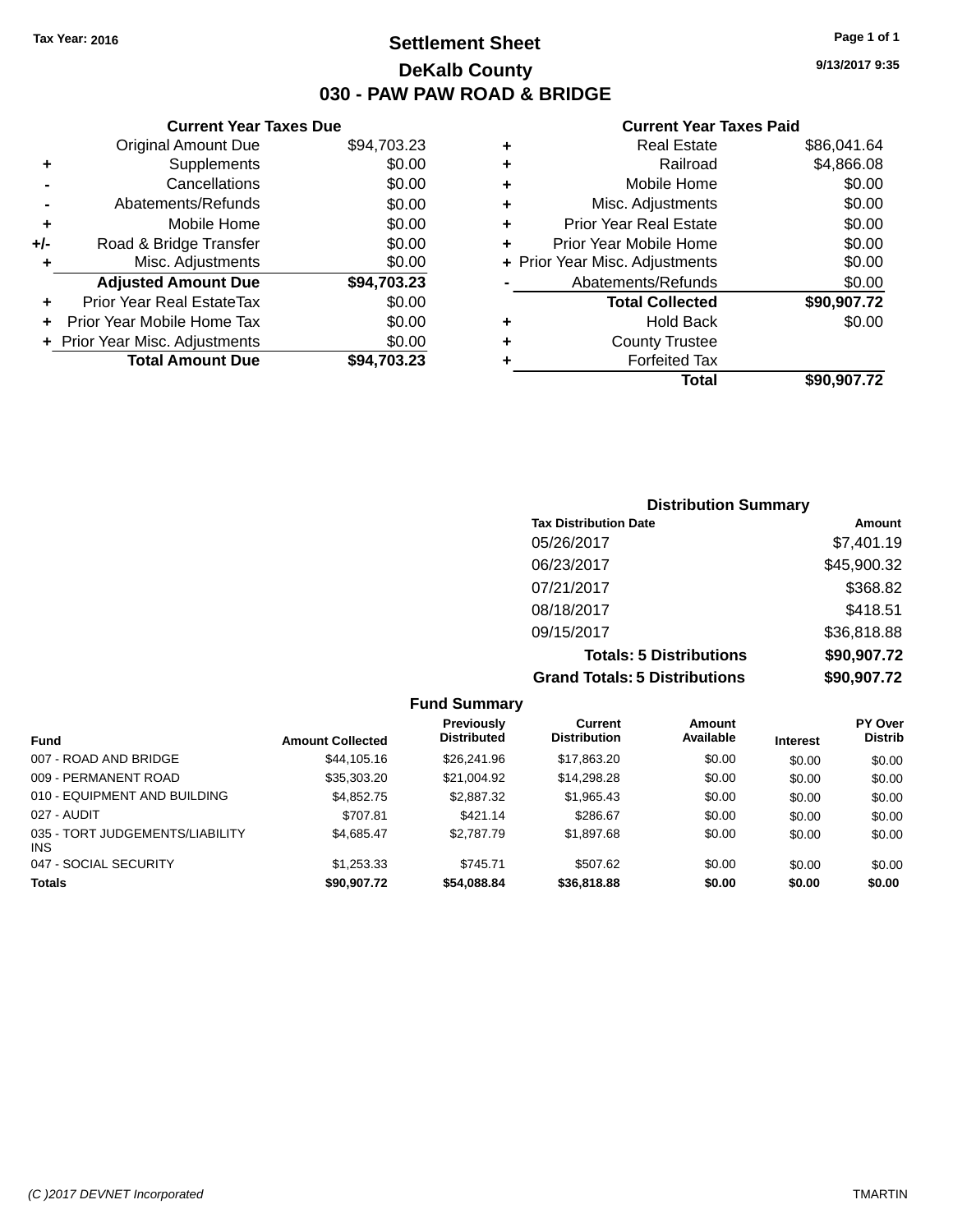**Current Year Taxes Due** Original Amount Due \$57,669.42

**Adjusted Amount Due \$57,643.54**

**Total Amount Due \$57,643.54**

**+** Supplements \$281.31 **-** Cancellations \$307.19 **-** Abatements/Refunds \$0.00 **+** Mobile Home \$0.00 **+/-** Road & Bridge Transfer \$0.00 **+** Misc. Adjustments \$0.00

**+** Prior Year Real EstateTax \$0.00 **+** Prior Year Mobile Home Tax \$0.00 **+ Prior Year Misc. Adjustments**  $$0.00$ 

# **Settlement Sheet Tax Year: 2016 Page 1 of 1 DeKalb County 031 - PIERCE TOWNSHIP**

**9/13/2017 9:35**

## **Current Year Taxes Paid**

|   | <b>Real Estate</b>             | \$55,350.48 |
|---|--------------------------------|-------------|
| ٠ | Railroad                       | \$0.00      |
| ٠ | Mobile Home                    | \$0.00      |
| ٠ | Misc. Adjustments              | \$0.00      |
| ٠ | <b>Prior Year Real Estate</b>  | \$0.00      |
|   | Prior Year Mobile Home         | \$0.00      |
|   | + Prior Year Misc. Adjustments | \$0.00      |
|   | Abatements/Refunds             | \$0.00      |
|   | <b>Total Collected</b>         | \$55,350.48 |
| ٠ | <b>Hold Back</b>               | \$0.00      |
| ٠ | <b>County Trustee</b>          |             |
|   | <b>Forfeited Tax</b>           |             |
|   | Total                          | \$55.350.48 |

## **Distribution Summary Tax Distribution Date Amount** 05/26/2017 \$8,590.34 06/23/2017 \$24,539.36 07/21/2017 \$1,339.62 08/18/2017 \$899.50 09/15/2017 \$19,981.66 **Totals: 5 Distributions \$55,350.48 Grand Totals: 5 Distributions \$55,350.48**

|                                         |                         | <b>Fund Summary</b>              |                                |                     |                 |                                  |
|-----------------------------------------|-------------------------|----------------------------------|--------------------------------|---------------------|-----------------|----------------------------------|
| <b>Fund</b>                             | <b>Amount Collected</b> | Previously<br><b>Distributed</b> | Current<br><b>Distribution</b> | Amount<br>Available | <b>Interest</b> | <b>PY Over</b><br><b>Distrib</b> |
| 001 - CORPORATE                         | \$40.038.37             | \$25.584.43                      | \$14,453.94                    | \$0.00              | \$0.00          | \$0.00                           |
| $005 - I. M. R. F.$                     | \$4,751.68              | \$3,036.31                       | \$1,715.37                     | \$0.00              | \$0.00          | \$0.00                           |
| 027 - AUDIT                             | \$959.83                | \$613.33                         | \$346.50                       | \$0.00              | \$0.00          | \$0.00                           |
| 035 - TORT JUDGEMENTS/LIABILITY<br>INS. | \$3.936.64              | \$2,515.50                       | \$1,421.14                     | \$0.00              | \$0.00          | \$0.00                           |
| 047 - SOCIAL SECURITY                   | \$2,784.42              | \$1,779.24                       | \$1,005.18                     | \$0.00              | \$0.00          | \$0.00                           |
| 054 - GENERAL ASSISTANCE                | \$2,879.54              | \$1,840.01                       | \$1,039.53                     | \$0.00              | \$0.00          | \$0.00                           |
| <b>Totals</b>                           | \$55,350.48             | \$35,368.82                      | \$19,981.66                    | \$0.00              | \$0.00          | \$0.00                           |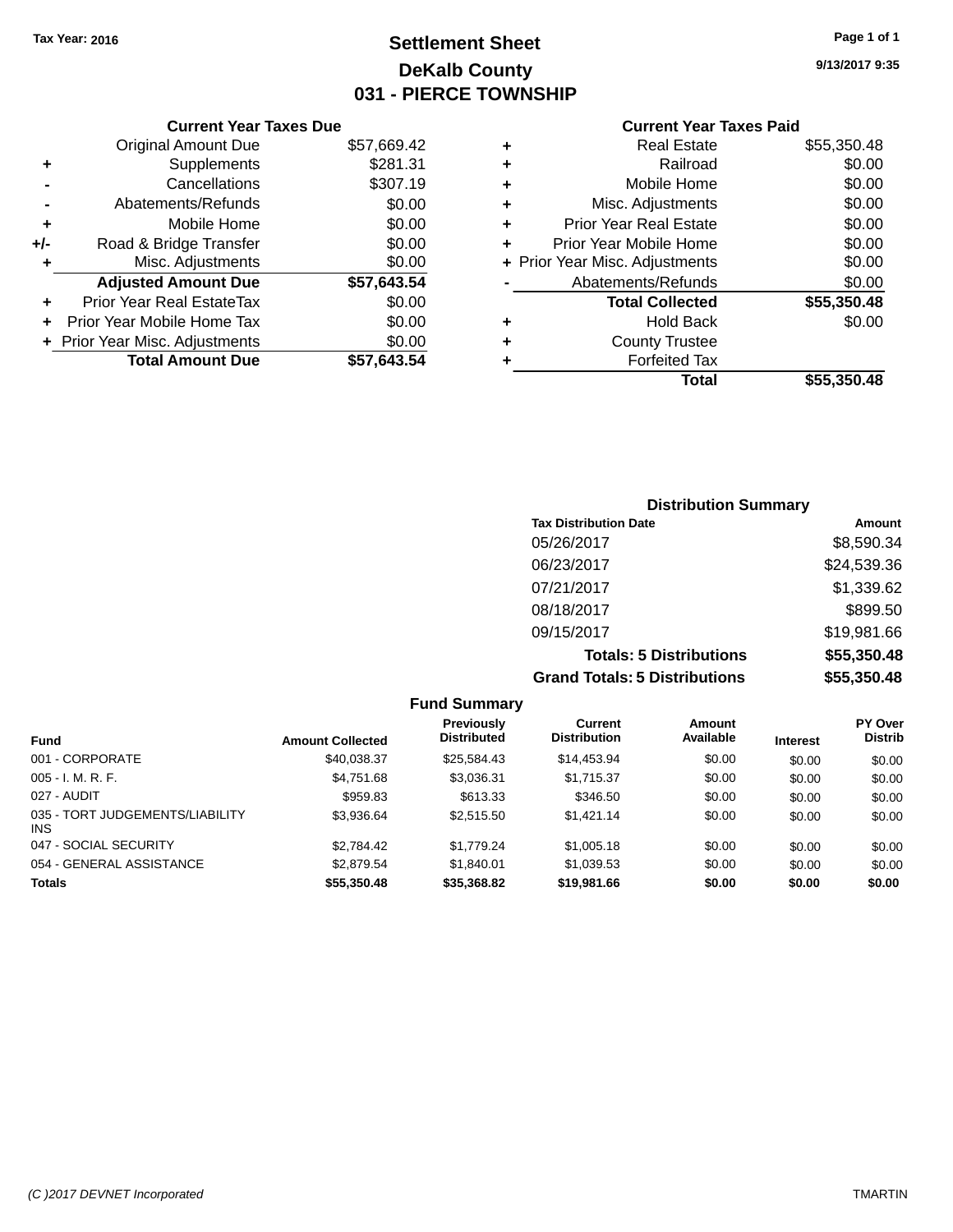## **Settlement Sheet Tax Year: 2016 Page 1 of 1 DeKalb County 032 - PIERCE ROAD & BRIDGE**

**9/13/2017 9:35**

|     | <b>Current Year Taxes Due</b>    |              |  |  |  |
|-----|----------------------------------|--------------|--|--|--|
|     | <b>Original Amount Due</b>       | \$169,764.28 |  |  |  |
| ٠   | Supplements                      | \$828.10     |  |  |  |
|     | Cancellations                    | \$904.28     |  |  |  |
|     | Abatements/Refunds               | \$0.00       |  |  |  |
| ٠   | Mobile Home                      | \$0.00       |  |  |  |
| +/- | Road & Bridge Transfer           | \$0.00       |  |  |  |
| ٠   | Misc. Adjustments                | \$0.00       |  |  |  |
|     | <b>Adjusted Amount Due</b>       | \$169,688.10 |  |  |  |
| ٠   | <b>Prior Year Real EstateTax</b> | \$0.00       |  |  |  |
|     | Prior Year Mobile Home Tax       | \$0.00       |  |  |  |
|     | + Prior Year Misc. Adjustments   | \$0.00       |  |  |  |
|     | <b>Total Amount Due</b>          | \$169,688.10 |  |  |  |
|     |                                  |              |  |  |  |

| ٠ | <b>Real Estate</b>             | \$162,937.86 |
|---|--------------------------------|--------------|
| ٠ | Railroad                       | \$0.00       |
| ٠ | Mobile Home                    | \$0.00       |
| ٠ | Misc. Adjustments              | \$0.00       |
| ٠ | <b>Prior Year Real Estate</b>  | \$0.00       |
| ٠ | Prior Year Mobile Home         | \$0.00       |
|   | + Prior Year Misc. Adjustments | \$0.00       |
|   | Abatements/Refunds             | \$0.00       |
|   | <b>Total Collected</b>         | \$162,937.86 |
| ٠ | Hold Back                      | \$0.00       |
| ٠ | <b>County Trustee</b>          |              |
| ٠ | <b>Forfeited Tax</b>           |              |
|   | Total                          | \$162,937.86 |
|   |                                |              |

| <b>Distribution Summary</b>          |                                |              |  |  |  |  |
|--------------------------------------|--------------------------------|--------------|--|--|--|--|
| <b>Tax Distribution Date</b>         |                                | Amount       |  |  |  |  |
| 05/26/2017                           |                                | \$25,287.70  |  |  |  |  |
| 06/23/2017                           |                                | \$72,237.65  |  |  |  |  |
| 07/21/2017                           |                                | \$3,943.50   |  |  |  |  |
| 08/18/2017                           |                                | \$2,647.89   |  |  |  |  |
| 09/15/2017                           |                                | \$58,821.12  |  |  |  |  |
|                                      | <b>Totals: 5 Distributions</b> | \$162,937.86 |  |  |  |  |
| <b>Grand Totals: 5 Distributions</b> |                                | \$162,937.86 |  |  |  |  |

| <b>Fund Summary</b>          |                         |                                  |                                |                     |                 |                                  |
|------------------------------|-------------------------|----------------------------------|--------------------------------|---------------------|-----------------|----------------------------------|
| <b>Fund</b>                  | <b>Amount Collected</b> | Previously<br><b>Distributed</b> | Current<br><b>Distribution</b> | Amount<br>Available | <b>Interest</b> | <b>PY Over</b><br><b>Distrib</b> |
| $005 - I. M. R. F.$          | \$117.01                | \$74.77                          | \$42.24                        | \$0.00              | \$0.00          | \$0.00                           |
| 007 - ROAD AND BRIDGE        | \$115,918.70            | \$74,071.65                      | \$41,847.05                    | \$0.00              | \$0.00          | \$0.00                           |
| 008 - BRIDGE CONST W/COUNTY  | \$9,205.81              | \$5,882.48                       | \$3,323.33                     | \$0.00              | \$0.00          | \$0.00                           |
| 009 - PERMANENT ROAD         | \$30.071.00             | \$19,215.27                      | \$10,855.73                    | \$0.00              | \$0.00          | \$0.00                           |
| 010 - EQUIPMENT AND BUILDING | \$6,447.29              | \$4,119.80                       | \$2,327.49                     | \$0.00              | \$0.00          | \$0.00                           |
| 047 - SOCIAL SECURITY        | \$1,178.05              | \$752.77                         | \$425.28                       | \$0.00              | \$0.00          | \$0.00                           |
| <b>Totals</b>                | \$162,937.86            | \$104,116.74                     | \$58,821.12                    | \$0.00              | \$0.00          | \$0.00                           |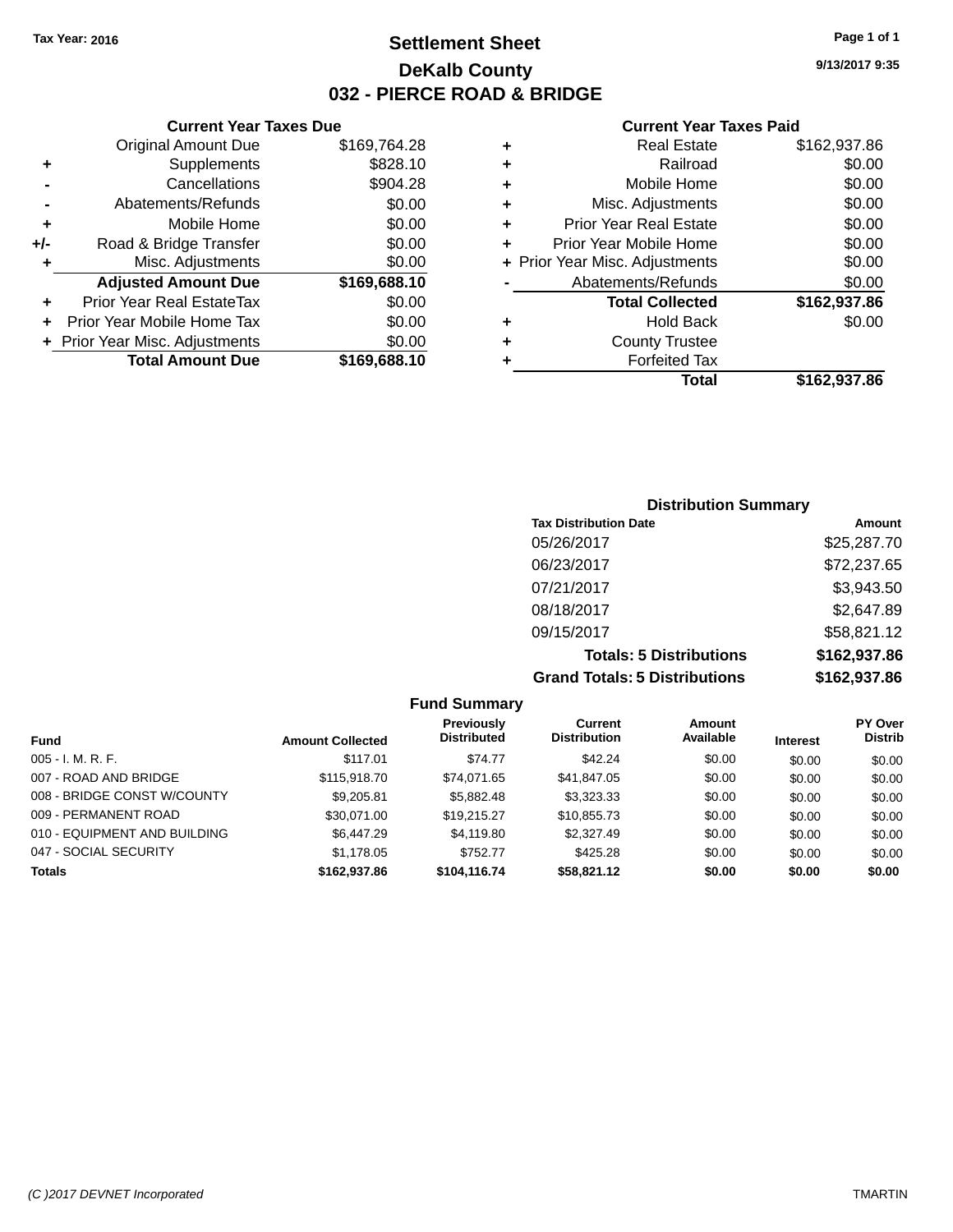## **Settlement Sheet Tax Year: 2016 Page 1 of 1 DeKalb County 033 - SANDWICH TOWNSHIP**

**9/13/2017 9:35**

#### **Current Year Taxes Paid**

|     | <b>Current Year Taxes Due</b>  |              |  |  |  |  |
|-----|--------------------------------|--------------|--|--|--|--|
|     | <b>Original Amount Due</b>     | \$250,865.61 |  |  |  |  |
| ٠   | Supplements                    | \$2,916.06   |  |  |  |  |
|     | Cancellations                  | \$3,301.93   |  |  |  |  |
|     | Abatements/Refunds             | \$0.00       |  |  |  |  |
| ٠   | Mobile Home                    | \$0.00       |  |  |  |  |
| +/- | Road & Bridge Transfer         | \$0.00       |  |  |  |  |
| ٠   | Misc. Adjustments              | \$144.79     |  |  |  |  |
|     | <b>Adjusted Amount Due</b>     | \$250,624.53 |  |  |  |  |
| ٠   | Prior Year Real EstateTax      | \$30.67      |  |  |  |  |
|     | Prior Year Mobile Home Tax     | \$0.00       |  |  |  |  |
|     | + Prior Year Misc. Adjustments | \$2.98       |  |  |  |  |
|     | <b>Total Amount Due</b>        | \$250,658.18 |  |  |  |  |

|   | <b>Real Estate</b>             | \$237,841.28 |
|---|--------------------------------|--------------|
| ٠ | Railroad                       | \$1,111.86   |
| ٠ | Mobile Home                    | \$0.00       |
| ٠ | Misc. Adjustments              | \$144.79     |
| ٠ | <b>Prior Year Real Estate</b>  | \$30.67      |
| ٠ | Prior Year Mobile Home         | \$0.00       |
|   | + Prior Year Misc. Adjustments | \$2.98       |
|   | Abatements/Refunds             | \$0.00       |
|   | <b>Total Collected</b>         | \$239,131.58 |
| ٠ | <b>Hold Back</b>               | \$0.00       |
| ٠ | <b>County Trustee</b>          |              |
| ٠ | <b>Forfeited Tax</b>           |              |
|   | Total                          | \$239,131.58 |
|   |                                |              |

## **Distribution Summary Tax Distribution Date Amount** 05/26/2017 \$24,776.30 06/23/2017 \$110,706.42 07/21/2017 \$2,613.87 08/18/2017 \$10,457.02 09/15/2017 \$90,577.97 **Totals: 5 Distributions \$239,131.58 Grand Totals: 5 Distributions \$239,131.58**

|                          |                         | <b>Fund Summary</b>                     |                                |                            |                 |                                  |
|--------------------------|-------------------------|-----------------------------------------|--------------------------------|----------------------------|-----------------|----------------------------------|
| <b>Fund</b>              | <b>Amount Collected</b> | <b>Previously</b><br><b>Distributed</b> | Current<br><b>Distribution</b> | <b>Amount</b><br>Available | <b>Interest</b> | <b>PY Over</b><br><b>Distrib</b> |
| 001 - CORPORATE          | \$123,269.93            | \$76,577.91                             | \$46,692,02                    | \$0.00                     | \$0.00          | \$0.00                           |
| 005 - I. M. R. F.        | \$13,822,28             | \$8,586.68                              | \$5,235.60                     | \$0.00                     | \$0.00          | \$0.00                           |
| 017 - CEMETERY           | \$77,783.27             | \$48,320.61                             | \$29.462.66                    | \$0.00                     | \$0.00          | \$0.00                           |
| 047 - SOCIAL SECURITY    | \$7,381.77              | \$4,585.71                              | \$2,796.06                     | \$0.00                     | \$0.00          | \$0.00                           |
| 054 - GENERAL ASSISTANCE | \$16,874.33             | \$10,482.70                             | \$6,391.63                     | \$0.00                     | \$0.00          | \$0.00                           |
| <b>Totals</b>            | \$239,131.58            | \$148,553,61                            | \$90,577.97                    | \$0.00                     | \$0.00          | \$0.00                           |
|                          |                         | <b>Miscellaneous Adjustment Detail</b>  |                                |                            |                 |                                  |

**Fund Summary**

#### **Miscellaneous Adjustment Detail**

| Year Source             | <b>Account Type</b> | <b>Amount Adjustment Description</b>             |  |
|-------------------------|---------------------|--------------------------------------------------|--|
| 2015 RE - Real Estate   | Back Tax Collected  | \$2.98 NIELSEN REDEMPTION 15-16-151-019 by TBA   |  |
| 2016 RE - Real Estate   | Back Tax Collected  | \$93.22 HARRISON REDEMPTION 19-26-408-006 by TBA |  |
| 2016 RE - Real Estate   | Back Tax Collected  | \$51.57 MARSHNER REDEMPTION 19-26-434-001 by TBA |  |
| <b>Totals 3 entries</b> |                     | \$147.77                                         |  |

**Year Source Account Type Amount Adjustment Description** Totals 1 entries \$0.00

**<u>Year Source</u>** 

**Abatement Detail**

RE Abatement **2016 2016 CONFIDENT CONTREST REFUND 19-23-300-013 by TBA**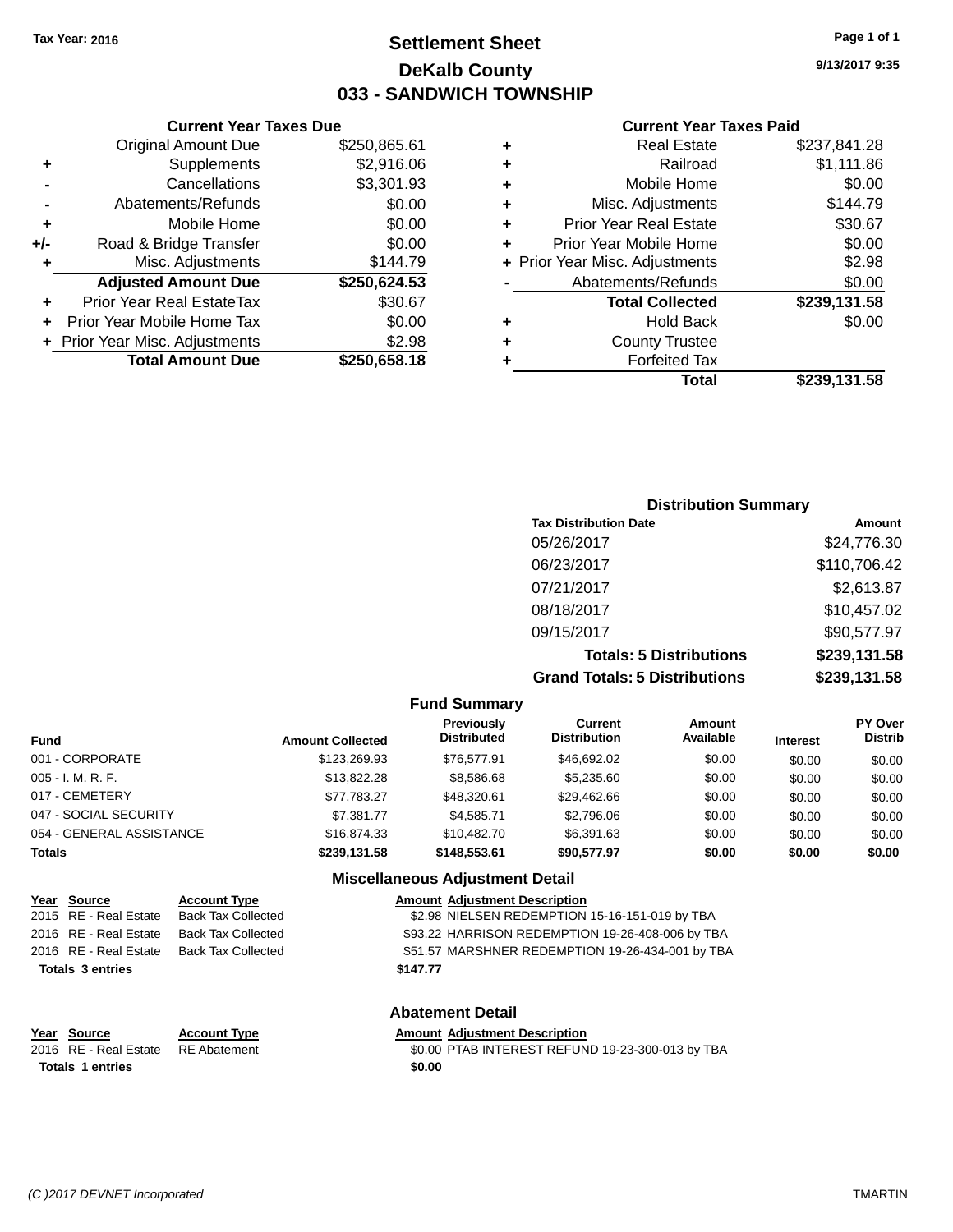## **Settlement Sheet Tax Year: 2016 Page 1 of 1 DeKalb County 034 - SANDWICH PUBLIC LIBRARY DISTRICT**

#### **Current Year Taxes Due** Original Amount Due \$561,059.80 **+** Supplements \$6,521.80 **-** Cancellations \$7,384.81 **-** Abatements/Refunds **\$0.00 +** Mobile Home \$0.00 **+/-** Road & Bridge Transfer \$0.00 **+** Misc. Adjustments \$323.83 **Adjusted Amount Due \$560,520.62 +** Prior Year Real EstateTax \$15.14 **+** Prior Year Mobile Home Tax \$0.00 **+** Prior Year Misc. Adjustments  $$6.70$ **Total Amount Due \$560,542.46**

#### **Current Year Taxes Paid**

| ٠ | <b>Real Estate</b>             | \$531,930.79 |
|---|--------------------------------|--------------|
| ٠ | Railroad                       | \$2,486.66   |
| ٠ | Mobile Home                    | \$0.00       |
| ٠ | Misc. Adjustments              | \$323.83     |
| ٠ | <b>Prior Year Real Estate</b>  | \$15.14      |
| ٠ | Prior Year Mobile Home         | \$0.00       |
|   | + Prior Year Misc. Adjustments | \$6.70       |
|   | Abatements/Refunds             | \$0.00       |
|   | <b>Total Collected</b>         | \$534,763.12 |
| ٠ | <b>Hold Back</b>               | \$0.00       |
|   | <b>County Trustee</b>          |              |
| ٠ | <b>Forfeited Tax</b>           |              |
|   | Total                          | \$534,763.12 |
|   |                                |              |

#### **Distribution Summary Tax Distribution Date Amount** 05/26/2017 \$55,410.85 06/23/2017 \$247,593.48 07/21/2017 \$5,845.90 08/18/2017 \$23,387.08 09/15/2017 \$202,525.81 **Totals: 5 Distributions \$534,763.12 Grand Totals: 5 Distributions \$534,763.12**

**Fund Summary Fund Interest Amount Collected Distributed PY Over Distrib Amount Available Current Distribution Previously** 001 - CORPORATE \$272,100.31 \$169,050.31 \$103,050.00 \$0.00 \$0.00 \$0.00 003 - BONDS AND INTEREST 6195,897.63 \$121,707.15 \$74,190.48 \$0.00 \$0.00 \$0.00 004 - OPERATIONS & MAINTENANCE  $$25,450.44$   $$15,811.84$   $$9,638.60$   $$0.00$   $$0.00$   $$0.00$ 005 - I. M. R. F. \$13,175.50 \$8,185.66 \$4,989.84 \$0.00 \$0.00 \$0.00 027 - AUDIT \$2,460.45 \$1,528.63 \$931.82 \$0.00 \$0.00 \$0.00 035 - TORT JUDGEMENTS/LIABILITY INS \$14,264.26 \$8,862.10 \$5,402.16 \$0.00 \$0.00 \$0.00 047 - SOCIAL SECURITY \$11,414.53 \$7,091.62 \$4,322.91 \$0.00 \$0.00 \$0.00 **Totals \$534,763.12 \$332,237.31 \$202,525.81 \$0.00 \$0.00 \$0.00 Miscellaneous Adjustment Detail**

#### **Year Source Account Type Amount Adjustment Description** 2015 RE - Real Estate Back Tax Collected \$6.70 NIELSEN REDEMPTION 15-16-151-019 by TBA 2016 RE - Real Estate Back Tax Collected \$208.49 HARRISON REDEMPTION 19-26-408-006 by TBA 2016 RE - Real Estate Back Tax Collected \$115.34 MARSHNER REDEMPTION 19-26-434-001 by TBA

| <b>Totals 3 entries</b> |  |  |  |  |
|-------------------------|--|--|--|--|

# **Abatement Detail**

**Totals \$330.53 3 entries**

#### **Year Source Account Type Amount Adjustment Description** 2016 RE - Real Estate RE Abatement \$0.00 PTAB INTEREST REFUND 19-23-300-013 by TBA **Totals \$0.00 1 entries**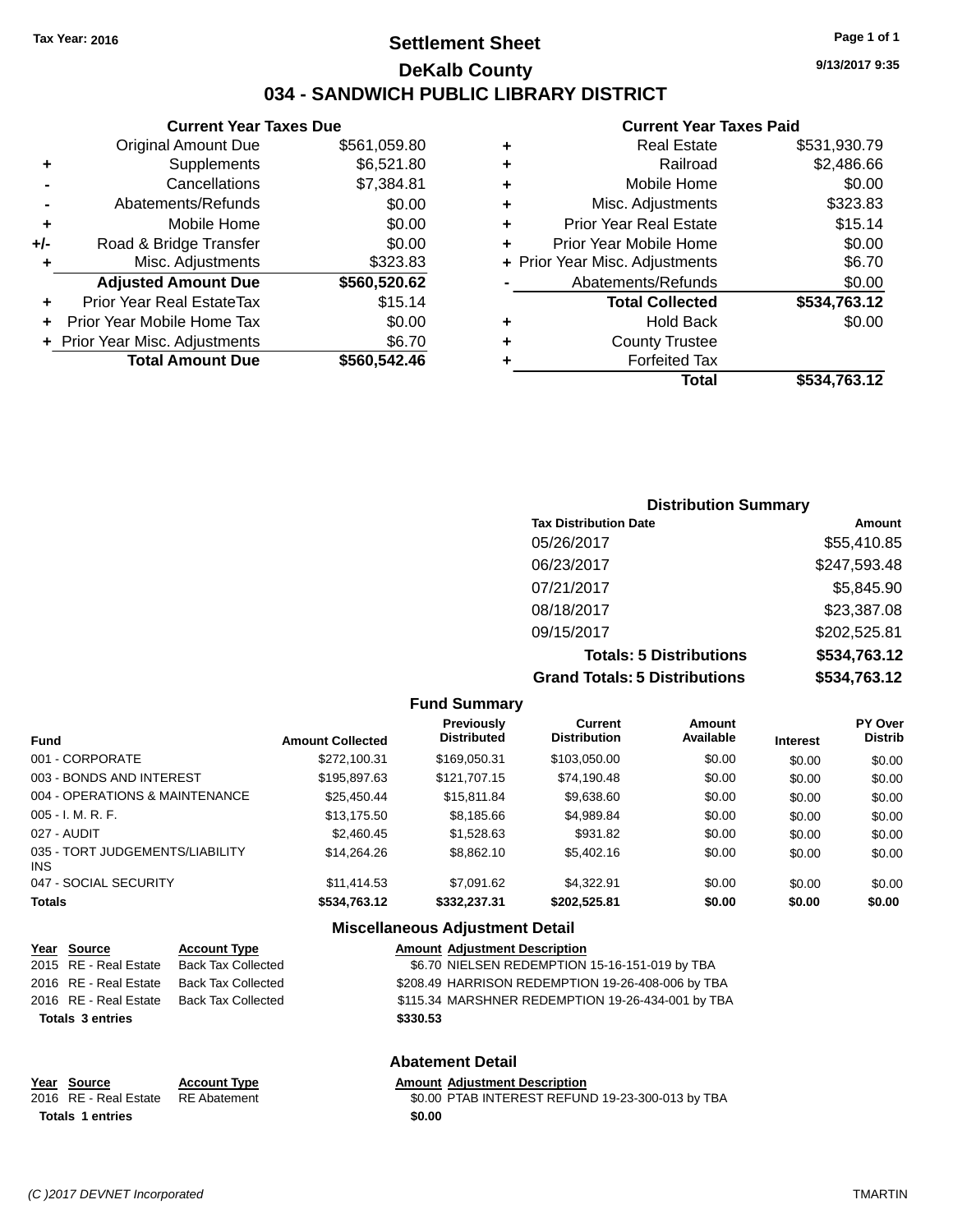## **Settlement Sheet Tax Year: 2016 Page 1 of 1 DeKalb County 035 - SANDWICH ROAD & BRIDGE**

**9/13/2017 9:35**

#### **Current Year Taxes Paid**

|     | <b>Current Year Taxes Due</b>  |               |
|-----|--------------------------------|---------------|
|     | <b>Original Amount Due</b>     | \$242,205.43  |
| ٠   | Supplements                    | \$2,557.70    |
|     | Cancellations                  | \$2,909.99    |
|     | Abatements/Refunds             | \$0.00        |
| ٠   | Mobile Home                    | \$0.00        |
| +/- | Road & Bridge Transfer         | (\$20,096.60) |
| ٠   | Misc. Adjustments              | \$139.80      |
|     | <b>Adjusted Amount Due</b>     | \$221,896.34  |
| ٠   | Prior Year Real EstateTax      | \$26.53       |
|     | Prior Year Mobile Home Tax     | \$0.00        |
|     | + Prior Year Misc. Adjustments | \$2.88        |
|     | <b>Total Amount Due</b>        | \$221,925.75  |
|     |                                |               |

| <b>Real Estate</b>            | \$209,593.71                   |
|-------------------------------|--------------------------------|
| Railroad                      | \$1,016.70                     |
| Mobile Home                   | \$0.00                         |
| Misc. Adjustments             | \$139.80                       |
| <b>Prior Year Real Estate</b> | \$26.53                        |
| Prior Year Mobile Home        | \$0.00                         |
|                               | \$2.88                         |
| Abatements/Refunds            | \$0.00                         |
| <b>Total Collected</b>        | \$210,779.62                   |
| <b>Hold Back</b>              | \$0.00                         |
| <b>County Trustee</b>         |                                |
| <b>Forfeited Tax</b>          |                                |
| Total                         | \$210,779.62                   |
|                               | + Prior Year Misc. Adjustments |

| <b>Road and Bridge Summary</b> |             |               | <b>Distribution Summary</b>    |               |  |
|--------------------------------|-------------|---------------|--------------------------------|---------------|--|
| <b>Municipality</b>            | Amt. Due    | Amt. Distrib. | <b>Tax Distribution Date</b>   | <b>Amount</b> |  |
| <b>CITY OF SANDWICH</b>        | \$21,067.07 | \$20,096.60   | 05/26/2017                     | \$21,834.83   |  |
| <b>Totals</b>                  | \$21,067.07 | \$20,096.60   | 06/23/2017                     | \$97,582.60   |  |
|                                |             |               | 07/21/2017                     | \$2,303.60    |  |
|                                |             |               | 08/18/2017                     | \$9,233.99    |  |
|                                |             |               | 09/15/2017                     | \$79,824.60   |  |
|                                |             |               | <b>Totals: 5 Distributions</b> | \$210,779.62  |  |

**Grand Totals: 5 Distributions \$210,779.62**

|                              |                         | <b>Fund Summary</b>                     |                                |                     |                 |                                  |
|------------------------------|-------------------------|-----------------------------------------|--------------------------------|---------------------|-----------------|----------------------------------|
| <b>Fund</b>                  | <b>Amount Collected</b> | <b>Previously</b><br><b>Distributed</b> | Current<br><b>Distribution</b> | Amount<br>Available | <b>Interest</b> | <b>PY Over</b><br><b>Distrib</b> |
| 007 - ROAD AND BRIDGE        | \$25.927.89             | \$16,121,00                             | \$9,806.89                     | \$0.00              | \$0.00          | \$0.00                           |
| 009 - PERMANENT ROAD         | \$132,050.34            | \$82,032.63                             | \$50,017.71                    | \$0.00              | \$0.00          | \$0.00                           |
| 010 - EQUIPMENT AND BUILDING | \$50.663.48             | \$31.473.28                             | \$19,190.20                    | \$0.00              | \$0.00          | \$0.00                           |
| 047 - SOCIAL SECURITY        | \$2.137.91              | \$1.328.11                              | \$809.80                       | \$0.00              | \$0.00          | \$0.00                           |
| <b>Totals</b>                | \$210,779.62            | \$130,955.02                            | \$79.824.60                    | \$0.00              | \$0.00          | \$0.00                           |
|                              |                         | Miscellaneous Adjustment Detail         |                                |                     |                 |                                  |

| Year Source             | <b>Account Type</b>       |          | <b>Amount Adjustment Description</b>             |
|-------------------------|---------------------------|----------|--------------------------------------------------|
| 2015 RE - Real Estate   | <b>Back Tax Collected</b> |          | \$2.88 NIELSEN REDEMPTION 15-16-151-019 by TBA   |
| 2016 RE - Real Estate   | <b>Back Tax Collected</b> |          | \$90.01 HARRISON REDEMPTION 19-26-408-006 by TBA |
| 2016 RE - Real Estate   | <b>Back Tax Collected</b> |          | \$49.79 MARSHNER REDEMPTION 19-26-434-001 by TBA |
| <b>Totals 3 entries</b> |                           | \$142.68 |                                                  |
|                         |                           |          | <b>Abatement Detail</b>                          |
| Year Source             | <b>Account Type</b>       |          | <b>Amount Adjustment Description</b>             |
| 2016 RE - Real Estate   | <b>RE</b> Abatement       |          | \$0.00 PTAB INTEREST REFUND 19-23-300-013 by TBA |
| <b>Totals 1 entries</b> |                           | \$0.00   |                                                  |
|                         |                           |          |                                                  |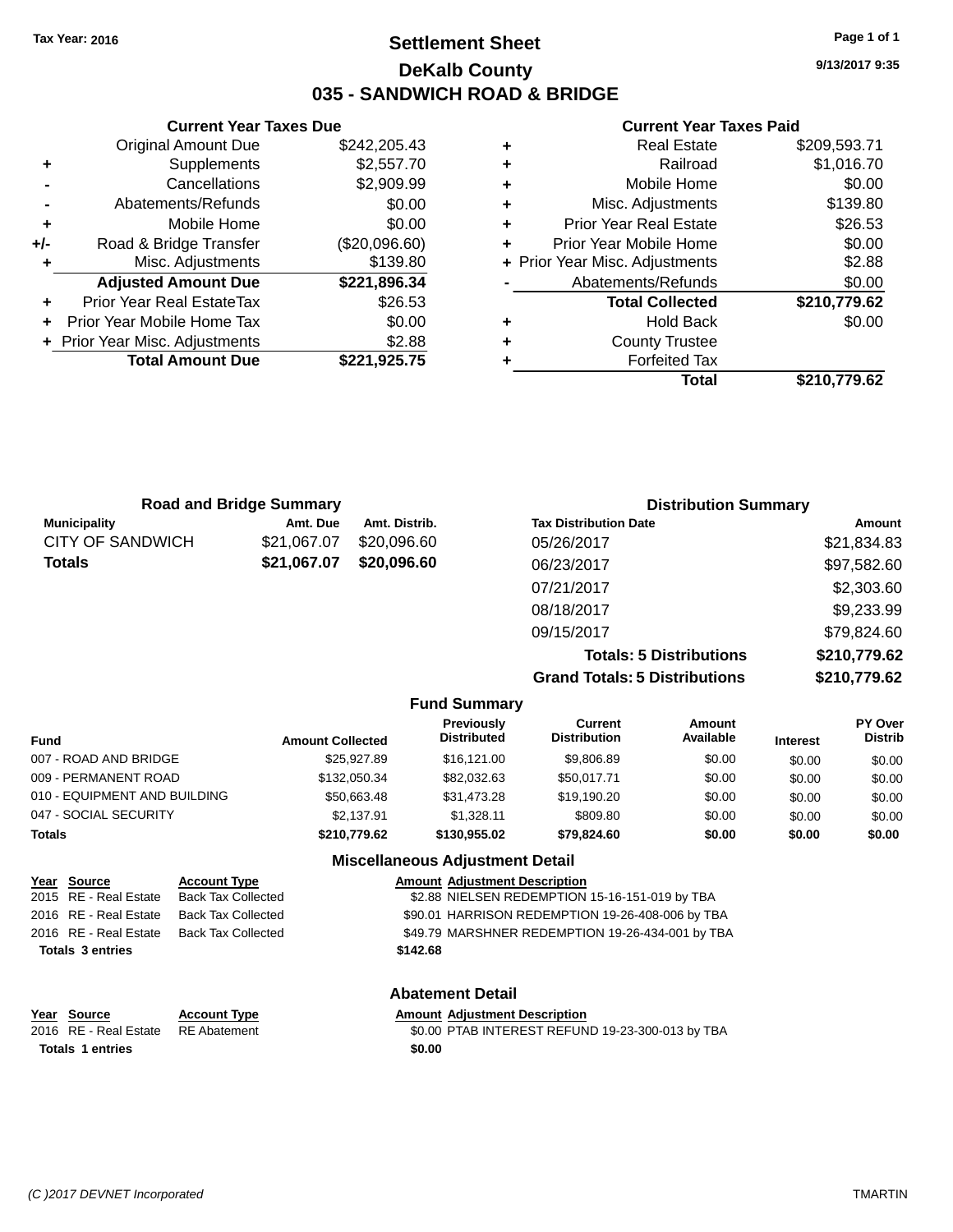## **Settlement Sheet Tax Year: 2016 Page 1 of 1 DeKalb County 036 - SHABBONA TOWNSHIP**

**9/13/2017 9:35**

#### **Current Year Taxes Paid**

|     | <b>Current Year Taxes Due</b>    |             |  |  |  |  |
|-----|----------------------------------|-------------|--|--|--|--|
|     | <b>Original Amount Due</b>       | \$94,506.57 |  |  |  |  |
| ٠   | \$669.36<br>Supplements          |             |  |  |  |  |
|     | \$763.43<br>Cancellations        |             |  |  |  |  |
|     | \$0.00<br>Abatements/Refunds     |             |  |  |  |  |
| ٠   | Mobile Home                      | \$0.00      |  |  |  |  |
| +/- | \$0.00<br>Road & Bridge Transfer |             |  |  |  |  |
| ٠   | Misc. Adjustments                | \$25.59     |  |  |  |  |
|     | <b>Adjusted Amount Due</b>       | \$94,438.09 |  |  |  |  |
| ٠   | Prior Year Real EstateTax        | (\$410.53)  |  |  |  |  |
|     | Prior Year Mobile Home Tax       | \$0.00      |  |  |  |  |
|     | + Prior Year Misc. Adjustments   | \$25.53     |  |  |  |  |
|     | <b>Total Amount Due</b>          | \$94,053.09 |  |  |  |  |
|     |                                  |             |  |  |  |  |

| ٠ | <b>Real Estate</b>             | \$88,257.52 |
|---|--------------------------------|-------------|
| ٠ | Railroad                       | \$3,971.56  |
| ٠ | Mobile Home                    | \$0.00      |
| ٠ | Misc. Adjustments              | \$25.59     |
| ٠ | <b>Prior Year Real Estate</b>  | (\$410.53)  |
| ٠ | Prior Year Mobile Home         | \$0.00      |
|   | + Prior Year Misc. Adjustments | \$25.53     |
|   | Abatements/Refunds             | \$0.00      |
|   | <b>Total Collected</b>         | \$91,869.67 |
| ٠ | Hold Back                      | \$0.00      |
| ٠ | <b>County Trustee</b>          |             |
| ٠ | <b>Forfeited Tax</b>           |             |
|   | Total                          | \$91,869.67 |
|   |                                |             |

| <b>Distribution Summary</b>          |             |
|--------------------------------------|-------------|
| <b>Tax Distribution Date</b>         | Amount      |
| 05/26/2017                           | \$7,604.04  |
| 06/23/2017                           | \$44,706.18 |
| 07/21/2017                           | \$654.71    |
| 08/18/2017                           | \$2,755.15  |
| 09/15/2017                           | \$36,149.59 |
| <b>Totals: 5 Distributions</b>       | \$91,869.67 |
| <b>Grand Totals: 5 Distributions</b> | \$91,869.67 |

|                          |                         | <b>Fund Summary</b>              |                                |                            |                 |                                  |
|--------------------------|-------------------------|----------------------------------|--------------------------------|----------------------------|-----------------|----------------------------------|
| <b>Fund</b>              | <b>Amount Collected</b> | Previously<br><b>Distributed</b> | Current<br><b>Distribution</b> | <b>Amount</b><br>Available | <b>Interest</b> | <b>PY Over</b><br><b>Distrib</b> |
| 001 - CORPORATE          | \$61,633.71             | \$37.381.61                      | \$24.252.10                    | \$0.00                     | \$0.00          | \$0.00                           |
| 017 - CEMETERY           | \$30.137.29             | \$18,278.63                      | \$11.858.66                    | \$0.00                     | \$0.00          | \$0.00                           |
| 054 - GENERAL ASSISTANCE | \$98.67                 | \$59.84                          | \$38.83                        | \$0.00                     | \$0.00          | \$0.00                           |
| <b>Totals</b>            | \$91.869.67             | \$55.720.08                      | \$36.149.59                    | \$0.00                     | \$0.00          | \$0.00                           |

| Year Source             | <b>Account Type</b>                        | <b>Amount Adiustment Description</b>                |
|-------------------------|--------------------------------------------|-----------------------------------------------------|
| 2015 RE - Real Estate   | Back Tax Collected                         | \$25.53 CASTLE BANK REDEMPTION 13-15-401-006 by TBA |
|                         | 2016 RE - Real Estate Paymt In Lieu of Tax | \$25.59 HOUSING AUTHORITY SEQUOYA APARTMENTS by TBA |
| <b>Totals 2 entries</b> |                                            | \$51.12                                             |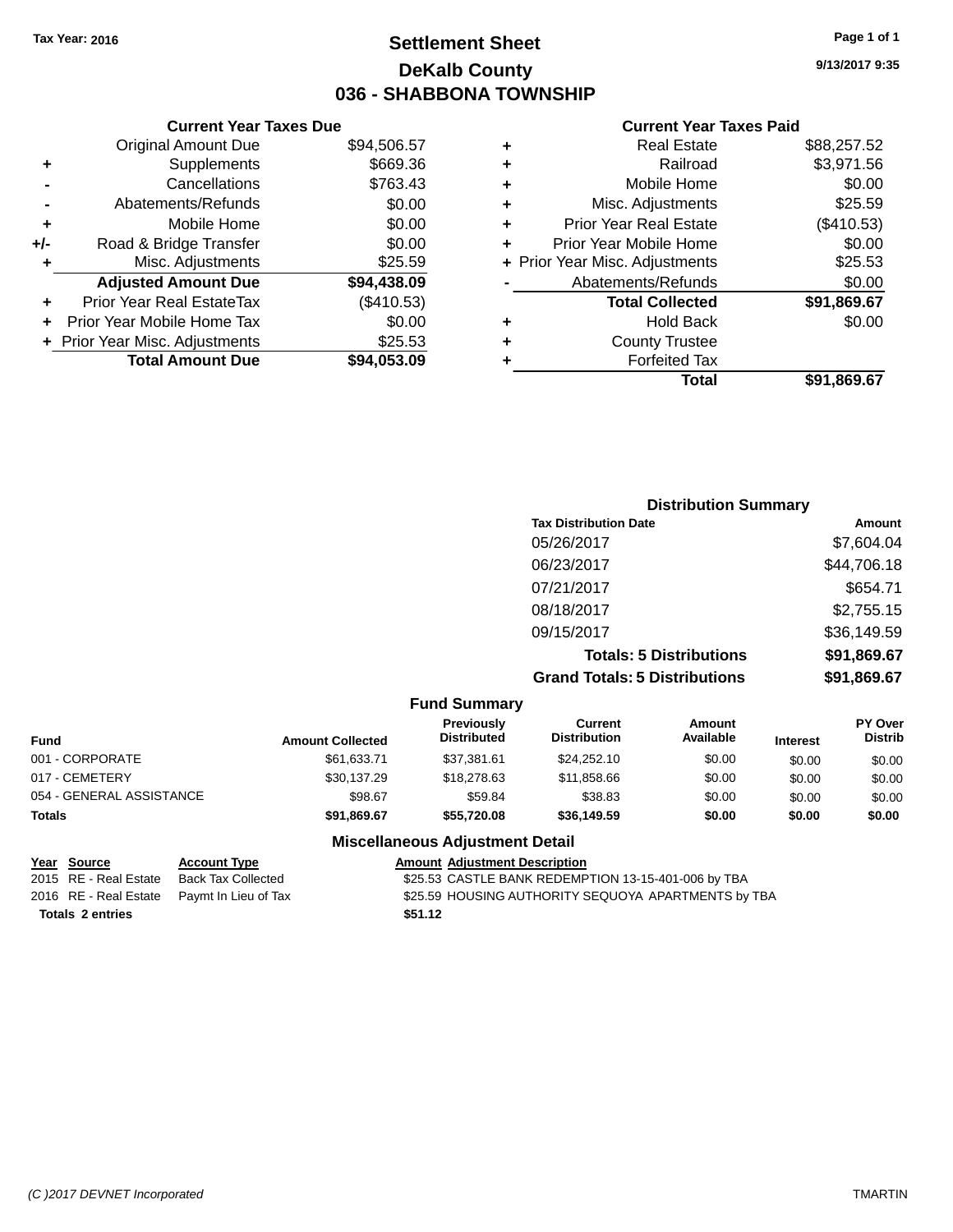## **Settlement Sheet Tax Year: 2016 Page 1 of 1 DeKalb County 037 - SHABBONA ROAD & BRIDGE**

**Current Year Taxes Due** Original Amount Due \$173,347.52 **+** Supplements \$1,132.46 **-** Cancellations \$1,295.63 **-** Abatements/Refunds \$0.00 **+** Mobile Home \$0.00 **+/-** Road & Bridge Transfer (\$12,359.26) **+** Misc. Adjustments \$46.94 **Adjusted Amount Due \$160,872.03 +** Prior Year Real EstateTax (\$632.65) **+** Prior Year Mobile Home Tax \$0.00 **+ Prior Year Misc. Adjustments \$46.82 Total Amount Due \$160,286.20**

#### **Current Year Taxes Paid**

| ٠ | <b>Real Estate</b>             | \$149,777.69 |
|---|--------------------------------|--------------|
| ٠ | Railroad                       | \$6,979.60   |
| ٠ | Mobile Home                    | \$0.00       |
| ٠ | Misc. Adjustments              | \$46.94      |
| ٠ | <b>Prior Year Real Estate</b>  | (\$632.65)   |
| ٠ | Prior Year Mobile Home         | \$0.00       |
|   | + Prior Year Misc. Adjustments | \$46.82      |
|   | Abatements/Refunds             | \$0.00       |
|   | <b>Total Collected</b>         | \$156,218.40 |
| ٠ | <b>Hold Back</b>               | \$0.00       |
| ٠ | <b>County Trustee</b>          |              |
| ٠ | <b>Forfeited Tax</b>           |              |
|   | Total                          | \$156,218.40 |
|   |                                |              |

| <b>Road and Bridge Summary</b> |             |               | <b>Distribution Summary</b>    |              |
|--------------------------------|-------------|---------------|--------------------------------|--------------|
| <b>Municipality</b>            | Amt. Due    | Amt. Distrib. | <b>Tax Distribution Date</b>   | Amount       |
| <b>VILLAGE OF LEE</b>          | \$1,599.29  | \$1,561.98    | 05/26/2017                     | \$12,969.28  |
| VILLAGE OF SHABBONA            | \$11,059.39 | \$10,797.28   | 06/23/2017                     | \$75,990.39  |
| Totals                         | \$12,658.68 | \$12,359.26   | 07/21/2017                     | \$1,111.10   |
|                                |             |               | 08/18/2017                     | \$4,755.72   |
|                                |             |               | 09/15/2017                     | \$61,391.91  |
|                                |             |               | <b>Totals: 5 Distributions</b> | \$156,218.40 |

**Grand Totals: 5 Distributions \$156,218.40**

|                              |                         | <b>Fund Summary</b>                     |                                |                     |                 |                                  |
|------------------------------|-------------------------|-----------------------------------------|--------------------------------|---------------------|-----------------|----------------------------------|
| <b>Fund</b>                  | <b>Amount Collected</b> | <b>Previously</b><br><b>Distributed</b> | Current<br><b>Distribution</b> | Amount<br>Available | <b>Interest</b> | <b>PY Over</b><br><b>Distrib</b> |
| 007 - ROAD AND BRIDGE        | \$45,933.55             | \$27.922.23                             | \$18,011.32                    | \$0.00              | \$0.00          | \$0.00                           |
| 008 - BRIDGE CONST W/COUNTY  | \$9.719.35              | \$5,896.24                              | \$3.823.11                     | \$0.00              | \$0.00          | \$0.00                           |
| 009 - PERMANENT ROAD         | \$71.415.22             | \$43,324,01                             | \$28,091.21                    | \$0.00              | \$0.00          | \$0.00                           |
| 010 - EQUIPMENT AND BUILDING | \$29,150.28             | \$17.684.01                             | \$11,466.27                    | \$0.00              | \$0.00          | \$0.00                           |
| <b>Totals</b>                | \$156,218.40            | \$94,826,49                             | \$61,391.91                    | \$0.00              | \$0.00          | \$0.00                           |
|                              |                         | <b>Miscellaneous Adiustment Detail</b>  |                                |                     |                 |                                  |

| Year Source             | <b>Account Type</b>                        | <b>Amount Adjustment Description</b>                |  |
|-------------------------|--------------------------------------------|-----------------------------------------------------|--|
| 2015 RE - Real Estate   | Back Tax Collected                         | \$46.82 CASTLE BANK REDEMPTION 13-15-401-006 by TBA |  |
|                         | 2016 RE - Real Estate Paymt In Lieu of Tax | \$46.94 HOUSING AUTHORITY SEQUOYA APARTMENTS by TBA |  |
| <b>Totals 2 entries</b> |                                            | \$93.76                                             |  |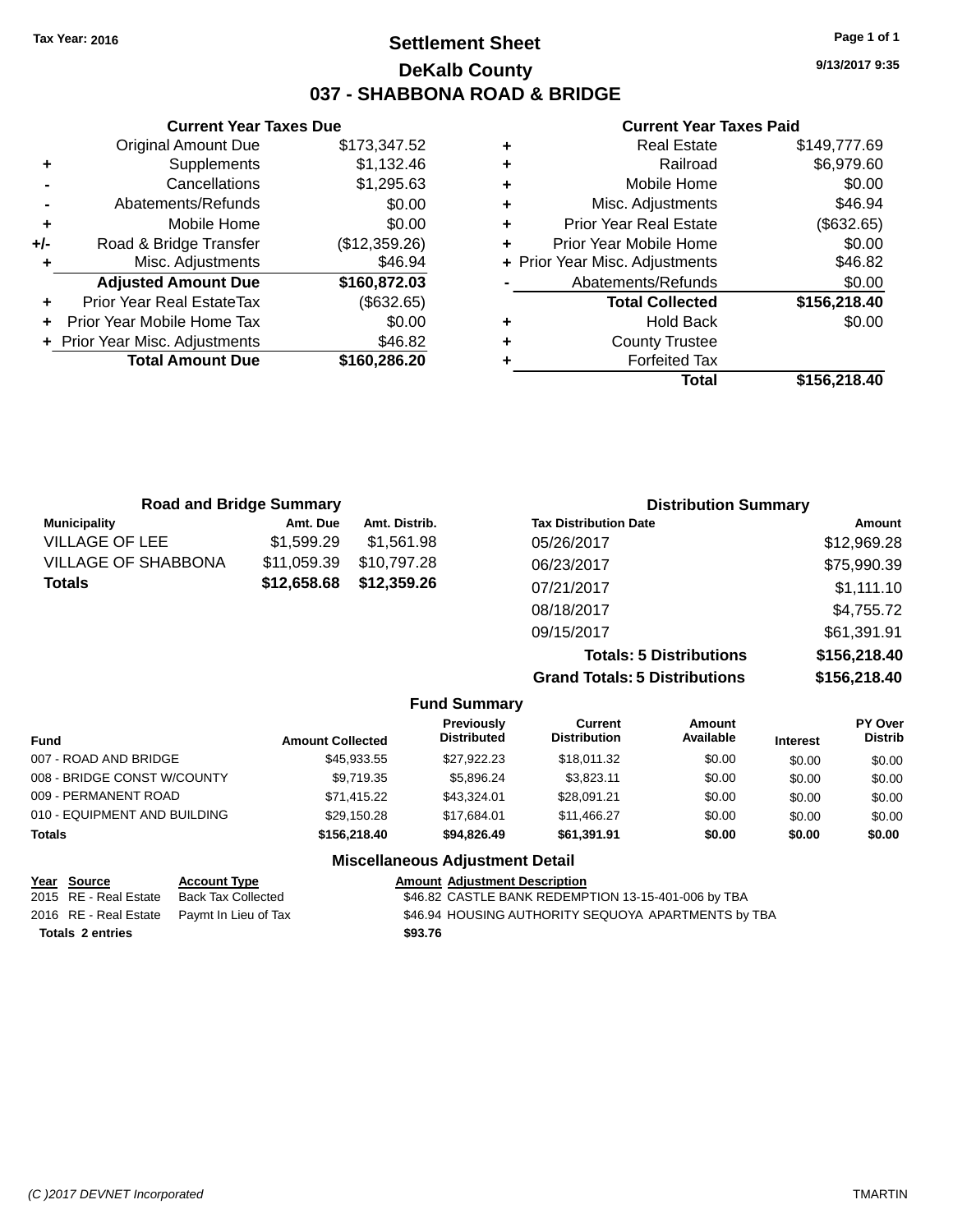## **Settlement Sheet Tax Year: 2016 Page 1 of 1 DeKalb County 038 - SOMONAUK TOWNSHIP**

**9/13/2017 9:35**

#### **Current Year Taxes Paid**

|     | <b>Current Year Taxes Due</b>  |             |
|-----|--------------------------------|-------------|
|     | <b>Original Amount Due</b>     | \$83,165.76 |
| ٠   | Supplements                    | \$1,305.73  |
|     | Cancellations                  | \$1,602.78  |
|     | Abatements/Refunds             | \$0.37      |
| ٠   | Mobile Home                    | \$0.00      |
| +/- | Road & Bridge Transfer         | \$0.00      |
|     | Misc. Adjustments              | \$0.00      |
|     | <b>Adjusted Amount Due</b>     | \$82,868.34 |
| ٠   | Prior Year Real EstateTax      | (\$9.23)    |
|     | Prior Year Mobile Home Tax     | \$0.00      |
|     | + Prior Year Misc. Adjustments | \$0.00      |
|     | <b>Total Amount Due</b>        | \$82.859.11 |
|     |                                |             |

|   | <b>Real Estate</b>             | \$78,435.11 |
|---|--------------------------------|-------------|
| ٠ | Railroad                       | \$1,728.28  |
| ٠ | Mobile Home                    | \$0.00      |
| ٠ | Misc. Adjustments              | \$0.00      |
| ٠ | <b>Prior Year Real Estate</b>  | (\$9.23)    |
| ٠ | Prior Year Mobile Home         | \$0.00      |
|   | + Prior Year Misc. Adjustments | \$0.00      |
|   | Abatements/Refunds             | \$0.37      |
|   | <b>Total Collected</b>         | \$80,153.79 |
| ٠ | <b>Hold Back</b>               | \$0.00      |
| ٠ | <b>County Trustee</b>          |             |
| ٠ | <b>Forfeited Tax</b>           |             |
|   | Total                          | \$80,153.79 |
|   |                                |             |

| <b>Distribution Summary</b>          |             |
|--------------------------------------|-------------|
| <b>Tax Distribution Date</b>         | Amount      |
| 05/26/2017                           | \$7,529.13  |
| 06/23/2017                           | \$39,366.28 |
| 07/21/2017                           | \$711.91    |
| 08/18/2017                           | \$4,412.27  |
| 09/15/2017                           | \$28,134.20 |
| <b>Totals: 5 Distributions</b>       | \$80,153.79 |
| <b>Grand Totals: 5 Distributions</b> | \$80,153.79 |

|                          |                         | <b>Fund Summary</b>              |                                |                            |                 |                                  |
|--------------------------|-------------------------|----------------------------------|--------------------------------|----------------------------|-----------------|----------------------------------|
| <b>Fund</b>              | <b>Amount Collected</b> | Previously<br><b>Distributed</b> | Current<br><b>Distribution</b> | <b>Amount</b><br>Available | <b>Interest</b> | <b>PY Over</b><br><b>Distrib</b> |
| 001 - CORPORATE          | \$79,880.07             | \$51.841.95                      | \$28,038.12                    | \$0.00                     | \$0.00          | \$0.00                           |
| 054 - GENERAL ASSISTANCE | \$273.72                | \$177.64                         | \$96.08                        | \$0.00                     | \$0.00          | \$0.00                           |
| <b>Totals</b>            | \$80.153.79             | \$52,019.59                      | \$28.134.20                    | \$0.00                     | \$0.00          | \$0.00                           |
|                          |                         | <b>Abatement Detail</b>          |                                |                            |                 |                                  |

**Totals \$0.37 2 entries**

## **Year Source Account Type Amount Adjustment Description**<br>2016 RE - Real Estate RE Abatement \$0.13 PTAB INTEREST REFUN

\$0.13 PTAB INTEREST REFUND 18-28-426-009 by TBA 2016 RE - Real Estate RE Abatement \$0.24 PTAB INTEREST REFUND 18-27-302-004 by TBA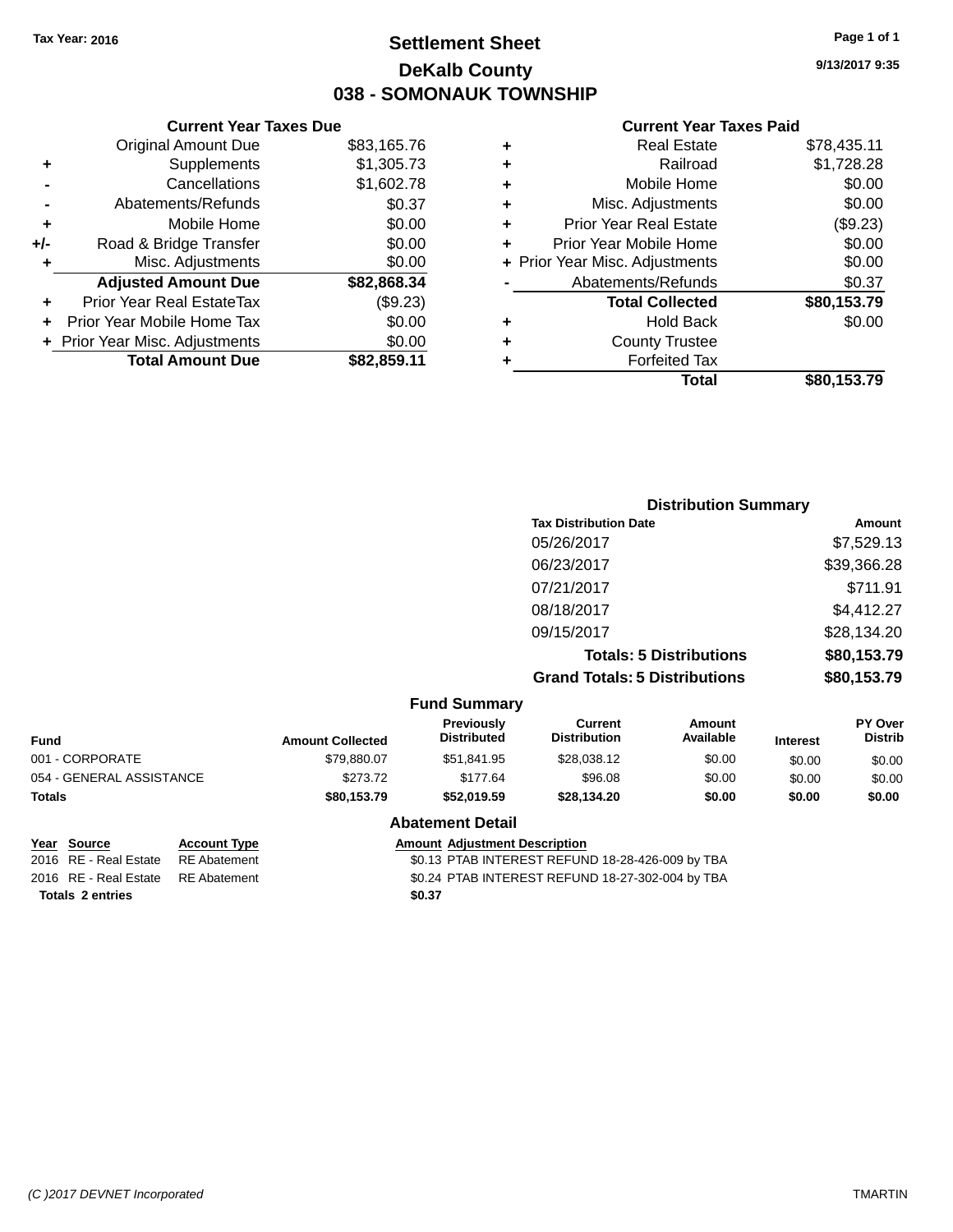## **Settlement Sheet Tax Year: 2016 Page 1 of 1 DeKalb County 039 - SOMONAUK ROAD & BRIDGE**

**Current Year Taxes Due** Original Amount Due \$258,254.03 **+** Supplements \$3,156.55 **-** Cancellations \$3,874.74 **-** Abatements/Refunds \$0.88 **+** Mobile Home \$0.00 **+/-** Road & Bridge Transfer (\$54,531.43) **+** Misc. Adjustments \$0.00 **Adjusted Amount Due \$203,003.53 +** Prior Year Real EstateTax (\$22.36) **+** Prior Year Mobile Home Tax \$0.00 **+ Prior Year Misc. Adjustments**  $$0.00$ **Total Amount Due \$202,981.17**

#### **Current Year Taxes Paid**

| ٠ | <b>Real Estate</b>             | \$189,616.96 |
|---|--------------------------------|--------------|
| ٠ | Railroad                       | \$4,775.76   |
| ٠ | Mobile Home                    | \$0.00       |
| ٠ | Misc. Adjustments              | \$0.00       |
| ٠ | <b>Prior Year Real Estate</b>  | $(\$22.36)$  |
| ٠ | Prior Year Mobile Home         | \$0.00       |
|   | + Prior Year Misc. Adjustments | \$0.00       |
|   | Abatements/Refunds             | \$0.88       |
|   | <b>Total Collected</b>         | \$194,369.48 |
| ٠ | <b>Hold Back</b>               | \$0.00       |
| ٠ | <b>County Trustee</b>          |              |
| ٠ | <b>Forfeited Tax</b>           |              |
|   | Total                          | \$194,369.48 |
|   |                                |              |

| <b>Road and Bridge Summary</b> |             |               | <b>Distribution Summary</b>  |             |
|--------------------------------|-------------|---------------|------------------------------|-------------|
| <b>Municipality</b>            | Amt. Due    | Amt. Distrib. | <b>Tax Distribution Date</b> | Amount      |
| <b>CITY OF SANDWICH</b>        | \$1,067.83  | \$1,032.25    | 05/26/2017                   | \$18,201.45 |
| VILLAGE OF SOMONAUK            | \$55,324.22 | \$53,499.18   | 06/23/2017                   | \$95,467.09 |
| Totals                         | \$56,392.05 | \$54,531.43   | 07/21/2017                   | \$1,721.01  |
|                                |             |               | 08/18/2017                   | \$10,965.60 |
|                                |             |               | 09/15/2017                   | \$68,014.33 |

**Totals: 5 Distributions \$194,369.48 Grand Totals: 5 Distributions \$194,369.48**

|                              |                     |                         | <b>Fund Summary</b>                     |                                |                     |                 |                                  |
|------------------------------|---------------------|-------------------------|-----------------------------------------|--------------------------------|---------------------|-----------------|----------------------------------|
| <b>Fund</b>                  |                     | <b>Amount Collected</b> | <b>Previously</b><br><b>Distributed</b> | Current<br><b>Distribution</b> | Amount<br>Available | <b>Interest</b> | <b>PY Over</b><br><b>Distrib</b> |
| 007 - ROAD AND BRIDGE        |                     | \$113,166.52            | \$73,654.59                             | \$39,511.93                    | \$0.00              | \$0.00          | \$0.00                           |
| 008 - BRIDGE CONST W/COUNTY  |                     | \$58.02                 | \$37.66                                 | \$20.36                        | \$0.00              | \$0.00          | \$0.00                           |
| 009 - PERMANENT ROAD         |                     | \$63,946.37             | \$41,501.06                             | \$22,445.31                    | \$0.00              | \$0.00          | \$0.00                           |
| 010 - EQUIPMENT AND BUILDING |                     | \$17,198.57             | \$11.161.84                             | \$6,036.73                     | \$0.00              | \$0.00          | \$0.00                           |
| <b>Totals</b>                |                     | \$194,369.48            | \$126,355,15                            | \$68,014.33                    | \$0.00              | \$0.00          | \$0.00                           |
|                              |                     |                         | <b>Abatement Detail</b>                 |                                |                     |                 |                                  |
| Year<br><b>Source</b>        | <b>Account Type</b> |                         | <b>Amount Adiustment Description</b>    |                                |                     |                 |                                  |

| Totals 2 entries                   | \$1.13                                           |
|------------------------------------|--------------------------------------------------|
| 2016 RE - Real Estate RE Abatement | \$0.74 PTAB INTEREST REFUND 18-27-302-004 by TBA |
| 2016 RE - Real Estate RE Abatement | \$0.39 PTAB INTEREST REFUND 18-28-426-009 by TBA |

**9/13/2017 9:35**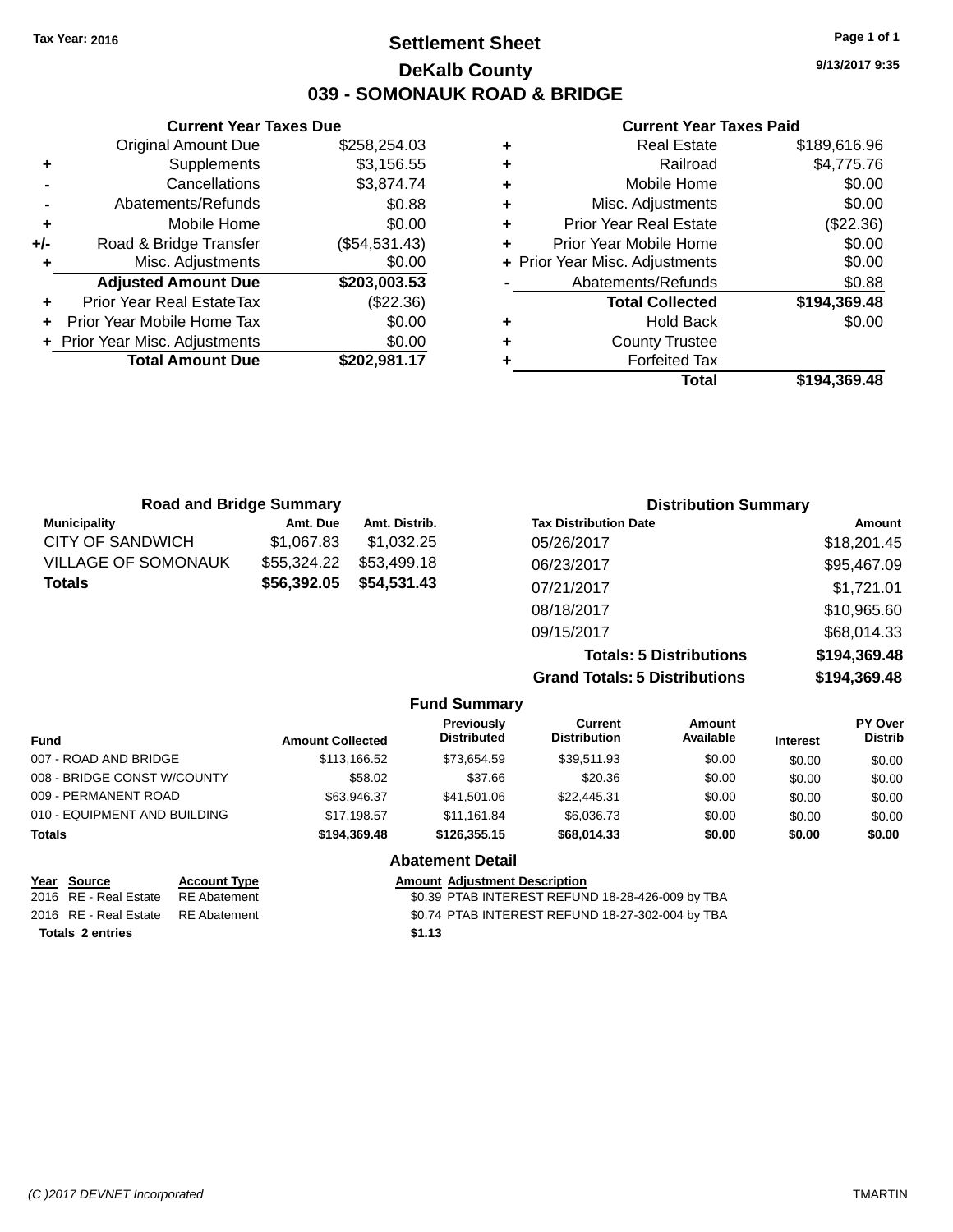## **Settlement Sheet Tax Year: 2016 Page 1 of 1 DeKalb County 040 - SOUTH GROVE TOWNSHIP**

**9/13/2017 9:35**

#### **Current Year Taxes Paid**

| ٠ | <b>Real Estate</b>             | \$80,354.43 |
|---|--------------------------------|-------------|
| ٠ | Railroad                       | \$0.00      |
| ٠ | Mobile Home                    | \$0.00      |
| ٠ | Misc. Adjustments              | \$0.00      |
| ٠ | <b>Prior Year Real Estate</b>  | \$0.00      |
| ÷ | Prior Year Mobile Home         | \$0.00      |
|   | + Prior Year Misc. Adjustments | \$0.00      |
|   | Abatements/Refunds             | \$0.00      |
|   | <b>Total Collected</b>         | \$80,354.43 |
| ٠ | <b>Hold Back</b>               | \$0.00      |
| ٠ | <b>County Trustee</b>          |             |
|   | <b>Forfeited Tax</b>           |             |
|   | Total                          | \$80.354.43 |
|   |                                |             |

|     | <b>Current Year Taxes Due</b>  |             |
|-----|--------------------------------|-------------|
|     | <b>Original Amount Due</b>     | \$83,712.59 |
| ٠   | Supplements                    | \$524.79    |
|     | Cancellations                  | \$668.62    |
|     | Abatements/Refunds             | \$0.00      |
| ٠   | Mobile Home                    | \$0.00      |
| +/- | Road & Bridge Transfer         | \$0.00      |
| ٠   | Misc. Adjustments              | \$0.00      |
|     | <b>Adjusted Amount Due</b>     | \$83,568.76 |
|     | Prior Year Real EstateTax      | \$0.00      |
| ٠   | Prior Year Mobile Home Tax     | \$0.00      |
|     | + Prior Year Misc. Adjustments | \$0.00      |
|     | <b>Total Amount Due</b>        | \$83,568.76 |

| <b>Distribution Summary</b>          |             |  |  |  |  |
|--------------------------------------|-------------|--|--|--|--|
| <b>Tax Distribution Date</b>         | Amount      |  |  |  |  |
| 05/26/2017                           | \$7,047.57  |  |  |  |  |
| 06/23/2017                           | \$39,583.15 |  |  |  |  |
| 07/21/2017                           | \$350.61    |  |  |  |  |
| 08/18/2017                           | \$926.50    |  |  |  |  |
| 09/15/2017                           | \$32,446.60 |  |  |  |  |
| <b>Totals: 5 Distributions</b>       | \$80,354.43 |  |  |  |  |
| <b>Grand Totals: 5 Distributions</b> | \$80,354.43 |  |  |  |  |

|                                               |                         | <b>Fund Summary</b>              |                                |                     |                 |                                  |
|-----------------------------------------------|-------------------------|----------------------------------|--------------------------------|---------------------|-----------------|----------------------------------|
| <b>Fund</b>                                   | <b>Amount Collected</b> | Previously<br><b>Distributed</b> | Current<br><b>Distribution</b> | Amount<br>Available | <b>Interest</b> | <b>PY Over</b><br><b>Distrib</b> |
| 001 - CORPORATE                               | \$59,513.13             | \$35,482.10                      | \$24,031.03                    | \$0.00              | \$0.00          | \$0.00                           |
| 027 - AUDIT                                   | \$921.26                | \$549.26                         | \$372.00                       | \$0.00              | \$0.00          | \$0.00                           |
| 034 - GENERAL ASSISTANCE                      | \$7.679.79              | \$4,578,74                       | \$3.101.05                     | \$0.00              | \$0.00          | \$0.00                           |
| 035 - TORT JUDGEMENTS/LIABILITY<br><b>INS</b> | \$6,480.36              | \$3,863.64                       | \$2,616.72                     | \$0.00              | \$0.00          | \$0.00                           |
| 047 - SOCIAL SECURITY                         | \$5.759.89              | \$3,434.09                       | \$2,325.80                     | \$0.00              | \$0.00          | \$0.00                           |
| <b>Totals</b>                                 | \$80,354.43             | \$47,907.83                      | \$32,446.60                    | \$0.00              | \$0.00          | \$0.00                           |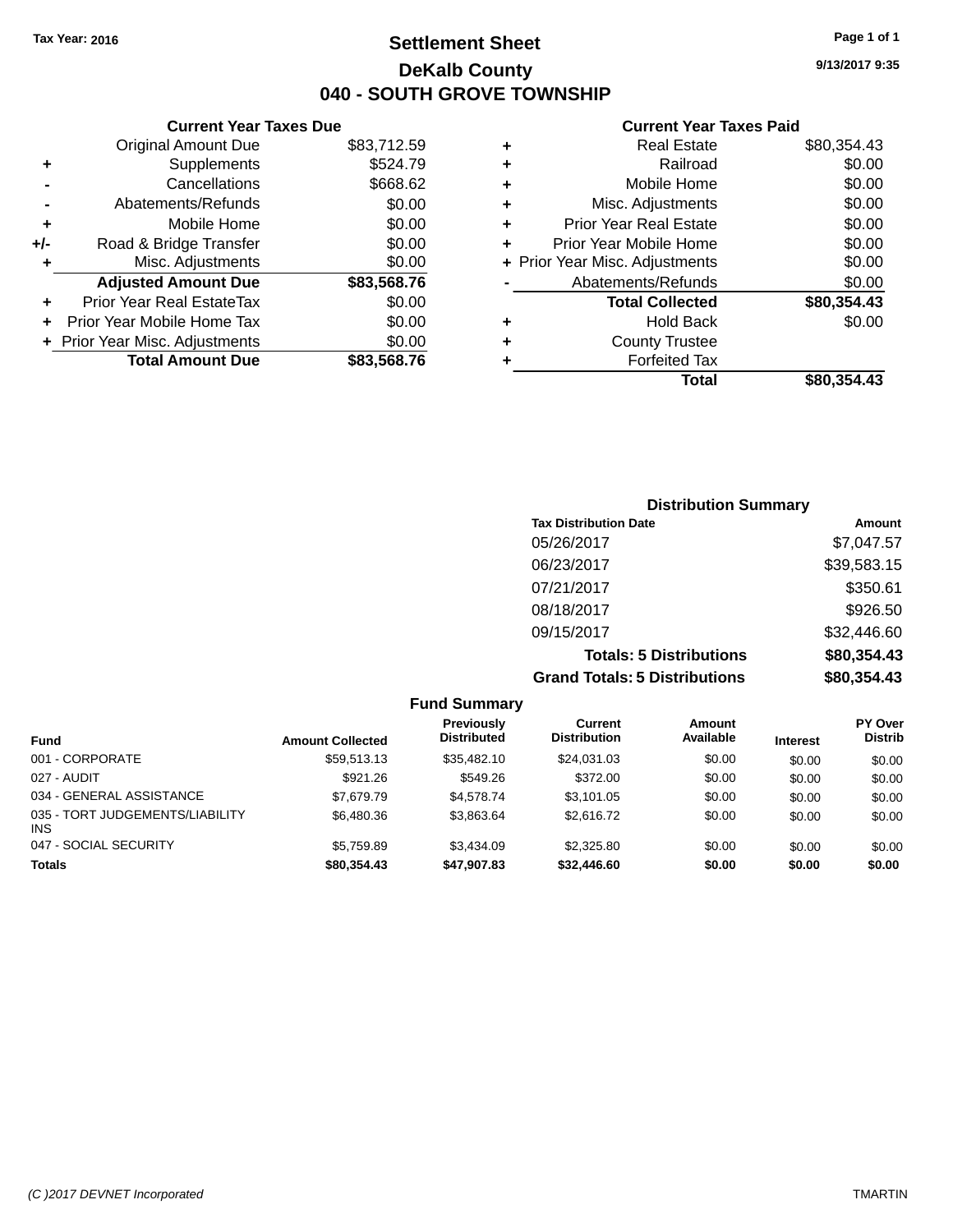## **Settlement Sheet Tax Year: 2016 Page 1 of 1 DeKalb County 041 - SOUTH GROVE ROAD & BRIDGE**

|   | <b>Current Year Taxes Paid</b> |              |
|---|--------------------------------|--------------|
| ٠ | Real Estate                    | \$114,729.45 |
| ٠ | Railroad                       | \$0.00       |
| ٠ | Mobile Home                    | \$0.00       |
| ٠ | Misc. Adjustments              | \$0.00       |
| ٠ | <b>Prior Year Real Estate</b>  | \$0.00       |
|   | Prior Year Mobile Home         | \$0.00       |
|   | + Prior Year Misc. Adjustments | \$0.00       |
|   | Abatements/Refunds             | \$0.00       |
|   | <b>Total Collected</b>         | \$114,729.45 |
| ٠ | <b>Hold Back</b>               | \$0.00       |
| ٠ | <b>County Trustee</b>          |              |
|   | <b>Forfeited Tax</b>           |              |
|   | Total                          | \$114,729.45 |

| <b>Distribution Summary</b>          |              |
|--------------------------------------|--------------|
| <b>Tax Distribution Date</b>         | Amount       |
| 05/26/2017                           | \$10,062.44  |
| 06/23/2017                           | \$56,516.76  |
| 07/21/2017                           | \$500.58     |
| 08/18/2017                           | \$1,322.83   |
| 09/15/2017                           | \$46,326.84  |
| <b>Totals: 5 Distributions</b>       | \$114,729.45 |
| <b>Grand Totals: 5 Distributions</b> | \$114,729.45 |

| <b>Fund Summary</b>          |                         |                                         |                                |                     |                 |                                  |
|------------------------------|-------------------------|-----------------------------------------|--------------------------------|---------------------|-----------------|----------------------------------|
| <b>Fund</b>                  | <b>Amount Collected</b> | <b>Previously</b><br><b>Distributed</b> | Current<br><b>Distribution</b> | Amount<br>Available | <b>Interest</b> | <b>PY Over</b><br><b>Distrib</b> |
| 007 - ROAD AND BRIDGE        | \$66,732,37             | \$39.786.37                             | \$26,946,00                    | \$0.00              | \$0.00          | \$0.00                           |
| 008 - BRIDGE CONST W/COUNTY  | \$9,599.76              | \$5.723.45                              | \$3.876.31                     | \$0.00              | \$0.00          | \$0.00                           |
| 009 - PERMANENT ROAD         | \$28.797.56             | \$17.169.34                             | \$11,628.22                    | \$0.00              | \$0.00          | \$0.00                           |
| 010 - EQUIPMENT AND BUILDING | \$9,599.76              | \$5.723.45                              | \$3.876.31                     | \$0.00              | \$0.00          | \$0.00                           |
| <b>Totals</b>                | \$114.729.45            | \$68,402.61                             | \$46,326,84                    | \$0.00              | \$0.00          | \$0.00                           |

**Current Year Taxes Due** Original Amount Due \$119,524.13

**Adjusted Amount Due \$119,318.75**

**Total Amount Due \$119,318.75**

**+** Supplements \$749.27 **-** Cancellations \$954.65 **-** Abatements/Refunds \$0.00 **+** Mobile Home \$0.00 **+/-** Road & Bridge Transfer \$0.00 **+** Misc. Adjustments \$0.00

**+** Prior Year Real EstateTax \$0.00 **+** Prior Year Mobile Home Tax \$0.00 **+ Prior Year Misc. Adjustments**  $$0.00$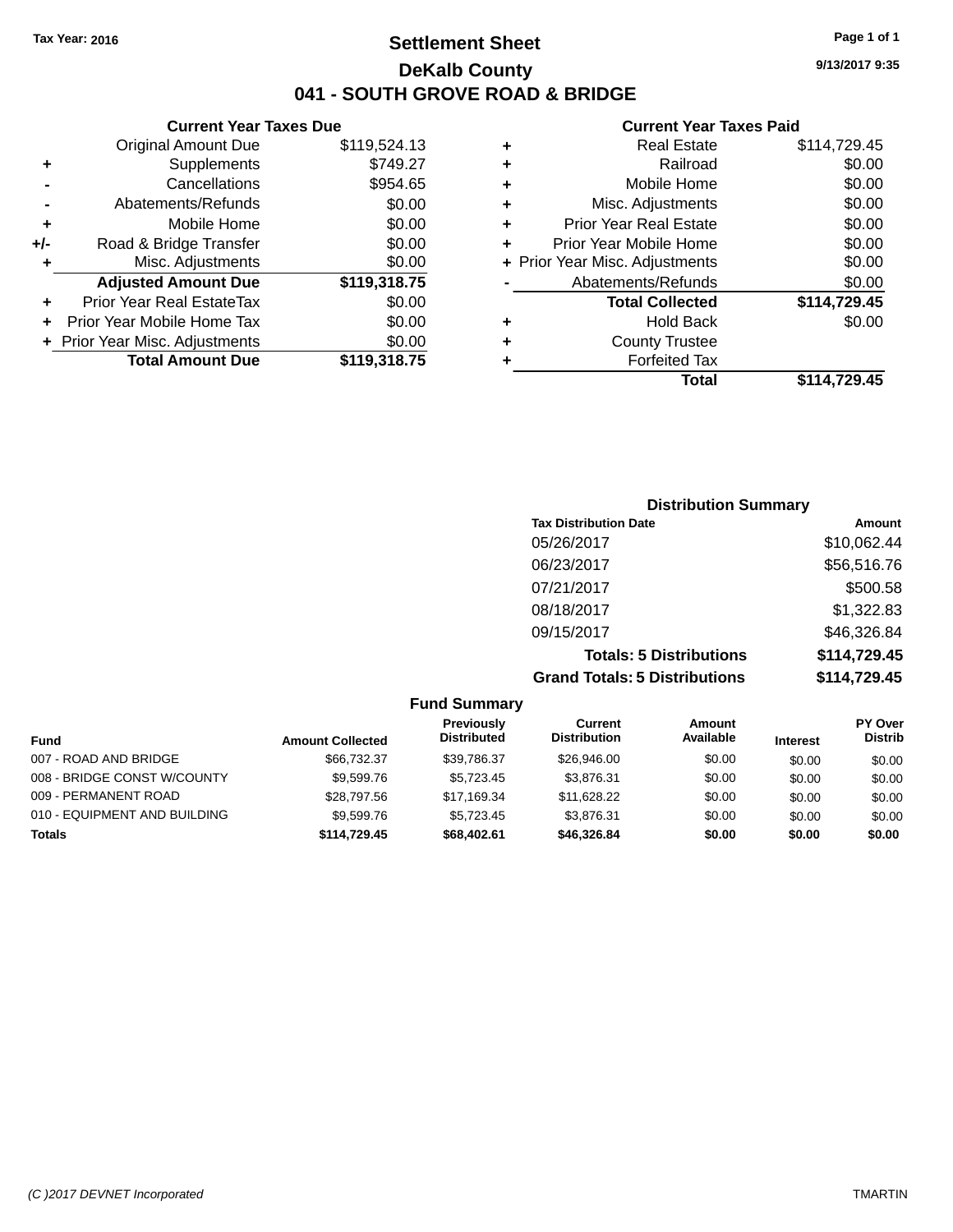## **Settlement Sheet Tax Year: 2016 Page 1 of 1 DeKalb County 042 - SQUAW GROVE TOWNSHIP**

**9/13/2017 9:35**

#### **Current Year Taxes Paid**

|     | <b>Current Year Taxes Due</b>    |              |   |             |
|-----|----------------------------------|--------------|---|-------------|
|     | <b>Original Amount Due</b>       | \$122,216.62 | ٠ |             |
|     | <b>Supplements</b>               | \$1,081.69   | ٠ |             |
|     | Cancellations                    | \$1,192.66   | ٠ |             |
|     | Abatements/Refunds               | \$0.00       | ٠ |             |
|     | Mobile Home                      | \$0.00       |   | Pr          |
| +/- | Road & Bridge Transfer           | \$0.00       |   | Prio        |
| ٠   | Misc. Adjustments                | \$64.83      |   | + Prior Yea |
|     | <b>Adjusted Amount Due</b>       | \$122,170.48 |   | А           |
|     | <b>Prior Year Real EstateTax</b> | \$0.00       |   |             |
|     | Prior Year Mobile Home Tax       | \$0.00       | ٠ |             |
|     | + Prior Year Misc. Adjustments   | \$78.87      | ٠ |             |
|     | <b>Total Amount Due</b>          | \$122,249.35 |   |             |
|     |                                  |              |   |             |

|   | <b>Real Estate</b>             | \$115,449.83 |
|---|--------------------------------|--------------|
| ٠ | Railroad                       | \$1,720.62   |
| ٠ | Mobile Home                    | \$0.00       |
| ٠ | Misc. Adjustments              | \$64.83      |
| ٠ | <b>Prior Year Real Estate</b>  | \$0.00       |
| ٠ | Prior Year Mobile Home         | \$0.00       |
|   | + Prior Year Misc. Adjustments | \$78.87      |
|   | Abatements/Refunds             | \$0.00       |
|   | <b>Total Collected</b>         | \$117,314.15 |
| ٠ | Hold Back                      | \$0.00       |
| ٠ | <b>County Trustee</b>          |              |
| ٠ | <b>Forfeited Tax</b>           |              |
|   | Total                          | \$117,314.15 |
|   |                                |              |

## **Distribution Summary Tax Distribution Date Amount** 05/26/2017 \$8,570.61 06/23/2017 \$57,615.88 07/21/2017 \$1,745.13 08/18/2017 \$4,224.06 09/15/2017 \$45,158.47 **Totals: 5 Distributions \$117,314.15 Grand Totals: 5 Distributions \$117,314.15**

| <b>Fund Summary</b>      |                         |                                  |                                |                     |                 |                                  |  |
|--------------------------|-------------------------|----------------------------------|--------------------------------|---------------------|-----------------|----------------------------------|--|
| <b>Fund</b>              | <b>Amount Collected</b> | Previously<br><b>Distributed</b> | Current<br><b>Distribution</b> | Amount<br>Available | <b>Interest</b> | <b>PY Over</b><br><b>Distrib</b> |  |
| 001 - CORPORATE          | \$76,347.94             | \$46.958.85                      | \$29,389.09                    | \$0.00              | \$0.00          | \$0.00                           |  |
| 017 - CEMETERY           | \$12,430.50             | \$7,645.55                       | \$4,784.95                     | \$0.00              | \$0.00          | \$0.00                           |  |
| 019 - COMMUNITY BUILDING | \$25,233.33             | \$15,520.11                      | \$9,713.22                     | \$0.00              | \$0.00          | \$0.00                           |  |
| 054 - GENERAL ASSISTANCE | \$3,302.38              | \$2,031.17                       | \$1.271.21                     | \$0.00              | \$0.00          | \$0.00                           |  |
| <b>Totals</b>            | \$117.314.15            | \$72.155.68                      | \$45.158.47                    | \$0.00              | \$0.00          | \$0.00                           |  |

| Year Source             | <b>Account Type</b>                        | <b>Amount Adjustment Description</b>                       |
|-------------------------|--------------------------------------------|------------------------------------------------------------|
|                         | 2015 RE - Real Estate Back Tax Collected   | \$21.48 AVILA REDEMPTION 15-14-328-005 by TBA              |
| 2015 RE - Real Estate   | <b>Back Tax Collected</b>                  | \$51.23 NIELSEN REDEMPTION 15-16-151-002 by TBA            |
| 2015 RE - Real Estate   | <b>Back Tax Collected</b>                  | \$3.08 MCFARLAND REDEMPTION 15-15-228-014 by TBA           |
|                         | 2015 RE - Real Estate Back Tax Collected   | \$3.08 MCFARLAND REDEMPTION 15-15-225-015 by TBA           |
|                         | 2016 RE - Real Estate Back Tax Collected   | \$48.26 WEST SUBURBAN BANK REDEMPTION 15-14-304-002 by TBA |
|                         | 2016 RE - Real Estate Paymt In Lieu of Tax | \$16.57 HOUSING AUTHORITY SUNSET VIEW APARTMENTS by TBA    |
| <b>Totals 6 entries</b> |                                            | \$143.70                                                   |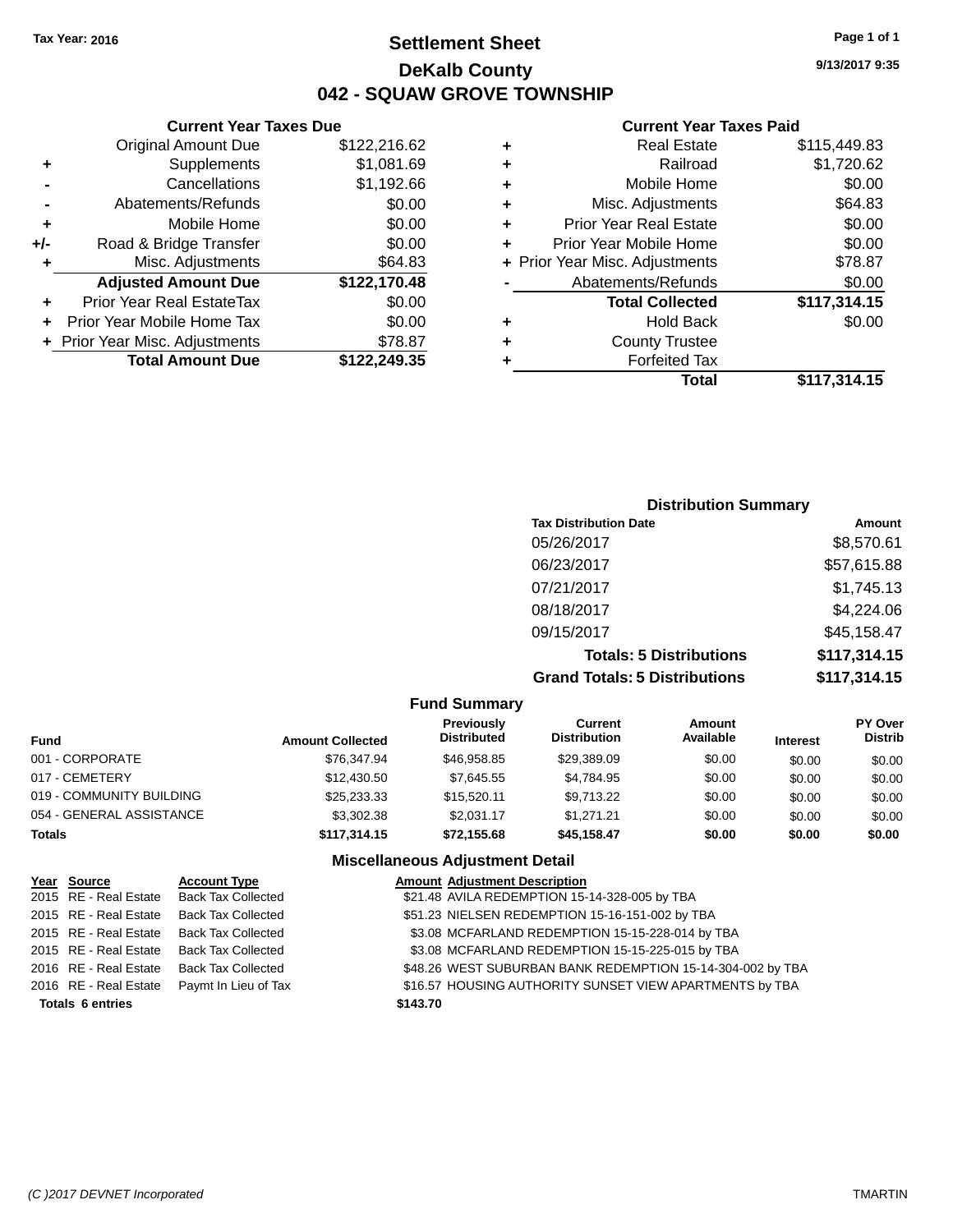## **Settlement Sheet Tax Year: 2016 Page 1 of 1 DeKalb County 043 - HINCKLEY PUBLIC LIBRARY DISTRICT**

**9/13/2017 9:35**

## **Current Year Taxes Paid**

|       | <b>Current Year Taxes Due</b>  |              |
|-------|--------------------------------|--------------|
|       | <b>Original Amount Due</b>     | \$178,713.58 |
| ٠     | Supplements                    | \$1,581.70   |
|       | Cancellations                  | \$1,744.02   |
|       | Abatements/Refunds             | \$0.00       |
| ٠     | Mobile Home                    | \$0.00       |
| $+/-$ | Road & Bridge Transfer         | \$0.00       |
| ٠     | Misc. Adjustments              | \$94.80      |
|       | <b>Adjusted Amount Due</b>     | \$178,646.06 |
| ٠     | Prior Year Real EstateTax      | \$0.01       |
|       | Prior Year Mobile Home Tax     | \$0.00       |
|       | + Prior Year Misc. Adjustments | \$115.32     |
|       | <b>Total Amount Due</b>        | \$178,761.39 |
|       |                                |              |

|   | Railroad                       | \$2,516.00   |
|---|--------------------------------|--------------|
| ٠ |                                |              |
| ٠ | Mobile Home                    | \$0.00       |
| ٠ | Misc. Adjustments              | \$94.80      |
| ٠ | <b>Prior Year Real Estate</b>  | \$0.01       |
| ٠ | Prior Year Mobile Home         | \$0.00       |
|   | + Prior Year Misc. Adjustments | \$115.32     |
|   | Abatements/Refunds             | \$0.00       |
|   | <b>Total Collected</b>         | \$171,544.88 |
| ٠ | <b>Hold Back</b>               | \$0.00       |
| ٠ | <b>County Trustee</b>          |              |
|   |                                |              |
| ٠ | <b>Forfeited Tax</b>           |              |
|   | Total                          | \$171,544.88 |

|                              | <b>Distribution Summary</b>          |              |
|------------------------------|--------------------------------------|--------------|
| <b>Tax Distribution Date</b> |                                      | Amount       |
| 05/26/2017                   |                                      | \$12,532.61  |
| 06/23/2017                   |                                      | \$84,249.91  |
| 07/21/2017                   |                                      | \$2,551.84   |
| 08/18/2017                   |                                      | \$6,176.71   |
| 09/15/2017                   |                                      | \$66,033.81  |
|                              | <b>Totals: 5 Distributions</b>       | \$171,544.88 |
|                              | <b>Grand Totals: 5 Distributions</b> | \$171,544.88 |

|                                               |                         | <b>Fund Summary</b>              |                                |                     |                 |                                  |
|-----------------------------------------------|-------------------------|----------------------------------|--------------------------------|---------------------|-----------------|----------------------------------|
| <b>Fund</b>                                   | <b>Amount Collected</b> | Previously<br><b>Distributed</b> | Current<br><b>Distribution</b> | Amount<br>Available | <b>Interest</b> | <b>PY Over</b><br><b>Distrib</b> |
| 001 - CORPORATE                               | \$147,373.30            | \$90,643.99                      | \$56,729.31                    | \$0.00              | \$0.00          | \$0.00                           |
| 004 - OPERATIONS & MAINTENANCE                | \$12,058.25             | \$7,416.61                       | \$4,641.64                     | \$0.00              | \$0.00          | \$0.00                           |
| $005 - I. M. R. F.$                           | \$5,570.59              | \$3,426.27                       | \$2,144.32                     | \$0.00              | \$0.00          | \$0.00                           |
| 027 - AUDIT                                   | \$34.48                 | \$21.20                          | \$13.28                        | \$0.00              | \$0.00          | \$0.00                           |
| 035 - TORT JUDGEMENTS/LIABILITY<br><b>INS</b> | \$937.67                | \$576.73                         | \$360.94                       | \$0.00              | \$0.00          | \$0.00                           |
| 047 - SOCIAL SECURITY                         | \$5,570.59              | \$3.426.27                       | \$2,144.32                     | \$0.00              | \$0.00          | \$0.00                           |
| <b>Totals</b>                                 | \$171,544.88            | \$105.511.07                     | \$66,033.81                    | \$0.00              | \$0.00          | \$0.00                           |

| Year Source             | <b>Account Type</b>                        |          | <b>Amount Adjustment Description</b>                       |
|-------------------------|--------------------------------------------|----------|------------------------------------------------------------|
|                         | 2015 RE - Real Estate Back Tax Collected   |          | \$31.41 AVILA REDEMPTION 15-14-328-005 by TBA              |
| 2015 RE - Real Estate   | <b>Back Tax Collected</b>                  |          | \$74.91 NIELSEN REDEMPTION 15-16-151-002 by TBA            |
| 2015 RE - Real Estate   | Back Tax Collected                         |          | \$4.50 MCFARLAND REDEMPTION 15-15-228-014 by TBA           |
|                         | 2015 RE - Real Estate Back Tax Collected   |          | \$4.50 MCFARLAND REDEMPTION 15-15-225-015 by TBA           |
| 2016 RE - Real Estate   | <b>Back Tax Collected</b>                  |          | \$70.57 WEST SUBURBAN BANK REDEMPTION 15-14-304-002 by TBA |
|                         | 2016 RE - Real Estate Paymt In Lieu of Tax |          | \$24.23 HOUSING AUTHORITY SUNSET VIEW APARTMENTS by TBA    |
| <b>Totals 6 entries</b> |                                            | \$210.12 |                                                            |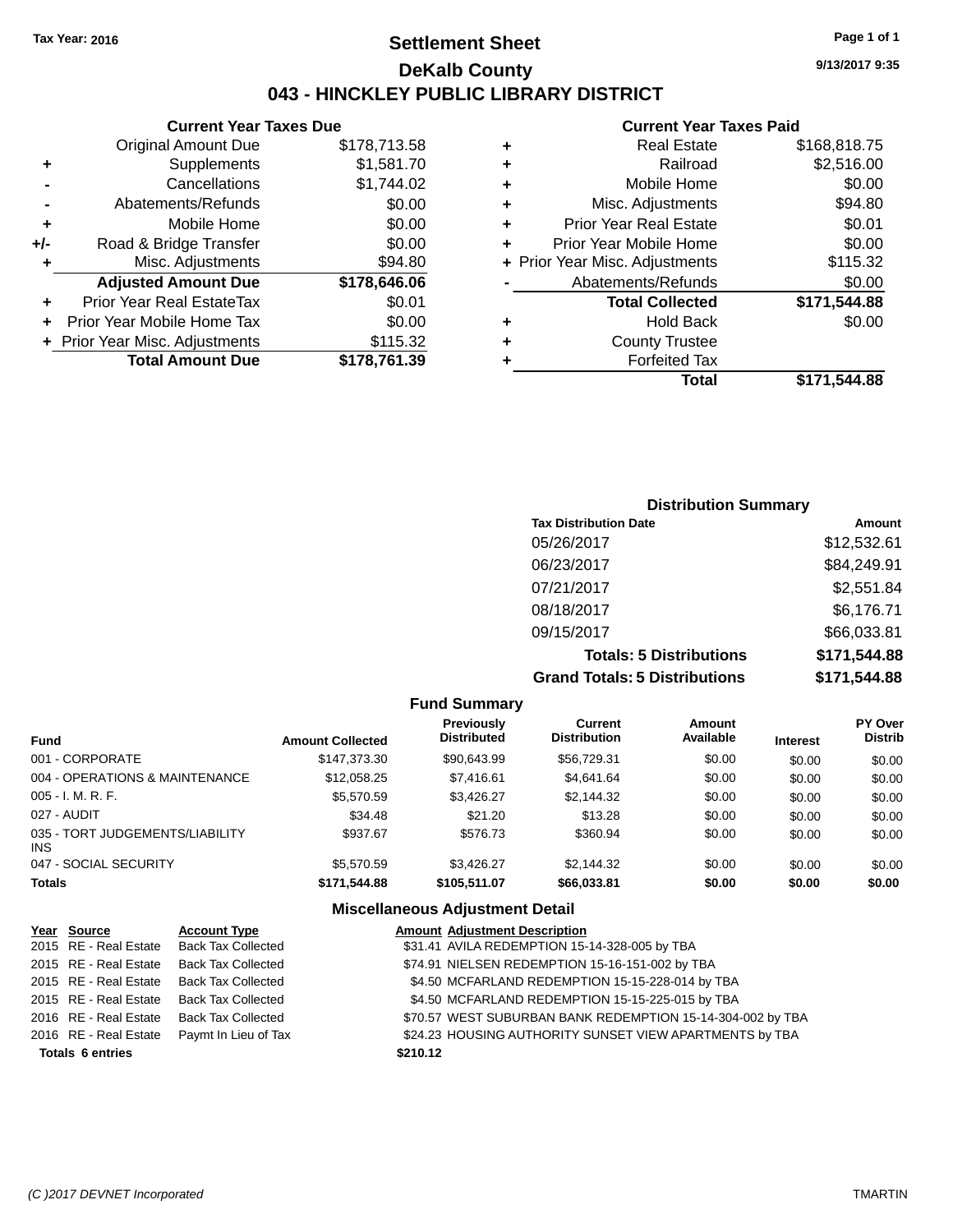## **Settlement Sheet Tax Year: 2016 Page 1 of 1 DeKalb County 044 - SQUAW GROVE ROAD & BRIDGE**

**9/13/2017 9:35**

#### **Current Year Taxes Paid**

|     | <b>Current Year Taxes Due</b>  |               |         |
|-----|--------------------------------|---------------|---------|
|     | <b>Original Amount Due</b>     | \$293,208.97  | ٠       |
|     | <b>Supplements</b>             | \$2,295.89    | ٠       |
|     | Cancellations                  | \$2,550.14    | ٠       |
|     | Abatements/Refunds             | \$0.00        |         |
|     | Mobile Home                    | \$0.00        |         |
| +/- | Road & Bridge Transfer         | (\$30,357.34) |         |
|     | Misc. Adjustments              | \$155.54      | + Prior |
|     | <b>Adjusted Amount Due</b>     | \$262,752.92  |         |
|     | Prior Year Real EstateTax      | (\$20.41)     |         |
|     | Prior Year Mobile Home Tax     | \$0.00        |         |
|     | + Prior Year Misc. Adjustments | \$189.21      |         |
|     | <b>Total Amount Due</b>        | \$262,921.72  |         |
|     |                                |               |         |

|   | <b>Real Estate</b>             | \$246,833.24 |
|---|--------------------------------|--------------|
| ٠ | Railroad                       | \$3,932.60   |
| ٠ | Mobile Home                    | \$0.00       |
| ٠ | Misc. Adjustments              | \$155.54     |
| ٠ | <b>Prior Year Real Estate</b>  | (\$20.41)    |
| ÷ | Prior Year Mobile Home         | \$0.00       |
|   | + Prior Year Misc. Adjustments | \$189.21     |
|   | Abatements/Refunds             | \$0.00       |
|   | <b>Total Collected</b>         | \$251,090.18 |
|   | <b>Hold Back</b>               | \$0.00       |
| ٠ | <b>County Trustee</b>          |              |
|   | <b>Forfeited Tax</b>           |              |
|   | Total                          | \$251,090.18 |
|   |                                |              |

| <b>Road and Bridge Summary</b> |             |               | <b>Distribution Summary</b>  |              |  |
|--------------------------------|-------------|---------------|------------------------------|--------------|--|
| <b>Municipality</b>            | Amt. Due    | Amt. Distrib. | <b>Tax Distribution Date</b> | Amount       |  |
| <b>VILLAGE OF HINCKLEY</b>     | \$31,645.11 | \$30,357,34   | 05/26/2017                   | \$18,325.56  |  |
| <b>Totals</b>                  | \$31,645.11 | \$30,357.34   | 06/23/2017                   | \$123,318.66 |  |
|                                |             |               | 07/21/2017                   | \$3,731.37   |  |
|                                |             |               | 08/18/2017                   | \$9,158.49   |  |
|                                |             |               | 09/15/2017                   | \$96,556.10  |  |

**Totals: 5 Distributions \$251,090.18 Grand Totals: 5 Distributions \$251,090.18**

|                                               |              |                         | <b>Fund Summary</b>                     |                                       |                     |                 |                           |
|-----------------------------------------------|--------------|-------------------------|-----------------------------------------|---------------------------------------|---------------------|-----------------|---------------------------|
| <b>Fund</b>                                   |              | <b>Amount Collected</b> | <b>Previously</b><br><b>Distributed</b> | <b>Current</b><br><b>Distribution</b> | Amount<br>Available | <b>Interest</b> | PY Over<br><b>Distrib</b> |
| 007 - ROAD AND BRIDGE                         |              | \$79.917.44             | \$49.252.00                             | \$30.665.44                           | \$0.00              | \$0.00          | \$0.00                    |
| 008 - BRIDGE CONST W/COUNTY                   |              | \$14.181.57             | \$8,722.56                              | \$5.459.01                            | \$0.00              | \$0.00          | \$0.00                    |
| 009 - PERMANENT ROAD                          |              | \$112,446.73            | \$69.161.86                             | \$43.284.87                           | \$0.00              | \$0.00          | \$0.00                    |
| 010 - EQUIPMENT AND BUILDING                  |              | \$37.974.04             | \$23.356.45                             | \$14,617.59                           | \$0.00              | \$0.00          | \$0.00                    |
| 035 - TORT JUDGEMENTS/LIABILITY<br><b>INS</b> |              | \$6,570.40              | \$4.041.21                              | \$2,529.19                            | \$0.00              | \$0.00          | \$0.00                    |
| <b>Totals</b>                                 |              | \$251.090.18            | \$154,534,08                            | \$96,556,10                           | \$0.00              | \$0.00          | \$0.00                    |
|                                               |              |                         | <b>Miscellaneous Adjustment Detail</b>  |                                       |                     |                 |                           |
| Year Source                                   | Account Tyne |                         | <b>Amount Adjustment Description</b>    |                                       |                     |                 |                           |

|                         | Year Source           | <b>Account Type</b>                      | <b>Amount Adjustment Description</b>                        |
|-------------------------|-----------------------|------------------------------------------|-------------------------------------------------------------|
|                         |                       | 2015 RE - Real Estate Back Tax Collected | \$51.53 AVILA REDEMPTION 15-14-328-005 by TBA               |
|                         | 2015 RE - Real Estate | <b>Back Tax Collected</b>                | \$122.90 NIELSEN REDEMPTION 15-16-151-002 by TBA            |
|                         | 2015 RE - Real Estate | <b>Back Tax Collected</b>                | \$7.39 MCFARLAND REDEMPTION 15-15-228-014 by TBA            |
|                         | 2015 RE - Real Estate | <b>Back Tax Collected</b>                | \$7.39 MCFARLAND REDEMPTION 15-15-225-015 by TBA            |
|                         | 2016 RE - Real Estate | <b>Back Tax Collected</b>                | \$115.78 WEST SUBURBAN BANK REDEMPTION 15-14-304-002 by TBA |
|                         | 2016 RE - Real Estate | Paymt In Lieu of Tax                     | \$39.76 HOUSING AUTHORITY SUNSET VIEW APARTMENTS by TBA     |
| <b>Totals 6 entries</b> |                       |                                          | \$344.75                                                    |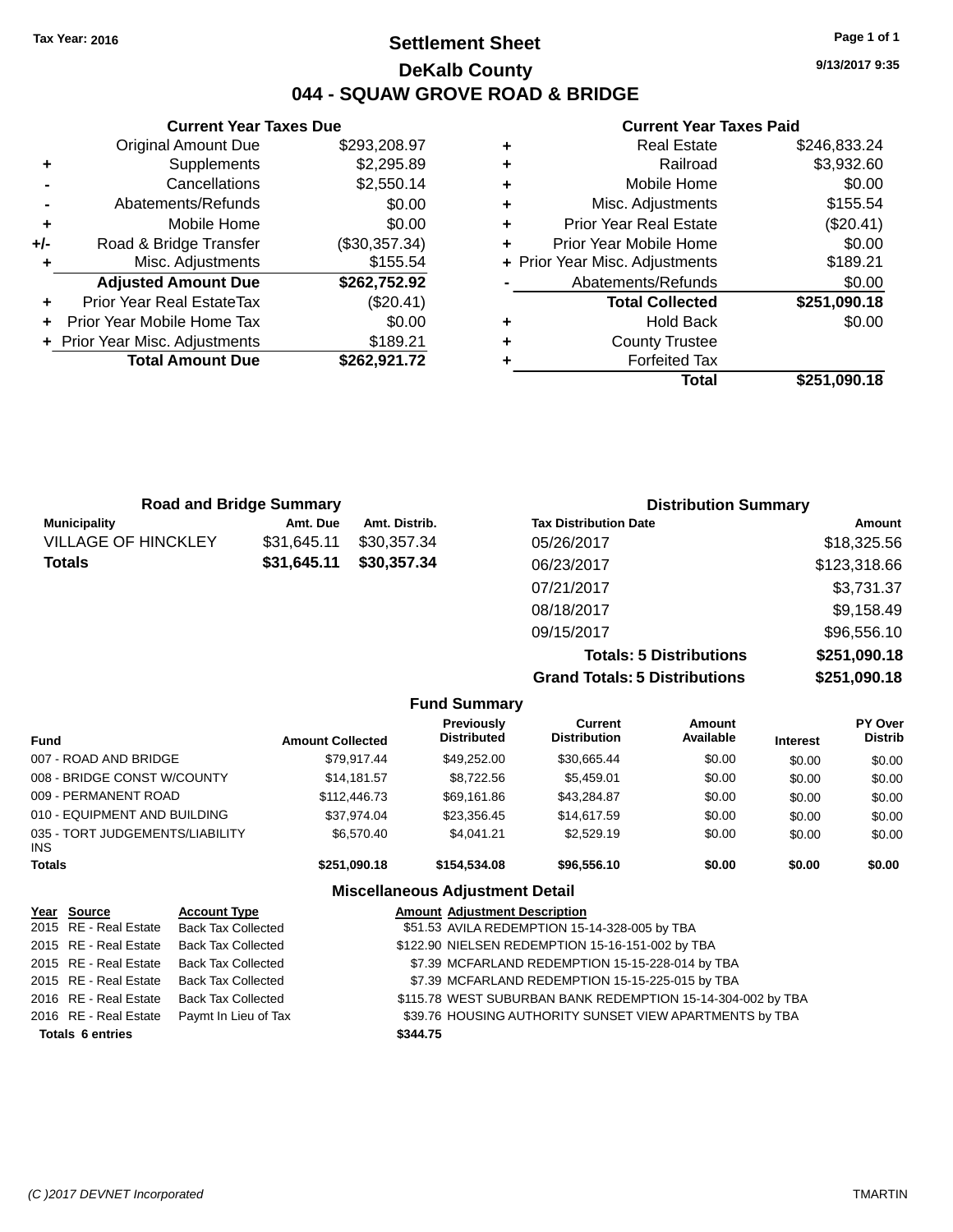## **Settlement Sheet Tax Year: 2016 Page 1 of 1 DeKalb County 045 - SYCAMORE TOWNSHIP**

**9/13/2017 9:35**

#### **Current Year Taxes Paid**

| ٠ | <b>Real Estate</b>             | \$403,504.33 |
|---|--------------------------------|--------------|
| ٠ | Railroad                       | \$397.06     |
| ÷ | Mobile Home                    | \$0.00       |
| ٠ | Misc. Adjustments              | \$178.52     |
| ٠ | Prior Year Real Estate         | (\$129.72)   |
| ÷ | Prior Year Mobile Home         | \$0.00       |
|   | + Prior Year Misc. Adjustments | \$95.73      |
|   | Abatements/Refunds             | \$0.05       |
|   | <b>Total Collected</b>         | \$404,045.87 |
| ٠ | <b>Hold Back</b>               | \$0.00       |
| ٠ | <b>County Trustee</b>          |              |
|   | <b>Forfeited Tax</b>           |              |
|   | Total                          | \$404,045.87 |
|   |                                |              |

|     | <b>Current Year Taxes Due</b>    |              |
|-----|----------------------------------|--------------|
|     | <b>Original Amount Due</b>       | \$417,054.18 |
| ٠   | Supplements                      | \$3,817.74   |
|     | Cancellations                    | \$4,299.57   |
|     | Abatements/Refunds               | \$0.05       |
| ٠   | Mobile Home                      | \$0.00       |
| +/- | Road & Bridge Transfer           | \$0.00       |
| ٠   | Misc. Adjustments                | \$178.52     |
|     | <b>Adjusted Amount Due</b>       | \$416,750.82 |
| ٠   | <b>Prior Year Real EstateTax</b> | (\$129.72)   |
|     | Prior Year Mobile Home Tax       | \$0.00       |
|     | + Prior Year Misc. Adjustments   | \$95.73      |
|     | <b>Total Amount Due</b>          | \$416,716.83 |
|     |                                  |              |

| <b>Distribution Summary</b>          |              |
|--------------------------------------|--------------|
| <b>Tax Distribution Date</b>         | Amount       |
| 05/26/2017                           | \$36,270.38  |
| 06/23/2017                           | \$187,221.33 |
| 07/21/2017                           | \$3,408.31   |
| 08/18/2017                           | \$10,642.81  |
| 09/15/2017                           | \$166,503.04 |
| <b>Totals: 5 Distributions</b>       | \$404,045.87 |
| <b>Grand Totals: 5 Distributions</b> | \$404,045.87 |

|                          |                         | <b>Fund Summary</b>              |                                |                     |                 |                                  |
|--------------------------|-------------------------|----------------------------------|--------------------------------|---------------------|-----------------|----------------------------------|
| <b>Fund</b>              | <b>Amount Collected</b> | Previously<br><b>Distributed</b> | Current<br><b>Distribution</b> | Amount<br>Available | <b>Interest</b> | <b>PY Over</b><br><b>Distrib</b> |
| 001 - CORPORATE          | \$363,392,00            | \$213.641.99                     | \$149.750.01                   | \$0.00              | \$0.00          | \$0.00                           |
| 005 - I. M. R. F.        | \$30,950.32             | \$18,196,03                      | \$12,754.29                    | \$0.00              | \$0.00          | \$0.00                           |
| 054 - GENERAL ASSISTANCE | \$9.703.55              | \$5.704.81                       | \$3.998.74                     | \$0.00              | \$0.00          | \$0.00                           |
| <b>Totals</b>            | \$404.045.87            | \$237.542.83                     | \$166,503,04                   | \$0.00              | \$0.00          | \$0.00                           |

#### **Miscellaneous Adjustment Detail**

| Year Source             | <b>Account Type</b>       | <b>Amount Adjustment Description</b>                             |
|-------------------------|---------------------------|------------------------------------------------------------------|
| 2015 RE - Real Estate   | <b>Back Tax Collected</b> | \$95.73 PAN PACIFIC HOLDINGS LLC REDEMPTION 06-33-154-011 by TBA |
| 2016 RE - Real Estate   | <b>Back Tax Collected</b> | \$27.07 MILINAC REDEMPTION 06-05-209-010 by TBA                  |
| 2016 RE - Real Estate   | Paymt In Lieu of Tax      | \$151.45 HOUSING AUTHORITY SYCAMORE UNITS by TBA                 |
| <b>Totals 3 entries</b> |                           | \$274.25                                                         |
|                         |                           | <b>Abatement Detail</b>                                          |
| Year Source             | <b>Account Type</b>       | <b>Amount Adjustment Description</b>                             |
| 2016 RE - Real Estate   | <b>RE</b> Abatement       | \$0.05 PTAB INTEREST REFUND 06-28-180-020 by TBA                 |

**Totals \$0.05 1 entries**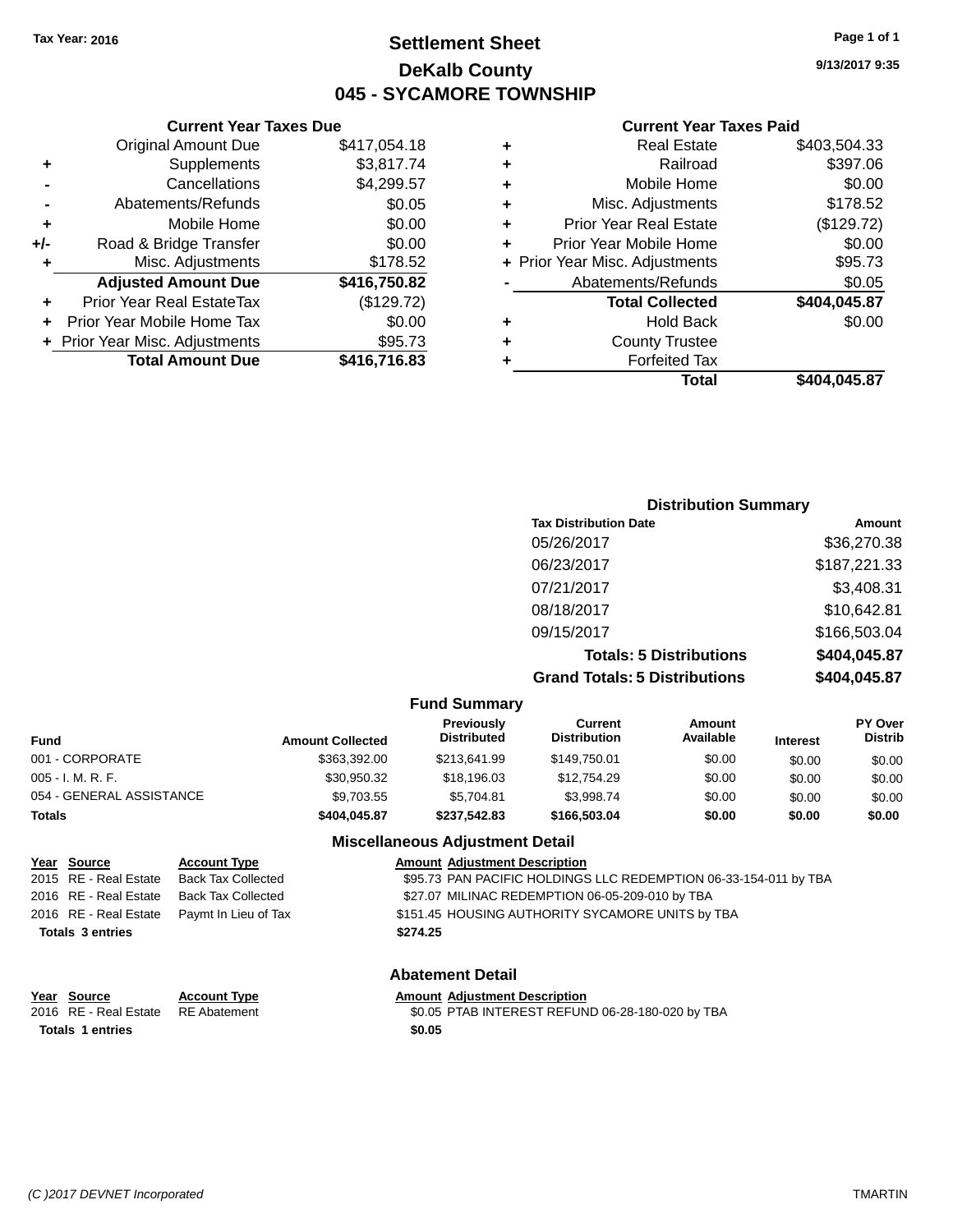## **Settlement Sheet Tax Year: 2016 Page 1 of 1 DeKalb County 046 - SYCAMORE ROAD & BRIDGE**

**9/13/2017 9:35**

#### **Current Year Taxes Paid**

| ٠ | <b>Real Estate</b>             | \$809,951.54 |
|---|--------------------------------|--------------|
| ٠ | Railroad                       | \$804.10     |
| ٠ | Mobile Home                    | \$0.00       |
| ٠ | Misc. Adjustments              | \$361.56     |
| ٠ | <b>Prior Year Real Estate</b>  | (\$262.08)   |
| ٠ | Prior Year Mobile Home         | \$0.00       |
|   | + Prior Year Misc. Adjustments | \$193.87     |
|   | Abatements/Refunds             | \$0.09       |
|   | <b>Total Collected</b>         | \$811,048.90 |
| ٠ | <b>Hold Back</b>               | \$0.00       |
| ٠ | <b>County Trustee</b>          |              |
| ٠ | <b>Forfeited Tax</b>           |              |
|   | Total                          | \$811,048.90 |

|     | <b>Current Year Taxes Due</b>  |              |
|-----|--------------------------------|--------------|
|     | <b>Original Amount Due</b>     | \$844,613.37 |
| ٠   | Supplements                    | \$7,660.20   |
|     | Cancellations                  | \$8,630.60   |
|     | Abatements/Refunds             | \$0.09       |
| ٠   | Mobile Home                    | \$0.00       |
| +/- | Road & Bridge Transfer         | (\$7,220.00) |
| ٠   | Misc. Adjustments              | \$361.56     |
|     | <b>Adjusted Amount Due</b>     | \$836,784.44 |
|     | Prior Year Real EstateTax      | (\$262.08)   |
|     | Prior Year Mobile Home Tax     | \$0.00       |
|     | + Prior Year Misc. Adjustments | \$193.87     |
|     | <b>Total Amount Due</b>        | \$836,716.23 |
|     |                                |              |

| <b>Road and Bridge Summary</b> |                          |               | <b>Distribution Summary</b>    |              |  |
|--------------------------------|--------------------------|---------------|--------------------------------|--------------|--|
| <b>Municipality</b>            | Amt. Due                 | Amt. Distrib. | <b>Tax Distribution Date</b>   | Amount       |  |
| <b>CITY OF SYCAMORE</b>        | \$7,446.64               | \$7,220.00    | 05/26/2017                     | \$72,805.89  |  |
| <b>Totals</b>                  | \$7,446.64<br>\$7,220.00 |               | 06/23/2017                     | \$375,818.10 |  |
|                                |                          |               | 07/21/2017                     | \$6,841.50   |  |
|                                |                          |               | 08/18/2017                     | \$21,363.25  |  |
|                                |                          |               | 09/15/2017                     | \$334,220.16 |  |
|                                |                          |               | <b>Totals: 5 Distributions</b> | \$811,048.90 |  |

**Grand Totals: 5 Distributions \$811,048.90**

|                                         |                         | <b>Fund Summary</b>                     |                                       |                     |                 |                           |
|-----------------------------------------|-------------------------|-----------------------------------------|---------------------------------------|---------------------|-----------------|---------------------------|
| <b>Fund</b>                             | <b>Amount Collected</b> | <b>Previously</b><br><b>Distributed</b> | <b>Current</b><br><b>Distribution</b> | Amount<br>Available | <b>Interest</b> | PY Over<br><b>Distrib</b> |
| 005 - I. M. R. F.                       | \$19,228.53             | \$11,304.71                             | \$7,923.82                            | \$0.00              | \$0.00          | \$0.00                    |
| 007 - ROAD AND BRIDGE                   | \$12,127.96             | \$7.133.11                              | \$4.994.85                            | \$0.00              | \$0.00          | \$0.00                    |
| 008 - BRIDGE CONST W/COUNTY             | \$38,695.10             | \$22.749.32                             | \$15,945.78                           | \$0.00              | \$0.00          | \$0.00                    |
| 009 - PERMANENT ROAD                    | \$595.860.12            | \$350.313.61                            | \$245.546.51                          | \$0.00              | \$0.00          | \$0.00                    |
| 010 - EQUIPMENT AND BUILDING            | \$116,055.91            | \$68,230.73                             | \$47,825.18                           | \$0.00              | \$0.00          | \$0.00                    |
| 035 - TORT JUDGEMENTS/LIABILITY<br>INS. | \$14.540.64             | \$8.548.63                              | \$5.992.01                            | \$0.00              | \$0.00          | \$0.00                    |
| 047 - SOCIAL SECURITY                   | \$14.540.64             | \$8.548.63                              | \$5.992.01                            | \$0.00              | \$0.00          | \$0.00                    |
| <b>Totals</b>                           | \$811,048.90            | \$476,828.74                            | \$334,220.16                          | \$0.00              | \$0.00          | \$0.00                    |

#### **Miscellaneous Adjustment Detail**

| Year Source             | <b>Account Type</b>                        |          | <b>Amount Adjustment Description</b>                              |
|-------------------------|--------------------------------------------|----------|-------------------------------------------------------------------|
| 2015 RE - Real Estate   | Back Tax Collected                         |          | \$193.87 PAN PACIFIC HOLDINGS LLC REDEMPTION 06-33-154-011 by TBA |
| 2016 RE - Real Estate   | Back Tax Collected                         |          | \$54.82 MILINAC REDEMPTION 06-05-209-010 by TBA                   |
|                         | 2016 RE - Real Estate Paymt In Lieu of Tax |          | \$306.74 HOUSING AUTHORITY SYCAMORE UNITS by TBA                  |
| <b>Totals 3 entries</b> |                                            | \$555.43 |                                                                   |
|                         |                                            |          |                                                                   |

#### **Abatement Detail**

#### **Year Source Account Type Amount Adjustment Description**  $\overline{$0.09}$  PTAB INTEREST REFUND 06-28-180-020 by TBA **Totals 1 entries** \$0.09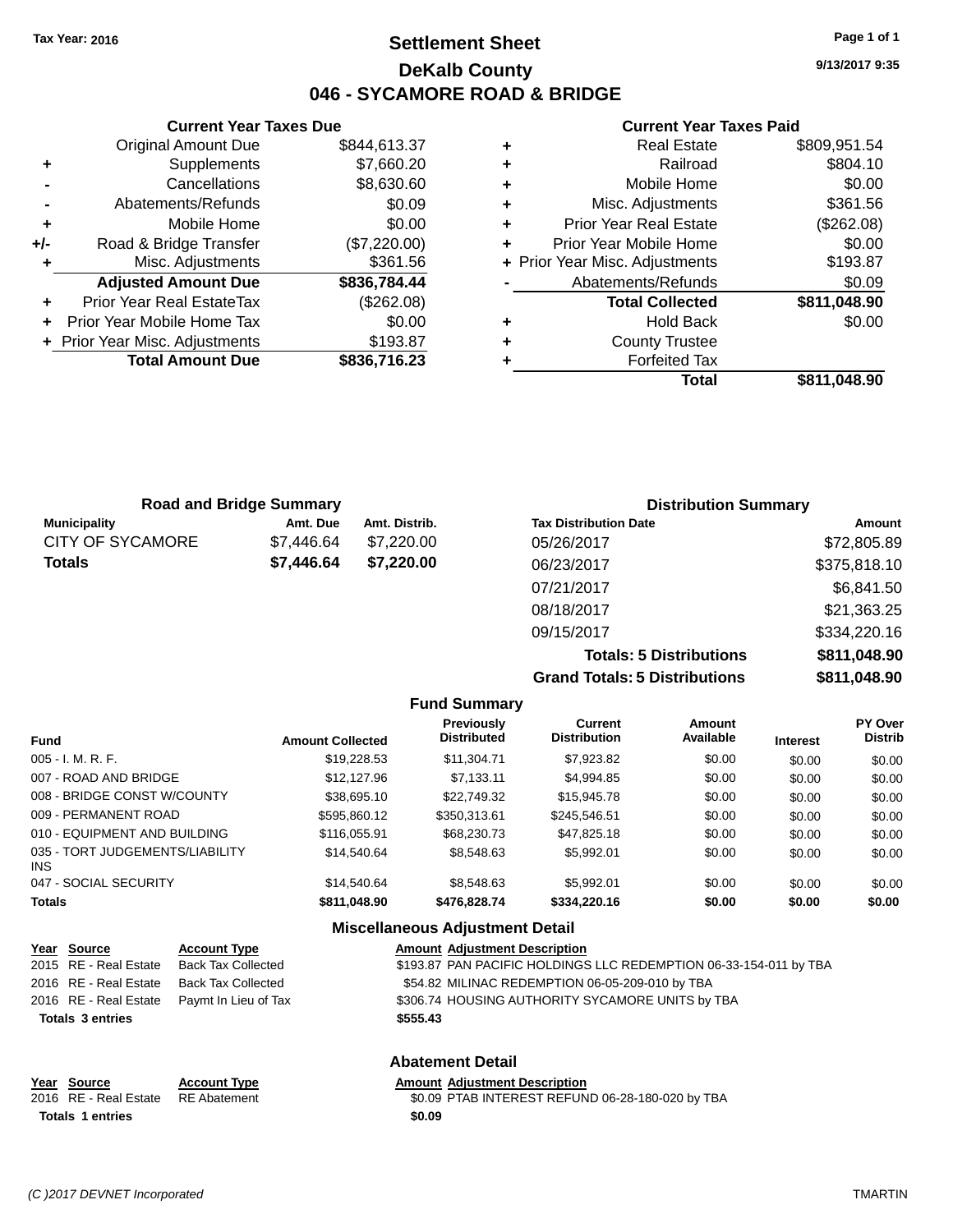## **Settlement Sheet Tax Year: 2016 Page 1 of 1 DeKalb County 047 - VICTOR TOWNSHIP**

**9/13/2017 9:35**

## **Current Year Taxes Paid**

|       | <b>Current Year Taxes Due</b>  |             |
|-------|--------------------------------|-------------|
|       | <b>Original Amount Due</b>     | \$55,163.92 |
| ٠     | Supplements                    | \$650.68    |
|       | Cancellations                  | \$718.60    |
|       | Abatements/Refunds             | \$0.00      |
| ٠     | Mobile Home                    | \$0.00      |
| $+/-$ | Road & Bridge Transfer         | \$0.00      |
| ٠     | Misc. Adjustments              | \$0.00      |
|       | <b>Adjusted Amount Due</b>     | \$55,096.00 |
| ٠     | Prior Year Real EstateTax      | \$0.00      |
|       | Prior Year Mobile Home Tax     | \$0.00      |
|       | + Prior Year Misc. Adjustments | \$0.00      |
|       | <b>Total Amount Due</b>        | \$55,096.00 |
|       |                                |             |

| ٠ | Real Estate                    | \$53,261.85 |
|---|--------------------------------|-------------|
| ٠ | Railroad                       | \$25.60     |
| ٠ | Mobile Home                    | \$0.00      |
| ٠ | Misc. Adjustments              | \$0.00      |
| ٠ | <b>Prior Year Real Estate</b>  | \$0.00      |
| ٠ | Prior Year Mobile Home         | \$0.00      |
|   | + Prior Year Misc. Adjustments | \$0.00      |
|   | Abatements/Refunds             | \$0.00      |
|   | <b>Total Collected</b>         | \$53,287.45 |
| ٠ | Hold Back                      | \$0.00      |
| ٠ | <b>County Trustee</b>          |             |
| ٠ | <b>Forfeited Tax</b>           |             |
|   | Total                          | \$53,287.45 |
|   |                                |             |

| <b>Distribution Summary</b>          |             |
|--------------------------------------|-------------|
| <b>Tax Distribution Date</b>         | Amount      |
| 05/26/2017                           | \$6,571.91  |
| 06/23/2017                           | \$26,545.39 |
| 07/21/2017                           | \$502.60    |
| 08/18/2017                           | \$862.09    |
| 09/15/2017                           | \$18,805.46 |
| <b>Totals: 5 Distributions</b>       | \$53,287.45 |
| <b>Grand Totals: 5 Distributions</b> | \$53,287.45 |

|                                         |                         | <b>Fund Summary</b>              |                                       |                            |                 |                                  |
|-----------------------------------------|-------------------------|----------------------------------|---------------------------------------|----------------------------|-----------------|----------------------------------|
| <b>Fund</b>                             | <b>Amount Collected</b> | Previously<br><b>Distributed</b> | <b>Current</b><br><b>Distribution</b> | <b>Amount</b><br>Available | <b>Interest</b> | <b>PY Over</b><br><b>Distrib</b> |
| 001 - CORPORATE                         | \$45.184.31             | \$29,238.50                      | \$15,945.81                           | \$0.00                     | \$0.00          | \$0.00                           |
| 034 - GENERAL ASSISTANCE                | \$6,169.72              | \$3.992.39                       | \$2,177.33                            | \$0.00                     | \$0.00          | \$0.00                           |
| 035 - TORT JUDGEMENTS/LIABILITY<br>INS. | \$1.933.42              | \$1.251.10                       | \$682.32                              | \$0.00                     | \$0.00          | \$0.00                           |
| <b>Totals</b>                           | \$53,287.45             | \$34.481.99                      | \$18,805,46                           | \$0.00                     | \$0.00          | \$0.00                           |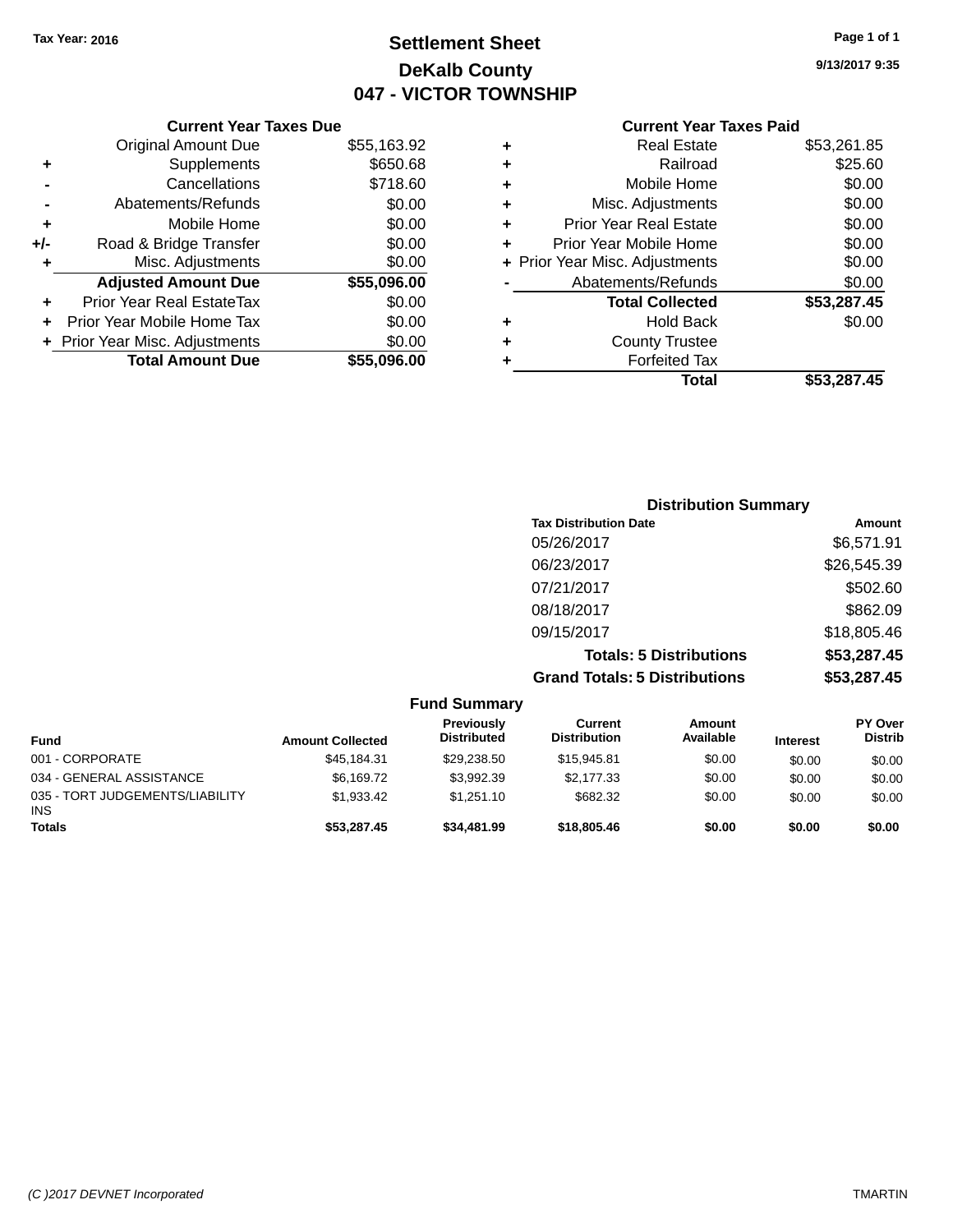## **Settlement Sheet Tax Year: 2016 Page 1 of 1 DeKalb County 048 - VICTOR ROAD & BRIDGE**

**9/13/2017 9:35**

#### **Current Year Taxes Paid**

|     | <b>Current Year Taxes Due</b>  |              |    |
|-----|--------------------------------|--------------|----|
|     | <b>Original Amount Due</b>     | \$106,350.88 | ٠  |
|     | Supplements                    | \$1,254.45   | ٠  |
|     | Cancellations                  | \$1,385.38   | ٠  |
|     | Abatements/Refunds             | \$0.00       | ٠  |
|     | Mobile Home                    | \$0.00       | ٠  |
| +/- | Road & Bridge Transfer         | \$0.00       | ٠  |
|     | Misc. Adjustments              | \$0.00       | Pr |
|     | <b>Adjusted Amount Due</b>     | \$106,219.95 |    |
|     | Prior Year Real EstateTax      | \$0.00       |    |
|     | Prior Year Mobile Home Tax     | \$0.00       |    |
|     | + Prior Year Misc. Adjustments | \$0.00       |    |
|     | <b>Total Amount Due</b>        | \$106,219.95 |    |
|     |                                |              |    |

| ٠ | <b>Real Estate</b>             | \$102,683.83 |
|---|--------------------------------|--------------|
| ٠ | Railroad                       | \$49.36      |
| ٠ | Mobile Home                    | \$0.00       |
| ٠ | Misc. Adjustments              | \$0.00       |
| ٠ | <b>Prior Year Real Estate</b>  | \$0.00       |
| ٠ | Prior Year Mobile Home         | \$0.00       |
|   | + Prior Year Misc. Adjustments | \$0.00       |
|   | Abatements/Refunds             | \$0.00       |
|   | <b>Total Collected</b>         | \$102,733.19 |
| ٠ | Hold Back                      | \$0.00       |
| ٠ | <b>County Trustee</b>          |              |
| ٠ | <b>Forfeited Tax</b>           |              |
|   | Total                          | \$102,733.19 |
|   |                                |              |

| <b>Distribution Summary</b>          |              |  |  |  |
|--------------------------------------|--------------|--|--|--|
| <b>Tax Distribution Date</b>         | Amount       |  |  |  |
| 05/26/2017                           | \$12,670.06  |  |  |  |
| 06/23/2017                           | \$51,177.12  |  |  |  |
| 07/21/2017                           | \$968.95     |  |  |  |
| 08/18/2017                           | \$1,661.99   |  |  |  |
| 09/15/2017                           | \$36,255.07  |  |  |  |
| <b>Totals: 5 Distributions</b>       | \$102,733.19 |  |  |  |
| <b>Grand Totals: 5 Distributions</b> | \$102,733.19 |  |  |  |

| <b>Fund Summary</b>                     |                         |                                  |                                |                            |                 |                                  |
|-----------------------------------------|-------------------------|----------------------------------|--------------------------------|----------------------------|-----------------|----------------------------------|
| <b>Fund</b>                             | <b>Amount Collected</b> | Previously<br><b>Distributed</b> | Current<br><b>Distribution</b> | <b>Amount</b><br>Available | <b>Interest</b> | <b>PY Over</b><br><b>Distrib</b> |
| 007 - ROAD AND BRIDGE                   | \$57,233.26             | \$37,035.34                      | \$20.197.92                    | \$0.00                     | \$0.00          | \$0.00                           |
| 008 - BRIDGE CONST W/COUNTY             | \$2,057.13              | \$1,331.16                       | \$725.97                       | \$0.00                     | \$0.00          | \$0.00                           |
| 009 - PERMANENT ROAD                    | \$29,786.88             | \$19,274.94                      | \$10,511.94                    | \$0.00                     | \$0.00          | \$0.00                           |
| 010 - EQUIPMENT AND BUILDING            | \$11.701.00             | \$7.571.66                       | \$4.129.34                     | \$0.00                     | \$0.00          | \$0.00                           |
| 035 - TORT JUDGEMENTS/LIABILITY<br>INS. | \$1.954.92              | \$1,265.02                       | \$689.90                       | \$0.00                     | \$0.00          | \$0.00                           |
| <b>Totals</b>                           | \$102,733.19            | \$66,478.12                      | \$36,255.07                    | \$0.00                     | \$0.00          | \$0.00                           |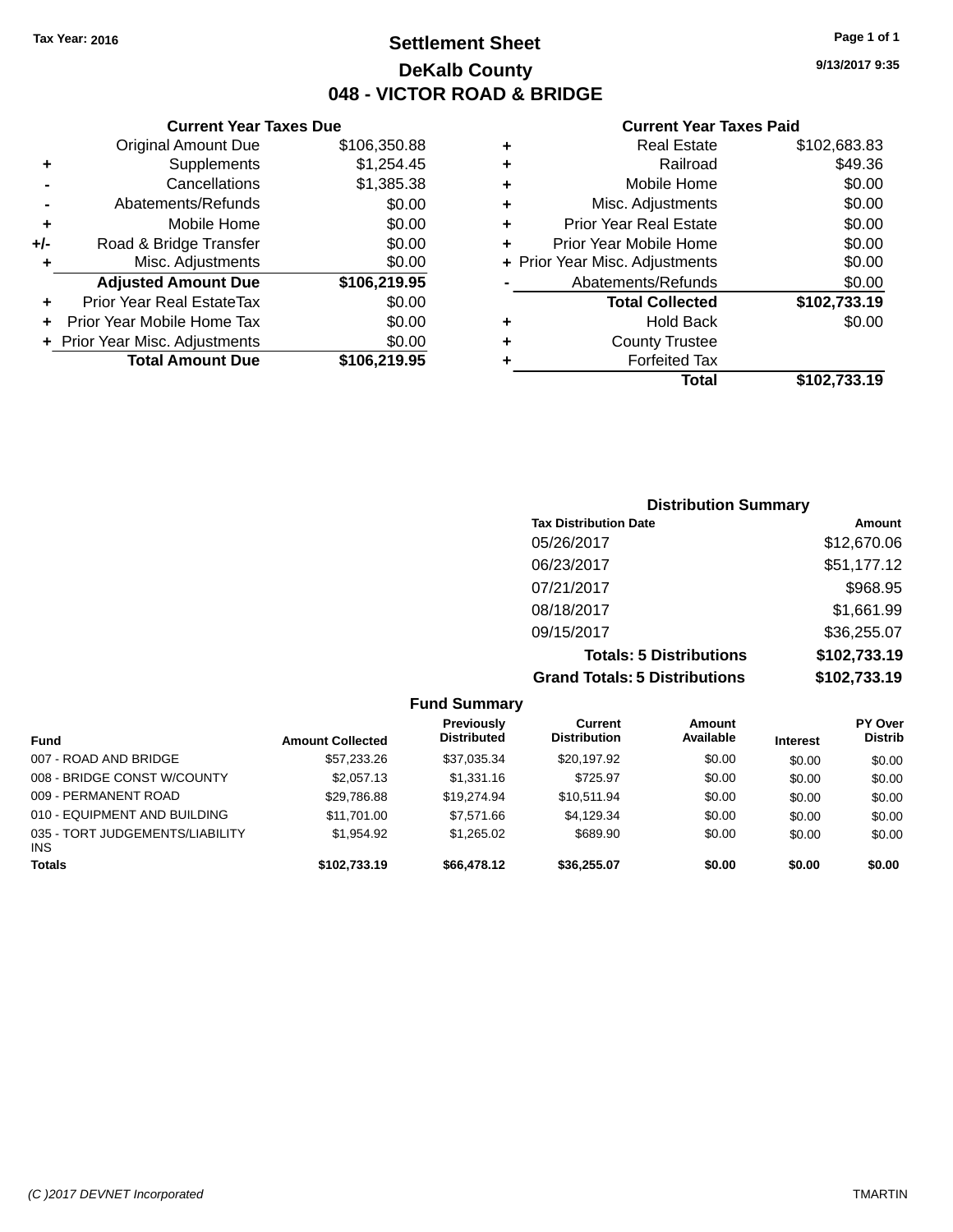## **Settlement Sheet Tax Year: 2016 Page 1 of 1 DeKalb County 056 - TOWN OF CORTLAND**

**9/13/2017 9:35**

#### **Current Year Taxes Paid**

|     | <b>Current Year Taxes Due</b>  |              |  |  |  |
|-----|--------------------------------|--------------|--|--|--|
|     | <b>Original Amount Due</b>     | \$635,929.05 |  |  |  |
| ٠   | Supplements                    | \$5,051.26   |  |  |  |
|     | Cancellations                  | \$9,132.85   |  |  |  |
|     | Abatements/Refunds             | \$0.00       |  |  |  |
| ٠   | Mobile Home                    | \$0.00       |  |  |  |
| +/- | Road & Bridge Transfer         | \$25,514.27  |  |  |  |
| ٠   | Misc. Adjustments              | \$26.04      |  |  |  |
|     | <b>Adjusted Amount Due</b>     | \$657,387.77 |  |  |  |
| ٠   | Prior Year Real EstateTax      | \$2.15       |  |  |  |
|     | Prior Year Mobile Home Tax     | \$0.00       |  |  |  |
|     | + Prior Year Misc. Adjustments | \$129.21     |  |  |  |
|     | <b>Total Amount Due</b>        | \$657,519.13 |  |  |  |
|     |                                |              |  |  |  |

| ٠ | <b>Real Estate</b>             | \$634,402.06 |
|---|--------------------------------|--------------|
| ٠ | Railroad                       | \$1,941.54   |
| ٠ | Mobile Home                    | \$0.00       |
| ٠ | Misc. Adjustments              | \$26.04      |
| ٠ | <b>Prior Year Real Estate</b>  | \$2.15       |
| ٠ | Prior Year Mobile Home         | \$0.00       |
|   | + Prior Year Misc. Adjustments | \$129.21     |
|   | Abatements/Refunds             | \$0.00       |
|   | <b>Total Collected</b>         | \$636,501.00 |
| ٠ | <b>Hold Back</b>               | \$0.00       |
| ٠ | <b>County Trustee</b>          |              |
| ٠ | <b>Forfeited Tax</b>           |              |
|   | Total                          | \$636,501.00 |
|   |                                |              |

| <b>Road and Bridge Summary</b> |             |               | <b>Distribution Summary</b>  |              |  |
|--------------------------------|-------------|---------------|------------------------------|--------------|--|
| Rd./Br. District               | Amt. Due    | Amt. Distrib. | <b>Tax Distribution Date</b> | Amount       |  |
| CORTLAND ROAD & BRIDG          | \$26,407.71 | \$25.514.27   | 05/26/2017                   | \$27,453.08  |  |
| Totals                         | \$26,407.71 | \$25,514.27   | 06/23/2017                   | \$310,019.78 |  |
|                                |             |               | 07/21/2017                   | \$3,358.36   |  |
|                                |             |               | 08/18/2017                   | \$15,151.69  |  |
|                                |             |               | 09/15/2017                   | \$280,518.09 |  |
|                                |             |               |                              |              |  |

**Totals: 5 Distributions \$636,501.00 Grand Totals: 5 Distributions \$636,501.00**

|                         |                         | <b>Fund Summary</b>                    |                                |                     |                 |                           |
|-------------------------|-------------------------|----------------------------------------|--------------------------------|---------------------|-----------------|---------------------------|
| <b>Fund</b>             | <b>Amount Collected</b> | Previously<br><b>Distributed</b>       | Current<br><b>Distribution</b> | Amount<br>Available | <b>Interest</b> | PY Over<br><b>Distrib</b> |
| 001 - CORPORATE         | \$438,081.16            | \$244.596.11                           | \$193,485.05                   | \$0.00              | \$0.00          | \$0.00                    |
| $005 - I. M. R. F.$     | \$53,238.95             | \$29,725.18                            | \$23,513.77                    | \$0.00              | \$0.00          | \$0.00                    |
| 007 - ROAD AND BRIDGE   | \$25,514.27             | \$14,847.54                            | \$10,666.73                    | \$0.00              | \$0.00          | \$0.00                    |
| 014 - POLICE PROTECTION | \$70,665.50             | \$39,455.03                            | \$31,210.47                    | \$0.00              | \$0.00          | \$0.00                    |
| 047 - SOCIAL SECURITY   | \$49,001.12             | \$27,359.05                            | \$21,642.07                    | \$0.00              | \$0.00          | \$0.00                    |
| <b>Totals</b>           | \$636,501.00            | \$355,982.91                           | \$280,518.09                   | \$0.00              | \$0.00          | \$0.00                    |
|                         |                         | <b>Miscellaneous Adjustment Detail</b> |                                |                     |                 |                           |

|                         | Year Source           | <b>Account Type</b>       | <b>Amount Adjustment Description</b>              |
|-------------------------|-----------------------|---------------------------|---------------------------------------------------|
|                         | 2015 RE - Real Estate | <b>Back Tax Collected</b> | \$112.96 ENGSTROM REDEMPTION 09-29-182-013 by TBA |
|                         | 2015 RE - Real Estate | Back Tax Collected        | \$16.25 TRUSTEE SALE 09-29-252-001 by TBA         |
|                         | 2016 RE - Real Estate | Back Tax Collected        | \$4.60 TRUSTEE SALE 09-17-385-0110 by TBA         |
|                         | 2016 RE - Real Estate | Back Tax Collected        | \$21.44 TRUSTEE SALE 09-17-376-011 by TBA         |
| <b>Totals 4 entries</b> |                       |                           | \$155.25                                          |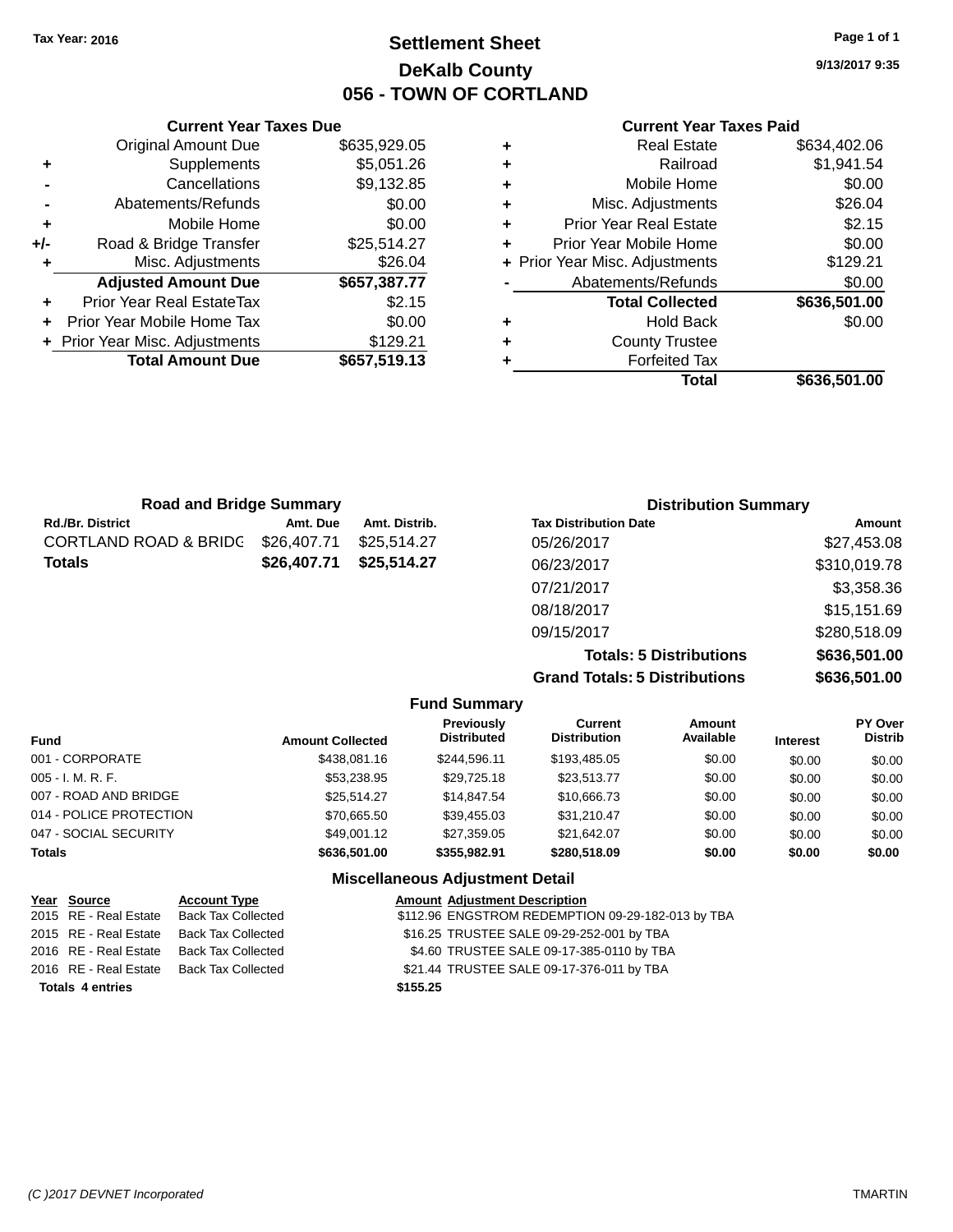## **Settlement Sheet Tax Year: 2016 Page 1 of 1 DeKalb County 057 - CORTLAND LIBRARY**

**9/13/2017 9:35**

#### **Current Year Taxes Paid**

|       | <b>Current Year Taxes Due</b>  |              |  |  |  |
|-------|--------------------------------|--------------|--|--|--|
|       | <b>Original Amount Due</b>     | \$222,162.55 |  |  |  |
| ٠     | Supplements                    | \$1,702.25   |  |  |  |
|       | Cancellations                  | \$3,106.01   |  |  |  |
|       | Abatements/Refunds             | \$0.00       |  |  |  |
| ٠     | Mobile Home                    | \$0.00       |  |  |  |
| $+/-$ | Road & Bridge Transfer         | \$0.00       |  |  |  |
| ٠     | Misc. Adjustments              | \$9.10       |  |  |  |
|       | <b>Adjusted Amount Due</b>     | \$220,767.89 |  |  |  |
| ٠     | Prior Year Real EstateTax      | \$0.00       |  |  |  |
|       | Prior Year Mobile Home Tax     | \$0.00       |  |  |  |
|       | + Prior Year Misc. Adjustments | \$45.14      |  |  |  |
|       | <b>Total Amount Due</b>        | \$220,813,03 |  |  |  |
|       |                                |              |  |  |  |

| ٠ | <b>Real Estate</b>             | \$212,743.44 |
|---|--------------------------------|--------------|
| ٠ | Railroad                       | \$651.18     |
| ٠ | Mobile Home                    | \$0.00       |
| ٠ | Misc. Adjustments              | \$9.10       |
| ٠ | <b>Prior Year Real Estate</b>  | \$0.00       |
| ٠ | Prior Year Mobile Home         | \$0.00       |
|   | + Prior Year Misc. Adjustments | \$45.14      |
|   | Abatements/Refunds             | \$0.00       |
|   | <b>Total Collected</b>         | \$213,448.86 |
| ٠ | <b>Hold Back</b>               | \$0.00       |
| ٠ | <b>County Trustee</b>          |              |
| ٠ | <b>Forfeited Tax</b>           |              |
|   | Total                          | \$213,448.86 |
|   |                                |              |

| <b>Distribution Summary</b>          |              |
|--------------------------------------|--------------|
| <b>Tax Distribution Date</b>         | Amount       |
| 05/26/2017                           | \$9,005.99   |
| 06/23/2017                           | \$104,033.62 |
| 07/21/2017                           | \$1,116.95   |
| 08/18/2017                           | \$5,019.59   |
| 09/15/2017                           | \$94,272.71  |
| <b>Totals: 5 Distributions</b>       | \$213,448.86 |
| <b>Grand Totals: 5 Distributions</b> | \$213,448.86 |

| <b>Fund Summary</b>                                 |                         |                                         |                                       |                     |                 |                                  |
|-----------------------------------------------------|-------------------------|-----------------------------------------|---------------------------------------|---------------------|-----------------|----------------------------------|
| <b>Fund</b>                                         | <b>Amount Collected</b> | <b>Previously</b><br><b>Distributed</b> | <b>Current</b><br><b>Distribution</b> | Amount<br>Available | <b>Interest</b> | <b>PY Over</b><br><b>Distrib</b> |
| 004 - OPERATIONS & MAINTENANCE                      | \$913.60                | \$510.11                                | \$403.49                              | \$0.00              | \$0.00          | \$0.00                           |
| $005 - I. M. R. F.$                                 | \$1,855.30              | \$1,035.88                              | \$819.42                              | \$0.00              | \$0.00          | \$0.00                           |
| 016 - LIBRARY (township, municipalities)            | \$205,113.89            | \$114,522.43                            | \$90,591.46                           | \$0.00              | \$0.00          | \$0.00                           |
| 027 - AUDIT                                         | \$465.30                | \$259.79                                | \$205.51                              | \$0.00              | \$0.00          | \$0.00                           |
| 035 - TORT JUDGMENTS, LIABILITY<br><b>INSURANCE</b> | \$1,395.73              | \$779.28                                | \$616.45                              | \$0.00              | \$0.00          | \$0.00                           |
| 047 - SOCIAL SECURITY                               | \$3.705.04              | \$2,068.66                              | \$1,636.38                            | \$0.00              | \$0.00          | \$0.00                           |
| <b>Totals</b>                                       | \$213,448.86            | \$119,176.15                            | \$94.272.71                           | \$0.00              | \$0.00          | \$0.00                           |

|                         | Year Source           | <b>Account Type</b>       | <b>Amount Adjustment Description</b>             |
|-------------------------|-----------------------|---------------------------|--------------------------------------------------|
|                         | 2015 RE - Real Estate | <b>Back Tax Collected</b> | \$39.46 ENGSTROM REDEMPTION 09-29-182-013 by TBA |
|                         | 2015 RE - Real Estate | <b>Back Tax Collected</b> | \$5.68 TRUSTEE SALE 09-29-252-001 by TBA         |
|                         | 2016 RE - Real Estate | Back Tax Collected        | \$1.61 TRUSTEE SALE 09-17-385-0110 by TBA        |
|                         | 2016 RE - Real Estate | Back Tax Collected        | \$7.49 TRUSTEE SALE 09-17-376-011 by TBA         |
| <b>Totals 4 entries</b> |                       |                           | \$54.24                                          |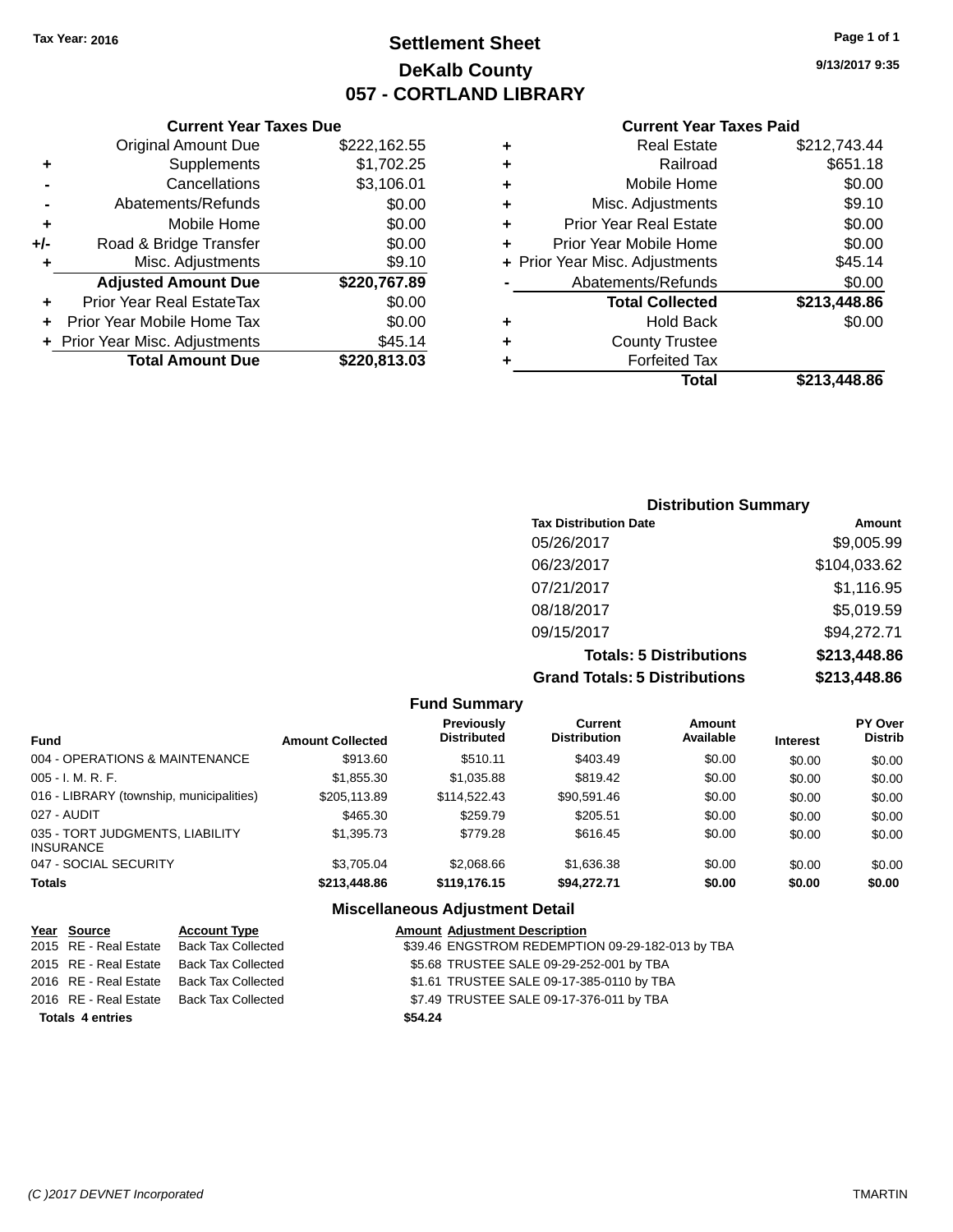## **Settlement Sheet Tax Year: 2016 Page 1 of 2 DeKalb County 058 - CITY OF DEKALB**

**9/13/2017 9:35**

#### **Current Year Taxes Paid**

| ٠ | <b>Real Estate</b>             | \$5,911,020.33 |
|---|--------------------------------|----------------|
| ٠ | Railroad                       | \$24,195.54    |
| ٠ | Mobile Home                    | \$0.00         |
| ٠ | Misc. Adjustments              | \$1,620.49     |
| ٠ | <b>Prior Year Real Estate</b>  | (\$1,160.84)   |
| ÷ | Prior Year Mobile Home         | \$0.00         |
|   | + Prior Year Misc. Adjustments | \$4,339.65     |
|   | Abatements/Refunds             | \$0.00         |
|   | <b>Total Collected</b>         | \$5,940,015.17 |
| ٠ | <b>Hold Back</b>               | \$0.00         |
| ٠ | <b>County Trustee</b>          |                |
| ٠ | <b>Forfeited Tax</b>           |                |
|   | Total                          | \$5,940,015.17 |
|   |                                |                |

|     | <b>Current Year Taxes Due</b>  |                |  |  |  |
|-----|--------------------------------|----------------|--|--|--|
|     | <b>Original Amount Due</b>     | \$6,056,973.01 |  |  |  |
| ٠   | Supplements                    | \$88,781.48    |  |  |  |
|     | Cancellations                  | \$139,321.11   |  |  |  |
|     | Abatements/Refunds             | \$0.00         |  |  |  |
| ٠   | Mobile Home                    | \$0.00         |  |  |  |
| +/- | Road & Bridge Transfer         | \$138,602.22   |  |  |  |
|     | Misc. Adjustments              | \$1,620.49     |  |  |  |
|     | <b>Adjusted Amount Due</b>     | \$6,146,656.09 |  |  |  |
|     | Prior Year Real EstateTax      | (\$1,160.84)   |  |  |  |
|     | Prior Year Mobile Home Tax     | \$0.00         |  |  |  |
|     | + Prior Year Misc. Adjustments | \$4,339.65     |  |  |  |
|     | <b>Total Amount Due</b>        | \$6,149,834.90 |  |  |  |

| <b>Road and Bridge Summary</b> |                           |                           | <b>Distribution Summary</b>  |                |  |
|--------------------------------|---------------------------|---------------------------|------------------------------|----------------|--|
| Rd./Br. District               | Amt. Due                  | Amt. Distrib.             | <b>Tax Distribution Date</b> | Amount         |  |
| AFTON ROAD & BRIDGE            | \$12,837.31               | \$12,410.14               | 05/26/2017                   | \$593,383.27   |  |
| CORTLAND ROAD & BRIDC          | \$1,902.32                | \$1.837.74                | 06/23/2017                   | \$2,580,370.05 |  |
| DEKALB ROAD & BRIDGE           | \$128,674.46 \$124,354.34 |                           | 07/21/2017                   | \$44,644.77    |  |
| Totals                         |                           | \$143,414.09 \$138,602.22 | 08/18/2017                   | \$253,431.77   |  |
|                                |                           |                           | 09/15/2017                   | \$2,468,185.31 |  |

**Totals: 5 Distributions Grand Totals: 5 Distributions** 

| \$5,940,015.17 |
|----------------|
| \$5,940,015.17 |
|                |

|                             |                         | <b>Fund Summary</b>                     |                                |                     |                 |                                  |
|-----------------------------|-------------------------|-----------------------------------------|--------------------------------|---------------------|-----------------|----------------------------------|
| <b>Fund</b>                 | <b>Amount Collected</b> | <b>Previously</b><br><b>Distributed</b> | Current<br><b>Distribution</b> | Amount<br>Available | <b>Interest</b> | <b>PY Over</b><br><b>Distrib</b> |
| 001 - CORPORATE             | \$789,346.02            | \$461,346.36                            | \$327,999.66                   | \$0.00              | \$0.00          | \$0.00                           |
| 003 - BONDS AND INTEREST    | \$470,778.86            | \$275,154.50                            | \$195,624.36                   | \$0.00              | \$0.00          | \$0.00                           |
| $005 - I. M. R. F.$         | \$69,448.72             | \$40,590.46                             | \$28,858.26                    | \$0.00              | \$0.00          | \$0.00                           |
| 007 - ROAD AND BRIDGE       | \$138,602.22            | \$81,097.92                             | \$57,504.30                    | \$0.00              | \$0.00          | \$0.00                           |
| 013 - FIREFIGHTER'S PENSION | \$2.521.740.79          | \$1,473,873.20                          | \$1,047,867.59                 | \$0.00              | \$0.00          | \$0.00                           |
| 015 - POLICE PENSION        | \$1,950,098.56          | \$1,139,767.42                          | \$810.331.14                   | \$0.00              | \$0.00          | \$0.00                           |
| 047 - SOCIAL SECURITY       | \$0.00                  | \$0.00                                  | \$0.00                         | \$0.00              | \$0.00          | \$0.00                           |
| <b>Totals</b>               | \$5,940,015.17          | \$3,471,829.86                          | \$2,468,185.31                 | \$0.00              | \$0.00          | \$0.00                           |

| Year Source           | <b>Account Type</b>       | <b>Amount Adjustment Description</b>                           |
|-----------------------|---------------------------|----------------------------------------------------------------|
| 2015 RE - Real Estate | <b>Back Tax Collected</b> | \$134.37 MOONEY REDEMPTION 08-23-184-002 by TBA                |
| 2015 RE - Real Estate | <b>Back Tax Collected</b> | \$347.55 1827 LINCOLN HWY CORP REDEMPTION 08-24-352-024 by TBA |
| 2015 RE - Real Estate | <b>Back Tax Collected</b> | \$115.84 RIVERMIST REDEMPTION 08-02-324-004 by TBA             |
| 2015 RE - Real Estate | <b>Back Tax Collected</b> | \$115.84 RIVERMIST REDEMPTION 08-02-351-013 by TBA             |
| 2015 RE - Real Estate | Back Tax Collected        | \$115.84 RIVERMIST REDEMPTION 08-02-351-017 by TBA             |
| 2015 RE - Real Estate | <b>Back Tax Collected</b> | \$115.84 RIVERMIST REDEMPTION 08-02-351-020 by TBA             |
| 2015 RE - Real Estate | <b>Back Tax Collected</b> | \$115.84 RIVERMIST REDEMPTION 08-02-351-022 by TBA             |
| 2015 RE - Real Estate | <b>Back Tax Collected</b> | \$115.84 RIVERMIST REDEMPTION 08-02-354-001 by TBA             |
| 2015 RE - Real Estate | <b>Back Tax Collected</b> | \$115.84 RIVERMIST REDEMPTION 08-02-354-008 by TBA             |
| 2015 RE - Real Estate | <b>Back Tax Collected</b> | \$115.84 RIVERMIST REDEMPTION 08-02-354-012 by TBA             |
| 2015 RE - Real Estate | <b>Back Tax Collected</b> | \$115.84 RIVERMIST REDEMPTION 08-02-370-001 by TBA             |
| 2015 RE - Real Estate | <b>Back Tax Collected</b> | \$115.84 RIVERMIST REDEMPTION 08-02-370-002 by TBA             |
| 2015 RE - Real Estate | <b>Back Tax Collected</b> | \$115.84 RIVERMIST REDEMPTION 08-02-370-003 by TBA             |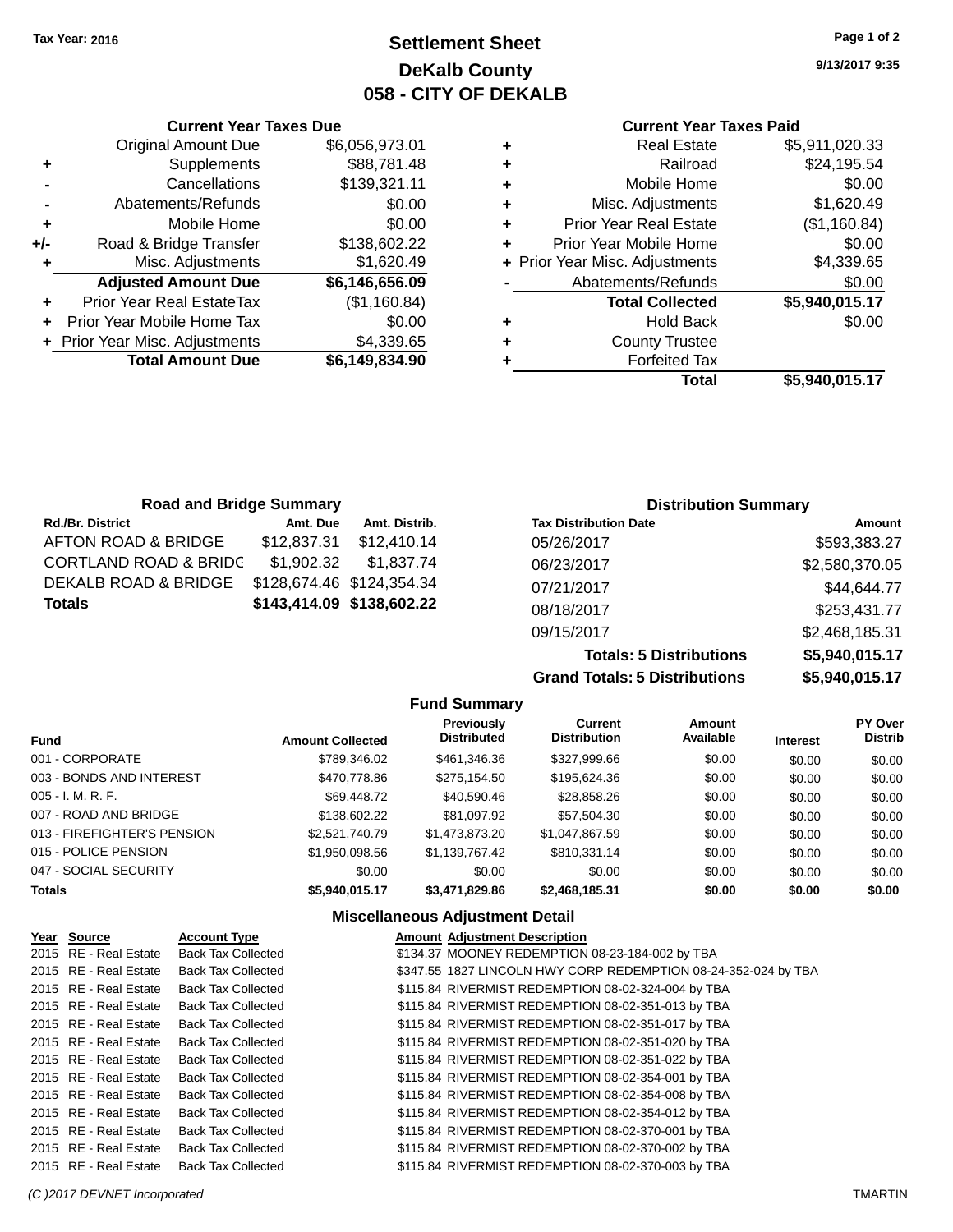## **Settlement Sheet Tax Year: 2016 Page 2 of 2 DeKalb County**

**Miscellaneous Adjustment Detail**

**9/13/2017 9:35**

# **Totals \$5,960.14 24 entries**

#### **Year** Source **Account Type Account Adjustment Description** 2015 RE - Real Estate Back Tax Collected \$115.84 RIVERMIST REDEMPTION 08-02-370-004 by TBA 2015 RE - Real Estate Back Tax Collected \$73.57 RIVERMIST REDEMPTION 08-02-373-001 by TBA 2015 RE - Real Estate Back Tax Collected \$49.84 RIVERMIST REDEMPTION 08-02-377-001 by TBA 2015 RE - Real Estate Back Tax Collected \$13.98 RIVERMIST REDEMPTION 08-11-100-045 by TBA 2015 RE - Real Estate Back Tax Collected **\$6.62 RIVERMIST REDEMPTION 15-15-228-013** by TBA 2015 RE - Real Estate Back Tax Collected \$115.84 RIVERMIST REDEMPTION 08-02-323-005 by TBA 2015 RE - Real Estate Back Tax Collected \$71.65 VOID HEL EXEMPTION 08-14-478-035 by TBA 2015 RE - Real Estate Back Tax Collected \$1,536.31 MOONEY REDEMPTION 08-23-184-020 by TBA 2015 RE - Real Estate Back Tax Collected \$317.62 MOONEY REDEMPTION 08-23-184-003 by TBA 2015 RE - Real Estate Back Tax Collected \$282.22 MOONEY REDEMPTION 08-12-184-027 by TBA 2016 RE - Real Estate Paymt In Lieu of Tax \$1,620.49 HOUSING AUTHORITY DEKALB UNITS by TBA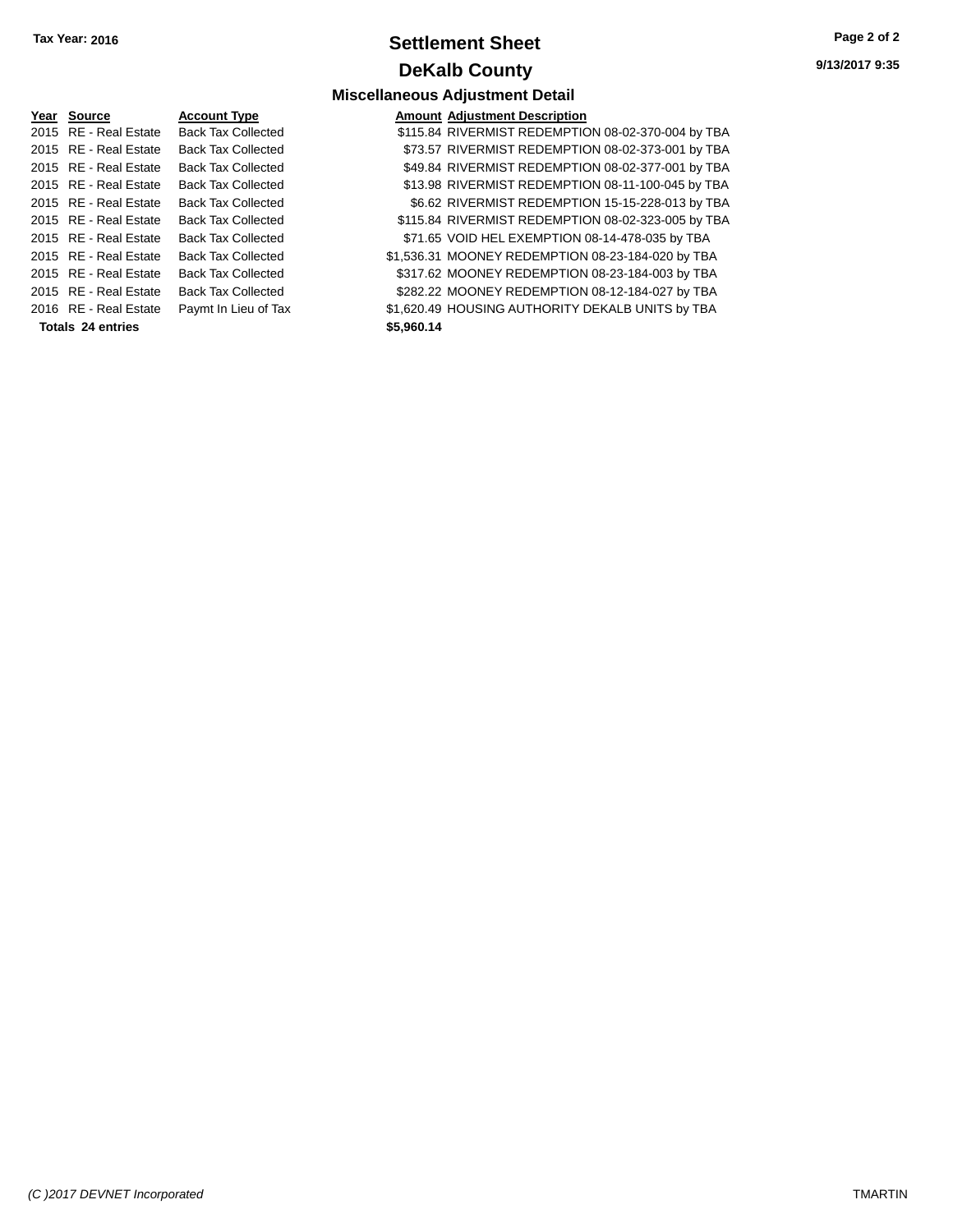**Current Year Taxes Due**

## **Settlement Sheet Tax Year: 2016 Page 1 of 2 DeKalb County 059 - DE KALB LIBRARY**

**9/13/2017 9:35**

#### **Current Year Taxes Paid**

|    |                                |                |   | <b>Total</b>                   | \$2,201,724.87 |  |
|----|--------------------------------|----------------|---|--------------------------------|----------------|--|
|    | <b>Total Amount Due</b>        | \$2,281,346.68 |   | <b>Forfeited Tax</b>           |                |  |
|    | + Prior Year Misc. Adjustments | \$1,784.59     | ٠ | <b>County Trustee</b>          |                |  |
|    | + Prior Year Mobile Home Tax   | \$0.00         | ٠ | <b>Hold Back</b>               | \$0.00         |  |
| ÷  | Prior Year Real EstateTax      | (\$460.84)     |   | <b>Total Collected</b>         | \$2,201,724.87 |  |
|    | <b>Adjusted Amount Due</b>     | \$2,280,022.93 |   | Abatements/Refunds             | \$0.00         |  |
| ٠  | Misc. Adjustments              | \$614.96       |   | + Prior Year Misc. Adjustments | \$1,784.59     |  |
| I- | Road & Bridge Transfer         | \$0.00         | ٠ | Prior Year Mobile Home         | \$0.00         |  |
| ÷  | Mobile Home                    | \$0.00         | ٠ | <b>Prior Year Real Estate</b>  | (\$460.84)     |  |
|    | Abatements/Refunds             | \$0.00         | ٠ | Misc. Adjustments              | \$614.96       |  |
|    | Cancellations                  | \$51,810.32    | ٠ | Mobile Home                    | \$0.00         |  |
| ÷  | <b>Supplements</b>             | \$32,651.11    | ٠ | Railroad                       | \$8,987.02     |  |
|    | <b>Original Amount Due</b>     | \$2,298,567.18 | ٠ | <b>Real Estate</b>             | \$2,190,799.14 |  |
|    |                                |                |   |                                |                |  |

## **Distribution Summary Tax Distribution Date Amount** 05/26/2017 \$220,090.32 06/23/2017 \$956,074.61 07/21/2017 \$16,467.63 08/18/2017 \$94,261.85 09/15/2017 \$914,830.46 **Totals: 5 Distributions \$2,201,724.87 Grand Totals: 5 Distributions \$2,201,724.87**

#### **Fund Summary**

| Fund                                     | <b>Amount Collected</b> | <b>Previously</b><br><b>Distributed</b> | Current<br><b>Distribution</b> | Amount<br>Available | <b>Interest</b> | <b>PY Over</b><br><b>Distrib</b> |
|------------------------------------------|-------------------------|-----------------------------------------|--------------------------------|---------------------|-----------------|----------------------------------|
| 016 - LIBRARY (township, municipalities) | \$2,201,724.87          | \$1,286,894,41                          | \$914,830.46                   | \$0.00              | \$0.00          | \$0.00                           |
| Totals                                   | \$2.201.724.87          | \$1.286.894.41                          | \$914.830.46                   | \$0.00              | \$0.00          | \$0.00                           |

| Year Source           | <b>Account Type</b>       | <b>Amount Adjustment Description</b>                           |
|-----------------------|---------------------------|----------------------------------------------------------------|
| 2015 RE - Real Estate | <b>Back Tax Collected</b> | \$55.26 MOONEY REDEMPTION 08-23-184-002 by TBA                 |
| 2015 RE - Real Estate | <b>Back Tax Collected</b> | \$142.92 1827 LINCOLN HWY CORP REDEMPTION 08-24-352-024 by TBA |
| 2015 RE - Real Estate | <b>Back Tax Collected</b> | \$47.64 RIVERMIST REDEMPTION 08-02-324-004 by TBA              |
| 2015 RE - Real Estate | <b>Back Tax Collected</b> | \$47.64 RIVERMIST REDEMPTION 08-02-351-013 by TBA              |
| 2015 RE - Real Estate | <b>Back Tax Collected</b> | \$47.64 RIVERMIST REDEMPTION 08-02-351-017 by TBA              |
| 2015 RE - Real Estate | <b>Back Tax Collected</b> | \$47.64 RIVERMIST REDEMPTION 08-02-351-020 by TBA              |
| 2015 RE - Real Estate | <b>Back Tax Collected</b> | \$47.64 RIVERMIST REDEMPTION 08-02-351-022 by TBA              |
| 2015 RE - Real Estate | <b>Back Tax Collected</b> | \$47.64 RIVERMIST REDEMPTION 08-02-354-001 by TBA              |
| 2015 RE - Real Estate | <b>Back Tax Collected</b> | \$47.64 RIVERMIST REDEMPTION 08-02-354-008 by TBA              |
| 2015 RE - Real Estate | <b>Back Tax Collected</b> | \$47.64 RIVERMIST REDEMPTION 08-02-354-012 by TBA              |
| 2015 RE - Real Estate | <b>Back Tax Collected</b> | \$47.64 RIVERMIST REDEMPTION 08-02-370-001 by TBA              |
| 2015 RE - Real Estate | <b>Back Tax Collected</b> | \$47.64 RIVERMIST REDEMPTION 08-02-370-002 by TBA              |
| 2015 RE - Real Estate | <b>Back Tax Collected</b> | \$47.64 RIVERMIST REDEMPTION 08-02-370-003 by TBA              |
| 2015 RE - Real Estate | <b>Back Tax Collected</b> | \$47.64 RIVERMIST REDEMPTION 08-02-370-004 by TBA              |
| 2015 RE - Real Estate | <b>Back Tax Collected</b> | \$30.25 RIVERMIST REDEMPTION 08-02-373-001 by TBA              |
| 2015 RE - Real Estate | <b>Back Tax Collected</b> | \$20.50 RIVERMIST REDEMPTION 08-02-377-001 by TBA              |
| 2015 RE - Real Estate | <b>Back Tax Collected</b> | \$5.75 RIVERMIST REDEMPTION 08-11-100-045 by TBA               |
| 2015 RE - Real Estate | <b>Back Tax Collected</b> | \$2.72 RIVERMIST REDEMPTION 15-15-228-013 by TBA               |
| 2015 RE - Real Estate | <b>Back Tax Collected</b> | \$47.64 RIVERMIST REDEMPTION 08-02-323-005 by TBA              |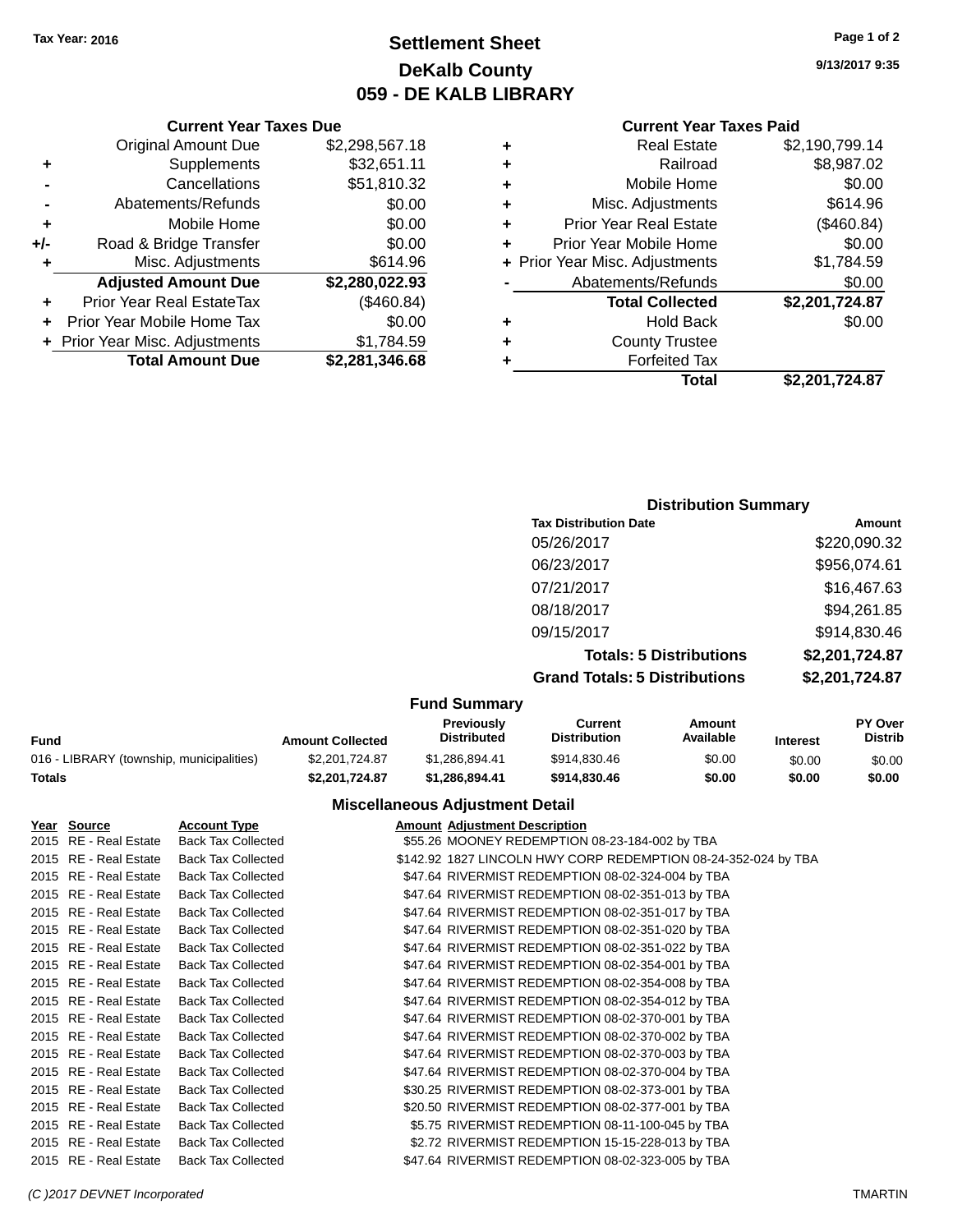## **Settlement Sheet Tax Year: 2016 Page 2 of 2 DeKalb County**

**9/13/2017 9:35**

## **Miscellaneous Adjustment Detail**

| Year Source              | <b>Account Type</b>       | Amount     |
|--------------------------|---------------------------|------------|
| 2015 RE - Real Estate    | <b>Back Tax Collected</b> | \$29.46    |
| 2015 RE - Real Estate    | <b>Back Tax Collected</b> | \$631.75   |
| 2015 RE - Real Estate    | <b>Back Tax Collected</b> | \$130.61   |
| 2015 RE - Real Estate    | <b>Back Tax Collected</b> | \$116.05   |
| 2016 RE - Real Estate    | Paymt In Lieu of Tax      | \$614.96   |
| <b>Totals 24 entries</b> |                           | \$2,399.55 |

**Amount Adjustment Description** 

cted **\$29.46 VOID HEL EXEMPTION 08-14-478-035 by TBA** 2015 real Estated to the Sected \$631.75 MOONEY REDEMPTION 08-23-184-020 by TBA 2015 cted  $$130.61$  MOONEY REDEMPTION 08-23-184-003 by TBA 2015 acted \$116.05 MOONEY REDEMPTION 08-12-184-027 by TBA 0f Tax 6014.96 HOUSING AUTHORITY DEKALB UNITS by TBA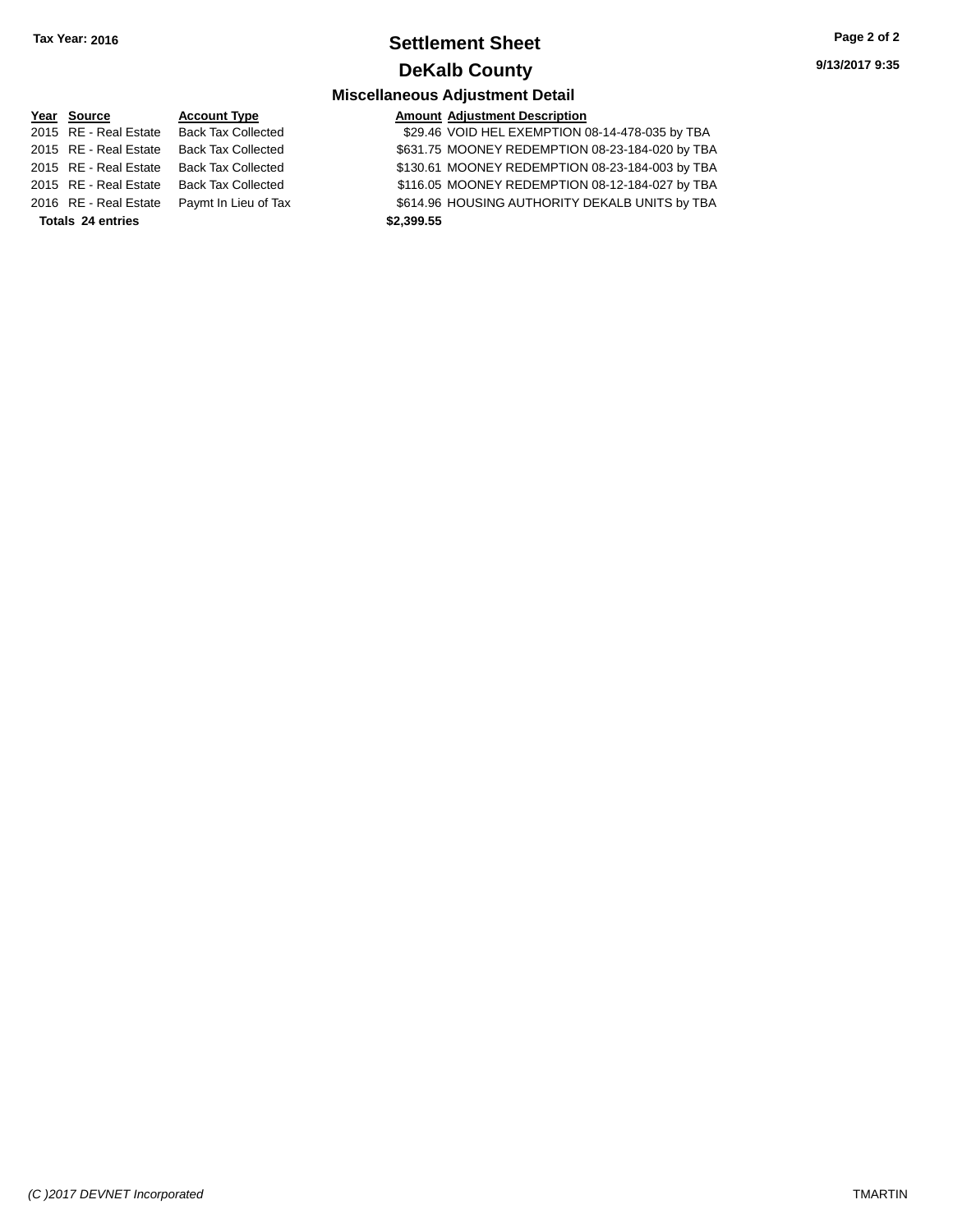## **Settlement Sheet Tax Year: 2016 Page 1 of 1 DeKalb County 060 - DEKALB SSA #3**

**9/13/2017 9:35**

|   | <b>Current Year Taxes Paid</b> |          |
|---|--------------------------------|----------|
| ٠ | Real Estate                    | \$968.53 |
| ٠ | Railroad                       | \$0.00   |
| ٠ | Mobile Home                    | \$0.00   |
| ٠ | Misc. Adjustments              | \$0.00   |
| ٠ | <b>Prior Year Real Estate</b>  | \$0.00   |
| ٠ | Prior Year Mobile Home         | \$0.00   |
|   | + Prior Year Misc. Adjustments | \$0.00   |
|   | Abatements/Refunds             | \$0.00   |
|   | <b>Total Collected</b>         | \$968.53 |
| ٠ | <b>Hold Back</b>               | \$0.00   |
| ٠ | <b>County Trustee</b>          |          |
| ٠ | <b>Forfeited Tax</b>           |          |
|   | Total                          | \$968.53 |
|   |                                |          |

|     | <b>Current Year Taxes Due</b>  |            |
|-----|--------------------------------|------------|
|     | <b>Original Amount Due</b>     | \$1,000.10 |
| ٠   | Supplements                    | \$0.00     |
|     | Cancellations                  | \$0.00     |
|     | Abatements/Refunds             | \$0.00     |
| ٠   | Mobile Home                    | \$0.00     |
| +/- | Road & Bridge Transfer         | \$0.00     |
| ٠   | Misc. Adjustments              | \$0.00     |
|     | <b>Adjusted Amount Due</b>     | \$1,000.10 |
| ٠   | Prior Year Real EstateTax      | \$0.00     |
|     | Prior Year Mobile Home Tax     | \$0.00     |
|     | + Prior Year Misc. Adjustments | \$0.00     |
|     | <b>Total Amount Due</b>        | \$1,000.10 |
|     |                                |            |

|                     |                                      | <b>Distribution Summary</b>    |                |
|---------------------|--------------------------------------|--------------------------------|----------------|
|                     | <b>Tax Distribution Date</b>         |                                | Amount         |
|                     | 05/26/2017                           |                                | \$75.15        |
|                     | 06/23/2017                           |                                | \$437.56       |
|                     | 07/21/2017                           |                                | \$17.68        |
|                     | 08/18/2017                           |                                | \$31.31        |
|                     | 09/15/2017                           |                                | \$406.83       |
|                     |                                      | <b>Totals: 5 Distributions</b> | \$968.53       |
|                     | <b>Grand Totals: 5 Distributions</b> |                                | \$968.53       |
| <b>Fund Summary</b> |                                      |                                |                |
| Previously          | Current                              | Amount                         | <b>PY Over</b> |

|                         | <b>Previously</b>  | Current      | Amount    |                 | <b>PY Over</b> |
|-------------------------|--------------------|--------------|-----------|-----------------|----------------|
| <b>Amount Collected</b> | <b>Distributed</b> | Distribution | Available | <b>Interest</b> | <b>Distrib</b> |
| \$968.53                | \$561.70           | \$406.83     | \$0.00    | \$0.00          | \$0.00         |
| \$968.53                | \$561.70           | \$406.83     | \$0.00    | \$0.00          | \$0.00         |
|                         |                    |              |           |                 |                |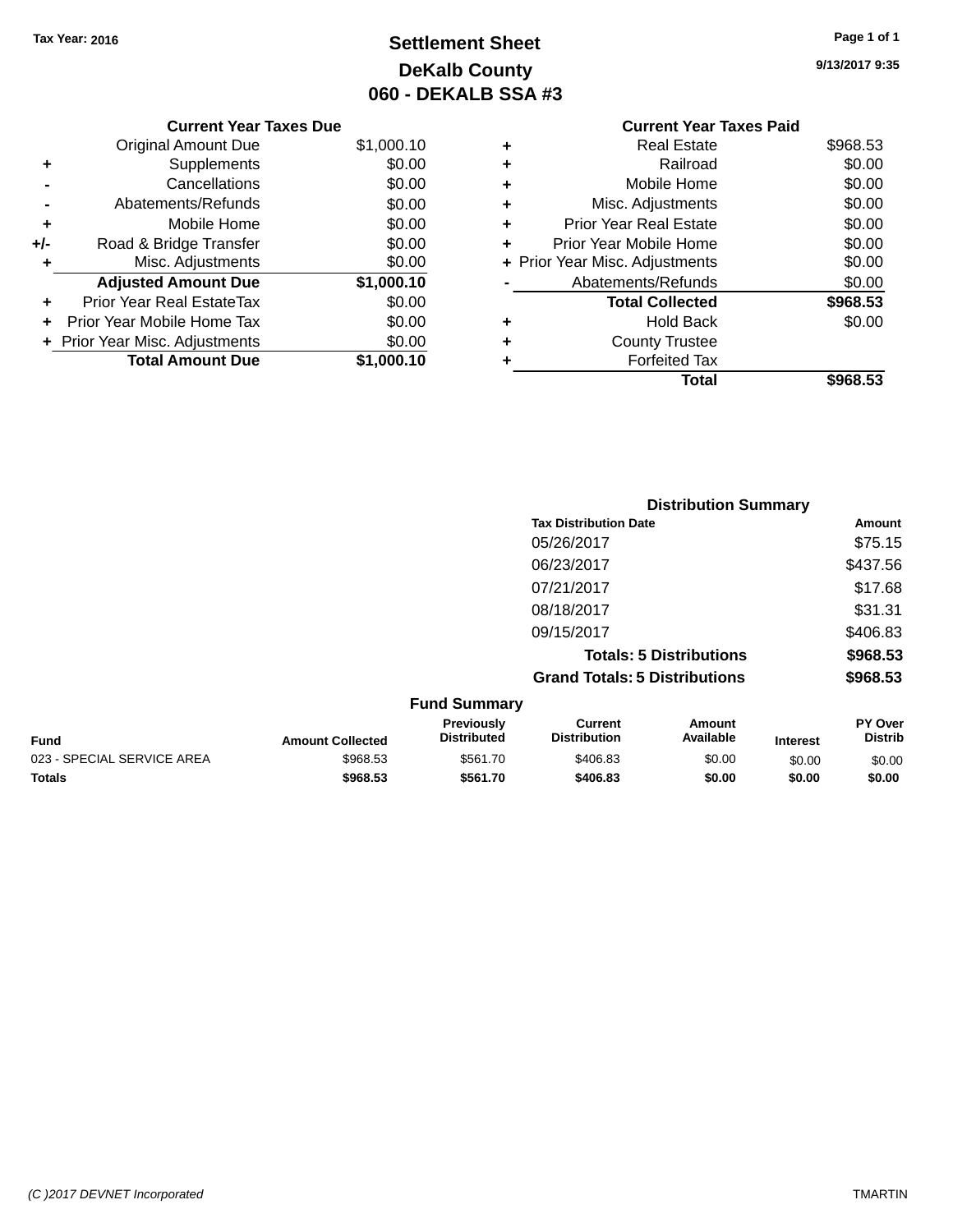## **Settlement Sheet Tax Year: 2016 Page 1 of 1 DeKalb County 061 - DEKALB SSA #4**

**9/13/2017 9:35**

|   | <b>Current Year Taxes Paid</b> |            |
|---|--------------------------------|------------|
| ٠ | <b>Real Estate</b>             | \$5,439.56 |
| ٠ | Railroad                       | \$0.00     |
| ٠ | Mobile Home                    | \$0.00     |
| ٠ | Misc. Adjustments              | \$0.00     |
| ٠ | <b>Prior Year Real Estate</b>  | \$0.00     |
| ÷ | Prior Year Mobile Home         | \$0.00     |
|   | + Prior Year Misc. Adjustments | \$0.00     |
|   | Abatements/Refunds             | \$0.00     |
|   | <b>Total Collected</b>         | \$5,439.56 |
| ٠ | <b>Hold Back</b>               | \$0.00     |
|   | <b>County Trustee</b>          |            |
|   | <b>Forfeited Tax</b>           |            |
|   | Total                          | \$5,439.56 |
|   |                                |            |

|     | <b>Current Year Taxes Due</b>  |            |
|-----|--------------------------------|------------|
|     | <b>Original Amount Due</b>     | \$5,500.60 |
| ٠   | Supplements                    | \$11.52    |
|     | Cancellations                  | \$12.12    |
|     | Abatements/Refunds             | \$0.00     |
| ٠   | Mobile Home                    | \$0.00     |
| +/- | Road & Bridge Transfer         | \$0.00     |
| ٠   | Misc. Adjustments              | \$0.00     |
|     | <b>Adjusted Amount Due</b>     | \$5,500.00 |
| ٠   | Prior Year Real EstateTax      | \$0.00     |
|     | Prior Year Mobile Home Tax     | \$0.00     |
|     | + Prior Year Misc. Adjustments | \$0.00     |
|     | <b>Total Amount Due</b>        | \$5,500.00 |
|     |                                |            |

|                     | <b>Distribution Summary</b>          |            |
|---------------------|--------------------------------------|------------|
|                     | <b>Tax Distribution Date</b>         | Amount     |
|                     | 05/26/2017                           | \$289.01   |
|                     | 06/23/2017                           | \$2,545.71 |
|                     | 07/21/2017                           | \$6.70     |
|                     | 08/18/2017                           | \$265.72   |
|                     | 09/15/2017                           | \$2,332.42 |
|                     | <b>Totals: 5 Distributions</b>       | \$5,439.56 |
|                     | <b>Grand Totals: 5 Distributions</b> | \$5,439.56 |
| <b>Fund Summary</b> |                                      |            |

|                            |                         | <b>Fully Sullillialy</b>                |                                |                     |                 |                                  |
|----------------------------|-------------------------|-----------------------------------------|--------------------------------|---------------------|-----------------|----------------------------------|
| <b>Fund</b>                | <b>Amount Collected</b> | <b>Previously</b><br><b>Distributed</b> | Current<br><b>Distribution</b> | Amount<br>Available | <b>Interest</b> | <b>PY Over</b><br><b>Distrib</b> |
| 023 - SPECIAL SERVICE AREA | \$5,439.56              | \$3.107.14                              | \$2,332.42                     | \$0.00              | \$0.00          | \$0.00                           |
| <b>Totals</b>              | \$5,439.56              | \$3.107.14                              | \$2,332.42                     | \$0.00              | \$0.00          | \$0.00                           |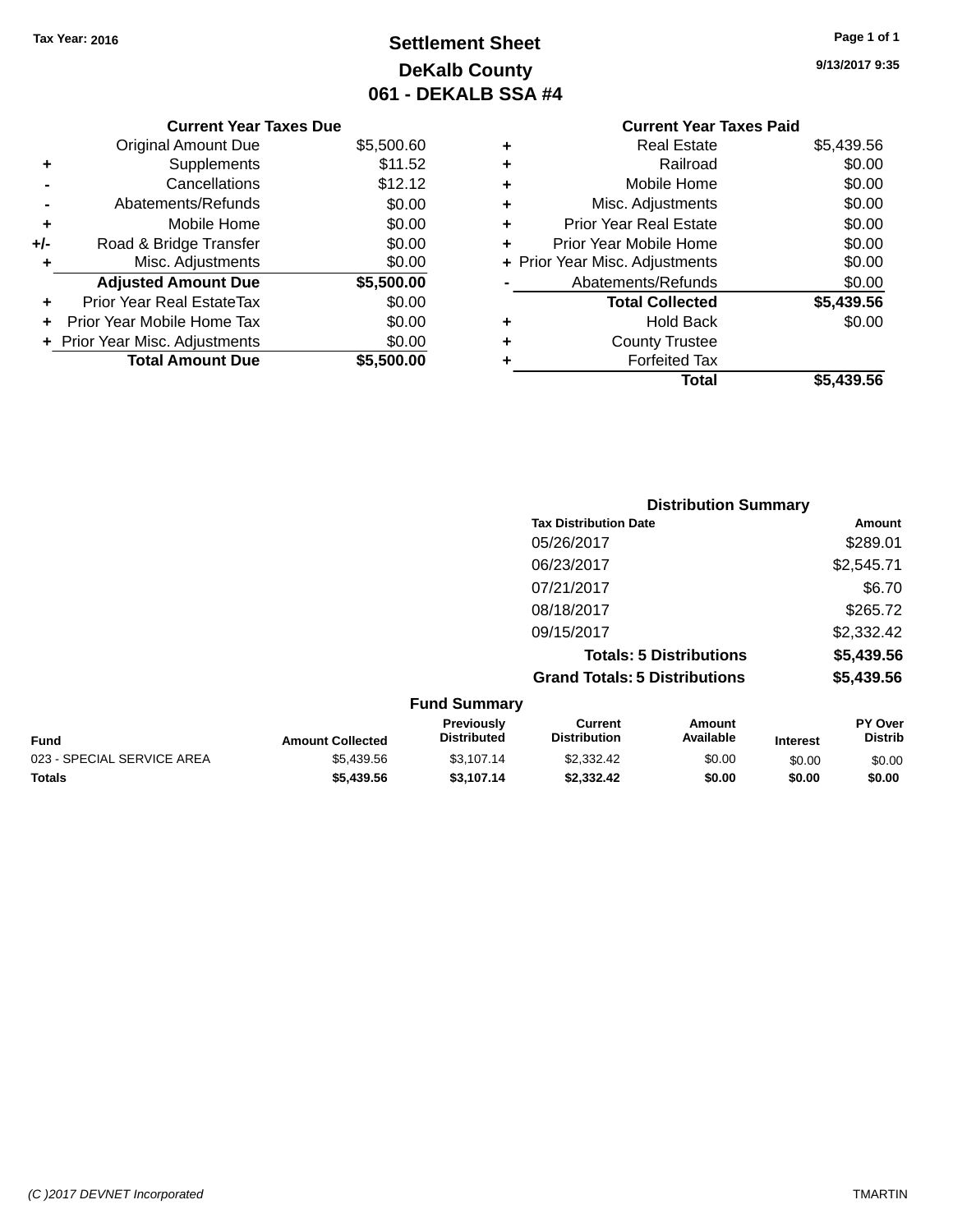## **Settlement Sheet Tax Year: 2016 Page 1 of 1 DeKalb County 062 - CITY OF GENOA**

**9/13/2017 9:35**

## **Current Year Taxes Paid**

|     | <b>Current Year Taxes Due</b>  |              |   |
|-----|--------------------------------|--------------|---|
|     | <b>Original Amount Due</b>     | \$698,794.32 |   |
| ٠   | Supplements                    | \$4,186.28   | ٠ |
|     | Cancellations                  | \$4,692.41   | ٠ |
|     | Abatements/Refunds             | \$0.55       | ٠ |
|     | Mobile Home                    | \$0.00       | ٠ |
| +/- | Road & Bridge Transfer         | \$30,832.08  |   |
|     | Misc. Adjustments              | \$0.00       |   |
|     | <b>Adjusted Amount Due</b>     | \$729,119.72 |   |
|     | Prior Year Real EstateTax      | (\$43.56)    |   |
|     | Prior Year Mobile Home Tax     | \$0.00       |   |
|     | + Prior Year Misc. Adjustments | \$0.00       |   |
|     | <b>Total Amount Due</b>        | \$729,076.16 |   |
|     |                                |              |   |

| ٠ | <b>Real Estate</b>             | \$693,000.61 |
|---|--------------------------------|--------------|
| ٠ | Railroad                       | \$2,298.06   |
| ٠ | Mobile Home                    | \$0.00       |
| ٠ | Misc. Adjustments              | \$0.00       |
| ٠ | <b>Prior Year Real Estate</b>  | $(\$43.56)$  |
| ٠ | Prior Year Mobile Home         | \$0.00       |
|   | + Prior Year Misc. Adjustments | \$0.00       |
|   | Abatements/Refunds             | \$0.55       |
|   | <b>Total Collected</b>         | \$695,254.56 |
| ٠ | <b>Hold Back</b>               | \$0.00       |
|   | <b>County Trustee</b>          |              |
| ٠ | <b>Forfeited Tax</b>           |              |
|   | Total                          | \$695,254.56 |
|   |                                |              |

| <b>Road and Bridge Summary</b> |             |               | <b>Distribution Summary</b>  |              |
|--------------------------------|-------------|---------------|------------------------------|--------------|
| <b>Rd./Br. District</b>        | Amt. Due    | Amt. Distrib. | <b>Tax Distribution Date</b> | Amount       |
| <b>GENOA ROAD &amp; BRIDGE</b> | \$25,272.04 | \$24,150.76   | 05/26/2017                   | \$59,187.40  |
| KINGSTON ROAD & BRIDG          | \$6,860.84  | \$6.681.32    | 06/23/2017                   | \$322,406.11 |
| <b>Totals</b>                  | \$32,132.88 | \$30,832.08   | 07/21/2017                   | \$7,006.01   |
|                                |             |               | 08/18/2017                   | \$20,726.04  |
|                                |             |               | 09/15/2017                   | \$285,929.00 |

**Totals: 5 Distributions \$695,254.56 Grand Totals: 5 Distributions \$695,254.56**

|                                       |                         | <b>Fund Summary</b>                  |                                       |                     |                 |                           |
|---------------------------------------|-------------------------|--------------------------------------|---------------------------------------|---------------------|-----------------|---------------------------|
| Fund                                  | <b>Amount Collected</b> | Previously<br><b>Distributed</b>     | <b>Current</b><br><b>Distribution</b> | Amount<br>Available | <b>Interest</b> | PY Over<br><b>Distrib</b> |
| 001 - CORPORATE                       | \$289.488.23            | \$170.191.59                         | \$119,296.64                          | \$0.00              | \$0.00          | \$0.00                    |
| 003 - BONDS AND INTEREST              | \$0.00                  | \$0.00                               | \$0.00                                | \$0.00              | \$0.00          | \$0.00                    |
| 007 - ROAD AND BRIDGE                 | \$30.832.08             | \$18,708.21                          | \$12,123.87                           | \$0.00              | \$0.00          | \$0.00                    |
| 014 - POLICE PROTECTION               | \$355,945.07            | \$209.261.92                         | \$146.683.15                          | \$0.00              | \$0.00          | \$0.00                    |
| 047 - SOCIAL SECURITY                 | \$9.494.59              | \$5,581.92                           | \$3.912.67                            | \$0.00              | \$0.00          | \$0.00                    |
| 143 - MEDICARE                        | \$9.494.59              | \$5.581.92                           | \$3.912.67                            | \$0.00              | \$0.00          | \$0.00                    |
| <b>Totals</b>                         | \$695,254.56            | \$409,325.56                         | \$285,929,00                          | \$0.00              | \$0.00          | \$0.00                    |
|                                       |                         | <b>Abatement Detail</b>              |                                       |                     |                 |                           |
| Year<br>Source<br><b>Account Type</b> |                         | <b>Amount Adiustment Description</b> |                                       |                     |                 |                           |

| <b>IGAI JUULUG</b>                 | AGGOUIL IVDE | Allivulli Aulustilleilt Describtion              |
|------------------------------------|--------------|--------------------------------------------------|
| 2016 RE - Real Estate RE Abatement |              | \$0.55 PTAB INTEREST REFUND 02-24-452-014 by TBA |
| <b>Totals 1 entries</b>            |              | \$0.55                                           |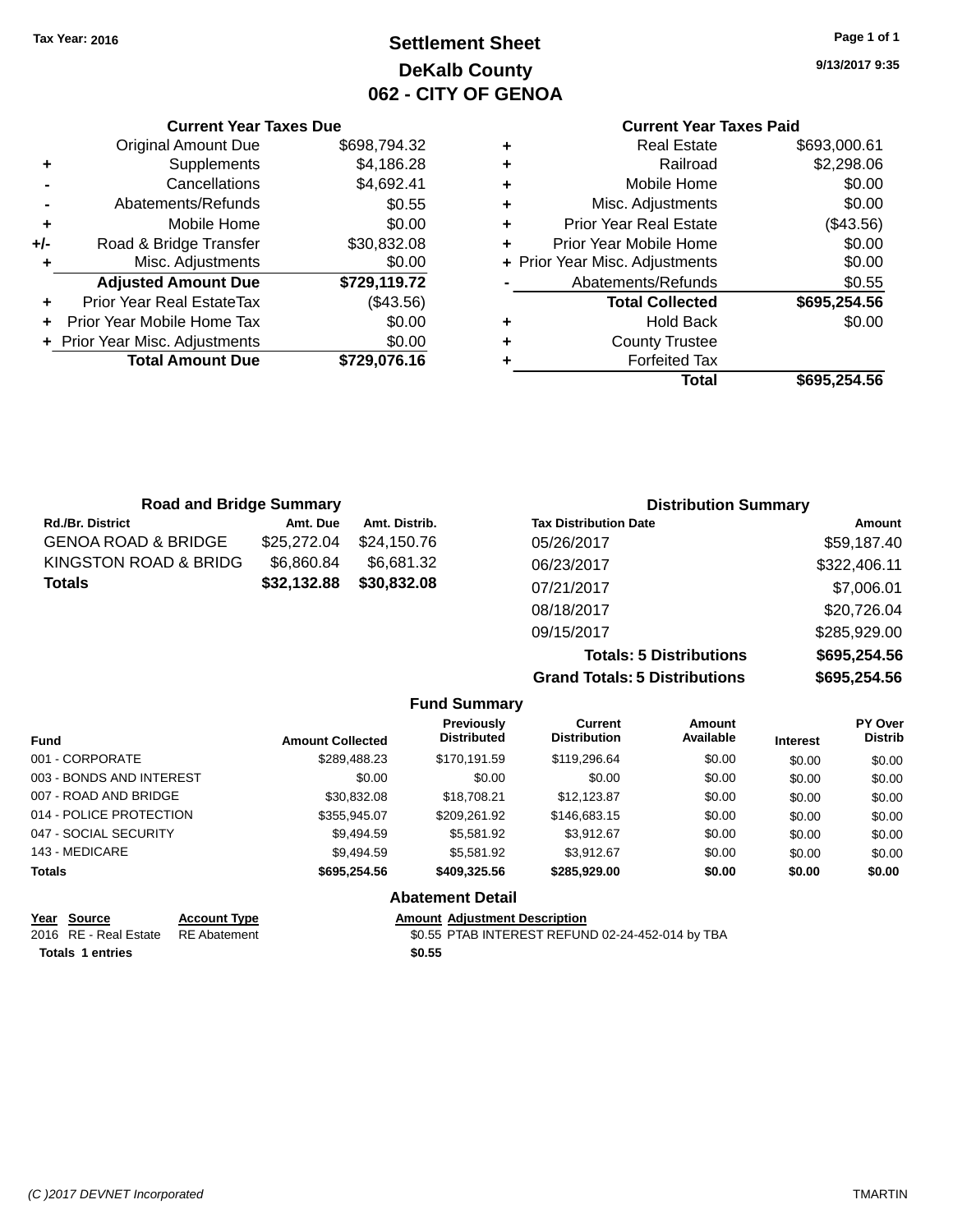## **Settlement Sheet Tax Year: 2016 Page 1 of 1 DeKalb County 063 - VILLAGE OF HINCKLEY**

**9/13/2017 9:35**

#### **Current Year Taxes Paid**

|     | <b>Current Year Taxes Due</b>  |              |  |  |  |  |  |
|-----|--------------------------------|--------------|--|--|--|--|--|
|     | <b>Original Amount Due</b>     | \$274,596.47 |  |  |  |  |  |
| ٠   | Supplements                    | \$3,072.51   |  |  |  |  |  |
|     | Cancellations                  | \$3,426.27   |  |  |  |  |  |
|     | Abatements/Refunds             | \$0.00       |  |  |  |  |  |
| ٠   | Mobile Home                    | \$0.00       |  |  |  |  |  |
| +/- | Road & Bridge Transfer         | \$30,357.34  |  |  |  |  |  |
| ٠   | Misc. Adjustments              | \$264.50     |  |  |  |  |  |
|     | <b>Adjusted Amount Due</b>     | \$304,864.55 |  |  |  |  |  |
| ٠   | Prior Year Real EstateTax      | \$20.41      |  |  |  |  |  |
|     | Prior Year Mobile Home Tax     | \$0.00       |  |  |  |  |  |
|     | + Prior Year Misc. Adjustments | \$113.92     |  |  |  |  |  |
|     | <b>Total Amount Due</b>        | \$304,998.88 |  |  |  |  |  |
|     |                                |              |  |  |  |  |  |

| ٠ | <b>Real Estate</b>             | \$291,375.61 |
|---|--------------------------------|--------------|
| ÷ | Railroad                       | \$1,890.50   |
| ٠ | Mobile Home                    | \$0.00       |
| ٠ | Misc. Adjustments              | \$264.50     |
| ٠ | <b>Prior Year Real Estate</b>  | \$20.41      |
| ٠ | Prior Year Mobile Home         | \$0.00       |
|   | + Prior Year Misc. Adjustments | \$113.92     |
|   | Abatements/Refunds             | \$0.00       |
|   | <b>Total Collected</b>         | \$293,664.94 |
| ٠ | Hold Back                      | \$0.00       |
| ٠ | <b>County Trustee</b>          |              |
| ٠ | <b>Forfeited Tax</b>           |              |
|   | Total                          | \$293,664.94 |
|   |                                |              |

| <b>Road and Bridge Summary</b> |             |               | <b>Distribution Summary</b>  |              |  |
|--------------------------------|-------------|---------------|------------------------------|--------------|--|
| <b>Rd./Br. District</b>        | Amt. Due    | Amt. Distrib. | <b>Tax Distribution Date</b> | Amount       |  |
| SQUAW GROVE ROAD & B           | \$31,645.11 | \$30,357.34   | 05/26/2017                   | \$17,481.10  |  |
| <b>Totals</b>                  | \$31,645.11 | \$30,357.34   | 06/23/2017                   | \$143,223.77 |  |
|                                |             |               | 07/21/2017                   | \$3,580.07   |  |
|                                |             |               | 08/18/2017                   | \$9,358.80   |  |
|                                |             |               | 09/15/2017                   | \$120,021.20 |  |

**Totals: 5 Distributions \$293,664.94 Grand Totals: 5 Distributions \$293,664.94**

|                                         |                         | <b>Fund Summary</b>                     |                                       |                     |                 |                           |
|-----------------------------------------|-------------------------|-----------------------------------------|---------------------------------------|---------------------|-----------------|---------------------------|
| <b>Fund</b>                             | <b>Amount Collected</b> | <b>Previously</b><br><b>Distributed</b> | <b>Current</b><br><b>Distribution</b> | Amount<br>Available | <b>Interest</b> | PY Over<br><b>Distrib</b> |
| 001 - CORPORATE                         | \$127.181.71            | \$74.901.11                             | \$52,280.60                           | \$0.00              | \$0.00          | \$0.00                    |
| 005 - I. M. R. F.                       | \$28,743.20             | \$16.927.74                             | \$11,815.46                           | \$0.00              | \$0.00          | \$0.00                    |
| 007 - ROAD AND BRIDGE                   | \$30.357.34             | \$18,573.98                             | \$11,783.36                           | \$0.00              | \$0.00          | \$0.00                    |
| 014 - POLICE PROTECTION                 | \$41.722.67             | \$24.571.73                             | \$17,150.94                           | \$0.00              | \$0.00          | \$0.00                    |
| 027 - AUDIT                             | \$9,277.65              | \$5,463.89                              | \$3,813.76                            | \$0.00              | \$0.00          | \$0.00                    |
| 035 - TORT JUDGEMENTS/LIABILITY<br>INS. | \$9.459.60              | \$5,571.05                              | \$3,888.55                            | \$0.00              | \$0.00          | \$0.00                    |
| 047 - SOCIAL SECURITY                   | \$27.817.67             | \$16,382.67                             | \$11,435.00                           | \$0.00              | \$0.00          | \$0.00                    |
| 048 - SCHOOL CROSSING GUARDS            | \$6,493.43              | \$3.824.17                              | \$2,669.26                            | \$0.00              | \$0.00          | \$0.00                    |
| 062 - WORKERS COMPENSATION              | \$12,611.67             | \$7,427.40                              | \$5,184.27                            | \$0.00              | \$0.00          | \$0.00                    |
| Totals                                  | \$293,664.94            | \$173,643.74                            | \$120,021.20                          | \$0.00              | \$0.00          | \$0.00                    |

| Year Source             | <b>Account Type</b>                        |          | <b>Amount Adjustment Description</b>                        |
|-------------------------|--------------------------------------------|----------|-------------------------------------------------------------|
|                         | 2015 RE - Real Estate Back Tax Collected   |          | \$88.54 AVILA REDEMPTION 15-14-328-005 by TBA               |
| 2015 RE - Real Estate   | Back Tax Collected                         |          | \$12.69 MCFARLAND REDEMPTION 15-15-228-014 by TBA           |
|                         | 2015 RE - Real Estate Back Tax Collected   |          | \$12.69 MCFARLAND REDEMPTION 15-15-225-015 by TBA           |
|                         | 2016 RE - Real Estate Back Tax Collected   |          | \$196.89 WEST SUBURBAN BANK REDEMPTION 15-14-304-002 by TBA |
|                         | 2016 RE - Real Estate Paymt In Lieu of Tax |          | \$67.61 HOUSING AUTHORITY SUNSET VIEW APARTMENTS by TBA     |
| <b>Totals 5 entries</b> |                                            | \$378.42 |                                                             |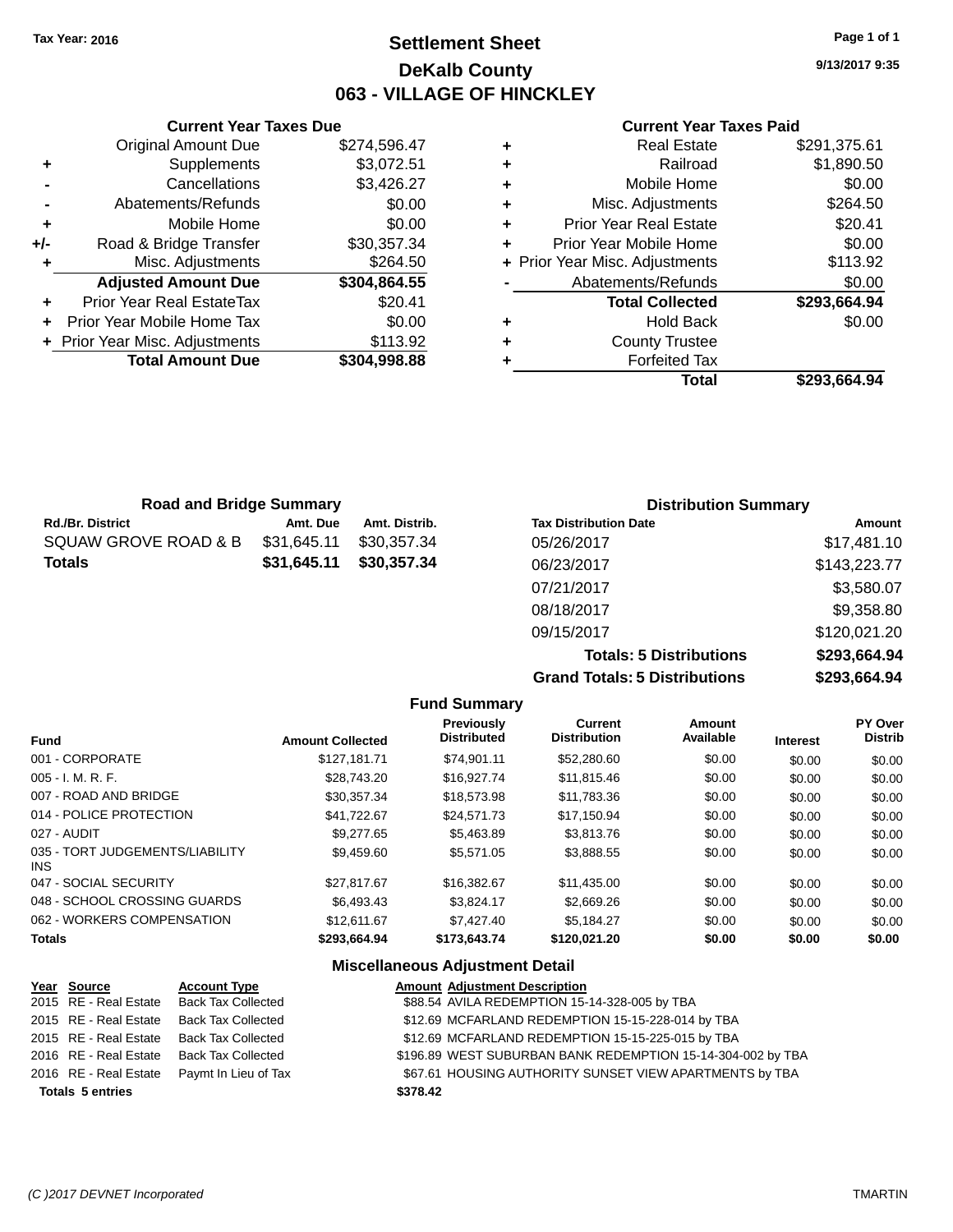## **Settlement Sheet Tax Year: 2016 Page 1 of 1 DeKalb County 064 - VILLAGE OF KINGSTON**

**9/13/2017 9:35**

#### **Current Year Taxes Paid**

|     | <b>Current Year Taxes Due</b>  |              |  |  |  |
|-----|--------------------------------|--------------|--|--|--|
|     | <b>Original Amount Due</b>     | \$150,804.19 |  |  |  |
| ٠   | Supplements                    | \$2,011.73   |  |  |  |
|     | Cancellations                  | \$2,269.58   |  |  |  |
|     | Abatements/Refunds             | \$0.01       |  |  |  |
| ٠   | Mobile Home                    | \$0.00       |  |  |  |
| +/- | Road & Bridge Transfer         | \$10,054.36  |  |  |  |
| ٠   | Misc. Adjustments              | \$476.06     |  |  |  |
|     | <b>Adjusted Amount Due</b>     | \$161,076.75 |  |  |  |
| ٠   | Prior Year Real EstateTax      | \$0.09       |  |  |  |
|     | Prior Year Mobile Home Tax     | \$0.00       |  |  |  |
|     | + Prior Year Misc. Adjustments | \$0.00       |  |  |  |
|     | <b>Total Amount Due</b>        | \$161,076.84 |  |  |  |
|     |                                |              |  |  |  |

| ٠ | <b>Real Estate</b>             | \$155,211.76 |
|---|--------------------------------|--------------|
| ٠ | Railroad                       | \$613.29     |
| ٠ | Mobile Home                    | \$0.00       |
| ٠ | Misc. Adjustments              | \$476.06     |
| ٠ | <b>Prior Year Real Estate</b>  | \$0.09       |
| ٠ | Prior Year Mobile Home         | \$0.00       |
|   | + Prior Year Misc. Adjustments | \$0.00       |
|   | Abatements/Refunds             | \$0.01       |
|   | <b>Total Collected</b>         | \$156,301.19 |
| ٠ | Hold Back                      | \$0.00       |
| ٠ | <b>County Trustee</b>          |              |
| ٠ | <b>Forfeited Tax</b>           |              |
|   | Total                          | \$156,301.19 |
|   |                                |              |

| <b>Road and Bridge Summary</b> |             |               | <b>Distribution Summary</b>  |             |  |
|--------------------------------|-------------|---------------|------------------------------|-------------|--|
| <b>Rd./Br. District</b>        | Amt. Due    | Amt. Distrib. | <b>Tax Distribution Date</b> | Amount      |  |
| KINGSTON ROAD & BRIDG          | \$10,323.46 | \$10.054.36   | 05/26/2017                   | \$11,887.89 |  |
| <b>Totals</b>                  | \$10,323.46 | \$10,054.36   | 06/23/2017                   | \$73,413.84 |  |
|                                |             |               | 07/21/2017                   | \$1,445.42  |  |
|                                |             |               | 08/18/2017                   | \$4,042.51  |  |
|                                |             |               | 09/15/2017                   | \$65,511.53 |  |

**Totals: 5 Distributions \$156,301.19 Grand Totals: 5 Distributions \$156,301.19**

|                                         |                         | <b>Fund Summary</b>                     |                                       |                     |                 |                           |
|-----------------------------------------|-------------------------|-----------------------------------------|---------------------------------------|---------------------|-----------------|---------------------------|
| <b>Fund</b>                             | <b>Amount Collected</b> | <b>Previously</b><br><b>Distributed</b> | <b>Current</b><br><b>Distribution</b> | Amount<br>Available | <b>Interest</b> | PY Over<br><b>Distrib</b> |
| 001 - CORPORATE                         | \$51,690.69             | \$29,955.45                             | \$21,735.24                           | \$0.00              | \$0.00          | \$0.00                    |
| $005 - I. M. R. F.$                     | \$13,061.43             | \$7,569.27                              | \$5,492.16                            | \$0.00              | \$0.00          | \$0.00                    |
| 007 - ROAD AND BRIDGE                   | \$10.054.36             | \$6,037.67                              | \$4,016,69                            | \$0.00              | \$0.00          | \$0.00                    |
| 014 - POLICE PROTECTION                 | \$17,391.96             | \$10,078.87                             | \$7,313.09                            | \$0.00              | \$0.00          | \$0.00                    |
| 025 - GARBAGE DISPOSAL                  | \$6,792.58              | \$3,936.39                              | \$2,856.19                            | \$0.00              | \$0.00          | \$0.00                    |
| 027 - AUDIT                             | \$9,311.97              | \$5,396.41                              | \$3,915.56                            | \$0.00              | \$0.00          | \$0.00                    |
| 031 - WORKING CASH                      | \$483.20                | \$280.02                                | \$203.18                              | \$0.00              | \$0.00          | \$0.00                    |
| 035 - TORT JUDGEMENTS/LIABILITY<br>INS. | \$40,058.47             | \$23,214.42                             | \$16,844.05                           | \$0.00              | \$0.00          | \$0.00                    |
| 047 - SOCIAL SECURITY                   | \$7,456.53              | \$4,321.16                              | \$3,135.37                            | \$0.00              | \$0.00          | \$0.00                    |
| <b>Totals</b>                           | \$156,301.19            | \$90,789.66                             | \$65,511.53                           | \$0.00              | \$0.00          | \$0.00                    |
|                                         |                         |                                         |                                       |                     |                 |                           |

| <u>Year Source</u>      | <b>Account Type</b> | <b>Amount Adjustment Description</b>                 |
|-------------------------|---------------------|------------------------------------------------------|
| 2016 RE - Real Estate   | Back Tax Collected  | \$97.71 CAINARI INC REDEMPTION 02-22-307-006 by TBA  |
| 2016 RE - Real Estate   | Back Tax Collected  | \$378.35 CAINARI INC REDEMPTION 02-22-307-007 by TBA |
| <b>Totals 2 entries</b> |                     | \$476.06                                             |
|                         |                     |                                                      |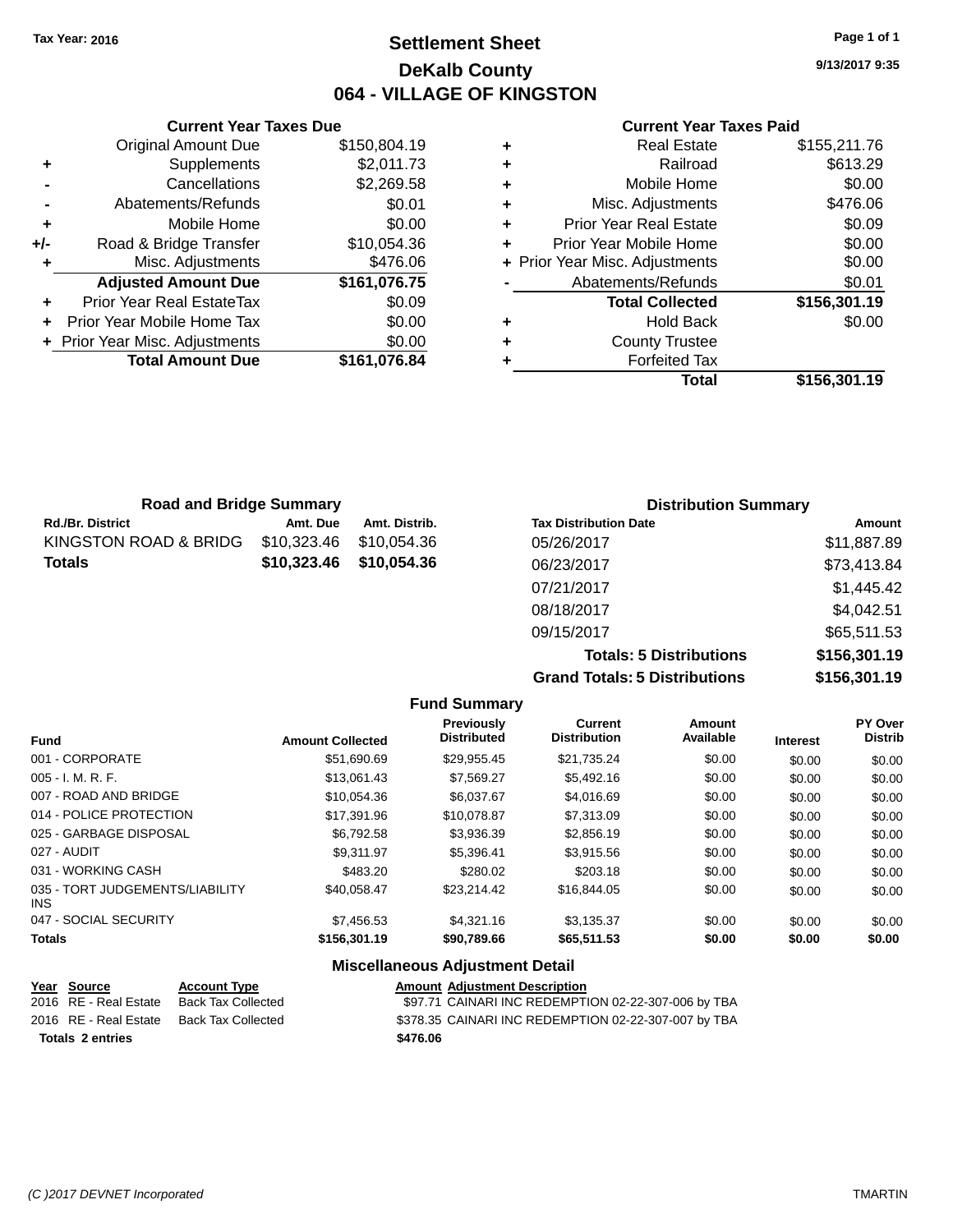## **Settlement Sheet Tax Year: 2016 Page 1 of 1 DeKalb County 065 - VILLAGE OF KIRKLAND**

**9/13/2017 9:35**

#### **Current Year Taxes Paid**

|     | <b>Current Year Taxes Due</b>  |              |
|-----|--------------------------------|--------------|
|     | <b>Original Amount Due</b>     | \$199,132.06 |
| ٠   | Supplements                    | \$1,057.78   |
|     | Cancellations                  | \$1,253.33   |
|     | Abatements/Refunds             | \$0.00       |
| ٠   | Mobile Home                    | \$0.00       |
| +/- | Road & Bridge Transfer         | \$5,995.35   |
|     | Misc. Adjustments              | \$16.90      |
|     | <b>Adjusted Amount Due</b>     | \$204,948.76 |
| ٠   | Prior Year Real EstateTax      | \$0.49       |
|     | Prior Year Mobile Home Tax     | \$0.00       |
|     | + Prior Year Misc. Adjustments | \$30.92      |
|     | <b>Total Amount Due</b>        | \$204,980.17 |
|     |                                |              |

|   | <b>Real Estate</b>             | \$197,107.87 |
|---|--------------------------------|--------------|
| ٠ | Railroad                       | \$670.01     |
| ٠ | Mobile Home                    | \$0.00       |
| ٠ | Misc. Adjustments              | \$16.90      |
| ٠ | <b>Prior Year Real Estate</b>  | \$0.49       |
| ٠ | Prior Year Mobile Home         | \$0.00       |
|   | + Prior Year Misc. Adjustments | \$30.92      |
|   | Abatements/Refunds             | \$0.00       |
|   | <b>Total Collected</b>         | \$197,826.19 |
| ٠ | <b>Hold Back</b>               | \$0.00       |
| ٠ | <b>County Trustee</b>          |              |
|   | <b>Forfeited Tax</b>           |              |
|   | Total                          | \$197,826.19 |

| <b>Road and Bridge Summary</b>    |            |               | <b>Distribution Summary</b>  |             |
|-----------------------------------|------------|---------------|------------------------------|-------------|
| <b>Rd./Br. District</b>           | Amt. Due   | Amt. Distrib. | <b>Tax Distribution Date</b> | Amount      |
| <b>FRANKLIN ROAD &amp; BRIDGE</b> | \$6,265.70 | \$5,995.35    | 05/26/2017                   | \$14,307.02 |
| <b>Totals</b>                     | \$6,265.70 | \$5,995.35    | 06/23/2017                   | \$89,840.01 |
|                                   |            |               | 07/21/2017                   | \$2,596.71  |
|                                   |            |               | 08/18/2017                   | \$5,260.44  |
|                                   |            |               | 09/15/2017                   | \$85,822.01 |

**Totals: 5 Distributions \$197,826.19 Grand Totals: 5 Distributions \$197,826.19**

|                                         |                         | <b>Fund Summary</b>                     |                                       |                     |                 |                           |
|-----------------------------------------|-------------------------|-----------------------------------------|---------------------------------------|---------------------|-----------------|---------------------------|
| Fund                                    | <b>Amount Collected</b> | <b>Previously</b><br><b>Distributed</b> | <b>Current</b><br><b>Distribution</b> | Amount<br>Available | <b>Interest</b> | PY Over<br><b>Distrib</b> |
| 001 - CORPORATE                         | \$71,933.89             | \$40,670.14                             | \$31.263.75                           | \$0.00              | \$0.00          | \$0.00                    |
| 007 - ROAD AND BRIDGE                   | \$5,995.35              | \$3.546.44                              | \$2,448.91                            | \$0.00              | \$0.00          | \$0.00                    |
| 014 - POLICE PROTECTION                 | \$95,915.43             | \$54,228.88                             | \$41,686.55                           | \$0.00              | \$0.00          | \$0.00                    |
| 027 - AUDIT                             | \$4.796.71              | \$2.711.97                              | \$2,084.74                            | \$0.00              | \$0.00          | \$0.00                    |
| 035 - TORT JUDGEMENTS/LIABILITY<br>INS. | \$19,184.81             | \$10,846.75                             | \$8,338,06                            | \$0.00              | \$0.00          | \$0.00                    |
| <b>Totals</b>                           | \$197.826.19            | \$112,004.18                            | \$85.822.01                           | \$0.00              | \$0.00          | \$0.00                    |
|                                         |                         | <b>Miscellaneous Adjustment Detail</b>  |                                       |                     |                 |                           |
| $V_{max}$ $C_{min}$<br>Accessod Trees   |                         | Amarrat Adjustment Desariation          |                                       |                     |                 |                           |

| Year Source           | <b>Account Type</b>                      | <b>Amount Adjustment Description</b>             |
|-----------------------|------------------------------------------|--------------------------------------------------|
| 2015 RE - Real Estate | Back Tax Collected                       | \$30.92 DUNCAN REDEMPTION 01-26-252-011 by TBA   |
|                       | 2016 RE - Real Estate Back Tax Collected | \$16.90 GIANNOLA REDEMPTION 01-26-206-015 by TBA |
| Totals 2 entries      |                                          | \$47.82                                          |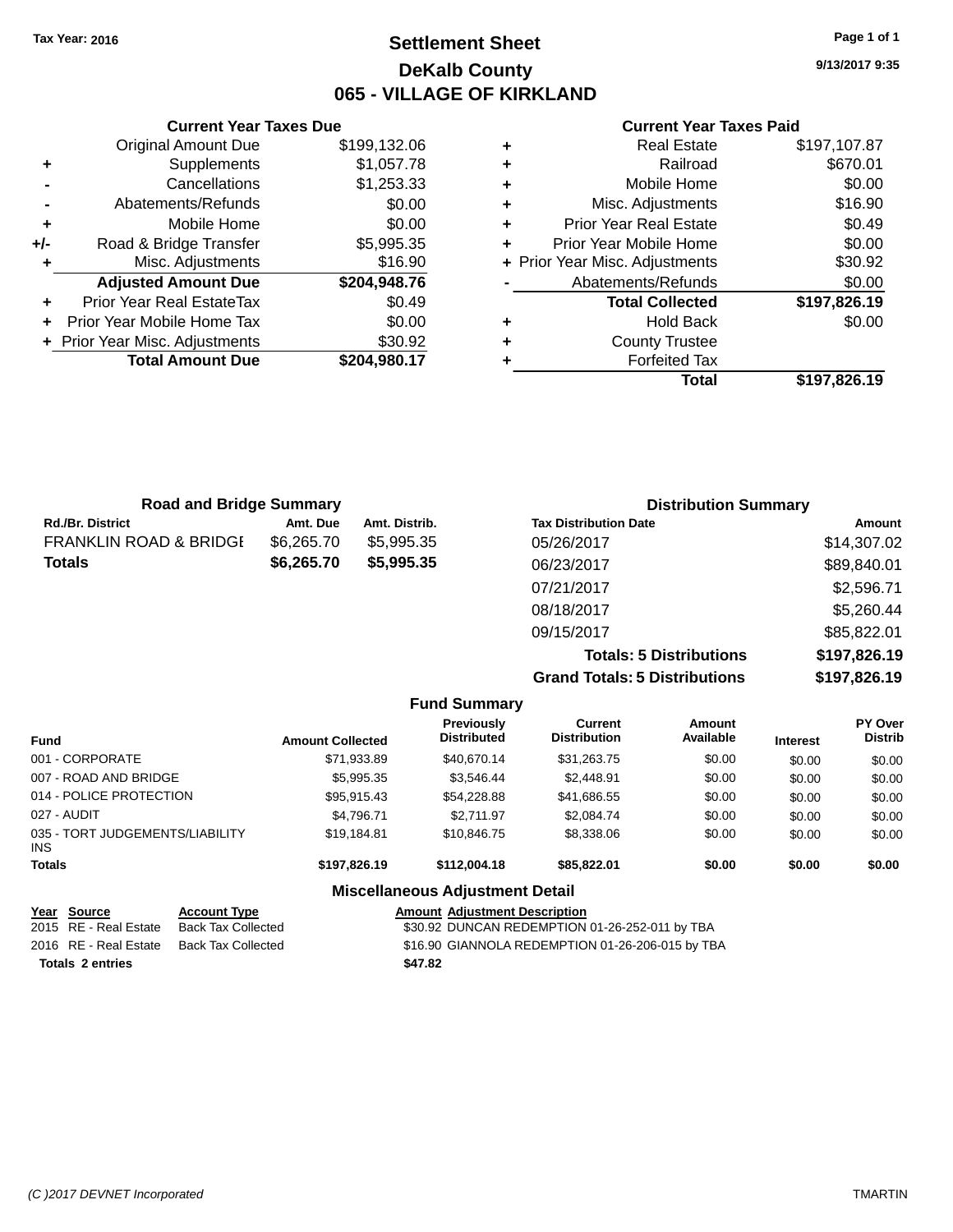## **Settlement Sheet Tax Year: 2016 Page 1 of 1 DeKalb County 066 - KIRKLAND LIBRARY**

#### **Current Year Taxes Due**

|     | <b>Original Amount Due</b>     | \$48,833.76 |
|-----|--------------------------------|-------------|
| ٠   | Supplements                    | \$243.73    |
|     | Cancellations                  | \$287.41    |
|     | Abatements/Refunds             | \$0.00      |
| ٠   | Mobile Home                    | \$0.00      |
| +/- | Road & Bridge Transfer         | \$0.00      |
| ٠   | Misc. Adjustments              | \$4.14      |
|     | <b>Adjusted Amount Due</b>     | \$48,794.22 |
| ٠   | Prior Year Real EstateTax      | \$0.00      |
|     | Prior Year Mobile Home Tax     | \$0.00      |
|     | + Prior Year Misc. Adjustments | \$7.58      |
|     | <b>Total Amount Due</b>        | \$48,801,80 |

## **Current Year Taxes Paid**

| ٠ | <b>Real Estate</b>             | \$46,872.23 |
|---|--------------------------------|-------------|
| ÷ | Railroad                       | \$159.28    |
| ٠ | Mobile Home                    | \$0.00      |
| ٠ | Misc. Adjustments              | \$4.14      |
| ٠ | <b>Prior Year Real Estate</b>  | \$0.00      |
| ٠ | Prior Year Mobile Home         | \$0.00      |
|   | + Prior Year Misc. Adjustments | \$7.58      |
|   | Abatements/Refunds             | \$0.00      |
|   | <b>Total Collected</b>         | \$47,043.23 |
| ٠ | Hold Back                      | \$0.00      |
| ٠ | <b>County Trustee</b>          |             |
| ٠ | <b>Forfeited Tax</b>           |             |
|   | Total                          | \$47.043.23 |
|   |                                |             |

| <b>Distribution Summary</b>          |             |
|--------------------------------------|-------------|
| <b>Tax Distribution Date</b>         | Amount      |
| 05/26/2017                           | \$3,407.74  |
| 06/23/2017                           | \$21,319.03 |
| 07/21/2017                           | \$615.17    |
| 08/18/2017                           | \$1,255.48  |
| 09/15/2017                           | \$20,445.81 |
| <b>Totals: 5 Distributions</b>       | \$47,043.23 |
| <b>Grand Totals: 5 Distributions</b> | \$47,043.23 |

#### **Fund Interest Amount Collected Distributed PY Over Distrib Amount Available Current Distribution Previously** 005 - I. M. R. F. Channel Communication of the State State State State State State State State State State Sta 016 - LIBRARY (township, municipalities)  $$44,878.44$   $$25,373.48$   $$19,504.96$  \$0.00 \$0.00 \$0.00 \$0.00 047 - SOCIAL SECURITY 62,156.41 \$2,156.41 \$1,219.20 \$937.21 \$0.00 \$0.00 \$0.00 \$0.00 **Totals \$47,043.23 \$26,597.42 \$20,445.81 \$0.00 \$0.00 \$0.00**

#### **Miscellaneous Adjustment Detail**

| Year Source             | <b>Account Type</b> |         | <b>Amount Adiustment Description</b>            |
|-------------------------|---------------------|---------|-------------------------------------------------|
| 2015 RE - Real Estate   | Back Tax Collected  |         | \$7.58 DUNCAN REDEMPTION 01-26-252-011 by TBA   |
| 2016 RE - Real Estate   | Back Tax Collected  |         | \$4.14 GIANNOLA REDEMPTION 01-26-206-015 by TBA |
| <b>Totals 2 entries</b> |                     | \$11.72 |                                                 |

## **Fund Summary**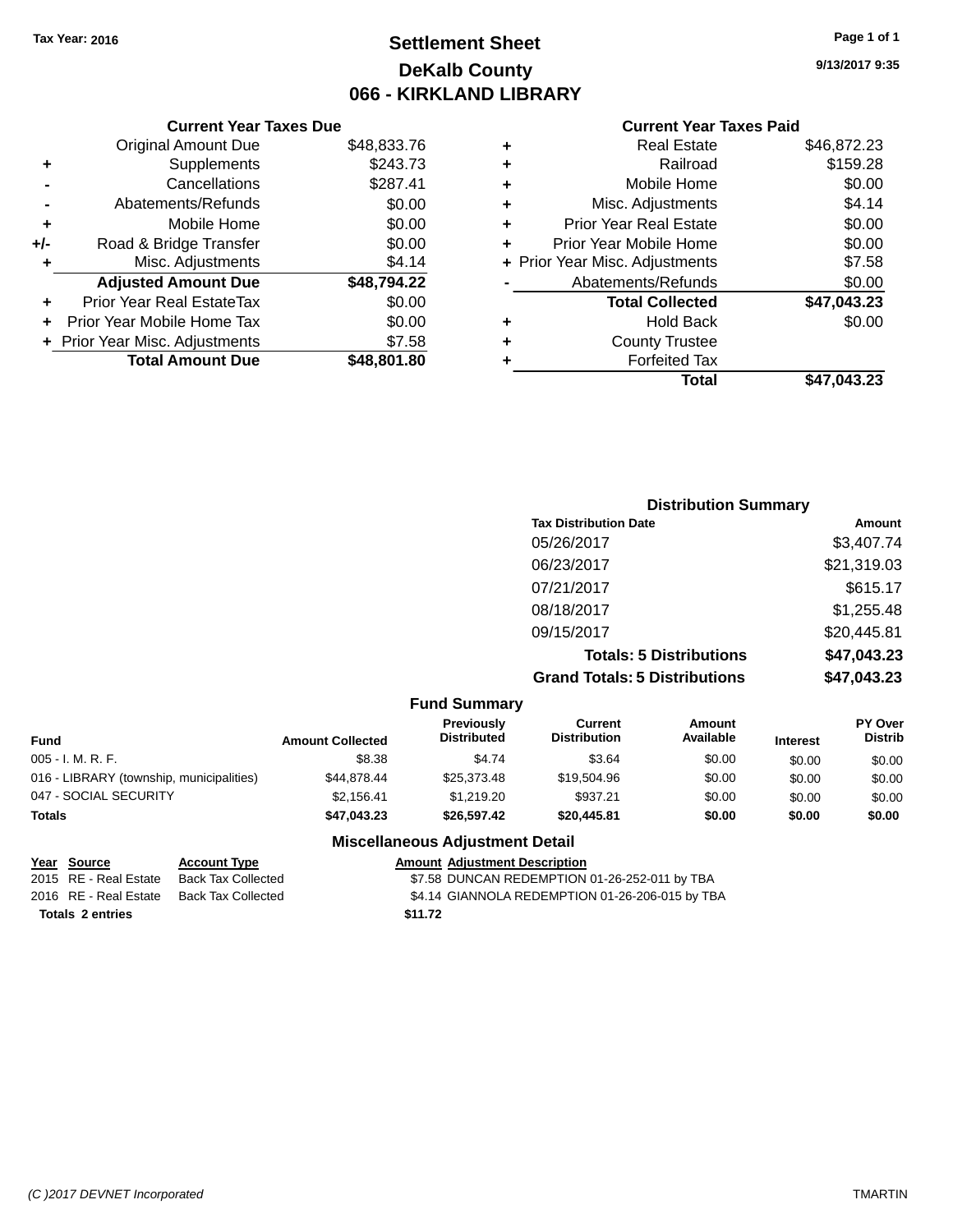## **Settlement Sheet Tax Year: 2016 Page 1 of 1 DeKalb County 067 - VILLAGE OF LEE**

**9/13/2017 9:35**

# **Current Year Taxes Paid**<br>Real Estate **+** Real Estate \$10,074.58

| <b>Original Amount Due</b>     | \$10,381.82 |
|--------------------------------|-------------|
| Supplements                    | \$250.44    |
| Cancellations                  | \$287.70    |
| Abatements/Refunds             | \$0.00      |
| Mobile Home                    | \$0.00      |
| Road & Bridge Transfer         | \$1,561.98  |
| Misc. Adjustments              | \$0.00      |
| <b>Adjusted Amount Due</b>     | \$11,906.54 |
| Prior Year Real EstateTax      | (\$762.22)  |
| Prior Year Mobile Home Tax     | \$0.00      |
| + Prior Year Misc. Adjustments | \$0.00      |
| <b>Total Amount Due</b>        | \$11,144.32 |
|                                |             |

|   | Total                          | \$9,752.11                   |
|---|--------------------------------|------------------------------|
| ٠ | <b>Forfeited Tax</b>           |                              |
| ٠ | <b>County Trustee</b>          |                              |
| ٠ | <b>Hold Back</b>               | \$0.00                       |
|   | <b>Total Collected</b>         | \$9,752.11                   |
|   | Abatements/Refunds             | \$0.00                       |
|   | + Prior Year Misc. Adjustments | \$0.00                       |
| ٠ | Prior Year Mobile Home         | \$0.00                       |
| ٠ | <b>Prior Year Real Estate</b>  | (\$762.22)                   |
| ٠ | Misc. Adjustments              | \$0.00                       |
| ٠ | Mobile Home                    | \$0.00                       |
| ٠ | Railroad                       | \$439.75                     |
| т | ngal Lolal <del>c</del>        | $0.007$ . The set of $0.007$ |

| <b>Road and Bridge Summary</b> |            |               | <b>Distribution Summary</b>  |            |
|--------------------------------|------------|---------------|------------------------------|------------|
| <b>Rd./Br. District</b>        | Amt. Due   | Amt. Distrib. | <b>Tax Distribution Date</b> | Amount     |
| SHABBONA ROAD & BRIDC          | \$1,599.29 | \$1.561.98    | 05/26/2017                   | \$203.49   |
| <b>Totals</b>                  | \$1,599.29 | \$1,561.98    | 06/23/2017                   | \$5,074.23 |
|                                |            |               | 07/21/2017                   | \$158.71   |
|                                |            |               | 08/18/2017                   | \$395.30   |
|                                |            |               | 09/15/2017                   | \$3,920.38 |

**Totals: 5 Distributions \$9,752.11 Grand Totals: 5 Distributions \$9,752.11**

|                                         |                         | <b>Fund Summary</b>                     |                                |                     |                 |                           |
|-----------------------------------------|-------------------------|-----------------------------------------|--------------------------------|---------------------|-----------------|---------------------------|
| <b>Fund</b>                             | <b>Amount Collected</b> | <b>Previously</b><br><b>Distributed</b> | Current<br><b>Distribution</b> | Amount<br>Available | <b>Interest</b> | PY Over<br><b>Distrib</b> |
| 001 - CORPORATE                         | \$2,511.29              | \$1,498.32                              | \$1.012.97                     | \$0.00              | \$0.00          | \$0.00                    |
| 007 - ROAD AND BRIDGE                   | \$1,561.98              | \$945.26                                | \$616.72                       | \$0.00              | \$0.00          | \$0.00                    |
| 025 - GARBAGE DISPOSAL                  | \$892.96                | \$532.76                                | \$360.20                       | \$0.00              | \$0.00          | \$0.00                    |
| 027 - AUDIT                             | \$999.16                | \$596.13                                | \$403.03                       | \$0.00              | \$0.00          | \$0.00                    |
| 035 - TORT JUDGEMENTS/LIABILITY<br>INS. | \$2,065.93              | \$1,232.60                              | \$833.33                       | \$0.00              | \$0.00          | \$0.00                    |
| 072 - WATERWORKS SYSTEM                 | \$1,720.79              | \$1,026.66                              | \$694.13                       | \$0.00              | \$0.00          | \$0.00                    |
| <b>Totals</b>                           | \$9,752.11              | \$5,831.73                              | \$3,920.38                     | \$0.00              | \$0.00          | \$0.00                    |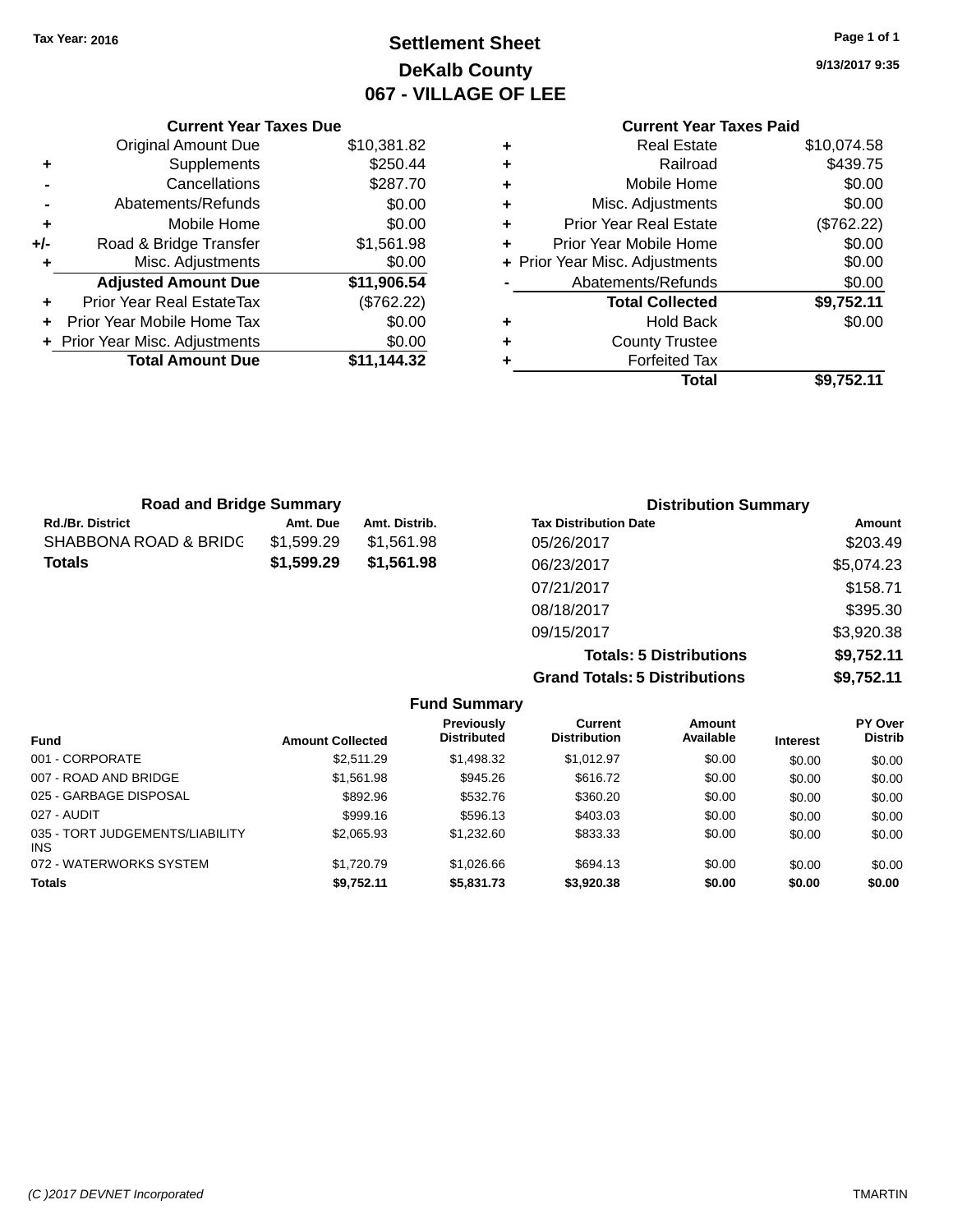## **Settlement Sheet Tax Year: 2016 Page 1 of 1 DeKalb County 068 - VILLAGE OF MALTA**

**9/13/2017 9:35**

#### **Current Year Taxes Paid**

|     | <b>Current Year Taxes Due</b>    |              |
|-----|----------------------------------|--------------|
|     | <b>Original Amount Due</b>       | \$108,253.73 |
| ٠   | Supplements                      | \$1,213.92   |
|     | Cancellations                    | \$1,385.51   |
|     | Abatements/Refunds               | \$0.00       |
| ٠   | Mobile Home                      | \$0.00       |
| +/- | Road & Bridge Transfer           | \$10,321.23  |
|     | Misc. Adjustments                | \$0.00       |
|     | <b>Adjusted Amount Due</b>       | \$118,403.37 |
|     | <b>Prior Year Real EstateTax</b> | (\$84.90)    |
|     | Prior Year Mobile Home Tax       | \$0.00       |
|     | + Prior Year Misc. Adjustments   | \$0.00       |
|     | <b>Total Amount Due</b>          | \$118,318.47 |
|     |                                  |              |

|   | <b>Real Estate</b>             | \$110,281.11 |
|---|--------------------------------|--------------|
| ÷ | Railroad                       | \$1,410.66   |
| ٠ | Mobile Home                    | \$0.00       |
| ٠ | Misc. Adjustments              | \$0.00       |
| ٠ | <b>Prior Year Real Estate</b>  | (\$84.90)    |
| ٠ | Prior Year Mobile Home         | \$0.00       |
|   | + Prior Year Misc. Adjustments | \$0.00       |
|   | Abatements/Refunds             | \$0.00       |
|   | <b>Total Collected</b>         | \$111,606.87 |
| ٠ | <b>Hold Back</b>               | \$0.00       |
| ٠ | <b>County Trustee</b>          |              |
| ٠ | <b>Forfeited Tax</b>           |              |
|   | Total                          | \$111,606.87 |
|   |                                |              |

| <b>Road and Bridge Summary</b> |             |               | <b>Distribution Summary</b>  |             |
|--------------------------------|-------------|---------------|------------------------------|-------------|
| Rd./Br. District               | Amt. Due    | Amt. Distrib. | <b>Tax Distribution Date</b> | Amount      |
| MALTA ROAD & BRIDGE            | \$10,771.85 | \$10,321.23   | 05/26/2017                   | \$7,734.00  |
| Totals                         | \$10,771.85 | \$10,321.23   | 06/23/2017                   | \$55,101.13 |
|                                |             |               | 07/21/2017                   | \$637.80    |
|                                |             |               | 08/18/2017                   | \$3,238.82  |
|                                |             |               | 09/15/2017                   | \$44,895.12 |

**Totals: 5 Distributions \$111,606.87 Grand Totals: 5 Distributions \$111,606.87**

|                                         |                         | <b>Fund Summary</b>              |                                |                     |                 |                           |
|-----------------------------------------|-------------------------|----------------------------------|--------------------------------|---------------------|-----------------|---------------------------|
| <b>Fund</b>                             | <b>Amount Collected</b> | Previously<br><b>Distributed</b> | Current<br><b>Distribution</b> | Amount<br>Available | <b>Interest</b> | PY Over<br><b>Distrib</b> |
| 001 - CORPORATE                         | \$27.134.12             | \$16,200.75                      | \$10,933.37                    | \$0.00              | \$0.00          | \$0.00                    |
| 003 - BONDS AND INTEREST                | \$0.00                  | \$0.00                           | \$0.00                         | \$0.00              | \$0.00          | \$0.00                    |
| $005 - I. M. R. F.$                     | \$11,228.33             | \$6,704.01                       | \$4,524.32                     | \$0.00              | \$0.00          | \$0.00                    |
| 007 - ROAD AND BRIDGE                   | \$10,321.23             | \$6,237.93                       | \$4,083.30                     | \$0.00              | \$0.00          | \$0.00                    |
| 014 - POLICE PROTECTION                 | \$8,421.29              | \$5,028.03                       | \$3,393.26                     | \$0.00              | \$0.00          | \$0.00                    |
| 025 - GARBAGE DISPOSAL                  | \$935.68                | \$558.66                         | \$377.02                       | \$0.00              | \$0.00          | \$0.00                    |
| 027 - AUDIT                             | \$7.952.85              | \$4.748.35                       | \$3,204.50                     | \$0.00              | \$0.00          | \$0.00                    |
| 035 - TORT JUDGEMENTS/LIABILITY<br>INS. | \$26,665.78             | \$15,921.13                      | \$10,744.65                    | \$0.00              | \$0.00          | \$0.00                    |
| 041 - STREET LIGHTING                   | \$4.912.15              | \$2,932.86                       | \$1.979.29                     | \$0.00              | \$0.00          | \$0.00                    |
| 047 - SOCIAL SECURITY                   | \$14.035.44             | \$8,380.03                       | \$5,655.41                     | \$0.00              | \$0.00          | \$0.00                    |
| <b>Totals</b>                           | \$111,606.87            | \$66,711.75                      | \$44,895.12                    | \$0.00              | \$0.00          | \$0.00                    |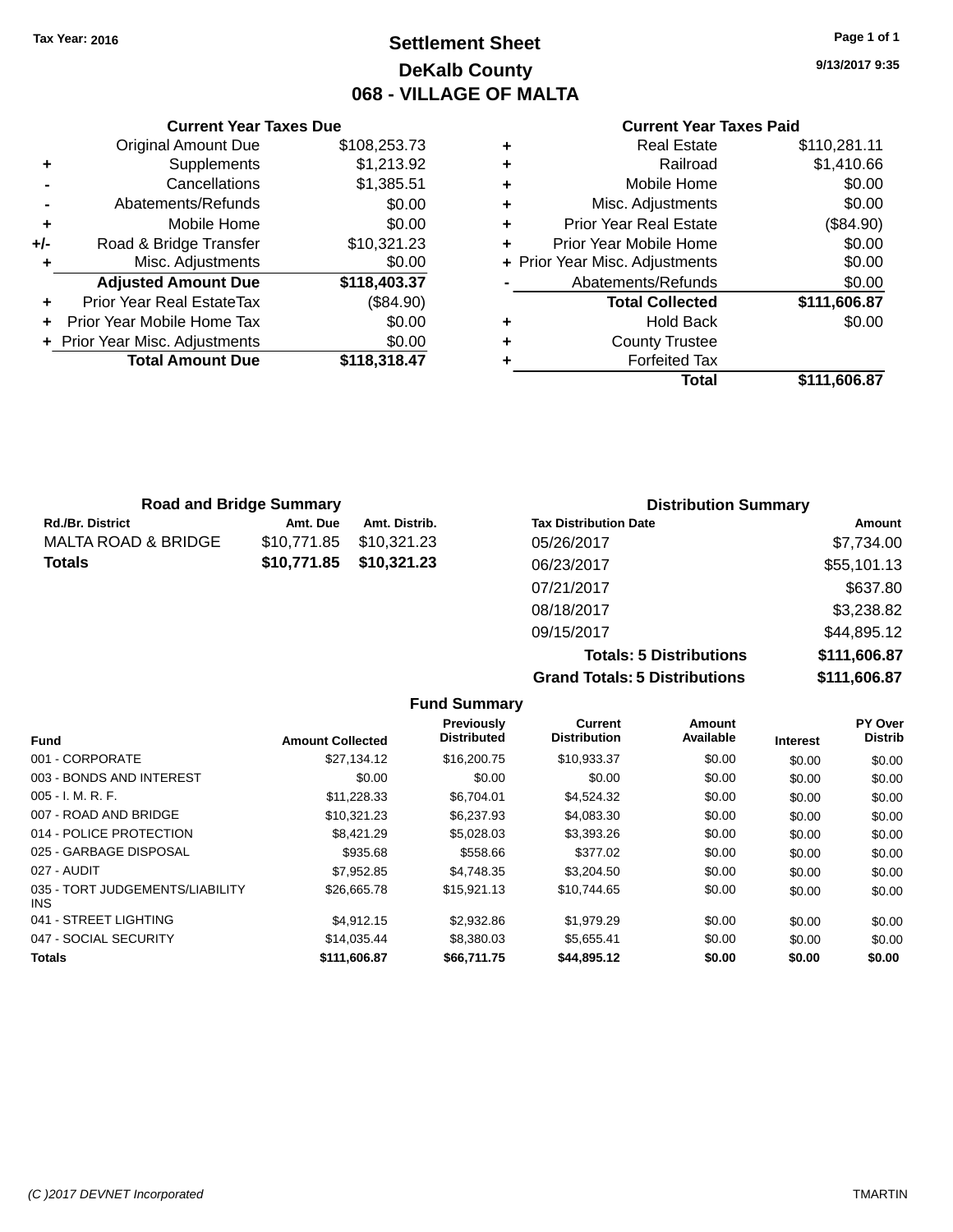## **Settlement Sheet Tax Year: 2016 Page 1 of 1 DeKalb County 069 - VILLAGE OF MAPLE PARK**

**9/13/2017 9:35**

#### **Current Year Taxes Paid**

|     | <b>Current Year Taxes Due</b>  |              |
|-----|--------------------------------|--------------|
|     | <b>Original Amount Due</b>     | \$108,303.61 |
| ٠   | Supplements                    | \$820.94     |
|     | Cancellations                  | \$925.06     |
|     | Abatements/Refunds             | \$0.00       |
| ٠   | Mobile Home                    | \$0.00       |
| +/- | Road & Bridge Transfer         | \$5,808.17   |
|     | Misc. Adjustments              | \$0.00       |
|     | <b>Adjusted Amount Due</b>     | \$114,007.66 |
| ٠   | Prior Year Real EstateTax      | \$0.49       |
| ÷   | Prior Year Mobile Home Tax     | \$0.00       |
|     | + Prior Year Misc. Adjustments | \$0.00       |
|     | <b>Total Amount Due</b>        | \$114,008.15 |
|     |                                |              |

|   | <b>Real Estate</b>             | \$112,747.25 |
|---|--------------------------------|--------------|
| ٠ | Railroad                       | \$0.00       |
| ٠ | Mobile Home                    | \$0.00       |
| ٠ | Misc. Adjustments              | \$0.00       |
| ٠ | <b>Prior Year Real Estate</b>  | \$0.49       |
| ٠ | Prior Year Mobile Home         | \$0.00       |
|   | + Prior Year Misc. Adjustments | \$0.00       |
|   | Abatements/Refunds             | \$0.00       |
|   | <b>Total Collected</b>         | \$112,747.74 |
| ٠ | <b>Hold Back</b>               | \$0.00       |
| ٠ | <b>County Trustee</b>          |              |
|   | <b>Forfeited Tax</b>           |              |
|   | Total                          | \$112,747.74 |

| <b>Road and Bridge Summary</b>   |            |               | <b>Distribution Summary</b>  |             |
|----------------------------------|------------|---------------|------------------------------|-------------|
| <b>Rd./Br. District</b>          | Amt. Due   | Amt. Distrib. | <b>Tax Distribution Date</b> | Amount      |
| <b>CORTLAND ROAD &amp; BRIDC</b> | \$6,012.08 | \$5,808,17    | 05/26/2017                   | \$6,213.59  |
| <b>Totals</b>                    | \$6,012.08 | \$5,808.17    | 06/23/2017                   | \$53,587.06 |
|                                  |            |               | 07/21/2017                   | \$967.45    |
|                                  |            |               | 08/18/2017                   | \$1,683.62  |
|                                  |            |               | 09/15/2017                   | \$50,296.02 |
|                                  |            |               | Tatalan F. Biatollantiana.   | 0.44071774  |

**Totals: 5 Distributions \$112,747.74 Grand Totals: 5 Distributions \$112,747.74**

|                                               |                         | <b>Fund Summary</b>                     |                                |                     |                 |                                  |
|-----------------------------------------------|-------------------------|-----------------------------------------|--------------------------------|---------------------|-----------------|----------------------------------|
| <b>Fund</b>                                   | <b>Amount Collected</b> | <b>Previously</b><br><b>Distributed</b> | Current<br><b>Distribution</b> | Amount<br>Available | <b>Interest</b> | <b>PY Over</b><br><b>Distrib</b> |
| 001 - CORPORATE                               | \$54.591.79             | \$30,154.92                             | \$24,436.87                    | \$0.00              | \$0.00          | \$0.00                           |
| 003 - BONDS AND INTEREST                      | \$0.00                  | \$0.00                                  | \$0.00                         | \$0.00              | \$0.00          | \$0.00                           |
| 007 - ROAD AND BRIDGE                         | \$5,808.17              | \$3.381.41                              | \$2,426.76                     | \$0.00              | \$0.00          | \$0.00                           |
| 014 - POLICE PROTECTION                       | \$37,389.93             | \$20,653.11                             | \$16,736.82                    | \$0.00              | \$0.00          | \$0.00                           |
| 027 - AUDIT                                   | \$4.985.96              | \$2,754.10                              | \$2,231.86                     | \$0.00              | \$0.00          | \$0.00                           |
| 035 - TORT JUDGEMENTS/LIABILITY<br><b>INS</b> | \$9,971.89              | \$5,508.18                              | \$4,463.71                     | \$0.00              | \$0.00          | \$0.00                           |
| <b>Totals</b>                                 | \$112,747.74            | \$62,451,72                             | \$50.296.02                    | \$0.00              | \$0.00          | \$0.00                           |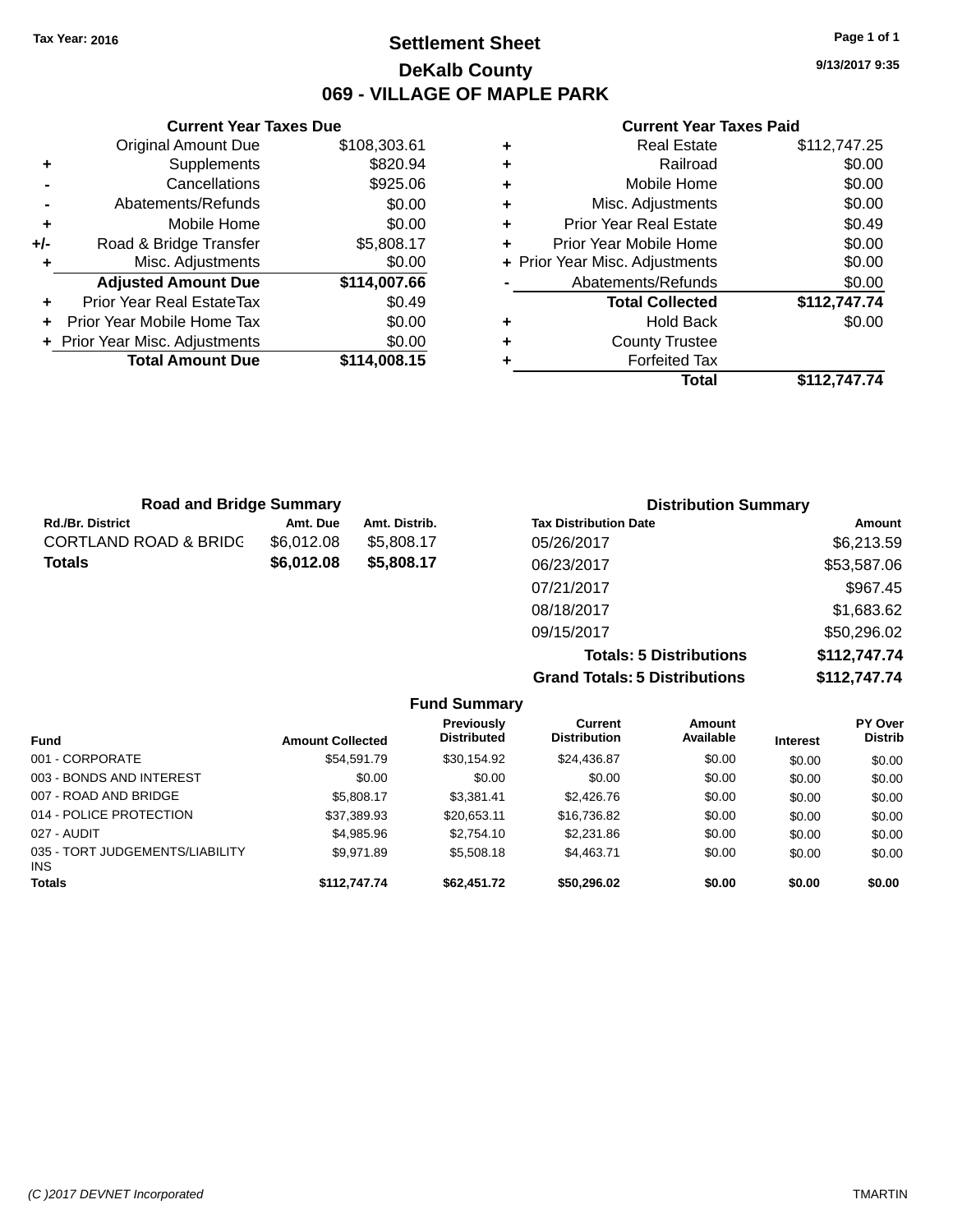## **Settlement Sheet Tax Year: 2016 Page 1 of 1 DeKalb County 070 - MAPLE PARK LIBRARY**

**9/13/2017 9:35**

#### **Current Year Taxes Paid**

|     | <b>Current Year Taxes Due</b>  |             |
|-----|--------------------------------|-------------|
|     | <b>Original Amount Due</b>     | \$10,062.05 |
| ٠   | Supplements                    | \$75.05     |
|     | Cancellations                  | \$83.66     |
|     | Abatements/Refunds             | \$0.00      |
| ٠   | Mobile Home                    | \$0.00      |
| +/- | Road & Bridge Transfer         | \$0.00      |
| ٠   | Misc. Adjustments              | \$0.00      |
|     | <b>Adjusted Amount Due</b>     | \$10,053.44 |
| ٠   | Prior Year Real EstateTax      | \$0.00      |
| ÷   | Prior Year Mobile Home Tax     | \$0.00      |
|     | + Prior Year Misc. Adjustments | \$0.00      |
|     | <b>Total Amount Due</b>        | \$10,053,44 |

| ٠ | <b>Real Estate</b>             | \$9,930.85 |
|---|--------------------------------|------------|
| ٠ | Railroad                       | \$0.00     |
| ٠ | Mobile Home                    | \$0.00     |
| ٠ | Misc. Adjustments              | \$0.00     |
| ٠ | <b>Prior Year Real Estate</b>  | \$0.00     |
| ٠ | Prior Year Mobile Home         | \$0.00     |
|   | + Prior Year Misc. Adjustments | \$0.00     |
|   | Abatements/Refunds             | \$0.00     |
|   | <b>Total Collected</b>         | \$9,930.85 |
| ٠ | <b>Hold Back</b>               | \$0.00     |
| ٠ | <b>County Trustee</b>          |            |
| ٠ | <b>Forfeited Tax</b>           |            |
|   | Total                          | \$9,930.85 |
|   |                                |            |

|                     | <b>Distribution Summary</b>          |            |
|---------------------|--------------------------------------|------------|
|                     | <b>Tax Distribution Date</b>         | Amount     |
|                     | 05/26/2017                           | \$459.30   |
|                     | 06/23/2017                           | \$4,736.15 |
|                     | 07/21/2017                           | \$89.54    |
|                     | 08/18/2017                           | \$105.38   |
|                     | 09/15/2017                           | \$4,540.48 |
|                     | <b>Totals: 5 Distributions</b>       | \$9,930.85 |
|                     | <b>Grand Totals: 5 Distributions</b> | \$9,930.85 |
| <b>Fund Summary</b> |                                      |            |

| <b>Amount Collected</b> | <b>Previously</b><br><b>Distributed</b> | Current<br><b>Distribution</b> | Amount<br>Available | <b>Interest</b> | <b>PY Over</b><br><b>Distrib</b> |
|-------------------------|-----------------------------------------|--------------------------------|---------------------|-----------------|----------------------------------|
| \$9,930.85              | \$5,390.37                              | \$4,540.48                     | \$0.00              | \$0.00          | \$0.00                           |
| \$9,930.85              | \$5,390,37                              | \$4,540.48                     | \$0.00              | \$0.00          | \$0.00                           |
|                         |                                         |                                |                     |                 |                                  |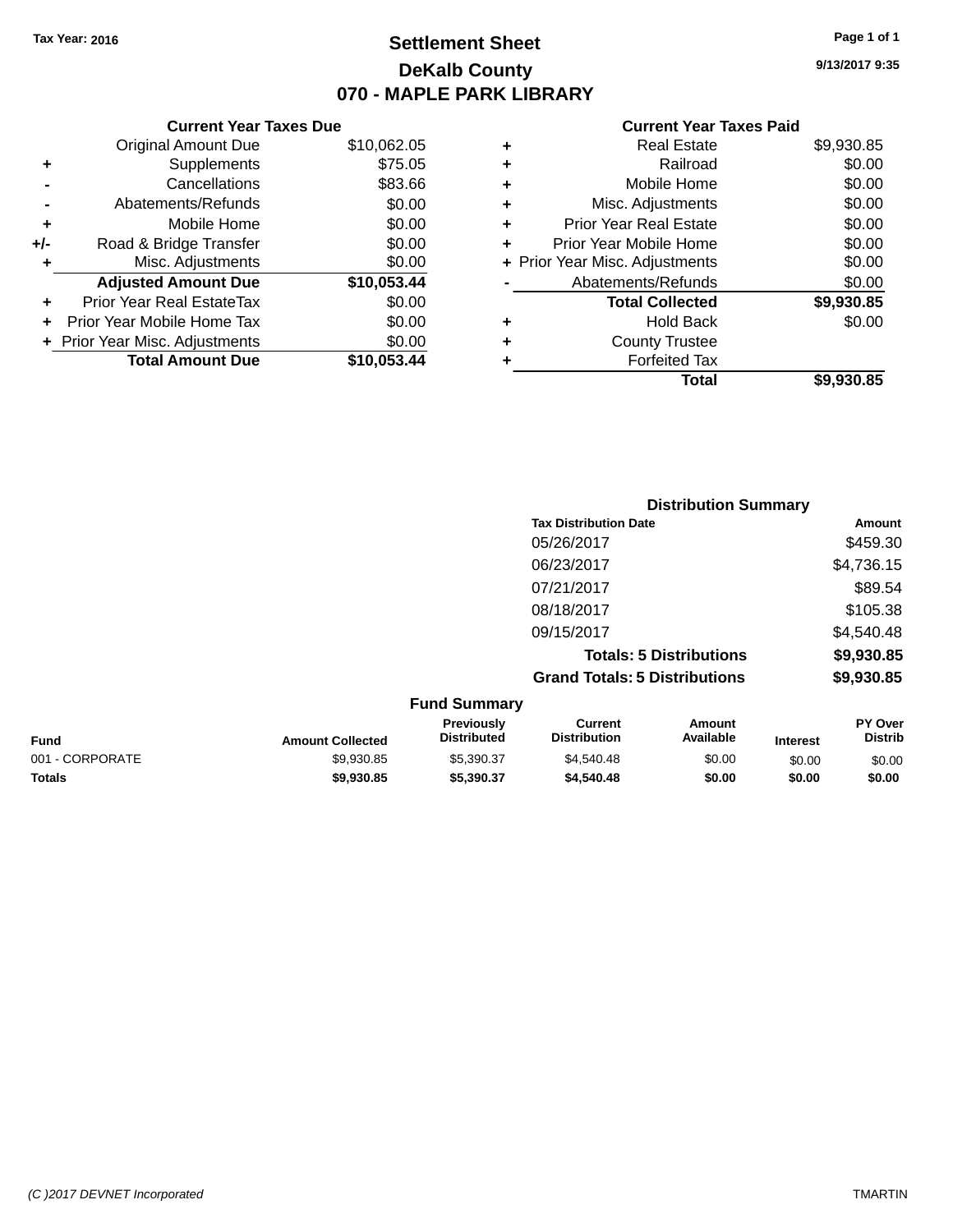## **Settlement Sheet Tax Year: 2016 Page 1 of 2 DeKalb County 071 - CITY OF SANDWICH**

**9/13/2017 9:35**

#### **Current Year Taxes Paid**

|     | <b>Original Amount Due</b>     | \$1,312,172.51 |
|-----|--------------------------------|----------------|
| ٠   | Supplements                    | \$15,305.26    |
|     | Cancellations                  | \$17,390.07    |
|     | Abatements/Refunds             | \$0.00         |
| ٠   | Mobile Home                    | \$0.00         |
| +/- | Road & Bridge Transfer         | \$21,128.85    |
|     | Misc. Adjustments              | \$863.70       |
|     | <b>Adjusted Amount Due</b>     | \$1,332,080.25 |
| ٠   | Prior Year Real EstateTax      | \$181.83       |
| ÷   | Prior Year Mobile Home Tax     | \$0.00         |
|     | + Prior Year Misc. Adjustments | \$0.00         |
|     | <b>Total Amount Due</b>        | \$1,332,262.08 |
|     |                                |                |

**Current Year Taxes Due**

| ٠ | <b>Real Estate</b>             | \$1,266,655.89 |
|---|--------------------------------|----------------|
| ٠ | Railroad                       | \$3,575.42     |
| ٠ | Mobile Home                    | \$0.00         |
| ٠ | Misc. Adjustments              | \$863.70       |
| ٠ | <b>Prior Year Real Estate</b>  | \$181.83       |
| ÷ | Prior Year Mobile Home         | \$0.00         |
|   | + Prior Year Misc. Adjustments | \$0.00         |
|   | Abatements/Refunds             | \$0.00         |
|   | <b>Total Collected</b>         | \$1,271,276.84 |
| ٠ | Hold Back                      | \$0.00         |
| ٠ | <b>County Trustee</b>          |                |
| ٠ | <b>Forfeited Tax</b>           |                |
|   | Total                          | \$1,271,276.84 |

| <b>Road and Bridge Summary</b> |             |               | <b>Distribution Summary</b>  |              |
|--------------------------------|-------------|---------------|------------------------------|--------------|
| <b>Rd./Br. District</b>        | Amt. Due    | Amt. Distrib. | <b>Tax Distribution Date</b> | Amount       |
| SANDWICH ROAD & BRIDG          | \$21,067.07 | \$20,096.60   | 05/26/2017                   | \$126,653.68 |
| SOMONAUK ROAD & BRID(          | \$1,067.83  | \$1,032.25    | 06/23/2017                   | \$586,555.84 |
| <b>Totals</b>                  | \$22,134.90 | \$21,128.85   | 07/21/2017                   | \$13,369.52  |
|                                |             |               | 08/18/2017                   | \$56,828.06  |

**Grand Totals: 5 Distributions \$1,271,276.84**

09/15/2017 \$487,869.74

**Totals: 5 Distributions \$1,271,276.84**

|                                                     |                         | <b>Fund Summary</b>                    |                                       |                     |                 |                           |
|-----------------------------------------------------|-------------------------|----------------------------------------|---------------------------------------|---------------------|-----------------|---------------------------|
| <b>Fund</b>                                         | <b>Amount Collected</b> | Previously<br><b>Distributed</b>       | <b>Current</b><br><b>Distribution</b> | Amount<br>Available | <b>Interest</b> | PY Over<br><b>Distrib</b> |
| 001 - CORPORATE                                     | \$395.340.54            | \$243,587.80                           | \$151,752.74                          | \$0.00              | \$0.00          | \$0.00                    |
| 003 - BONDS AND INTEREST                            | \$0.00                  | \$0.00                                 | \$0.00                                | \$0.00              | \$0.00          | \$0.00                    |
| $005 - I. M. R. F.$                                 | \$91.574.59             | \$56,423.40                            | \$35,151.19                           | \$0.00              | \$0.00          | \$0.00                    |
| 007 - ROAD AND BRIDGE                               | \$21,128.85             | \$13,132.42                            | \$7,996.43                            | \$0.00              | \$0.00          | \$0.00                    |
| 014 - POLICE PROTECTION                             | \$158,177.49            | \$97,460.56                            | \$60,716.93                           | \$0.00              | \$0.00          | \$0.00                    |
| 015 - POLICE PENSION                                | \$231,839.95            | \$142,847.45                           | \$88,992.50                           | \$0.00              | \$0.00          | \$0.00                    |
| 027 - AUDIT                                         | \$16,663.23             | \$10,266.99                            | \$6,396.24                            | \$0.00              | \$0.00          | \$0.00                    |
| 035 - TORT JUDGMENTS, LIABILITY<br><b>INSURANCE</b> | \$33,301.43             | \$20,518.56                            | \$12,782.87                           | \$0.00              | \$0.00          | \$0.00                    |
| 040 - STREET AND BRIDGE                             | \$13,210.32             | \$8,139.50                             | \$5,070.82                            | \$0.00              | \$0.00          | \$0.00                    |
| 041 - STREET LIGHTING                               | \$56,080.37             | \$34,553.74                            | \$21,526.63                           | \$0.00              | \$0.00          | \$0.00                    |
| 045 - PUBLIC BENEFIT                                | \$0.00                  | \$0.00                                 | \$0.00                                | \$0.00              | \$0.00          | \$0.00                    |
| 046 - EMERGENCY SERV & DISASTER<br><b>OPER</b>      | \$4,171.74              | \$2,570.41                             | \$1,601.33                            | \$0.00              | \$0.00          | \$0.00                    |
| 047 - SOCIAL SECURITY                               | \$91,574.59             | \$56,423.40                            | \$35,151.19                           | \$0.00              | \$0.00          | \$0.00                    |
| 048 - SCHOOL CROSSING GUARDS                        | \$12,502.72             | \$7,703.50                             | \$4,799.22                            | \$0.00              | \$0.00          | \$0.00                    |
| 060 - UNEMPLOYMENT INSURANCE                        | \$20,822.47             | \$12,829.69                            | \$7,992.78                            | \$0.00              | \$0.00          | \$0.00                    |
| 062 - WORKERS COMPENSATION                          | \$83,254.86             | \$51,297.21                            | \$31,957.65                           | \$0.00              | \$0.00          | \$0.00                    |
| 065 - FORESTRY PROGRAM                              | \$41,633.69             | \$25,652.47                            | \$15,981.22                           | \$0.00              | \$0.00          | \$0.00                    |
| <b>Totals</b>                                       | \$1,271,276.84          | \$783,407.10                           | \$487,869.74                          | \$0.00              | \$0.00          | \$0.00                    |
|                                                     |                         | <b>Miscellaneous Adjustment Detail</b> |                                       |                     |                 |                           |

# **Year Source Account Type Account Type Amount Adjustment Description**<br>2016 RE - Real Estate Back Tax Collected \$556.08 HARRISON REDEMPTIO

\$556.08 HARRISON REDEMPTION 19-26-408-006 by TBA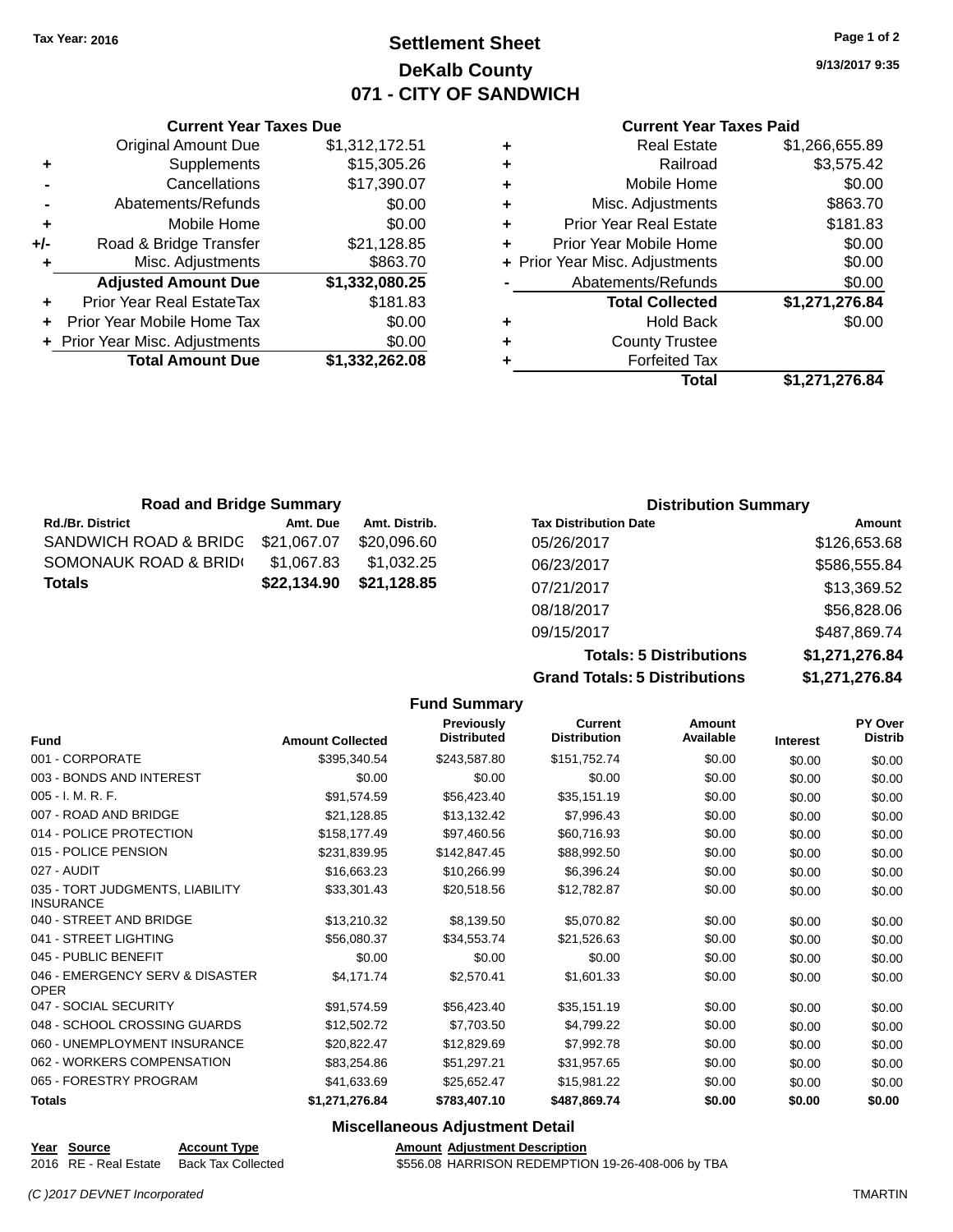## **Settlement Sheet Tax Year: 2016 Page 2 of 2**

**9/13/2017 9:35**

## **DeKalb County**

#### **Miscellaneous Adjustment Detail**

**<u>Year Source</u> Account Type<br>
2016 RE - Real Estate Back Tax Collected** 

**Totals \$863.70 2 entries**

Amount Adjustment Description<br>\$307.62 MARSHNER REDEMPTION 19-26-434-001 by TBA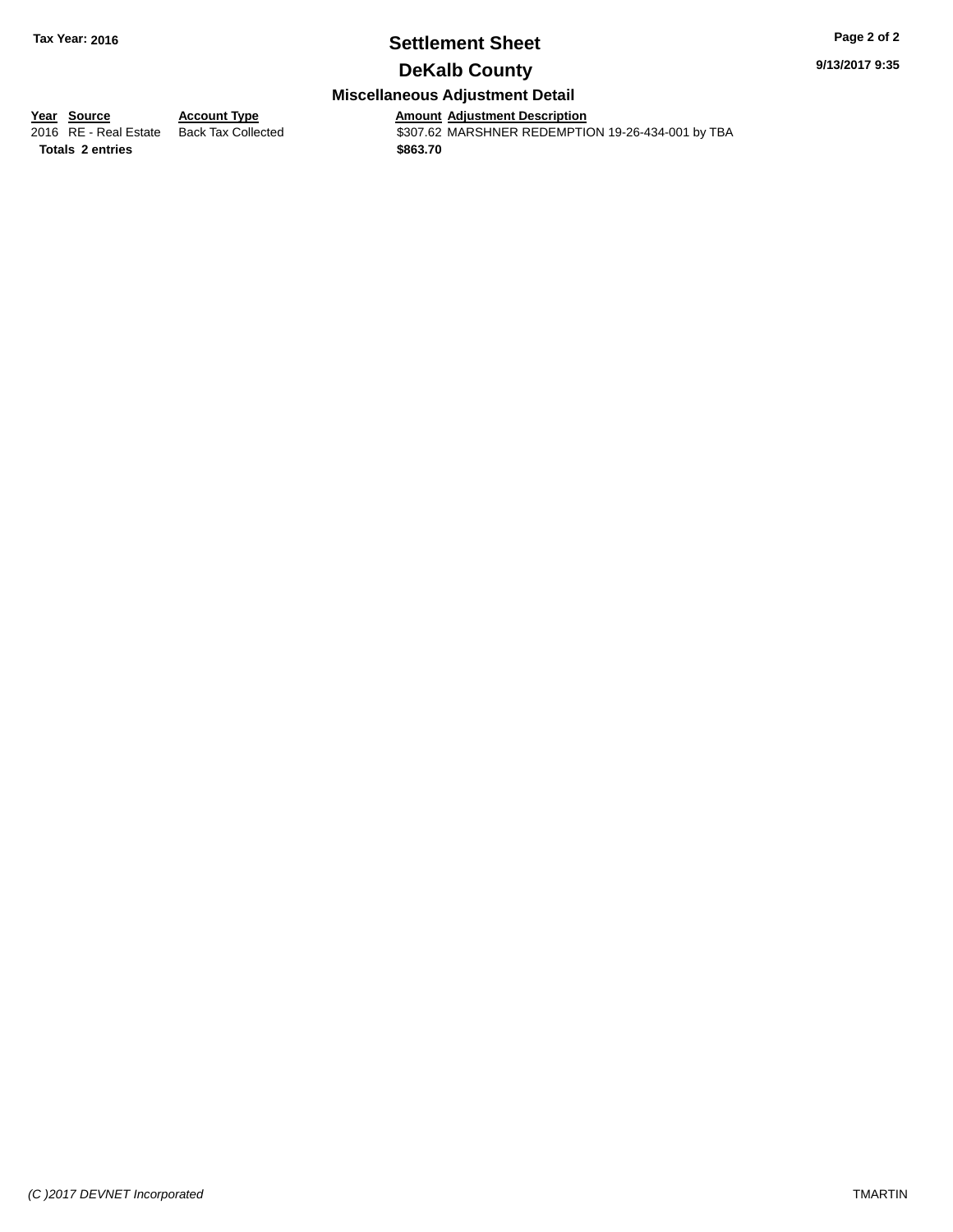## **Settlement Sheet Tax Year: 2016 Page 1 of 1 DeKalb County 072 - VILLAGE OF SHABBONA**

**9/13/2017 9:35**

#### **Current Year Taxes Paid**

|     | <b>Current Year Taxes Due</b>  |              |
|-----|--------------------------------|--------------|
|     | <b>Original Amount Due</b>     | \$98,692.88  |
| ٠   | Supplements                    | \$967.82     |
|     | Cancellations                  | \$1,123.25   |
|     | Abatements/Refunds             | \$0.00       |
| ٠   | Mobile Home                    | \$0.00       |
| +/- | Road & Bridge Transfer         | \$10,797.28  |
|     | Misc. Adjustments              | \$72.07      |
|     | <b>Adjusted Amount Due</b>     | \$109,406.80 |
| ٠   | Prior Year Real EstateTax      | (\$46.96)    |
|     | Prior Year Mobile Home Tax     | \$0.00       |
|     | + Prior Year Misc. Adjustments | \$72.89      |
|     | <b>Total Amount Due</b>        | \$109,432.73 |
|     |                                |              |

|   | <b>Real Estate</b>             | \$105,063.49 |
|---|--------------------------------|--------------|
| ٠ | Railroad                       | \$2,433.01   |
| ٠ | Mobile Home                    | \$0.00       |
| ٠ | Misc. Adjustments              | \$72.07      |
| ٠ | <b>Prior Year Real Estate</b>  | (\$46.96)    |
| ÷ | Prior Year Mobile Home         | \$0.00       |
|   | + Prior Year Misc. Adjustments | \$72.89      |
|   | Abatements/Refunds             | \$0.00       |
|   | <b>Total Collected</b>         | \$107,594.50 |
| ٠ | <b>Hold Back</b>               | \$0.00       |
| ٠ | <b>County Trustee</b>          |              |
| ٠ | <b>Forfeited Tax</b>           |              |
|   | Total                          | \$107,594.50 |
|   |                                |              |

| <b>Road and Bridge Summary</b> |             |               | <b>Distribution Summary</b>  |             |  |
|--------------------------------|-------------|---------------|------------------------------|-------------|--|
| Rd./Br. District               | Amt. Due    | Amt. Distrib. | <b>Tax Distribution Date</b> | Amount      |  |
| SHABBONA ROAD & BRIDG          | \$11,059.39 | \$10,797.28   | 05/26/2017                   | \$7,601.22  |  |
| Totals                         | \$11,059.39 | \$10,797.28   | 06/23/2017                   | \$54,005.62 |  |
|                                |             |               | 07/21/2017                   | \$690.34    |  |
|                                |             |               | 08/18/2017                   | \$3,560.50  |  |
|                                |             |               | 09/15/2017                   | \$41,736.82 |  |
|                                |             |               |                              |             |  |

**Totals: 5 Distributions \$107,594.50 Grand Totals: 5 Distributions \$107,594.50**

|                              |                         | <b>Fund Summary</b>                     |                                       |                     |                 |                           |
|------------------------------|-------------------------|-----------------------------------------|---------------------------------------|---------------------|-----------------|---------------------------|
| <b>Fund</b>                  | <b>Amount Collected</b> | <b>Previously</b><br><b>Distributed</b> | <b>Current</b><br><b>Distribution</b> | Amount<br>Available | <b>Interest</b> | PY Over<br><b>Distrib</b> |
| 001 - CORPORATE              | \$50.822.12             | \$31.167.17                             | \$19.654.95                           | \$0.00              | \$0.00          | \$0.00                    |
| $005 - I. M. R. F.$          | \$1,568.20              | \$961.71                                | \$606.49                              | \$0.00              | \$0.00          | \$0.00                    |
| 007 - ROAD AND BRIDGE        | \$10.797.28             | \$6.495.82                              | \$4,301.46                            | \$0.00              | \$0.00          | \$0.00                    |
| 014 - POLICE PROTECTION      | \$29.663.31             | \$18.191.32                             | \$11.471.99                           | \$0.00              | \$0.00          | \$0.00                    |
| 047 - SOCIAL SECURITY        | \$11.057.35             | \$6.781.03                              | \$4,276,32                            | \$0.00              | \$0.00          | \$0.00                    |
| 060 - UNEMPLOYMENT INSURANCE | \$1,123.62              | \$689.07                                | \$434.55                              | \$0.00              | \$0.00          | \$0.00                    |
| 062 - WORKERS COMPENSATION   | \$2,562.62              | \$1.571.56                              | \$991.06                              | \$0.00              | \$0.00          | \$0.00                    |
| <b>Totals</b>                | \$107,594.50            | \$65,857.68                             | \$41,736.82                           | \$0.00              | \$0.00          | \$0.00                    |
|                              |                         | <b>Miscellaneous Adjustment Detail</b>  |                                       |                     |                 |                           |

| Year Source             | <b>Account Type</b>                        | <b>Amount Adiustment Description</b>                |
|-------------------------|--------------------------------------------|-----------------------------------------------------|
| 2015 RE - Real Estate   | Back Tax Collected                         | \$72.89 CASTLE BANK REDEMPTION 13-15-401-006 by TBA |
|                         | 2016 RE - Real Estate Paymt In Lieu of Tax | \$72.07 HOUSING AUTHORITY SEQUOYA APARTMENTS by TBA |
| <b>Totals 2 entries</b> |                                            | \$144.96                                            |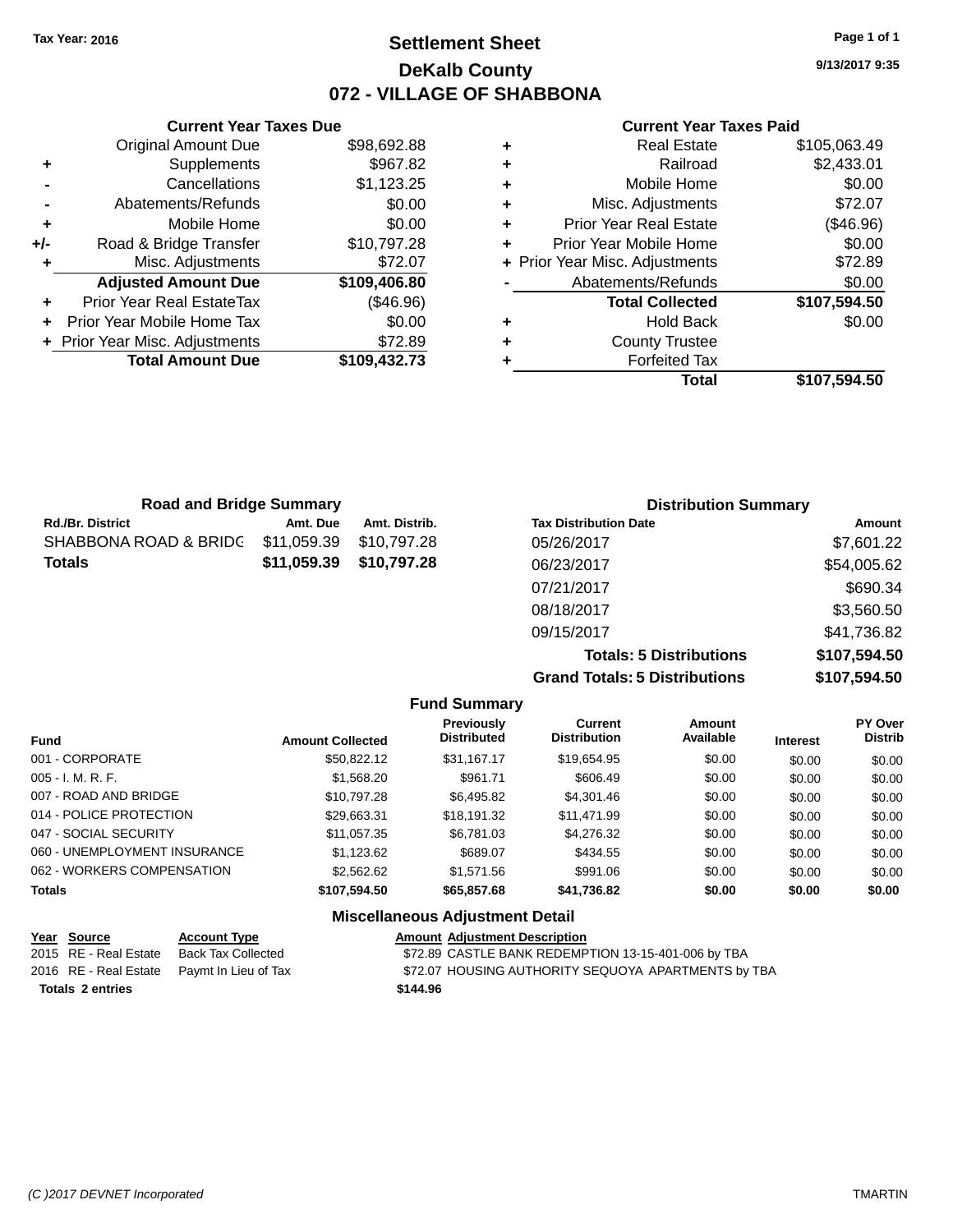## **Settlement Sheet Tax Year: 2016 Page 1 of 1 DeKalb County 073 - FLEWELLIN MEMORIAL LIBRARY**

**9/13/2017 9:35**

#### **Current Year Taxes Paid**

|                         |                                  |                                       | <b>Distribution Summary</b>    |                 |                                  |
|-------------------------|----------------------------------|---------------------------------------|--------------------------------|-----------------|----------------------------------|
|                         |                                  | <b>Tax Distribution Date</b>          |                                |                 | <b>Amount</b>                    |
|                         |                                  | 05/26/2017                            |                                |                 | \$1,796.82                       |
|                         |                                  | 06/23/2017                            |                                |                 | \$13,096.11                      |
|                         |                                  | 07/21/2017                            |                                |                 | \$164.33                         |
|                         |                                  | 08/18/2017                            |                                |                 | \$888.26                         |
|                         |                                  | 09/15/2017                            |                                |                 | \$10,055.60                      |
|                         |                                  |                                       | <b>Totals: 5 Distributions</b> |                 | \$26,001.12                      |
|                         |                                  | <b>Grand Totals: 5 Distributions</b>  |                                |                 | \$26,001.12                      |
|                         | <b>Fund Summary</b>              |                                       |                                |                 |                                  |
| <b>Amount Collected</b> | Previously<br><b>Distributed</b> | <b>Current</b><br><b>Distribution</b> | Amount<br>Available            | <b>Interest</b> | <b>PY Over</b><br><b>Distrib</b> |

| Fund            | <b>Amount Collected</b> | יונטשטויט<br><b>Distributed</b>        | <b>VALLVIIL</b><br><b>Distribution</b> | <u>Allivulit</u><br>Available | <b>Interest</b> | .<br><b>Distrib</b> |
|-----------------|-------------------------|----------------------------------------|----------------------------------------|-------------------------------|-----------------|---------------------|
| 001 - CORPORATE | \$26,001.12             | \$15.945.52                            | \$10,055.60                            | \$0.00                        | \$0.00          | \$0.00              |
| Totals          | \$26,001.12             | \$15,945,52                            | \$10,055,60                            | \$0.00                        | \$0.00          | \$0.00              |
|                 |                         | <b>Miscellaneous Adjustment Detail</b> |                                        |                               |                 |                     |

| rear Source           |
|-----------------------|
| 2015 RE - Real Estate |
| 2016 RE - Real Estate |

**Current Year Taxes Due** Original Amount Due \$26,510.32

**Adjusted Amount Due \$26,490.12**

**Total Amount Due \$26,509.70**

**+** Supplements \$237.56 **-** Cancellations \$277.12 **-** Abatements/Refunds \$0.00 **+** Mobile Home \$0.00 **+/-** Road & Bridge Transfer \$0.00 **+** Misc. Adjustments \$19.36

**+** Prior Year Real EstateTax \$0.00 **+** Prior Year Mobile Home Tax \$0.00 **+** Prior Year Misc. Adjustments \$19.58

> Account Type **Amount Adjustment Description** Back Tax Collected **2015 819.58 CASTLE BANK REDEMPTION 13-15-401-006 by TBA**

Paymt In Lieu of Tax **61016 State State State State State State State State State State State State State State State State State State State State State State State State State State State State State State State State St** 

**Totals \$38.94 2 entries**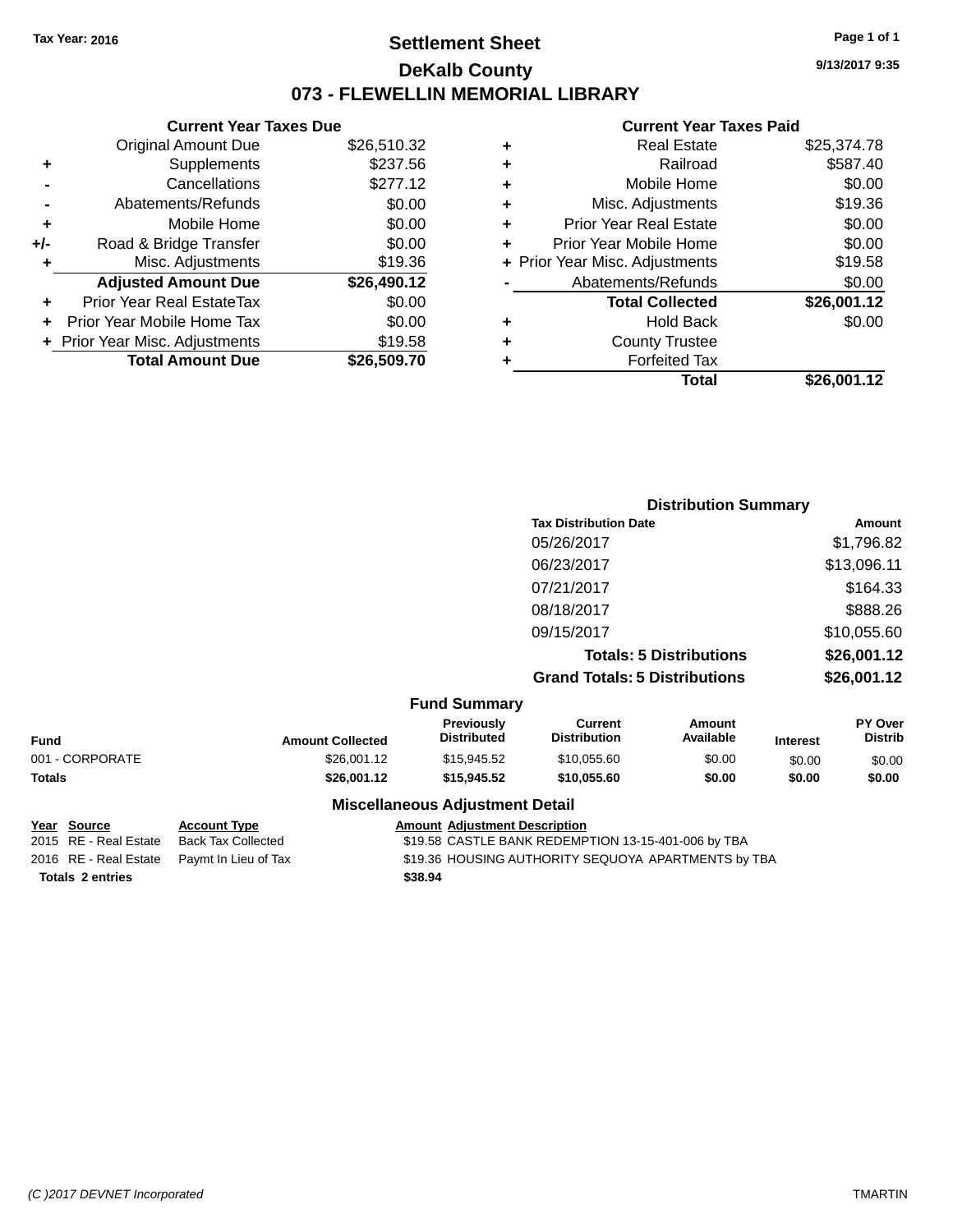## **Settlement Sheet Tax Year: 2016 Page 1 of 1 DeKalb County 074 - VILLAGE OF SOMONAUK**

**Current Year Taxes Due** Original Amount Due \$421,174.37 **+** Supplements \$8,883.03 **-** Cancellations \$10,367.00 **-** Abatements/Refunds **\$3.15 +** Mobile Home \$0.00 **+/-** Road & Bridge Transfer \$53,499.18 **+** Misc. Adjustments \$0.00 **Adjusted Amount Due \$473,186.43 +** Prior Year Real EstateTax (\$77.16) **+** Prior Year Mobile Home Tax \$0.00 **+ Prior Year Misc. Adjustments**  $$0.00$ **Total Amount Due \$473,109.27**

#### **Current Year Taxes Paid**

| ٠ | <b>Real Estate</b>             | \$454,610.61 |
|---|--------------------------------|--------------|
| ٠ | Railroad                       | \$5,073.98   |
| ٠ | Mobile Home                    | \$0.00       |
| ٠ | Misc. Adjustments              | \$0.00       |
| ٠ | <b>Prior Year Real Estate</b>  | (\$77.16)    |
| ÷ | Prior Year Mobile Home         | \$0.00       |
|   | + Prior Year Misc. Adjustments | \$0.00       |
|   | Abatements/Refunds             | \$3.15       |
|   | <b>Total Collected</b>         | \$459,604.28 |
| ٠ | <b>Hold Back</b>               | \$0.00       |
| ٠ | <b>County Trustee</b>          |              |
| ٠ | <b>Forfeited Tax</b>           |              |
|   | Total                          | \$459,604.28 |
|   |                                |              |

| <b>Road and Bridge Summary</b> |             |               | <b>Distribution Summary</b>  |              |  |
|--------------------------------|-------------|---------------|------------------------------|--------------|--|
| <b>Rd./Br. District</b>        | Amt. Due    | Amt. Distrib. | <b>Tax Distribution Date</b> | Amount       |  |
| SOMONAUK ROAD & BRID(          | \$55,324.22 | \$53.499.18   | 05/26/2017                   | \$44,221.15  |  |
| Totals                         | \$55,324.22 | \$53,499.18   | 06/23/2017                   | \$220,569.57 |  |
|                                |             |               | 07/21/2017                   | \$5,663.31   |  |
|                                |             |               | 08/18/2017                   | \$23,616.60  |  |
|                                |             |               | 09/15/2017                   | \$165,533.65 |  |

**Totals: 5 Distributions \$459,604.28 Grand Totals: 5 Distributions \$459,604.28**

|                                               |                     |                         | <b>Fund Summary</b>                     |                                       |                     |                 |                           |
|-----------------------------------------------|---------------------|-------------------------|-----------------------------------------|---------------------------------------|---------------------|-----------------|---------------------------|
| <b>Fund</b>                                   |                     | <b>Amount Collected</b> | <b>Previously</b><br><b>Distributed</b> | <b>Current</b><br><b>Distribution</b> | Amount<br>Available | <b>Interest</b> | PY Over<br><b>Distrib</b> |
| 001 - CORPORATE                               |                     | \$112,753.48            | \$72,063.46                             | \$40,690.02                           | \$0.00              | \$0.00          | \$0.00                    |
| 003 - BONDS AND INTEREST                      |                     | \$157,200.43            | \$100,470.58                            | \$56,729.85                           | \$0.00              | \$0.00          | \$0.00                    |
| 007 - ROAD AND BRIDGE                         |                     | \$53.499.18             | \$34.519.08                             | \$18,980.10                           | \$0.00              | \$0.00          | \$0.00                    |
| 014 - POLICE PROTECTION                       |                     | \$24,679.82             | \$15,773.47                             | \$8,906.35                            | \$0.00              | \$0.00          | \$0.00                    |
| 025 - GARBAGE DISPOSAL                        |                     | \$16,454.15             | \$10,516.24                             | \$5,937.91                            | \$0.00              | \$0.00          | \$0.00                    |
| 027 - AUDIT                                   |                     | \$18,098.89             | \$11,567.44                             | \$6,531.45                            | \$0.00              | \$0.00          | \$0.00                    |
| 035 - TORT JUDGEMENTS/LIABILITY<br><b>INS</b> |                     | \$40,310.40             | \$25,763.35                             | \$14,547.05                           | \$0.00              | \$0.00          | \$0.00                    |
| 047 - SOCIAL SECURITY                         |                     | \$36,607.93             | \$23,397.01                             | \$13,210.92                           | \$0.00              | \$0.00          | \$0.00                    |
| <b>Totals</b>                                 |                     | \$459,604.28            | \$294,070.63                            | \$165,533.65                          | \$0.00              | \$0.00          | \$0.00                    |
|                                               |                     |                         | <b>Abatement Detail</b>                 |                                       |                     |                 |                           |
| Source<br>Year                                | <b>Account Type</b> |                         | <b>Amount Adjustment Description</b>    |                                       |                     |                 |                           |

2016 RE - Real Estate RE Abatement \$1.00 PTAB INTEREST REFUND 18-28-426-009 by TBA 2016 RE - Real Estate RE Abatement \$1.90 PTAB INTEREST REFUND 18-27-302-004 by TBA **Totals \$2.90 2 entries**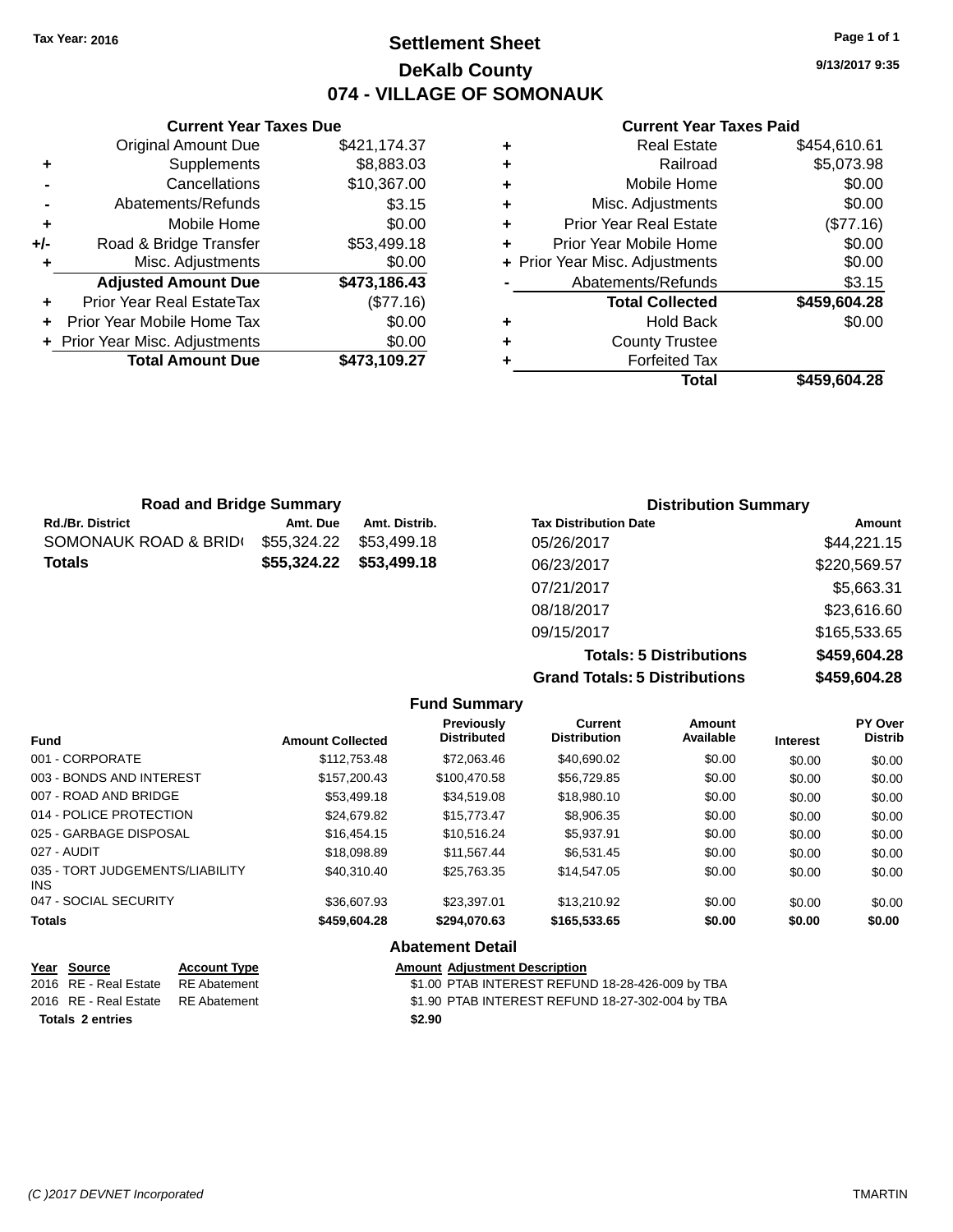# **Settlement Sheet Tax Year: 2016 Page 1 of 1 DeKalb County 075 - SOMONAUK LIBRARY**

**9/13/2017 9:35**

## **Current Year Taxes Paid**

|       | <b>Current Year Taxes Due</b>  |              |
|-------|--------------------------------|--------------|
|       | <b>Original Amount Due</b>     | \$144,989.24 |
| ٠     | Supplements                    | \$2,435.01   |
|       | Cancellations                  | \$3,022.77   |
|       | Abatements/Refunds             | \$0.74       |
| ٠     | Mobile Home                    | \$0.00       |
| $+/-$ | Road & Bridge Transfer         | \$0.00       |
| ٠     | Misc. Adjustments              | \$0.00       |
|       | <b>Adjusted Amount Due</b>     | \$144,400.74 |
| ٠     | Prior Year Real EstateTax      | (\$19.05)    |
|       | Prior Year Mobile Home Tax     | \$0.00       |
|       | + Prior Year Misc. Adjustments | \$0.00       |
|       | <b>Total Amount Due</b>        | \$144,381.69 |
|       |                                |              |

|   | <b>Real Estate</b>             | \$137,615.53 |
|---|--------------------------------|--------------|
| ٠ | Railroad                       | \$1,696.38   |
| ٠ | Mobile Home                    | \$0.00       |
| ٠ | Misc. Adjustments              | \$0.00       |
| ٠ | <b>Prior Year Real Estate</b>  | (\$19.05)    |
| ÷ | Prior Year Mobile Home         | \$0.00       |
|   | + Prior Year Misc. Adjustments | \$0.00       |
|   | Abatements/Refunds             | \$0.74       |
|   | <b>Total Collected</b>         | \$139,292.12 |
| ٠ | <b>Hold Back</b>               | \$0.00       |
| ٠ | <b>County Trustee</b>          |              |
| ٠ | <b>Forfeited Tax</b>           |              |
|   | Total                          | \$139,292.12 |
|   |                                |              |

| <b>Distribution Summary</b>          |              |
|--------------------------------------|--------------|
| <b>Tax Distribution Date</b>         | Amount       |
| 05/26/2017                           | \$13,807.13  |
| 06/23/2017                           | \$67,007.18  |
| 07/21/2017                           | \$1,449.53   |
| 08/18/2017                           | \$7,356.55   |
| 09/15/2017                           | \$49,671.73  |
| <b>Totals: 5 Distributions</b>       | \$139,292.12 |
| <b>Grand Totals: 5 Distributions</b> | \$139,292.12 |

|                                         |                     |                         | <b>Fund Summary</b>                  |                                |                     |                 |                           |
|-----------------------------------------|---------------------|-------------------------|--------------------------------------|--------------------------------|---------------------|-----------------|---------------------------|
| <b>Fund</b>                             |                     | <b>Amount Collected</b> | Previously<br><b>Distributed</b>     | Current<br><b>Distribution</b> | Amount<br>Available | <b>Interest</b> | PY Over<br><b>Distrib</b> |
| 001 - CORPORATE                         |                     | \$53,093.51             | \$34,160.28                          | \$18,933.23                    | \$0.00              | \$0.00          | \$0.00                    |
| 003 - BONDS AND INTEREST                |                     | \$58,604.38             | \$37.705.99                          | \$20.898.39                    | \$0.00              | \$0.00          | \$0.00                    |
| 004 - OPERATIONS & MAINTENANCE          |                     | \$7,079.10              | \$4,554.69                           | \$2,524.41                     | \$0.00              | \$0.00          | \$0.00                    |
| $005 - I. M. R. F.$                     |                     | \$8,434.71              | \$5,426.89                           | \$3,007.82                     | \$0.00              | \$0.00          | \$0.00                    |
| 027 - AUDIT                             |                     | \$1,769.72              | \$1,138.64                           | \$631.08                       | \$0.00              | \$0.00          | \$0.00                    |
| 035 - TORT JUDGEMENTS/LIABILITY<br>INS. |                     | \$5.624.34              | \$3.618.70                           | \$2,005.64                     | \$0.00              | \$0.00          | \$0.00                    |
| 047 - SOCIAL SECURITY                   |                     | \$4,686.36              | \$3.015.20                           | \$1,671.16                     | \$0.00              | \$0.00          | \$0.00                    |
| <b>Totals</b>                           |                     | \$139,292.12            | \$89,620.39                          | \$49,671.73                    | \$0.00              | \$0.00          | \$0.00                    |
|                                         |                     |                         | <b>Abatement Detail</b>              |                                |                     |                 |                           |
| Year Source                             | <b>Account Type</b> |                         | <b>Amount Adiustment Description</b> |                                |                     |                 |                           |

| Year Source                        | <b>Account Type</b> | <b>Amount Adiustment Description</b>             |
|------------------------------------|---------------------|--------------------------------------------------|
| 2016 RE - Real Estate              | RE Abatement        | \$0.26 PTAB INTEREST REFUND 18-28-426-009 by TBA |
| 2016 RE - Real Estate RE Abatement |                     | \$0.49 PTAB INTEREST REFUND 18-27-302-004 by TBA |
| Totals 2 entries                   |                     | \$0.75                                           |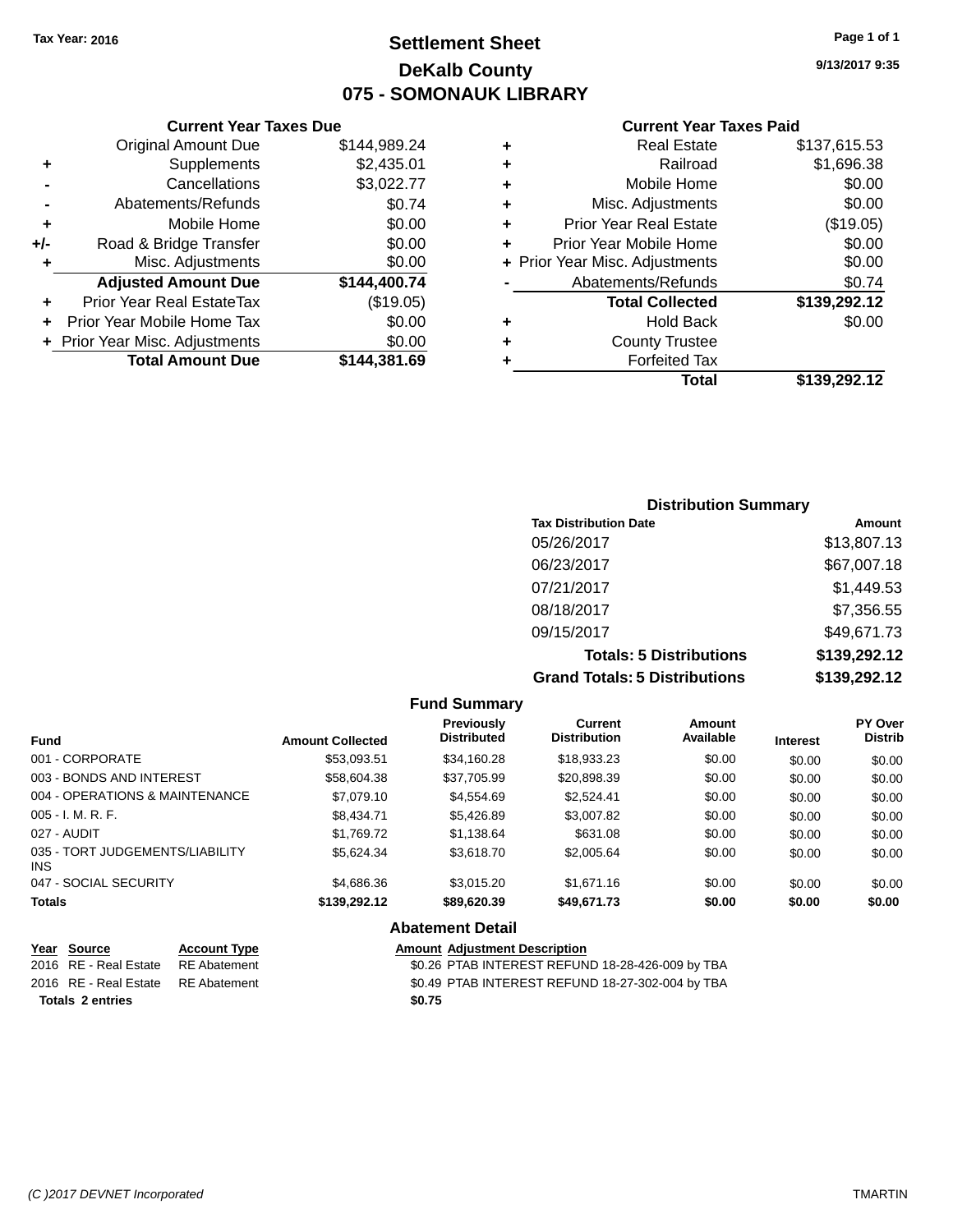# **Settlement Sheet Tax Year: 2016 Page 1 of 1 DeKalb County 076 - CITY OF SYCAMORE**

**9/13/2017 9:35**

|     | <b>Current Year Taxes Due</b>  |                |  |  |
|-----|--------------------------------|----------------|--|--|
|     | <b>Original Amount Due</b>     | \$2,890,649.44 |  |  |
| ٠   | Supplements                    | \$19,714.51    |  |  |
|     | Cancellations                  | \$22,839.41    |  |  |
|     | Abatements/Refunds             | \$0.00         |  |  |
| ٠   | Mobile Home                    | \$0.00         |  |  |
| +/- | Road & Bridge Transfer         | \$70,623.15    |  |  |
| ٠   | Misc. Adjustments              | \$825.05       |  |  |
|     | <b>Adjusted Amount Due</b>     | \$2,958,972.74 |  |  |
|     | Prior Year Real EstateTax      | (\$652.18)     |  |  |
|     | Prior Year Mobile Home Tax     | \$0.00         |  |  |
|     | + Prior Year Misc. Adjustments | \$0.00         |  |  |
|     | <b>Total Amount Due</b>        | \$2,958,320.56 |  |  |
|     |                                |                |  |  |

#### **Current Year Taxes Paid**

|   | Total                          | \$2,869,510.21 |
|---|--------------------------------|----------------|
| ٠ | <b>Forfeited Tax</b>           |                |
| ٠ | <b>County Trustee</b>          |                |
| ٠ | <b>Hold Back</b>               | \$0.00         |
|   | <b>Total Collected</b>         | \$2,869,510.21 |
|   | Abatements/Refunds             | \$0.00         |
|   | + Prior Year Misc. Adjustments | \$0.00         |
| ÷ | Prior Year Mobile Home         | \$0.00         |
| ٠ | <b>Prior Year Real Estate</b>  | (\$652.18)     |
| ٠ | Misc. Adjustments              | \$825.05       |
| ٠ | Mobile Home                    | \$0.00         |
| ٠ | Railroad                       | \$0.36         |
| ٠ | <b>Real Estate</b>             | \$2,869,336.98 |

| <b>Road and Bridge Summary</b>   |             |               |                              | <b>Distribution Summary</b> |
|----------------------------------|-------------|---------------|------------------------------|-----------------------------|
| <b>Rd./Br. District</b>          | Amt. Due    | Amt. Distrib. | <b>Tax Distribution Date</b> | <b>Amount</b>               |
| <b>CORTLAND ROAD &amp; BRIDC</b> | \$55,704.09 | \$53,813.85   | 05/26/2017                   | \$239,067.17                |
| DEKALB ROAD & BRIDGE             | \$9,923.90  | \$9.589.30    | 06/23/2017                   | \$1,313,976.79              |
| <b>SYCAMORE ROAD &amp; BRID(</b> | \$7,446.64  | \$7,220.00    | 07/21/2017                   | \$25,213.68                 |
| <b>Totals</b>                    | \$73,074.63 | \$70,623.15   | 08/18/2017                   | \$80,236.29                 |

| 09/15/2017                           | \$1,211,016.28 |
|--------------------------------------|----------------|
| <b>Totals: 5 Distributions</b>       | \$2,869,510.21 |
| <b>Grand Totals: 5 Distributions</b> | \$2,869,510.21 |
|                                      |                |

| <b>Amount Collected</b> | <b>Previously</b><br><b>Distributed</b> | <b>Current</b><br><b>Distribution</b> | Amount<br>Available | <b>Interest</b> | PY Over<br><b>Distrib</b> |
|-------------------------|-----------------------------------------|---------------------------------------|---------------------|-----------------|---------------------------|
| \$1,212,578.63          | \$700.697.41                            | \$511,881.22                          | \$0.00              | \$0.00          | \$0.00                    |
| \$151,618.52            | \$87,613.88                             | \$64,004.64                           | \$0.00              | \$0.00          | \$0.00                    |
| \$151,243.45            | \$87,397.12                             | \$63,846.33                           | \$0.00              | \$0.00          | \$0.00                    |
| \$70.623.15             | \$41,136.64                             | \$29,486.51                           | \$0.00              | \$0.00          | \$0.00                    |
| \$577,043.74            | \$333,448.93                            | \$243,594.81                          | \$0.00              | \$0.00          | \$0.00                    |
| \$511.726.11            | \$295,704.67                            | \$216,021.44                          | \$0.00              | \$0.00          | \$0.00                    |
| \$90.224.93             | \$52,137,12                             | \$38,087.81                           | \$0.00              | \$0.00          | \$0.00                    |
| \$19,396.30             | \$11,208.30                             | \$8,188.00                            | \$0.00              | \$0.00          | \$0.00                    |
| \$85,055.38             | \$49,149.86                             | \$35,905.52                           | \$0.00              | \$0.00          | \$0.00                    |
| \$2,869,510.21          | \$1,658,493.93                          | \$1,211,016.28                        | \$0.00              | \$0.00          | \$0.00                    |
|                         |                                         |                                       | <b>Fund Summary</b> |                 |                           |

|                         | Year Source | <b>Account Type</b>                        | <b>Amount Adiustment Description</b>             |
|-------------------------|-------------|--------------------------------------------|--------------------------------------------------|
|                         |             | 2016 RE - Real Estate Paymt In Lieu of Tax | \$825.05 HOUSING AUTHORITY SYCAMORE UNITS by TBA |
| <b>Totals 1 entries</b> |             |                                            | \$825.05                                         |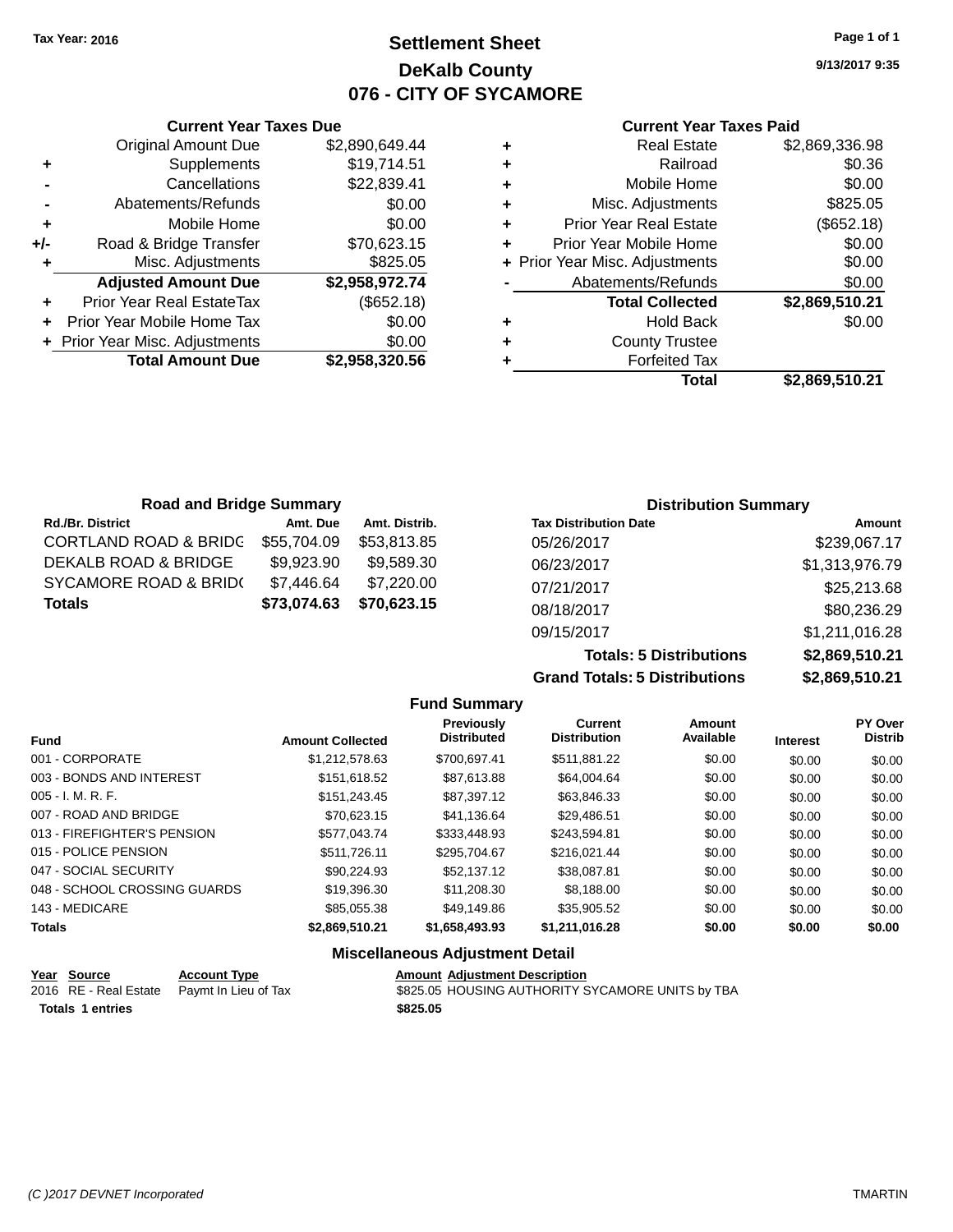# **Settlement Sheet Tax Year: 2016 Page 1 of 1 DeKalb County 077 - SYCAMORE LIBRARY**

**9/13/2017 9:35**

#### **Current Year Taxes Paid**

|     | <b>Current Year Taxes Due</b> |                |  |  |  |  |
|-----|-------------------------------|----------------|--|--|--|--|
|     | <b>Original Amount Due</b>    | \$1,066,319.76 |  |  |  |  |
| ٠   | Supplements                   | \$7,032.68     |  |  |  |  |
|     | Cancellations                 | \$8,132.27     |  |  |  |  |
|     | Abatements/Refunds            | \$0.00         |  |  |  |  |
| ٠   | Mobile Home                   | \$0.00         |  |  |  |  |
| +/- | Road & Bridge Transfer        | \$0.00         |  |  |  |  |
| ٠   | Misc. Adjustments             | \$304.35       |  |  |  |  |
|     | <b>Adjusted Amount Due</b>    | \$1,065,524.52 |  |  |  |  |
| ٠   | Prior Year Real EstateTax     | (\$241.70)     |  |  |  |  |
| ÷   | Prior Year Mobile Home Tax    | \$0.00         |  |  |  |  |
|     | Prior Year Misc. Adjustments  | \$0.00         |  |  |  |  |
|     | <b>Total Amount Due</b>       | \$1,065,282.82 |  |  |  |  |

| ٠ | <b>Real Estate</b>             | \$1,032,409.13 |
|---|--------------------------------|----------------|
| ٠ | Railroad                       | \$0.14         |
| ٠ | Mobile Home                    | \$0.00         |
| ٠ | Misc. Adjustments              | \$304.35       |
| ٠ | <b>Prior Year Real Estate</b>  | (\$241.70)     |
| ÷ | Prior Year Mobile Home         | \$0.00         |
|   | + Prior Year Misc. Adjustments | \$0.00         |
|   | Abatements/Refunds             | \$0.00         |
|   | <b>Total Collected</b>         | \$1,032,471.92 |
| ٠ | <b>Hold Back</b>               | \$0.00         |
| ٠ | <b>County Trustee</b>          |                |
| ٠ | <b>Forfeited Tax</b>           |                |
|   | Total                          | \$1,032,471.92 |
|   |                                |                |

| <b>Distribution Summary</b>          |                |  |  |  |
|--------------------------------------|----------------|--|--|--|
| <b>Tax Distribution Date</b>         | Amount         |  |  |  |
| 05/26/2017                           | \$86,276.39    |  |  |  |
| 06/23/2017                           | \$472,443.24   |  |  |  |
| 07/21/2017                           | \$9,121.27     |  |  |  |
| 08/18/2017                           | \$28,781.62    |  |  |  |
| 09/15/2017                           | \$435,849.40   |  |  |  |
| <b>Totals: 5 Distributions</b>       | \$1,032,471.92 |  |  |  |
| <b>Grand Totals: 5 Distributions</b> | \$1,032,471.92 |  |  |  |

|                                          |                         | <b>Fund Summary</b>                     |                                |                     |                 |                           |
|------------------------------------------|-------------------------|-----------------------------------------|--------------------------------|---------------------|-----------------|---------------------------|
| <b>Fund</b>                              | <b>Amount Collected</b> | <b>Previously</b><br><b>Distributed</b> | Current<br><b>Distribution</b> | Amount<br>Available | <b>Interest</b> | PY Over<br><b>Distrib</b> |
| $005 - I. M. R. F.$                      | \$0.00                  | \$0.00                                  | \$0.00                         | \$0.00              | \$0.00          | \$0.00                    |
| 016 - LIBRARY (township, municipalities) | \$1.032.471.92          | \$596.622.52                            | \$435.849.40                   | \$0.00              | \$0.00          | \$0.00                    |
| 027 - AUDIT                              | \$0.00                  | \$0.00                                  | \$0.00                         | \$0.00              | \$0.00          | \$0.00                    |
| 047 - SOCIAL SECURITY                    | \$0.00                  | \$0.00                                  | \$0.00                         | \$0.00              | \$0.00          | \$0.00                    |
| <b>Totals</b>                            | \$1,032,471.92          | \$596,622.52                            | \$435,849,40                   | \$0.00              | \$0.00          | \$0.00                    |

|                         | Year Source | <b>Account Type</b>                        | <b>Amount Adiustment Description</b>             |
|-------------------------|-------------|--------------------------------------------|--------------------------------------------------|
|                         |             | 2016 RE - Real Estate Paymt In Lieu of Tax | \$304.35 HOUSING AUTHORITY SYCAMORE UNITS by TBA |
| <b>Totals 1 entries</b> |             |                                            | \$304.35                                         |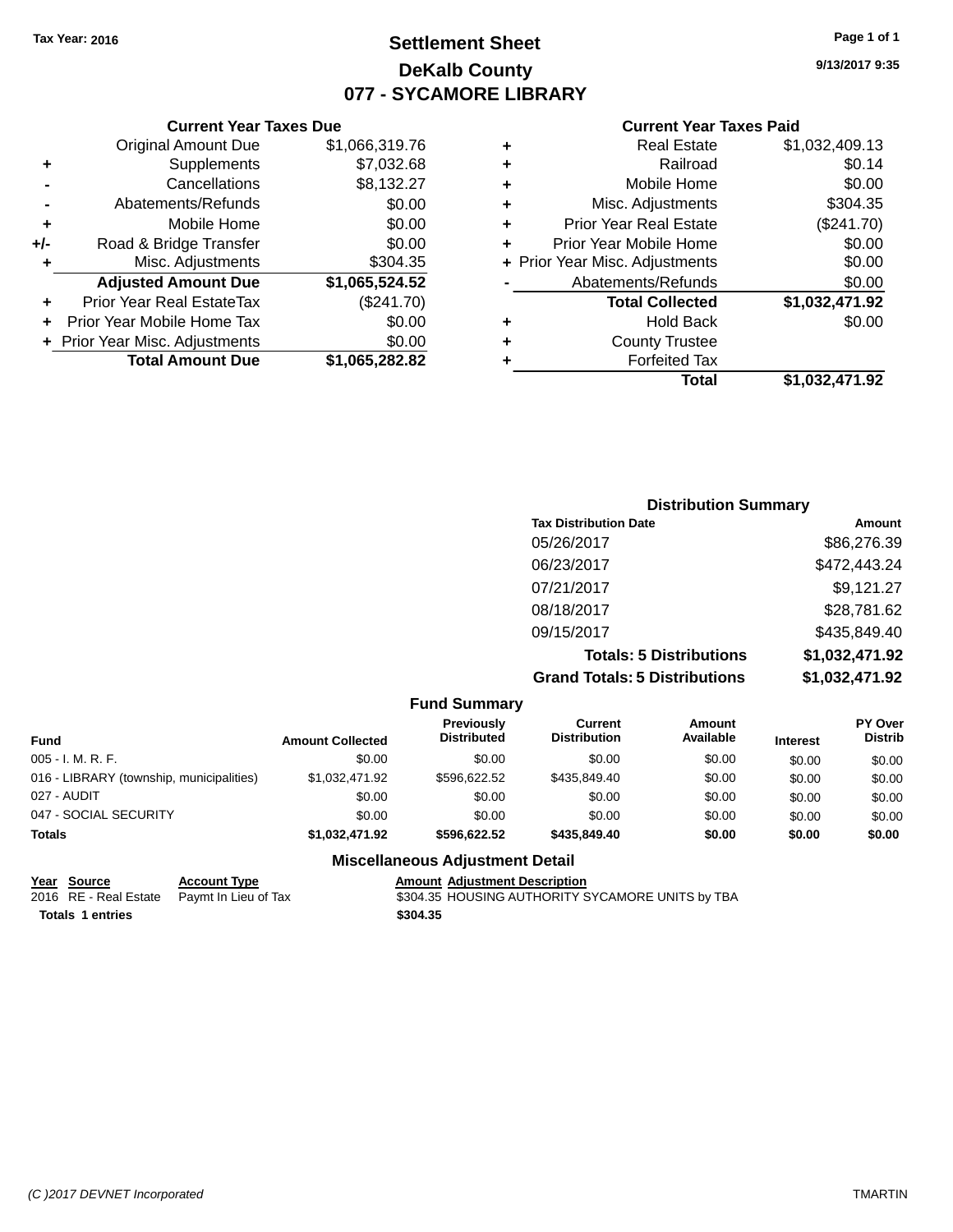# **Settlement Sheet Tax Year: 2016 Page 1 of 1 DeKalb County 078 - VILLAGE OF WATERMAN**

**9/13/2017 9:35**

#### **Current Year Taxes Paid**

|     | <b>Current Year Taxes Due</b>              |              |  |  |  |  |
|-----|--------------------------------------------|--------------|--|--|--|--|
|     | <b>Original Amount Due</b><br>\$180,273.30 |              |  |  |  |  |
| ٠   | Supplements                                | \$1,706.88   |  |  |  |  |
|     | Cancellations                              | \$1,934.50   |  |  |  |  |
|     | Abatements/Refunds                         | \$0.00       |  |  |  |  |
| ٠   | Mobile Home                                | \$0.00       |  |  |  |  |
| +/- | Road & Bridge Transfer                     | \$31,178.93  |  |  |  |  |
|     | Misc. Adjustments                          | \$0.00       |  |  |  |  |
|     | <b>Adjusted Amount Due</b>                 | \$211,224.61 |  |  |  |  |
|     | Prior Year Real EstateTax                  | \$26.44      |  |  |  |  |
|     | Prior Year Mobile Home Tax                 | \$0.00       |  |  |  |  |
|     | + Prior Year Misc. Adjustments             | \$268.38     |  |  |  |  |
|     | <b>Total Amount Due</b>                    | \$211,519.43 |  |  |  |  |
|     |                                            |              |  |  |  |  |

| <b>Real Estate</b>             | \$203,069.39 |
|--------------------------------|--------------|
| Railroad                       | \$1,771.94   |
| Mobile Home                    | \$0.00       |
| Misc. Adjustments              | \$0.00       |
| <b>Prior Year Real Estate</b>  | \$26.44      |
| Prior Year Mobile Home         | \$0.00       |
| + Prior Year Misc. Adjustments | \$268.38     |
| Abatements/Refunds             | \$0.00       |
| <b>Total Collected</b>         | \$205,136.15 |
| <b>Hold Back</b>               | \$0.00       |
| <b>County Trustee</b>          |              |
| <b>Forfeited Tax</b>           |              |
| Total                          | \$205,136.15 |
|                                |              |

| <b>Road and Bridge Summary</b>   |             | <b>Distribution Summary</b> |                              |              |
|----------------------------------|-------------|-----------------------------|------------------------------|--------------|
| Rd./Br. District                 | Amt. Due    | Amt. Distrib.               | <b>Tax Distribution Date</b> | Amount       |
| <b>CLINTON ROAD &amp; BRIDGE</b> | \$32,173.10 | \$31,178.93                 | 05/26/2017                   | \$17,044.79  |
| Totals                           | \$32,173.10 | \$31,178.93                 | 06/23/2017                   | \$106,593.62 |
|                                  |             |                             | 07/21/2017                   | \$2,872.63   |
|                                  |             |                             | 08/18/2017                   | \$5,828.31   |
|                                  |             |                             | 09/15/2017                   | \$72,796.80  |

**Totals: 5 Distributions \$205,136.15 Grand Totals: 5 Distributions \$205,136.15**

|                                         |                         | <b>Fund Summary</b>                                  |                                       |                            |                 |                                  |
|-----------------------------------------|-------------------------|------------------------------------------------------|---------------------------------------|----------------------------|-----------------|----------------------------------|
| <b>Fund</b>                             | <b>Amount Collected</b> | <b>Previously</b><br><b>Distributed</b>              | <b>Current</b><br><b>Distribution</b> | <b>Amount</b><br>Available | <b>Interest</b> | <b>PY Over</b><br><b>Distrib</b> |
| 001 - CORPORATE                         | \$96.462.02             | \$62,399.92                                          | \$34.062.10                           | \$0.00                     | \$0.00          | \$0.00                           |
| 007 - ROAD AND BRIDGE                   | \$31,178.93             | \$19,808.87                                          | \$11,370.06                           | \$0.00                     | \$0.00          | \$0.00                           |
| 014 - POLICE PROTECTION                 | \$28,618.57             | \$18,512.95                                          | \$10.105.62                           | \$0.00                     | \$0.00          | \$0.00                           |
| 027 - AUDIT                             | \$14.581.81             | \$9.432.77                                           | \$5.149.04                            | \$0.00                     | \$0.00          | \$0.00                           |
| 035 - TORT JUDGEMENTS/LIABILITY<br>INS. | \$31.022.51             | \$20.068.03                                          | \$10.954.48                           | \$0.00                     | \$0.00          | \$0.00                           |
| 047 - SOCIAL SECURITY                   | \$2.844.55              | \$1,840.10                                           | \$1,004.45                            | \$0.00                     | \$0.00          | \$0.00                           |
| 073 - CHLORINATION OF SEWAGE            | \$427.76                | \$276.71                                             | \$151.05                              | \$0.00                     | \$0.00          | \$0.00                           |
| <b>Totals</b>                           | \$205,136.15            | \$132,339.35                                         | \$72,796.80                           | \$0.00                     | \$0.00          | \$0.00                           |
|                                         |                         | <b>Address Hotel Control Address Control Protect</b> |                                       |                            |                 |                                  |

| Year Source             | <b>Account Type</b> | <b>Amount Adjustment Description</b>              |
|-------------------------|---------------------|---------------------------------------------------|
| 2015 RE - Real Estate   | Back Tax Collected  | \$213.46 ROBINSON REDEMPTION 14-15-155-002 by TBA |
| 2015 RE - Real Estate   | Back Tax Collected  | \$54.92 BOGLE REDEMPTION 14-16-233-001 by TBA     |
| <b>Totals 2 entries</b> |                     | \$268.38                                          |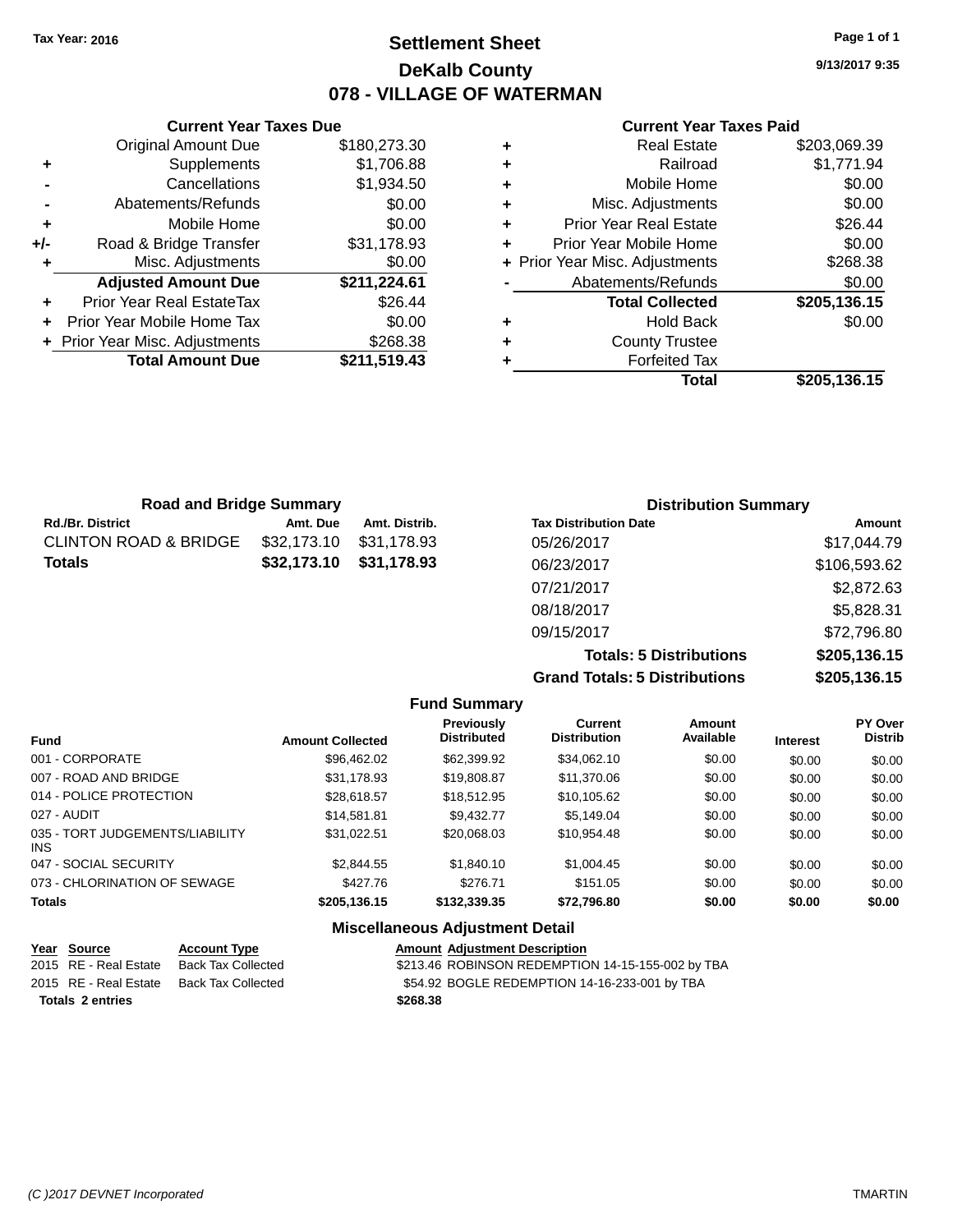# **Settlement Sheet Tax Year: 2016 Page 1 of 1 DeKalb County 079 - HINCKLEY SPEC SERV #1**

**9/13/2017 9:35**

## **Current Year Taxes Paid**

| <b>Current Year Taxes Due</b> |                                |
|-------------------------------|--------------------------------|
| <b>Original Amount Due</b>    | \$450.04                       |
| Supplements                   | \$12.30                        |
| Cancellations                 | \$13.45                        |
| Abatements/Refunds            | \$0.00                         |
| Mobile Home                   | \$0.00                         |
| Road & Bridge Transfer        | \$0.00                         |
| Misc. Adjustments             | \$0.00                         |
| <b>Adjusted Amount Due</b>    | \$448.89                       |
| Prior Year Real EstateTax     | \$0.00                         |
| Prior Year Mobile Home Tax    | \$0.00                         |
|                               | \$0.00                         |
| <b>Total Amount Due</b>       | 448.89                         |
|                               | + Prior Year Misc. Adjustments |

| ٠ | <b>Real Estate</b>             | \$434.62 |
|---|--------------------------------|----------|
| ٠ | Railroad                       | \$0.00   |
| ٠ | Mobile Home                    | \$0.00   |
| ٠ | Misc. Adjustments              | \$0.00   |
| ٠ | <b>Prior Year Real Estate</b>  | \$0.00   |
|   | Prior Year Mobile Home         | \$0.00   |
|   | + Prior Year Misc. Adjustments | \$0.00   |
|   | Abatements/Refunds             | \$0.00   |
|   | <b>Total Collected</b>         | \$434.62 |
| ٠ | Hold Back                      | \$0.00   |
| ٠ | <b>County Trustee</b>          |          |
| ٠ | <b>Forfeited Tax</b>           |          |
|   | Total                          | \$434.62 |
|   |                                |          |

|                            |                         |                                  | <b>Distribution Summary</b>           |                                |                 |                           |
|----------------------------|-------------------------|----------------------------------|---------------------------------------|--------------------------------|-----------------|---------------------------|
|                            |                         |                                  | <b>Tax Distribution Date</b>          |                                |                 | Amount                    |
|                            |                         |                                  | 05/26/2017                            |                                |                 | \$16.11                   |
|                            |                         |                                  | 06/23/2017                            |                                |                 | \$208.32                  |
|                            |                         |                                  | 07/21/2017                            |                                |                 | \$9.95                    |
|                            |                         |                                  | 09/15/2017                            |                                |                 | \$200.24                  |
|                            |                         |                                  |                                       | <b>Totals: 4 Distributions</b> |                 | \$434.62                  |
|                            |                         |                                  | <b>Grand Totals: 4 Distributions</b>  |                                |                 | \$434.62                  |
|                            |                         | <b>Fund Summary</b>              |                                       |                                |                 |                           |
| <b>Fund</b>                | <b>Amount Collected</b> | Previously<br><b>Distributed</b> | <b>Current</b><br><b>Distribution</b> | Amount<br>Available            | <b>Interest</b> | PY Over<br><b>Distrib</b> |
| 023 - SPECIAL SERVICE AREA | \$434.62                | \$234.38                         | \$200.24                              | \$0.00                         | \$0.00          | \$0.00                    |
| <b>Totals</b>              | \$434.62                | \$234.38                         | \$200.24                              | \$0.00                         | \$0.00          | \$0.00                    |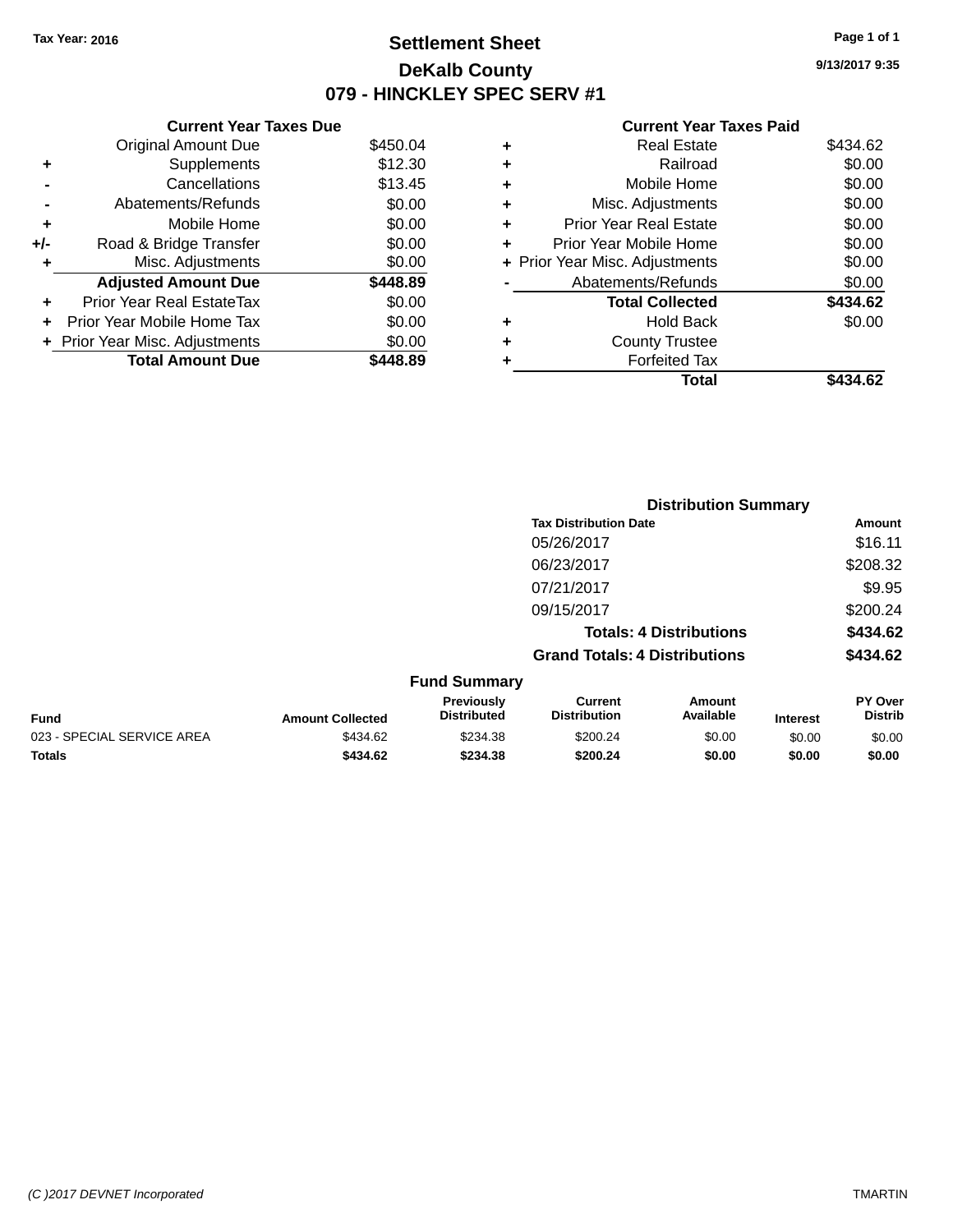# **Settlement Sheet Tax Year: 2016 Page 1 of 1 DeKalb County 080 - HINCKLEY SPEC SERV #2**

**9/13/2017 9:35**

#### **Current Year Taxes Paid**

|       | <b>Current Year Taxes Due</b>  |          |
|-------|--------------------------------|----------|
|       | <b>Original Amount Due</b>     | \$450.06 |
| ٠     | Supplements                    | \$0.00   |
|       | Cancellations                  | \$0.00   |
|       | Abatements/Refunds             | \$0.00   |
| ٠     | Mobile Home                    | \$0.00   |
| $+/-$ | Road & Bridge Transfer         | \$0.00   |
| ٠     | Misc. Adjustments              | \$0.00   |
|       | <b>Adjusted Amount Due</b>     | \$450.06 |
| ÷     | Prior Year Real EstateTax      | \$0.00   |
| ÷     | Prior Year Mobile Home Tax     | \$0.00   |
|       | + Prior Year Misc. Adjustments | \$0.00   |
|       | <b>Total Amount Due</b>        | \$450.06 |

|   | <b>Total</b>                   | \$442.89 |
|---|--------------------------------|----------|
| ٠ | <b>Forfeited Tax</b>           |          |
| ٠ | <b>County Trustee</b>          |          |
| ٠ | Hold Back                      | \$0.00   |
|   | <b>Total Collected</b>         | \$442.89 |
|   | Abatements/Refunds             | \$0.00   |
|   | + Prior Year Misc. Adjustments | \$0.00   |
| ٠ | Prior Year Mobile Home         | \$0.00   |
| ٠ | <b>Prior Year Real Estate</b>  | \$0.00   |
| ٠ | Misc. Adjustments              | \$0.00   |
| ٠ | Mobile Home                    | \$0.00   |
| ٠ | Railroad                       | \$0.00   |
| ٠ | <b>Real Estate</b>             | \$442.89 |
|   |                                |          |

|                            |                         |                                  | <b>Distribution Summary</b>          |                                |                 |                           |
|----------------------------|-------------------------|----------------------------------|--------------------------------------|--------------------------------|-----------------|---------------------------|
|                            |                         |                                  | <b>Tax Distribution Date</b>         |                                |                 | Amount                    |
|                            |                         |                                  | 05/26/2017                           |                                |                 | \$2.01                    |
|                            |                         |                                  | 06/23/2017                           |                                |                 | \$232.02                  |
|                            |                         |                                  | 08/18/2017                           |                                |                 | \$2.01                    |
|                            |                         |                                  | 09/15/2017                           |                                |                 | \$206.85                  |
|                            |                         |                                  |                                      | <b>Totals: 4 Distributions</b> |                 | \$442.89                  |
|                            |                         |                                  | <b>Grand Totals: 4 Distributions</b> |                                |                 | \$442.89                  |
|                            |                         | <b>Fund Summary</b>              |                                      |                                |                 |                           |
| <b>Fund</b>                | <b>Amount Collected</b> | Previously<br><b>Distributed</b> | Current<br><b>Distribution</b>       | Amount<br>Available            | <b>Interest</b> | PY Over<br><b>Distrib</b> |
| 023 - SPECIAL SERVICE AREA | \$442.89                | \$236.04                         | \$206.85                             | \$0.00                         | \$0.00          | \$0.00                    |
| <b>Totals</b>              | \$442.89                | \$236.04                         | \$206.85                             | \$0.00                         | \$0.00          | \$0.00                    |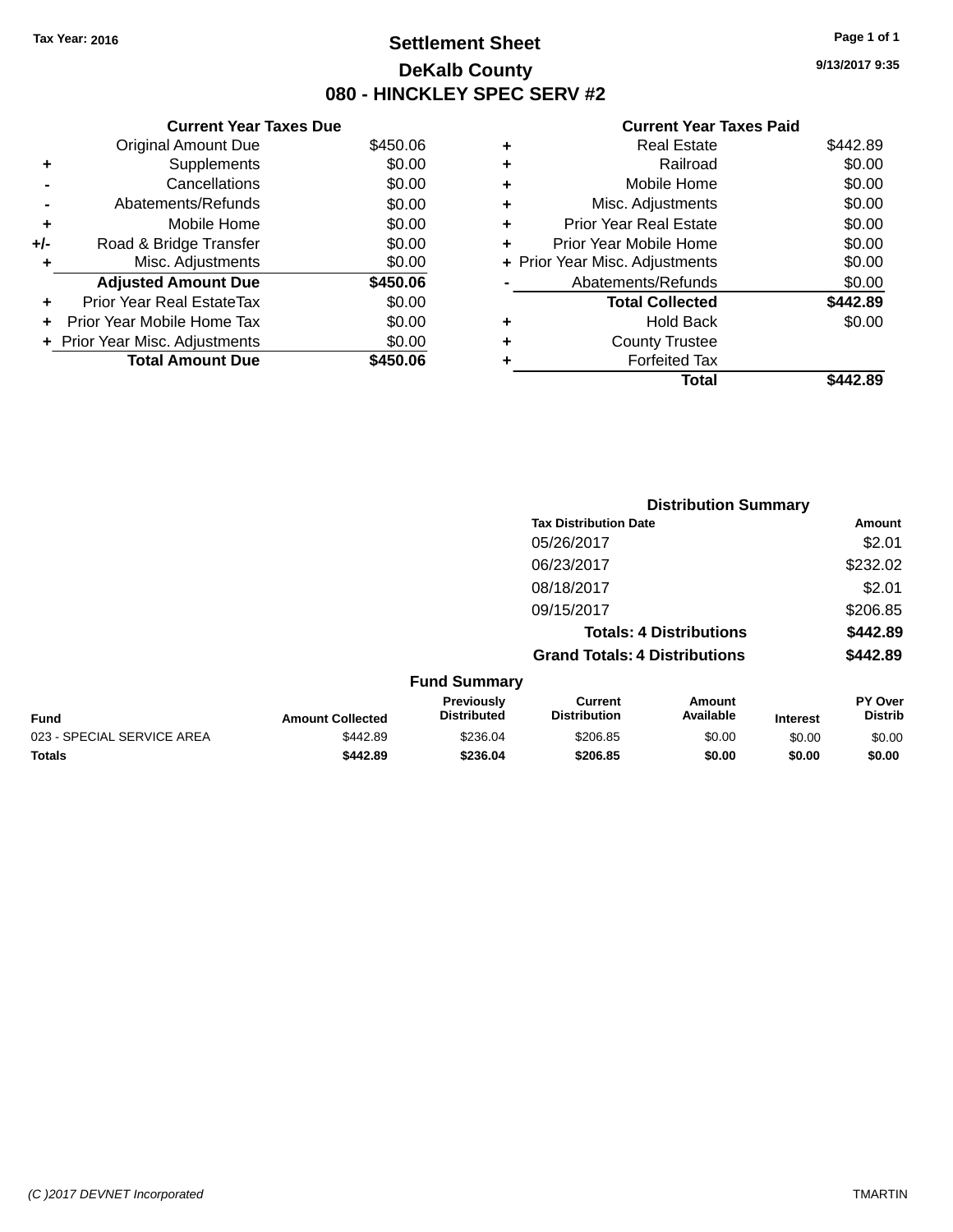# **Settlement Sheet Tax Year: 2016 Page 1 of 1 DeKalb County 083 - TOWN OF CORTLAND SBA #1**

**9/13/2017 9:35**

| <b>Current Year Taxes Paid</b> |  |  |  |
|--------------------------------|--|--|--|
|--------------------------------|--|--|--|

|     | <b>Current Year Taxes Due</b>  |        |
|-----|--------------------------------|--------|
|     | Original Amount Due            | \$0.00 |
| ٠   | Supplements                    | \$0.00 |
|     | Cancellations                  | \$0.00 |
|     | Abatements/Refunds             | \$0.00 |
| ٠   | Mobile Home                    | \$0.00 |
| +/- | Road & Bridge Transfer         | \$0.00 |
| ٠   | Misc. Adjustments              | \$0.00 |
|     | <b>Adjusted Amount Due</b>     | \$0.00 |
| ٠   | Prior Year Real EstateTax      | \$0.00 |
| ÷   | Prior Year Mobile Home Tax     | \$0.00 |
|     | + Prior Year Misc. Adjustments | \$0.00 |
|     | <b>Total Amount Due</b>        | \$0.00 |
|     |                                |        |

|   | <b>Real Estate</b>             | \$0.00 |
|---|--------------------------------|--------|
| ٠ | Railroad                       | \$0.00 |
| ٠ | Mobile Home                    | \$0.00 |
| ٠ | Misc. Adjustments              | \$0.00 |
| ٠ | <b>Prior Year Real Estate</b>  | \$0.00 |
| ٠ | Prior Year Mobile Home         | \$0.00 |
|   | + Prior Year Misc. Adjustments | \$0.00 |
|   | Abatements/Refunds             | \$0.00 |
|   | <b>Total Collected</b>         | \$0.00 |
| ٠ | <b>Hold Back</b>               | \$0.00 |
| ÷ | <b>County Trustee</b>          |        |
|   | <b>Forfeited Tax</b>           |        |
|   | Total                          |        |

|                          |                         | <b>Fund Summary</b>                     |                                |                     |                 |                                  |
|--------------------------|-------------------------|-----------------------------------------|--------------------------------|---------------------|-----------------|----------------------------------|
| <b>Fund</b>              | <b>Amount Collected</b> | <b>Previously</b><br><b>Distributed</b> | Current<br><b>Distribution</b> | Amount<br>Available | <b>Interest</b> | <b>PY Over</b><br><b>Distrib</b> |
| 003 - BONDS AND INTEREST | \$0.00                  | \$0.00                                  | \$0.00                         | \$0.00              | \$0.00          | \$0.00                           |
| <b>Totals</b>            | \$0.00                  | \$0.00                                  | \$0.00                         | \$0.00              | \$0.00          | \$0.00                           |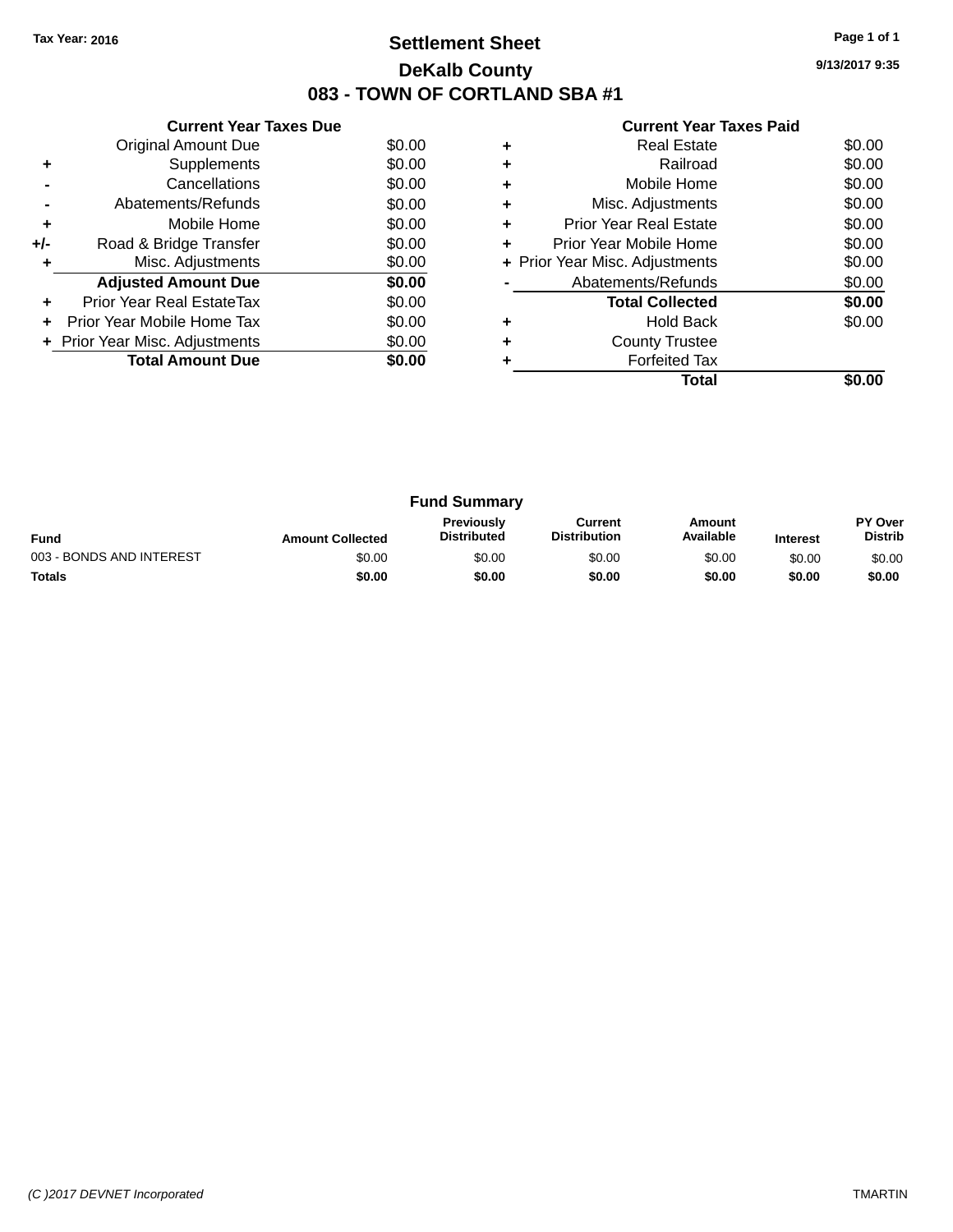# **Settlement Sheet Tax Year: 2016 Page 1 of 1 DeKalb County 085 - BURLINGTON FIRE**

| <b>Current Year Taxes Due</b>  |             |
|--------------------------------|-------------|
| <b>Original Amount Due</b>     | \$11,332.89 |
| Supplements                    | \$0.00      |
| Cancellations                  | \$0.00      |
| Abatements/Refunds             | \$0.00      |
| Mobile Home                    | \$0.00      |
| Road & Bridge Transfer         | \$0.00      |
| Misc. Adjustments              | \$0.00      |
| <b>Adjusted Amount Due</b>     | \$11,332.89 |
| Prior Year Real EstateTax      | \$0.00      |
| Prior Year Mobile Home Tax     | \$0.00      |
| + Prior Year Misc. Adjustments | \$0.00      |
| <b>Total Amount Due</b>        | \$11.332.89 |
|                                |             |

#### **Current Year Taxes Paid +** Real Estate \$9,907.04

|   | Total                          | \$10,684.40              |
|---|--------------------------------|--------------------------|
| ٠ | <b>Forfeited Tax</b>           |                          |
| ÷ | <b>County Trustee</b>          |                          |
| ٠ | <b>Hold Back</b>               | \$0.00                   |
|   | <b>Total Collected</b>         | \$10,684.40              |
|   | Abatements/Refunds             | \$0.00                   |
|   | + Prior Year Misc. Adjustments | \$0.00                   |
|   | Prior Year Mobile Home         | \$0.00                   |
| ٠ | <b>Prior Year Real Estate</b>  | \$0.00                   |
| ٠ | Misc. Adjustments              | \$0.00                   |
| ٠ | Mobile Home                    | \$0.00                   |
| ÷ | Railroad                       | \$777.36                 |
| т | ngal Lolal <del>o</del>        | <del>,,,,,,,,,,,,,</del> |

| Amount      |
|-------------|
| \$532.77    |
| \$6,306.44  |
| \$3,845.19  |
| \$10,684.40 |
| \$10,684.40 |
|             |

#### **Fund Summary**

| <b>Fund</b>           | <b>Amount Collected</b> | Previously<br><b>Distributed</b> | Current<br><b>Distribution</b> | <b>Amount</b><br>Available | <b>Interest</b> | <b>PY Over</b><br><b>Distrib</b> |
|-----------------------|-------------------------|----------------------------------|--------------------------------|----------------------------|-----------------|----------------------------------|
| 001 - CORPORATE       | \$5,133.65              | \$3.286.11                       | \$1.847.54                     | \$0.00                     | \$0.00          | \$0.00                           |
| 047 - SOCIAL SECURITY | \$295.20                | \$188.96                         | \$106.24                       | \$0.00                     | \$0.00          | \$0.00                           |
| 064 - AMBULANCE       | \$5,133.93              | \$3.286.29                       | \$1.847.64                     | \$0.00                     | \$0.00          | \$0.00                           |
| 143 - MEDICARE        | \$121.62                | \$77.85                          | \$43.77                        | \$0.00                     | \$0.00          | \$0.00                           |
| <b>Totals</b>         | \$10,684.40             | \$6,839,21                       | \$3,845.19                     | \$0.00                     | \$0.00          | \$0.00                           |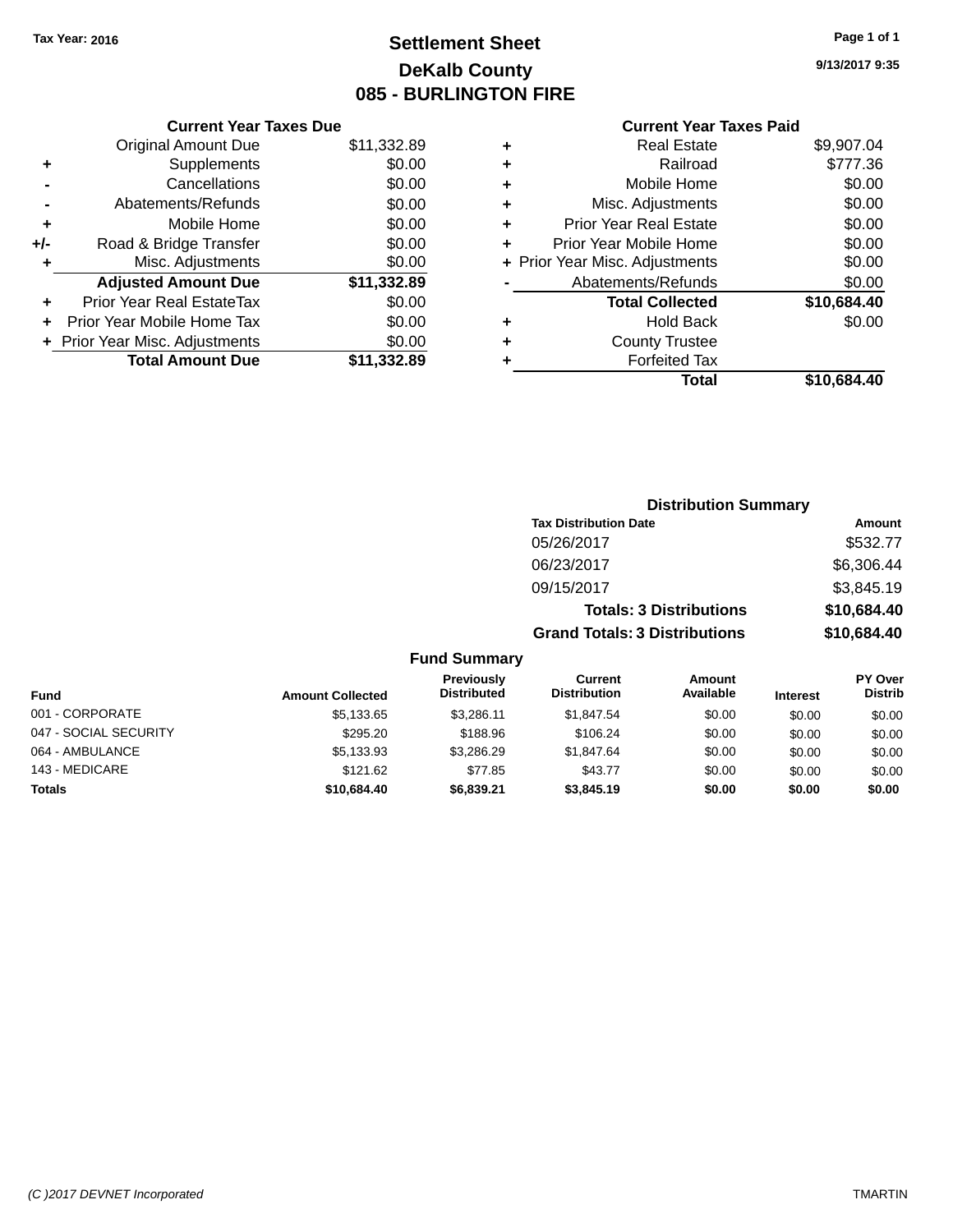# **Settlement Sheet Tax Year: 2016 Page 1 of 1 DeKalb County 086 - CORTLAND FIRE**

**9/13/2017 9:35**

## **Current Year Taxes Paid**

|     | <b>Current Year Taxes Due</b>  |              |
|-----|--------------------------------|--------------|
|     | <b>Original Amount Due</b>     | \$485,068.43 |
| ٠   | Supplements                    | \$3,379.36   |
|     | Cancellations                  | \$5,869.76   |
|     | Abatements/Refunds             | \$0.00       |
| ٠   | Mobile Home                    | \$0.00       |
| +/- | Road & Bridge Transfer         | \$0.00       |
| ٠   | Misc. Adjustments              | \$15.92      |
|     | <b>Adjusted Amount Due</b>     | \$482,593.95 |
| ٠   | Prior Year Real EstateTax      | \$0.00       |
|     | Prior Year Mobile Home Tax     | \$0.00       |
|     | + Prior Year Misc. Adjustments | \$79.17      |
|     | <b>Total Amount Due</b>        | \$482,673.12 |
|     |                                |              |

|   | <b>Real Estate</b>             | \$460,359.74 |
|---|--------------------------------|--------------|
| ٠ | Railroad                       | \$4,451.22   |
| ٠ | Mobile Home                    | \$0.00       |
| ٠ | Misc. Adjustments              | \$15.92      |
| ٠ | <b>Prior Year Real Estate</b>  | \$0.00       |
| ٠ | Prior Year Mobile Home         | \$0.00       |
|   | + Prior Year Misc. Adjustments | \$79.17      |
|   | Abatements/Refunds             | \$0.00       |
|   | <b>Total Collected</b>         | \$464,906.05 |
| ٠ | Hold Back                      | \$0.00       |
| ٠ | <b>County Trustee</b>          |              |
| ٠ | <b>Forfeited Tax</b>           |              |
|   | Total                          | \$464,906.05 |
|   |                                |              |

## **Distribution Summary Tax Distribution Date Amount** 05/26/2017 \$26,885.15 06/23/2017 \$230,983.26 07/21/2017 \$2,873.94 08/18/2017 \$10,181.91 09/15/2017 \$193,981.79 **Totals: 5 Distributions \$464,906.05 Grand Totals: 5 Distributions \$464,906.05**

|                 |                         | <b>Fund Summary</b>              |                                |                     |                 |                                  |
|-----------------|-------------------------|----------------------------------|--------------------------------|---------------------|-----------------|----------------------------------|
| Fund            | <b>Amount Collected</b> | Previously<br><b>Distributed</b> | Current<br><b>Distribution</b> | Amount<br>Available | <b>Interest</b> | <b>PY Over</b><br><b>Distrib</b> |
| 001 - CORPORATE | \$220,454.25            | \$128,469.84                     | \$91.984.41                    | \$0.00              | \$0.00          | \$0.00                           |
| 064 - AMBULANCE | \$244.451.80            | \$142,454.42                     | \$101.997.38                   | \$0.00              | \$0.00          | \$0.00                           |
| <b>Totals</b>   | \$464,906.05            | \$270,924.26                     | \$193,981.79                   | \$0.00              | \$0.00          | \$0.00                           |

| Year Source             | <b>Account Type</b>       |         | <b>Amount Adjustment Description</b>             |
|-------------------------|---------------------------|---------|--------------------------------------------------|
| 2015 RE - Real Estate   | <b>Back Tax Collected</b> |         | \$69.22 ENGSTROM REDEMPTION 09-29-182-013 by TBA |
| 2015 RE - Real Estate   | Back Tax Collected        |         | \$9.95 TRUSTEE SALE 09-29-252-001 by TBA         |
| 2016 RE - Real Estate   | <b>Back Tax Collected</b> |         | \$2.81 TRUSTEE SALE 09-17-385-0110 by TBA        |
| 2016 RE - Real Estate   | Back Tax Collected        |         | \$13.11 TRUSTEE SALE 09-17-376-011 by TBA        |
| <b>Totals 4 entries</b> |                           | \$95.09 |                                                  |
|                         |                           |         |                                                  |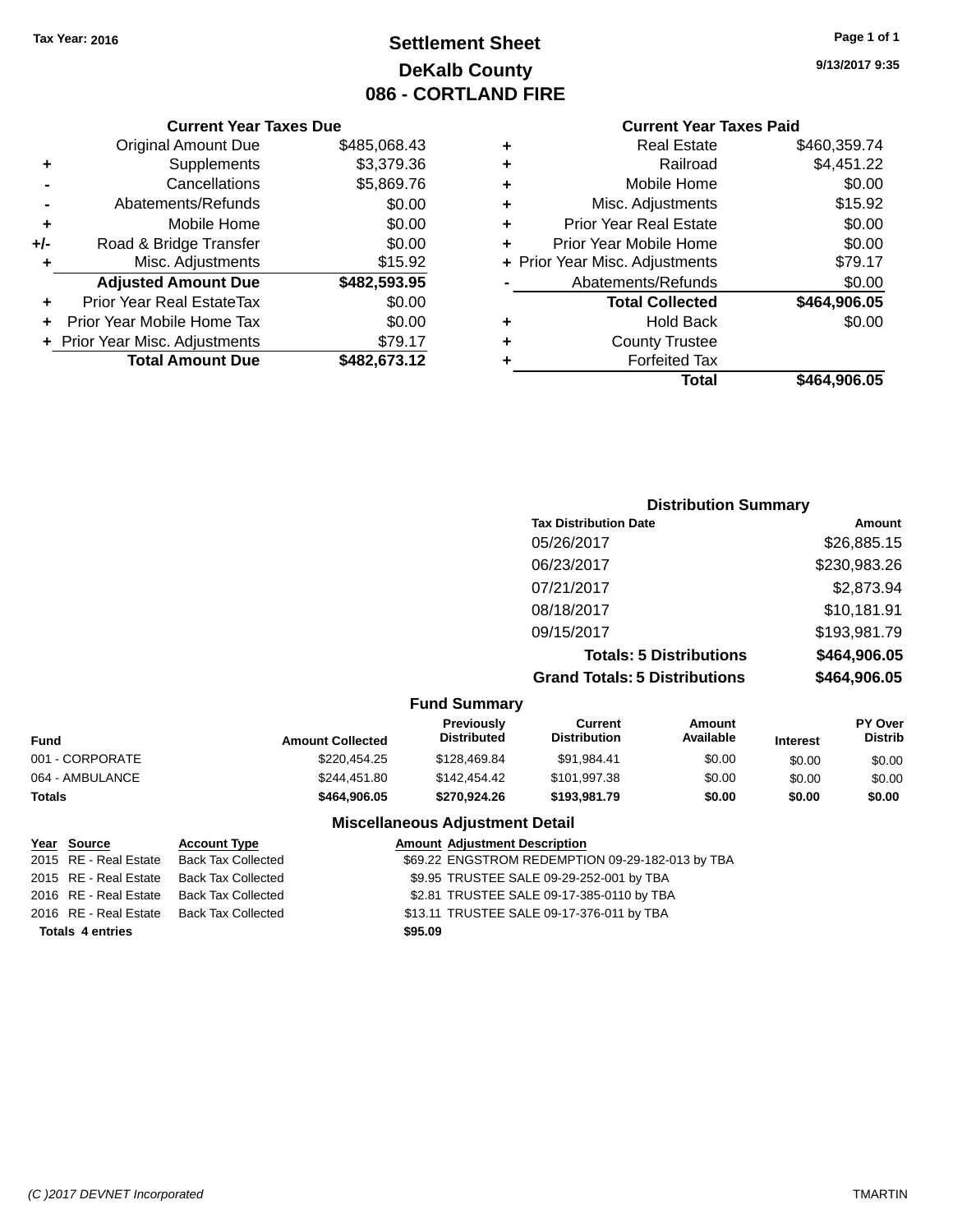# **Settlement Sheet Tax Year: 2016 Page 1 of 1 DeKalb County 087 - DE KALB FIRE**

**9/13/2017 9:35**

|  | <b>Current Year Taxes Due</b> |  |  |  |
|--|-------------------------------|--|--|--|
|--|-------------------------------|--|--|--|

|       | <b>Original Amount Due</b>     | \$135,346.77 |
|-------|--------------------------------|--------------|
| ٠     | Supplements                    | \$924.70     |
|       | Cancellations                  | \$1,025.08   |
|       | Abatements/Refunds             | \$0.00       |
| ٠     | Mobile Home                    | \$0.00       |
| $+/-$ | Road & Bridge Transfer         | \$0.00       |
| ٠     | Misc. Adjustments              | \$0.00       |
|       | <b>Adjusted Amount Due</b>     | \$135,246.39 |
| ÷     | Prior Year Real EstateTax      | \$0.00       |
|       | Prior Year Mobile Home Tax     | \$0.00       |
|       | + Prior Year Misc. Adjustments | \$0.00       |
|       | <b>Total Amount Due</b>        | \$135,246.39 |

# **Current Year Taxes Paid +** Real Estate \$127,782.91 **+** Railroad \$4,079.58 **+** Mobile Home \$0.00 **+** Misc. Adjustments \$0.00

|   | Total                          | \$131,862.49 |
|---|--------------------------------|--------------|
|   | <b>Forfeited Tax</b>           |              |
| ÷ | <b>County Trustee</b>          |              |
|   | <b>Hold Back</b>               | \$0.00       |
|   | <b>Total Collected</b>         | \$131,862.49 |
|   | Abatements/Refunds             | \$0.00       |
|   | + Prior Year Misc. Adjustments | \$0.00       |
|   | Prior Year Mobile Home         | \$0.00       |
|   | <b>Prior Year Real Estate</b>  | \$0.00       |

| <b>Distribution Summary</b>          |              |
|--------------------------------------|--------------|
| <b>Tax Distribution Date</b>         | Amount       |
| 05/26/2017                           | \$9,466.84   |
| 06/23/2017                           | \$64,212.87  |
| 07/21/2017                           | \$2,967.10   |
| 08/18/2017                           | \$2,776.29   |
| 09/15/2017                           | \$52,439.39  |
| <b>Totals: 5 Distributions</b>       | \$131,862.49 |
| <b>Grand Totals: 5 Distributions</b> | \$131,862.49 |

| <b>Fund Summary</b> |                         |                           |                                |                     |                 |                           |
|---------------------|-------------------------|---------------------------|--------------------------------|---------------------|-----------------|---------------------------|
| Fund                | <b>Amount Collected</b> | Previously<br>Distributed | Current<br><b>Distribution</b> | Amount<br>Available | <b>Interest</b> | PY Over<br><b>Distrib</b> |
| 001 - CORPORATE     | \$131,862.49            | \$79,423.10               | \$52,439.39                    | \$0.00              | \$0.00          | \$0.00                    |
| <b>Totals</b>       | \$131.862.49            | \$79,423.10               | \$52,439,39                    | \$0.00              | \$0.00          | \$0.00                    |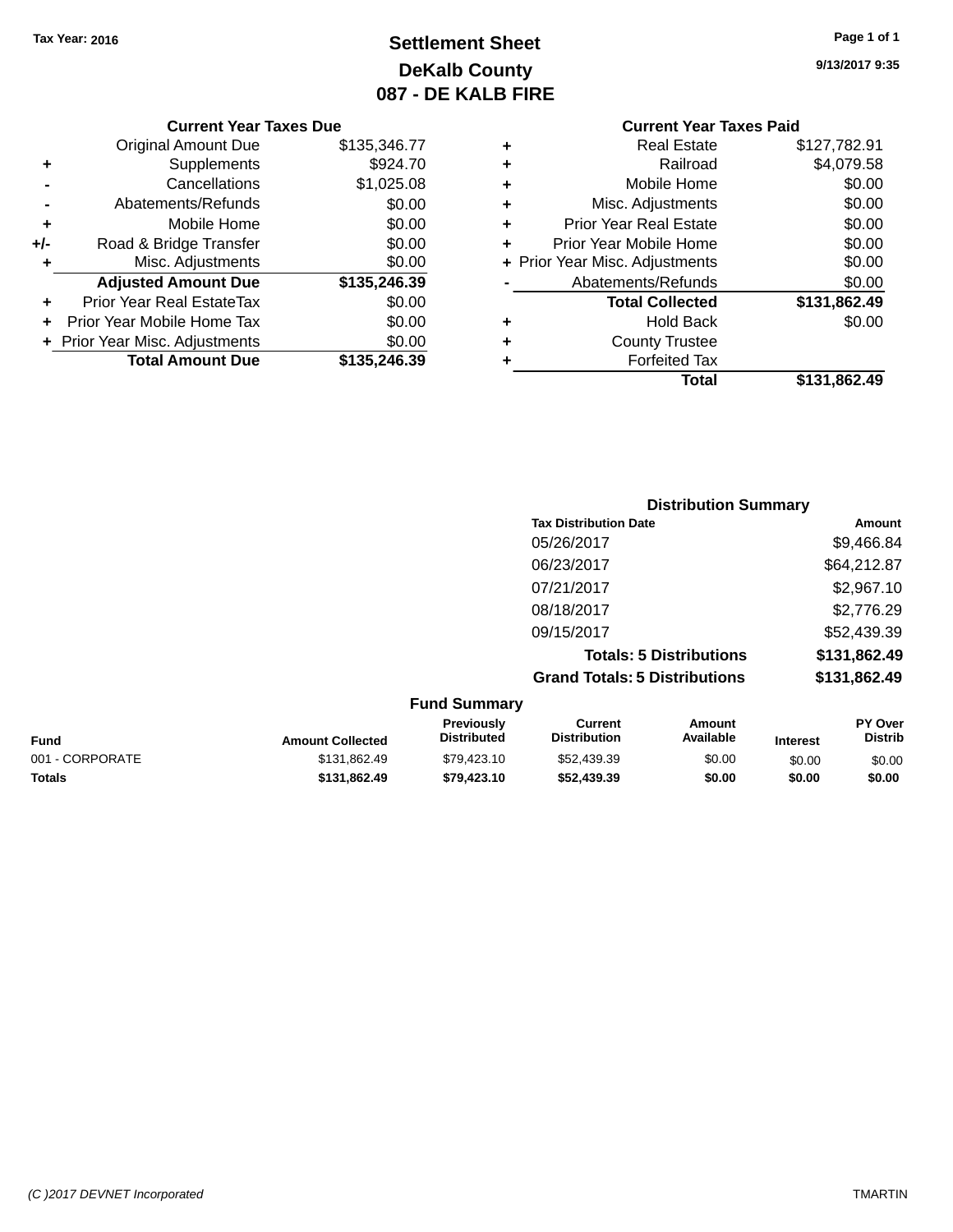# **Settlement Sheet Tax Year: 2016 Page 1 of 1 DeKalb County 088 - EARLVILLE FIRE**

**9/13/2017 9:35**

|     | <b>Current Year Taxes Due</b> |            |  |  |  |
|-----|-------------------------------|------------|--|--|--|
|     | <b>Original Amount Due</b>    | \$4,642.13 |  |  |  |
| ٠   | Supplements                   | \$0.00     |  |  |  |
|     | Cancellations                 | \$0.00     |  |  |  |
|     | Abatements/Refunds            | \$0.00     |  |  |  |
| ٠   | Mobile Home                   | \$0.00     |  |  |  |
| +/- | Road & Bridge Transfer        | \$0.00     |  |  |  |
| ٠   | Misc. Adjustments             | \$0.00     |  |  |  |
|     | <b>Adjusted Amount Due</b>    | \$4,642.13 |  |  |  |
| ٠   | Prior Year Real EstateTax     | \$0.00     |  |  |  |
|     | Prior Year Mobile Home Tax    | \$0.00     |  |  |  |
|     | Prior Year Misc. Adjustments  | \$0.00     |  |  |  |
|     | <b>Total Amount Due</b>       | \$4,642.13 |  |  |  |
|     |                               |            |  |  |  |

## **Current Year Taxes Paid +** Real Estate \$4,084.10 **+** Railroad \$418.42 **+** Mobile Home \$0.00 **+** Misc. Adjustments \$0.00 **+** Prior Year Real Estate \$0.00 **+** Prior Year Mobile Home \$0.00 **+ Prior Year Misc. Adjustments**  $$0.00$ **-** Abatements/Refunds \$0.00 **Total Collected \$4,502.52 +** Hold Back \$0.00 **+** County Trustee **+** Forfeited Tax **Total \$4,502.52**

|                 |                         |                                  | <b>Distribution Summary</b>           |                                |                 |                                  |
|-----------------|-------------------------|----------------------------------|---------------------------------------|--------------------------------|-----------------|----------------------------------|
|                 |                         |                                  | <b>Tax Distribution Date</b>          |                                |                 | Amount                           |
|                 |                         |                                  | 05/26/2017                            |                                |                 | \$456.52                         |
|                 |                         |                                  | 06/23/2017                            |                                |                 | \$2,246.68                       |
|                 |                         |                                  | 07/21/2017                            |                                |                 | \$36.50                          |
|                 |                         |                                  | 09/15/2017                            |                                |                 | \$1,762.82                       |
|                 |                         |                                  |                                       | <b>Totals: 4 Distributions</b> |                 | \$4,502.52                       |
|                 |                         |                                  | <b>Grand Totals: 4 Distributions</b>  |                                |                 | \$4,502.52                       |
|                 |                         | <b>Fund Summary</b>              |                                       |                                |                 |                                  |
| Fund            | <b>Amount Collected</b> | Previously<br><b>Distributed</b> | <b>Current</b><br><b>Distribution</b> | <b>Amount</b><br>Available     | <b>Interest</b> | <b>PY Over</b><br><b>Distrib</b> |
| 001 - CORPORATE | \$2,397.38              | \$1,458.76                       | \$938.62                              | \$0.00                         | \$0.00          | \$0.00                           |
| 064 - AMBULANCE | \$2,105.14              | \$1,280.94                       | \$824.20                              | \$0.00                         | \$0.00          | \$0.00                           |
| <b>Totals</b>   | \$4,502.52              | \$2,739.70                       | \$1,762.82                            | \$0.00                         | \$0.00          | \$0.00                           |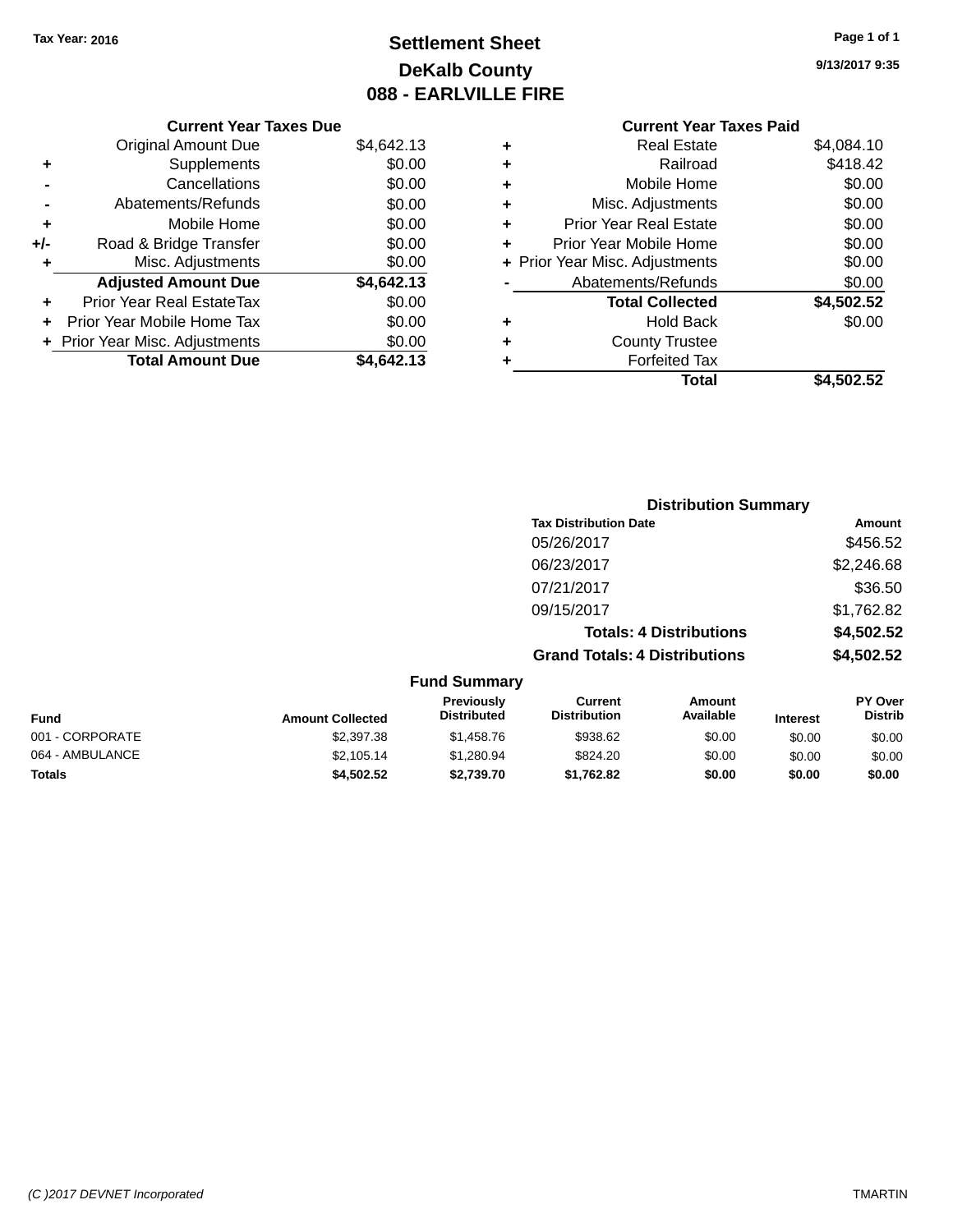# **Settlement Sheet Tax Year: 2016 Page 1 of 1 DeKalb County 089 - GENOA-KINGSTON FIRE**

**9/13/2017 9:35**

#### **Current Year Taxes Paid**

|   | Total                          | \$925.291.71 |
|---|--------------------------------|--------------|
| ٠ | <b>Forfeited Tax</b>           |              |
| ٠ | <b>County Trustee</b>          |              |
| ٠ | <b>Hold Back</b>               | \$0.00       |
|   | <b>Total Collected</b>         | \$925,291.71 |
|   | Abatements/Refunds             | \$0.30       |
|   | + Prior Year Misc. Adjustments | \$360.87     |
| ٠ | Prior Year Mobile Home         | \$0.00       |
| ٠ | <b>Prior Year Real Estate</b>  | (\$23.96)    |
| ٠ | Misc. Adjustments              | \$409.32     |
| ٠ | Mobile Home                    | \$0.00       |
| ٠ | Railroad                       | \$10,594.86  |
| ٠ | <b>Real Estate</b>             | \$913,950.92 |
|   |                                |              |

|     | <b>Current Year Taxes Due</b>    |              |
|-----|----------------------------------|--------------|
|     | <b>Original Amount Due</b>       | \$959,481.28 |
| ٠   | Supplements                      | \$7,168.65   |
|     | Cancellations                    | \$8,036.69   |
|     | Abatements/Refunds               | \$0.30       |
| ٠   | Mobile Home                      | \$0.00       |
| +/- | Road & Bridge Transfer           | \$0.00       |
| ٠   | Misc. Adjustments                | \$409.32     |
|     | <b>Adjusted Amount Due</b>       | \$959,022.26 |
|     | <b>Prior Year Real EstateTax</b> | (\$23.96)    |
|     | Prior Year Mobile Home Tax       | \$0.00       |
|     | + Prior Year Misc. Adjustments   | \$360.87     |
|     | <b>Total Amount Due</b>          | \$959,359.17 |

| <b>Distribution Summary</b>          |              |
|--------------------------------------|--------------|
| <b>Tax Distribution Date</b>         | Amount       |
| 05/26/2017                           | \$85,975.54  |
| 06/23/2017                           | \$437,348.09 |
| 07/21/2017                           | \$6,951.36   |
| 08/18/2017                           | \$26,742.59  |
| 09/15/2017                           | \$368,274.13 |
| <b>Totals: 5 Distributions</b>       | \$925,291.71 |
| <b>Grand Totals: 5 Distributions</b> | \$925,291.71 |

|                                        |                         | <b>Fund Summary</b>              |                                |                     |                 |                           |
|----------------------------------------|-------------------------|----------------------------------|--------------------------------|---------------------|-----------------|---------------------------|
| Fund                                   | <b>Amount Collected</b> | Previously<br><b>Distributed</b> | Current<br><b>Distribution</b> | Amount<br>Available | <b>Interest</b> | PY Over<br><b>Distrib</b> |
| 001 - CORPORATE                        | \$209.417.56            | \$126,067.55                     | \$83.350.01                    | \$0.00              | \$0.00          | \$0.00                    |
| 035 - TORT JUDGEMENTS/LIABILITY<br>INS | \$178,959.77            | \$107.732.23                     | \$71.227.54                    | \$0.00              | \$0.00          | \$0.00                    |
| 064 - AMBULANCE                        | \$536.914.38            | \$323.217.80                     | \$213,696.58                   | \$0.00              | \$0.00          | \$0.00                    |
| <b>Totals</b>                          | \$925.291.71            | \$557.017.58                     | \$368,274.13                   | \$0.00              | \$0.00          | \$0.00                    |

#### **Miscellaneous Adjustment Detail**

| Year Source             | <b>Account Type</b>                      |          | <b>Amount Adjustment Description</b>                              |
|-------------------------|------------------------------------------|----------|-------------------------------------------------------------------|
| 2015 RE - Real Estate   | Back Tax Collected                       |          | \$350.65 PAN PACIFIC HOLDINGS LLC REDEMPTION 06-33-154-011 by TBA |
| 2015 RE - Real Estate   | Back Tax Collected                       |          | \$10.22 TRUSTEE SALE 02-22-100-004 by TBA                         |
| 2016 RE - Real Estate   | <b>Back Tax Collected</b>                |          | \$101.83 MILINAC REDEMPTION 06-05-209-010 by TBA                  |
| 2016 RE - Real Estate   | <b>Back Tax Collected</b>                |          | \$63.11 CAINARI INC REDEMPTION 02-22-307-006 by TBA               |
|                         | 2016 RE - Real Estate Back Tax Collected |          | \$244.38 CAINARI INC REDEMPTION 02-22-307-007 by TBA              |
| <b>Totals 5 entries</b> |                                          | \$770.19 |                                                                   |
|                         |                                          |          | <b>Abatement Detail</b>                                           |
|                         |                                          |          |                                                                   |

# **Year Source Account Type Account Type Amount Adjustment Description**<br>2016 RE - Real Estate RE Abatement **Account 1998 AMOUNTEREST REFUN Totals 1 entries** \$0.30

\$0.30 PTAB INTEREST REFUND 02-24-452-014 by TBA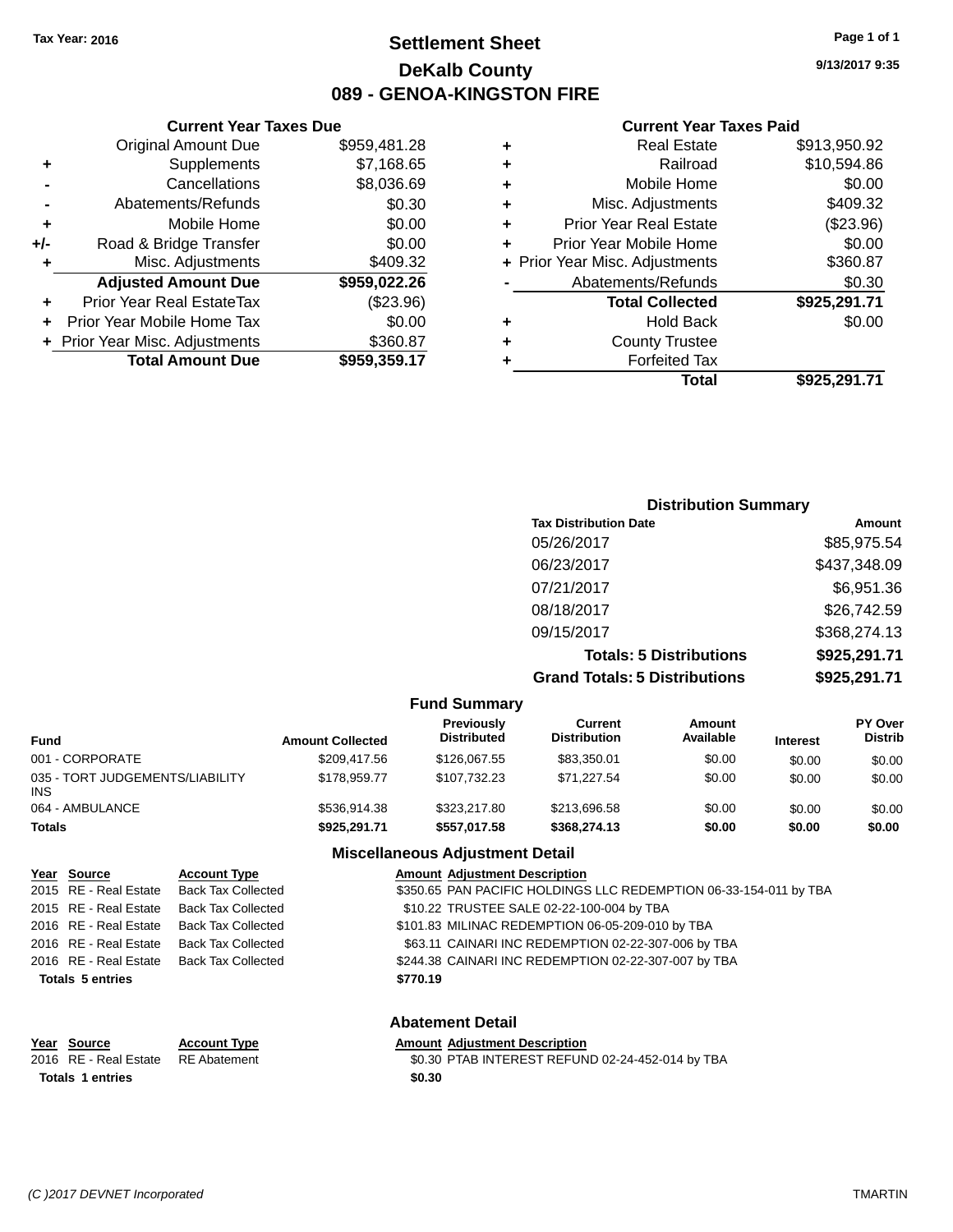# **Settlement Sheet Tax Year: 2016 Page 1 of 1 DeKalb County 090 - HAMPSHIRE FIRE**

**9/13/2017 9:35**

# **Current Year Taxes Paid**

|       | <b>Current Year Taxes Due</b>  |             |
|-------|--------------------------------|-------------|
|       | <b>Original Amount Due</b>     | \$25,065.70 |
| ٠     | Supplements                    | \$0.00      |
|       | Cancellations                  | \$0.00      |
|       | Abatements/Refunds             | \$0.00      |
| ٠     | Mobile Home                    | \$0.00      |
| $+/-$ | Road & Bridge Transfer         | \$0.00      |
| ٠     | Misc. Adjustments              | \$0.00      |
|       | <b>Adjusted Amount Due</b>     | \$25,065.70 |
|       | Prior Year Real EstateTax      | \$0.00      |
|       | Prior Year Mobile Home Tax     | \$0.00      |
|       | + Prior Year Misc. Adjustments | \$0.00      |
|       | <b>Total Amount Due</b>        | \$25.065.70 |

|   | <b>Real Estate</b>             | \$23,811.98 |
|---|--------------------------------|-------------|
| ٠ | Railroad                       | \$493.24    |
| ٠ | Mobile Home                    | \$0.00      |
| ٠ | Misc. Adjustments              | \$0.00      |
| ٠ | <b>Prior Year Real Estate</b>  | \$0.00      |
| ÷ | Prior Year Mobile Home         | \$0.00      |
|   | + Prior Year Misc. Adjustments | \$0.00      |
|   | Abatements/Refunds             | \$0.00      |
|   | <b>Total Collected</b>         | \$24,305.22 |
| ٠ | <b>Hold Back</b>               | \$0.00      |
| ٠ | <b>County Trustee</b>          |             |
|   | <b>Forfeited Tax</b>           |             |
|   | Total                          | \$24,305.22 |
|   |                                |             |

| <b>Distribution Summary</b>          |             |
|--------------------------------------|-------------|
| <b>Tax Distribution Date</b>         | Amount      |
| 05/26/2017                           | \$3,649.91  |
| 06/23/2017                           | \$11,305.31 |
| 07/21/2017                           | \$616.64    |
| 08/18/2017                           | \$860.02    |
| 09/15/2017                           | \$7,873.34  |
| <b>Totals: 5 Distributions</b>       | \$24,305.22 |
| <b>Grand Totals: 5 Distributions</b> | \$24,305.22 |

|                             |                         | <b>Fund Summary</b>                     |                                |                            |                 |                           |
|-----------------------------|-------------------------|-----------------------------------------|--------------------------------|----------------------------|-----------------|---------------------------|
| <b>Fund</b>                 | <b>Amount Collected</b> | <b>Previously</b><br><b>Distributed</b> | Current<br><b>Distribution</b> | <b>Amount</b><br>Available | <b>Interest</b> | PY Over<br><b>Distrib</b> |
| 001 - CORPORATE             | \$11,929.35             | \$8,065,00                              | \$3.864.35                     | \$0.00                     | \$0.00          | \$0.00                    |
| 013 - FIREFIGHTER'S PENSION | \$446.51                | \$301.87                                | \$144.64                       | \$0.00                     | \$0.00          | \$0.00                    |
| 064 - AMBULANCE             | \$11,929.36             | \$8,065.01                              | \$3,864.35                     | \$0.00                     | \$0.00          | \$0.00                    |
| <b>Totals</b>               | \$24,305.22             | \$16,431.88                             | \$7,873.34                     | \$0.00                     | \$0.00          | \$0.00                    |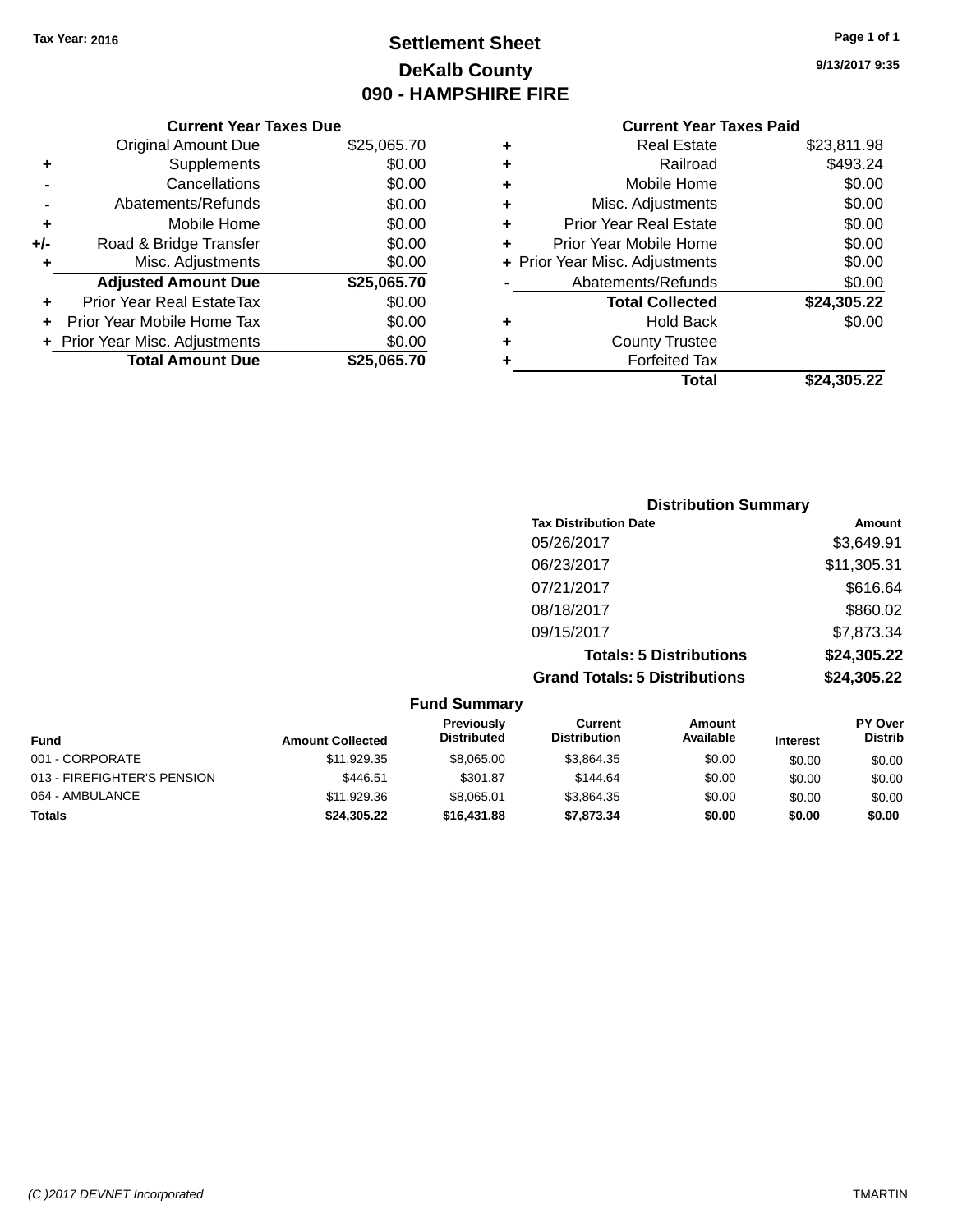# **Settlement Sheet Tax Year: 2016 Page 1 of 1 DeKalb County 091 - HINCKLEY FIRE**

**9/13/2017 9:35**

### **Current Year Taxes Paid**

|     | <b>Current Year Taxes Due</b>  |              |
|-----|--------------------------------|--------------|
|     | <b>Original Amount Due</b>     | \$393,151.95 |
| ٠   | Supplements                    | \$3,120.26   |
|     | Cancellations                  | \$3,440.40   |
|     | Abatements/Refunds             | \$0.00       |
| ٠   | Mobile Home                    | \$0.00       |
| +/- | Road & Bridge Transfer         | \$0.00       |
| ٠   | Misc. Adjustments              | \$187.03     |
|     | <b>Adjusted Amount Due</b>     | \$393,018.84 |
| ٠   | Prior Year Real EstateTax      | (\$0.01)     |
| ÷   | Prior Year Mobile Home Tax     | \$0.00       |
|     | + Prior Year Misc. Adjustments | \$226.57     |
|     | <b>Total Amount Due</b>        | \$393,245.40 |
|     |                                |              |

| ٠ | <b>Real Estate</b>             | \$371,609.13 |
|---|--------------------------------|--------------|
| ٠ | Railroad                       | \$4,963.32   |
| ٠ | Mobile Home                    | \$0.00       |
| ٠ | Misc. Adjustments              | \$187.03     |
| ٠ | <b>Prior Year Real Estate</b>  | (\$0.01)     |
| ÷ | Prior Year Mobile Home         | \$0.00       |
|   | + Prior Year Misc. Adjustments | \$226.57     |
|   | Abatements/Refunds             | \$0.00       |
|   | <b>Total Collected</b>         | \$376,986.04 |
| ٠ | <b>Hold Back</b>               | \$0.00       |
| ÷ | <b>County Trustee</b>          |              |
| ٠ | <b>Forfeited Tax</b>           |              |
|   | Total                          | \$376,986.04 |
|   |                                |              |

## **Distribution Summary Tax Distribution Date Amount** 05/26/2017 \$30,080.66 06/23/2017 \$183,995.17 07/21/2017 \$6,160.27 08/18/2017 \$13,197.25 09/15/2017 \$143,552.69 **Totals: 5 Distributions \$376,986.04 Grand Totals: 5 Distributions \$376,986.04**

|                             |                         | <b>Fund Summary</b>              |                                |                     |                 |                                  |
|-----------------------------|-------------------------|----------------------------------|--------------------------------|---------------------|-----------------|----------------------------------|
| Fund                        | <b>Amount Collected</b> | Previously<br><b>Distributed</b> | Current<br><b>Distribution</b> | Amount<br>Available | <b>Interest</b> | <b>PY Over</b><br><b>Distrib</b> |
| 001 - CORPORATE             | \$229,010.37            | \$141.805.40                     | \$87,204.97                    | \$0.00              | \$0.00          | \$0.00                           |
| 013 - FIREFIGHTER'S PENSION | \$7,518.99              | \$4.655.83                       | \$2,863.16                     | \$0.00              | \$0.00          | \$0.00                           |
| 064 - AMBULANCE             | \$140,456.68            | \$86,972.12                      | \$53,484.56                    | \$0.00              | \$0.00          | \$0.00                           |
| <b>Totals</b>               | \$376,986,04            | \$233,433,35                     | \$143,552.69                   | \$0.00              | \$0.00          | \$0.00                           |

| Year Source             | <b>Account Type</b>                        | <b>Amount Adjustment Description</b>                        |  |
|-------------------------|--------------------------------------------|-------------------------------------------------------------|--|
|                         | 2015 RE - Real Estate Back Tax Collected   | \$61.71 AVILA REDEMPTION 15-14-328-005 by TBA               |  |
| 2015 RE - Real Estate   | <b>Back Tax Collected</b>                  | \$147.16 NIELSEN REDEMPTION 15-16-151-002 by TBA            |  |
|                         | 2015 RE - Real Estate Back Tax Collected   | \$8.85 MCFARLAND REDEMPTION 15-15-228-014 by TBA            |  |
|                         | 2015 RE - Real Estate Back Tax Collected   | \$8.85 MCFARLAND REDEMPTION 15-15-225-015 by TBA            |  |
|                         | 2016 RE - Real Estate Back Tax Collected   | \$139.22 WEST SUBURBAN BANK REDEMPTION 15-14-304-002 by TBA |  |
|                         | 2016 RE - Real Estate Paymt In Lieu of Tax | \$47.81 HOUSING AUTHORITY SUNSET VIEW APARTMENTS by TBA     |  |
| <b>Totals 6 entries</b> |                                            | \$413.60                                                    |  |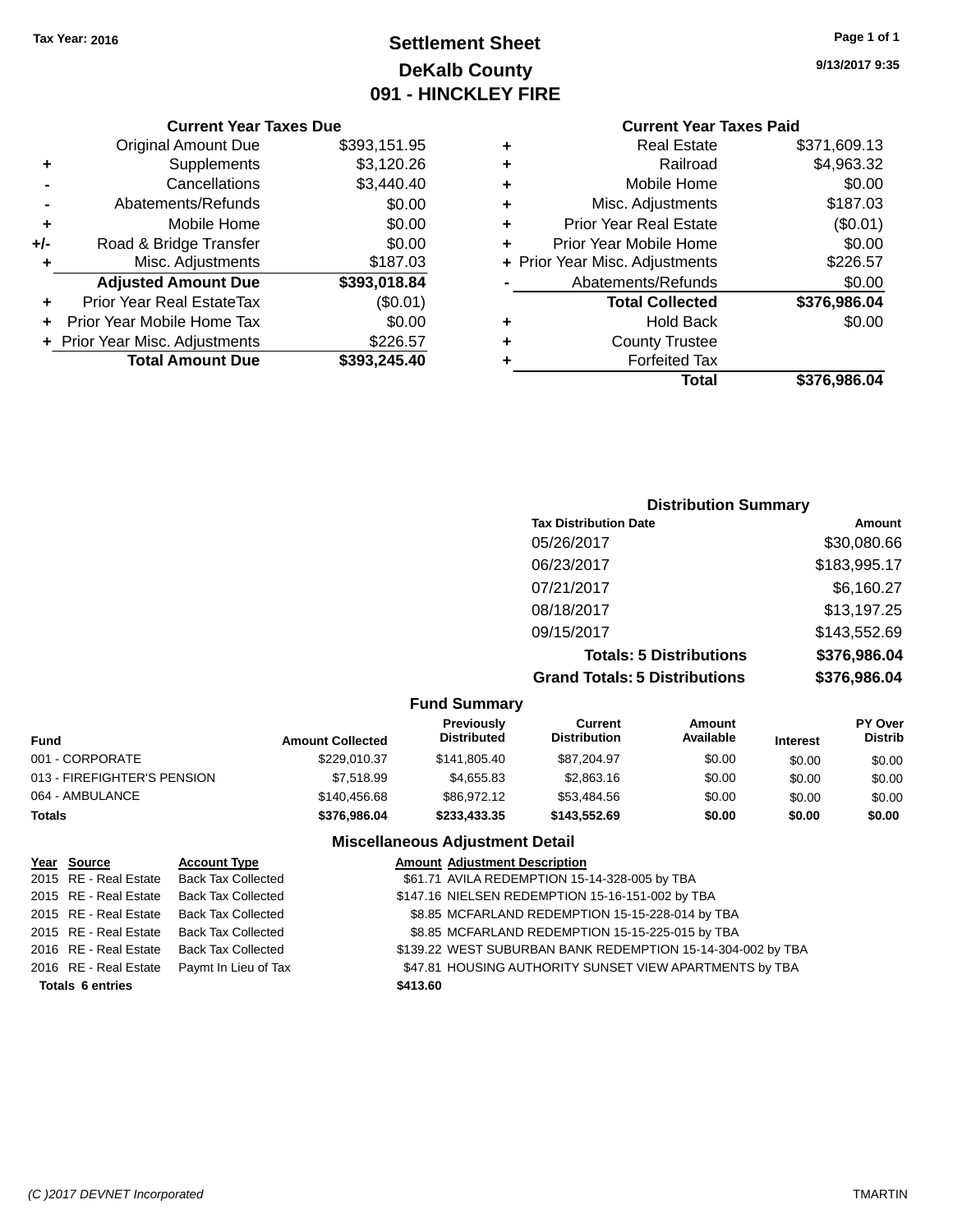# **Settlement Sheet Tax Year: 2016 Page 1 of 1 DeKalb County 092 - KIRKLAND FIRE**

**9/13/2017 9:35**

### **Current Year Taxes Paid**

|     | <b>Current Year Taxes Due</b>  |              |
|-----|--------------------------------|--------------|
|     | <b>Original Amount Due</b>     | \$345,253.26 |
| ٠   | Supplements                    | \$3,028.42   |
|     | Cancellations                  | \$3,833.74   |
|     | Abatements/Refunds             | \$0.00       |
| ٠   | Mobile Home                    | \$0.00       |
| +/- | Road & Bridge Transfer         | \$0.00       |
| ٠   | Misc. Adjustments              | \$9.38       |
|     | <b>Adjusted Amount Due</b>     | \$344,457.32 |
| ٠   | Prior Year Real EstateTax      | \$0.00       |
|     | Prior Year Mobile Home Tax     | \$0.00       |
|     | + Prior Year Misc. Adjustments | \$33.90      |
|     | <b>Total Amount Due</b>        | \$344,491.22 |
|     |                                |              |

| Hold Back<br><b>County Trustee</b><br><b>Forfeited Tax</b> | \$0.00       |
|------------------------------------------------------------|--------------|
|                                                            |              |
|                                                            |              |
|                                                            |              |
| <b>Total Collected</b>                                     | \$330,337.34 |
| Abatements/Refunds                                         | \$0.00       |
| + Prior Year Misc. Adjustments                             | \$33.90      |
| Prior Year Mobile Home                                     | \$0.00       |
| <b>Prior Year Real Estate</b>                              | \$0.00       |
| Misc. Adjustments                                          | \$9.38       |
| Mobile Home                                                | \$0.00       |
| Railroad                                                   | \$4,550.70   |
| <b>Real Estate</b>                                         | \$325.743.36 |
|                                                            |              |

### **Distribution Summary Tax Distribution Date Amount** 05/26/2017 \$28,175.09 06/23/2017 \$162,050.04 07/21/2017 \$3,707.39 08/18/2017 \$7,503.92 09/15/2017 \$128,900.90 **Totals: 5 Distributions \$330,337.34 Grand Totals: 5 Distributions \$330,337.34**

|                                                     |                         | <b>Fund Summary</b>                     |                                       |                     |                 |                                  |
|-----------------------------------------------------|-------------------------|-----------------------------------------|---------------------------------------|---------------------|-----------------|----------------------------------|
| <b>Fund</b>                                         | <b>Amount Collected</b> | <b>Previously</b><br><b>Distributed</b> | <b>Current</b><br><b>Distribution</b> | Amount<br>Available | <b>Interest</b> | <b>PY Over</b><br><b>Distrib</b> |
| 001 - CORPORATE                                     | \$187.722.12            | \$114,471.09                            | \$73,251.03                           | \$0.00              | \$0.00          | \$0.00                           |
| 027 - AUDIT                                         | \$2,168.34              | \$1,322,24                              | \$846.10                              | \$0.00              | \$0.00          | \$0.00                           |
| 035 - TORT JUDGMENTS, LIABILITY<br><b>INSURANCE</b> | \$11,747.48             | \$7,163.50                              | \$4,583.98                            | \$0.00              | \$0.00          | \$0.00                           |
| 062 - WORKERS COMPENSATION                          | \$7,339.76              | \$4,475.71                              | \$2,864.05                            | \$0.00              | \$0.00          | \$0.00                           |
| 064 - AMBULANCE                                     | \$121.359.64            | \$74,003.90                             | \$47,355.74                           | \$0.00              | \$0.00          | \$0.00                           |
| <b>Totals</b>                                       | \$330,337.34            | \$201.436.44                            | \$128,900.90                          | \$0.00              | \$0.00          | \$0.00                           |
|                                                     |                         | <b>Miscellaneous Adjustment Detail</b>  |                                       |                     |                 |                                  |

| Year Source             | <b>Account Type</b> |         | <b>Amount Adjustment Description</b>            |
|-------------------------|---------------------|---------|-------------------------------------------------|
| 2015 RE - Real Estate   | Back Tax Collected  |         | \$16.94 CAPES REDEMPTION 02-29-200-001 by TBA   |
| 2015 RE - Real Estate   | Back Tax Collected  |         | \$16.96 DUNCAN REDEMPTION 01-26-252-011 by TBA  |
| 2016 RE - Real Estate   | Back Tax Collected  |         | \$9.38 GIANNOLA REDEMPTION 01-26-206-015 by TBA |
| <b>Totals 3 entries</b> |                     | \$43.28 |                                                 |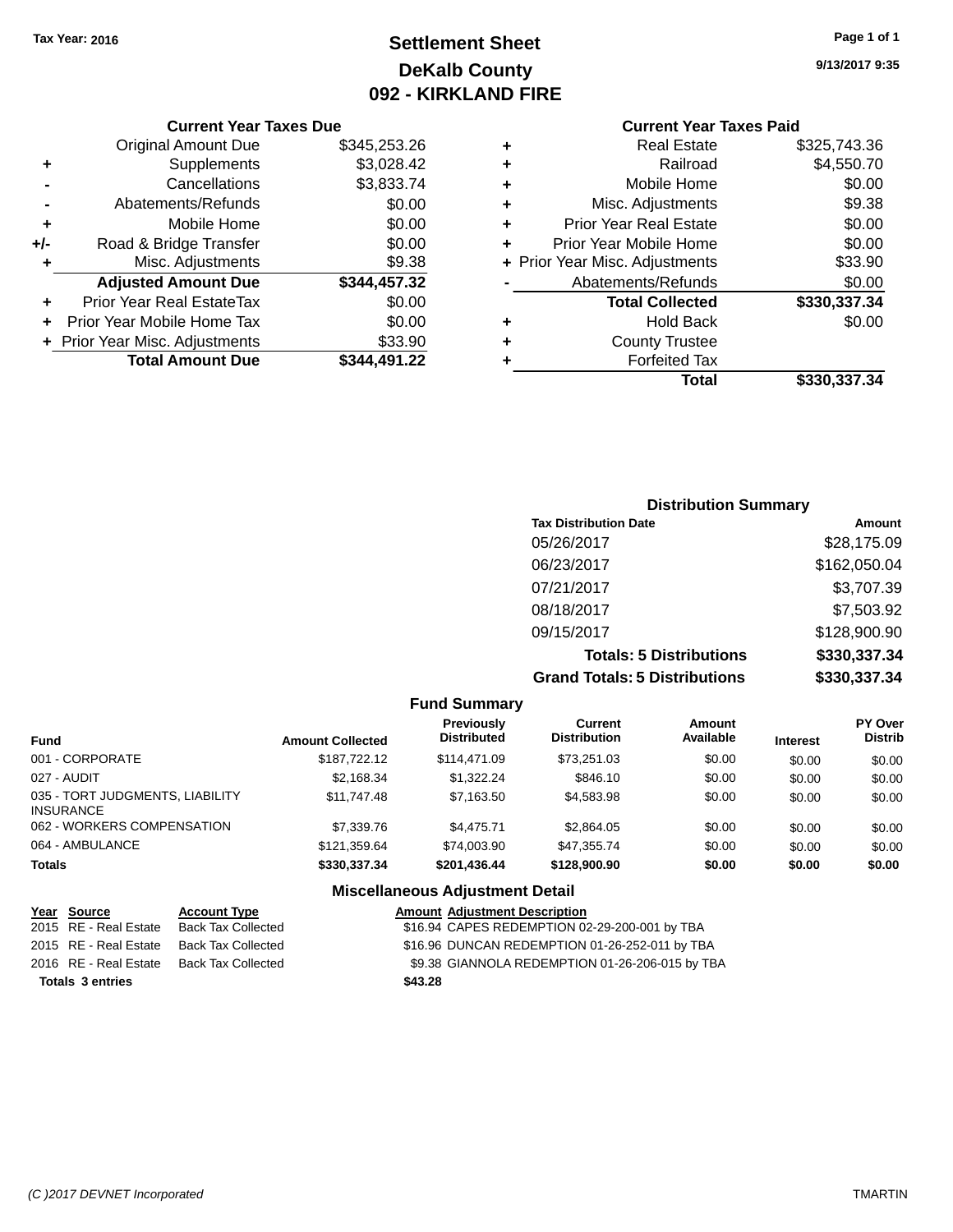# **Settlement Sheet Tax Year: 2016 Page 1 of 1 DeKalb County 093 - LEE FIRE**

**9/13/2017 9:35**

|   | <b>Current Year Taxes Paid</b> |             |
|---|--------------------------------|-------------|
| ٠ | Real Estate                    | \$37,978.68 |
| ٠ | Railroad                       | \$1,038.94  |
| ٠ | Mobile Home                    | \$0.00      |
| ٠ | Misc. Adjustments              | \$0.00      |
| ٠ | <b>Prior Year Real Estate</b>  | (\$783.49)  |
| ÷ | Prior Year Mobile Home         | \$0.00      |
|   | + Prior Year Misc. Adjustments | \$0.00      |
|   | Abatements/Refunds             | \$0.00      |
|   | <b>Total Collected</b>         | \$38,234.13 |
| ٠ | <b>Hold Back</b>               | \$0.00      |
|   | <b>County Trustee</b>          |             |
|   | <b>Forfeited Tax</b>           |             |
|   | Total                          | \$38,234.13 |
|   |                                |             |

|     | <b>Current Year Taxes Due</b>  |             |
|-----|--------------------------------|-------------|
|     | Original Amount Due            | \$40,614.22 |
| ٠   | Supplements                    | \$216.95    |
|     | Cancellations                  | \$249.76    |
|     | Abatements/Refunds             | \$0.00      |
| ٠   | Mobile Home                    | \$0.00      |
| +/- | Road & Bridge Transfer         | \$0.00      |
| ٠   | Misc. Adjustments              | \$0.00      |
|     | <b>Adjusted Amount Due</b>     | \$40,581.41 |
|     | Prior Year Real EstateTax      | (\$783.49)  |
|     | Prior Year Mobile Home Tax     | \$0.00      |
|     | + Prior Year Misc. Adjustments | \$0.00      |
|     | <b>Total Amount Due</b>        | \$39.797.92 |
|     |                                |             |

| <b>Distribution Summary</b>          |             |  |  |  |  |  |
|--------------------------------------|-------------|--|--|--|--|--|
| <b>Tax Distribution Date</b>         | Amount      |  |  |  |  |  |
| 05/26/2017                           | \$838.32    |  |  |  |  |  |
| 06/23/2017                           | \$19,987.27 |  |  |  |  |  |
| 07/21/2017                           | \$134.17    |  |  |  |  |  |
| 08/18/2017                           | \$996.56    |  |  |  |  |  |
| 09/15/2017                           | \$16,277.81 |  |  |  |  |  |
| <b>Totals: 5 Distributions</b>       | \$38,234.13 |  |  |  |  |  |
| <b>Grand Totals: 5 Distributions</b> | \$38,234.13 |  |  |  |  |  |

|                                        |                         | <b>Fund Summary</b>              |                                |                            |                 |                           |
|----------------------------------------|-------------------------|----------------------------------|--------------------------------|----------------------------|-----------------|---------------------------|
| <b>Fund</b>                            | <b>Amount Collected</b> | Previously<br><b>Distributed</b> | Current<br><b>Distribution</b> | <b>Amount</b><br>Available | <b>Interest</b> | PY Over<br><b>Distrib</b> |
| 001 - CORPORATE                        | \$26,877,35             | \$15,434.58                      | \$11,442,77                    | \$0.00                     | \$0.00          | \$0.00                    |
| 035 - TORT JUDGEMENTS/LIABILITY<br>INS | \$8,382.73              | \$4.813.86                       | \$3.568.87                     | \$0.00                     | \$0.00          | \$0.00                    |
| 064 - AMBULANCE                        | \$2,974.05              | \$1,707.88                       | \$1.266.17                     | \$0.00                     | \$0.00          | \$0.00                    |
| <b>Totals</b>                          | \$38,234.13             | \$21,956.32                      | \$16,277.81                    | \$0.00                     | \$0.00          | \$0.00                    |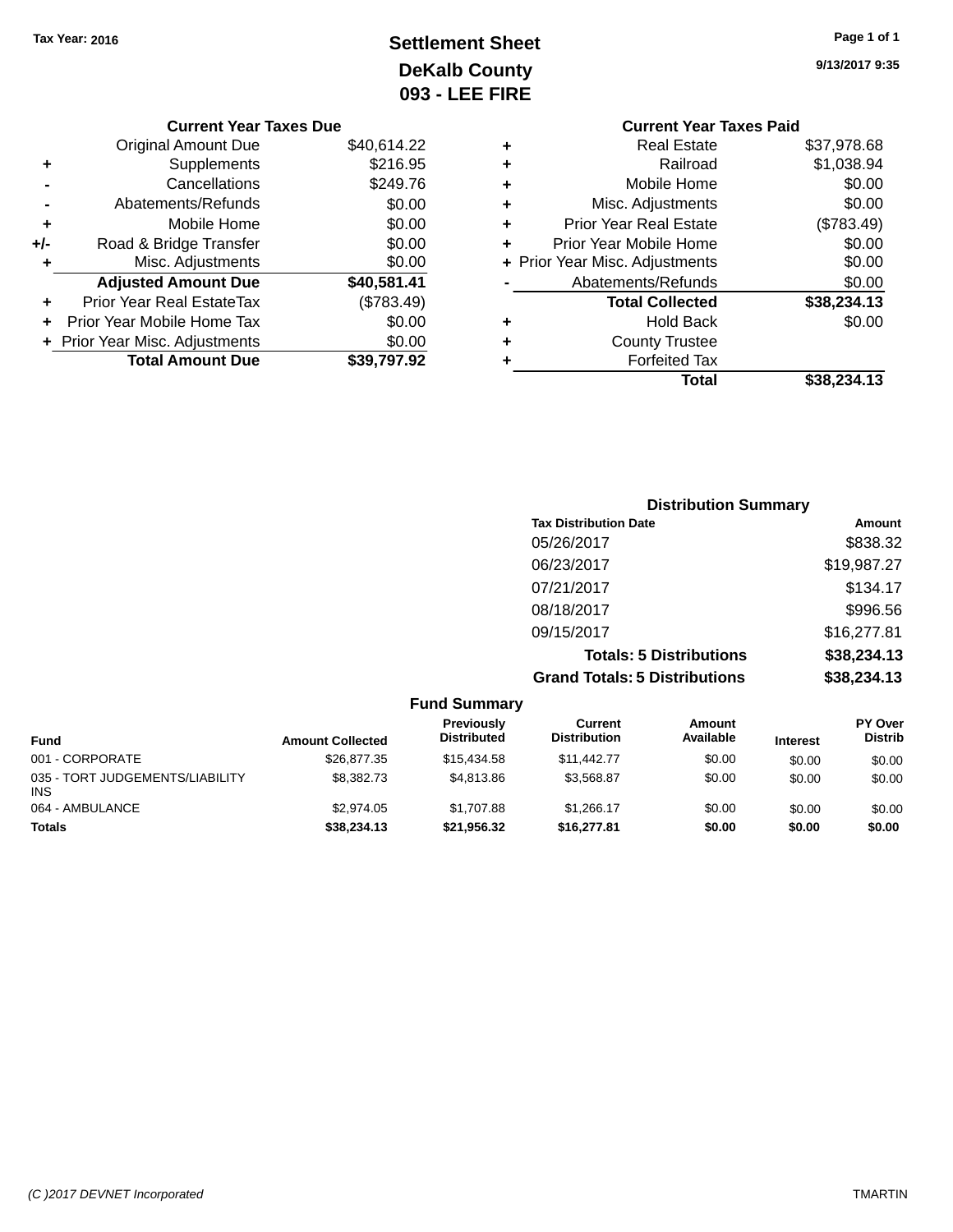# **Settlement Sheet Tax Year: 2016 Page 1 of 1 DeKalb County 094 - LELAND FIRE**

**9/13/2017 9:35**

|   | <b>Current Year Taxes Paid</b> |             |  |  |  |  |
|---|--------------------------------|-------------|--|--|--|--|
| ٠ | <b>Real Estate</b>             | \$29,269.32 |  |  |  |  |
| ٠ | Railroad                       | \$0.00      |  |  |  |  |
| ٠ | Mobile Home                    | \$0.00      |  |  |  |  |
| ٠ | Misc. Adjustments              | \$0.00      |  |  |  |  |
| ٠ | <b>Prior Year Real Estate</b>  | \$0.00      |  |  |  |  |
| ٠ | Prior Year Mobile Home         |             |  |  |  |  |
|   | + Prior Year Misc. Adjustments | \$0.00      |  |  |  |  |
|   | Abatements/Refunds             | \$0.00      |  |  |  |  |
|   | <b>Total Collected</b>         | \$29,269.32 |  |  |  |  |
|   | <b>Hold Back</b>               | \$0.00      |  |  |  |  |
| ٠ | <b>County Trustee</b>          |             |  |  |  |  |
|   | <b>Forfeited Tax</b>           |             |  |  |  |  |
|   | Total                          | \$29.269.32 |  |  |  |  |
|   |                                |             |  |  |  |  |

|     | <b>Current Year Taxes Due</b>  |             |  |  |  |  |
|-----|--------------------------------|-------------|--|--|--|--|
|     | <b>Original Amount Due</b>     | \$30,502.97 |  |  |  |  |
| ٠   | Supplements                    | \$71.90     |  |  |  |  |
|     | Cancellations                  | \$82.30     |  |  |  |  |
|     | Abatements/Refunds             | \$0.00      |  |  |  |  |
| ٠   | Mobile Home                    | \$0.00      |  |  |  |  |
| +/- | Road & Bridge Transfer         | \$0.00      |  |  |  |  |
| ٠   | Misc. Adjustments              | \$0.00      |  |  |  |  |
|     | <b>Adjusted Amount Due</b>     | \$30,492.57 |  |  |  |  |
| ٠   | Prior Year Real EstateTax      | \$0.00      |  |  |  |  |
|     | Prior Year Mobile Home Tax     | \$0.00      |  |  |  |  |
|     | + Prior Year Misc. Adjustments | \$0.00      |  |  |  |  |
|     | <b>Total Amount Due</b>        | \$30.492.57 |  |  |  |  |
|     |                                |             |  |  |  |  |

|                     | <b>Distribution Summary</b>          |             |
|---------------------|--------------------------------------|-------------|
|                     | <b>Tax Distribution Date</b>         | Amount      |
|                     | 05/26/2017                           | \$3,327.12  |
|                     | 06/23/2017                           | \$15,264.96 |
|                     | 07/21/2017                           | \$149.88    |
|                     | 08/18/2017                           | \$504.80    |
|                     | 09/15/2017                           | \$10,022.56 |
|                     | <b>Totals: 5 Distributions</b>       | \$29,269.32 |
|                     | <b>Grand Totals: 5 Distributions</b> | \$29,269.32 |
| <b>Fund Summary</b> |                                      |             |

|                 | <b>Fund Summary</b>     |                                         |                                |                     |                 |                                  |
|-----------------|-------------------------|-----------------------------------------|--------------------------------|---------------------|-----------------|----------------------------------|
| Fund            | <b>Amount Collected</b> | <b>Previously</b><br><b>Distributed</b> | Current<br><b>Distribution</b> | Amount<br>Available | <b>Interest</b> | <b>PY Over</b><br><b>Distrib</b> |
| 001 - CORPORATE | \$29,269.32             | \$19,246,76                             | \$10,022.56                    | \$0.00              | \$0.00          | \$0.00                           |
| <b>Totals</b>   | \$29.269.32             | \$19,246,76                             | \$10,022.56                    | \$0.00              | \$0.00          | \$0.00                           |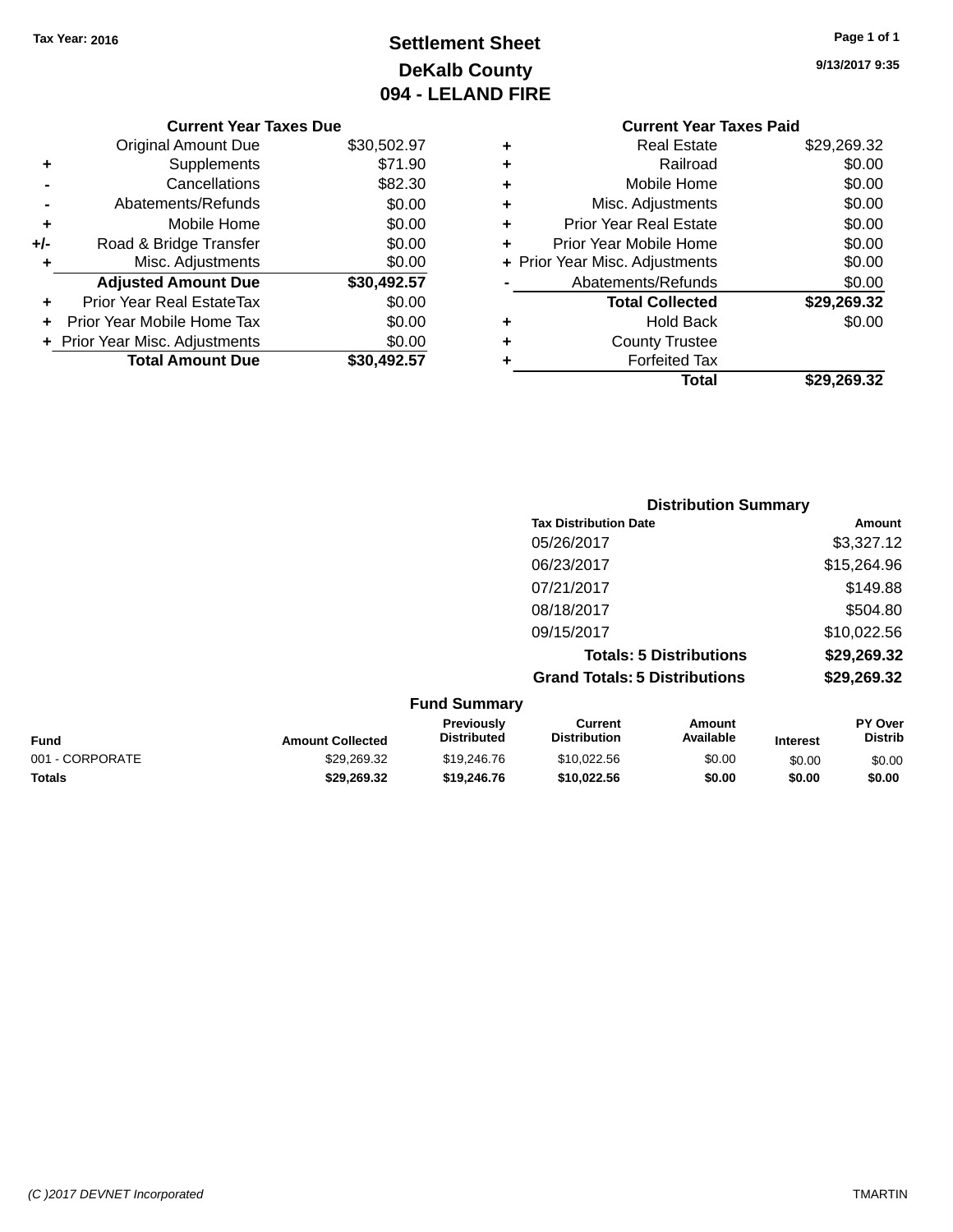**Current Year Taxes Due** Original Amount Due \$192,079.26

**Adjusted Amount Due \$191,864.20**

**Total Amount Due \$191,847.61**

**+** Supplements \$1,984.53 **-** Cancellations \$2,199.59 **-** Abatements/Refunds \$0.00 **+** Mobile Home \$0.00 **+/-** Road & Bridge Transfer \$0.00 **+** Misc. Adjustments \$0.00

**+** Prior Year Real EstateTax (\$16.59) **+** Prior Year Mobile Home Tax \$0.00 **+ Prior Year Misc. Adjustments**  $$0.00$ 

# **Settlement Sheet Tax Year: 2016 Page 1 of 1 DeKalb County 095 - MALTA FIRE**

**9/13/2017 9:35**

|   | <b>Current Year Taxes Paid</b> |              |
|---|--------------------------------|--------------|
| ٠ | <b>Real Estate</b>             | \$179,717.28 |
| ٠ | Railroad                       | \$6,195.38   |
| ٠ | Mobile Home                    | \$0.00       |
| ٠ | Misc. Adjustments              | \$0.00       |
| ٠ | <b>Prior Year Real Estate</b>  | (\$16.59)    |
| ÷ | Prior Year Mobile Home         | \$0.00       |
|   | + Prior Year Misc. Adjustments | \$0.00       |
|   | Abatements/Refunds             | \$0.00       |
|   | <b>Total Collected</b>         | \$185,896.07 |
| ٠ | <b>Hold Back</b>               | \$0.00       |
| ٠ | <b>County Trustee</b>          |              |
|   | <b>Forfeited Tax</b>           |              |
|   | Total                          | \$185,896.07 |
|   |                                |              |

## **Distribution Summary Tax Distribution Date Amount** 05/26/2017 \$12,224.08 06/23/2017 \$94,926.06 07/21/2017 \$614.85 08/18/2017 \$2,433.20 09/15/2017 \$75,697.88 **Totals: 5 Distributions \$185,896.07 Grand Totals: 5 Distributions \$185,896.07**

|                 |                         | <b>Fund Summary</b>              |                                |                     |                 |                                  |
|-----------------|-------------------------|----------------------------------|--------------------------------|---------------------|-----------------|----------------------------------|
| <b>Fund</b>     | <b>Amount Collected</b> | Previously<br><b>Distributed</b> | Current<br><b>Distribution</b> | Amount<br>Available | <b>Interest</b> | <b>PY Over</b><br><b>Distrib</b> |
| 001 - CORPORATE | \$92,945.62             | \$55,097.67                      | \$37,847.95                    | \$0.00              | \$0.00          | \$0.00                           |
| 064 - AMBULANCE | \$92,950.45             | \$55,100.52                      | \$37,849.93                    | \$0.00              | \$0.00          | \$0.00                           |
| <b>Totals</b>   | \$185,896,07            | \$110,198.19                     | \$75,697.88                    | \$0.00              | \$0.00          | \$0.00                           |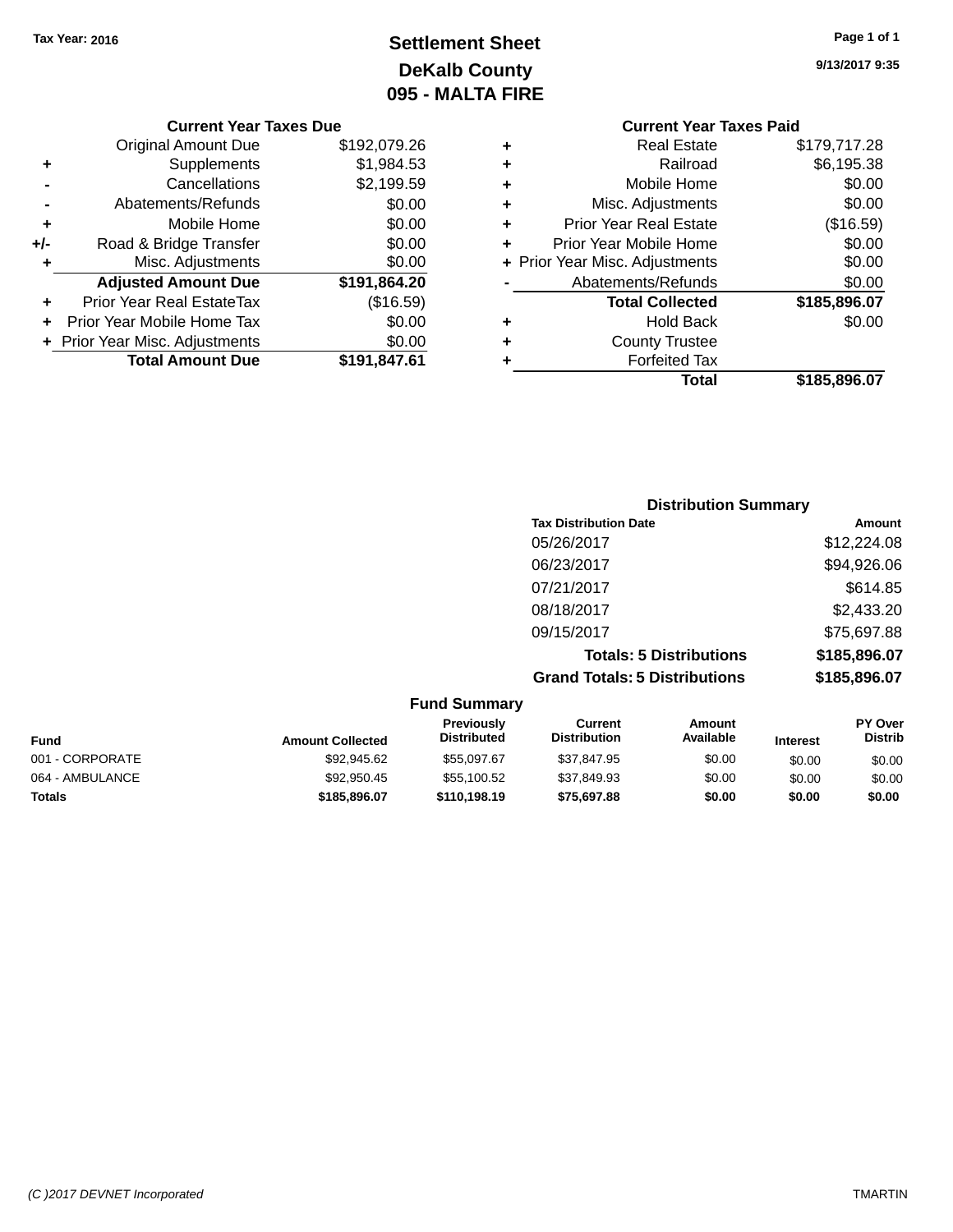# **Settlement Sheet Tax Year: 2016 Page 1 of 1 DeKalb County 096 - MAPLE PARK FIRE**

**9/13/2017 9:35**

#### **Current Year Taxes Paid**

|     | <b>Current Year Taxes Due</b>  |              |  |  |  |  |
|-----|--------------------------------|--------------|--|--|--|--|
|     | <b>Original Amount Due</b>     | \$154,016.79 |  |  |  |  |
| ٠   | Supplements                    | \$1,416.05   |  |  |  |  |
|     | Cancellations                  | \$1,562.36   |  |  |  |  |
|     | Abatements/Refunds             | \$0.00       |  |  |  |  |
| ٠   | Mobile Home                    | \$0.00       |  |  |  |  |
| +/- | \$0.00                         |              |  |  |  |  |
| ٠   | Misc. Adjustments              | \$0.00       |  |  |  |  |
|     | <b>Adjusted Amount Due</b>     | \$153,870.48 |  |  |  |  |
| ٠   | Prior Year Real EstateTax      | \$0.00       |  |  |  |  |
|     | Prior Year Mobile Home Tax     | \$0.00       |  |  |  |  |
|     | + Prior Year Misc. Adjustments | \$34.28      |  |  |  |  |
|     | <b>Total Amount Due</b>        | \$153,904.76 |  |  |  |  |
|     |                                |              |  |  |  |  |

| ٠ | <b>Real Estate</b>             | \$143,916.65 |
|---|--------------------------------|--------------|
| ٠ | Railroad                       | \$5,396.40   |
| ٠ | Mobile Home                    | \$0.00       |
| ٠ | Misc. Adjustments              | \$0.00       |
| ٠ | <b>Prior Year Real Estate</b>  | \$0.00       |
| ٠ | Prior Year Mobile Home         | \$0.00       |
|   | + Prior Year Misc. Adjustments | \$34.28      |
|   | Abatements/Refunds             | \$0.00       |
|   | <b>Total Collected</b>         | \$149,347.33 |
| ٠ | <b>Hold Back</b>               | \$0.00       |
| ٠ | <b>County Trustee</b>          |              |
| ٠ | <b>Forfeited Tax</b>           |              |
|   | Total                          | \$149,347.33 |
|   |                                |              |

## **Distribution Summary Tax Distribution Date Amount** 05/26/2017 \$14,328.99 06/23/2017 \$68,719.25 07/21/2017 \$1,520.27 08/18/2017 \$1,886.64 09/15/2017 \$62,892.18 **Totals: 5 Distributions \$149,347.33 Grand Totals: 5 Distributions \$149,347.33**

|                                         |                         | <b>Fund Summary</b>                     |                                |                     |                 |                                  |
|-----------------------------------------|-------------------------|-----------------------------------------|--------------------------------|---------------------|-----------------|----------------------------------|
| <b>Fund</b>                             | <b>Amount Collected</b> | <b>Previously</b><br><b>Distributed</b> | Current<br><b>Distribution</b> | Amount<br>Available | <b>Interest</b> | <b>PY Over</b><br><b>Distrib</b> |
| 001 - CORPORATE                         | \$73,804.58             | \$42,724.48                             | \$31,080.10                    | \$0.00              | \$0.00          | \$0.00                           |
| 013 - FIREFIGHTER'S PENSION             | \$2,030.08              | \$1,175.18                              | \$854.90                       | \$0.00              | \$0.00          | \$0.00                           |
| 027 - AUDIT                             | \$337.99                | \$195.66                                | \$142.33                       | \$0.00              | \$0.00          | \$0.00                           |
| 035 - TORT JUDGEMENTS/LIABILITY<br>INS. | \$14.948.17             | \$8,653.29                              | \$6,294.88                     | \$0.00              | \$0.00          | \$0.00                           |
| 064 - AMBULANCE                         | \$58,226.51             | \$33.706.54                             | \$24.519.97                    | \$0.00              | \$0.00          | \$0.00                           |
| <b>Totals</b>                           | \$149,347,33            | \$86,455.15                             | \$62,892.18                    | \$0.00              | \$0.00          | \$0.00                           |
|                                         |                         | <b>Miscellaneous Adjustment Detail</b>  |                                |                     |                 |                                  |

| Year Source             | <b>Account Type</b> | <b>Amount Adjustment Description</b>               |
|-------------------------|---------------------|----------------------------------------------------|
| 2015 RE - Real Estate   | Back Tax Collected  | \$12.61 OBERHELMAN REDEMPTION 09-25-451-001 by TBA |
| 2015 RE - Real Estate   | Back Tax Collected  | \$21.67 OBERHELMAN REDEMPTION 09-25-478-001 by TBA |
| <b>Totals 2 entries</b> |                     | \$34.28                                            |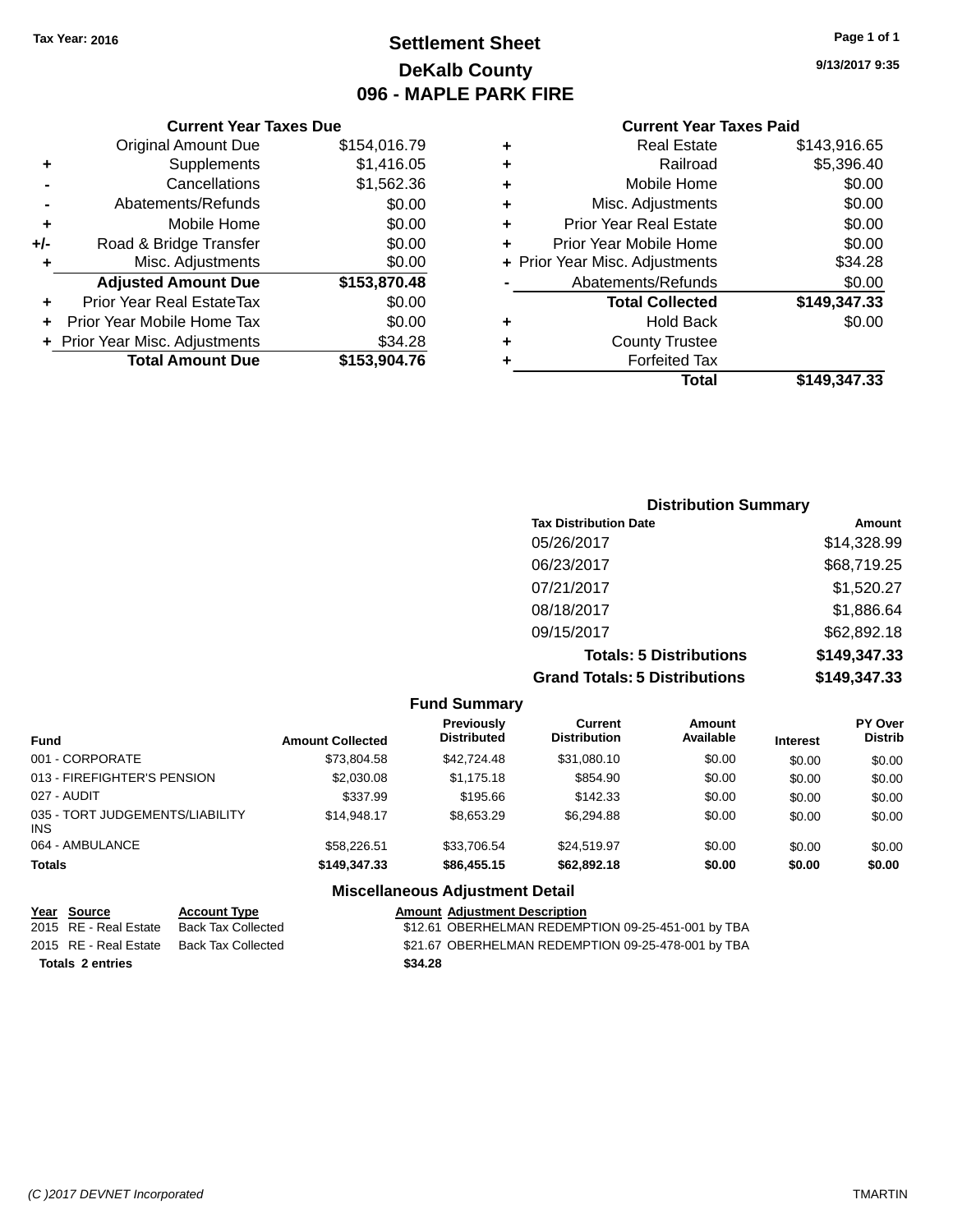# **Settlement Sheet Tax Year: 2016 Page 1 of 1 DeKalb County 097 - PAW PAW FIRE**

**9/13/2017 9:35**

|   | Total                          | \$36,492.04 |
|---|--------------------------------|-------------|
|   | <b>Forfeited Tax</b>           |             |
| ٠ | <b>County Trustee</b>          |             |
| ٠ | <b>Hold Back</b>               | \$0.00      |
|   | <b>Total Collected</b>         | \$36,492.04 |
|   | Abatements/Refunds             | \$0.00      |
|   | + Prior Year Misc. Adjustments | \$0.00      |
| ÷ | Prior Year Mobile Home         | \$0.00      |
| ٠ | <b>Prior Year Real Estate</b>  | \$0.00      |
| ٠ | Misc. Adjustments              | \$0.00      |
| ٠ | Mobile Home                    | \$0.00      |
| ٠ | Railroad                       | \$2,277.94  |
| ٠ | Real Estate                    | \$34,214.10 |
|   | <b>Current Year Taxes Paid</b> |             |
|   |                                |             |

#### **Current Year Taxes Due** Original Amount Due \$37,852.98 **+** Supplements \$111.55 **-** Cancellations \$126.75 **-** Abatements/Refunds \$0.00 **+** Mobile Home \$0.00 **+/-** Road & Bridge Transfer \$0.00<br> **+** Misc. Adjustments \$0.00 **+** Misc. Adjustments **Adjusted Amount Due \$37,837.78 +** Prior Year Real EstateTax \$0.00 **+** Prior Year Mobile Home Tax \$0.00 **+ Prior Year Misc. Adjustments**  $$0.00$ **Total Amount Due \$37,837.78**

| <b>Distribution Summary</b>          |             |
|--------------------------------------|-------------|
| <b>Tax Distribution Date</b>         | Amount      |
| 05/26/2017                           | \$3,395.99  |
| 06/23/2017                           | \$17,014.67 |
| 07/21/2017                           | \$81.27     |
| 08/18/2017                           | \$407.42    |
| 09/15/2017                           | \$15,592.69 |
| <b>Totals: 5 Distributions</b>       | \$36,492.04 |
| <b>Grand Totals: 5 Distributions</b> | \$36,492.04 |

|                                               |                         | <b>Fund Summary</b>              |                                |                     |                 |                                  |
|-----------------------------------------------|-------------------------|----------------------------------|--------------------------------|---------------------|-----------------|----------------------------------|
| <b>Fund</b>                                   | <b>Amount Collected</b> | Previously<br><b>Distributed</b> | Current<br><b>Distribution</b> | Amount<br>Available | <b>Interest</b> | <b>PY Over</b><br><b>Distrib</b> |
| 001 - CORPORATE                               | \$32,878.50             | \$18,829.84                      | \$14,048.66                    | \$0.00              | \$0.00          | \$0.00                           |
| 035 - TORT JUDGEMENTS/LIABILITY<br><b>INS</b> | \$3.613.54              | \$2.069.51                       | \$1,544.03                     | \$0.00              | \$0.00          | \$0.00                           |
| <b>Totals</b>                                 | \$36,492.04             | \$20,899,35                      | \$15,592.69                    | \$0.00              | \$0.00          | \$0.00                           |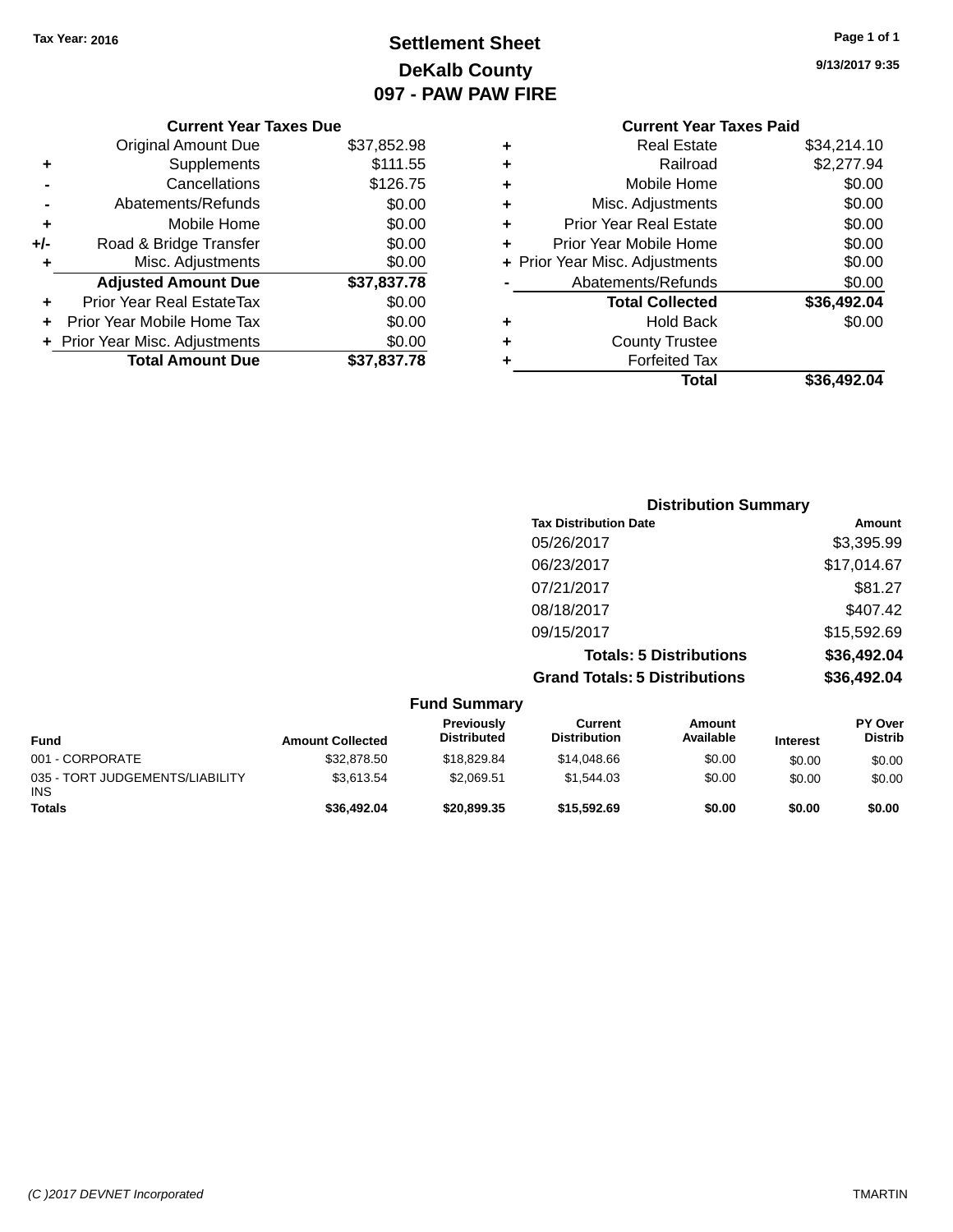# **Settlement Sheet Tax Year: 2016 Page 1 of 1 DeKalb County 098 - SANDWICH FIRE**

## **9/13/2017 9:35**

#### **Current Year Taxes Paid**

|       | <b>Original Amount Due</b>     | \$578,076.80 |
|-------|--------------------------------|--------------|
| ٠     | Supplements                    | \$6,681.63   |
|       | Cancellations                  | \$7,565.78   |
|       | Abatements/Refunds             | \$0.00       |
| ٠     | Mobile Home                    | \$0.00       |
| $+/-$ | Road & Bridge Transfer         | \$0.00       |
| ٠     | Misc. Adjustments              | \$331.77     |
|       | <b>Adjusted Amount Due</b>     | \$577,524.42 |
| ÷     | Prior Year Real EstateTax      | \$73.39      |
|       | Prior Year Mobile Home Tax     | \$0.00       |
|       | + Prior Year Misc. Adjustments | \$6.79       |
|       | <b>Total Amount Due</b>        | \$577,604.60 |
|       |                                |              |

**Current Year Taxes Due**

|   | <b>Real Estate</b>             | \$547.994.27 |
|---|--------------------------------|--------------|
| ٠ | Railroad                       | \$2,547.60   |
| ٠ | Mobile Home                    | \$0.00       |
| ٠ | Misc. Adjustments              | \$331.77     |
| ٠ | <b>Prior Year Real Estate</b>  | \$73.39      |
| ÷ | Prior Year Mobile Home         | \$0.00       |
|   | + Prior Year Misc. Adjustments | \$6.79       |
|   | Abatements/Refunds             | \$0.00       |
|   | <b>Total Collected</b>         | \$550,953.82 |
| ٠ | <b>Hold Back</b>               | \$0.00       |
| ٠ | <b>County Trustee</b>          |              |
| ٠ | <b>Forfeited Tax</b>           |              |
|   | Total                          | \$550,953.82 |
|   |                                |              |

## **Distribution Summary Tax Distribution Date Amount** 05/26/2017 \$57,073.50 06/23/2017 \$255,210.13 07/21/2017 \$6,001.52 08/18/2017 \$23,960.40 09/15/2017 \$208,708.27 **Totals: 5 Distributions \$550,953.82 Grand Totals: 5 Distributions \$550,953.82**

|                                         |                     |                         | <b>Fund Summary</b>                     |                                |                     |                 |                                  |
|-----------------------------------------|---------------------|-------------------------|-----------------------------------------|--------------------------------|---------------------|-----------------|----------------------------------|
| Fund                                    |                     | <b>Amount Collected</b> | <b>Previously</b><br><b>Distributed</b> | Current<br><b>Distribution</b> | Amount<br>Available | <b>Interest</b> | <b>PY Over</b><br><b>Distrib</b> |
| 001 - CORPORATE                         |                     | \$482,704.98            | \$299.850.24                            | \$182,854.74                   | \$0.00              | \$0.00          | \$0.00                           |
| 027 - AUDIT                             |                     | \$4,799.36              | \$2,981.30                              | \$1,818.06                     | \$0.00              | \$0.00          | \$0.00                           |
| 035 - TORT JUDGEMENTS/LIABILITY<br>INS. |                     | \$63,449.48             | \$39.414.01                             | \$24.035.47                    | \$0.00              | \$0.00          | \$0.00                           |
| <b>Totals</b>                           |                     | \$550,953.82            | \$342,245.55                            | \$208,708.27                   | \$0.00              | \$0.00          | \$0.00                           |
|                                         |                     |                         | <b>Miscellaneous Adjustment Detail</b>  |                                |                     |                 |                                  |
| Year Source                             | <b>Account Type</b> |                         | <b>Amount Adjustment Description</b>    |                                |                     |                 |                                  |

| Totals 3 entries |                       |  |  |
|------------------|-----------------------|--|--|
|                  | 2016 RE - Real Estate |  |  |
|                  | 2016 RE - Real Estate |  |  |
|                  | 2015 RE - Real Estate |  |  |

Back Tax Collected **2015 80.79** NIELSEN REDEMPTION 15-16-151-019 by TBA Back Tax Collected **213.60 HARRISON REDEMPTION 19-26-408-006 by TBA** 

Back Tax Collected **2016 S118.17 MARSHNER REDEMPTION 19-26-434-001 by TBA** 

**Totals \$338.56 3 entries**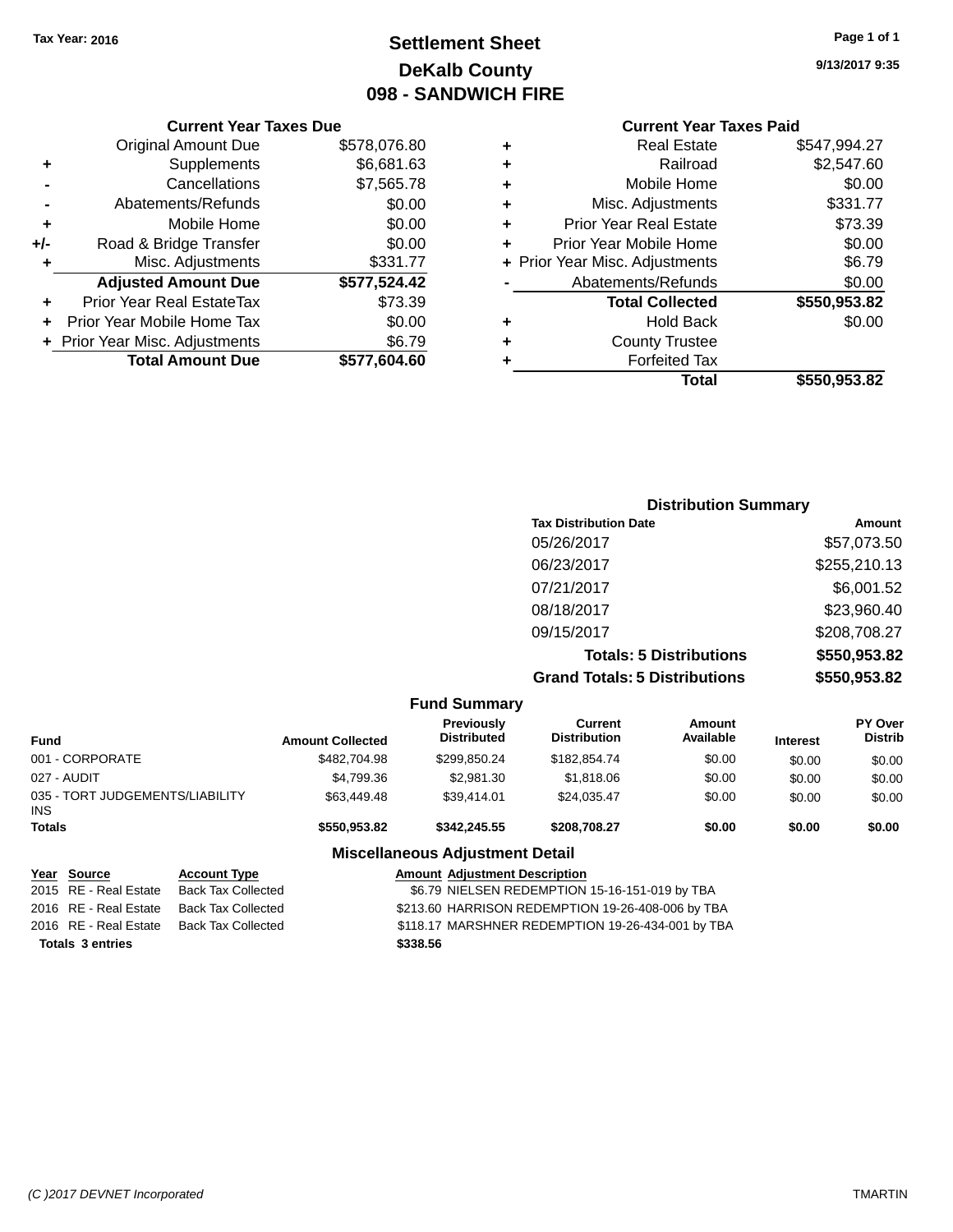# **Settlement Sheet Tax Year: 2016 Page 1 of 1 DeKalb County 099 - SHABBONA FIRE**

# **9/13/2017 9:35**

# **Current Year Taxes Paid**

|     | <b>Current Year Taxes Due</b>  |              |
|-----|--------------------------------|--------------|
|     | <b>Original Amount Due</b>     | \$189,203.07 |
| ٠   | Supplements                    | \$832.84     |
|     | Cancellations                  | \$948.33     |
|     | Abatements/Refunds             | \$0.00       |
| ٠   | Mobile Home                    | \$0.00       |
| +/- | Road & Bridge Transfer         | \$0.00       |
| ٠   | Misc. Adjustments              | \$45.92      |
|     | <b>Adjusted Amount Due</b>     | \$189,133.50 |
| ٠   | Prior Year Real EstateTax      | \$0.00       |
|     | Prior Year Mobile Home Tax     | \$0.00       |
|     | + Prior Year Misc. Adjustments | \$45.48      |
|     | <b>Total Amount Due</b>        | \$189,178.98 |
|     |                                |              |

|   | <b>Real Estate</b>             | \$180,233.18 |
|---|--------------------------------|--------------|
| ٠ | Railroad                       | \$5,795.86   |
| ٠ | Mobile Home                    | \$0.00       |
| ٠ | Misc. Adjustments              | \$45.92      |
| ٠ | <b>Prior Year Real Estate</b>  | \$0.00       |
| ÷ | Prior Year Mobile Home         | \$0.00       |
|   | + Prior Year Misc. Adjustments | \$45.48      |
|   | Abatements/Refunds             | \$0.00       |
|   | <b>Total Collected</b>         | \$186,120.44 |
| ٠ | <b>Hold Back</b>               | \$0.00       |
| ٠ | <b>County Trustee</b>          |              |
| ٠ | <b>Forfeited Tax</b>           |              |
|   | Total                          | \$186,120.44 |
|   |                                |              |

| <b>Distribution Summary</b>          |              |
|--------------------------------------|--------------|
| <b>Tax Distribution Date</b>         | Amount       |
| 05/26/2017                           | \$16,155.24  |
| 06/23/2017                           | \$92,817.97  |
| 07/21/2017                           | \$1,096.87   |
| 08/18/2017                           | \$4,430.81   |
| 09/15/2017                           | \$71,619.55  |
| <b>Totals: 5 Distributions</b>       | \$186,120.44 |
| <b>Grand Totals: 5 Distributions</b> | \$186,120.44 |

| <b>Fund Summary</b>                           |                         |                                  |                                |                     |                 |                           |
|-----------------------------------------------|-------------------------|----------------------------------|--------------------------------|---------------------|-----------------|---------------------------|
| <b>Fund</b>                                   | <b>Amount Collected</b> | Previously<br><b>Distributed</b> | Current<br><b>Distribution</b> | Amount<br>Available | <b>Interest</b> | PY Over<br><b>Distrib</b> |
| 001 - CORPORATE                               | \$127,185.22            | \$78,244.08                      | \$48,941.14                    | \$0.00              | \$0.00          | \$0.00                    |
| 035 - TORT JUDGEMENTS/LIABILITY<br><b>INS</b> | \$25,624,68             | \$15,764.24                      | \$9.860.44                     | \$0.00              | \$0.00          | \$0.00                    |
| 064 - AMBULANCE                               | \$33,310.54             | \$20.492.57                      | \$12,817.97                    | \$0.00              | \$0.00          | \$0.00                    |
| <b>Totals</b>                                 | \$186,120.44            | \$114,500.89                     | \$71,619.55                    | \$0.00              | \$0.00          | \$0.00                    |
|                                               |                         |                                  |                                |                     |                 |                           |

| <u>Year Source</u>      | <b>Account Type</b>                        | <b>Amount Adjustment Description</b>                |
|-------------------------|--------------------------------------------|-----------------------------------------------------|
| 2015 RE - Real Estate   | Back Tax Collected                         | \$45.48 CASTLE BANK REDEMPTION 13-15-401-006 by TBA |
|                         | 2016 RE - Real Estate Paymt In Lieu of Tax | \$45.92 HOUSING AUTHORITY SEQUOYA APARTMENTS by TBA |
| <b>Totals 2 entries</b> |                                            | \$91.40                                             |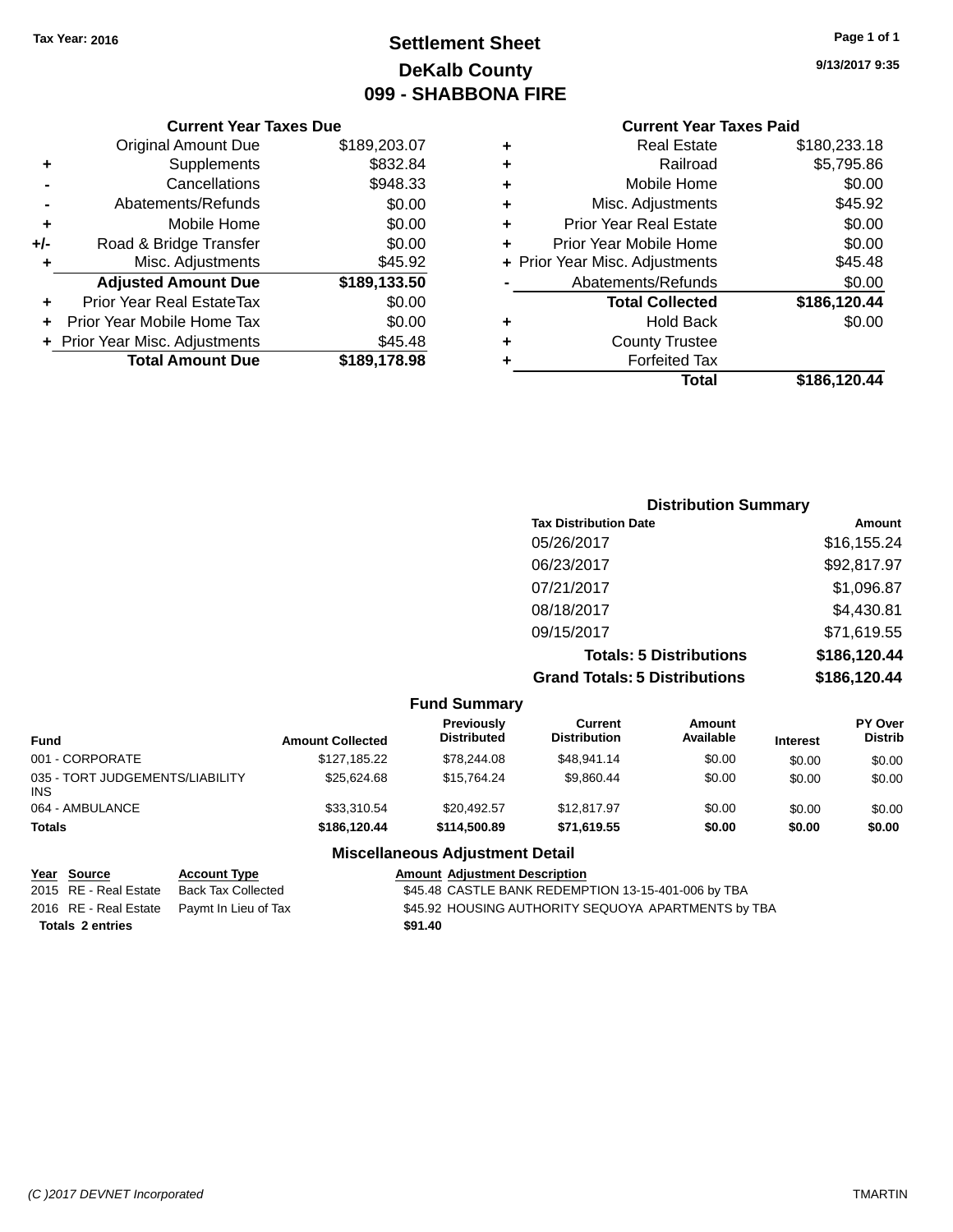# **Settlement Sheet Tax Year: 2016 Page 1 of 1 DeKalb County 100 - SOMONAUK FIRE**

**9/13/2017 9:35**

#### **Current Year Taxes Paid**

|     | <b>Current Year Taxes Due</b>  |              |
|-----|--------------------------------|--------------|
|     | <b>Original Amount Due</b>     | \$262,022.23 |
| ٠   | Supplements                    | \$4,677.07   |
|     | Cancellations                  | \$5,610.13   |
|     | Abatements/Refunds             | \$1.03       |
| ٠   | Mobile Home                    | \$0.00       |
| +/- | Road & Bridge Transfer         | \$0.00       |
| ٠   | Misc. Adjustments              | \$0.00       |
|     | <b>Adjusted Amount Due</b>     | \$261,088.14 |
| ٠   | Prior Year Real EstateTax      | (\$25.02)    |
|     | Prior Year Mobile Home Tax     | \$0.00       |
|     | + Prior Year Misc. Adjustments | \$0.00       |
|     | <b>Total Amount Due</b>        | \$261,063.12 |
|     |                                |              |

| ٠ | <b>Real Estate</b>             | \$247,456.98 |
|---|--------------------------------|--------------|
| ٠ | Railroad                       | \$4,909.96   |
| ٠ | Mobile Home                    | \$0.00       |
| ٠ | Misc. Adjustments              | \$0.00       |
| ٠ | <b>Prior Year Real Estate</b>  | (\$25.02)    |
| ÷ | Prior Year Mobile Home         | \$0.00       |
|   | + Prior Year Misc. Adjustments | \$0.00       |
|   | Abatements/Refunds             | \$1.03       |
|   | <b>Total Collected</b>         | \$252,340.89 |
| ٠ | <b>Hold Back</b>               | \$0.00       |
| ٠ | <b>County Trustee</b>          |              |
| ٠ | <b>Forfeited Tax</b>           |              |
|   | Total                          | \$252,340.89 |
|   |                                |              |

## **Distribution Summary Tax Distribution Date Amount** 05/26/2017 \$24,266.35 06/23/2017 \$124,082.15 07/21/2017 \$2,494.99 08/18/2017 \$12,674.43 09/15/2017 \$88,822.97 **Totals: 5 Distributions \$252,340.89 Grand Totals: 5 Distributions \$252,340.89**

|                 |                         | <b>Fund Summary</b>              |                                       |                     |                 |                                  |
|-----------------|-------------------------|----------------------------------|---------------------------------------|---------------------|-----------------|----------------------------------|
| <b>Fund</b>     | <b>Amount Collected</b> | Previously<br><b>Distributed</b> | <b>Current</b><br><b>Distribution</b> | Amount<br>Available | <b>Interest</b> | <b>PY Over</b><br><b>Distrib</b> |
| 001 - CORPORATE | \$138,074,63            | \$89.472.92                      | \$48.601.71                           | \$0.00              | \$0.00          | \$0.00                           |
| 064 - AMBULANCE | \$114,266,26            | \$74.045.00                      | \$40.221.26                           | \$0.00              | \$0.00          | \$0.00                           |
| <b>Totals</b>   | \$252,340.89            | \$163,517.92                     | \$88,822,97                           | \$0.00              | \$0.00          | \$0.00                           |
|                 |                         | <b>Abatement Detail</b>          |                                       |                     |                 |                                  |

**Totals \$1.02 3 entries**

#### **Year Source Account Type Amount Adjustment Description**

2016 RE - Real Estate RE Abatement \$0.00 PTAB INTEREST REFUND 19-23-300-013 by TBA 2016 RE - Real Estate RE Abatement \$0.35 PTAB INTEREST REFUND 18-28-426-009 by TBA 2016 RE - Real Estate RE Abatement \$0.67 PTAB INTEREST REFUND 18-27-302-004 by TBA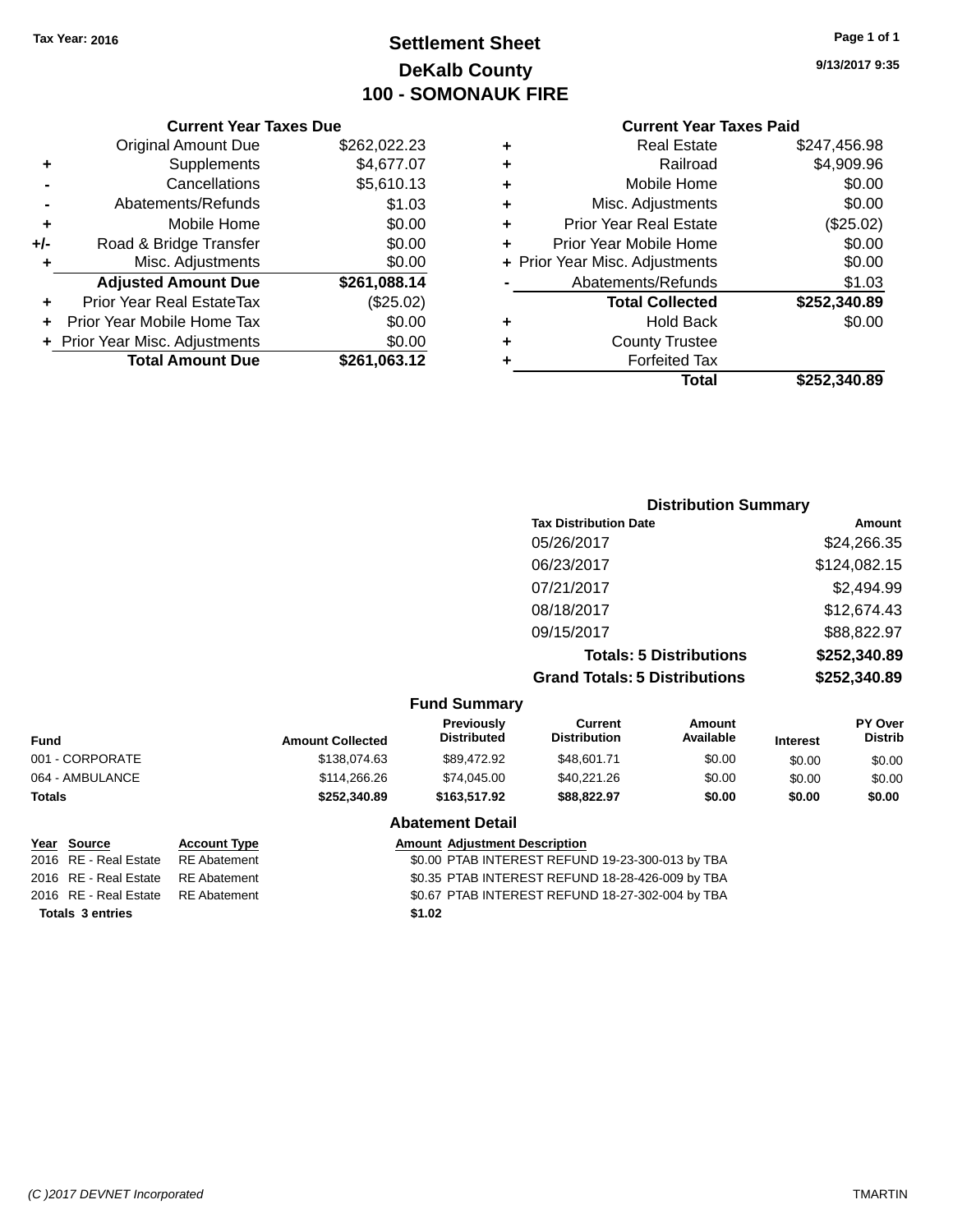# **Settlement Sheet Tax Year: 2016 Page 1 of 1 DeKalb County 101 - SYCAMORE FIRE**

**9/13/2017 9:35**

#### **Current Year Taxes Paid**

|     | <b>Current Year Taxes Due</b>    |              |
|-----|----------------------------------|--------------|
|     | <b>Original Amount Due</b>       | \$343,562.81 |
| ٠   | Supplements                      | \$3,872.77   |
|     | Cancellations                    | \$4,295.48   |
|     | Abatements/Refunds               | \$0.13       |
| ٠   | Mobile Home                      | \$0.00       |
| +/- | Road & Bridge Transfer           | \$0.00       |
| ٠   | Misc. Adjustments                | \$0.00       |
|     | <b>Adjusted Amount Due</b>       | \$343,139.97 |
| ٠   | <b>Prior Year Real EstateTax</b> | (\$13.56)    |
|     | Prior Year Mobile Home Tax       | \$0.00       |
|     | + Prior Year Misc. Adjustments   | \$0.00       |
|     | <b>Total Amount Due</b>          | \$343.126.41 |
|     |                                  |              |

|   | <b>Real Estate</b>             | \$334,213.24 |
|---|--------------------------------|--------------|
| ٠ | Railroad                       | \$0.00       |
| ٠ | Mobile Home                    | \$0.00       |
| ٠ | Misc. Adjustments              | \$0.00       |
| ٠ | <b>Prior Year Real Estate</b>  | (\$13.56)    |
| ٠ | Prior Year Mobile Home         | \$0.00       |
|   | + Prior Year Misc. Adjustments | \$0.00       |
|   | Abatements/Refunds             | \$0.13       |
|   | <b>Total Collected</b>         | \$334,199.55 |
| ٠ | <b>Hold Back</b>               | \$0.00       |
| ٠ | <b>County Trustee</b>          |              |
| ٠ | <b>Forfeited Tax</b>           |              |
|   | Total                          | \$334,199.55 |
|   |                                |              |

| <b>Distribution Summary</b>          |              |
|--------------------------------------|--------------|
| <b>Tax Distribution Date</b>         | Amount       |
| 05/26/2017                           | \$32,266.31  |
| 06/23/2017                           | \$158,352.20 |
| 07/21/2017                           | \$3,155.74   |
| 08/18/2017                           | \$6,765.71   |
| 09/15/2017                           | \$133,659.59 |
| <b>Totals: 5 Distributions</b>       | \$334,199.55 |
| <b>Grand Totals: 5 Distributions</b> | \$334,199.55 |

|                 |                         | <b>Fund Summary</b>                     |                                       |                     |                 |                           |
|-----------------|-------------------------|-----------------------------------------|---------------------------------------|---------------------|-----------------|---------------------------|
| <b>Fund</b>     | <b>Amount Collected</b> | <b>Previously</b><br><b>Distributed</b> | <b>Current</b><br><b>Distribution</b> | Amount<br>Available | <b>Interest</b> | PY Over<br><b>Distrib</b> |
| 001 - CORPORATE | \$172,596.36            | \$103.568.26                            | \$69,028,10                           | \$0.00              | \$0.00          | \$0.00                    |
| 064 - AMBULANCE | \$161,603.19            | \$96.971.70                             | \$64,631.49                           | \$0.00              | \$0.00          | \$0.00                    |
| <b>Totals</b>   | \$334,199.55            | \$200,539.96                            | \$133,659.59                          | \$0.00              | \$0.00          | \$0.00                    |
|                 |                         | <b>Abatement Detail</b>                 |                                       |                     |                 |                           |

**Totals 1 entries** \$0.13

**Year Source Account Type Amount Adjustment Description**<br>2016 RE - Real Estate RE Abatement \$0.13 PTAB INTEREST REFUN

\$0.13 PTAB INTEREST REFUND 06-28-180-020 by TBA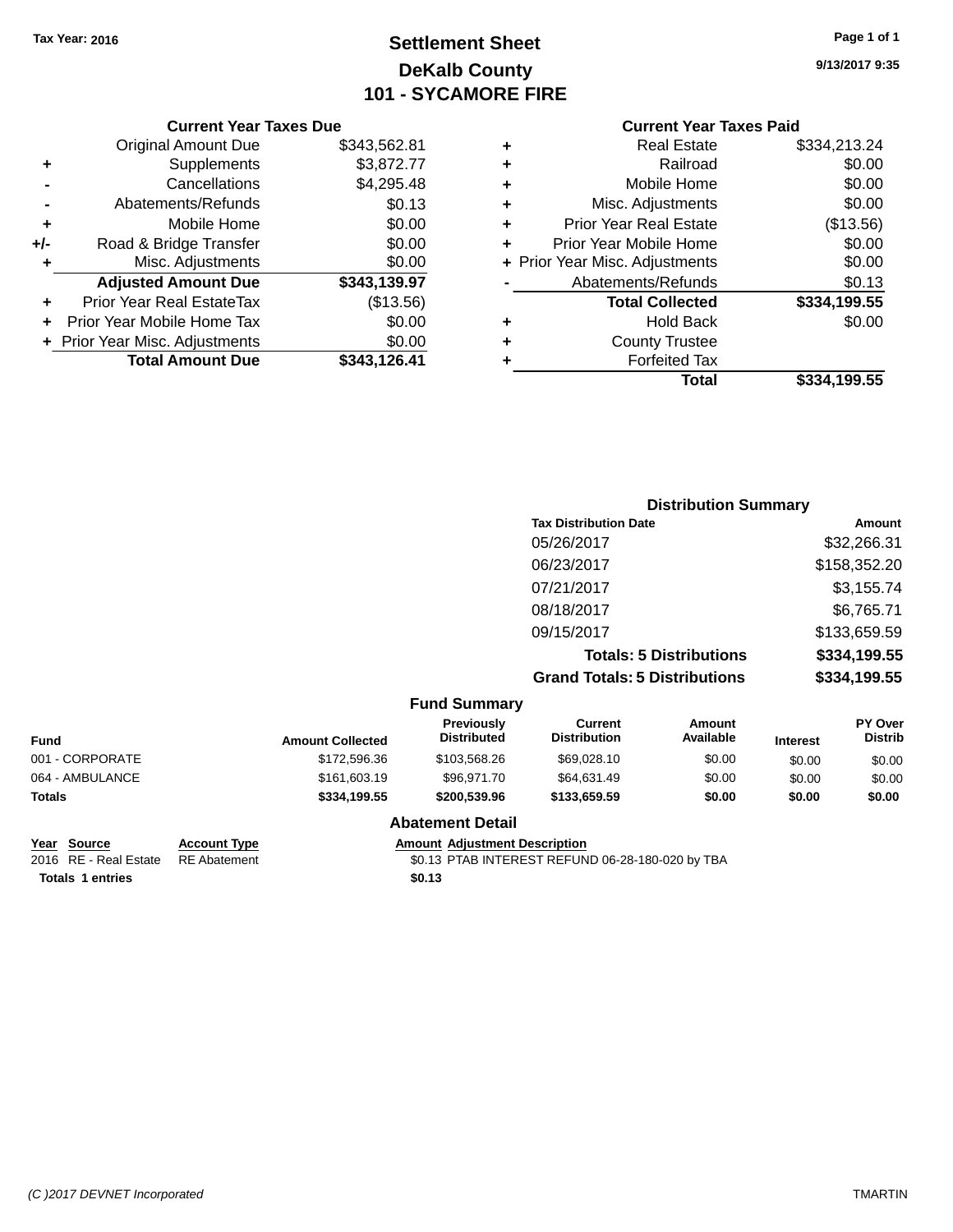# **Settlement Sheet Tax Year: 2016 Page 1 of 1 DeKalb County 102 - WATERMAN FIRE**

**9/13/2017 9:35**

#### **Current Year Taxes Paid**

|     | <b>Current Year Taxes Due</b>  |              |  |  |  |
|-----|--------------------------------|--------------|--|--|--|
|     | <b>Original Amount Due</b>     | \$153,649.56 |  |  |  |
| ٠   | Supplements                    | \$544.82     |  |  |  |
|     | Cancellations                  | \$617.49     |  |  |  |
|     | Abatements/Refunds             | \$0.00       |  |  |  |
| ٠   | Mobile Home                    | \$0.00       |  |  |  |
| +/- | Road & Bridge Transfer         | \$0.00       |  |  |  |
| ٠   | Misc. Adjustments              | \$0.00       |  |  |  |
|     | <b>Adjusted Amount Due</b>     | \$153,576.89 |  |  |  |
| ٠   | Prior Year Real EstateTax      | \$0.00       |  |  |  |
|     | Prior Year Mobile Home Tax     | \$0.00       |  |  |  |
|     | + Prior Year Misc. Adjustments | \$92.96      |  |  |  |
|     | <b>Total Amount Due</b>        | \$153,669.85 |  |  |  |
|     |                                |              |  |  |  |

|   | Total                          | \$148,476.51 |
|---|--------------------------------|--------------|
| ٠ | <b>Forfeited Tax</b>           |              |
| ٠ | <b>County Trustee</b>          |              |
| ٠ | <b>Hold Back</b>               | \$0.00       |
|   | <b>Total Collected</b>         | \$148,476.51 |
|   | Abatements/Refunds             | \$0.00       |
|   | + Prior Year Misc. Adjustments | \$92.96      |
| ٠ | Prior Year Mobile Home         | \$0.00       |
| ٠ | <b>Prior Year Real Estate</b>  | \$0.00       |
| ٠ | Misc. Adjustments              | \$0.00       |
| ٠ | Mobile Home                    | \$0.00       |
| ٠ | Railroad                       | \$3,097.20   |
| ٠ | Real Estate                    | \$145,286.35 |

| <b>Distribution Summary</b>          |              |
|--------------------------------------|--------------|
| <b>Tax Distribution Date</b>         | Amount       |
| 05/26/2017                           | \$12,813.73  |
| 06/23/2017                           | \$76,669.93  |
| 07/21/2017                           | \$1,521.39   |
| 08/18/2017                           | \$3,934.29   |
| 09/15/2017                           | \$53,537.17  |
| <b>Totals: 5 Distributions</b>       | \$148,476.51 |
| <b>Grand Totals: 5 Distributions</b> | \$148,476.51 |

|  | Fund Summary |  |
|--|--------------|--|
|--|--------------|--|

| Fund            | <b>Amount Collected</b> | <b>Previously</b><br><b>Distributed</b> | Current<br><b>Distribution</b> | Amount<br>Available | <b>Interest</b> | <b>PY Over</b><br><b>Distrib</b> |
|-----------------|-------------------------|-----------------------------------------|--------------------------------|---------------------|-----------------|----------------------------------|
| 001 - CORPORATE | \$148.476.51            | \$94,939.34                             | \$53.537.17                    | \$0.00              | \$0.00          | \$0.00                           |
| Totals          | \$148,476.51            | \$94.939.34                             | \$53.537.17                    | \$0.00              | \$0.00          | \$0.00                           |
|                 |                         |                                         |                                |                     |                 |                                  |

| <u>Year Source</u>      | <b>Account Type</b> | <b>Amount Adjustment Description</b>             |
|-------------------------|---------------------|--------------------------------------------------|
| 2015 RE - Real Estate   | Back Tax Collected  | \$73.94 ROBINSON REDEMPTION 14-15-155-002 by TBA |
| 2015 RE - Real Estate   | Back Tax Collected  | \$19.02 BOGLE REDEMPTION 14-16-233-001 by TBA    |
| <b>Totals 2 entries</b> |                     | \$92.96                                          |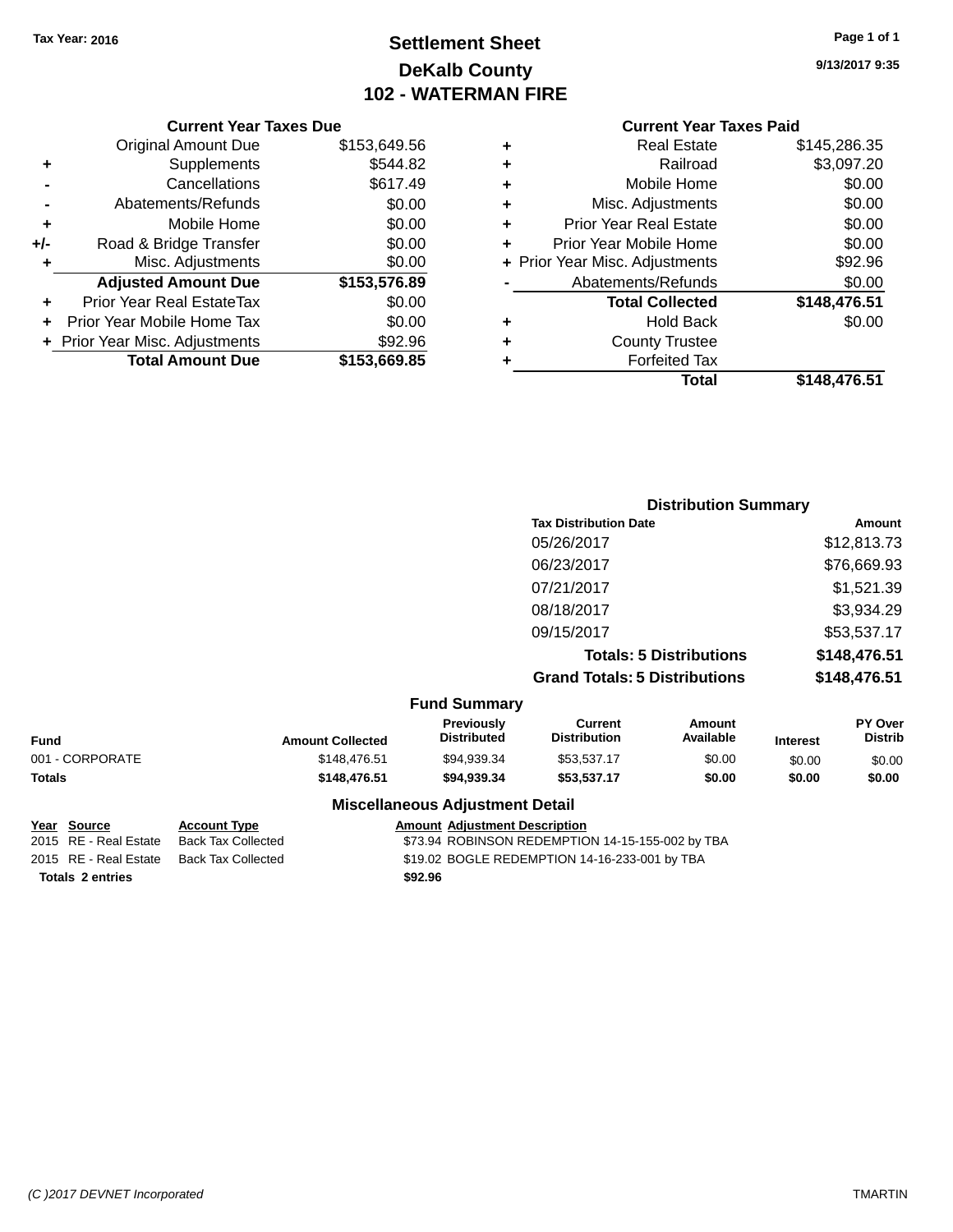# **Settlement Sheet Tax Year: 2016 Page 1 of 1 DeKalb County 103 - EARLVILLE LIBRARY DISTRICT**

**9/13/2017 9:35**

#### **Current Year Taxes Paid**

| <b>Current Year Taxes Due</b>  |            |
|--------------------------------|------------|
| <b>Original Amount Due</b>     | \$5,049.64 |
| Supplements                    | \$0.00     |
| Cancellations                  | \$0.00     |
| Abatements/Refunds             | \$0.00     |
| Mobile Home                    | \$0.00     |
| Road & Bridge Transfer         | \$0.00     |
| Misc. Adjustments              | \$0.00     |
| <b>Adjusted Amount Due</b>     | \$5,049.64 |
| Prior Year Real EstateTax      | \$0.00     |
| Prior Year Mobile Home Tax     | \$0.00     |
| + Prior Year Misc. Adjustments | \$0.00     |
| <b>Total Amount Due</b>        | \$5,049.64 |
|                                |            |

|   | Total                          | \$4,916.13 |
|---|--------------------------------|------------|
| ٠ | <b>Forfeited Tax</b>           |            |
| ٠ | <b>County Trustee</b>          |            |
| ٠ | <b>Hold Back</b>               | \$0.00     |
|   | <b>Total Collected</b>         | \$4,916.13 |
|   | Abatements/Refunds             | \$0.00     |
|   | + Prior Year Misc. Adjustments | \$0.00     |
| ٠ | Prior Year Mobile Home         | \$0.00     |
| ÷ | <b>Prior Year Real Estate</b>  | \$0.00     |
| ٠ | Misc. Adjustments              | \$0.00     |
| ٠ | Mobile Home                    | \$0.00     |
| ٠ | Railroad                       | \$0.00     |
| ٠ | <b>Real Estate</b>             | \$4,916.13 |
|   |                                |            |

| <b>Distribution Summary</b>          |            |
|--------------------------------------|------------|
| <b>Tax Distribution Date</b>         | Amount     |
| 05/26/2017                           | \$569.28   |
| 06/23/2017                           | \$2,195.82 |
| 07/21/2017                           | \$35.94    |
| 09/15/2017                           | \$2,115.09 |
| <b>Totals: 4 Distributions</b>       | \$4,916.13 |
| <b>Grand Totals: 4 Distributions</b> | \$4,916.13 |

| Fund Summary |
|--------------|
|--------------|

|                                                     |                         | <b>Previously</b>  | Current             | Amount    |                 | <b>PY Over</b> |
|-----------------------------------------------------|-------------------------|--------------------|---------------------|-----------|-----------------|----------------|
| <b>Fund</b>                                         | <b>Amount Collected</b> | <b>Distributed</b> | <b>Distribution</b> | Available | <b>Interest</b> | <b>Distrib</b> |
| 001 - CORPORATE                                     | \$2,730.19              | \$1,555.57         | \$1.174.62          | \$0.00    | \$0.00          | \$0.00         |
| 004 - OPERATIONS & MAINTENANCE                      | \$364.02                | \$207.40           | \$156.62            | \$0.00    | \$0.00          | \$0.00         |
| 027 - AUDIT                                         | \$86.81                 | \$49.46            | \$37.35             | \$0.00    | \$0.00          | \$0.00         |
| 031 - WORKING CASH                                  | \$0.00                  | \$0.00             | \$0.00              | \$0.00    | \$0.00          | \$0.00         |
| 035 - TORT JUDGMENTS, LIABILITY<br><b>INSURANCE</b> | \$1,388.02              | \$790.85           | \$597.17            | \$0.00    | \$0.00          | \$0.00         |
| 047 - SOCIAL SECURITY                               | \$347.09                | \$197.76           | \$149.33            | \$0.00    | \$0.00          | \$0.00         |
| Totals                                              | \$4,916.13              | \$2,801.04         | \$2,115.09          | \$0.00    | \$0.00          | \$0.00         |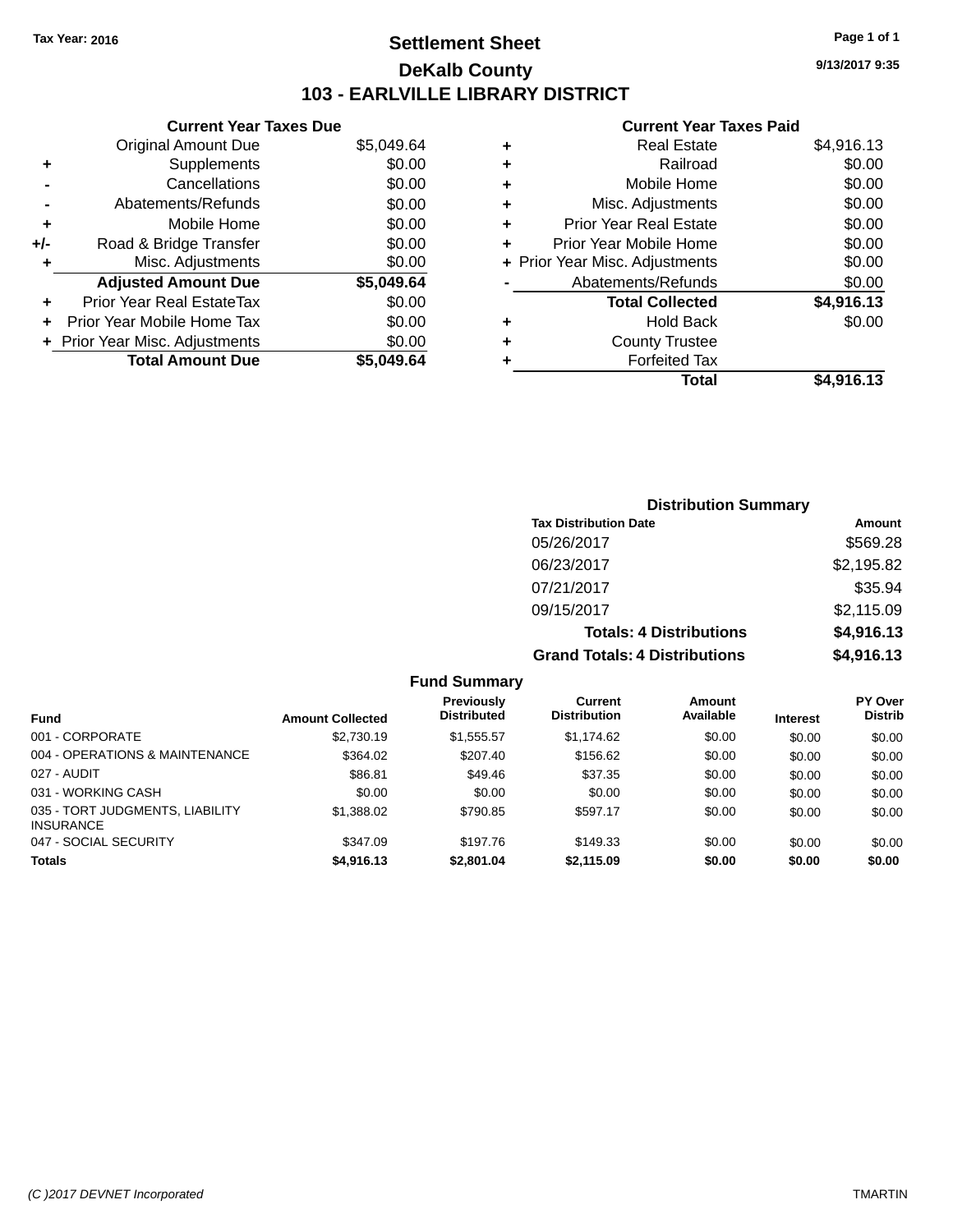# **Settlement Sheet Tax Year: 2016 Page 1 of 2 DeKalb County 110 - DEKALB PARK**

**9/13/2017 9:35**

#### **Current Year Taxes Paid**

| ٠ | <b>Real Estate</b>             | \$3,645,848.09 |
|---|--------------------------------|----------------|
| ٠ | Railroad                       | \$14,890.56    |
| ٠ | Mobile Home                    | \$0.00         |
| ٠ | Misc. Adjustments              | \$1,018.91     |
| ٠ | <b>Prior Year Real Estate</b>  | (\$939.67)     |
| ٠ | Prior Year Mobile Home         | \$0.00         |
|   | + Prior Year Misc. Adjustments | \$2,892.45     |
|   | Abatements/Refunds             | \$0.00         |
|   | <b>Total Collected</b>         | \$3,663,710.34 |
| ٠ | <b>Hold Back</b>               | \$0.00         |
| ٠ | <b>County Trustee</b>          |                |
| ٠ | <b>Forfeited Tax</b>           |                |
|   | Total                          | \$3,663,710.34 |

## **Current Year Taxes Due**

|     | <b>Total Amount Due</b>        | \$3,795,841.38 |
|-----|--------------------------------|----------------|
|     | + Prior Year Misc. Adjustments | \$2,892.45     |
|     | Prior Year Mobile Home Tax     | \$0.00         |
| ٠   | Prior Year Real EstateTax      | (\$939.67)     |
|     | <b>Adjusted Amount Due</b>     | \$3,793,888.60 |
|     | Misc. Adjustments              | \$1,018.91     |
| +/- | Road & Bridge Transfer         | \$0.00         |
| ٠   | Mobile Home                    | \$0.00         |
|     | Abatements/Refunds             | \$0.00         |
|     | Cancellations                  | \$85,844.42    |
| ٠   | Supplements                    | \$54,099.50    |
|     | <b>Original Amount Due</b>     | \$3,824,614.61 |
|     |                                |                |

| <b>Distribution Summary</b>          |                |  |  |
|--------------------------------------|----------------|--|--|
| <b>Tax Distribution Date</b>         | Amount         |  |  |
| 05/26/2017                           | \$363,623.33   |  |  |
| 06/23/2017                           | \$1,589,316.32 |  |  |
| 07/21/2017                           | \$31,414.78    |  |  |
| 08/18/2017                           | \$156,189.77   |  |  |
| 09/15/2017                           | \$1,523,166.14 |  |  |
| <b>Totals: 5 Distributions</b>       | \$3,663,710.34 |  |  |
| <b>Grand Totals: 5 Distributions</b> | \$3,663,710.34 |  |  |

|                                               |                         | <b>Fund Summary</b>              |                                       |                     |                 |                           |
|-----------------------------------------------|-------------------------|----------------------------------|---------------------------------------|---------------------|-----------------|---------------------------|
| <b>Fund</b>                                   | <b>Amount Collected</b> | Previously<br><b>Distributed</b> | <b>Current</b><br><b>Distribution</b> | Amount<br>Available | <b>Interest</b> | PY Over<br><b>Distrib</b> |
| 001 - CORPORATE                               | \$1,400,123.61          | \$818,030.39                     | \$582,093.22                          | \$0.00              | \$0.00          | \$0.00                    |
| 003 - BONDS AND INTEREST                      | \$1,200,231.50          | \$701,242.28                     | \$498,989.22                          | \$0.00              | \$0.00          | \$0.00                    |
| $005 - I. M. R. F.$                           | \$224,178.77            | \$130,977.77                     | \$93,201.00                           | \$0.00              | \$0.00          | \$0.00                    |
| 027 - AUDIT                                   | \$22,055.52             | \$12,886.07                      | \$9,169.45                            | \$0.00              | \$0.00          | \$0.00                    |
| 035 - TORT JUDGEMENTS/LIABILITY<br><b>INS</b> | \$51,379.87             | \$30,018.99                      | \$21,360.88                           | \$0.00              | \$0.00          | \$0.00                    |
| 047 - SOCIAL SECURITY                         | \$118,656.57            | \$69,325.80                      | \$49,330.77                           | \$0.00              | \$0.00          | \$0.00                    |
| 060 - UNEMPLOYMENT INSURANCE                  | \$23,411.12             | \$13,678.08                      | \$9,733.04                            | \$0.00              | \$0.00          | \$0.00                    |
| 062 - WORKERS COMPENSATION                    | \$46,774.57             | \$27,328.31                      | \$19,446.26                           | \$0.00              | \$0.00          | \$0.00                    |
| 122 - RECREATION                              | \$270,902.06            | \$158,276.11                     | \$112,625.95                          | \$0.00              | \$0.00          | \$0.00                    |
| 123 - AQUARIUM AND MUSEUM                     | \$112,113.20            | \$65,502.80                      | \$46,610.40                           | \$0.00              | \$0.00          | \$0.00                    |
| 126 - REC PROGRAMS/HANDICAPPED                | \$193.883.55            | \$113,277.60                     | \$80,605.95                           | \$0.00              | \$0.00          | \$0.00                    |
| <b>Totals</b>                                 | \$3,663,710.34          | \$2,140,544.20                   | \$1,523,166.14                        | \$0.00              | \$0.00          | \$0.00                    |

| Year Source | <b>Account Type</b>                      | <b>Amount Adjustment Description</b>                           |
|-------------|------------------------------------------|----------------------------------------------------------------|
|             | 2015 RE - Real Estate Back Tax Collected | \$89.56 MOONEY REDEMPTION 08-23-184-002 by TBA                 |
|             | 2015 RE - Real Estate Back Tax Collected | \$231.64 1827 LINCOLN HWY CORP REDEMPTION 08-24-352-024 by TBA |
|             | 2015 RE - Real Estate Back Tax Collected | \$77.21 RIVERMIST REDEMPTION 08-02-324-004 by TBA              |
|             | 2015 RE - Real Estate Back Tax Collected | \$77.21 RIVERMIST REDEMPTION 08-02-351-013 by TBA              |
|             | 2015 RE - Real Estate Back Tax Collected | \$77.21 RIVERMIST REDEMPTION 08-02-351-017 by TBA              |
|             | 2015 RE - Real Estate Back Tax Collected | \$77.21 RIVERMIST REDEMPTION 08-02-351-020 by TBA              |
|             | 2015 RE - Real Estate Back Tax Collected | \$77.21 RIVERMIST REDEMPTION 08-02-351-022 by TBA              |
|             | 2015 RE - Real Estate Back Tax Collected | \$77.21 RIVERMIST REDEMPTION 08-02-354-001 by TBA              |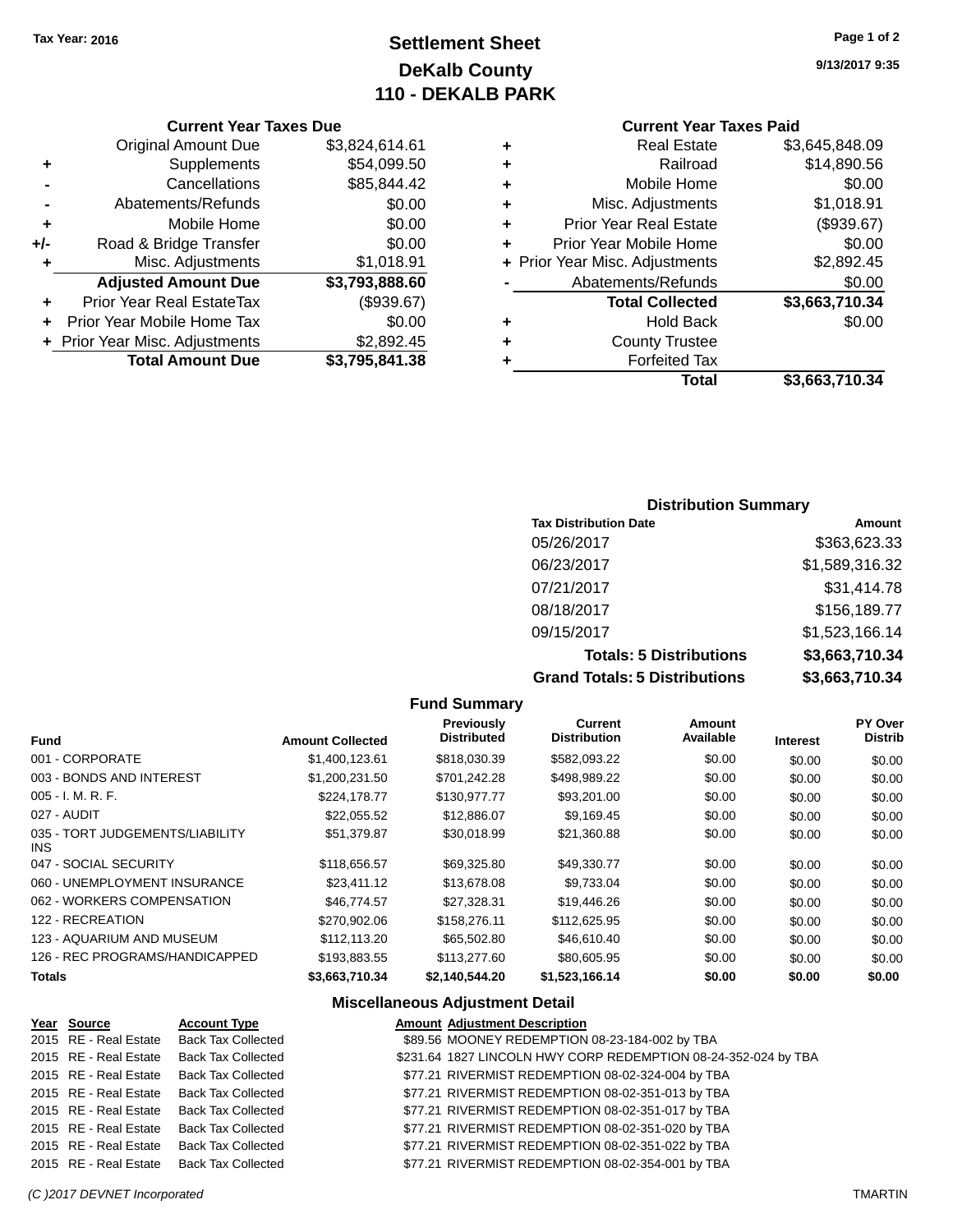# **Settlement Sheet Tax Year: 2016 Page 2 of 2 DeKalb County**

**Miscellaneous Adjustment Detail**

**9/13/2017 9:35**

#### **Year** Source **Account Type Account Adjustment Description** 2015 RE - Real Estate Back Tax Collected 2015 RE - Real Estate Back Tax Collected 2015 RE - Real Estate Back Tax Collected 2015 RE - Real Estate Back Tax Collected 2015 RE - Real Estate Back Tax Collected 2015 RE - Real Estate Back Tax Collected 2015 RE - Real Estate Back Tax Collected 2015 RE - Real Estate Back Tax Collected 2015 RE - Real Estate Back Tax Collected 2015 RE - Real Estate Back Tax Collected 2015 RE - Real Estate Back Tax Collected 2015 RE - Real Estate Back Tax Collected 2015 RE - Real Estate Back Tax Collected 2015 RE - Real Estate Back Tax Collected 2015 RE - Real Estate Back Tax Collected 2016 RE - Real Estate Paymt In Lieu of Tax **Totals \$3,911.36 24 entries**

|            | \$77.21 RIVERMIST REDEMPTION 08-02-354-008 by TBA |
|------------|---------------------------------------------------|
|            | \$77.21 RIVERMIST REDEMPTION 08-02-354-012 by TBA |
|            | \$77.21 RIVERMIST REDEMPTION 08-02-370-001 by TBA |
|            | \$77.21 RIVERMIST REDEMPTION 08-02-370-002 by TBA |
|            | \$77.21 RIVERMIST REDEMPTION 08-02-370-003 by TBA |
|            | \$77.21 RIVERMIST REDEMPTION 08-02-370-004 by TBA |
|            | \$49.03 RIVERMIST REDEMPTION 08-02-373-001 by TBA |
|            | \$33.22 RIVERMIST REDEMPTION 08-02-377-001 by TBA |
|            | \$9.32 RIVERMIST REDEMPTION 08-11-100-045 by TBA  |
|            | \$4.41 RIVERMIST REDEMPTION 15-15-228-013 by TBA  |
|            | \$77.21 RIVERMIST REDEMPTION 08-02-323-005 by TBA |
|            | \$47.76 VOID HEL EXEMPTION 08-14-478-035 by TBA   |
|            | \$1,023.97 MOONEY REDEMPTION 08-23-184-020 by TBA |
|            | \$211.70 MOONEY REDEMPTION 08-23-184-003 by TBA   |
|            | \$188.11 MOONEY REDEMPTION 08-12-184-027 by TBA   |
|            | \$1,018.91 HOUSING AUTHORITY DEKALB UNITS by TBA  |
| \$3.911.36 |                                                   |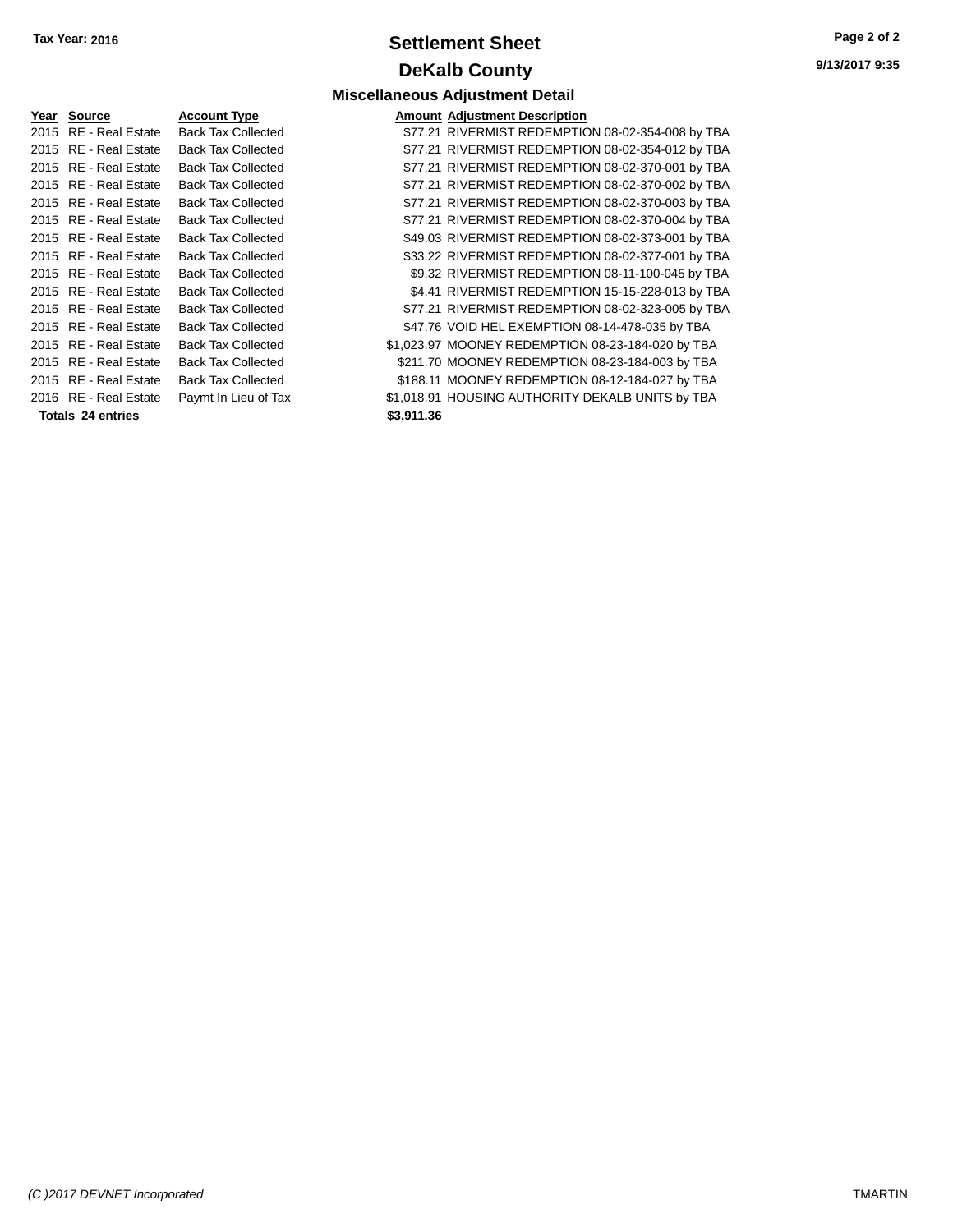# **Settlement Sheet Tax Year: 2016 Page 1 of 1 DeKalb County 111 - FRANKLIN TWP PARK**

**9/13/2017 9:35**

| <b>Current Year Taxes Paid</b> |  |  |  |
|--------------------------------|--|--|--|
|--------------------------------|--|--|--|

|       | <b>Current Year Taxes Due</b>  |             |
|-------|--------------------------------|-------------|
|       | <b>Original Amount Due</b>     | \$42,032.31 |
| ٠     | Supplements                    | \$422.65    |
|       | Cancellations                  | \$539.52    |
|       | Abatements/Refunds             | \$0.00      |
| ÷     | Mobile Home                    | \$0.00      |
| $+/-$ | Road & Bridge Transfer         | \$0.00      |
|       | Misc. Adjustments              | \$1.79      |
|       | <b>Adjusted Amount Due</b>     | \$41,917.23 |
| ٠     | Prior Year Real EstateTax      | \$0.00      |
|       | Prior Year Mobile Home Tax     | \$0.00      |
|       | + Prior Year Misc. Adjustments | \$3.21      |
|       | <b>Total Amount Due</b>        | \$41,920.44 |
|       |                                |             |

| ٠ | <b>Real Estate</b>             | \$39,636.47 |
|---|--------------------------------|-------------|
| ٠ | Railroad                       | \$485.36    |
| ٠ | Mobile Home                    | \$0.00      |
| ٠ | Misc. Adjustments              | \$1.79      |
| ٠ | <b>Prior Year Real Estate</b>  | \$0.00      |
| ÷ | Prior Year Mobile Home         | \$0.00      |
|   | + Prior Year Misc. Adjustments | \$3.21      |
|   | Abatements/Refunds             | \$0.00      |
|   | <b>Total Collected</b>         | \$40,126.83 |
| ٠ | <b>Hold Back</b>               | \$0.00      |
| ٠ | <b>County Trustee</b>          |             |
| ٠ | <b>Forfeited Tax</b>           |             |
|   | Total                          | \$40,126.83 |
|   |                                |             |

|                     | <b>Distribution Summary</b>          |             |  |
|---------------------|--------------------------------------|-------------|--|
|                     | <b>Tax Distribution Date</b>         | Amount      |  |
|                     | 05/26/2017                           | \$2,727.77  |  |
|                     | 06/23/2017                           | \$19,491.64 |  |
|                     | 07/21/2017                           | \$585.48    |  |
|                     | 08/18/2017                           | \$934.76    |  |
|                     | 09/15/2017                           | \$16,387.18 |  |
|                     | <b>Totals: 5 Distributions</b>       | \$40,126.83 |  |
|                     | <b>Grand Totals: 5 Distributions</b> | \$40,126.83 |  |
| <b>Fund Summary</b> |                                      |             |  |

| <b>Fund</b>                                   | <b>Amount Collected</b> | Previously<br><b>Distributed</b> | Current<br><b>Distribution</b> | <b>Amount</b><br>Available | <b>Interest</b> | PY Over<br><b>Distrib</b> |
|-----------------------------------------------|-------------------------|----------------------------------|--------------------------------|----------------------------|-----------------|---------------------------|
| 001 - CORPORATE                               | \$37,774.16             | \$22,347.77                      | \$15,426.39                    | \$0.00                     | \$0.00          | \$0.00                    |
| 035 - TORT JUDGEMENTS/LIABILITY<br><b>INS</b> | \$2,352.67              | \$1.391.88                       | \$960.79                       | \$0.00                     | \$0.00          | \$0.00                    |
| <b>Totals</b>                                 | \$40,126.83             | \$23.739.65                      | \$16,387.18                    | \$0.00                     | \$0.00          | \$0.00                    |
|                                               |                         |                                  |                                |                            |                 |                           |

| Year Source             | <b>Account Type</b> | <b>Amount Adjustment Description</b>            |
|-------------------------|---------------------|-------------------------------------------------|
| 2015 RE - Real Estate   | Back Tax Collected  | \$3.21 DUNCAN REDEMPTION 01-26-252-011 by TBA   |
| 2016 RE - Real Estate   | Back Tax Collected  | \$1.79 GIANNOLA REDEMPTION 01-26-206-015 by TBA |
| <b>Totals 2 entries</b> |                     | \$5.00                                          |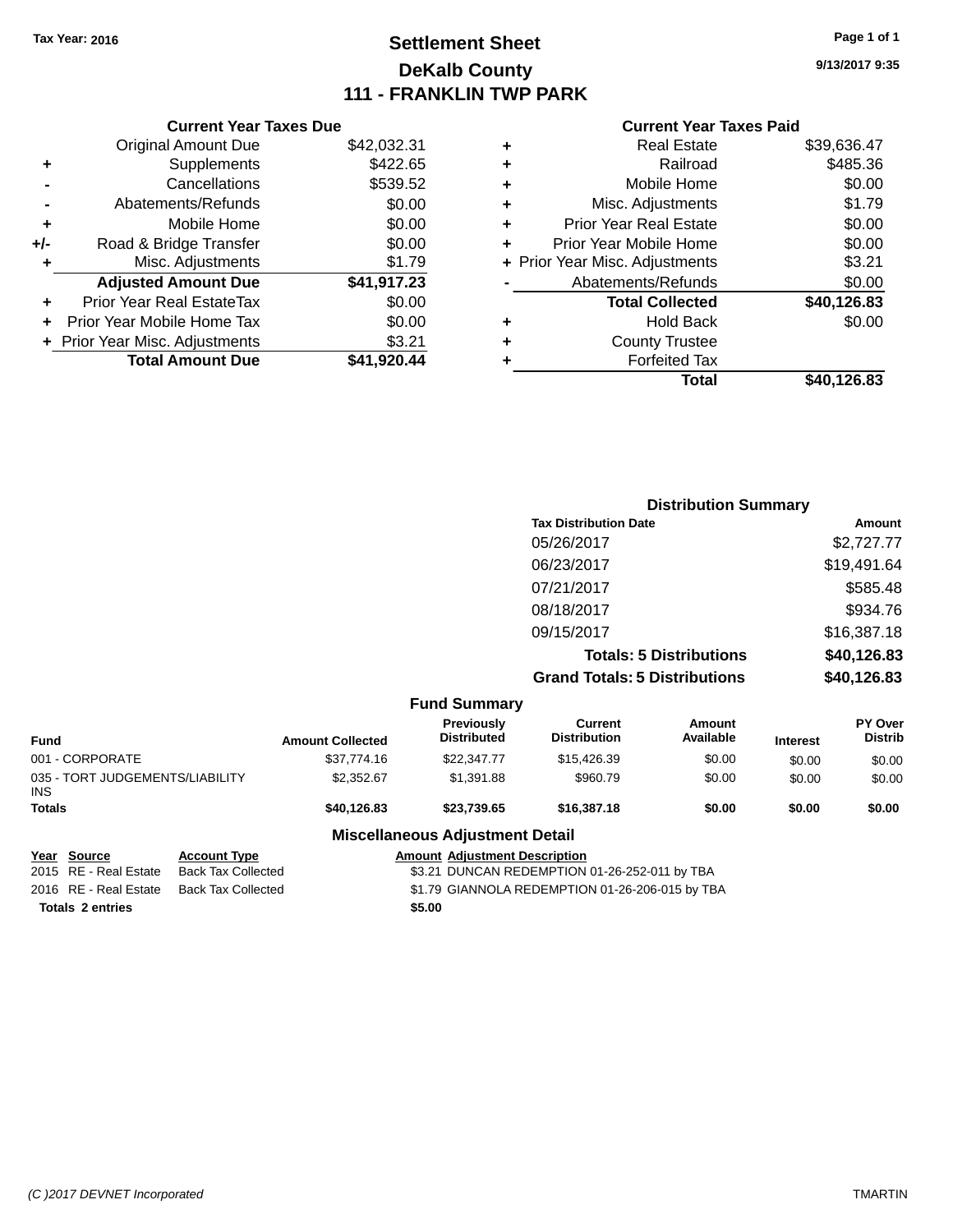# **Settlement Sheet Tax Year: 2016 Page 1 of 1 DeKalb County 112 - GENOA TWP PARK**

**9/13/2017 9:35**

#### **Current Year Taxes Paid**

|     | <b>Current Year Taxes Due</b>  |              |
|-----|--------------------------------|--------------|
|     | <b>Original Amount Due</b>     | \$615,436.76 |
| ٠   | Supplements                    | \$3,753.27   |
|     | Cancellations                  | \$4,137.56   |
|     | Abatements/Refunds             | \$0.00       |
| ٠   | Mobile Home                    | \$0.00       |
| +/- | Road & Bridge Transfer         | \$0.00       |
| ٠   | Misc. Adjustments              | \$0.00       |
|     | <b>Adjusted Amount Due</b>     | \$615,052.47 |
|     | Prior Year Real EstateTax      | \$0.00       |
|     | Prior Year Mobile Home Tax     | \$0.00       |
|     | + Prior Year Misc. Adjustments | \$0.00       |
|     | <b>Total Amount Due</b>        | \$615,052.47 |
|     |                                |              |

|   | <b>Real Estate</b>             | \$581,967.30 |
|---|--------------------------------|--------------|
| ٠ | Railroad                       | \$5,958.62   |
| ٠ | Mobile Home                    | \$0.00       |
| ٠ | Misc. Adjustments              | \$0.00       |
| ٠ | <b>Prior Year Real Estate</b>  | \$0.00       |
| ÷ | Prior Year Mobile Home         | \$0.00       |
|   | + Prior Year Misc. Adjustments | \$0.00       |
|   | Abatements/Refunds             | \$0.00       |
|   | <b>Total Collected</b>         | \$587,925.92 |
| ٠ | <b>Hold Back</b>               | \$0.00       |
| ٠ | <b>County Trustee</b>          |              |
| ٠ | <b>Forfeited Tax</b>           |              |
|   | Total                          | \$587,925.92 |
|   |                                |              |

### **Distribution Summary Tax Distribution Date Amount** 05/26/2017 \$61,180.54 06/23/2017 \$272,683.60 07/21/2017 \$5,201.76 08/18/2017 \$19,350.91 09/15/2017 \$229,509.11 **Totals: 5 Distributions \$587,925.92 Grand Totals: 5 Distributions \$587,925.92**

|                                         |                         | <b>Fund Summary</b>              |                                |                     |                 |                           |
|-----------------------------------------|-------------------------|----------------------------------|--------------------------------|---------------------|-----------------|---------------------------|
| <b>Fund</b>                             | <b>Amount Collected</b> | Previously<br><b>Distributed</b> | Current<br><b>Distribution</b> | Amount<br>Available | <b>Interest</b> | PY Over<br><b>Distrib</b> |
| 001 - CORPORATE                         | \$175,339.49            | \$106,892.06                     | \$68,447.43                    | \$0.00              | \$0.00          | \$0.00                    |
| 003 - BONDS AND INTEREST                | \$261,031.45            | \$159,132.39                     | \$101,899.06                   | \$0.00              | \$0.00          | \$0.00                    |
| $005 - I. M. R. F.$                     | \$907.17                | \$553.04                         | \$354.13                       | \$0.00              | \$0.00          | \$0.00                    |
| 027 - AUDIT                             | \$907.17                | \$553.04                         | \$354.13                       | \$0.00              | \$0.00          | \$0.00                    |
| 035 - TORT JUDGEMENTS/LIABILITY<br>INS. | \$0.00                  | \$0.00                           | \$0.00                         | \$0.00              | \$0.00          | \$0.00                    |
| 047 - SOCIAL SECURITY                   | \$907.17                | \$553.04                         | \$354.13                       | \$0.00              | \$0.00          | \$0.00                    |
| 062 - WORKERS COMPENSATION              | \$907.17                | \$553.04                         | \$354.13                       | \$0.00              | \$0.00          | \$0.00                    |
| 122 - RECREATION                        | \$109,758.72            | \$66,912.12                      | \$42,846.60                    | \$0.00              | \$0.00          | \$0.00                    |
| 126 - REC PROGRAMS/HANDICAPPED          | \$37.260.41             | \$22.715.04                      | \$14,545.37                    | \$0.00              | \$0.00          | \$0.00                    |
| 143 - MEDICARE                          | \$907.17                | \$553.04                         | \$354.13                       | \$0.00              | \$0.00          | \$0.00                    |
| <b>Totals</b>                           | \$587.925.92            | \$358,416.81                     | \$229.509.11                   | \$0.00              | \$0.00          | \$0.00                    |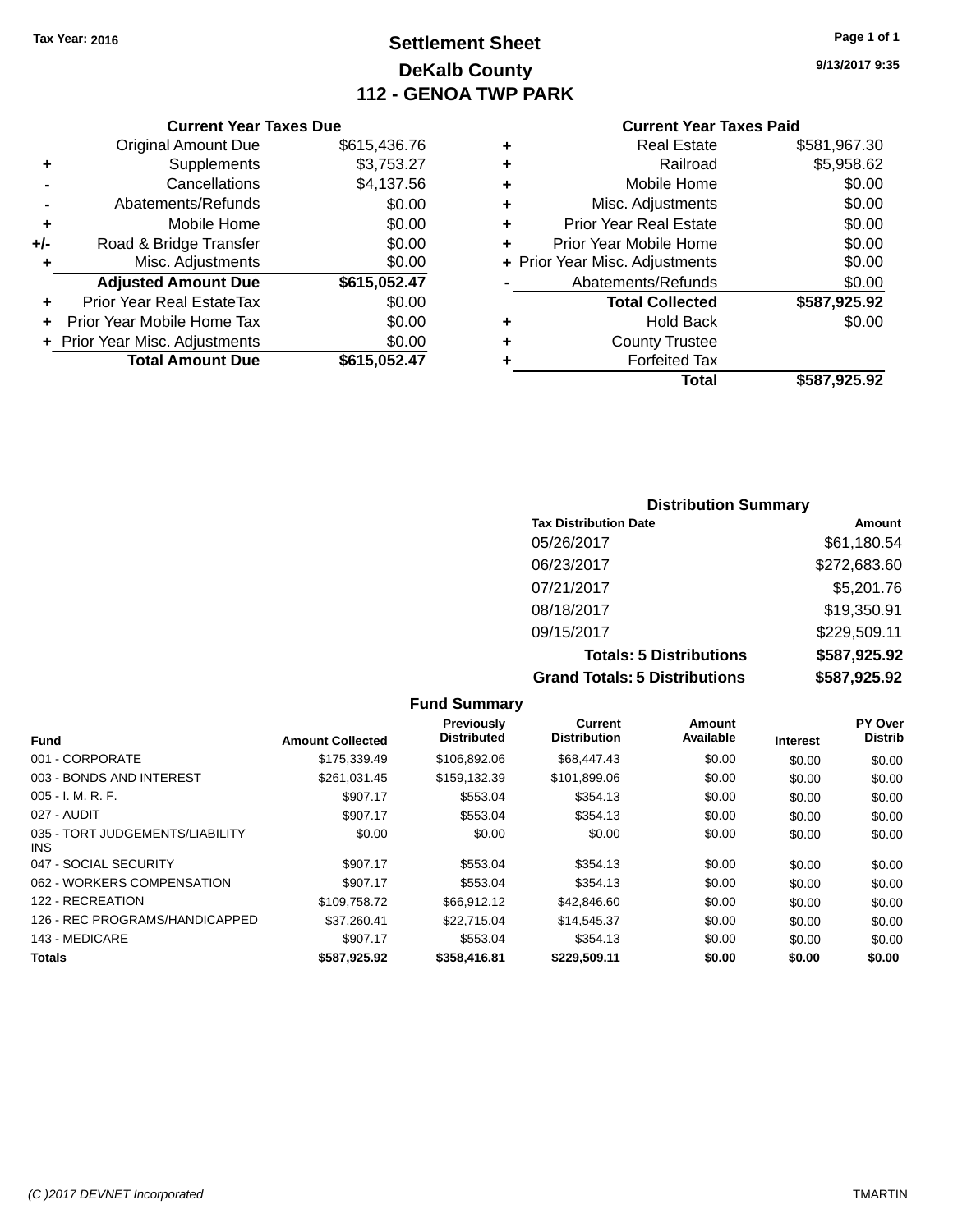# **Settlement Sheet Tax Year: 2016 Page 1 of 1 DeKalb County 113 - KINGSTON TWP PARK**

**9/13/2017 9:35**

#### **Current Year Taxes Paid**

|       | <b>Current Year Taxes Due</b>  |             |
|-------|--------------------------------|-------------|
|       | <b>Original Amount Due</b>     | \$52,184.81 |
| ٠     | Supplements                    | \$317.05    |
|       | Cancellations                  | \$374.15    |
|       | Abatements/Refunds             | \$0.04      |
| ٠     | Mobile Home                    | \$0.00      |
| $+/-$ | Road & Bridge Transfer         | \$0.00      |
| ٠     | Misc. Adjustments              | \$40.47     |
|       | <b>Adjusted Amount Due</b>     | \$52,168.14 |
| ٠     | Prior Year Real EstateTax      | (\$3.17)    |
|       | Prior Year Mobile Home Tax     | \$0.00      |
|       | + Prior Year Misc. Adjustments | \$3.60      |
|       | <b>Total Amount Due</b>        | \$52,168.57 |
|       |                                |             |

| ٠ | <b>Real Estate</b>             | \$49,837.65 |
|---|--------------------------------|-------------|
| ٠ | Railroad                       | \$949.76    |
| ٠ | Mobile Home                    | \$0.00      |
| ٠ | Misc. Adjustments              | \$40.47     |
| ٠ | <b>Prior Year Real Estate</b>  | (\$3.17)    |
| ÷ | Prior Year Mobile Home         | \$0.00      |
|   | + Prior Year Misc. Adjustments | \$3.60      |
|   | Abatements/Refunds             | \$0.04      |
|   | <b>Total Collected</b>         | \$50,828.27 |
| ٠ | <b>Hold Back</b>               | \$0.00      |
| ٠ | <b>County Trustee</b>          |             |
| ٠ | <b>Forfeited Tax</b>           |             |
|   | Total                          | \$50,828.27 |
|   |                                |             |

| <b>Distribution Summary</b>          |             |
|--------------------------------------|-------------|
| <b>Tax Distribution Date</b>         | Amount      |
| 05/26/2017                           | \$4,648.97  |
| 06/23/2017                           | \$24,354.78 |
| 07/21/2017                           | \$376.39    |
| 08/18/2017                           | \$1,342.42  |
| 09/15/2017                           | \$20,105.71 |
| <b>Totals: 5 Distributions</b>       | \$50,828.27 |
| <b>Grand Totals: 5 Distributions</b> | \$50,828.27 |

| <b>Fund Summary</b>                     |                         |                                         |                                |                     |                 |                                  |
|-----------------------------------------|-------------------------|-----------------------------------------|--------------------------------|---------------------|-----------------|----------------------------------|
| Fund                                    | <b>Amount Collected</b> | <b>Previously</b><br><b>Distributed</b> | Current<br><b>Distribution</b> | Amount<br>Available | <b>Interest</b> | <b>PY Over</b><br><b>Distrib</b> |
| 001 - CORPORATE                         | \$40.211.72             | \$24.305.51                             | \$15,906.21                    | \$0.00              | \$0.00          | \$0.00                           |
| 035 - TORT JUDGEMENTS/LIABILITY<br>INS. | \$5.315.83              | \$3,213.09                              | \$2.102.74                     | \$0.00              | \$0.00          | \$0.00                           |
| 122 - RECREATION                        | \$5,300.72              | \$3,203.96                              | \$2,096.76                     | \$0.00              | \$0.00          | \$0.00                           |
| <b>Totals</b>                           | \$50,828.27             | \$30.722.56                             | \$20.105.71                    | \$0.00              | \$0.00          | \$0.00                           |
|                                         |                         | Miscellaneous Adjustment Detail         |                                |                     |                 |                                  |

|                         |                           | <b>MISCONDICOUS AUJUSTINGIIL DOLUI</b> I            |
|-------------------------|---------------------------|-----------------------------------------------------|
| Year Source             | <b>Account Type</b>       | <b>Amount Adjustment Description</b>                |
| 2015 RE - Real Estate   | <b>Back Tax Collected</b> | \$2.25 CAPES REDEMPTION 02-29-200-001 by TBA        |
| 2015 RE - Real Estate   | <b>Back Tax Collected</b> | \$1.35 TRUSTEE SALE 02-22-100-004 by TBA            |
| 2016 RE - Real Estate   | <b>Back Tax Collected</b> | \$8.31 CAINARI INC REDEMPTION 02-22-307-006 by TBA  |
| 2016 RE - Real Estate   | Back Tax Collected        | \$32.16 CAINARI INC REDEMPTION 02-22-307-007 by TBA |
| <b>Totals 4 entries</b> |                           | \$44.07                                             |
|                         |                           | <b>Abatement Detail</b>                             |
| Year Source             | <b>Account Type</b>       | <b>Amount Adjustment Description</b>                |
| 2016 RE - Real Estate   | <b>RE</b> Abatement       | \$0.04 PTAB INTEREST REFUND 02-24-452-014 by TBA    |

**Totals \$0.04 1 entries**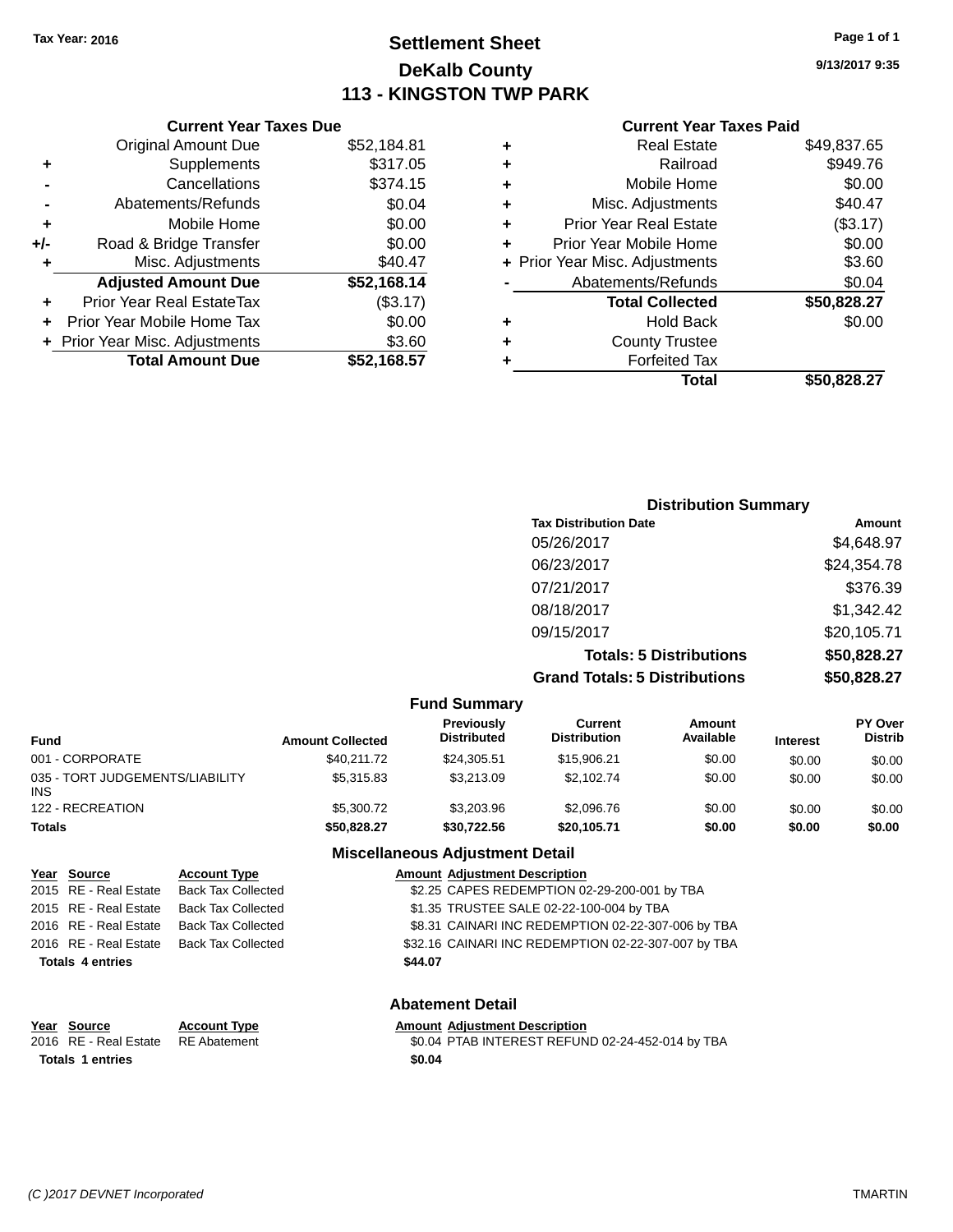# **Settlement Sheet Tax Year: 2016 Page 1 of 1 DeKalb County 114 - SANDWICH PARK**

**9/13/2017 9:35**

#### **Current Year Taxes Paid**

|     | <b>Current Year Taxes Due</b>  |              |  |  |  |
|-----|--------------------------------|--------------|--|--|--|
|     | <b>Original Amount Due</b>     | \$536,598.54 |  |  |  |
| ٠   | Supplements                    | \$6,157.16   |  |  |  |
|     | Cancellations                  | \$7,001.33   |  |  |  |
|     | Abatements/Refunds             | \$0.00       |  |  |  |
| ٠   | \$0.00<br>Mobile Home          |              |  |  |  |
| +/- | Road & Bridge Transfer         | \$0.00       |  |  |  |
| ٠   | Misc. Adjustments              | \$353.82     |  |  |  |
|     | <b>Adjusted Amount Due</b>     | \$536,108.19 |  |  |  |
| ٠   | Prior Year Real EstateTax      | \$66.34      |  |  |  |
|     | Prior Year Mobile Home Tax     | \$0.00       |  |  |  |
|     | + Prior Year Misc. Adjustments | \$0.00       |  |  |  |
|     | <b>Total Amount Due</b>        | \$536,174.53 |  |  |  |
|     |                                |              |  |  |  |

|   | <b>Real Estate</b>             | \$509,321.59 |
|---|--------------------------------|--------------|
| ٠ | Railroad                       | \$1,441.42   |
| ٠ | Mobile Home                    | \$0.00       |
| ٠ | Misc. Adjustments              | \$353.82     |
| ٠ | <b>Prior Year Real Estate</b>  | \$66.34      |
| ÷ | Prior Year Mobile Home         | \$0.00       |
|   | + Prior Year Misc. Adjustments | \$0.00       |
|   | Abatements/Refunds             | \$0.00       |
|   | <b>Total Collected</b>         | \$511,183.17 |
| ٠ | <b>Hold Back</b>               | \$0.00       |
| ٠ | <b>County Trustee</b>          |              |
| ٠ | <b>Forfeited Tax</b>           |              |
|   | Total                          | \$511,183.17 |
|   |                                |              |

### **Distribution Summary Tax Distribution Date Amount** 05/26/2017 \$50,998.06 06/23/2017 \$235,776.38 07/21/2017 \$5,382.87 08/18/2017 \$22,840.14 09/15/2017 \$196,185.72 **Totals: 5 Distributions \$511,183.17 Grand Totals: 5 Distributions \$511,183.17**

| <b>Fund Summary</b>                     |                         |                                         |                                |                            |                 |                           |
|-----------------------------------------|-------------------------|-----------------------------------------|--------------------------------|----------------------------|-----------------|---------------------------|
| <b>Fund</b>                             | <b>Amount Collected</b> | <b>Previously</b><br><b>Distributed</b> | Current<br><b>Distribution</b> | <b>Amount</b><br>Available | <b>Interest</b> | PY Over<br><b>Distrib</b> |
| 001 - CORPORATE                         | \$149,323,78            | \$92,015.18                             | \$57,308.60                    | \$0.00                     | \$0.00          | \$0.00                    |
| 003 - BONDS AND INTEREST                | \$103,203.27            | \$63,595.14                             | \$39,608.13                    | \$0.00                     | \$0.00          | \$0.00                    |
| 005 - I. M. R. F.                       | \$27,818.08             | \$17,141.85                             | \$10,676.23                    | \$0.00                     | \$0.00          | \$0.00                    |
| 027 - AUDIT                             | \$5.716.57              | \$3.522.62                              | \$2,193.95                     | \$0.00                     | \$0.00          | \$0.00                    |
| 035 - TORT JUDGEMENTS/LIABILITY<br>INS. | \$29,488.63             | \$18,171.27                             | \$11,317.36                    | \$0.00                     | \$0.00          | \$0.00                    |
| 047 - SOCIAL SECURITY                   | \$22,760.42             | \$14,025.26                             | \$8,735.16                     | \$0.00                     | \$0.00          | \$0.00                    |
| 060 - UNEMPLOYMENT INSURANCE            | \$15,173.43             | \$9,350.05                              | \$5,823.38                     | \$0.00                     | \$0.00          | \$0.00                    |
| 122 - RECREATION                        | \$110,237.68            | \$67.929.84                             | \$42,307.84                    | \$0.00                     | \$0.00          | \$0.00                    |
| 125 - PAVING & LIGHTING, STREETS        | \$3,387.61              | \$2,087.48                              | \$1,300.13                     | \$0.00                     | \$0.00          | \$0.00                    |
| 126 - REC PROGRAMS/HANDICAPPED          | \$44.073.70             | \$27,158.76                             | \$16,914.94                    | \$0.00                     | \$0.00          | \$0.00                    |
| <b>Totals</b>                           | \$511,183.17            | \$314,997.45                            | \$196,185.72                   | \$0.00                     | \$0.00          | \$0.00                    |

| Year Source             | <b>Account Type</b> | <b>Amount Adjustment Description</b>              |
|-------------------------|---------------------|---------------------------------------------------|
| 2016 RE - Real Estate   | Back Tax Collected  | \$227.80 HARRISON REDEMPTION 19-26-408-006 by TBA |
| 2016 RE - Real Estate   | Back Tax Collected  | \$126.02 MARSHNER REDEMPTION 19-26-434-001 by TBA |
| <b>Totals 2 entries</b> |                     | \$353.82                                          |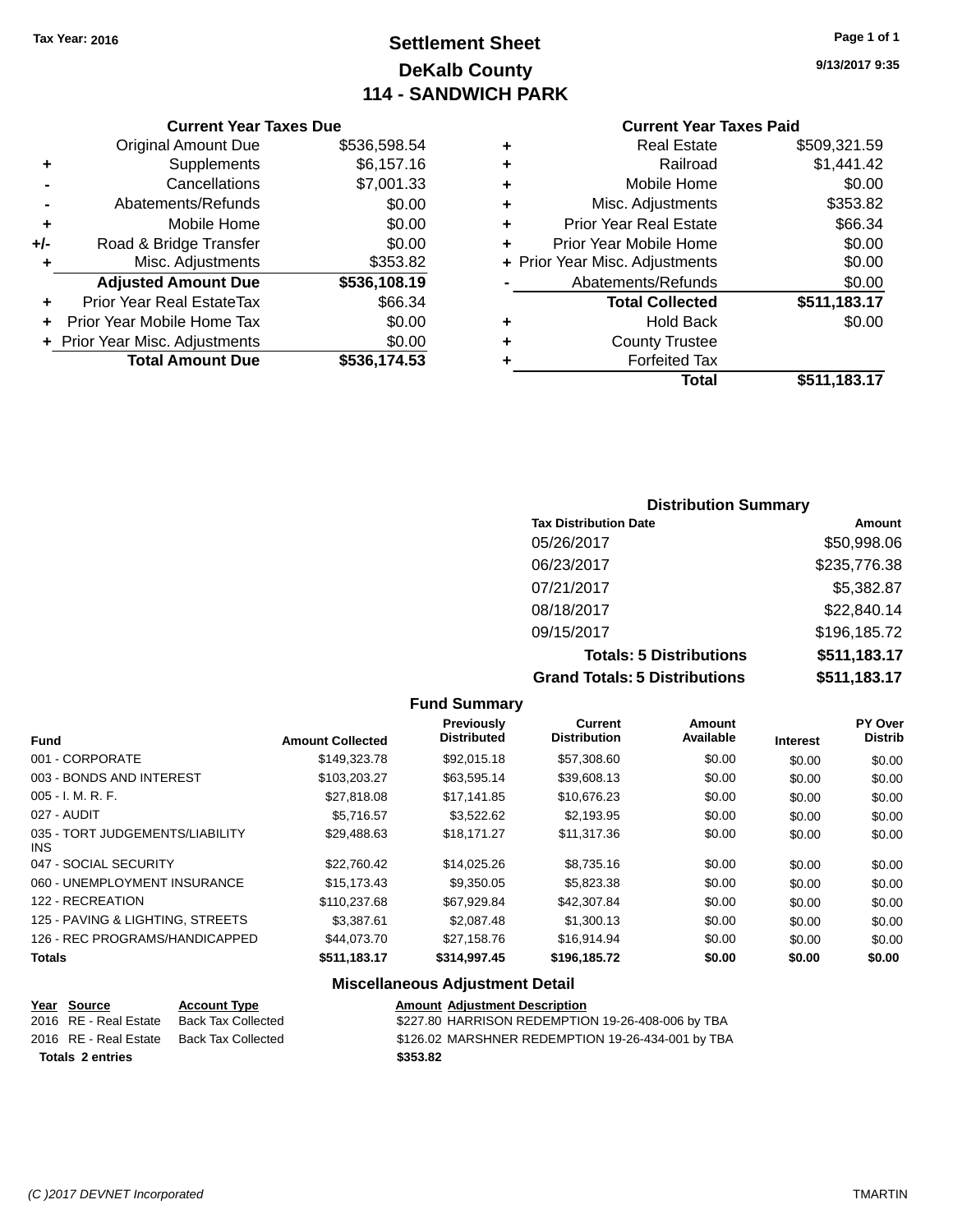**Current Year Taxes Due** Original Amount Due \$3,071,735.44

**Adjusted Amount Due \$3,069,496.81**

**Total Amount Due \$3,068,859.93**

**+** Supplements \$22,358.25 **-** Cancellations \$25,414.03 **-** Abatements/Refunds \$0.25 **+** Mobile Home \$0.00 **+/-** Road & Bridge Transfer \$0.00 **+** Misc. Adjustments \$817.40

**+** Prior Year Real EstateTax (\$636.88) **+** Prior Year Mobile Home Tax \$0.00 **+** Prior Year Misc. Adjustments  $$0.00$ 

# **Settlement Sheet Tax Year: 2016 Page 1 of 2 DeKalb County 115 - SYCAMORE PARK**

**9/13/2017 9:35**

#### **Current Year Taxes Paid**

| <b>Total Collected</b><br><b>Hold Back</b><br><b>County Trustee</b><br><b>Forfeited Tax</b> | \$2,974,510.26<br>\$0.00       |
|---------------------------------------------------------------------------------------------|--------------------------------|
|                                                                                             |                                |
|                                                                                             |                                |
|                                                                                             |                                |
|                                                                                             |                                |
| Abatements/Refunds                                                                          | \$0.25                         |
|                                                                                             | \$0.00                         |
| Prior Year Mobile Home                                                                      | \$0.00                         |
| <b>Prior Year Real Estate</b>                                                               | (\$636.88)                     |
| Misc. Adjustments                                                                           | \$817.40                       |
| Mobile Home                                                                                 | \$0.00                         |
| Railroad                                                                                    | \$0.36                         |
| <b>Real Estate</b>                                                                          | \$2,974,329.63                 |
|                                                                                             | + Prior Year Misc. Adjustments |

## **Distribution Summary Tax Distribution Date Amount** 05/26/2017 \$252,265.26 06/23/2017 \$1,362,305.06 07/21/2017 \$26,177.29 08/18/2017 \$81,939.73 09/15/2017 \$1,251,822.92 **Totals: 5 Distributions \$2,974,510.26**

**Grand Totals: 5 Distributions \$2,974,510.26**

| ributions |  |
|-----------|--|
|           |  |

| <b>Fund Summary</b>                            |                         |                                  |                                       |                     |                 |                           |
|------------------------------------------------|-------------------------|----------------------------------|---------------------------------------|---------------------|-----------------|---------------------------|
| <b>Fund</b>                                    | <b>Amount Collected</b> | Previously<br><b>Distributed</b> | <b>Current</b><br><b>Distribution</b> | Amount<br>Available | <b>Interest</b> | PY Over<br><b>Distrib</b> |
| 001 - CORPORATE                                | \$1,172,617.45          | \$679,121.29                     | \$493,496.16                          | \$0.00              | \$0.00          | \$0.00                    |
| 003 - BONDS AND INTEREST                       | \$576,210.21            | \$333,712.08                     | \$242,498.13                          | \$0.00              | \$0.00          | \$0.00                    |
| $005 - I. M. R. F.$                            | \$80,389.11             | \$46,557.35                      | \$33,831.76                           | \$0.00              | \$0.00          | \$0.00                    |
| 014 - POLICE PROTECTION                        | \$1,174.93              | \$680.46                         | \$494.47                              | \$0.00              | \$0.00          | \$0.00                    |
| 027 - AUDIT                                    | \$14,045.63             | \$8,134.53                       | \$5,911.10                            | \$0.00              | \$0.00          | \$0.00                    |
| 035 - TORT JUDGEMENTS/LIABILITY<br>INS.        | \$66,828.31             | \$38,703.61                      | \$28,124.70                           | \$0.00              | \$0.00          | \$0.00                    |
| 039 - PLAYGROUND AND RECREATION<br><b>COMM</b> | \$364,306.11            | \$210,987.85                     | \$153,318.26                          | \$0.00              | \$0.00          | \$0.00                    |
| 047 - SOCIAL SECURITY                          | \$80,793.62             | \$46,791.62                      | \$34,002.00                           | \$0.00              | \$0.00          | \$0.00                    |
| 122 - RECREATION                               | \$456,150.08            | \$264,179.28                     | \$191,970.80                          | \$0.00              | \$0.00          | \$0.00                    |
| 125 - PAVING & LIGHTING, STREETS               | \$80.32                 | \$46.51                          | \$33.81                               | \$0.00              | \$0.00          | \$0.00                    |
| 126 - REC PROGRAMS/HANDICAPPED                 | \$161,914.49            | \$93,772.76                      | \$68,141.73                           | \$0.00              | \$0.00          | \$0.00                    |
| <b>Totals</b>                                  | \$2,974,510.26          | \$1,722,687.34                   | \$1,251,822.92                        | \$0.00              | \$0.00          | \$0.00                    |

#### **Miscellaneous Adjustment Detail**

#### **Year** Source **Account Type Account Account Adjustment Description** 2016 RE - Real Estate Paymt In Lieu of Tax \$817.40 HOUSING AUTHORITY SYCAMORE UNITS by TBA **Totals 1 entries** \$817.40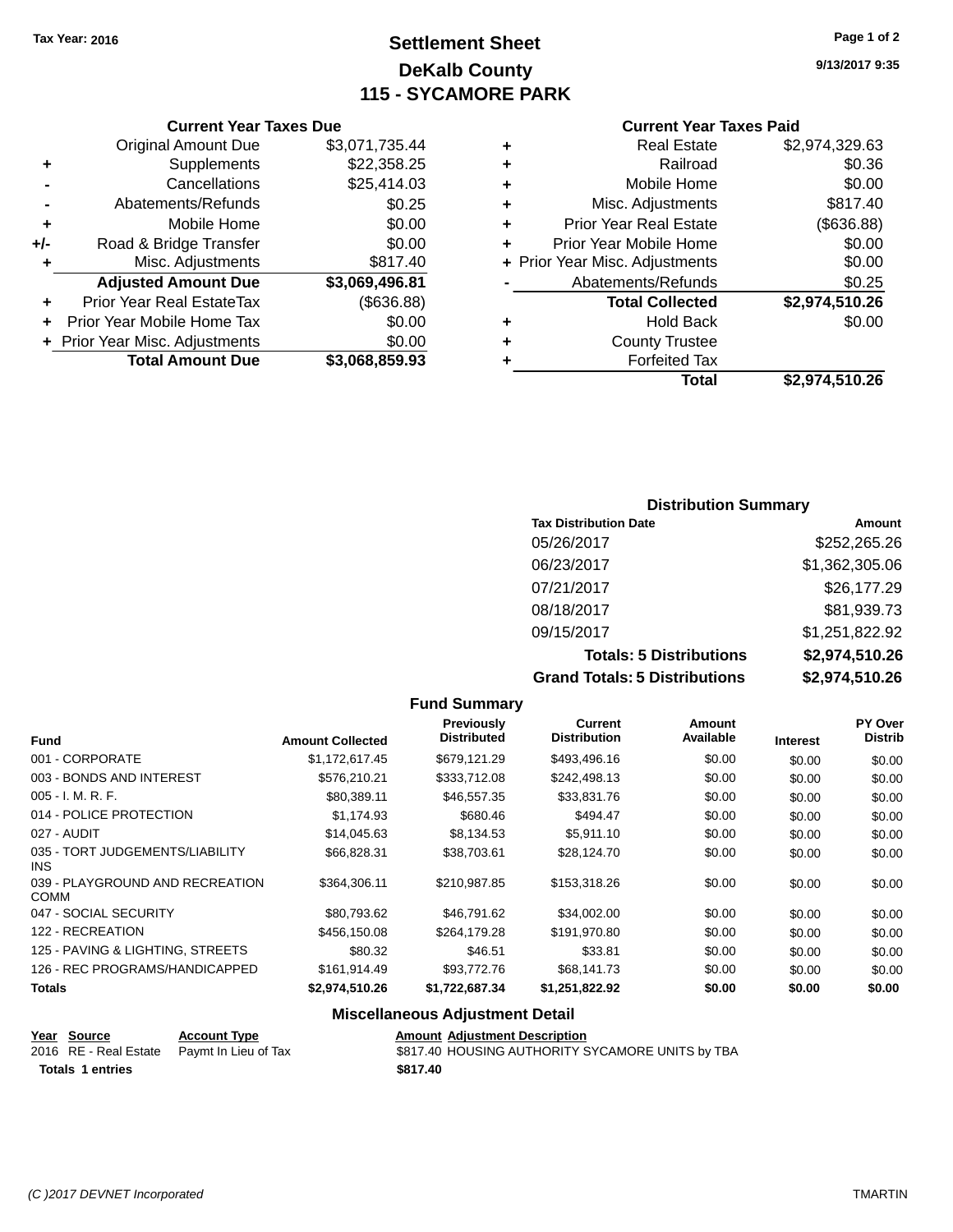## **Settlement Sheet Tax Year: 2016 Page 2 of 2 DeKalb County Abatement Detail**

**9/13/2017 9:35**

**Totals 1 entries** \$0.25

**Year Source Account Type And Amount Adjustment Description**<br>2016 RE - Real Estate RE Abatement **Amount Adjustment REFUN** \$0.25 PTAB INTEREST REFUND 06-28-180-020 by TBA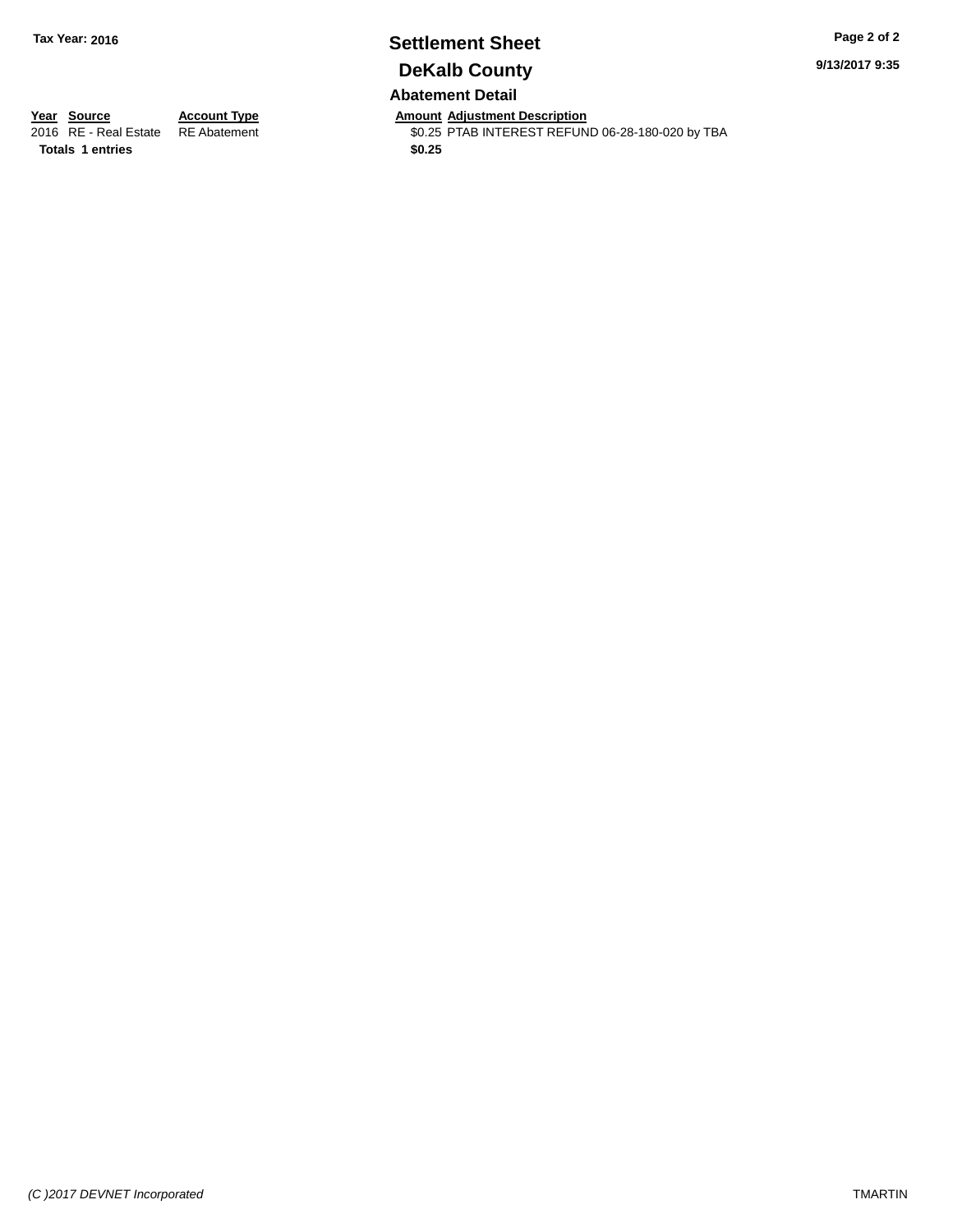## **Settlement Sheet Tax Year: 2016 Page 1 of 1 DeKalb County 120 - SCHOOL DISTRICT 1**

**9/13/2017 9:35**

## **Current Year Taxes Paid**

|       | <b>Current Year Taxes Due</b>  |              |
|-------|--------------------------------|--------------|
|       | <b>Original Amount Due</b>     | \$607,751.76 |
| ٠     | Supplements                    | \$2,151.82   |
|       | Cancellations                  | \$2,463.05   |
|       | Abatements/Refunds             | \$0.00       |
| ٠     | Mobile Home                    | \$0.00       |
| $+/-$ | Road & Bridge Transfer         | \$0.00       |
|       | Misc. Adjustments              | \$0.00       |
|       | <b>Adjusted Amount Due</b>     | \$607,440.53 |
| ٠     | Prior Year Real EstateTax      | \$0.00       |
|       | Prior Year Mobile Home Tax     | \$0.00       |
|       | + Prior Year Misc. Adjustments | \$0.00       |
|       | <b>Total Amount Due</b>        | \$607,440.53 |
|       |                                |              |

|   | <b>Real Estate</b>             | \$575,428.64 |
|---|--------------------------------|--------------|
| ٠ | Railroad                       | \$0.00       |
| ٠ | Mobile Home                    | \$0.00       |
| ٠ | Misc. Adjustments              | \$0.00       |
| ٠ | <b>Prior Year Real Estate</b>  | \$0.00       |
|   | Prior Year Mobile Home         | \$0.00       |
|   | + Prior Year Misc. Adjustments | \$0.00       |
|   | Abatements/Refunds             | \$0.00       |
|   | <b>Total Collected</b>         | \$575,428.64 |
| ٠ | <b>Hold Back</b>               | \$0.00       |
| ٠ | <b>County Trustee</b>          |              |
|   | <b>Forfeited Tax</b>           |              |
|   | Total                          | \$575,428.64 |
|   |                                |              |

## **Distribution Summary Tax Distribution Date Amount** 05/26/2017 \$72,980.80 06/23/2017 \$307,424.10 07/21/2017 \$2,689.00 08/18/2017 \$7,927.35 09/15/2017 \$184,407.39 **Totals: 5 Distributions \$575,428.64 Grand Totals: 5 Distributions \$575,428.64**

|                                         |                         | <b>Fund Summary</b>              |                                       |                            |                 |                           |
|-----------------------------------------|-------------------------|----------------------------------|---------------------------------------|----------------------------|-----------------|---------------------------|
| <b>Fund</b>                             | <b>Amount Collected</b> | Previously<br><b>Distributed</b> | <b>Current</b><br><b>Distribution</b> | <b>Amount</b><br>Available | <b>Interest</b> | PY Over<br><b>Distrib</b> |
| 002 - EDUCATION                         | \$369,771.62            | \$251,271.05                     | \$118,500.57                          | \$0.00                     | \$0.00          | \$0.00                    |
| 003 - BONDS AND INTEREST                | \$53,473.43             | \$36,336.82                      | \$17,136.61                           | \$0.00                     | \$0.00          | \$0.00                    |
| 004 - OPERATIONS & MAINTENANCE          | \$46,221,29             | \$31,408.77                      | \$14,812.52                           | \$0.00                     | \$0.00          | \$0.00                    |
| $005 - I. M. R. F.$                     | \$12,346.98             | \$8,390.15                       | \$3,956.83                            | \$0.00                     | \$0.00          | \$0.00                    |
| 030 - TRANSPORTATION SYSTEM             | \$18,488.53             | \$12,563.52                      | \$5,925.01                            | \$0.00                     | \$0.00          | \$0.00                    |
| 031 - WORKING CASH                      | \$4,622.41              | \$3.141.07                       | \$1,481.34                            | \$0.00                     | \$0.00          | \$0.00                    |
| 032 - FIRE PREV/SFTY/ENERGY             | \$4,622.41              | \$3.141.07                       | \$1,481.34                            | \$0.00                     | \$0.00          | \$0.00                    |
| 033 - SPECIAL EDUCATION                 | \$3,697.70              | \$2,512.70                       | \$1,185.00                            | \$0.00                     | \$0.00          | \$0.00                    |
| 035 - TORT JUDGEMENTS/LIABILITY<br>INS. | \$40,027.97             | \$27,200.22                      | \$12,827.75                           | \$0.00                     | \$0.00          | \$0.00                    |
| 047 - SOCIAL SECURITY                   | \$17,533.89             | \$11,914.81                      | \$5,619.08                            | \$0.00                     | \$0.00          | \$0.00                    |
| 057 - LEASE/PURCHASE/RENTAL             | \$4,622.41              | \$3.141.07                       | \$1,481.34                            | \$0.00                     | \$0.00          | \$0.00                    |
| Totals                                  | \$575,428.64            | \$391,021.25                     | \$184,407.39                          | \$0.00                     | \$0.00          | \$0.00                    |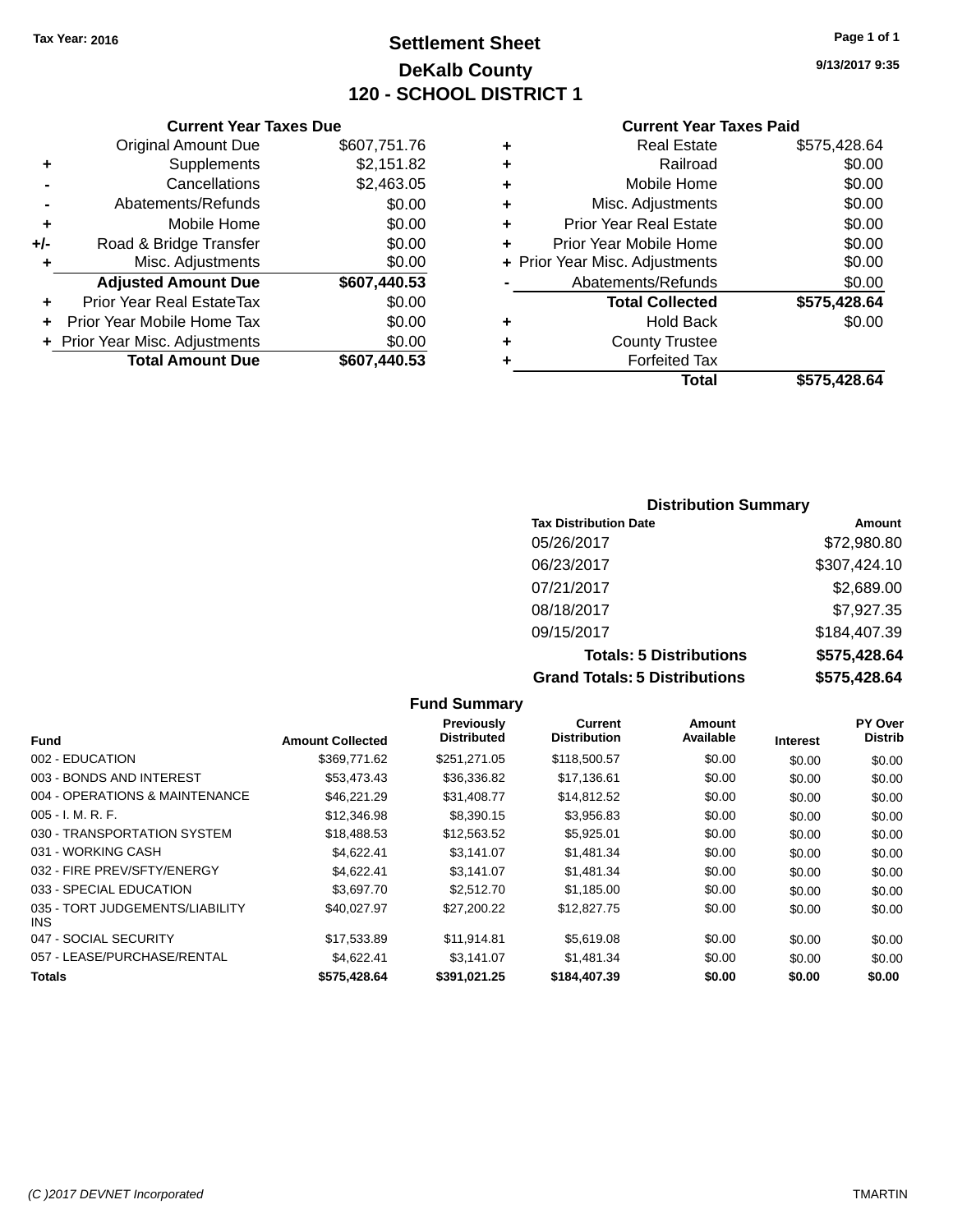## **Settlement Sheet Tax Year: 2016 Page 1 of 1 DeKalb County 121 - SCHOOL DISTRICT 9**

**9/13/2017 9:35**

### **Current Year Taxes Paid**

|     | <b>Original Amount Due</b>       | \$128,809.14 |
|-----|----------------------------------|--------------|
| ٠   | Supplements                      | \$0.00       |
|     | Cancellations                    | \$0.00       |
|     | Abatements/Refunds               | \$0.00       |
| ÷   | Mobile Home                      | \$0.00       |
| +/- | Road & Bridge Transfer           | \$0.00       |
| ٠   | Misc. Adjustments                | \$0.00       |
|     | <b>Adjusted Amount Due</b>       | \$128,809.14 |
|     | <b>Prior Year Real EstateTax</b> | \$0.00       |
| ٠   | Prior Year Mobile Home Tax       | \$0.00       |
|     | + Prior Year Misc. Adjustments   | \$0.00       |
|     | <b>Total Amount Due</b>          | \$128,809.14 |
|     |                                  |              |

**Current Year Taxes Due**

| ٠ | <b>Real Estate</b>             | \$116,286.79 |
|---|--------------------------------|--------------|
| ٠ | Railroad                       | \$9,364.52   |
| ٠ | Mobile Home                    | \$0.00       |
| ٠ | Misc. Adjustments              | \$0.00       |
| ٠ | <b>Prior Year Real Estate</b>  | \$0.00       |
| ÷ | Prior Year Mobile Home         | \$0.00       |
|   | + Prior Year Misc. Adjustments | \$0.00       |
|   | Abatements/Refunds             | \$0.00       |
|   | <b>Total Collected</b>         | \$125,651.31 |
| ٠ | <b>Hold Back</b>               | \$0.00       |
| ٠ | <b>County Trustee</b>          |              |
| ٠ | <b>Forfeited Tax</b>           |              |
|   | Total                          | \$125,651.31 |
|   |                                |              |

## **Distribution Summary Tax Distribution Date Amount** 05/26/2017 \$13,465.85 06/23/2017 \$56,622.96 07/21/2017 \$850.29 09/15/2017 \$54,712.21 **Totals: 4 Distributions \$125,651.31 Grand Totals: 4 Distributions \$125,651.31**

### **Fund Summary Fund Interest Amount Collected Distributed PY Over Distrib Amount Available Current Distribution Previously** 002 - EDUCATION \$78,666.92 \$44,413.07 \$34,253.85 \$0.00 \$0.00 \$0.00 003 - BONDS AND INTEREST 60.00 \$14,374.65 \$8,115.51 \$6,259.14 \$0.00 \$0.00 \$0.00 \$0.00 004 - OPERATIONS & MAINTENANCE \$13,865.12 \$7,827.85 \$6,037.27 \$0.00 \$0.00 \$0.00 005 - I. M. R. F. \$2,107.67 \$1,189.93 \$917.74 \$0.00 \$0.00 \$0.00 030 - TRANSPORTATION SYSTEM \$3,933.38 \$2,220.67 \$1,712.71 \$0.00 \$0.00 \$0.00 \$0.00 031 - WORKING CASH \$983.33 \$555.16 \$428.17 \$0.00 \$0.00 \$0.00 032 - FIRE PREV/SFTY/ENERGY \$983.33 \$555.16 \$428.17 \$0.00 \$0.00 \$0.00 033 - SPECIAL EDUCATION 6786.71 \$444.15 \$342.56 \$0.00 \$0.00 \$0.00 \$0.00 035 - TORT JUDGEMENTS/LIABILITY INS \$5,709.60 \$3,223.48 \$2,486.12 \$0.00 \$0.00 \$0.00 047 - SOCIAL SECURITY \$3,257.27 \$1,838.96 \$1,418.31 \$0.00 \$0.00 \$0.00 \$0.00 057 - LEASE/PURCHASE/RENTAL \$983.33 \$555.16 \$428.17 \$0.00 \$0.00 \$0.00 \$0.00 **Totals \$125,651.31 \$70,939.10 \$54,712.21 \$0.00 \$0.00 \$0.00**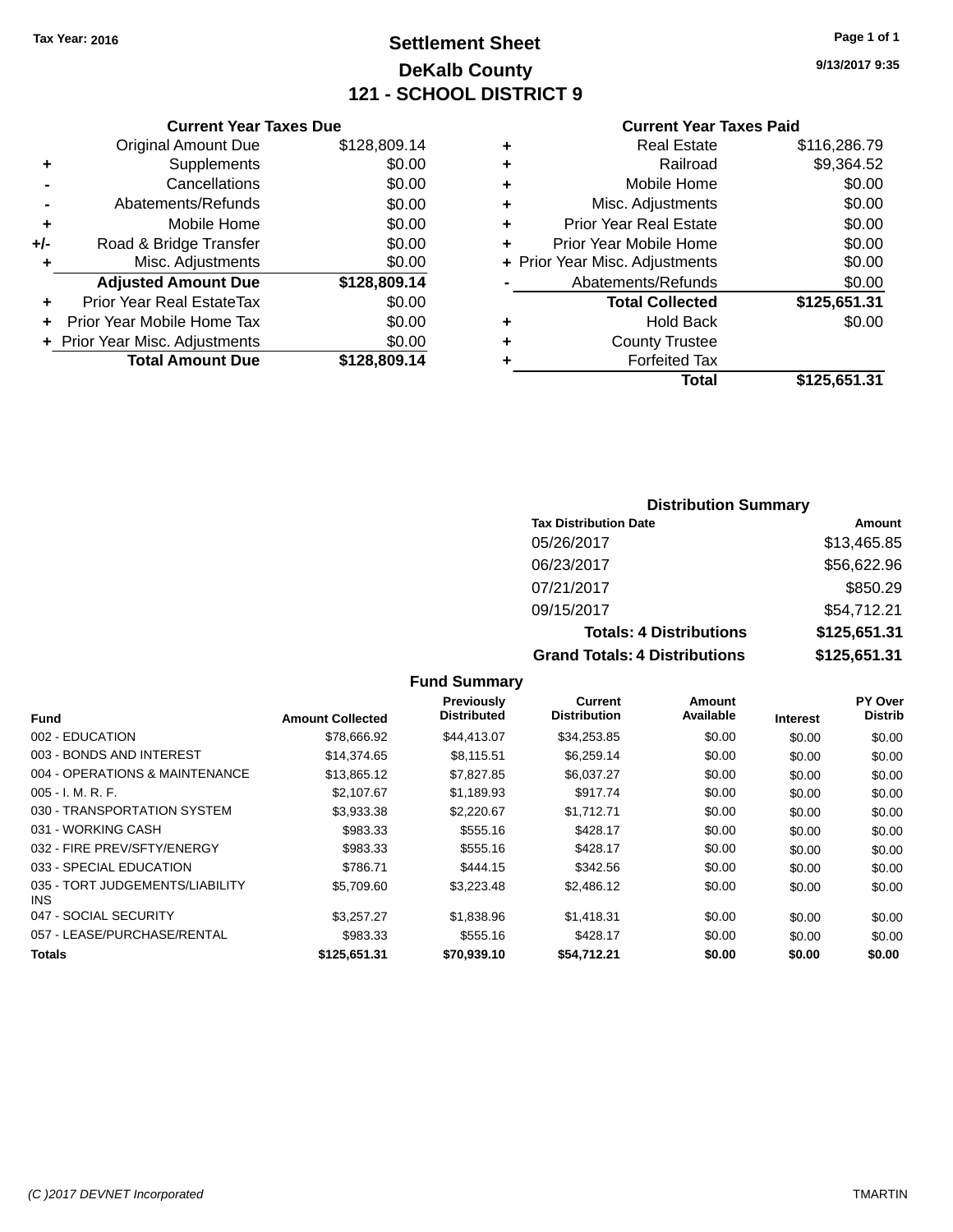## **Settlement Sheet Tax Year: 2016 Page 1 of 1 DeKalb County 122 - SCHOOL DISTRICT 100**

**9/13/2017 9:35**

### **Current Year Taxes Paid**

|     | <b>Current Year Taxes Due</b>  |             |
|-----|--------------------------------|-------------|
|     | <b>Original Amount Due</b>     | \$14,700.89 |
| ٠   | Supplements                    | \$0.00      |
|     | Cancellations                  | \$0.00      |
|     | Abatements/Refunds             | \$0.00      |
| ٠   | Mobile Home                    | \$0.00      |
| +/- | Road & Bridge Transfer         | \$0.00      |
| ٠   | Misc. Adjustments              | \$0.00      |
|     | <b>Adjusted Amount Due</b>     | \$14,700.89 |
| ÷   | Prior Year Real EstateTax      | \$0.00      |
| ÷   | Prior Year Mobile Home Tax     | \$0.00      |
|     | + Prior Year Misc. Adjustments | \$0.00      |
|     | <b>Total Amount Due</b>        | \$14,700.89 |
|     |                                |             |

|   | <b>Real Estate</b>             | \$11,781.13 |
|---|--------------------------------|-------------|
| ٠ | Railroad                       | \$0.00      |
| ٠ | Mobile Home                    | \$0.00      |
| ٠ | Misc. Adjustments              | \$0.00      |
| ٠ | <b>Prior Year Real Estate</b>  | \$0.00      |
| ٠ | Prior Year Mobile Home         | \$0.00      |
|   | + Prior Year Misc. Adjustments | \$0.00      |
|   | Abatements/Refunds             | \$0.00      |
|   | <b>Total Collected</b>         | \$11,781.13 |
| ٠ | <b>Hold Back</b>               | \$0.00      |
| ٠ | <b>County Trustee</b>          |             |
| ٠ | <b>Forfeited Tax</b>           |             |
|   | Total                          | \$11.781.13 |
|   |                                |             |

## **Distribution Summary Tax Distribution Date Amount** 06/23/2017 \$7,299.40 09/15/2017 \$4,481.73 **Totals: 2 Distributions \$11,781.13 Grand Totals: 2 Distributions \$11,781.13**

## **Fund Summary**

|                                               |                         | <b>Previously</b>  | Current             | Amount    |                 | PY Over        |
|-----------------------------------------------|-------------------------|--------------------|---------------------|-----------|-----------------|----------------|
| <b>Fund</b>                                   | <b>Amount Collected</b> | <b>Distributed</b> | <b>Distribution</b> | Available | <b>Interest</b> | <b>Distrib</b> |
| 002 - EDUCATION                               | \$6.834.59              | \$4.234.59         | \$2,600.00          | \$0.00    | \$0.00          | \$0.00         |
| 003 - BONDS AND INTEREST                      | \$1.741.39              | \$1.078.94         | \$662.45            | \$0.00    | \$0.00          | \$0.00         |
| 004 - OPERATIONS & MAINTENANCE                | \$1,355.70              | \$839.97           | \$515.73            | \$0.00    | \$0.00          | \$0.00         |
| $005 - I. M. R. F.$                           | \$120.63                | \$74.74            | \$45.89             | \$0.00    | \$0.00          | \$0.00         |
| 030 - TRANSPORTATION SYSTEM                   | \$574.35                | \$355.86           | \$218.49            | \$0.00    | \$0.00          | \$0.00         |
| 031 - WORKING CASH                            | \$0.00                  | \$0.00             | \$0.00              | \$0.00    | \$0.00          | \$0.00         |
| 032 - FIRE PREV/SFTY/ENERGY                   | \$172.32                | \$106.77           | \$65.55             | \$0.00    | \$0.00          | \$0.00         |
| 033 - SPECIAL EDUCATION                       | \$574.35                | \$355.86           | \$218.49            | \$0.00    | \$0.00          | \$0.00         |
| 035 - TORT JUDGEMENTS/LIABILITY<br><b>INS</b> | \$195.27                | \$120.99           | \$74.28             | \$0.00    | \$0.00          | \$0.00         |
| 047 - SOCIAL SECURITY                         | \$212.53                | \$131.68           | \$80.85             | \$0.00    | \$0.00          | \$0.00         |
| <b>Totals</b>                                 | \$11.781.13             | \$7.299.40         | \$4,481.73          | \$0.00    | \$0.00          | \$0.00         |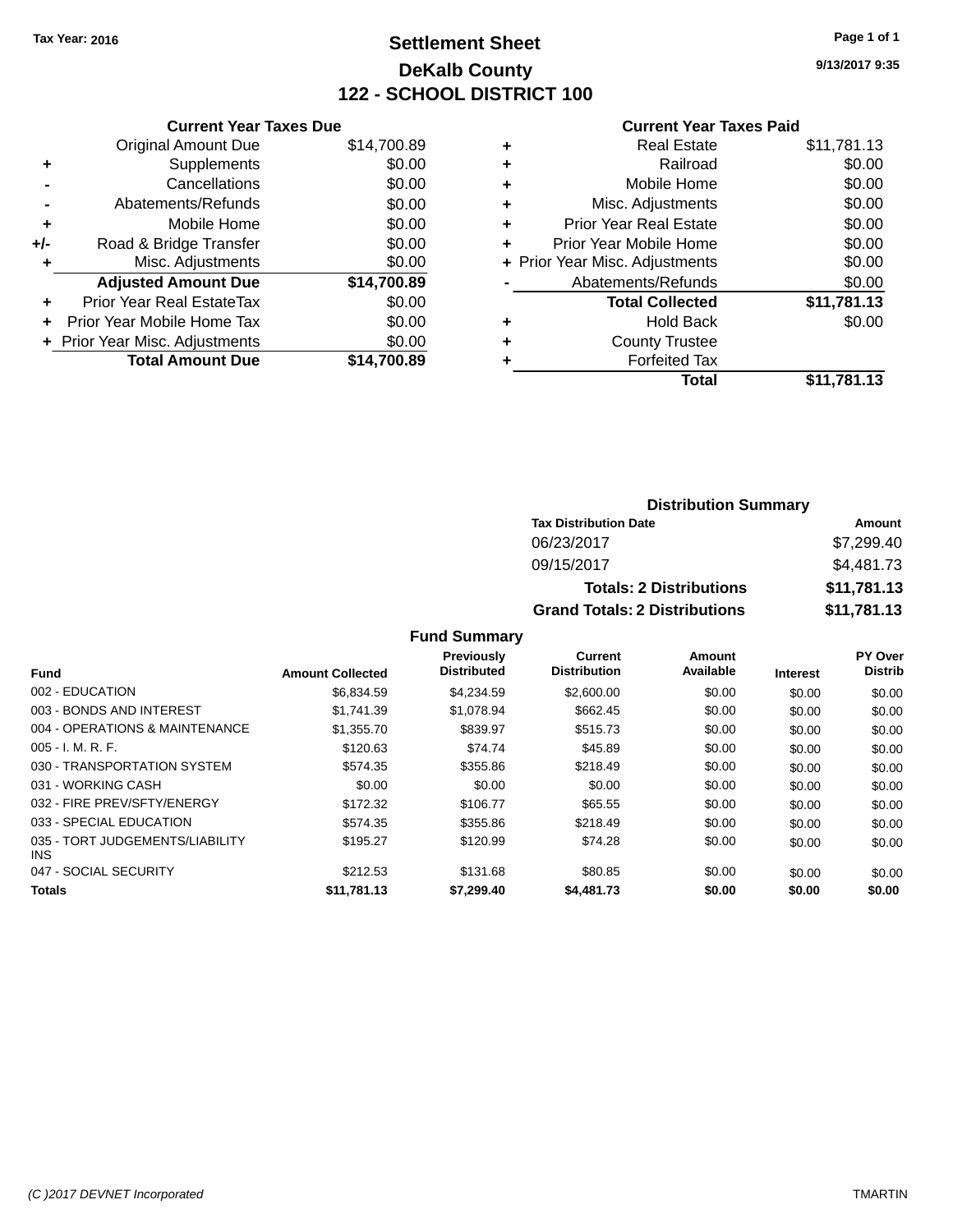## **Settlement Sheet Tax Year: 2016 Page 1 of 1 DeKalb County 123 - SCHOOL DISTRICT 161**

**9/13/2017 9:35**

### **Current Year Taxes Paid**

|     | <b>Current Year Taxes Due</b> |             |
|-----|-------------------------------|-------------|
|     | <b>Original Amount Due</b>    | \$92,649.60 |
| ٠   | Supplements                   | \$1,675.14  |
|     | Cancellations                 | \$1,870.29  |
|     | Abatements/Refunds            | \$0.00      |
| ÷   | Mobile Home                   | \$0.00      |
| +/- | Road & Bridge Transfer        | \$0.00      |
|     | Misc. Adjustments             | \$0.00      |
|     | <b>Adjusted Amount Due</b>    | \$92,454.45 |
| ÷   | Prior Year Real EstateTax     | \$0.00      |
|     | Prior Year Mobile Home Tax    | \$0.00      |
|     | Prior Year Misc. Adjustments  | \$0.00      |
|     | <b>Total Amount Due</b>       | \$92.454.45 |
|     |                               |             |

| ٠ | <b>Real Estate</b>             | \$88,255.86 |
|---|--------------------------------|-------------|
| ٠ | Railroad                       | \$0.00      |
| ٠ | Mobile Home                    | \$0.00      |
| ٠ | Misc. Adjustments              | \$0.00      |
| ٠ | <b>Prior Year Real Estate</b>  | \$0.00      |
|   | Prior Year Mobile Home         | \$0.00      |
|   | + Prior Year Misc. Adjustments | \$0.00      |
|   | Abatements/Refunds             | \$0.00      |
|   | <b>Total Collected</b>         | \$88,255.86 |
| ٠ | <b>Hold Back</b>               | \$0.00      |
|   | <b>County Trustee</b>          |             |
| ٠ | <b>Forfeited Tax</b>           |             |
|   | Total                          | \$88,255.86 |
|   |                                |             |

## **Distribution Summary Tax Distribution Date Amount** 05/26/2017 \$6,469.13 06/23/2017 \$52,032.66 09/15/2017 \$29,754.07 **Totals: 3 Distributions \$88,255.86 Grand Totals: 3 Distributions \$88,255.86**

### **Fund Summary**

| <b>Fund</b>                             | <b>Amount Collected</b> | Previously<br><b>Distributed</b> | <b>Current</b><br><b>Distribution</b> | Amount<br>Available | <b>Interest</b> | PY Over<br><b>Distrib</b> |
|-----------------------------------------|-------------------------|----------------------------------|---------------------------------------|---------------------|-----------------|---------------------------|
| 002 - EDUCATION                         | \$53,819.01             | \$35.674.77                      | \$18,144.24                           | \$0.00              | \$0.00          | \$0.00                    |
| 003 - BONDS AND INTEREST                | \$6,478.43              | \$4,294.33                       | \$2,184.10                            | \$0.00              | \$0.00          | \$0.00                    |
| 004 - OPERATIONS & MAINTENANCE          | \$5,653.23              | \$3,747,33                       | \$1,905.90                            | \$0.00              | \$0.00          | \$0.00                    |
| $005 - I. M. R. F.$                     | \$2,324.66              | \$1,540.94                       | \$783.72                              | \$0.00              | \$0.00          | \$0.00                    |
| 030 - TRANSPORTATION SYSTEM             | \$2.713.61              | \$1,798.76                       | \$914.85                              | \$0.00              | \$0.00          | \$0.00                    |
| 031 - WORKING CASH                      | \$1.130.65              | \$749.47                         | \$381.18                              | \$0.00              | \$0.00          | \$0.00                    |
| 033 - SPECIAL EDUCATION                 | \$452.23                | \$299.77                         | \$152.46                              | \$0.00              | \$0.00          | \$0.00                    |
| 035 - TORT JUDGEMENTS/LIABILITY<br>INS. | \$12,228,73             | \$8.106.01                       | \$4.122.72                            | \$0.00              | \$0.00          | \$0.00                    |
| 047 - SOCIAL SECURITY                   | \$2,324.66              | \$1,540.94                       | \$783.72                              | \$0.00              | \$0.00          | \$0.00                    |
| 057 - LEASE/PURCHASE/RENTAL             | \$1,130.65              | \$749.47                         | \$381.18                              | \$0.00              | \$0.00          | \$0.00                    |
| <b>Totals</b>                           | \$88,255.86             | \$58,501.79                      | \$29.754.07                           | \$0.00              | \$0.00          | \$0.00                    |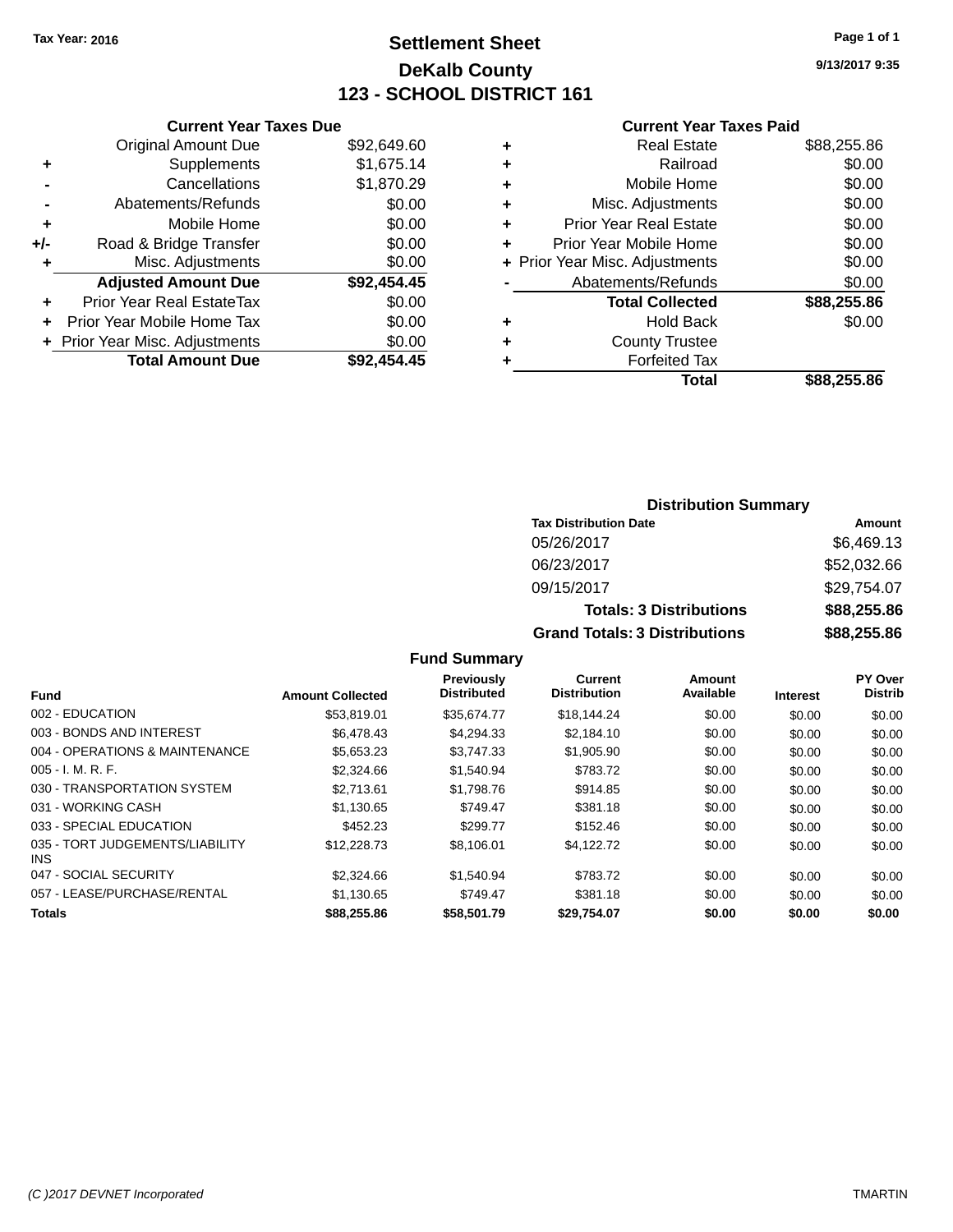## **Settlement Sheet Tax Year: 2016 Page 1 of 1 DeKalb County 124 - SCHOOL DISTRICT 212**

**9/13/2017 9:35**

### **Current Year Taxes Paid**

|     | <b>Original Amount Due</b>     | \$290,836.44 |
|-----|--------------------------------|--------------|
| ٠   | Supplements                    | \$3,036.18   |
|     | Cancellations                  | \$3,857.72   |
|     | Abatements/Refunds             | \$0.00       |
| ٠   | Mobile Home                    | \$0.00       |
| +/- | Road & Bridge Transfer         | \$0.00       |
| ٠   | Misc. Adjustments              | \$0.00       |
|     | <b>Adjusted Amount Due</b>     | \$290,014.90 |
|     | Prior Year Real EstateTax      | \$0.00       |
| ٠   | Prior Year Mobile Home Tax     | \$0.00       |
|     | + Prior Year Misc. Adjustments | \$0.00       |
|     | <b>Total Amount Due</b>        | \$290,014.90 |
|     |                                |              |

**Current Year Taxes Due**

|   | <b>Real Estate</b>             | \$278,948.95 |
|---|--------------------------------|--------------|
| ٠ | Railroad                       | \$0.00       |
| ٠ | Mobile Home                    | \$0.00       |
| ٠ | Misc. Adjustments              | \$0.00       |
| ٠ | <b>Prior Year Real Estate</b>  | \$0.00       |
| ٠ | Prior Year Mobile Home         | \$0.00       |
|   | + Prior Year Misc. Adjustments | \$0.00       |
|   | Abatements/Refunds             | \$0.00       |
|   | <b>Total Collected</b>         | \$278,948.95 |
| ٠ | <b>Hold Back</b>               | \$0.00       |
| ٠ | <b>County Trustee</b>          |              |
|   | <b>Forfeited Tax</b>           |              |
|   | Total                          | \$278,948,95 |
|   |                                |              |

## **Distribution Summary Tax Distribution Date Amount** 05/26/2017 \$27,307.57 06/23/2017 \$140,959.58 07/21/2017 \$1,757.46 08/18/2017 \$3,180.42 09/15/2017 \$105,743.92 **Totals: 5 Distributions \$278,948.95 Grand Totals: 5 Distributions \$278,948.95**

|                                               |                         | <b>Fund Summary</b>              |                                       |                     |                 |                           |
|-----------------------------------------------|-------------------------|----------------------------------|---------------------------------------|---------------------|-----------------|---------------------------|
| Fund                                          | <b>Amount Collected</b> | Previously<br><b>Distributed</b> | <b>Current</b><br><b>Distribution</b> | Amount<br>Available | <b>Interest</b> | PY Over<br><b>Distrib</b> |
| 002 - EDUCATION                               | \$141,169.91            | \$87,655.24                      | \$53,514.67                           | \$0.00              | \$0.00          | \$0.00                    |
| 003 - BONDS AND INTEREST                      | \$40,848.99             | \$25,363.96                      | \$15,485.03                           | \$0.00              | \$0.00          | \$0.00                    |
| 004 - OPERATIONS & MAINTENANCE                | \$27.147.87             | \$16,856.66                      | \$10.291.21                           | \$0.00              | \$0.00          | \$0.00                    |
| $005 - I. M. R. F.$                           | \$4,938.80              | \$3,066.60                       | \$1,872.20                            | \$0.00              | \$0.00          | \$0.00                    |
| 030 - TRANSPORTATION SYSTEM                   | \$13,031.11             | \$8,091.28                       | \$4,939.83                            | \$0.00              | \$0.00          | \$0.00                    |
| 031 - WORKING CASH                            | \$5.429.47              | \$3,371,27                       | \$2,058.20                            | \$0.00              | \$0.00          | \$0.00                    |
| 032 - FIRE PREV/SFTY/ENERGY                   | \$0.00                  | \$0.00                           | \$0.00                                | \$0.00              | \$0.00          | \$0.00                    |
| 033 - SPECIAL EDUCATION                       | \$2.171.89              | \$1,348.57                       | \$823.32                              | \$0.00              | \$0.00          | \$0.00                    |
| 035 - TORT JUDGEMENTS/LIABILITY<br><b>INS</b> | \$32,766.47             | \$20,345.37                      | \$12,421.10                           | \$0.00              | \$0.00          | \$0.00                    |
| 047 - SOCIAL SECURITY                         | \$6.014.97              | \$3,734.81                       | \$2,280.16                            | \$0.00              | \$0.00          | \$0.00                    |
| 057 - LEASE/PURCHASE/RENTAL                   | \$5,429.47              | \$3,371,27                       | \$2,058.20                            | \$0.00              | \$0.00          | \$0.00                    |
| Totals                                        | \$278.948.95            | \$173,205.03                     | \$105.743.92                          | \$0.00              | \$0.00          | \$0.00                    |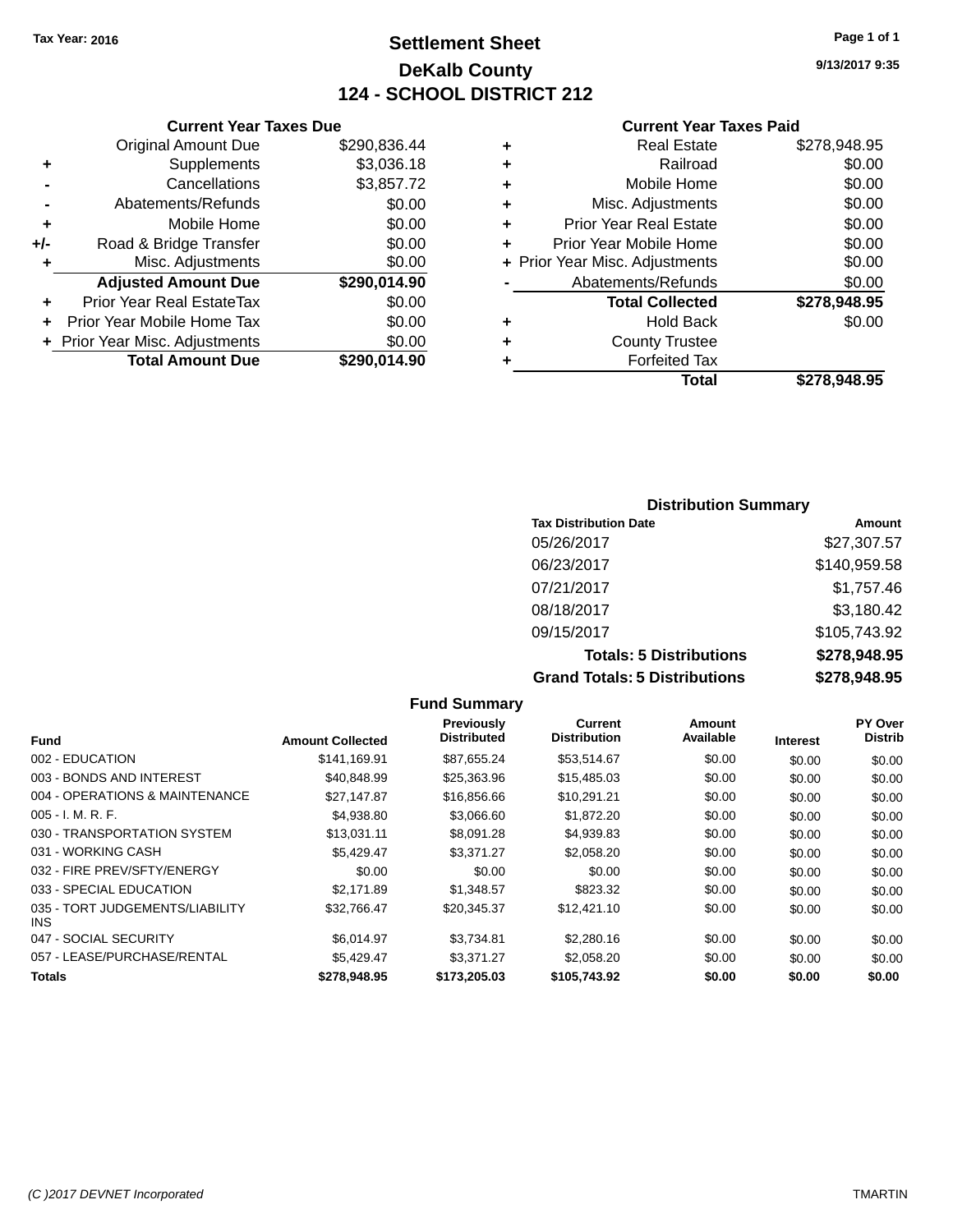## **Settlement Sheet Tax Year: 2016 Page 1 of 1 DeKalb County 125 - SCHOOL DISTRICT 220**

**9/13/2017 9:35**

### **Current Year Taxes Paid**

| <b>Current Year Taxes Due</b> |                                |
|-------------------------------|--------------------------------|
| <b>Original Amount Due</b>    | \$3,880.30                     |
| Supplements                   | \$0.00                         |
| Cancellations                 | \$0.00                         |
| Abatements/Refunds            | \$0.00                         |
| Mobile Home                   | \$0.00                         |
| Road & Bridge Transfer        | \$0.00                         |
| Misc. Adjustments             | \$0.00                         |
| <b>Adjusted Amount Due</b>    | \$3,880.30                     |
| Prior Year Real EstateTax     | \$0.00                         |
| Prior Year Mobile Home Tax    | \$0.00                         |
|                               | \$0.00                         |
|                               |                                |
|                               | + Prior Year Misc. Adjustments |

|   | <b>Real Estate</b>             | \$3,880.30 |
|---|--------------------------------|------------|
| ٠ | Railroad                       | \$0.00     |
| ٠ | Mobile Home                    | \$0.00     |
| ٠ | Misc. Adjustments              | \$0.00     |
| ٠ | <b>Prior Year Real Estate</b>  | \$0.00     |
| ٠ | Prior Year Mobile Home         | \$0.00     |
|   | + Prior Year Misc. Adjustments | \$0.00     |
|   | Abatements/Refunds             | \$0.00     |
|   | <b>Total Collected</b>         | \$3,880.30 |
| ٠ | <b>Hold Back</b>               | \$0.00     |
| ٠ | <b>County Trustee</b>          |            |
| ٠ | <b>Forfeited Tax</b>           |            |
|   | Total                          | \$3,880.30 |
|   |                                |            |

## **Distribution Summary Tax Distribution Date Amount** 06/23/2017 \$1,940.15 09/15/2017 \$1,940.15 **Totals: 2 Distributions \$3,880.30 Grand Totals: 2 Distributions \$3,880.30**

### **Fund Summary**

|                                         |                         | Previously         | <b>Current</b>      | <b>Amount</b> |                 | PY Over        |
|-----------------------------------------|-------------------------|--------------------|---------------------|---------------|-----------------|----------------|
| <b>Fund</b>                             | <b>Amount Collected</b> | <b>Distributed</b> | <b>Distribution</b> | Available     | <b>Interest</b> | <b>Distrib</b> |
| 002 - EDUCATION                         | \$2,509.14              | \$1,254.58         | \$1,254.56          | \$0.00        | \$0.00          | \$0.00         |
| 003 - BONDS AND INTEREST                | \$220.70                | \$110.35           | \$110.35            | \$0.00        | \$0.00          | \$0.00         |
| 004 - OPERATIONS & MAINTENANCE          | \$456.23                | \$228.11           | \$228.12            | \$0.00        | \$0.00          | \$0.00         |
| $005 - I. M. R. F.$                     | \$57.04                 | \$28.52            | \$28.52             | \$0.00        | \$0.00          | \$0.00         |
| 030 - TRANSPORTATION SYSTEM             | \$205.32                | \$102.66           | \$102.66            | \$0.00        | \$0.00          | \$0.00         |
| 031 - WORKING CASH                      | \$55.44                 | \$27.72            | \$27.72             | \$0.00        | \$0.00          | \$0.00         |
| 032 - FIRE PREV/SFTY/ENERGY             | \$22.82                 | \$11.41            | \$11.41             | \$0.00        | \$0.00          | \$0.00         |
| 033 - SPECIAL EDUCATION                 | \$22.82                 | \$11.41            | \$11.41             | \$0.00        | \$0.00          | \$0.00         |
| 035 - TORT JUDGEMENTS/LIABILITY<br>INS. | \$228.12                | \$114.06           | \$114.06            | \$0.00        | \$0.00          | \$0.00         |
| 047 - SOCIAL SECURITY                   | \$57.04                 | \$28.52            | \$28.52             | \$0.00        | \$0.00          | \$0.00         |
| 057 - LEASE/PURCHASE/RENTAL             | \$45.63                 | \$22.81            | \$22.82             | \$0.00        | \$0.00          | \$0.00         |
| <b>Totals</b>                           | \$3,880,30              | \$1,940.15         | \$1,940.15          | \$0.00        | \$0.00          | \$0.00         |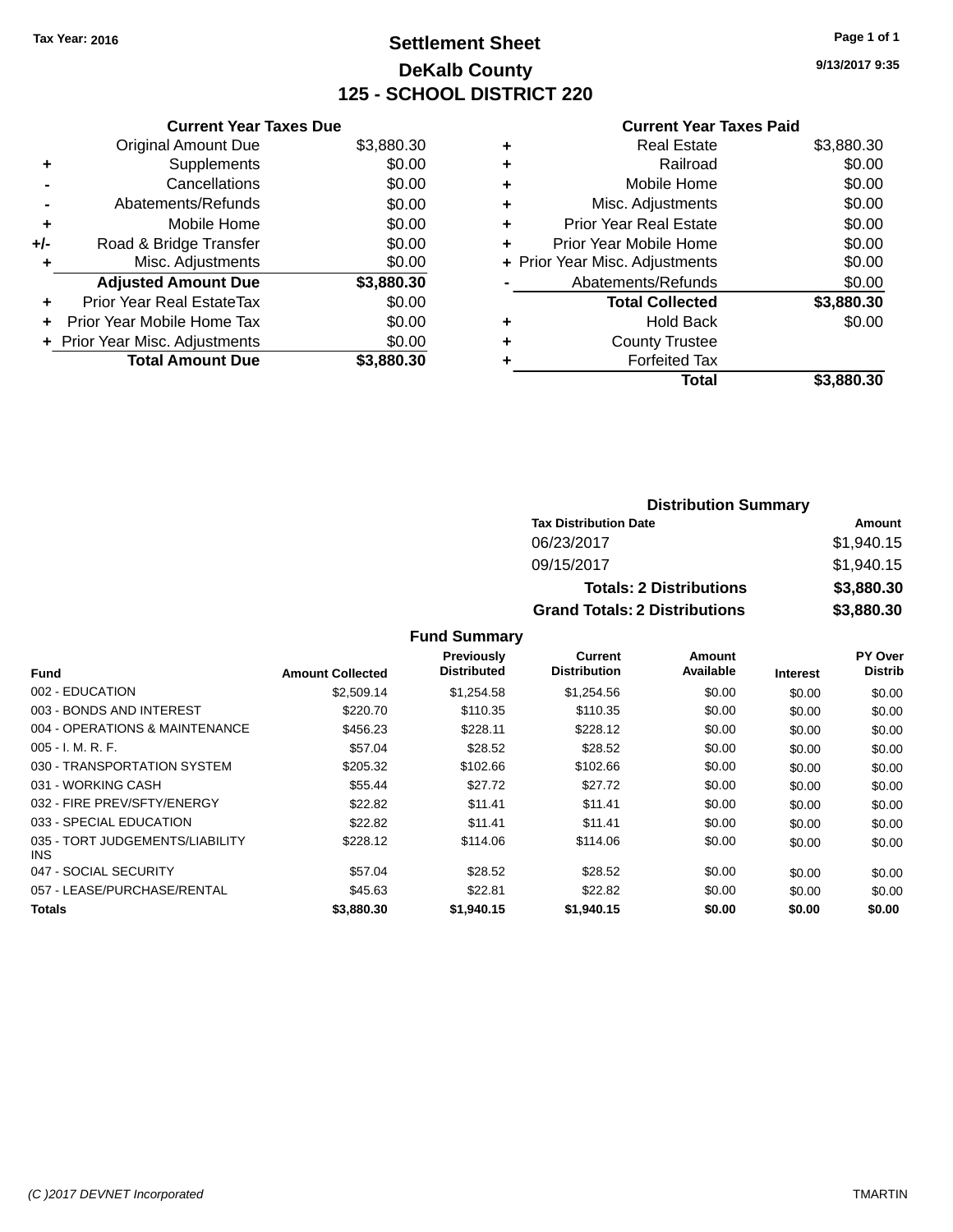Original Amount Due

**Adjusted Amount Due** 

**Total Amount Due** 

**+** Supplements **-** Cancellations **-** Abatements/Refunds  $+$  Mobile Home **+/-** Road & Bridge Transfer **+** Misc. Adjustments

**+** Prior Year Real EstateTax \$0.00 **+** Prior Year Mobile Home Tax **+** Prior Year Misc. Adjustments

## **Settlement Sheet Tax Year: 2016 Page 1 of 1 DeKalb County 126 - SCHOOL DISTRICT 269**

**9/13/2017 9:35**

## **Current Year Taxes Paid**

| <b>Current Year Taxes Due</b> |              | <b>Current Year Taxes Paid</b> |                                |              |
|-------------------------------|--------------|--------------------------------|--------------------------------|--------------|
| ่<br>เl Amount Due            | \$296,586.13 | ٠                              | <b>Real Estate</b>             | \$284,815.49 |
| Supplements                   | \$2,530.11   | ٠                              | Railroad                       | \$0.00       |
| Cancellations                 | \$3,437.03   | ٠                              | Mobile Home                    | \$0.00       |
| าents/Refunds                 | \$0.00       | ٠                              | Misc. Adjustments              | \$0.00       |
| Mobile Home                   | \$0.00       | ٠                              | <b>Prior Year Real Estate</b>  | \$0.00       |
| ridge Transfer                | \$0.00       | ÷                              | Prior Year Mobile Home         | \$0.00       |
| . Adjustments                 | \$0.00       |                                | + Prior Year Misc. Adjustments | \$0.00       |
| <b>Amount Due</b>             | \$295,679.21 |                                | Abatements/Refunds             | \$0.00       |
| leal EstateTax≀               | \$0.00       |                                | <b>Total Collected</b>         | \$284,815.49 |
| bile Home Tax                 | \$0.00       | ٠                              | <b>Hold Back</b>               | \$0.00       |
| . Adjustments                 | \$0.00       | ٠                              | <b>County Trustee</b>          |              |
| <b>Amount Due</b>             | \$295,679.21 |                                | <b>Forfeited Tax</b>           |              |
|                               |              |                                | Total                          | \$284,815.49 |

# **Total \$284,815.49**

| <b>Distribution Summary</b>          |              |
|--------------------------------------|--------------|
| <b>Tax Distribution Date</b>         | Amount       |
| 05/26/2017                           | \$30,160.13  |
| 06/23/2017                           | \$137,543.23 |
| 07/21/2017                           | \$2,299.58   |
| 08/18/2017                           | \$4,161.50   |
| 09/15/2017                           | \$110,651.05 |
| <b>Totals: 5 Distributions</b>       | \$284,815.49 |
| <b>Grand Totals: 5 Distributions</b> | \$284,815.49 |

|                                         |                         | <b>Fund Summary</b>                     |                                       |                     |                 |                                  |
|-----------------------------------------|-------------------------|-----------------------------------------|---------------------------------------|---------------------|-----------------|----------------------------------|
| <b>Fund</b>                             | <b>Amount Collected</b> | <b>Previously</b><br><b>Distributed</b> | <b>Current</b><br><b>Distribution</b> | Amount<br>Available | <b>Interest</b> | <b>PY Over</b><br><b>Distrib</b> |
| 002 - EDUCATION                         | \$177,946.20            | \$108.813.96                            | \$69.132.24                           | \$0.00              | \$0.00          | \$0.00                           |
| 004 - OPERATIONS & MAINTENANCE          | \$46,604.91             | \$28,498.86                             | \$18,106.05                           | \$0.00              | \$0.00          | \$0.00                           |
| $005 - I. M. R. F.$                     | \$2.134.41              | \$1,305.19                              | \$829.22                              | \$0.00              | \$0.00          | \$0.00                           |
| 030 - TRANSPORTATION SYSTEM             | \$10.168.49             | \$6,218,03                              | \$3,950.46                            | \$0.00              | \$0.00          | \$0.00                           |
| 031 - WORKING CASH                      | \$4.236.91              | \$2,590.86                              | \$1,646.05                            | \$0.00              | \$0.00          | \$0.00                           |
| 033 - SPECIAL EDUCATION                 | \$1.694.64              | \$1.036.27                              | \$658.37                              | \$0.00              | \$0.00          | \$0.00                           |
| 035 - TORT JUDGEMENTS/LIABILITY<br>INS. | \$35,017.21             | \$21.413.00                             | \$13.604.21                           | \$0.00              | \$0.00          | \$0.00                           |
| 047 - SOCIAL SECURITY                   | \$7,012.72              | \$4.288.27                              | \$2.724.45                            | \$0.00              | \$0.00          | \$0.00                           |
| <b>Totals</b>                           | \$284,815.49            | \$174,164,44                            | \$110,651.05                          | \$0.00              | \$0.00          | \$0.00                           |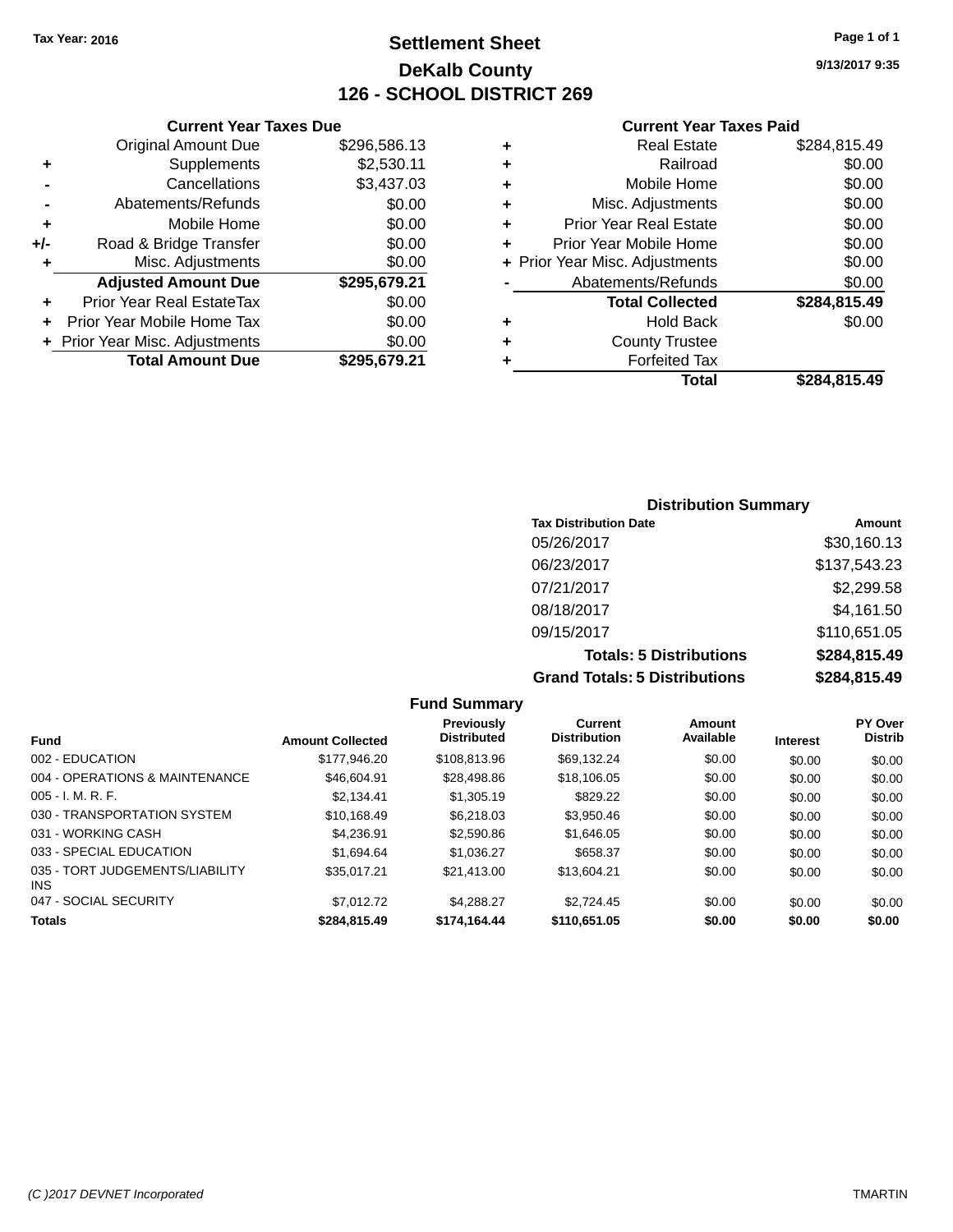## **Settlement Sheet Tax Year: 2016 Page 1 of 1 DeKalb County 127 - SCHOOL DISTRICT 271**

**9/13/2017 9:35**

### **Current Year Taxes Paid**

|       | <b>Current Year Taxes Due</b>  |             |
|-------|--------------------------------|-------------|
|       | <b>Original Amount Due</b>     | \$69,541.85 |
| ٠     | Supplements                    | \$0.00      |
|       | Cancellations                  | \$0.00      |
|       | Abatements/Refunds             | \$0.00      |
| ÷     | Mobile Home                    | \$0.00      |
| $+/-$ | Road & Bridge Transfer         | \$0.00      |
|       | Misc. Adjustments              | \$0.00      |
|       | <b>Adjusted Amount Due</b>     | \$69,541.85 |
| ٠     | Prior Year Real EstateTax      | \$0.00      |
|       | Prior Year Mobile Home Tax     | \$0.00      |
|       | + Prior Year Misc. Adjustments | \$0.00      |
|       | <b>Total Amount Due</b>        | \$69,541.85 |
|       |                                |             |

| ٠ | <b>Real Estate</b>             | \$65,137.23 |
|---|--------------------------------|-------------|
| ٠ | Railroad                       | \$0.00      |
| ٠ | Mobile Home                    | \$0.00      |
| ٠ | Misc. Adjustments              | \$0.00      |
| ٠ | <b>Prior Year Real Estate</b>  | \$0.00      |
| ٠ | Prior Year Mobile Home         | \$0.00      |
|   | + Prior Year Misc. Adjustments | \$0.00      |
|   | Abatements/Refunds             | \$0.00      |
|   | <b>Total Collected</b>         | \$65,137.23 |
| ٠ | <b>Hold Back</b>               | \$0.00      |
| ٠ | <b>County Trustee</b>          |             |
| ٠ | <b>Forfeited Tax</b>           |             |
|   | Total                          | \$65,137.23 |
|   |                                |             |

## **Distribution Summary**

| <b>Tax Distribution Date</b>         | Amount      |
|--------------------------------------|-------------|
| 05/26/2017                           | \$10,953.50 |
| 06/23/2017                           | \$28,343.57 |
| 08/18/2017                           | \$1,270.09  |
| 09/15/2017                           | \$24,570.07 |
| <b>Totals: 4 Distributions</b>       | \$65,137.23 |
| <b>Grand Totals: 4 Distributions</b> | \$65,137.23 |

### **Fund Summary Fund Interest Amount Collected Distributed PY Over Distrib Amount Available Current Distribution Previously** 002 - EDUCATION \$38,739.65 \$24,126.87 \$14,612.78 \$0.00 \$0.00 \$0.00 003 - BONDS AND INTEREST 60.00 \$13,154.53 \$8,192.58 \$4,961.95 \$0.00 \$0.00 \$0.00 \$0.00 004 - OPERATIONS & MAINTENANCE  $$5,834.47$   $$3,633.68$   $$2,200.79$   $$0.00$   $$0.00$   $$0.00$ 005 - I. M. R. F. \$805.16 \$501.45 \$303.71 \$0.00 \$0.00 \$0.00 030 - TRANSPORTATION SYSTEM \$1,983.75 \$1,235.47 \$748.28 \$0.00 \$0.00 \$0.00 \$0.00 031 - WORKING CASH \$488.60 \$304.30 \$184.30 \$0.00 \$0.00 \$0.00 032 - FIRE PREV/SFTY/ENERGY \$140.11 \$87.26 \$52.85 \$0.00 \$0.00 \$0.00 \$0.00 033 - SPECIAL EDUCATION 6280.09 \$280.09 \$174.44 \$105.65 \$0.00 \$0.00 \$0.00 \$0.00 035 - TORT JUDGEMENTS/LIABILITY INS \$2,567.26 \$1,598.88 \$968.38 \$0.00 \$0.00 \$0.00 047 - SOCIAL SECURITY \$805.16 \$501.45 \$303.71 \$0.00 \$0.00 \$0.00 057 - LEASE/PURCHASE/RENTAL  $$338.45$   $$210.78$   $$127.67$   $$0.00$   $$0.00$   $$0.00$ **Totals \$65,137.23 \$40,567.16 \$24,570.07 \$0.00 \$0.00 \$0.00**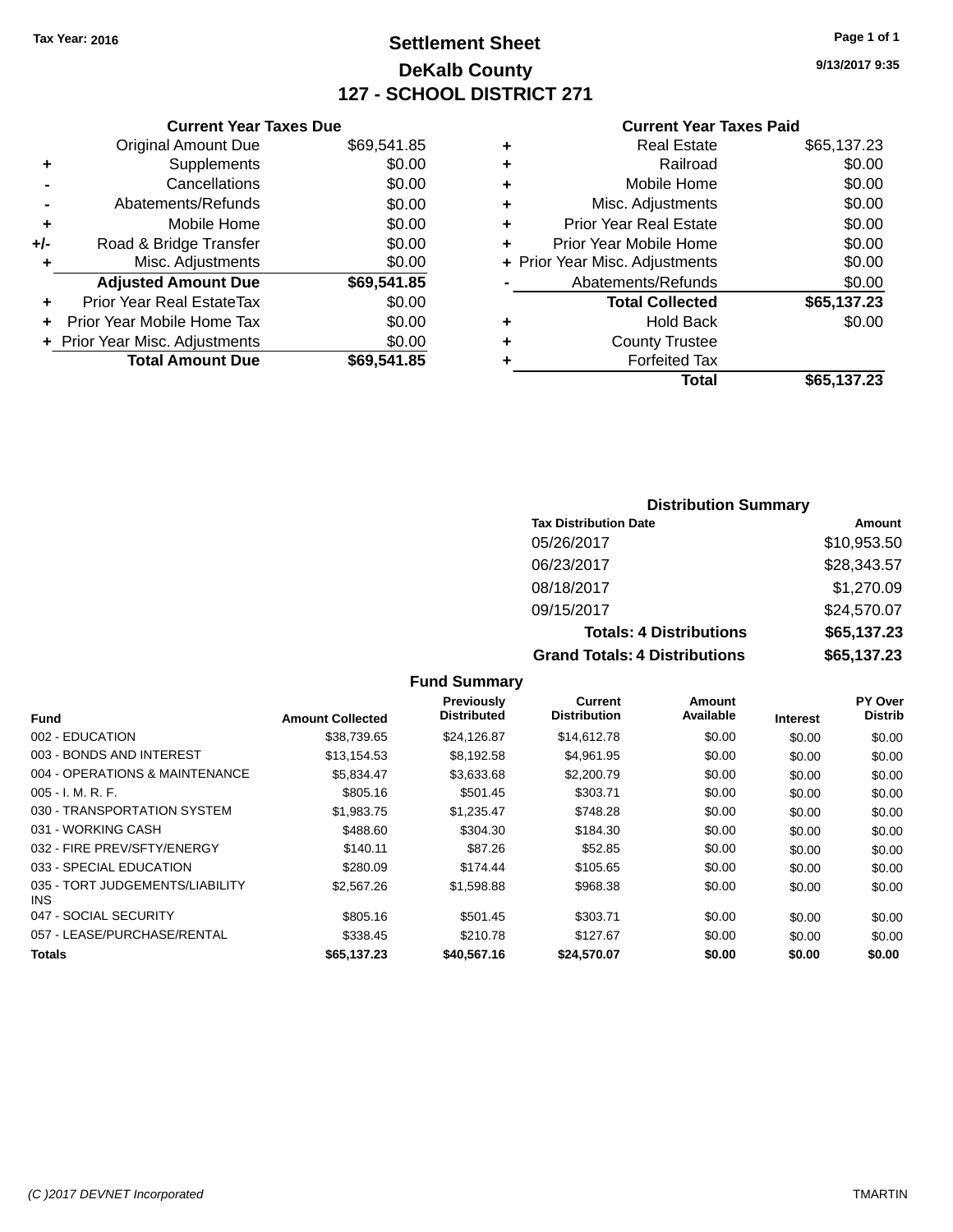## **Settlement Sheet Tax Year: 2016 Page 1 of 1 DeKalb County 128 - SCHOOL DISTRICT 300**

**9/13/2017 9:35**

## **Current Year Taxes Paid**

|     | <b>Current Year Taxes Due</b>  |            |
|-----|--------------------------------|------------|
|     | <b>Original Amount Due</b>     | \$9,614.22 |
| ٠   | Supplements                    | \$0.00     |
|     | Cancellations                  | \$0.00     |
|     | Abatements/Refunds             | \$0.00     |
| ٠   | Mobile Home                    | \$0.00     |
| +/- | Road & Bridge Transfer         | \$0.00     |
| ٠   | Misc. Adjustments              | \$0.00     |
|     | <b>Adjusted Amount Due</b>     | \$9,614.22 |
| ٠   | Prior Year Real EstateTax      | \$0.00     |
| ÷   | Prior Year Mobile Home Tax     | \$0.00     |
|     | + Prior Year Misc. Adjustments | \$0.00     |
|     | <b>Total Amount Due</b>        | \$9.614.22 |

| ٠ | <b>Real Estate</b>             | \$9,614.22 |
|---|--------------------------------|------------|
| ٠ | Railroad                       | \$0.00     |
| ٠ | Mobile Home                    | \$0.00     |
| ٠ | Misc. Adjustments              | \$0.00     |
| ٠ | <b>Prior Year Real Estate</b>  | \$0.00     |
|   | Prior Year Mobile Home         | \$0.00     |
|   | + Prior Year Misc. Adjustments | \$0.00     |
|   | Abatements/Refunds             | \$0.00     |
|   | <b>Total Collected</b>         | \$9,614.22 |
| ٠ | <b>Hold Back</b>               | \$0.00     |
|   | <b>County Trustee</b>          |            |
| ٠ | <b>Forfeited Tax</b>           |            |
|   | Total                          | \$9,614.22 |
|   |                                |            |

| <b>Distribution Summary</b>          |            |  |  |
|--------------------------------------|------------|--|--|
| <b>Tax Distribution Date</b>         | Amount     |  |  |
| 06/23/2017                           | \$4,807.10 |  |  |
| 08/18/2017                           | \$3,644.47 |  |  |
| 09/15/2017                           | \$1,162.65 |  |  |
| <b>Totals: 3 Distributions</b>       | \$9,614.22 |  |  |
| <b>Grand Totals: 3 Distributions</b> | \$9,614.22 |  |  |

## **Fund Summary**

| <b>Amount Collected</b> | Previously<br><b>Distributed</b> | Current<br><b>Distribution</b> | Amount<br>Available | <b>Interest</b> | <b>PY Over</b><br><b>Distrib</b> |
|-------------------------|----------------------------------|--------------------------------|---------------------|-----------------|----------------------------------|
| \$5,177.78              | \$4.551.61                       | \$626.17                       | \$0.00              | \$0.00          | \$0.00                           |
| \$1,410.06              | \$1,239.54                       | \$170.52                       | \$0.00              | \$0.00          | \$0.00                           |
| \$970.86                | \$853.46                         | \$117.40                       | \$0.00              | \$0.00          | \$0.00                           |
| \$212.27                | \$186.61                         | \$25.66                        | \$0.00              | \$0.00          | \$0.00                           |
| \$424.54                | \$373.20                         | \$51.34                        | \$0.00              | \$0.00          | \$0.00                           |
| \$64.72                 | \$56.89                          | \$7.83                         | \$0.00              | \$0.00          | \$0.00                           |
| \$1,035.58              | \$910.35                         | \$125.23                       | \$0.00              | \$0.00          | \$0.00                           |
| \$106.14                | \$93.30                          | \$12.84                        | \$0.00              | \$0.00          | \$0.00                           |
| \$212.27                | \$186.61                         | \$25.66                        | \$0.00              | \$0.00          | \$0.00                           |
| \$9.614.22              | \$8,451.57                       | \$1,162.65                     | \$0.00              | \$0.00          | \$0.00                           |
|                         |                                  |                                |                     |                 |                                  |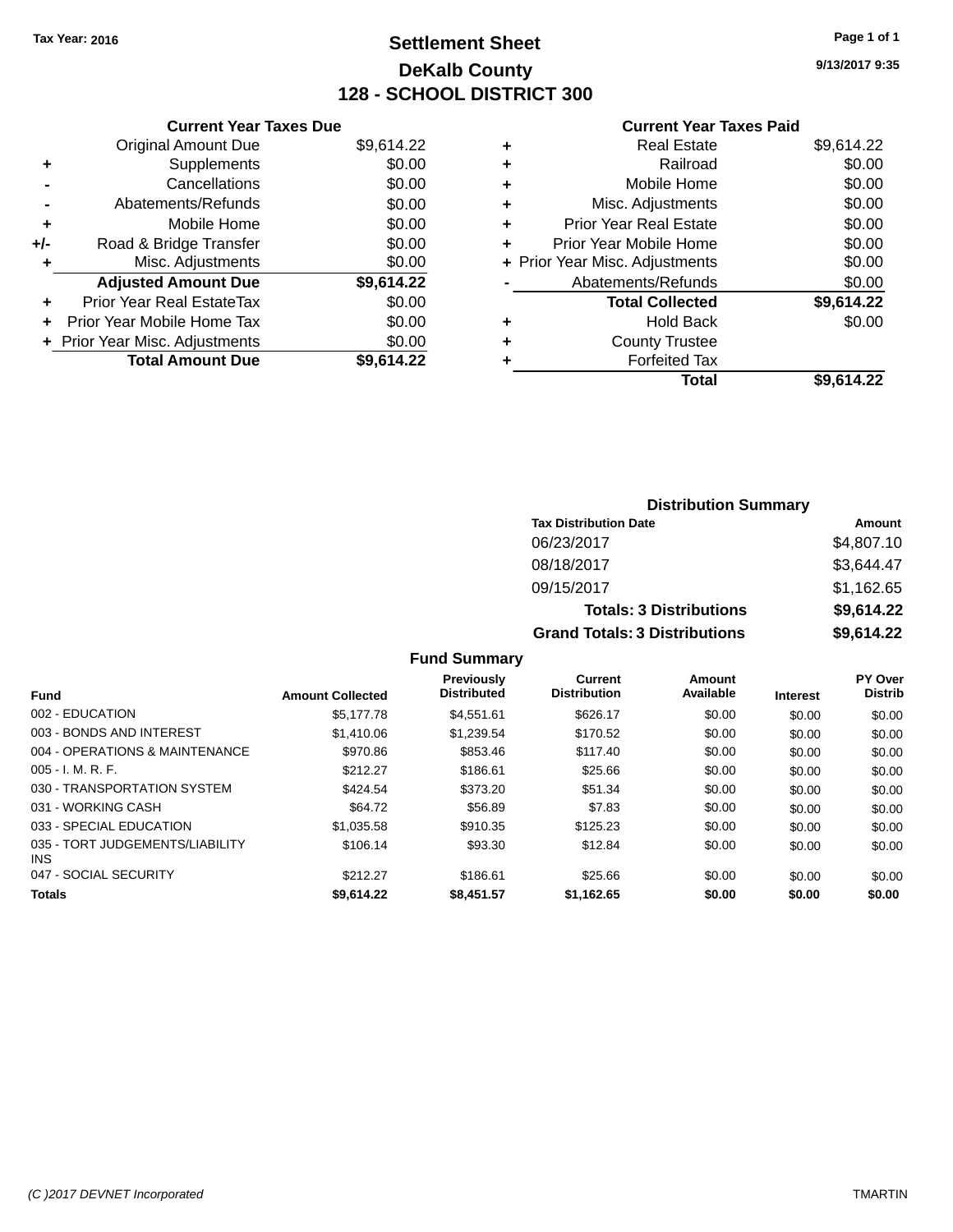## **Settlement Sheet Tax Year: 2016 Page 1 of 1 DeKalb County 129 - SCHOOL DISTRICT 301**

**9/13/2017 9:35**

### **Current Year Taxes Paid**

|     | <b>Current Year Taxes Due</b>  |             |
|-----|--------------------------------|-------------|
|     | <b>Original Amount Due</b>     | \$11,877.36 |
| ٠   | Supplements                    | \$0.00      |
|     | Cancellations                  | \$0.00      |
|     | Abatements/Refunds             | \$0.00      |
| ٠   | Mobile Home                    | \$0.00      |
| +/- | Road & Bridge Transfer         | \$0.00      |
|     | Misc. Adjustments              | \$0.00      |
|     | <b>Adjusted Amount Due</b>     | \$11,877.36 |
| ÷   | Prior Year Real EstateTax      | \$0.00      |
|     | Prior Year Mobile Home Tax     | \$0.00      |
|     | + Prior Year Misc. Adjustments | \$0.00      |
|     | <b>Total Amount Due</b>        | \$11.877.36 |

|   | <b>Real Estate</b>             | \$10,361.49 |
|---|--------------------------------|-------------|
| ٠ | Railroad                       | \$0.00      |
| ٠ | Mobile Home                    | \$0.00      |
| ٠ | Misc. Adjustments              | \$0.00      |
| ٠ | <b>Prior Year Real Estate</b>  | \$0.00      |
|   | Prior Year Mobile Home         | \$0.00      |
|   | + Prior Year Misc. Adjustments | \$0.00      |
|   | Abatements/Refunds             | \$0.00      |
|   | <b>Total Collected</b>         | \$10,361.49 |
| ٠ | <b>Hold Back</b>               | \$0.00      |
| ٠ | <b>County Trustee</b>          |             |
| ٠ | <b>Forfeited Tax</b>           |             |
|   | Total                          | \$10,361.49 |
|   |                                |             |

| <b>Distribution Summary</b>          |             |  |  |  |
|--------------------------------------|-------------|--|--|--|
| <b>Tax Distribution Date</b>         | Amount      |  |  |  |
| 06/23/2017                           | \$7,750.51  |  |  |  |
| 09/15/2017                           | \$2,610.98  |  |  |  |
| <b>Totals: 2 Distributions</b>       | \$10,361.49 |  |  |  |
| <b>Grand Totals: 2 Distributions</b> | \$10,361.49 |  |  |  |

## **Fund Summary**

| Fund                                                | <b>Amount Collected</b> | Previously<br><b>Distributed</b> | Current<br><b>Distribution</b> | Amount<br>Available | <b>Interest</b> | PY Over<br><b>Distrib</b> |
|-----------------------------------------------------|-------------------------|----------------------------------|--------------------------------|---------------------|-----------------|---------------------------|
| 002 - EDUCATION                                     |                         |                                  |                                |                     |                 |                           |
|                                                     | \$5,446.09              | \$4,073,73                       | \$1,372.36                     | \$0.00              | \$0.00          | \$0.00                    |
| 003 - BONDS AND INTEREST                            | \$2.010.65              | \$1,503.99                       | \$506.66                       | \$0.00              | \$0.00          | \$0.00                    |
| 004 - OPERATIONS & MAINTENANCE                      | \$1.020.84              | \$763.60                         | \$257.24                       | \$0.00              | \$0.00          | \$0.00                    |
| $005 - I. M. R. F.$                                 | \$178.93                | \$133.84                         | \$45.09                        | \$0.00              | \$0.00          | \$0.00                    |
| 030 - TRANSPORTATION SYSTEM                         | \$357.83                | \$267.66                         | \$90.17                        | \$0.00              | \$0.00          | \$0.00                    |
| 031 - WORKING CASH                                  | \$42.12                 | \$31.51                          | \$10.61                        | \$0.00              | \$0.00          | \$0.00                    |
| 033 - SPECIAL EDUCATION                             | \$1.010.33              | \$755.74                         | \$254.59                       | \$0.00              | \$0.00          | \$0.00                    |
| 035 - TORT JUDGMENTS, LIABILITY<br><b>INSURANCE</b> | \$126.31                | \$94.48                          | \$31.83                        | \$0.00              | \$0.00          | \$0.00                    |
| 047 - SOCIAL SECURITY                               | \$168.39                | \$125.96                         | \$42.43                        | \$0.00              | \$0.00          | \$0.00                    |
| <b>Totals</b>                                       | \$10,361.49             | \$7,750.51                       | \$2,610.98                     | \$0.00              | \$0.00          | \$0.00                    |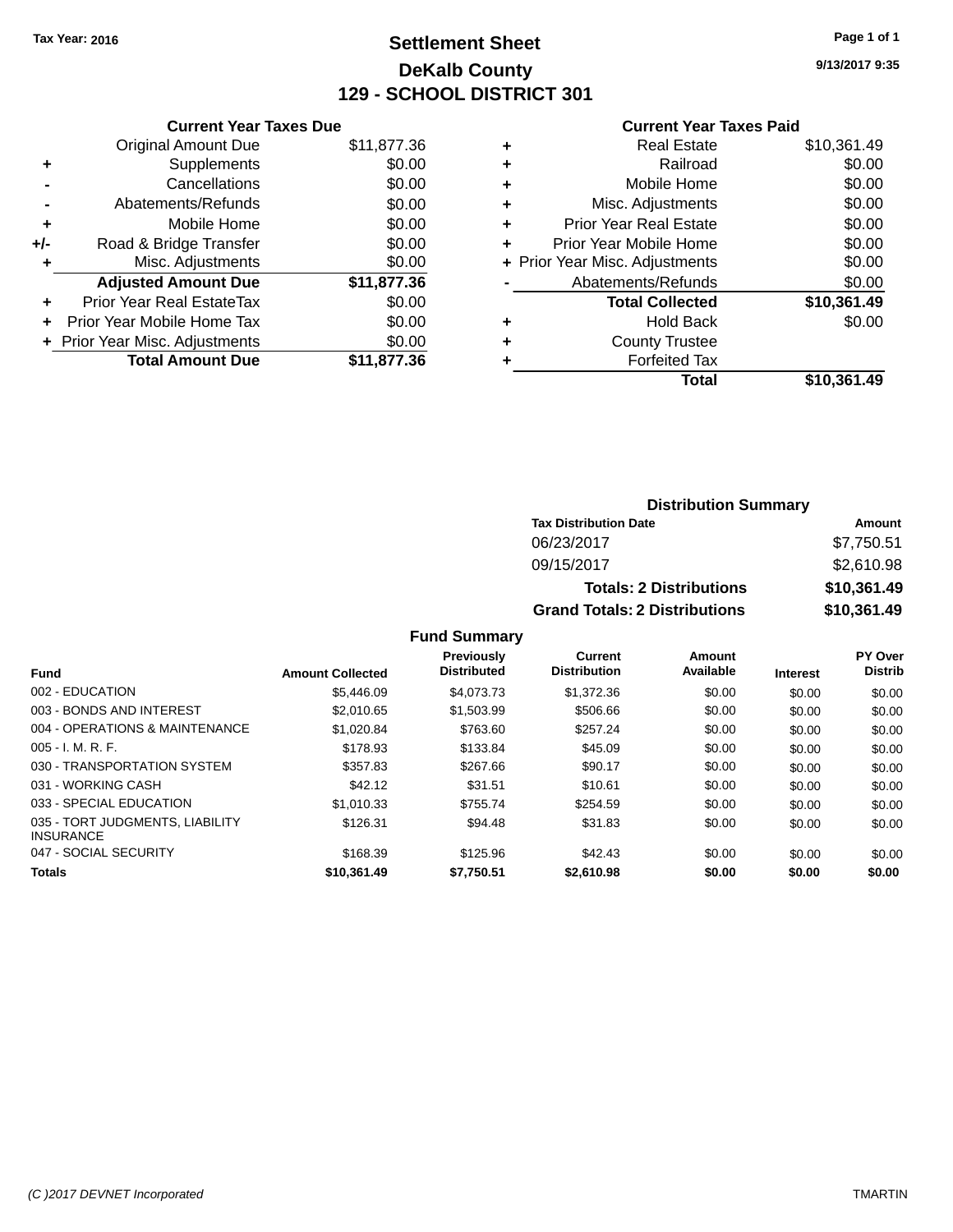## **Settlement Sheet Tax Year: 2016 Page 1 of 1 DeKalb County 130 - SCHOOL DISTRICT 302**

**9/13/2017 9:35**

### **Current Year Taxes Paid**

|   | Total                          | \$1,878,696,76 |
|---|--------------------------------|----------------|
| ٠ | <b>Forfeited Tax</b>           |                |
| ٠ | <b>County Trustee</b>          |                |
| ٠ | <b>Hold Back</b>               | \$0.00         |
|   | <b>Total Collected</b>         | \$1,878,696.76 |
|   | Abatements/Refunds             | \$0.00         |
|   | + Prior Year Misc. Adjustments | \$385.45       |
| ٠ | Prior Year Mobile Home         | \$0.00         |
| ٠ | <b>Prior Year Real Estate</b>  | \$0.00         |
| ٠ | Misc. Adjustments              | \$0.00         |
| ٠ | Mobile Home                    | \$0.00         |
| ٠ | Railroad                       | \$64,944.84    |
| ٠ | <b>Real Estate</b>             | \$1,813,366.47 |
|   |                                |                |

## **-** Abatements/Refunds **\$0.00 +** Mobile Home \$0.00 **+/-** Road & Bridge Transfer \$0.00 **+** Misc. Adjustments \$0.00 **Adjusted Amount Due \$1,950,401.24 +** Prior Year Real EstateTax \$0.00 **+** Prior Year Mobile Home Tax \$0.00 **+ Prior Year Misc. Adjustments \$385.45 Total Amount Due \$1,950,786.69**

**Current Year Taxes Due** Original Amount Due \$1,952,294.70

**+** Supplements \$17,729.77 **-** Cancellations \$19,623.23

## **Distribution Summary Tax Distribution Date Amount** 05/26/2017 \$167.696.57 06/23/2017 \$897,068.28 07/21/2017 \$16,626.43 08/18/2017 \$26,457.86 09/15/2017 \$770,847.62 **Totals: 5 Distributions \$1,878,696.76 Grand Totals: 5 Distributions \$1,878,696.76**

### **Fund Summary Fund Interest Amount Collected Distributed PY Over Distrib Amount Available Current Distribution Previously** 002 - EDUCATION \$1,042,721.82 \$614,882.88 \$427,838.94 \$0.00 \$0.00 \$0.00 003 - BONDS AND INTEREST 60.00 \$379,028.93 \$223,509.66 \$155,519.27 \$0.00 \$0.00 \$0.00 \$0.00 004 - OPERATIONS & MAINTENANCE \$193,372.37 \$114,029.80 \$79,342.57 \$0.00 \$0.00 \$0.00 005 - I. M. R. F. \$25,884.69 \$15,263.95 \$10,620.74 \$0.00 \$0.00 \$0.00 030 - TRANSPORTATION SYSTEM  $$51,797.56$   $$30,544.52$   $$21,253.04$   $$0.00$   $$0.00$   $$0.00$ 031 - WORKING CASH \$3,441.77 \$2,029.58 \$1,412.19 \$0.00 \$0.00 \$0.00 033 - SPECIAL EDUCATION \$ \$148,952.47 \$87,835.81 \$61,116.66 \$0.00 \$0.00 \$0.00 \$0.00 047 - SOCIAL SECURITY 633,497.15 \$19,752.94 \$13,744.21 \$0.00 \$0.00 \$0.00 \$0.00 **Totals \$1,878,696.76 \$1,107,849.14 \$770,847.62 \$0.00 \$0.00 \$0.00 Miscellaneous Adjustment Detail**

| Year Source           | <b>Account Type</b> | <b>Amount Adjustment Description</b>                |
|-----------------------|---------------------|-----------------------------------------------------|
| 2015 RE - Real Estate | Back Tax Collected  | \$141.80 OBERHELMAN REDEMPTION 09-25-451-001 by TBA |
| 2015 RE - Real Estate | Back Tax Collected  | \$243.65 OBERHELMAN REDEMPTION 09-25-478-001 by TBA |
| Totals 2 entries      |                     | \$385.45                                            |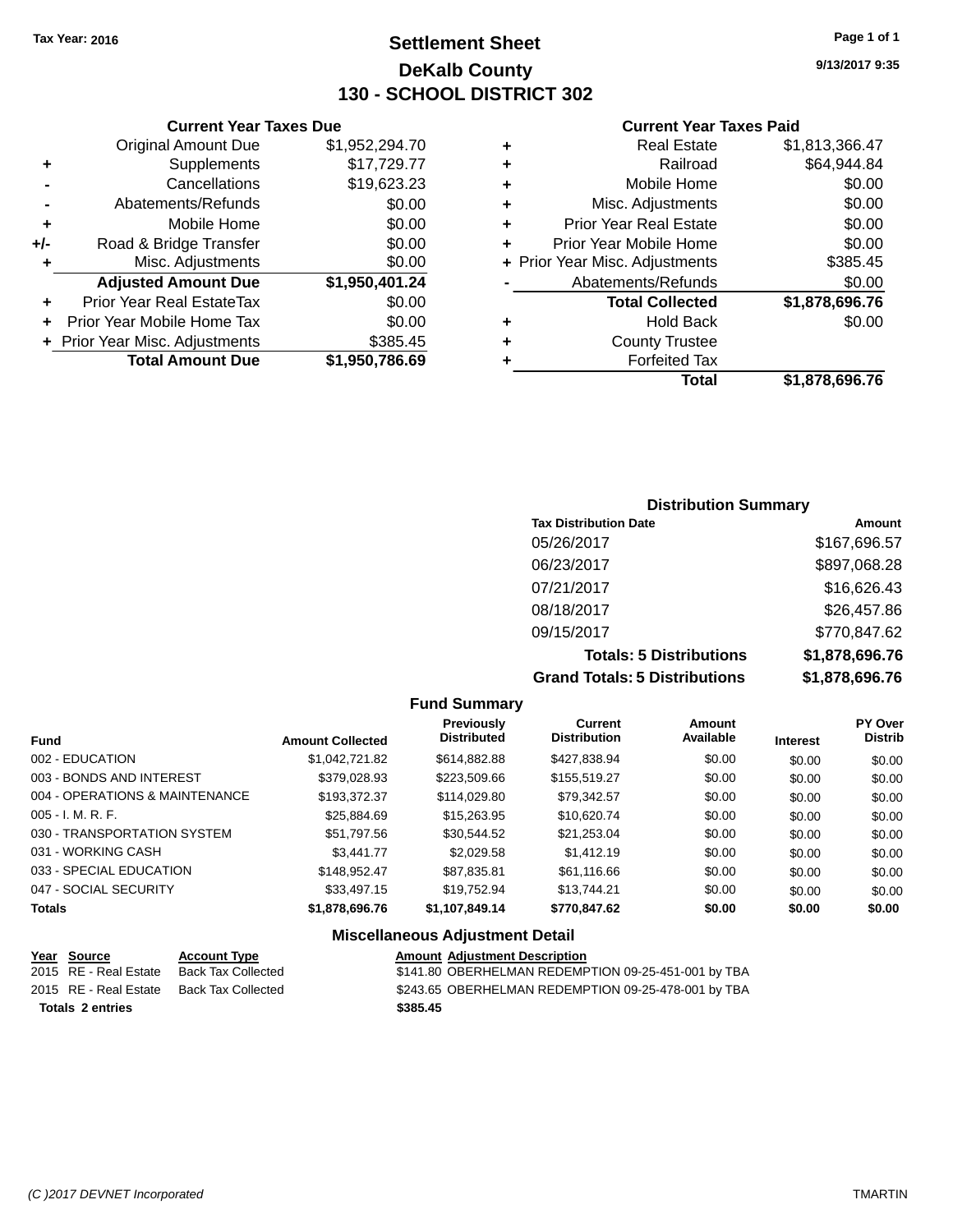## **Settlement Sheet Tax Year: 2016 Page 1 of 2 DeKalb County 131 - SCHOOL DISTRICT 424**

**9/13/2017 9:35**

### **Current Year Taxes Paid**

| ٠ | Real Estate                    | \$10,365,991.93 |
|---|--------------------------------|-----------------|
| ٠ | Railroad                       | \$135,666.42    |
| ٠ | Mobile Home                    | \$0.00          |
| ٠ | Misc. Adjustments              | \$4,936.54      |
| ٠ | <b>Prior Year Real Estate</b>  | (\$286.68)      |
| ÷ | Prior Year Mobile Home         | \$0.00          |
|   | + Prior Year Misc. Adjustments | \$4,521.22      |
|   | Abatements/Refunds             | \$3.64          |
|   | <b>Total Collected</b>         | \$10,510,825.79 |
|   | <b>Hold Back</b>               | \$0.00          |
| ÷ | <b>County Trustee</b>          |                 |
|   | <b>Forfeited Tax</b>           |                 |
|   | Total                          | \$10.510.825.79 |

|     | <b>Current Year Taxes Due</b>    |                 |
|-----|----------------------------------|-----------------|
|     | <b>Original Amount Due</b>       | \$10,899,042.26 |
| ٠   | Supplements                      | \$73,078.07     |
|     | Cancellations                    | \$79,870.53     |
|     | Abatements/Refunds               | \$3.64          |
| ٠   | Mobile Home                      | \$0.00          |
| +/- | Road & Bridge Transfer           | \$0.00          |
| ٠   | Misc. Adjustments                | \$4,936.54      |
|     | <b>Adjusted Amount Due</b>       | \$10,897,182.70 |
|     | <b>Prior Year Real EstateTax</b> | (\$286.68)      |
|     | Prior Year Mobile Home Tax       | \$0.00          |
|     | + Prior Year Misc. Adjustments   | \$4,521.22      |
|     | <b>Total Amount Due</b>          | \$10,901,417.24 |

## **Distribution Summary**

| <b>Tax Distribution Date</b>         | Amount          |
|--------------------------------------|-----------------|
| 05/26/2017                           | \$987,030.65    |
| 06/23/2017                           | \$4,970,115.06  |
| 07/21/2017                           | \$85,677.02     |
| 08/18/2017                           | \$307,903.92    |
| 09/15/2017                           | \$4,160,099.14  |
| <b>Totals: 5 Distributions</b>       | \$10,510,825.79 |
| <b>Grand Totals: 5 Distributions</b> | \$10,510,825.79 |

|                                         |                         | <b>Fund Summary</b>              |                                |                     |                 |                           |
|-----------------------------------------|-------------------------|----------------------------------|--------------------------------|---------------------|-----------------|---------------------------|
| <b>Fund</b>                             | <b>Amount Collected</b> | Previously<br><b>Distributed</b> | Current<br><b>Distribution</b> | Amount<br>Available | <b>Interest</b> | PY Over<br><b>Distrib</b> |
| 002 - EDUCATION                         | \$5,773,176.12          | \$3,488,200.09                   | \$2,284,976.03                 | \$0.00              | \$0.00          | \$0.00                    |
| 003 - BONDS AND INTEREST                | \$2,318,183.67          | \$1,400,665.48                   | \$917,518.19                   | \$0.00              | \$0.00          | \$0.00                    |
| 004 - OPERATIONS & MAINTENANCE          | \$1,163,600.98          | \$703,057.20                     | \$460,543.78                   | \$0.00              | \$0.00          | \$0.00                    |
| 005 - I. M. R. F.                       | \$221,557.73            | \$133,866.99                     | \$87,690.74                    | \$0.00              | \$0.00          | \$0.00                    |
| 030 - TRANSPORTATION SYSTEM             | \$367,710.73            | \$222,173.82                     | \$145,536.91                   | \$0.00              | \$0.00          | \$0.00                    |
| 031 - WORKING CASH                      | \$22.356.53             | \$13,508.00                      | \$8.848.53                     | \$0.00              | \$0.00          | \$0.00                    |
| 032 - FIRE PREV/SFTY/ENERGY             | \$41,906.66             | \$25,320.34                      | \$16,586.32                    | \$0.00              | \$0.00          | \$0.00                    |
| 033 - SPECIAL EDUCATION                 | \$81.931.89             | \$49.503.92                      | \$32,427.97                    | \$0.00              | \$0.00          | \$0.00                    |
| 035 - TORT JUDGEMENTS/LIABILITY<br>INS. | \$201,072.09            | \$121,489.40                     | \$79,582.69                    | \$0.00              | \$0.00          | \$0.00                    |
| 047 - SOCIAL SECURITY                   | \$278,358.19            | \$168,186.28                     | \$110,171.91                   | \$0.00              | \$0.00          | \$0.00                    |
| 057 - LEASE/PURCHASE/RENTAL             | \$40,971.20             | \$24,755.13                      | \$16,216.07                    | \$0.00              | \$0.00          | \$0.00                    |
| <b>Totals</b>                           | \$10,510,825.79         | \$6,350,726.65                   | \$4,160,099.14                 | \$0.00              | \$0.00          | \$0.00                    |

## **Miscellaneous Adjustment Detail**

| Year Source             | <b>Account Type</b>                      | <b>Amount Adjustment Description</b>                                |  |
|-------------------------|------------------------------------------|---------------------------------------------------------------------|--|
|                         | 2015 RE - Real Estate Back Tax Collected | \$202.95 CAPES REDEMPTION 02-29-200-001 by TBA                      |  |
| 2015 RE - Real Estate   | Back Tax Collected                       | \$4,195.96 PAN PACIFIC HOLDINGS LLC REDEMPTION 06-33-154-011 by TBA |  |
|                         | 2015 RE - Real Estate Back Tax Collected | \$122.31 TRUSTEE SALE 02-22-100-004 by TBA                          |  |
|                         | 2016 RE - Real Estate Back Tax Collected | \$1,228.06 MILINAC REDEMPTION 06-05-209-010 by TBA                  |  |
|                         | 2016 RE - Real Estate Back Tax Collected | \$761.17 CAINARI INC REDEMPTION 02-22-307-006 by TBA                |  |
|                         | 2016 RE - Real Estate Back Tax Collected | \$2,947.31 CAINARI INC REDEMPTION 02-22-307-007 by TBA              |  |
| <b>Totals 6 entries</b> |                                          | \$9,457.76                                                          |  |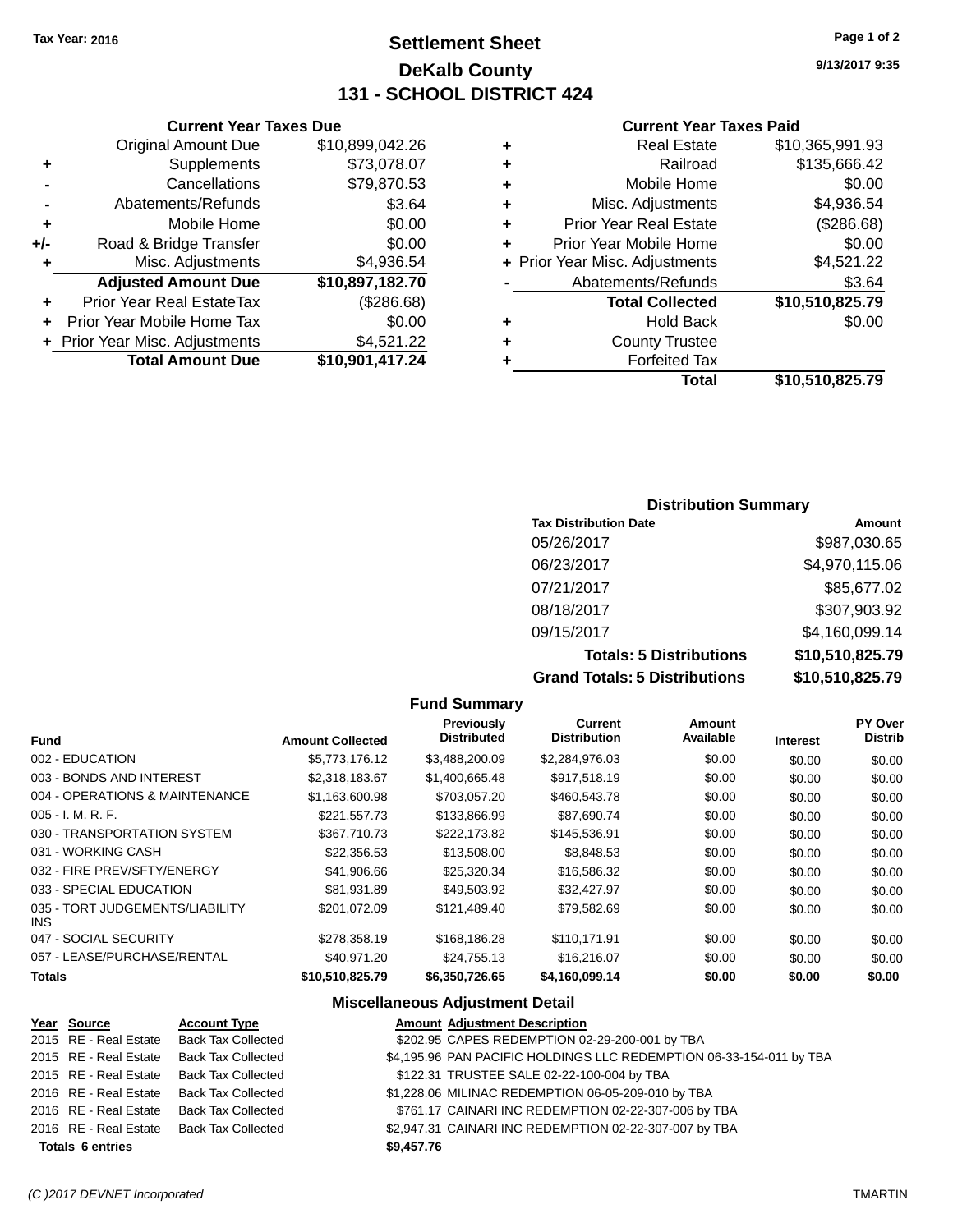# **Settlement Sheet Tax Year: 2016 Page 2 of 2 DeKalb County**

**9/13/2017 9:35**

## **Abatement Detail**

**Totals 1 entries** \$3.64

**Year Source Account Type Amount Adjustment Description** \$3.64 PTAB INTEREST REFUND 02-24-452-014 by TBA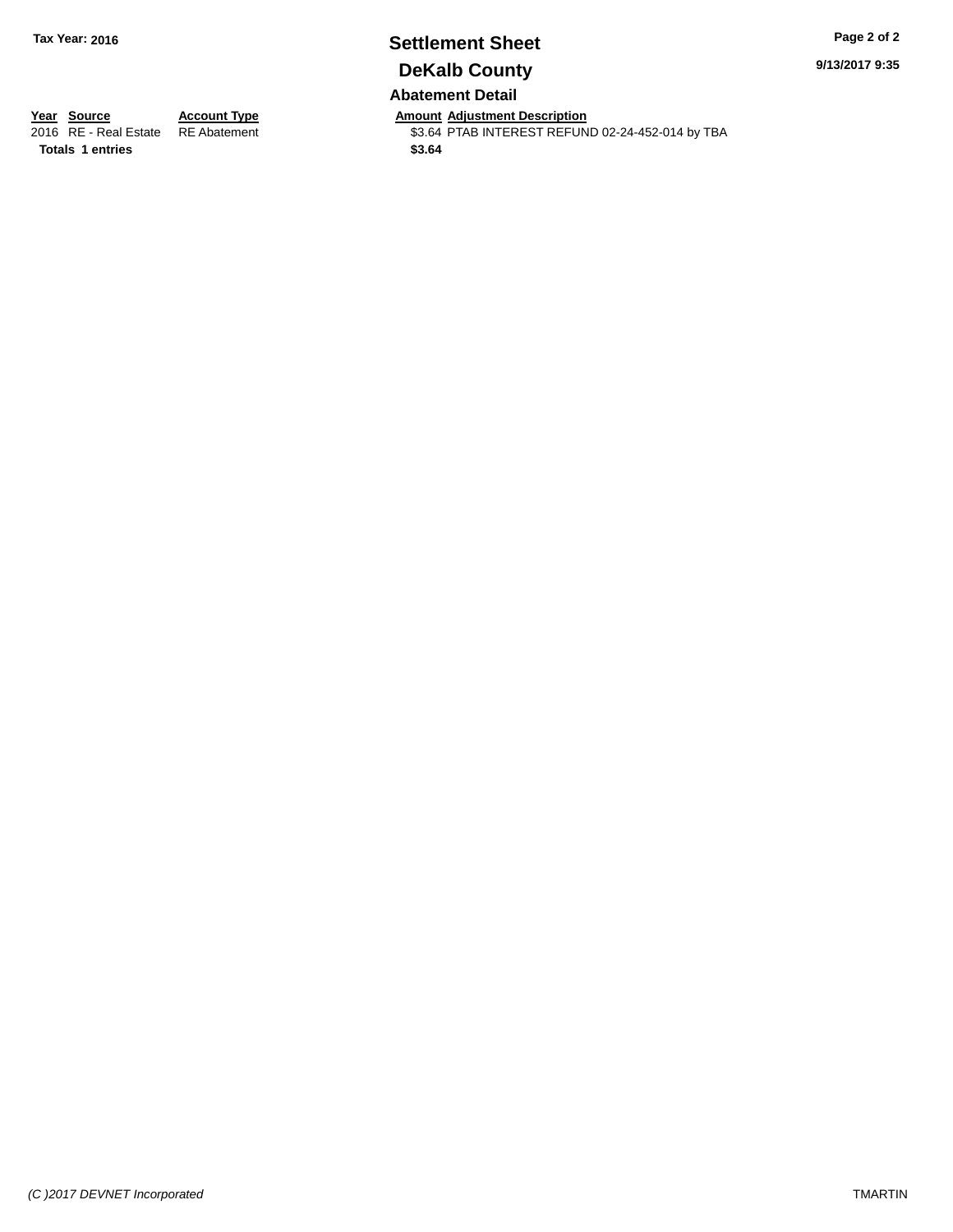## **Settlement Sheet Tax Year: 2016 Page 1 of 1 DeKalb County 132 - SCHOOL DISTRICT 425**

**9/13/2017 9:35**

### **Current Year Taxes Paid**

### Original Amount Due \$8,006,983.90 **+** Supplements \$43,191.19 **-** Cancellations \$48,256.68 Abatements/Refunds \$0.00

**Current Year Taxes Due**

| ٠   | Mobile Home                      | \$0.00         |
|-----|----------------------------------|----------------|
| +/- | Road & Bridge Transfer           | \$0.00         |
| ÷   | Misc. Adjustments                | \$587.49       |
|     | <b>Adjusted Amount Due</b>       | \$8,002,505.90 |
| ÷   | <b>Prior Year Real EstateTax</b> | (\$8,740.79)   |
|     | + Prior Year Mobile Home Tax     | \$0.00         |
|     | + Prior Year Misc. Adjustments   | \$2,710.40     |
|     | <b>Total Amount Due</b>          | \$7,996,475.51 |

### **Distribution Summary**

| <b>Tax Distribution Date</b>         | Amount         |
|--------------------------------------|----------------|
| 05/26/2017                           | \$602,173.02   |
| 06/23/2017                           | \$3,962,033.83 |
| 07/21/2017                           | \$55,739.64    |
| 08/18/2017                           | \$182,430.04   |
| 09/15/2017                           | \$2,984,482.57 |
| <b>Totals: 5 Distributions</b>       | \$7,786,859.10 |
| <b>Grand Totals: 5 Distributions</b> | \$7,786,859.10 |

### **Fund Summary Fund Interest Amount Collected Distributed PY Over Distrib Amount Available Current Distribution Previously** 002 - EDUCATION \$5,124,368.46 \$3,160,343.11 \$1,964,025.35 \$0.00 \$0.00 \$0.00 003 - BONDS AND INTEREST  $$493,063.92$   $$304,086.49$   $$188,977.43$  \$0.00 \$0.00 \$0.00 004 - OPERATIONS & MAINTENANCE \$684,955.49 \$422,431.46 \$262,524.03 \$0.00 \$0.00 \$0.00 005 - I. M. R. F. \$89,829.22 \$55,400.23 \$34,428.99 \$0.00 \$0.00 \$0.00 030 - TRANSPORTATION SYSTEM \$359,277.90 \$221,576.86 \$137,701.04 \$0.00 \$0.00 \$0.00 \$0.00 031 - WORKING CASH \$4,204.91 \$2,593.30 \$1,611.61 \$0.00 \$0.00 \$0.00 032 - FIRE PREV/SFTY/ENERGY \$57,093.22 \$35,211.00 \$21,882.22 \$0.00 \$0.00 \$0.00 \$0.00 033 - SPECIAL EDUCATION \$ \$679,925.16 \$419,329.10 \$260,596.06 \$0.00 \$0.00 \$0.00 \$0.00 035 - TORT JUDGEMENTS/LIABILITY INS \$117,527.07 \$72,482.28 \$45,044.79 \$0.00 \$0.00 \$0.00 047 - SOCIAL SECURITY \$129,285.21 \$79,733.84 \$49,551.37 \$0.00 \$0.00 \$0.00 057 - LEASE/PURCHASE/RENTAL \$41,971.18 \$25,884.82 \$16,086.36 \$0.00 \$0.00 \$0.00 109 - PRIOR YEAR ADJUSTMENT \$5,357.36 \$3,304.04 \$2,053.32 \$0.00 \$0.00 \$0.00 **Totals \$7,786,859.10 \$4,802,376.53 \$2,984,482.57 \$0.00 \$0.00 \$0.00**

## **Miscellaneous Adjustment Detail**

### **Year Source Account Type Amount Adjustment Description**

| <b>Totals 4 entries</b> |                                            | \$3,297.89                                           |
|-------------------------|--------------------------------------------|------------------------------------------------------|
|                         | 2016 RE - Real Estate Paymt In Lieu of Tax | \$587.49 HOUSING AUTHORITY SEQUOYA APARTMENTS by TBA |
| 2015 RE - Real Estate   | Back Tax Collected                         | \$580.82 CASTLE BANK REDEMPTION 13-15-401-006 by TBA |
| 2015 RE - Real Estate   | <b>Back Tax Collected</b>                  | \$435.78 BOGLE REDEMPTION 14-16-233-001 by TBA       |
| 2015 RE - Real Estate   |                                            | \$1,693.80 ROBINSON REDEMPTION 14-15-155-002 by TBA  |
|                         |                                            | Back Tax Collected                                   |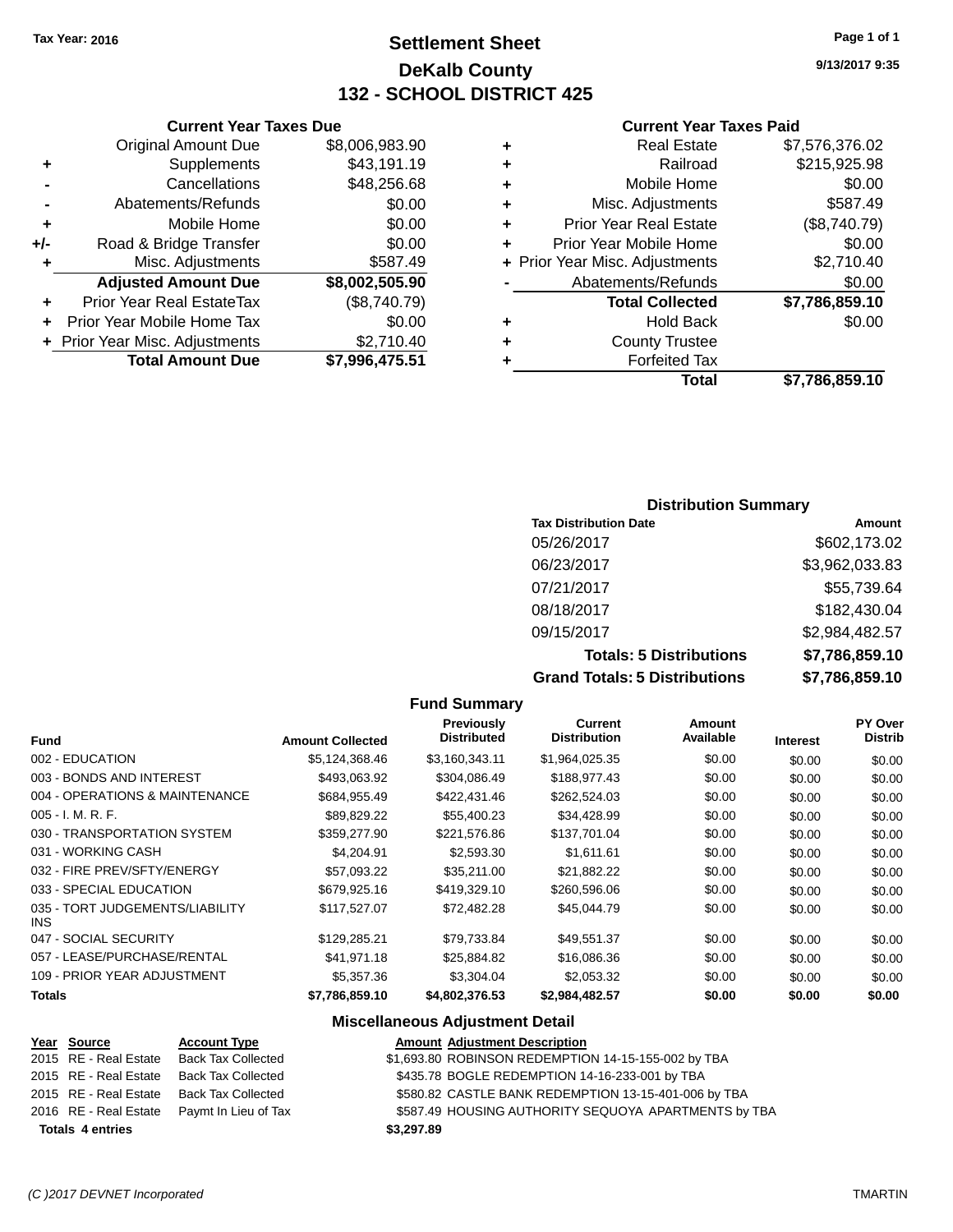## **Settlement Sheet Tax Year: 2016 Page 1 of 1 DeKalb County 133 - SCHOOL DISTRICT 426**

**9/13/2017 9:35**

### **Current Year Taxes Paid**

|   | Total                          | \$3,761,556.14 |
|---|--------------------------------|----------------|
|   | <b>Forfeited Tax</b>           |                |
| ٠ | <b>County Trustee</b>          |                |
| ٠ | <b>Hold Back</b>               | \$0.00         |
|   | <b>Total Collected</b>         | \$3,761,556.14 |
|   | Abatements/Refunds             | \$0.00         |
|   | + Prior Year Misc. Adjustments | \$203.72       |
|   | Prior Year Mobile Home         | \$0.00         |
| ٠ | <b>Prior Year Real Estate</b>  | \$0.00         |
| ٠ | Misc. Adjustments              | \$118.33       |
| ٠ | Mobile Home                    | \$0.00         |
| ٠ | Railroad                       | \$50,535.86    |
| ٠ | <b>Real Estate</b>             | \$3,710,698.23 |
|   |                                |                |

|     | <b>Current Year Taxes Due</b>  |                |
|-----|--------------------------------|----------------|
|     | <b>Original Amount Due</b>     | \$3,928,243.32 |
| ٠   | Supplements                    | \$36,245.41    |
|     | Cancellations                  | \$47,471.84    |
|     | Abatements/Refunds             | \$0.00         |
| ٠   | Mobile Home                    | \$0.00         |
| +/- | Road & Bridge Transfer         | \$0.00         |
| ٠   | Misc. Adjustments              | \$118.33       |
|     | <b>Adjusted Amount Due</b>     | \$3,917,135.22 |
| ٠   | Prior Year Real EstateTax      | \$0.00         |
| ٠   | Prior Year Mobile Home Tax     | \$0.00         |
|     | + Prior Year Misc. Adjustments | \$203.72       |
|     | <b>Total Amount Due</b>        | \$3,917,338.94 |

## **Distribution Summary**

| <b>Tax Distribution Date</b>         | Amount         |
|--------------------------------------|----------------|
| 05/26/2017                           | \$298,323.02   |
| 06/23/2017                           | \$1,850,702.26 |
| 07/21/2017                           | \$42,613.25    |
| 08/18/2017                           | \$85,939.73    |
| 09/15/2017                           | \$1,483,977.88 |
| <b>Totals: 5 Distributions</b>       | \$3,761,556.14 |
| <b>Grand Totals: 5 Distributions</b> | \$3,761,556.14 |

### **Fund Summary Fund Interest Amount Collected Distributed PY Over Distrib Amount Available Current Distribution Previously** 002 - EDUCATION \$2,178,595.55 \$1,319,114.12 \$859,481.43 \$0.00 \$0.00 \$0.00 003 - BONDS AND INTEREST  $$545,222.53$   $$330,125.87$   $$215,096.66$   $$0.00$   $$0.00$   $$0.00$ 004 - OPERATIONS & MAINTENANCE \$435,136.82 \$263,470.26 \$171,666.56 \$0.00 \$0.00 \$0.00 005 - I. M. R. F. \$73,775.41 \$44,670.15 \$29,105.26 \$0.00 \$0.00 \$0.00 030 - TRANSPORTATION SYSTEM \$116,815.11 \$70,730.18 \$46,084.93 \$0.00 \$0.00 \$0.00 031 - WORKING CASH \$29,204.71 \$17,683.11 \$11,521.60 \$0.00 \$0.00 \$0.00 032 - FIRE PREV/SFTY/ENERGY **\$29,204.71** \$17,683.11 \$11,521.60 \$0.00 \$0.00 \$0.00 \$0.00 033 - SPECIAL EDUCATION \$23,363.02 \$14,146.04 \$9,216.98 \$0.00 \$0.00 \$0.00 \$0.00 035 - TORT JUDGEMENTS/LIABILITY INS  $$220,472.32$   $$133,493.41$   $$86,978.91$   $$0.00$   $$0.00$   $$0.00$ 047 - SOCIAL SECURITY \$80,561.25 \$48,778.90 \$31,782.35 \$0.00 \$0.00 \$0.00 057 - LEASE/PURCHASE/RENTAL  $$29,204.71$   $$17,683.11$   $$11,521.60$   $$0.00$   $$0.00$   $$0.00$ **Totals \$3,761,556.14 \$2,277,578.26 \$1,483,977.88 \$0.00 \$0.00 \$0.00 Miscellaneous Adjustment Detail**

## **Year Source Account Type Amount Adjustment Description**

2015 RE - Real Estate Back Tax Collected \$203.72 DUNCAN REDEMPTION 01-26-252-011 by TBA 2016 RE - Real Estate Back Tax Collected \$118.33 GIANNO LA REDEMPTION 01-26-206-015 by TBA **Totals \$322.05 2 entries**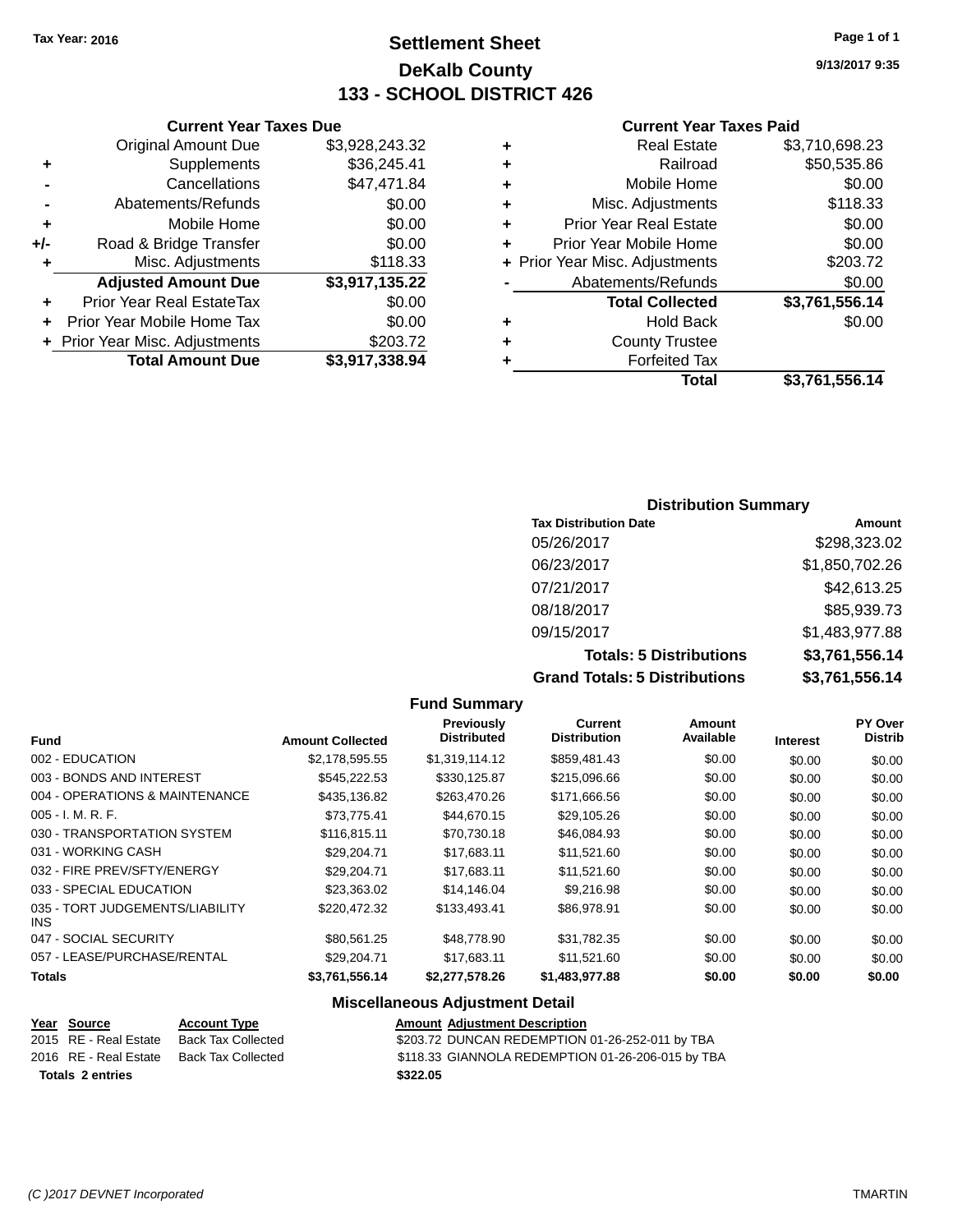## **Settlement Sheet Tax Year: 2016 Page 1 of 2 DeKalb County 134 - SCHOOL DISTRICT 427**

**9/13/2017 9:35**

### **Current Year Taxes Paid**

| ٠ | <b>Real Estate</b>             | \$30,266,462.45 |
|---|--------------------------------|-----------------|
| ٠ | Railroad                       | \$11,196.26     |
| ٠ | Mobile Home                    | \$0.00          |
| ٠ | Misc. Adjustments              | \$7,270.40      |
| ٠ | <b>Prior Year Real Estate</b>  | (\$6,009.16)    |
| ÷ | Prior Year Mobile Home         | \$0.00          |
|   | + Prior Year Misc. Adjustments | \$0.00          |
|   | Abatements/Refunds             | \$2.19          |
|   | <b>Total Collected</b>         | \$30,278,917.76 |
| ٠ | <b>Hold Back</b>               | \$0.00          |
| ٠ | <b>County Trustee</b>          |                 |
|   | <b>Forfeited Tax</b>           |                 |
|   | Total                          | \$30,278,917.76 |

|     | <b>Current Year Taxes Due</b>    |                 |  |  |
|-----|----------------------------------|-----------------|--|--|
|     | <b>Original Amount Due</b>       | \$31,280,089.34 |  |  |
| ٠   | Supplements                      | \$241,917.53    |  |  |
|     | Cancellations                    | \$294,228.58    |  |  |
|     | Abatements/Refunds               | \$2.19          |  |  |
| ٠   | Mobile Home                      | \$0.00          |  |  |
| +/- | Road & Bridge Transfer           | \$0.00          |  |  |
| ٠   | Misc. Adjustments                | \$7,270.40      |  |  |
|     | <b>Adjusted Amount Due</b>       | \$31,235,046.50 |  |  |
|     | <b>Prior Year Real EstateTax</b> | (\$6,009.16)    |  |  |
|     | Prior Year Mobile Home Tax       | \$0.00          |  |  |
|     | + Prior Year Misc. Adjustments   | \$0.00          |  |  |
|     | <b>Total Amount Due</b>          | \$31.229.037.34 |  |  |

## **Distribution Summary**

| <b>Tax Distribution Date</b>         | Amount          |
|--------------------------------------|-----------------|
| 05/26/2017                           | \$2,543,201.90  |
| 06/23/2017                           | \$14,084,272.62 |
| 07/21/2017                           | \$266,807.32    |
| 08/18/2017                           | \$862,614.15    |
| 09/15/2017                           | \$12,522,021.77 |
| <b>Totals: 5 Distributions</b>       | \$30,278,917.76 |
| <b>Grand Totals: 5 Distributions</b> | \$30,278,917.76 |

|                                        |                         | <b>Fund Summary</b>                     |                                |                     |                 |                           |
|----------------------------------------|-------------------------|-----------------------------------------|--------------------------------|---------------------|-----------------|---------------------------|
| <b>Fund</b>                            | <b>Amount Collected</b> | <b>Previously</b><br><b>Distributed</b> | Current<br><b>Distribution</b> | Amount<br>Available | <b>Interest</b> | PY Over<br><b>Distrib</b> |
| 002 - EDUCATION                        | \$15,288,310.11         | \$8,965,740.90                          | \$6,322,569.21                 | \$0.00              | \$0.00          | \$0.00                    |
| 003 - BONDS AND INTEREST               | \$4,695,896.79          | \$2,753,881.47                          | \$1,942,015.32                 | \$0.00              | \$0.00          | \$0.00                    |
| 004 - OPERATIONS & MAINTENANCE         | \$2,717,593.40          | \$1,593,716.91                          | \$1,123,876.49                 | \$0.00              | \$0.00          | \$0.00                    |
| $005 - I. M. R. F.$                    | \$588,924.94            | \$345,371.63                            | \$243,553.31                   | \$0.00              | \$0.00          | \$0.00                    |
| 030 - TRANSPORTATION SYSTEM            | \$2,247,846.30          | \$1,318,236.45                          | \$929,609.85                   | \$0.00              | \$0.00          | \$0.00                    |
| 031 - WORKING CASH                     | \$189,909.37            | \$111,371.26                            | \$78,538.11                    | \$0.00              | \$0.00          | \$0.00                    |
| 032 - FIRE PREV/SFTY/ENERGY            | \$402.739.87            | \$236.184.47                            | \$166,555.40                   | \$0.00              | \$0.00          | \$0.00                    |
| 033 - SPECIAL EDUCATION                | \$3,184,464.04          | \$1.867.510.50                          | \$1,316,953.54                 | \$0.00              | \$0.00          | \$0.00                    |
| 047 - SOCIAL SECURITY                  | \$770.113.99            | \$451,628.90                            | \$318,485.09                   | \$0.00              | \$0.00          | \$0.00                    |
| 057 - LEASE/PURCHASE/RENTAL            | \$193,118.95            | \$113,253.50                            | \$79,865.45                    | \$0.00              | \$0.00          | \$0.00                    |
| <b>Totals</b>                          | \$30,278,917.76         | \$17,756,895.99                         | \$12,522,021.77                | \$0.00              | \$0.00          | \$0.00                    |
| <b>Miscellaneous Adjustment Detail</b> |                         |                                         |                                |                     |                 |                           |

| Year Source             | <b>Account Type</b>                        | <b>Amount Adjustment Description</b>               |
|-------------------------|--------------------------------------------|----------------------------------------------------|
| 2016 RE - Real Estate   | Back Tax Collected                         | \$27.00 TRUSTEE SALE 09-17-385-0110 by TBA         |
|                         | 2016 RE - Real Estate Paymt In Lieu of Tax | \$7,117.55 HOUSING AUTHORITY SYCAMORE UNITS by TBA |
|                         | 2016 RE - Real Estate Back Tax Collected   | \$125.85 TRUSTEE SALE 09-17-376-011 by TBA         |
| <b>Totals 3 entries</b> |                                            | \$7.270.40                                         |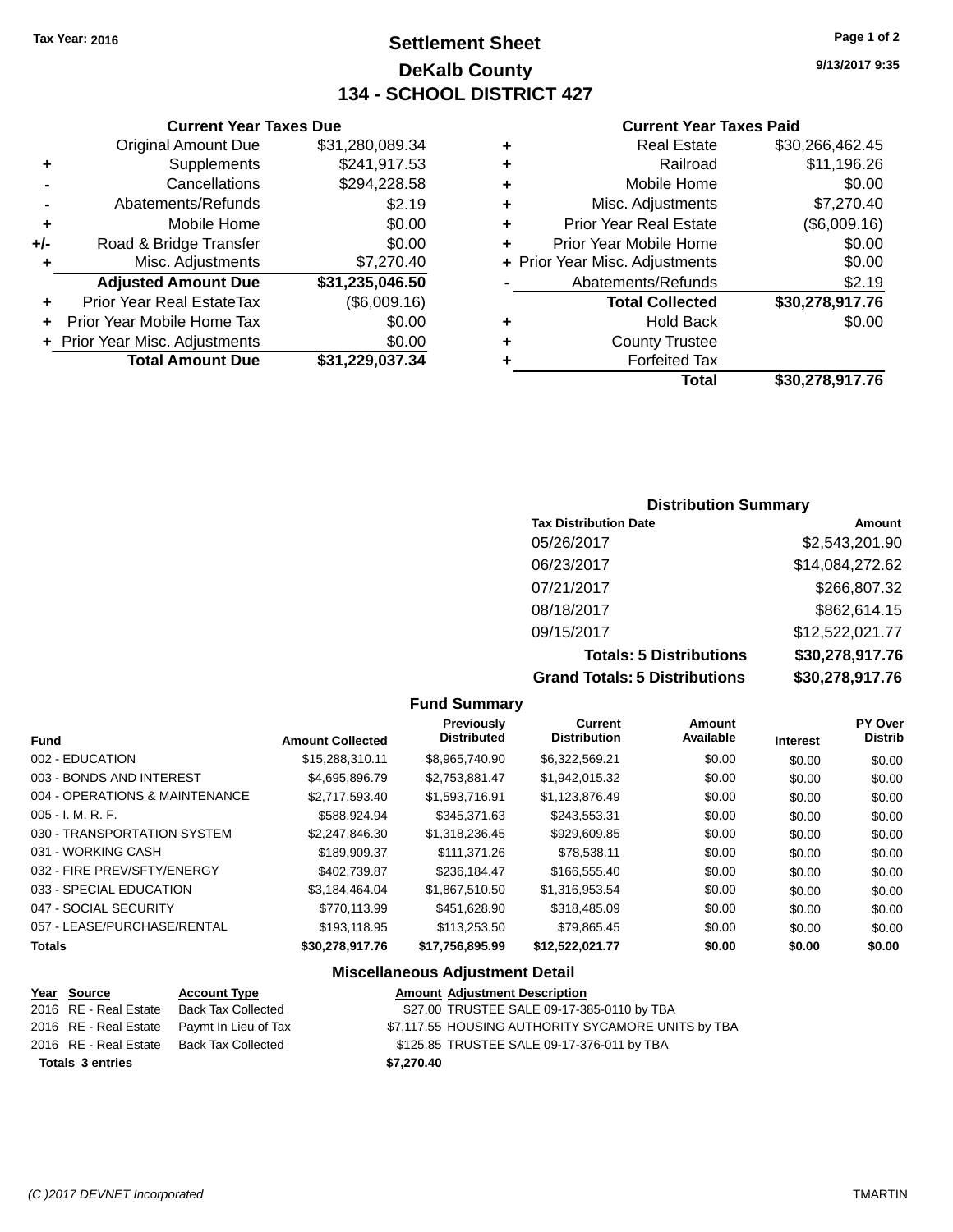## **Settlement Sheet Tax Year: 2016 Page 2 of 2 DeKalb County Abatement Detail**

**9/13/2017 9:35**

**Totals 1 entries** \$2.19

**Year Source Account Type And Amount Adjustment Description**<br>2016 RE - Real Estate RE Abatement **Account 1998 AMOU ACCOUNTEREST REFUN** \$2.19 PTAB INTEREST REFUND 06-28-180-020 by TBA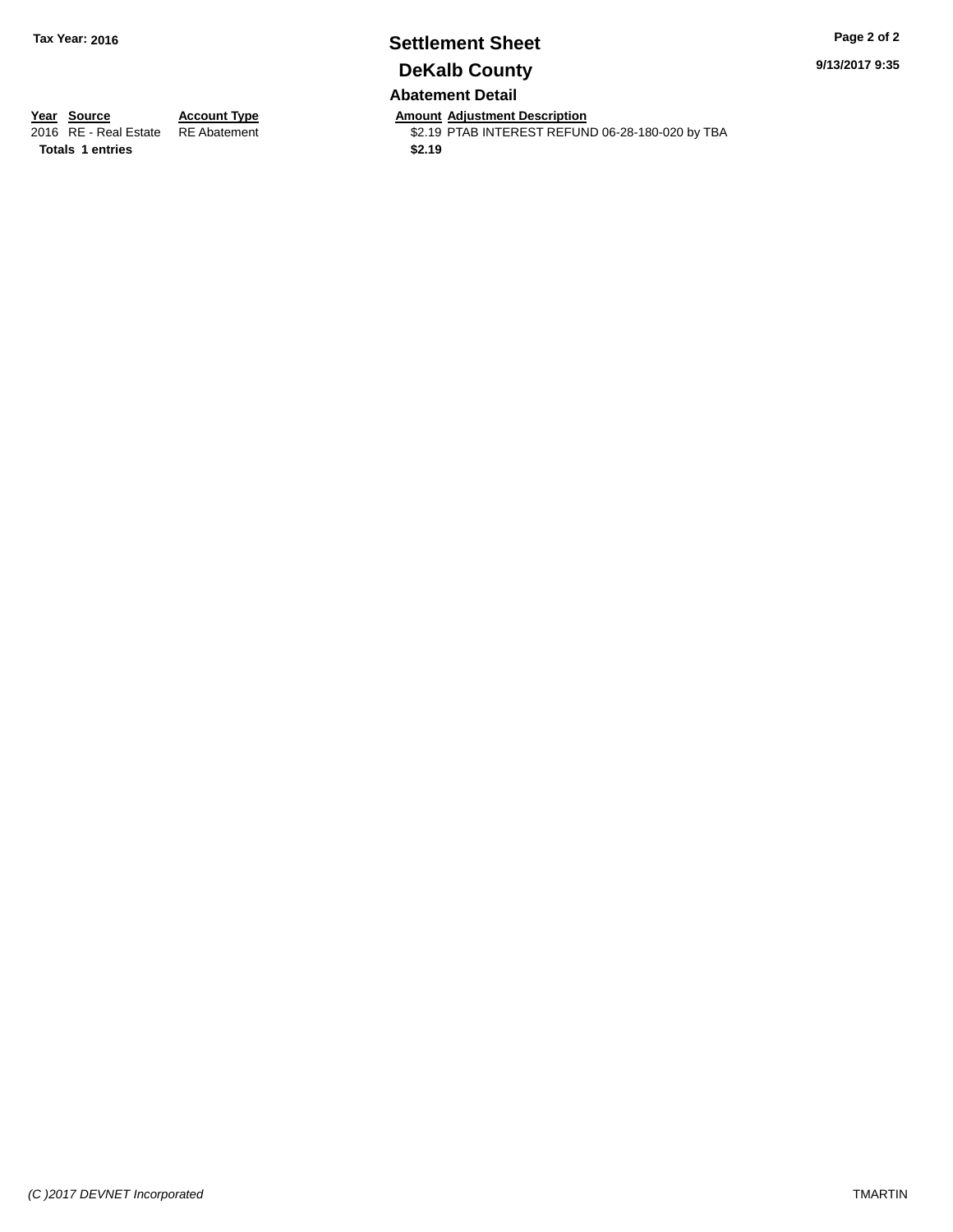## **Settlement Sheet Tax Year: 2016 Page 1 of 2 DeKalb County 135 - SCHOOL DISTRICT 428**

**9/13/2017 9:35**

### **Current Year Taxes Paid**

| ٠ | <b>Real Estate</b>             | \$49,450,560.14 |
|---|--------------------------------|-----------------|
| ٠ | Railroad                       | \$440,588.26    |
| ٠ | Mobile Home                    | \$0.00          |
| ٠ | Misc. Adjustments              | \$10,532.37     |
| ٠ | <b>Prior Year Real Estate</b>  | (\$10,421.22)   |
| ٠ | Prior Year Mobile Home         | \$0.00          |
|   | + Prior Year Misc. Adjustments | \$30,921.94     |
|   | Abatements/Refunds             | \$0.00          |
|   | <b>Total Collected</b>         | \$49,922,181.49 |
|   | <b>Hold Back</b>               | \$0.00          |
| ٠ | <b>County Trustee</b>          |                 |
|   | <b>Forfeited Tax</b>           |                 |
|   | Total                          | \$49.922.181.49 |

## **Current Year Taxes Due** Original Amount Due \$51,980,579.10 **+** Supplements \$634,471.34 **-** Cancellations \$973,839.48 **-** Abatements/Refunds **\$0.00 +** Mobile Home \$0.00 **+/-** Road & Bridge Transfer \$0.00 **+** Misc. Adjustments \$10,532.37 **Adjusted Amount Due \$51,651,743.33 +** Prior Year Real EstateTax (\$10,421.22) **+** Prior Year Mobile Home Tax \$0.00 **+** Prior Year Misc. Adjustments \$30,921.94 **Total Amount Due \$51,672,244.05**

### **Distribution Summary**

| <b>Tax Distribution Date</b>         | Amount          |
|--------------------------------------|-----------------|
| 05/26/2017                           | \$4,673,549.47  |
| 06/23/2017                           | \$22,238,357.38 |
| 07/21/2017                           | \$403,199.81    |
| 08/18/2017                           | \$1,791,185.14  |
| 09/15/2017                           | \$20,815,889.69 |
| <b>Totals: 5 Distributions</b>       | \$49,922,181.49 |
| <b>Grand Totals: 5 Distributions</b> | \$49,922,181.49 |

### **Fund Summary Fund Interest Amount Collected Distributed PY Over Distrib Amount Available Current Distribution Previously** 002 - EDUCATION \$25,558,010.20 \$14,901,169.75 \$10,656,840.45 \$0.00 \$0.00 \$0.00 003 - BONDS AND INTEREST  $$4,599,879.71$   $$2,681,882.82$   $$1,917,996.89$  \$0.00 \$0.00 \$0.00 \$0.00 004 - OPERATIONS & MAINTENANCE  $$4,792,130.06$   $$2,793,971.18$   $$1,998,158.88$   $$0.00$   $$0.00$   $$0.00$ 005 - I. M. R. F. \$1,214,756.45 \$708,243.41 \$506,513.04 \$0.00 \$0.00 \$0.00 030 - TRANSPORTATION SYSTEM  $$5,581,549.51$   $$3,254,228.97$   $$2,327,320.54$   $$0.00$   $$0.00$   $$0.00$ 031 - WORKING CASH \$303,177.43 \$176,762.53 \$126,414.90 \$0.00 \$0.00 \$0.00 032 - FIRE PREV/SFTY/ENERGY \$638,954.00 \$372,531.43 \$266,422.57 \$0.00 \$0.00 \$0.00 \$0.00 033 - SPECIAL EDUCATION \$5,000 \$0.00 \$6,111,582.11 \$2,980,222.34 \$2,131,359.77 \$0.00 \$0.00 \$0.00 035 - TORT JUDGEMENTS/LIABILITY INS  $$882,973.62$   $$514,802.98$   $$368,170.64$  \$0.00 \$0.00 \$0.00 047 - SOCIAL SECURITY 66.00 \$1,239,168.40 \$722,476.39 \$516,692.01 \$0.00 \$0.00 \$0.00 \$0.00 **Totals \$49,922,181.49 \$29,106,291.80 \$20,815,889.69 \$0.00 \$0.00 \$0.00**

### **Miscellaneous Adjustment Detail**

| Year Source           | <b>Account Type</b>                      | <b>Amount Adjustment Description</b>                             |  |
|-----------------------|------------------------------------------|------------------------------------------------------------------|--|
| 2015 RE - Real Estate | <b>Back Tax Collected</b>                | \$928.29 MOONEY REDEMPTION 08-23-184-002 by TBA                  |  |
| 2015 RE - Real Estate | Back Tax Collected                       | \$2,400.99 1827 LINCOLN HWY CORP REDEMPTION 08-24-352-024 by TBA |  |
| 2015 RE - Real Estate | <b>Back Tax Collected</b>                | \$800.30 RIVERMIST REDEMPTION 08-02-324-004 by TBA               |  |
| 2015 RE - Real Estate | <b>Back Tax Collected</b>                | \$800.30 RIVERMIST REDEMPTION 08-02-351-013 by TBA               |  |
| 2015 RE - Real Estate | <b>Back Tax Collected</b>                | \$800.30 RIVERMIST REDEMPTION 08-02-351-017 by TBA               |  |
| 2015 RE - Real Estate | <b>Back Tax Collected</b>                | \$800.30 RIVERMIST REDEMPTION 08-02-351-020 by TBA               |  |
| 2015 RE - Real Estate | <b>Back Tax Collected</b>                | \$800.30 RIVERMIST REDEMPTION 08-02-351-022 by TBA               |  |
| 2015 RE - Real Estate | <b>Back Tax Collected</b>                | \$800.30 RIVERMIST REDEMPTION 08-02-354-001 by TBA               |  |
|                       | 2015 RE - Real Estate Back Tax Collected | \$800.30 RIVERMIST REDEMPTION 08-02-354-008 by TBA               |  |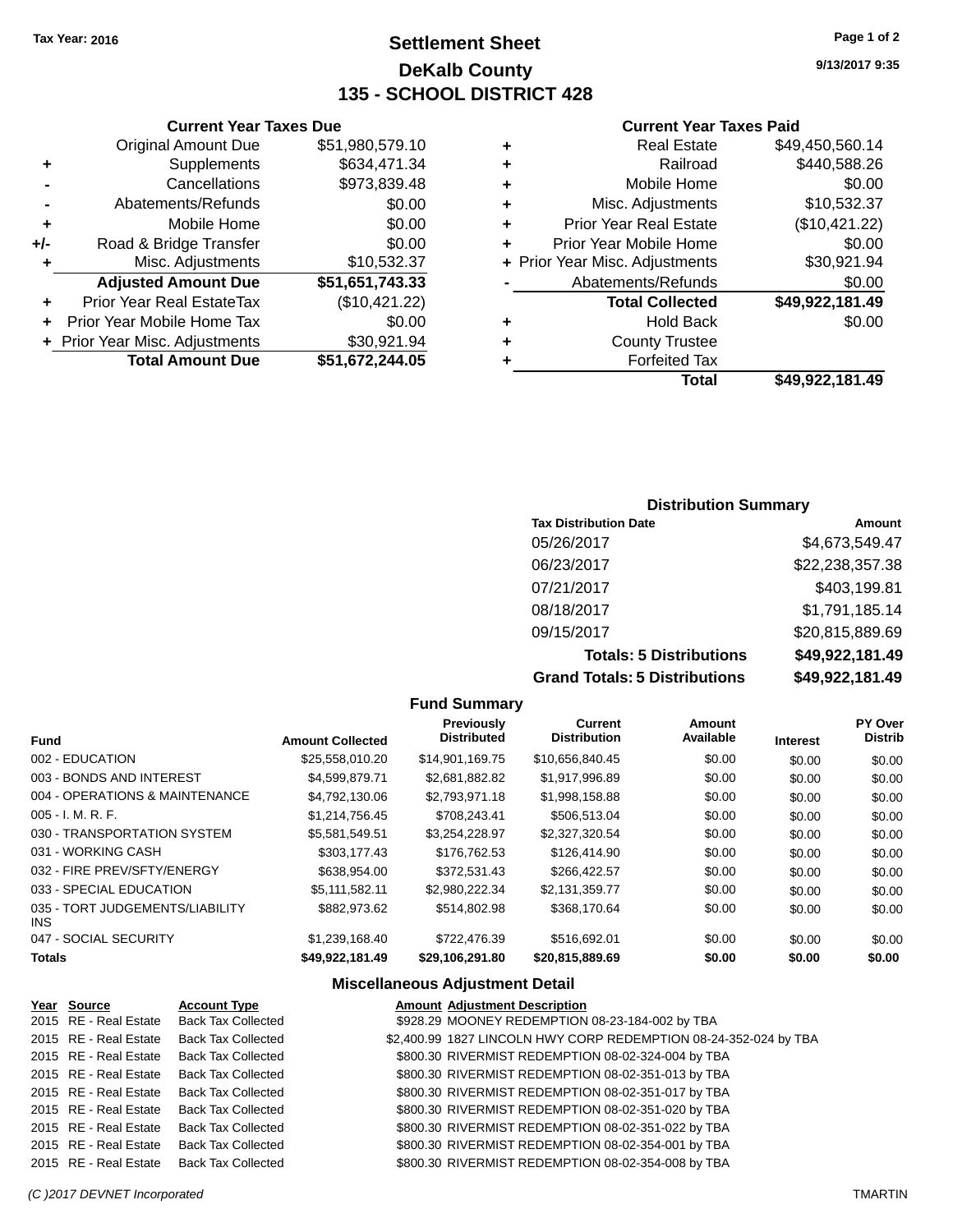## **Settlement Sheet Tax Year: 2016 Page 2 of 2 DeKalb County**

**Miscellaneous Adjustment Detail**

**9/13/2017 9:35**

| Year | Source                   | <b>Account Ty</b> |
|------|--------------------------|-------------------|
| 2015 | RE - Real Estate         | Back Tax Co       |
| 2015 | RE - Real Estate         | Back Tax Cc       |
| 2015 | <b>RE</b> - Real Estate  | Back Tax Co       |
| 2015 | <b>RE</b> - Real Estate  | Back Tax Co       |
| 2015 | <b>RE</b> - Real Estate  | Back Tax Co       |
| 2015 | <b>RE</b> - Real Estate  | Back Tax Co       |
| 2015 | RE - Real Estate         | Back Tax Co       |
| 2015 | <b>RE</b> - Real Estate  | Back Tax Co       |
| 2015 | <b>RE</b> - Real Estate  | Back Tax Cc       |
| 2015 | <b>RE</b> - Real Estate  | Back Tax Cc       |
| 2015 | RE - Real Estate         | Back Tax Co       |
| 2015 | RE - Real Estate         | Back Tax Cc       |
| 2015 | RE - Real Estate         | Back Tax Co       |
| 2015 | <b>RE</b> - Real Estate  | Back Tax Cc       |
| 2015 | <b>RE</b> - Real Estate  | Back Tax Cc       |
| 2015 | <b>RE</b> - Real Estate  | Back Tax Co       |
| 2016 | RE - Real Estate         | Paymt In Lie      |
|      | <b>Totals 26 entries</b> |                   |

| Year Source              | <b>Account Type</b>       |             | <b>Amount Adjustment Description</b>               |
|--------------------------|---------------------------|-------------|----------------------------------------------------|
| 2015 RE - Real Estate    | <b>Back Tax Collected</b> |             | \$800.30 RIVERMIST REDEMPTION 08-02-354-012 by TBA |
| 2015 RE - Real Estate    | <b>Back Tax Collected</b> |             | \$800.30 RIVERMIST REDEMPTION 08-02-370-001 by TBA |
| 2015 RE - Real Estate    | <b>Back Tax Collected</b> |             | \$800.30 RIVERMIST REDEMPTION 08-02-370-002 by TBA |
| 2015 RE - Real Estate    | <b>Back Tax Collected</b> |             | \$800.30 RIVERMIST REDEMPTION 08-02-370-003 by TBA |
| 2015 RE - Real Estate    | <b>Back Tax Collected</b> |             | \$800.30 RIVERMIST REDEMPTION 08-02-370-004 by TBA |
| 2015 RE - Real Estate    | <b>Back Tax Collected</b> |             | \$508.23 RIVERMIST REDEMPTION 08-02-373-001 by TBA |
| 2015 RE - Real Estate    | <b>Back Tax Collected</b> |             | \$344.35 RIVERMIST REDEMPTION 08-02-377-001 by TBA |
| 2015 RE - Real Estate    | <b>Back Tax Collected</b> |             | \$96.57 RIVERMIST REDEMPTION 08-11-100-045 by TBA  |
| 2015 RE - Real Estate    | <b>Back Tax Collected</b> |             | \$45.72 RIVERMIST REDEMPTION 15-15-228-013 by TBA  |
| 2015 RE - Real Estate    | <b>Back Tax Collected</b> |             | \$800.30 RIVERMIST REDEMPTION 08-02-323-005 by TBA |
| 2015 RE - Real Estate    | <b>Back Tax Collected</b> |             | \$823.12 ENGSTROM REDEMPTION 09-29-182-013 by TBA  |
| 2015 RE - Real Estate    | <b>Back Tax Collected</b> |             | \$494.99 VOID HEL EXEMPTION 08-14-478-035 by TBA   |
| 2015 RE - Real Estate    | <b>Back Tax Collected</b> |             | \$10,613.43 MOONEY REDEMPTION 08-23-184-020 by TBA |
| 2015 RE - Real Estate    | <b>Back Tax Collected</b> |             | \$118.38 TRUSTEE SALE 09-29-252-001 by TBA         |
| 2015 RE - Real Estate    | <b>Back Tax Collected</b> |             | \$2,194.25 MOONEY REDEMPTION 08-23-184-003 by TBA  |
| 2015 RE - Real Estate    | <b>Back Tax Collected</b> |             | \$1,949.72 MOONEY REDEMPTION 08-12-184-027 by TBA  |
| 2016 RE - Real Estate    | Paymt In Lieu of Tax      |             | \$10,532.37 HOUSING AUTHORITY DEKALB UNITS by TBA  |
| <b>Totals 26 entries</b> |                           | \$41,454.31 |                                                    |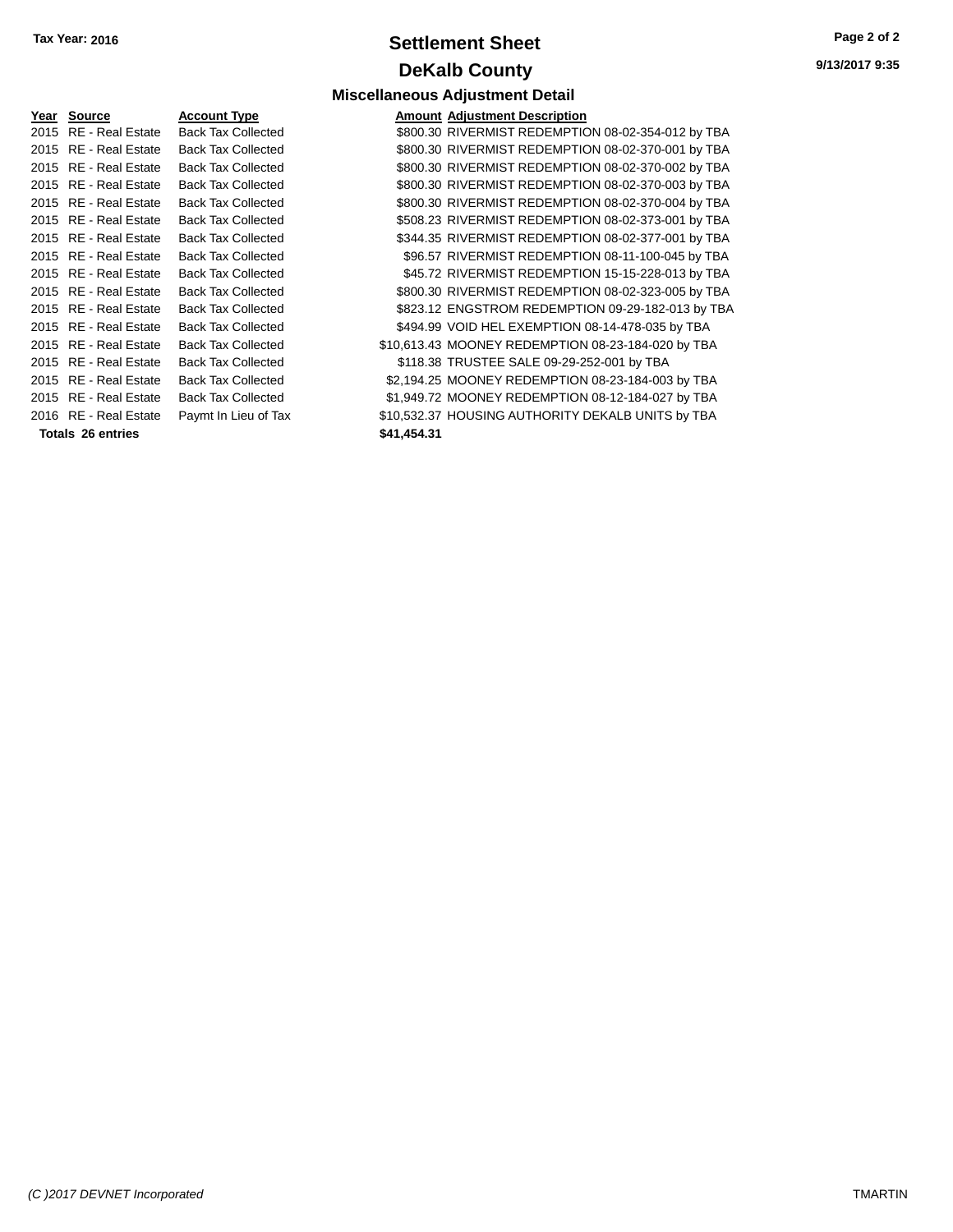## **Settlement Sheet Tax Year: 2016 Page 1 of 1 DeKalb County 136 - SCHOOL DISTRICT 429**

**9/13/2017 9:35**

### **Current Year Taxes Paid**

|   | Total                          | \$5,070,280.49 |
|---|--------------------------------|----------------|
| ٠ | <b>Forfeited Tax</b>           |                |
| ٠ | <b>County Trustee</b>          |                |
| ٠ | <b>Hold Back</b>               | \$0.00         |
|   | <b>Total Collected</b>         | \$5,070,280.49 |
|   | Abatements/Refunds             | \$0.00         |
|   | + Prior Year Misc. Adjustments | \$2,985.49     |
| ÷ | Prior Year Mobile Home         | \$0.00         |
| ٠ | <b>Prior Year Real Estate</b>  | \$0.00         |
| ٠ | Misc. Adjustments              | \$2,465.79     |
| ٠ | Mobile Home                    | \$0.00         |
| ٠ | Railroad                       | \$65,439.32    |
| ٠ | <b>Real Estate</b>             | \$4,999,389.89 |
|   |                                |                |

|     | <b>Current Year Taxes Due</b>    |                |
|-----|----------------------------------|----------------|
|     | <b>Original Amount Due</b>       | \$5,286,122.58 |
| ٠   | Supplements                      | \$44,403.87    |
|     | Cancellations                    | \$48,948.45    |
|     | Abatements/Refunds               | \$0.00         |
| ٠   | Mobile Home                      | \$0.00         |
| +/- | Road & Bridge Transfer           | \$0.00         |
| ٠   | Misc. Adjustments                | \$2,465.79     |
|     | <b>Adjusted Amount Due</b>       | \$5,284,043.79 |
|     | <b>Prior Year Real EstateTax</b> | \$0.00         |
| ٠   | Prior Year Mobile Home Tax       | \$0.00         |
|     | + Prior Year Misc. Adjustments   | \$2,985.49     |
|     | <b>Total Amount Due</b>          | \$5,287,029.28 |

## **Distribution Summary**

| <b>Tax Distribution Date</b>         | Amount         |
|--------------------------------------|----------------|
| 05/26/2017                           | \$430,758.60   |
| 06/23/2017                           | \$2,459,269.60 |
| 07/21/2017                           | \$94,819.49    |
| 08/18/2017                           | \$164,691.96   |
| 09/15/2017                           | \$1,920,740.84 |
| <b>Totals: 5 Distributions</b>       | \$5,070,280.49 |
| <b>Grand Totals: 5 Distributions</b> | \$5,070,280.49 |

|                                         |                         | <b>Fund Summary</b>                     |                                       |                     |                 |                           |
|-----------------------------------------|-------------------------|-----------------------------------------|---------------------------------------|---------------------|-----------------|---------------------------|
| <b>Fund</b>                             | <b>Amount Collected</b> | <b>Previously</b><br><b>Distributed</b> | <b>Current</b><br><b>Distribution</b> | Amount<br>Available | <b>Interest</b> | PY Over<br><b>Distrib</b> |
| 002 - EDUCATION                         | \$2,759,180.75          | \$1,713,938.55                          | \$1,045,242.20                        | \$0.00              | \$0.00          | \$0.00                    |
| 003 - BONDS AND INTEREST                | \$961,761.22            | \$597,423.58                            | \$364,337.64                          | \$0.00              | \$0.00          | \$0.00                    |
| 004 - OPERATIONS & MAINTENANCE          | \$532,916.89            | \$331,035.50                            | \$201,881.39                          | \$0.00              | \$0.00          | \$0.00                    |
| $005 - I. M. R. F.$                     | \$88.993.58             | \$55,280.73                             | \$33.712.85                           | \$0.00              | \$0.00          | \$0.00                    |
| 030 - TRANSPORTATION SYSTEM             | \$221,038.85            | \$137,304.16                            | \$83,734.69                           | \$0.00              | \$0.00          | \$0.00                    |
| 032 - FIRE PREV/SFTY/ENERGY             | \$527.32                | \$327.56                                | \$199.76                              | \$0.00              | \$0.00          | \$0.00                    |
| 033 - SPECIAL EDUCATION                 | \$336,392.82            | \$208,959.35                            | \$127,433.47                          | \$0.00              | \$0.00          | \$0.00                    |
| 035 - TORT JUDGEMENTS/LIABILITY<br>INS. | \$74,857.62             | \$46,499.80                             | \$28,357.82                           | \$0.00              | \$0.00          | \$0.00                    |
| 047 - SOCIAL SECURITY                   | \$94,611.44             | \$58,770.42                             | \$35,841.02                           | \$0.00              | \$0.00          | \$0.00                    |
| <b>Totals</b>                           | \$5,070,280.49          | \$3,149,539.65                          | \$1,920,740.84                        | \$0.00              | \$0.00          | \$0.00                    |
|                                         |                         |                                         |                                       |                     |                 |                           |

### **Miscellaneous Adjustment Detail**

| Year Source             | <b>Account Type</b>                        | <b>Amount Adjustment Description</b>                          |
|-------------------------|--------------------------------------------|---------------------------------------------------------------|
| 2015 RE - Real Estate   | <b>Back Tax Collected</b>                  | \$813.13 AVILA REDEMPTION 15-14-328-005 by TBA                |
| 2015 RE - Real Estate   | <b>Back Tax Collected</b>                  | \$1,939.22 NIELSEN REDEMPTION 15-16-151-002 by TBA            |
| 2015 RE - Real Estate   | <b>Back Tax Collected</b>                  | \$116.57 MCFARLAND REDEMPTION 15-15-228-014 by TBA            |
|                         | 2015 RE - Real Estate Back Tax Collected   | \$116.57 MCFARLAND REDEMPTION 15-15-225-015 by TBA            |
| 2016 RE - Real Estate   | <b>Back Tax Collected</b>                  | \$1,835.49 WEST SUBURBAN BANK REDEMPTION 15-14-304-002 by TBA |
|                         | 2016 RE - Real Estate Paymt In Lieu of Tax | \$630.30 HOUSING AUTHORITY SUNSET VIEW APARTMENTS by TBA      |
| <b>Totals 6 entries</b> |                                            | \$5,451.28                                                    |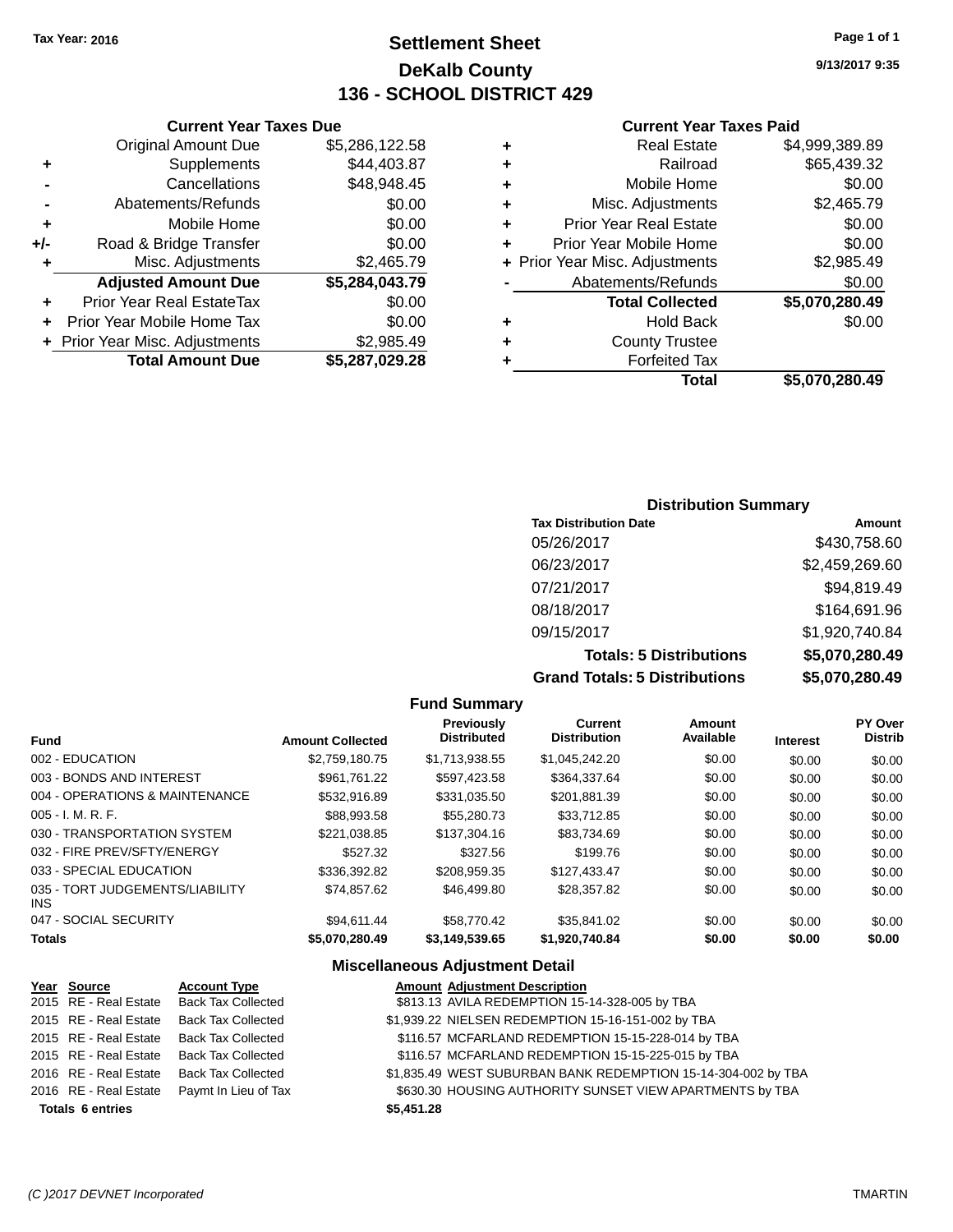## **Settlement Sheet Tax Year: 2016 Page 1 of 2 DeKalb County 137 - SCHOOL DISTRICT 430**

**9/13/2017 9:35**

### **Current Year Taxes Paid**

|     | <b>Current Year Taxes Due</b>  |                |       |
|-----|--------------------------------|----------------|-------|
|     | <b>Original Amount Due</b>     | \$8,147,062.22 | ٠     |
|     | Supplements                    | \$95,198.24    | ٠     |
|     | Cancellations                  | \$108,175.00   | ٠     |
|     | Abatements/Refunds             | \$0.03         | ٠     |
|     | Mobile Home                    | \$0.00         | ٠     |
| +/- | Road & Bridge Transfer         | \$0.00         | ٠     |
|     | Misc. Adjustments              | \$4,523.10     | + Pri |
|     | <b>Adjusted Amount Due</b>     | \$8,138,608.53 |       |
|     | Prior Year Real EstateTax      | \$1,133.25     |       |
|     | Prior Year Mobile Home Tax     | \$0.00         |       |
|     | + Prior Year Misc. Adjustments | \$91.72        |       |
|     | <b>Total Amount Due</b>        | \$8,139,833.50 |       |
|     |                                |                |       |

|   | <b>Real Estate</b>             | \$7,724,774.24 |
|---|--------------------------------|----------------|
| ٠ | Railroad                       | \$43,585.50    |
| ٠ | Mobile Home                    | \$0.00         |
| ٠ | Misc. Adjustments              | \$4,523.10     |
| ٠ | <b>Prior Year Real Estate</b>  | \$1,133.25     |
| ٠ | Prior Year Mobile Home         | \$0.00         |
|   | + Prior Year Misc. Adjustments | \$91.72        |
|   | Abatements/Refunds             | \$0.03         |
|   | <b>Total Collected</b>         | \$7,774,107.78 |
| ٠ | <b>Hold Back</b>               | \$0.00         |
| ٠ | <b>County Trustee</b>          |                |
| ٠ | <b>Forfeited Tax</b>           |                |
|   | Total                          | \$7,774,107.78 |
|   |                                |                |

## **Distribution Summary Tax Distribution Date Amount** 05/26/2017 \$804,987.11 06/23/2017 \$3,602,879.16 07/21/2017 \$81,820.70 08/18/2017 \$339,789.65 09/15/2017 \$2,944,631.16 **Totals: 5 Distributions \$7,774,107.78 Grand Totals: 5 Distributions \$7,774,107.78**

|                                                     |                         | <b>Fund Summary</b>                     |                                |                     |                 |                           |
|-----------------------------------------------------|-------------------------|-----------------------------------------|--------------------------------|---------------------|-----------------|---------------------------|
| <b>Fund</b>                                         | <b>Amount Collected</b> | <b>Previously</b><br><b>Distributed</b> | Current<br><b>Distribution</b> | Amount<br>Available | <b>Interest</b> | PY Over<br><b>Distrib</b> |
| 002 - EDUCATION                                     | \$5,597,209.89          | \$3,477,131.35                          | \$2,120,078.54                 | \$0.00              | \$0.00          | \$0.00                    |
| 003 - BONDS AND INTEREST                            | \$614,519.90            | \$381,755.64                            | \$232,764.26                   | \$0.00              | \$0.00          | \$0.00                    |
| 004 - OPERATIONS & MAINTENANCE                      | \$878,287.63            | \$545,614.97                            | \$332,672.66                   | \$0.00              | \$0.00          | \$0.00                    |
| $005 - I. M. R. F.$                                 | \$120,591.94            | \$74,914.83                             | \$45,677.11                    | \$0.00              | \$0.00          | \$0.00                    |
| 030 - TRANSPORTATION SYSTEM                         | \$41,980.19             | \$26,079.18                             | \$15,901.01                    | \$0.00              | \$0.00          | \$0.00                    |
| 031 - WORKING CASH                                  | \$155.49                | \$96.61                                 | \$58.88                        | \$0.00              | \$0.00          | \$0.00                    |
| 032 - FIRE PREV/SFTY/ENERGY                         | \$91,812.19             | \$57,036.10                             | \$34,776.09                    | \$0.00              | \$0.00          | \$0.00                    |
| 033 - SPECIAL EDUCATION                             | \$308,647.63            | \$191.739.89                            | \$116,907.74                   | \$0.00              | \$0.00          | \$0.00                    |
| 035 - TORT JUDGMENTS, LIABILITY<br><b>INSURANCE</b> | \$155.49                | \$96.61                                 | \$58.88                        | \$0.00              | \$0.00          | \$0.00                    |
| 047 - SOCIAL SECURITY                               | \$120.591.94            | \$74.914.83                             | \$45,677.11                    | \$0.00              | \$0.00          | \$0.00                    |
| 057 - LEASE/PURCHASE/RENTAL                         | \$155.49                | \$96.61                                 | \$58.88                        | \$0.00              | \$0.00          | \$0.00                    |
| <b>Totals</b>                                       | \$7,774,107.78          | \$4,829,476.62                          | \$2,944,631.16                 | \$0.00              | \$0.00          | \$0.00                    |
|                                                     |                         |                                         |                                |                     |                 |                           |

### **Miscellaneous Adjustment Detail**

### **Year Source Account Type Amount Adjustment Description** 2015 RE - Real Estate Back Tax Collected \$91.72 NIELSEN REDEMPTION 15-16-151-019 by TBA<br>2016 RE - Real Estate Back Tax Collected \$2.912.12 HARRISON REDEMPTION 19-26-408-006 by TB 2016 RE - Real Estate Back Tax Collected \$2,912.12 HARRISON REDEMPTION 19-26-408-006 by TBA 2016 RE - Real Estate Back Tax Collected \$1,610.98 MARSHNER REDEMPTION 19-26-434-001 by TBA **Totals \$4,614.82 3 entries**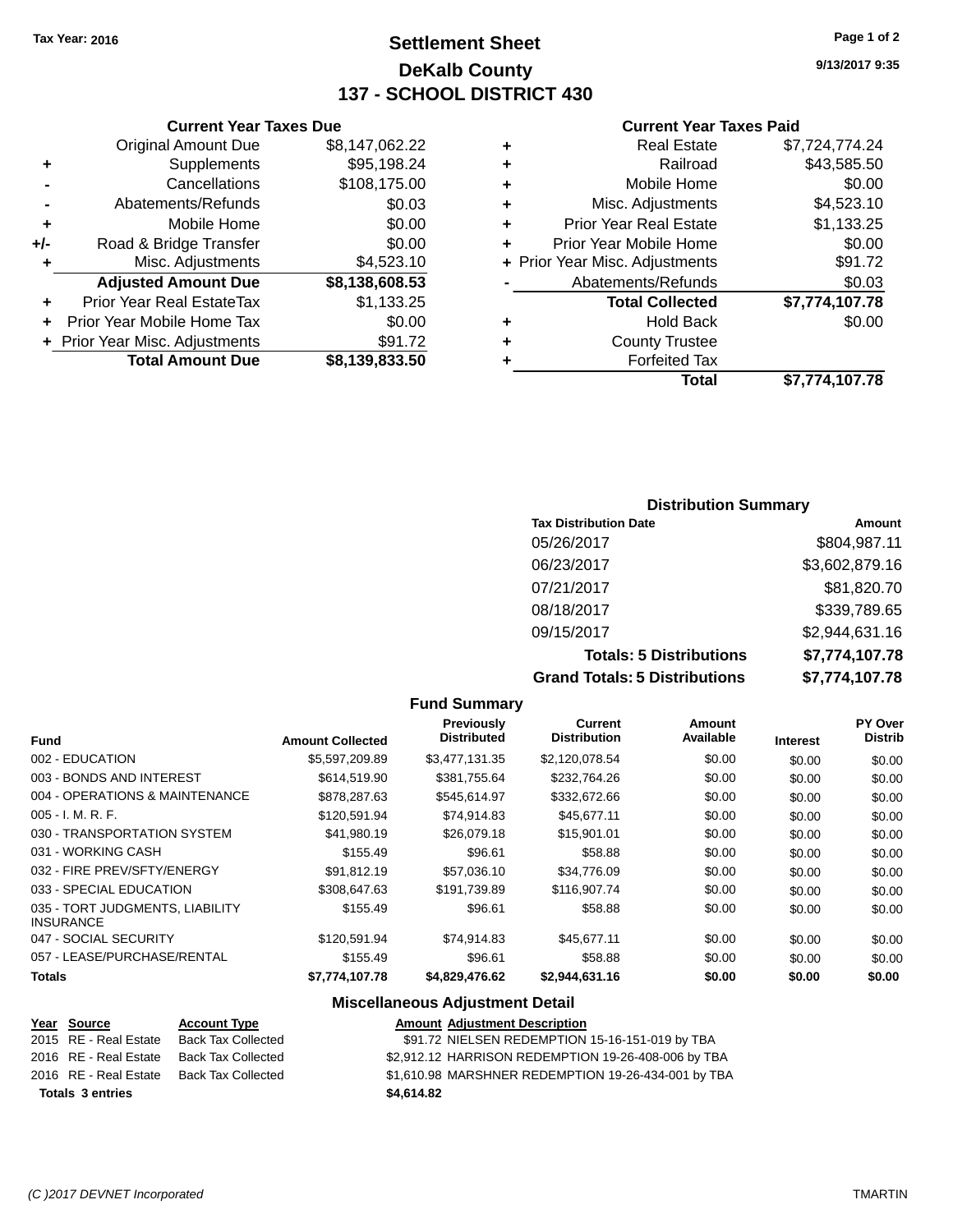# **Settlement Sheet Tax Year: 2016 Page 2 of 2 DeKalb County**

**9/13/2017 9:35**

## **Abatement Detail**

**Totals 1 entries** \$0.03

**Year Source Account Type Account Type Amount Adjustment Description**<br>2016 RE - Real Estate RE Abatement **Account 1991 Amount Adjustment REFUN** \$0.03 PTAB INTEREST REFUND 19-23-300-013 by TBA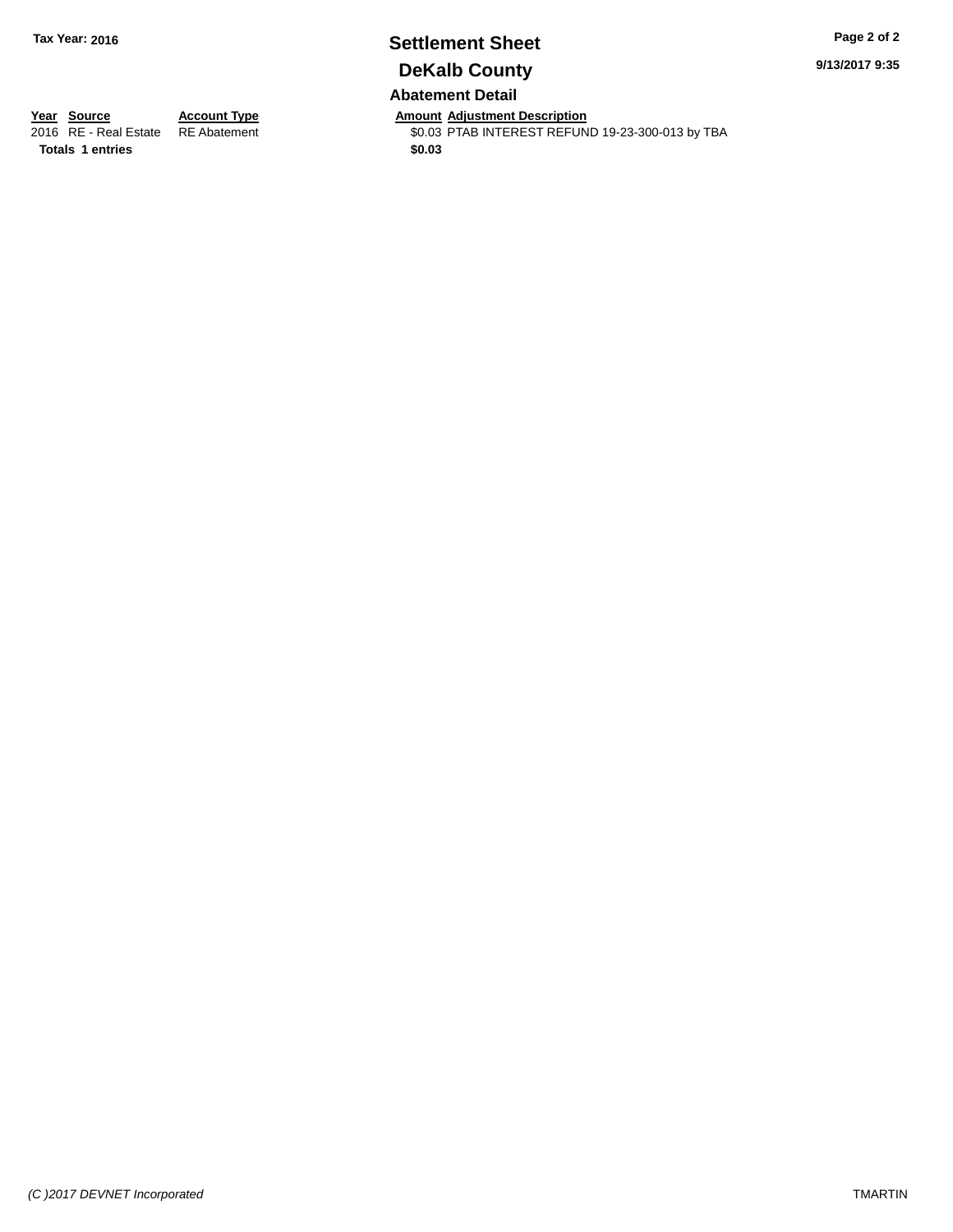## **Settlement Sheet Tax Year: 2016 Page 1 of 1 DeKalb County 139 - SCHOOL DISTRICT 432**

**9/13/2017 9:35**

### **Current Year Taxes Paid**

|     | <b>Original Amount Due</b>       | \$2,657,739.65 |
|-----|----------------------------------|----------------|
| ٠   | Supplements                      | \$48,327.70    |
|     | Cancellations                    | \$57,854.40    |
|     | Abatements/Refunds               | \$11.61        |
| ٠   | Mobile Home                      | \$0.00         |
| +/- | Road & Bridge Transfer           | \$0.00         |
| ٠   | Misc. Adjustments                | \$0.00         |
|     | <b>Adjusted Amount Due</b>       | \$2,648,201.34 |
| ٠   | <b>Prior Year Real EstateTax</b> | (\$281.75)     |
| ٠   | Prior Year Mobile Home Tax       | \$0.00         |
|     | + Prior Year Misc. Adjustments   | \$0.00         |
|     | <b>Total Amount Due</b>          | \$2,647,919.59 |
|     |                                  |                |

**Current Year Taxes Due**

|   | <b>Real Estate</b>             | \$2,509,837.73 |
|---|--------------------------------|----------------|
| ٠ | Railroad                       | \$45,706.88    |
| ٠ | Mobile Home                    | \$0.00         |
| ٠ | Misc. Adjustments              | \$0.00         |
| ٠ | <b>Prior Year Real Estate</b>  | (\$281.75)     |
|   | Prior Year Mobile Home         | \$0.00         |
|   | + Prior Year Misc. Adjustments | \$0.00         |
|   | Abatements/Refunds             | \$11.61        |
|   | <b>Total Collected</b>         | \$2,555,251.25 |
| ٠ | <b>Hold Back</b>               | \$0.00         |
| ٠ | <b>County Trustee</b>          |                |
|   | <b>Forfeited Tax</b>           |                |
|   | <b>Total</b>                   | \$2,555,251.25 |
|   |                                |                |

## **Distribution Summary Tax Distribution Date Amount** 05/26/2017 \$257,824.06 06/23/2017 \$1,250,946.43 07/21/2017 \$28,204.21 08/18/2017 \$128,745.17 09/15/2017 \$889,531.38 **Totals: 5 Distributions \$2,555,251.25 Grand Totals: 5 Distributions \$2,555,251.25**

|                                                                          |                         | <b>Fund Summary</b>                     |                                                                     |                     |                 |                                  |
|--------------------------------------------------------------------------|-------------------------|-----------------------------------------|---------------------------------------------------------------------|---------------------|-----------------|----------------------------------|
| <b>Fund</b>                                                              | <b>Amount Collected</b> | <b>Previously</b><br><b>Distributed</b> | Current<br><b>Distribution</b>                                      | Amount<br>Available | <b>Interest</b> | <b>PY Over</b><br><b>Distrib</b> |
| 002 - EDUCATION                                                          | \$1,662,599.74          | \$1,083,817.27                          | \$578,782.47                                                        | \$0.00              | \$0.00          | \$0.00                           |
| 003 - BONDS AND INTEREST                                                 | \$310,381.26            | \$202,331.66                            | \$108,049.60                                                        | \$0.00              | \$0.00          | \$0.00                           |
| 004 - OPERATIONS & MAINTENANCE                                           | \$155,867.78            | \$101,607.25                            | \$54,260.53                                                         | \$0.00              | \$0.00          | \$0.00                           |
| $005 - I. M. R. F.$                                                      | \$52,512.96             | \$34,232.20                             | \$18,280.76                                                         | \$0.00              | \$0.00          | \$0.00                           |
| 030 - TRANSPORTATION SYSTEM                                              | \$83,129.98             | \$54,190.86                             | \$28,939.12                                                         | \$0.00              | \$0.00          | \$0.00                           |
| 031 - WORKING CASH                                                       | \$20,781.87             | \$13,547.31                             | \$7,234.56                                                          | \$0.00              | \$0.00          | \$0.00                           |
| 032 - FIRE PREV/SFTY/ENERGY                                              | \$20,781.87             | \$13,547.31                             | \$7,234.56                                                          | \$0.00              | \$0.00          | \$0.00                           |
| 033 - SPECIAL EDUCATION                                                  | \$16,627.03             | \$10,838.84                             | \$5,788.19                                                          | \$0.00              | \$0.00          | \$0.00                           |
| 035 - TORT JUDGEMENTS/LIABILITY<br>INS.                                  | \$176,779.95            | \$115,239.50                            | \$61,540.45                                                         | \$0.00              | \$0.00          | \$0.00                           |
| 047 - SOCIAL SECURITY                                                    | \$35,006.94             | \$22,820.36                             | \$12,186.58                                                         | \$0.00              | \$0.00          | \$0.00                           |
| 057 - LEASE/PURCHASE/RENTAL                                              | \$20,781.87             | \$13,547.31                             | \$7,234.56                                                          | \$0.00              | \$0.00          | \$0.00                           |
| <b>Totals</b>                                                            | \$2,555,251.25          | \$1,665,719.87                          | \$889,531.38                                                        | \$0.00              | \$0.00          | \$0.00                           |
|                                                                          |                         | <b>Abatement Detail</b>                 |                                                                     |                     |                 |                                  |
| <b>Account Type</b><br><b>Source</b><br><u>Year</u><br>$D = A L + L + L$ |                         | <b>Amount Adjustment Description</b>    | $A A A B T A D H T T D T A T T T T H D A A A A A A A A A A L T D A$ |                     |                 |                                  |

# **Totals \$11.62 2 entries**

2016 RE - Real Estate RE Abatement \$4.00 PTAB INTEREST REFUND 18-28-426-009 by TBA 2016 RE - Real Estate RE Abatement \$7.62 PTAB INTEREST REFUND 18-27-302-004 by TBA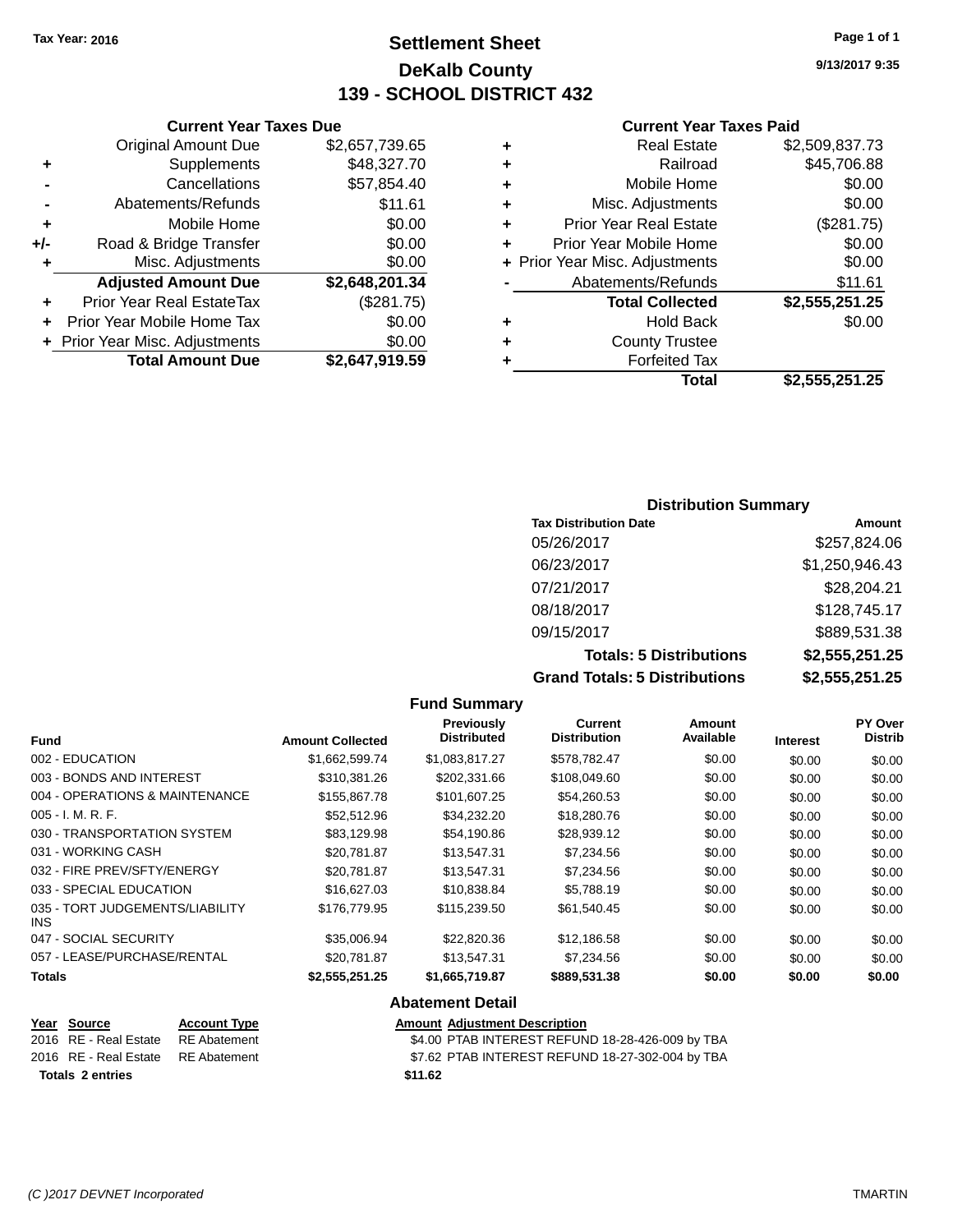# **Settlement Sheet Tax Year: 2016 Page 1 of 1 DeKalb County 141 - CC 509 ELGIN**

**9/13/2017 9:35**

|       | <b>Current Year Taxes Due</b>  |            |
|-------|--------------------------------|------------|
|       | <b>Original Amount Due</b>     | \$6,027.51 |
| ٠     | Supplements                    | \$0.00     |
|       | Cancellations                  | \$0.00     |
|       | Abatements/Refunds             | \$0.00     |
| ٠     | Mobile Home                    | \$0.00     |
| $+/-$ | Road & Bridge Transfer         | \$0.00     |
|       | Misc. Adjustments              | \$0.00     |
|       | <b>Adjusted Amount Due</b>     | \$6,027.51 |
| ٠     | Prior Year Real EstateTax      | \$0.00     |
|       | Prior Year Mobile Home Tax     | \$0.00     |
|       | + Prior Year Misc. Adjustments | \$0.00     |
|       | <b>Total Amount Due</b>        | \$6.027.51 |

## **Current Year Taxes Paid +** Real Estate \$5,639.25 **+** Railroad \$0.00 **+** Mobile Home \$0.00 **+** Misc. Adjustments \$0.00

|   | Total                          | \$5,639.25 |
|---|--------------------------------|------------|
| ÷ | <b>Forfeited Tax</b>           |            |
| ÷ | <b>County Trustee</b>          |            |
|   | <b>Hold Back</b>               | \$0.00     |
|   | <b>Total Collected</b>         | \$5,639.25 |
|   | Abatements/Refunds             | \$0.00     |
|   | + Prior Year Misc. Adjustments | \$0.00     |
| ÷ | Prior Year Mobile Home         | \$0.00     |
|   | <b>Prior Year Real Estate</b>  | \$0.00     |

## **Distribution Summary Tax Distribution Date Amount** 06/23/2017 \$3,477.81 08/18/2017 \$1,131.67 09/15/2017 \$1,029.77 **Totals: 3 Distributions \$5,639.25 Grand Totals: 3 Distributions \$5,639.25**

### **Fund Summary**

| <b>Fund</b>                                   | <b>Amount Collected</b> | <b>Previously</b><br><b>Distributed</b> | Current<br><b>Distribution</b> | Amount<br>Available | <b>Interest</b> | <b>PY Over</b><br><b>Distrib</b> |
|-----------------------------------------------|-------------------------|-----------------------------------------|--------------------------------|---------------------|-----------------|----------------------------------|
| 003 - BONDS AND INTEREST                      | \$1,161.94              | \$949.77                                | \$212.17                       | \$0.00              | \$0.00          | \$0.00                           |
| 027 - AUDIT                                   | \$10.83                 | \$8.85                                  | \$1.98                         | \$0.00              | \$0.00          | \$0.00                           |
| 035 - TORT JUDGEMENTS/LIABILITY<br><b>INS</b> | \$138.80                | \$113.45                                | \$25.35                        | \$0.00              | \$0.00          | \$0.00                           |
| 047 - SOCIAL SECURITY                         | \$69.82                 | \$57.07                                 | \$12.75                        | \$0.00              | \$0.00          | \$0.00                           |
| 136 - OPERATIONS & MAINTENANCE<br>(colleges)  | \$918.58                | \$750.84                                | \$167.74                       | \$0.00              | \$0.00          | \$0.00                           |
| 159 - FDUCATIONAL PURPOSES<br>(colleges)      | \$3,339.28              | \$2,729.50                              | \$609.78                       | \$0.00              | \$0.00          | \$0.00                           |
| <b>Totals</b>                                 | \$5,639.25              | \$4,609.48                              | \$1,029.77                     | \$0.00              | \$0.00          | \$0.00                           |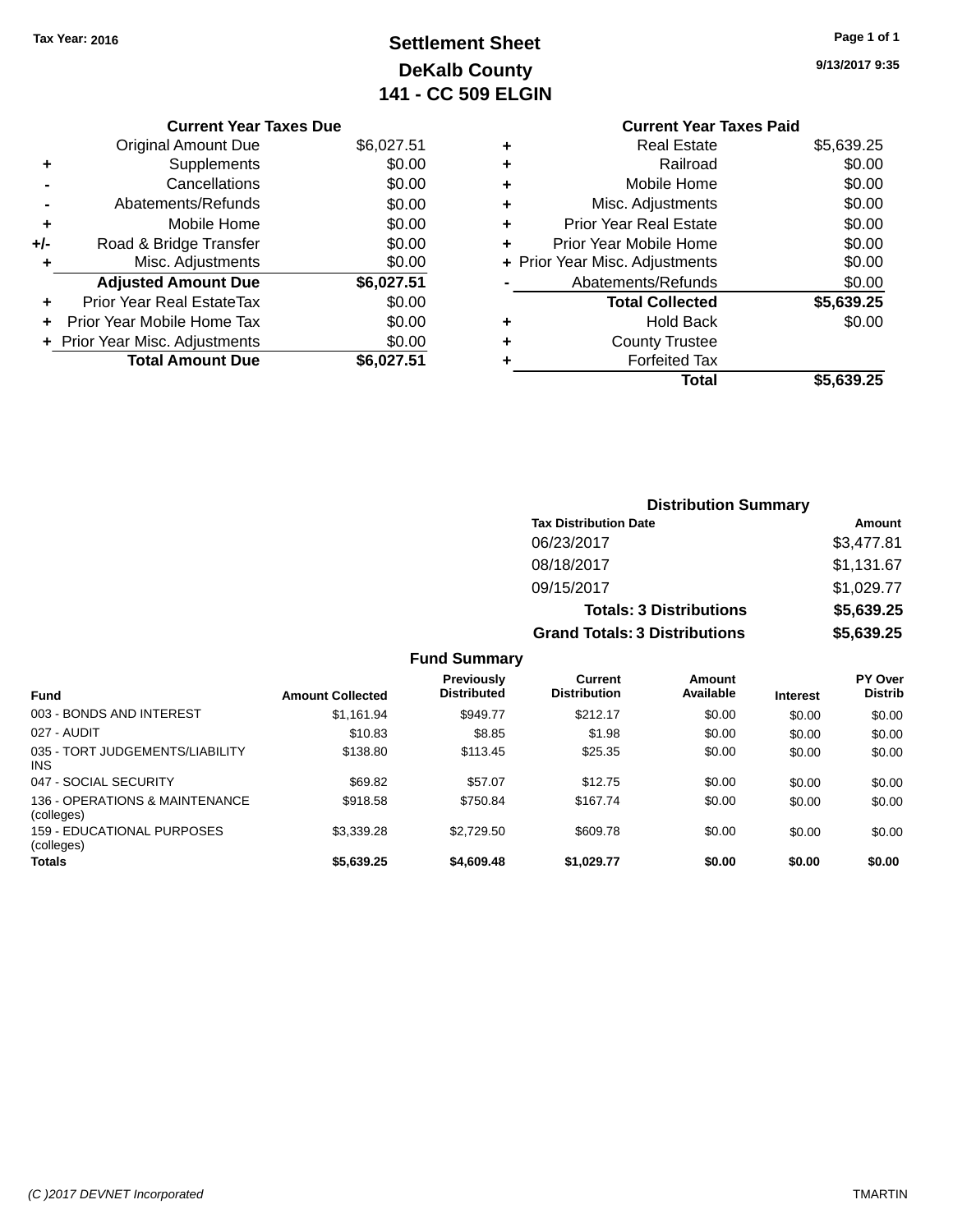## **Settlement Sheet Tax Year: 2016 Page 1 of 1 DeKalb County 142 - CC 511 ROCK VALLEY**

**9/13/2017 9:35**

## **Current Year Taxes Paid**

| \$1,149.50<br>\$0.00 |
|----------------------|
|                      |
|                      |
| \$0.00               |
| \$0.00               |
| \$0.00               |
| \$0.00               |
| \$0.00               |
| \$1,149.50           |
| \$0.00               |
| \$0.00               |
| \$0.00               |
| \$1,149.50           |
|                      |

| ٠ | <b>Real Estate</b>             | \$921.20 |
|---|--------------------------------|----------|
| ٠ | Railroad                       | \$0.00   |
| ٠ | Mobile Home                    | \$0.00   |
| ٠ | Misc. Adjustments              | \$0.00   |
| ٠ | <b>Prior Year Real Estate</b>  | \$0.00   |
|   | Prior Year Mobile Home         | \$0.00   |
|   | + Prior Year Misc. Adjustments | \$0.00   |
|   | Abatements/Refunds             | \$0.00   |
|   | <b>Total Collected</b>         | \$921.20 |
| ٠ | <b>Hold Back</b>               | \$0.00   |
|   | <b>County Trustee</b>          |          |
| ٠ | <b>Forfeited Tax</b>           |          |
|   | Total                          | \$921.20 |
|   |                                |          |

| <b>Distribution Summary</b>          |          |
|--------------------------------------|----------|
| <b>Tax Distribution Date</b>         | Amount   |
| 06/23/2017                           | \$570.75 |
| 09/15/2017                           | \$350.45 |
| <b>Totals: 2 Distributions</b>       | \$921.20 |
| <b>Grand Totals: 2 Distributions</b> | \$921.20 |

## **Fund Summary**

| <b>Fund</b>                                     | <b>Amount Collected</b> | Previously<br><b>Distributed</b> | Current<br><b>Distribution</b> | Amount<br>Available | <b>Interest</b> | PY Over<br><b>Distrib</b> |
|-------------------------------------------------|-------------------------|----------------------------------|--------------------------------|---------------------|-----------------|---------------------------|
| 003 - BONDS AND INTEREST                        | \$416.56                | \$258.09                         | \$158.47                       | \$0.00              | \$0.00          | \$0.00                    |
| 027 - AUDIT                                     | \$1.64                  | \$1.02                           | \$0.62                         | \$0.00              | \$0.00          | \$0.00                    |
| 035 - TORT JUDGEMENTS/LIABILITY<br><b>INS</b>   | \$0.00                  | \$0.00                           | \$0.00                         | \$0.00              | \$0.00          | \$0.00                    |
| 047 - SOCIAL SECURITY                           | \$0.00                  | \$0.00                           | \$0.00                         | \$0.00              | \$0.00          | \$0.00                    |
| 136 - OPERATIONS & MAINTENANCE<br>(colleges)    | \$74.52                 | \$46.17                          | \$28.35                        | \$0.00              | \$0.00          | \$0.00                    |
| 141 - HLTH, SFTY/HANDICAP<br>ACCESS/ENERGY      | \$0.00                  | \$0.00                           | \$0.00                         | \$0.00              | \$0.00          | \$0.00                    |
| <b>159 - EDUCATIONAL PURPOSES</b><br>(colleges) | \$428.48                | \$265.47                         | \$163.01                       | \$0.00              | \$0.00          | \$0.00                    |
| <b>Totals</b>                                   | \$921.20                | \$570.75                         | \$350.45                       | \$0.00              | \$0.00          | \$0.00                    |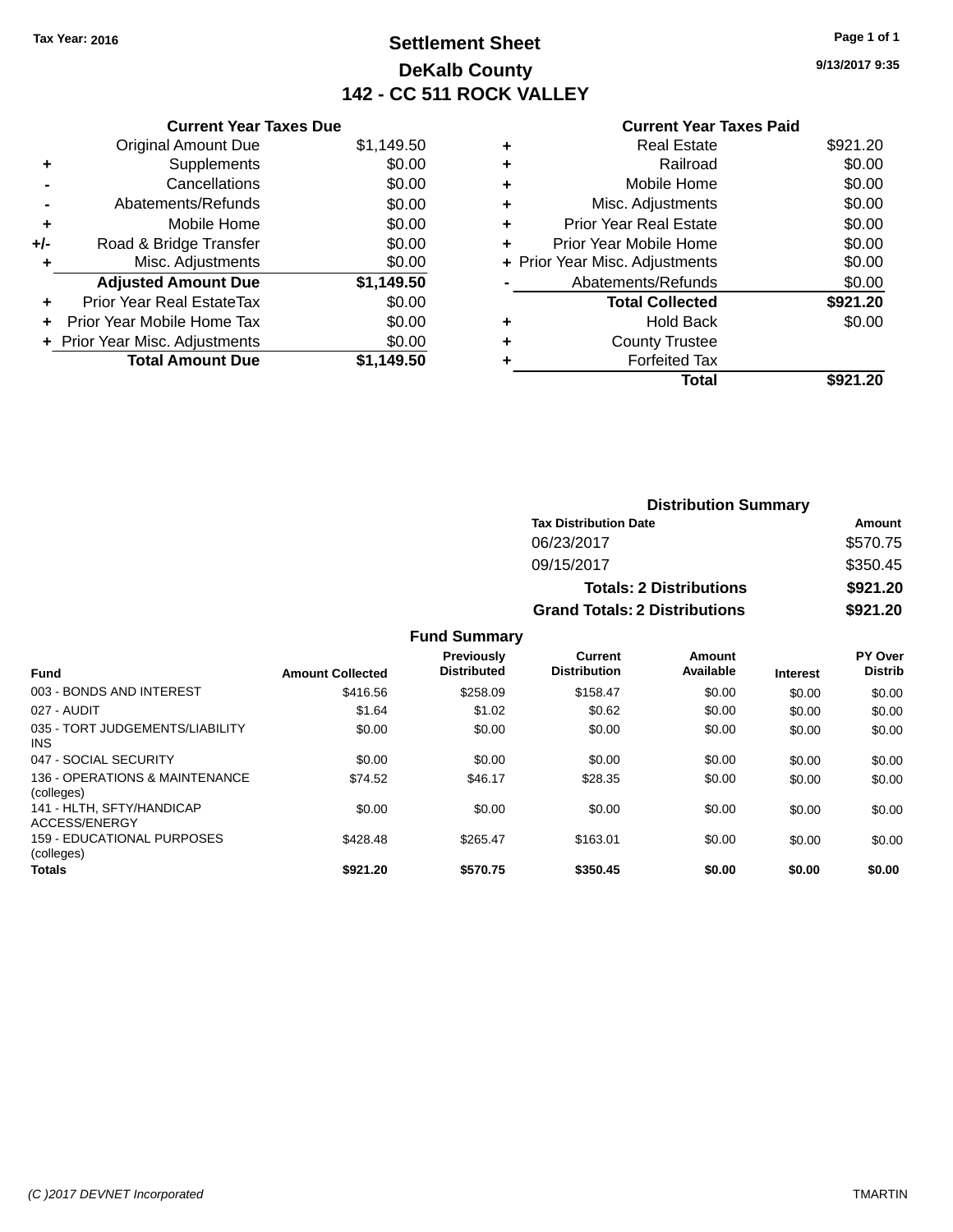## **Settlement Sheet Tax Year: 2016 Page 1 of 1 DeKalb County 143 - CC 513 ILLINOIS VALLEY**

**9/13/2017 9:35**

| <b>Current Year Taxes Due</b> |            |
|-------------------------------|------------|
| <b>Original Amount Due</b>    | \$7,450.97 |
| Supplements                   | \$0.00     |
| Cancellations                 | \$0.00     |
| Abatements/Refunds            | \$0.00     |
| Mobile Home                   | \$0.00     |
| Road & Bridge Transfer        | \$0.00     |
| Misc. Adjustments             | \$0.00     |
| <b>Adjusted Amount Due</b>    | \$7,450.97 |
| Prior Year Real EstateTax     | \$0.00     |
| Prior Year Mobile Home Tax    | \$0.00     |
| Prior Year Misc. Adjustments  | \$0.00     |
| <b>Total Amount Due</b>       | \$7,450.97 |
|                               |            |

| ٠ | <b>Real Estate</b>             | \$6,726.59 |
|---|--------------------------------|------------|
| ٠ | Railroad                       | \$541.70   |
| ٠ | Mobile Home                    | \$0.00     |
| ٠ | Misc. Adjustments              | \$0.00     |
| ٠ | <b>Prior Year Real Estate</b>  | \$0.00     |
| ٠ | Prior Year Mobile Home         | \$0.00     |
|   | + Prior Year Misc. Adjustments | \$0.00     |
|   | Abatements/Refunds             | \$0.00     |
|   | <b>Total Collected</b>         | \$7,268.29 |
| ٠ | <b>Hold Back</b>               | \$0.00     |
| ٠ | <b>County Trustee</b>          |            |
| ٠ | <b>Forfeited Tax</b>           |            |
|   | <b>Total</b>                   | \$7.268.29 |
|   |                                |            |

| <b>Distribution Summary</b>          |            |  |  |  |
|--------------------------------------|------------|--|--|--|
| <b>Tax Distribution Date</b>         | Amount     |  |  |  |
| 05/26/2017                           | \$778.93   |  |  |  |
| 06/23/2017                           | \$3,275.39 |  |  |  |
| 07/21/2017                           | \$49.18    |  |  |  |
| 09/15/2017                           | \$3,164.79 |  |  |  |
| <b>Totals: 4 Distributions</b>       | \$7,268.29 |  |  |  |
| <b>Grand Totals: 4 Distributions</b> | \$7,268.29 |  |  |  |

|                                                     |                         | <b>Fund Summary</b>              |                                |                     |                 |                                  |
|-----------------------------------------------------|-------------------------|----------------------------------|--------------------------------|---------------------|-----------------|----------------------------------|
| <b>Fund</b>                                         | <b>Amount Collected</b> | Previously<br><b>Distributed</b> | Current<br><b>Distribution</b> | Amount<br>Available | <b>Interest</b> | <b>PY Over</b><br><b>Distrib</b> |
| 003 - BONDS AND INTEREST                            | \$0.00                  | \$0.00                           | \$0.00                         | \$0.00              | \$0.00          | \$0.00                           |
| 027 - AUDIT                                         | \$23.61                 | \$13.33                          | \$10.28                        | \$0.00              | \$0.00          | \$0.00                           |
| 035 - TORT JUDGMENTS, LIABILITY<br><b>INSURANCE</b> | \$260.00                | \$146.79                         | \$113.21                       | \$0.00              | \$0.00          | \$0.00                           |
| 047 - SOCIAL SECURITY                               | \$177.79                | \$100.37                         | \$77.42                        | \$0.00              | \$0.00          | \$0.00                           |
| 136 - OPERATIONS & MAINTENANCE<br>(colleges)        | \$786.68                | \$444.14                         | \$342.54                       | \$0.00              | \$0.00          | \$0.00                           |
| 141 - HLTH, SFTY/HANDICAP<br>ACCESS/ENERGY          | \$912.74                | \$515.31                         | \$397.43                       | \$0.00              | \$0.00          | \$0.00                           |
| 149 - STATEWIDE AVERAGE<br><b>ADDITIONAL TAX</b>    | \$2,550.78              | \$1.440.11                       | \$1,110.67                     | \$0.00              | \$0.00          | \$0.00                           |
| 159 - EDUCATIONAL PURPOSES<br>(colleges)            | \$2,556.69              | \$1,443.45                       | \$1,113.24                     | \$0.00              | \$0.00          | \$0.00                           |
| <b>Totals</b>                                       | \$7,268.29              | \$4,103.50                       | \$3.164.79                     | \$0.00              | \$0.00          | \$0.00                           |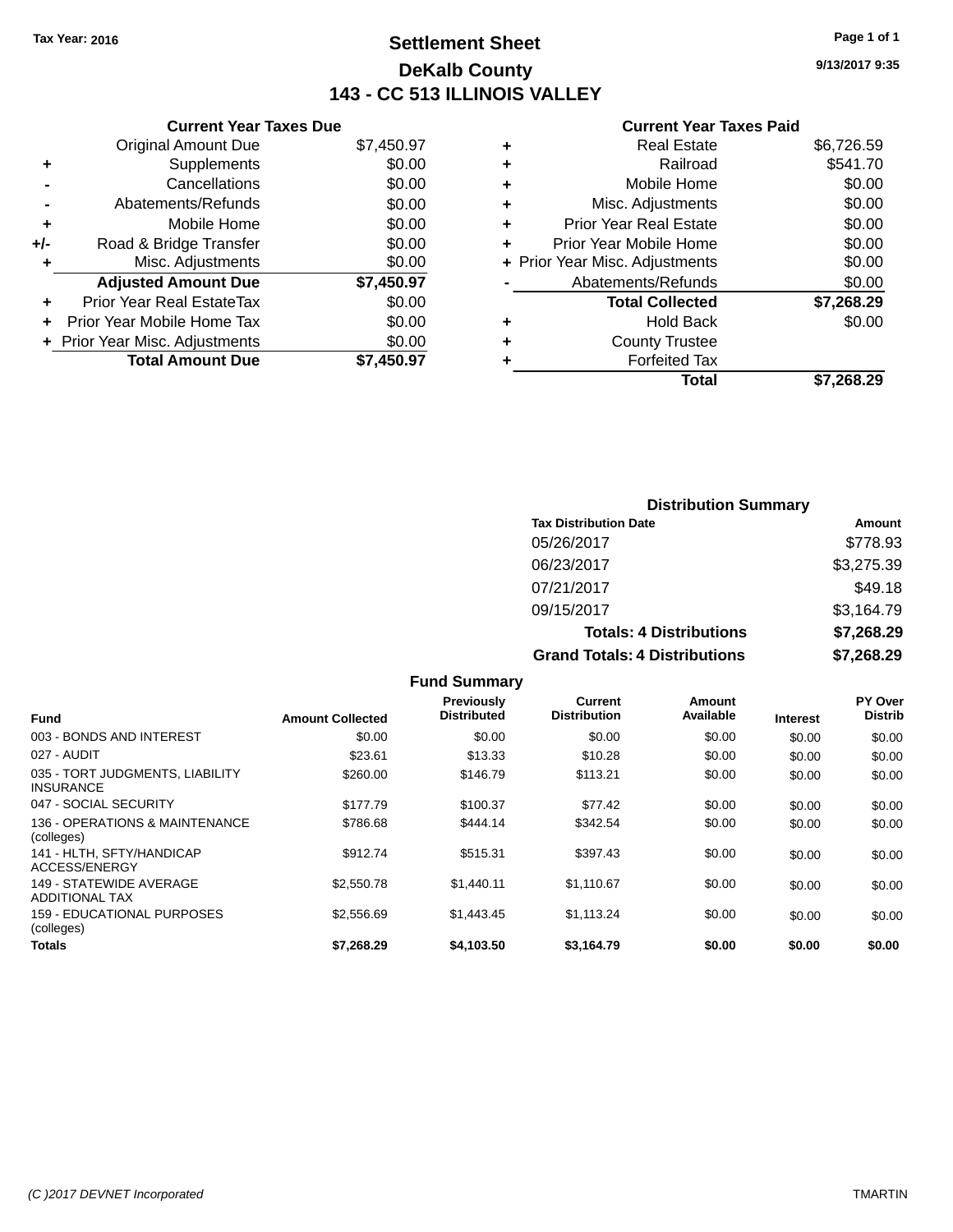## **Settlement Sheet Tax Year: 2016 Page 1 of 2 DeKalb County 144 - CC 516 WAUBONSEE**

**9/13/2017 9:35**

| <b>Current Year Taxes Paid</b> |  |  |  |
|--------------------------------|--|--|--|
|--------------------------------|--|--|--|

|     | <b>Current Year Taxes Due</b>  |                |
|-----|--------------------------------|----------------|
|     | <b>Original Amount Due</b>     | \$1,729,869.99 |
| ٠   | Supplements                    | \$19,442.82    |
|     | Cancellations                  | \$22,191.36    |
|     | Abatements/Refunds             | \$1.06         |
| ٠   | Mobile Home                    | \$0.00         |
| +/- | Road & Bridge Transfer         | \$0.00         |
| ٠   | Misc. Adjustments              | \$670.36       |
|     | <b>Adjusted Amount Due</b>     | \$1,727,790.75 |
| ٠   | Prior Year Real EstateTax      | \$81.79        |
| ÷   | Prior Year Mobile Home Tax     | \$0.00         |
|     | + Prior Year Misc. Adjustments | \$295.37       |
|     | <b>Total Amount Due</b>        | \$1,728,167.91 |
|     |                                |                |

| ٠ | <b>Real Estate</b>             | \$1,635,164.43 |
|---|--------------------------------|----------------|
| ٠ | Railroad                       | \$19,296.82    |
| ٠ | Mobile Home                    | \$0.00         |
| ٠ | Misc. Adjustments              | \$670.36       |
| ٠ | <b>Prior Year Real Estate</b>  | \$81.79        |
| ÷ | Prior Year Mobile Home         | \$0.00         |
|   | + Prior Year Misc. Adjustments | \$295.37       |
|   | Abatements/Refunds             | \$1.06         |
|   | <b>Total Collected</b>         | \$1,655,507.71 |
| ٠ | <b>Hold Back</b>               | \$0.00         |
| ٠ | <b>County Trustee</b>          |                |
| ٠ | <b>Forfeited Tax</b>           |                |
|   | Total                          | \$1,655,507.71 |
|   |                                |                |

| <b>Distribution Summary</b>          |                |  |  |  |  |
|--------------------------------------|----------------|--|--|--|--|
| <b>Tax Distribution Date</b>         | Amount         |  |  |  |  |
| 05/26/2017                           | \$161,747.41   |  |  |  |  |
| 06/23/2017                           | \$788,534.94   |  |  |  |  |
| 07/21/2017                           | \$20,588.19    |  |  |  |  |
| 08/18/2017                           | \$63,098.62    |  |  |  |  |
| 09/15/2017                           | \$621,538.55   |  |  |  |  |
| <b>Totals: 5 Distributions</b>       | \$1,655,507.71 |  |  |  |  |
| <b>Grand Totals: 5 Distributions</b> | \$1,655,507.71 |  |  |  |  |

|                                                 |                         | <b>Fund Summary</b>                     |                                |                     |                 |                           |
|-------------------------------------------------|-------------------------|-----------------------------------------|--------------------------------|---------------------|-----------------|---------------------------|
| <b>Fund</b>                                     | <b>Amount Collected</b> | <b>Previously</b><br><b>Distributed</b> | Current<br><b>Distribution</b> | Amount<br>Available | <b>Interest</b> | PY Over<br><b>Distrib</b> |
| 003 - BONDS AND INTEREST                        | \$261.444.39            | \$163,288.54                            | \$98.155.85                    | \$0.00              | \$0.00          | \$0.00                    |
| 027 - AUDIT                                     | \$2.657.11              | \$1,659.53                              | \$997.58                       | \$0.00              | \$0.00          | \$0.00                    |
| 035 - TORT JUDGEMENTS/LIABILITY<br>INS.         | \$37.573.41             | \$23,466.97                             | \$14,106,44                    | \$0.00              | \$0.00          | \$0.00                    |
| 136 - OPERATIONS & MAINTENANCE<br>(colleges)    | \$213.070.45            | \$133,075.95                            | \$79.994.50                    | \$0.00              | \$0.00          | \$0.00                    |
| <b>159 - EDUCATIONAL PURPOSES</b><br>(colleges) | \$1,140,762.35          | \$712,478.17                            | \$428,284.18                   | \$0.00              | \$0.00          | \$0.00                    |
| Totals                                          | \$1,655,507.71          | \$1.033.969.16                          | \$621,538.55                   | \$0.00              | \$0.00          | \$0.00                    |

## **Miscellaneous Adjustment Detail**

| Year Source              | <b>Account Type</b>       |          | <b>Amount Adjustment Description</b>                        |
|--------------------------|---------------------------|----------|-------------------------------------------------------------|
| 2015 RE - Real Estate    | <b>Back Tax Collected</b> |          | \$11.18 OBERHELMAN REDEMPTION 09-25-451-001 by TBA          |
| 2015 RE - Real Estate    | <b>Back Tax Collected</b> |          | \$19.21 OBERHELMAN REDEMPTION 09-25-478-001 by TBA          |
| 2015 RE - Real Estate    | <b>Back Tax Collected</b> |          | \$69.58 AVILA REDEMPTION 15-14-328-005 by TBA               |
| 2015 RE - Real Estate    | <b>Back Tax Collected</b> |          | \$165.95 NIELSEN REDEMPTION 15-16-151-002 by TBA            |
| 2015 RE - Real Estate    | <b>Back Tax Collected</b> |          | \$9.49 NIELSEN REDEMPTION 15-16-151-019 by TBA              |
| 2015 RE - Real Estate    | <b>Back Tax Collected</b> |          | \$9.98 MCFARLAND REDEMPTION 15-15-228-014 by TBA            |
| 2015 RE - Real Estate    | <b>Back Tax Collected</b> |          | \$9.98 MCFARLAND REDEMPTION 15-15-225-015 by TBA            |
| 2016 RE - Real Estate    | <b>Back Tax Collected</b> |          | \$294.01 HARRISON REDEMPTION 19-26-408-006 by TBA           |
| 2016 RE - Real Estate    | <b>Back Tax Collected</b> |          | \$159.08 WEST SUBURBAN BANK REDEMPTION 15-14-304-002 by TBA |
| 2016 RE - Real Estate    | <b>Back Tax Collected</b> |          | \$162.64 MARSHNER REDEMPTION 19-26-434-001 by TBA           |
| 2016 RE - Real Estate    | Paymt In Lieu of Tax      |          | \$54.63 HOUSING AUTHORITY SUNSET VIEW APARTMENTS by TBA     |
| <b>Totals 11 entries</b> |                           | \$965.73 |                                                             |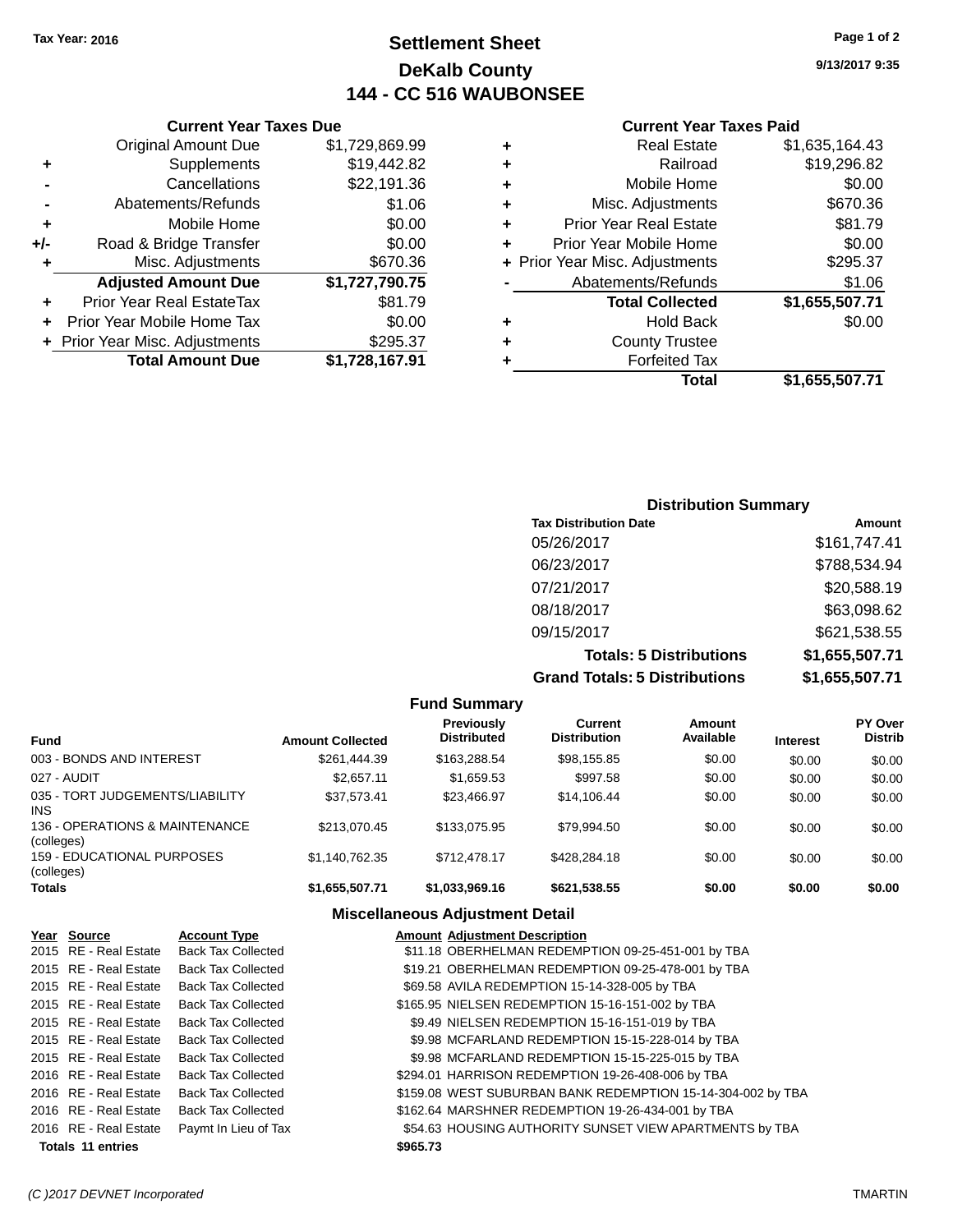## **Settlement Sheet Tax Year: 2016 Page 2 of 2 DeKalb County Abatement Detail**

**Totals \$1.06 3 entries**

**Year Source Account Type Amount Adjustment Description**<br>2016 RE - Real Estate RE Abatement \$0.00 PTAB INTEREST REFUN \$0.00 PTAB INTEREST REFUND 19-23-300-013 by TBA 2016 RE - Real Estate RE Abatement \$0.36 PTAB INTEREST REFUND 18-28-426-009 by TBA 2016 RE - Real Estate RE Abatement \$0.70 PTAB INTEREST REFUND 18-27-302-004 by TBA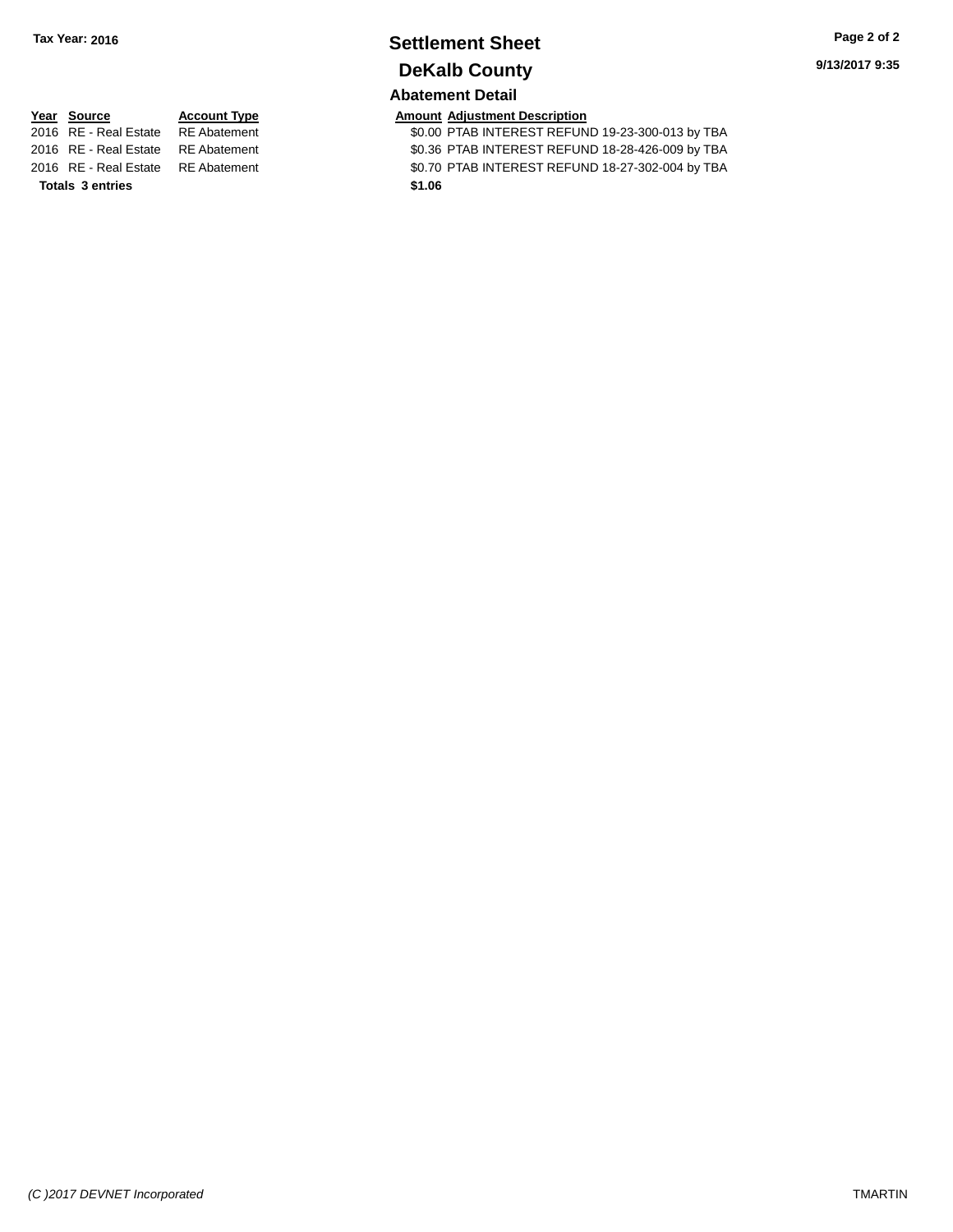## **Settlement Sheet Tax Year: 2016 Page 1 of 2 DeKalb County 145 - CC 523 KISHWAUKEE**

**9/13/2017 9:35**

## **Current Year Taxes Paid**

| ٠ | <b>Real Estate</b>             | \$9,913,162.43  |
|---|--------------------------------|-----------------|
| ٠ | Railroad                       | \$84,967.50     |
| ٠ | Mobile Home                    | \$0.00          |
| ٠ | Misc. Adjustments              | \$2,283.01      |
| ٠ | <b>Prior Year Real Estate</b>  | (\$2,680.48)    |
| ٠ | Prior Year Mobile Home         | \$0.00          |
|   | + Prior Year Misc. Adjustments | \$3,465.54      |
|   | Abatements/Refunds             | \$0.62          |
|   | <b>Total Collected</b>         | \$10,001,197.38 |
| ٠ | <b>Hold Back</b>               | \$0.00          |
| ٠ | <b>County Trustee</b>          |                 |
|   | <b>Forfeited Tax</b>           |                 |
|   | Total                          | \$10,001,197.38 |

|     | <b>Current Year Taxes Due</b>    |                 |  |  |
|-----|----------------------------------|-----------------|--|--|
|     | <b>Original Amount Due</b>       | \$10,372,189.49 |  |  |
| ٠   | Supplements                      | \$97,434.41     |  |  |
|     | Cancellations                    | \$134,742.63    |  |  |
|     | Abatements/Refunds               | \$0.62          |  |  |
| ٠   | Mobile Home                      | \$0.00          |  |  |
| +/- | Road & Bridge Transfer           | \$0.00          |  |  |
| ٠   | Misc. Adjustments                | \$2,283.01      |  |  |
|     | <b>Adjusted Amount Due</b>       | \$10,337,163.66 |  |  |
| ٠   | <b>Prior Year Real EstateTax</b> | (\$2,680.48)    |  |  |
| ÷   | Prior Year Mobile Home Tax       | \$0.00          |  |  |
|     | + Prior Year Misc. Adjustments   | \$3,465.54      |  |  |
|     | <b>Total Amount Due</b>          | \$10,337,948.72 |  |  |

## **Distribution Summary**

| <b>Tax Distribution Date</b>         | Amount          |
|--------------------------------------|-----------------|
| 05/26/2017                           | \$885,956.22    |
| 06/23/2017                           | \$4,630,808.94  |
| 07/21/2017                           | \$83,417.73     |
| 08/18/2017                           | \$309,217.95    |
| 09/15/2017                           | \$4,091,796.54  |
| <b>Totals: 5 Distributions</b>       | \$10,001,197.38 |
| <b>Grand Totals: 5 Distributions</b> | \$10,001,197.38 |

|                                              |                         | <b>Fund Summary</b>              |                                |                     |                 |                           |
|----------------------------------------------|-------------------------|----------------------------------|--------------------------------|---------------------|-----------------|---------------------------|
| Fund                                         | <b>Amount Collected</b> | Previously<br><b>Distributed</b> | Current<br><b>Distribution</b> | Amount<br>Available | <b>Interest</b> | PY Over<br><b>Distrib</b> |
| 003 - BONDS AND INTEREST                     | \$3,070,307.56          | \$1,814,150.57                   | \$1,256,156.99                 | \$0.00              | \$0.00          | \$0.00                    |
| 027 - AUDIT                                  | \$60.757.27             | \$35.899.61                      | \$24,857.66                    | \$0.00              | \$0.00          | \$0.00                    |
| 035 - TORT JUDGEMENTS/LIABILITY<br>INS       | \$883.565.80            | \$522.071.94                     | \$361.493.86                   | \$0.00              | \$0.00          | \$0.00                    |
| 047 - SOCIAL SECURITY                        | \$191.972.98            | \$113,430.94                     | \$78,542.04                    | \$0.00              | \$0.00          | \$0.00                    |
| 136 - OPERATIONS & MAINTENANCE<br>(colleges) | \$1.105.832.39          | \$653.402.44                     | \$452,429.95                   | \$0.00              | \$0.00          | \$0.00                    |
| 141 - HLTH/SFTY/HANDICAP<br>ACCESS/ENERGY    | \$583,669.88            | \$344.872.64                     | \$238,797.24                   | \$0.00              | \$0.00          | \$0.00                    |
| 159 - EDUCATIONAL PURPOSES<br>(colleges)     | \$4,105,091.50          | \$2,425,572.70                   | \$1,679,518.80                 | \$0.00              | \$0.00          | \$0.00                    |
| Totals                                       | \$10,001,197.38         | \$5,909,400.84                   | \$4,091,796.54                 | \$0.00              | \$0.00          | \$0.00                    |

## **Miscellaneous Adjustment Detail**

| Year Source           | <b>Account Type</b>                      | <b>Amount Adjustment Description</b>                           |  |
|-----------------------|------------------------------------------|----------------------------------------------------------------|--|
|                       | 2015 RE - Real Estate Back Tax Collected | \$78.45 MOONEY REDEMPTION 08-23-184-002 by TBA                 |  |
| 2015 RE - Real Estate | <b>Back Tax Collected</b>                | \$22.37 CAPES REDEMPTION 02-29-200-001 by TBA                  |  |
| 2015 RE - Real Estate | Back Tax Collected                       | \$202.92 1827 LINCOLN HWY CORP REDEMPTION 08-24-352-024 by TBA |  |
| 2015 RE - Real Estate | Back Tax Collected                       | \$67.64 RIVERMIST REDEMPTION 08-02-324-004 by TBA              |  |
| 2015 RE - Real Estate | Back Tax Collected                       | \$67.64 RIVERMIST REDEMPTION 08-02-351-013 by TBA              |  |
|                       | 2015 RE - Real Estate Back Tax Collected | \$67.64 RIVERMIST REDEMPTION 08-02-351-017 by TBA              |  |
| 2015 RE - Real Estate | Back Tax Collected                       | \$67.64 RIVERMIST REDEMPTION 08-02-351-020 by TBA              |  |
| 2015 RE - Real Estate | <b>Back Tax Collected</b>                | \$67.64 RIVERMIST REDEMPTION 08-02-351-022 by TBA              |  |
|                       | 2015 RE - Real Estate Back Tax Collected | \$67.64 RIVERMIST REDEMPTION 08-02-354-001 by TBA              |  |
|                       | 2015 RE - Real Estate Back Tax Collected | \$67.64 RIVERMIST REDEMPTION 08-02-354-008 by TBA              |  |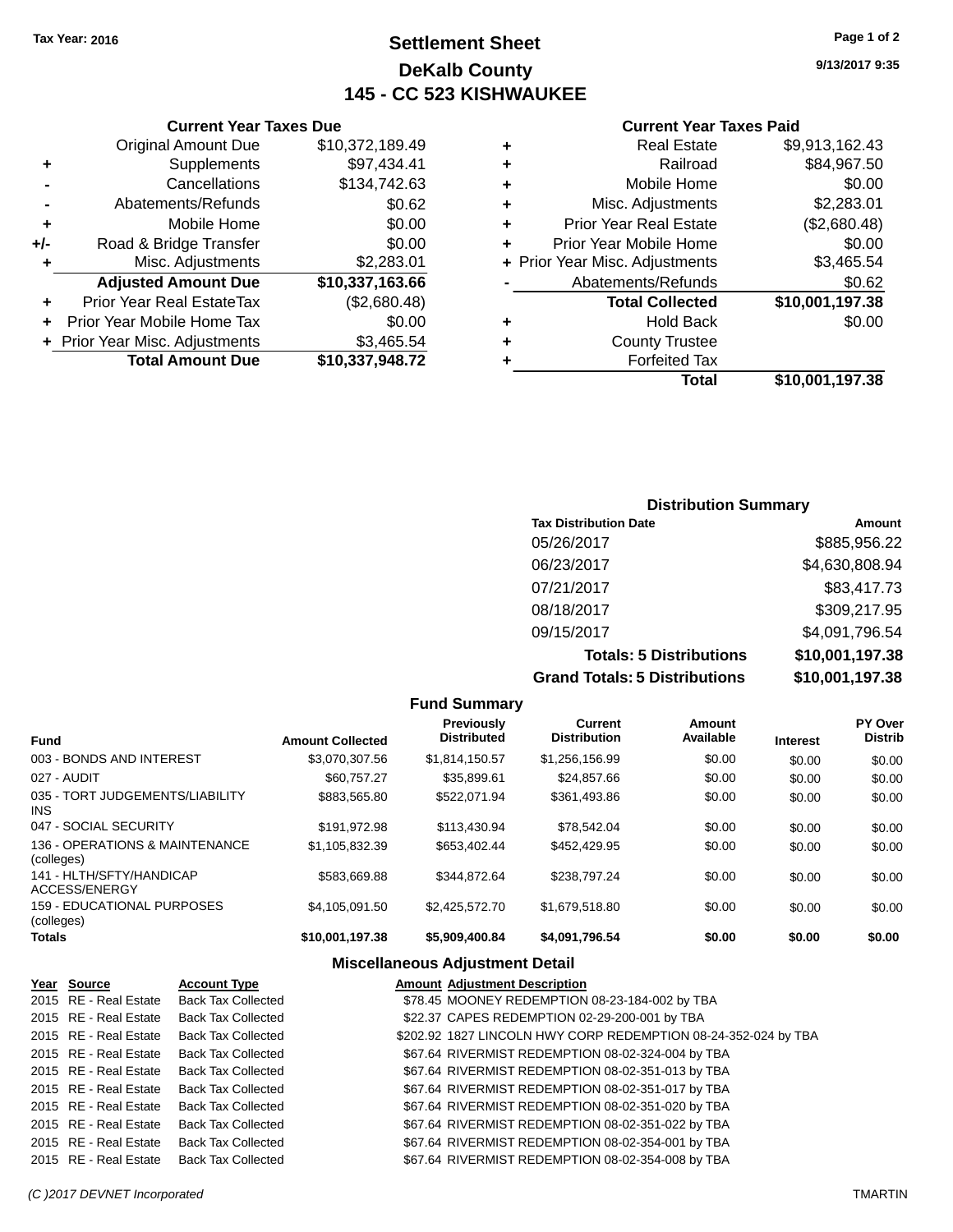## **Settlement Sheet Tax Year: 2016 Page 2 of 2 DeKalb County**

**Miscellaneous Adjustment Detail**

**9/13/2017 9:35**

| Year | Source                   | <b>Account Type</b>       | <u>Ai</u>   |
|------|--------------------------|---------------------------|-------------|
| 2015 | <b>RE</b> - Real Estate  | <b>Back Tax Collected</b> |             |
|      | 2015 RE - Real Estate    | <b>Back Tax Collected</b> |             |
| 2015 | RE - Real Estate         | <b>Back Tax Collected</b> |             |
| 2015 | <b>RE</b> - Real Estate  | <b>Back Tax Collected</b> |             |
|      | 2015 RE - Real Estate    | <b>Back Tax Collected</b> |             |
| 2015 | RE - Real Estate         | <b>Back Tax Collected</b> |             |
| 2015 | <b>RE</b> - Real Estate  | <b>Back Tax Collected</b> |             |
| 2015 | <b>RE</b> - Real Estate  | <b>Back Tax Collected</b> |             |
| 2015 | RE - Real Estate         | <b>Back Tax Collected</b> |             |
| 2015 | <b>RE</b> - Real Estate  | <b>Back Tax Collected</b> |             |
| 2015 | <b>RE</b> - Real Estate  | <b>Back Tax Collected</b> |             |
|      | 2015 RE - Real Estate    | <b>Back Tax Collected</b> | \$:         |
| 2015 | <b>RE</b> - Real Estate  | <b>Back Tax Collected</b> |             |
| 2015 | <b>RE</b> - Real Estate  | <b>Back Tax Collected</b> |             |
|      | 2015 RE - Real Estate    | <b>Back Tax Collected</b> | \$          |
| 2015 | <b>RE</b> - Real Estate  | <b>Back Tax Collected</b> | \$          |
| 2015 | <b>RE</b> - Real Estate  | <b>Back Tax Collected</b> |             |
|      | 2015 RE - Real Estate    | <b>Back Tax Collected</b> |             |
| 2015 | RE - Real Estate         | <b>Back Tax Collected</b> | $$^{\circ}$ |
| 2015 | <b>RE</b> - Real Estate  | <b>Back Tax Collected</b> | \$          |
| 2015 | <b>RE</b> - Real Estate  | <b>Back Tax Collected</b> |             |
| 2015 | RE - Real Estate         | <b>Back Tax Collected</b> |             |
| 2016 | <b>RE</b> - Real Estate  | <b>Back Tax Collected</b> |             |
| 2016 | <b>RE</b> - Real Estate  | <b>Back Tax Collected</b> | \$          |
|      | 2016 RE - Real Estate    | Paymt In Lieu of Tax      |             |
| 2016 | <b>RE</b> - Real Estate  | Paymt In Lieu of Tax      | \$          |
| 2016 | <b>RE</b> - Real Estate  | Paymt In Lieu of Tax      | \$          |
| 2016 | RE - Real Estate         | <b>Back Tax Collected</b> |             |
| 2016 | <b>RE</b> - Real Estate  | <b>Back Tax Collected</b> |             |
| 2016 | <b>RE</b> - Real Estate  | <b>Back Tax Collected</b> |             |
|      | 2016 RE - Real Estate    | <b>Back Tax Collected</b> | \$:         |
|      | <b>Totals 41 entries</b> |                           | \$5,        |

**Totals \$0.62 2 entries**

| Year Source              | <b>Account Type</b>       |            | <b>Amount Adjustment Description</b>                              |
|--------------------------|---------------------------|------------|-------------------------------------------------------------------|
| 2015 RE - Real Estate    | <b>Back Tax Collected</b> |            | \$67.64 RIVERMIST REDEMPTION 08-02-354-012 by TBA                 |
| 2015 RE - Real Estate    | <b>Back Tax Collected</b> |            | \$67.64 RIVERMIST REDEMPTION 08-02-370-001 by TBA                 |
| 2015 RE - Real Estate    | <b>Back Tax Collected</b> |            | \$67.64 RIVERMIST REDEMPTION 08-02-370-002 by TBA                 |
| 2015 RE - Real Estate    | <b>Back Tax Collected</b> |            | \$67.64 RIVERMIST REDEMPTION 08-02-370-003 by TBA                 |
| 2015 RE - Real Estate    | <b>Back Tax Collected</b> |            | \$67.64 RIVERMIST REDEMPTION 08-02-370-004 by TBA                 |
| 2015 RE - Real Estate    | <b>Back Tax Collected</b> |            | \$42.95 RIVERMIST REDEMPTION 08-02-373-001 by TBA                 |
| 2015 RE - Real Estate    | <b>Back Tax Collected</b> |            | \$29.10 RIVERMIST REDEMPTION 08-02-377-001 by TBA                 |
| 2015 RE - Real Estate    | <b>Back Tax Collected</b> |            | \$8.16 RIVERMIST REDEMPTION 08-11-100-045 by TBA                  |
| 2015 RE - Real Estate    | <b>Back Tax Collected</b> |            | \$3.86 RIVERMIST REDEMPTION 15-15-228-013 by TBA                  |
| 2015 RE - Real Estate    | <b>Back Tax Collected</b> |            | \$67.64 RIVERMIST REDEMPTION 08-02-323-005 by TBA                 |
| 2015 RE - Real Estate    | <b>Back Tax Collected</b> |            | \$69.56 ENGSTROM REDEMPTION 09-29-182-013 by TBA                  |
| 2015 RE - Real Estate    | <b>Back Tax Collected</b> |            | \$207.07 ROBINSON REDEMPTION 14-15-155-002 by TBA                 |
| 2015 RE - Real Estate    | <b>Back Tax Collected</b> |            | \$22.40 DUNCAN REDEMPTION 01-26-252-011 by TBA                    |
| 2015 RE - Real Estate    | <b>Back Tax Collected</b> |            | \$41.83 VOID HEL EXEMPTION 08-14-478-035 by TBA                   |
| 2015 RE - Real Estate    | <b>Back Tax Collected</b> |            | \$462.59 PAN PACIFIC HOLDINGS LLC REDEMPTION 06-33-154-011 by TBA |
| 2015 RE - Real Estate    | <b>Back Tax Collected</b> |            | \$896.98 MOONEY REDEMPTION 08-23-184-020 by TBA                   |
| 2015 RE - Real Estate    | <b>Back Tax Collected</b> |            | \$10.00 TRUSTEE SALE 09-29-252-001 by TBA                         |
| 2015 RE - Real Estate    | <b>Back Tax Collected</b> |            | \$13.48 TRUSTEE SALE 02-22-100-004 by TBA                         |
| 2015 RE - Real Estate    | <b>Back Tax Collected</b> |            | \$185.44 MOONEY REDEMPTION 08-23-184-003 by TBA                   |
| 2015 RE - Real Estate    | <b>Back Tax Collected</b> |            | \$164.78 MOONEY REDEMPTION 08-12-184-027 by TBA                   |
| 2015 RE - Real Estate    | <b>Back Tax Collected</b> |            | \$53.27 BOGLE REDEMPTION 14-16-233-001 by TBA                     |
| 2015 RE - Real Estate    | <b>Back Tax Collected</b> |            | \$71.01 CASTLE BANK REDEMPTION 13-15-401-006 by TBA               |
| 2016 RE - Real Estate    | <b>Back Tax Collected</b> |            | \$2.83 TRUSTEE SALE 09-17-385-0110 by TBA                         |
| 2016 RE - Real Estate    | <b>Back Tax Collected</b> |            | \$133.20 MILINAC REDEMPTION 06-05-209-010 by TBA                  |
| 2016 RE - Real Estate    | Paymt In Lieu of Tax      |            | \$70.86 HOUSING AUTHORITY SEQUOYA APARTMENTS by TBA               |
| 2016 RE - Real Estate    | Paymt In Lieu of Tax      |            | \$903.14 HOUSING AUTHORITY DEKALB UNITS by TBA                    |
| 2016 RE - Real Estate    | Paymt In Lieu of Tax      |            | \$745.26 HOUSING AUTHORITY SYCAMORE UNITS by TBA                  |
| 2016 RE - Real Estate    | <b>Back Tax Collected</b> |            | \$12.31 GIANNOLA REDEMPTION 01-26-206-015 by TBA                  |
| 2016 RE - Real Estate    | <b>Back Tax Collected</b> |            | \$13.18 TRUSTEE SALE 09-17-376-011 by TBA                         |
| 2016 RE - Real Estate    | <b>Back Tax Collected</b> |            | \$82.56 CAINARI INC REDEMPTION 02-22-307-006 by TBA               |
| 2016 RE - Real Estate    | <b>Back Tax Collected</b> |            | \$319.67 CAINARI INC REDEMPTION 02-22-307-007 by TBA              |
| <b>Totals 41 entries</b> |                           | \$5.748.55 |                                                                   |

### **Abatement Detail**

# **Year Source Account Type Amount Adjustment Description**

\$0.23 PTAB INTEREST REFUND 06-28-180-020 by TBA 2016 RE - Real Estate RE Abatement \$0.39 PTAB INTEREST REFUND 02-24-452-014 by TBA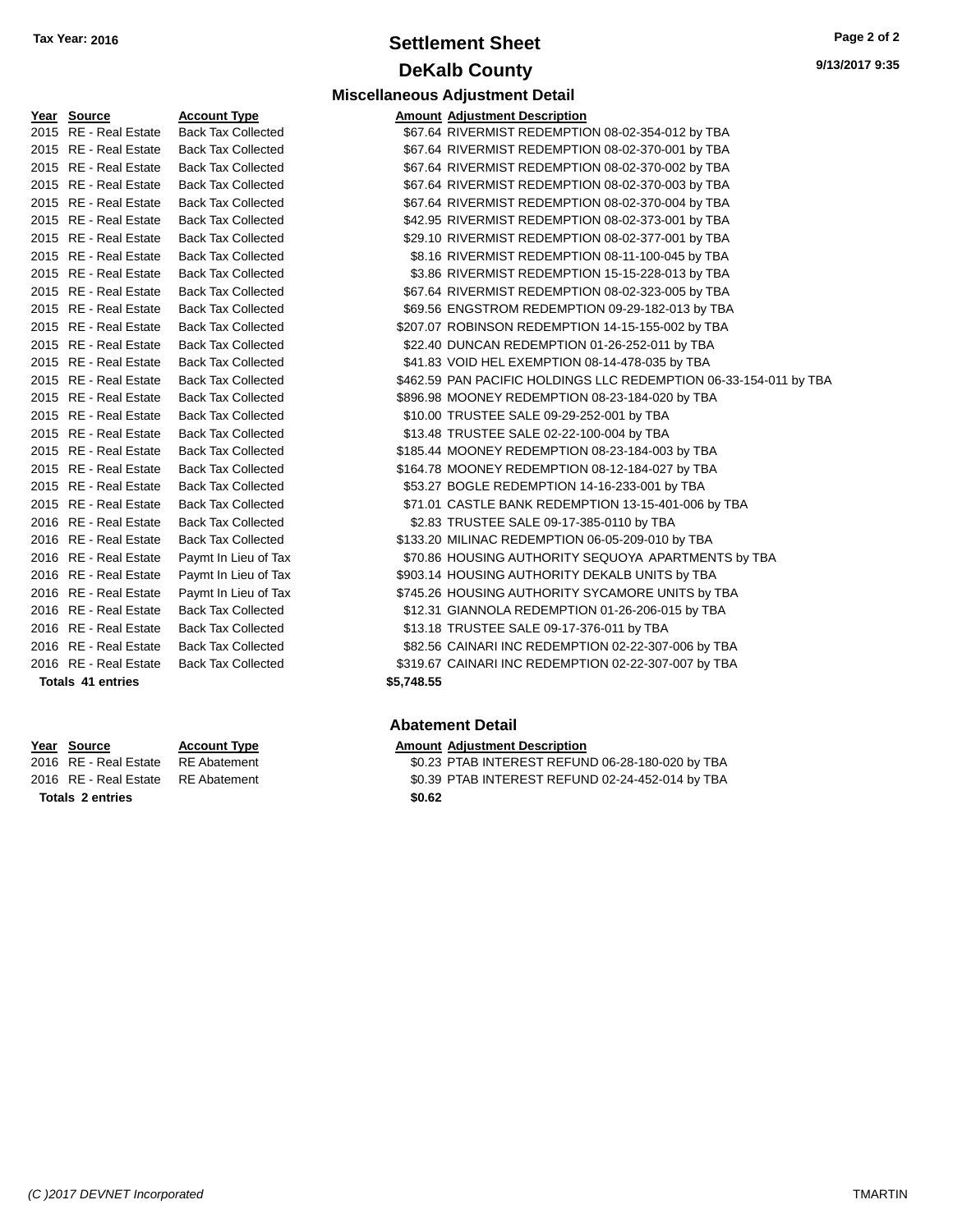## **Settlement Sheet Tax Year: 2016 Page 1 of 2 DeKalb County 150 - DE KALB SANITARY**

**9/13/2017 9:35**

### **Current Year Taxes Paid**

|   | Total                          | \$675,163.77 |
|---|--------------------------------|--------------|
|   | <b>Forfeited Tax</b>           |              |
| ٠ | <b>County Trustee</b>          |              |
| ٠ | <b>Hold Back</b>               | \$0.00       |
|   | <b>Total Collected</b>         | \$675,163.77 |
|   | Abatements/Refunds             | \$0.00       |
|   | + Prior Year Misc. Adjustments | \$546.65     |
|   | Prior Year Mobile Home         | \$0.00       |
| ٠ | <b>Prior Year Real Estate</b>  | (\$174.36)   |
| ٠ | Misc. Adjustments              | \$192.12     |
| ٠ | Mobile Home                    | \$0.00       |
| ٠ | Railroad                       | \$2,387.94   |
| ٠ | <b>Real Estate</b>             | \$672,211.42 |
|   |                                |              |

## **Current Year Taxes Due** Original Amount Due \$704,711.70 **+** Supplements \$10,200.66 **-** Cancellations \$16,186.20 **-** Abatements/Refunds \$0.00 **+** Mobile Home \$0.00 **+/-** Road & Bridge Transfer \$0.00 **+** Misc. Adjustments \$192.12 **Adjusted Amount Due \$698,918.28 +** Prior Year Real EstateTax (\$174.36) **+** Prior Year Mobile Home Tax \$0.00 **+** Prior Year Misc. Adjustments \$546.65 **Total Amount Due \$699,290.57**

### **Distribution Summary**

| <b>Tax Distribution Date</b>         | Amount       |
|--------------------------------------|--------------|
| 05/26/2017                           | \$66,371.46  |
| 06/23/2017                           | \$293,413.20 |
| 07/21/2017                           | \$5,126.20   |
| 08/18/2017                           | \$28,434.52  |
| 09/15/2017                           | \$281,818.39 |
| <b>Totals: 5 Distributions</b>       | \$675,163.77 |
| <b>Grand Totals: 5 Distributions</b> | \$675,163.77 |

### **Fund Summary Fund Interest Amount Collected Distributed PY Over Distrib Amount Available Current Distribution Previously** 001 - CORPORATE \$278,459.81 \$162,228.61 \$116,231.20 \$0.00 \$0.00 \$0.00 005 - I. M. R. F. \$94,888.88 \$55,281.56 \$39,607.32 \$0.00 \$0.00 \$0.00 027 - AUDIT \$17,149.18 \$9,990.99 \$7,158.19 \$0.00 \$0.00 \$0.00 045 - PUBLIC BENEFIT 6 - \$199,251.61 \$199,251.61 \$116,082.50 \$83,169.11 \$0.00 \$0.00 \$0.00 \$0.00 047 - SOCIAL SECURITY 66.00 \$85,414.29 \$49,761.72 \$35,652.57 \$0.00 \$0.00 \$0.00 \$0.00 **Totals \$675,163.77 \$393,345.38 \$281,818.39 \$0.00 \$0.00 \$0.00**

## **Miscellaneous Adjustment Detail**

| Year Source           | <b>Account Type</b>       | <b>Amount Adjustment Description</b>                          |
|-----------------------|---------------------------|---------------------------------------------------------------|
| 2015 RE - Real Estate | <b>Back Tax Collected</b> | \$16.93 MOONEY REDEMPTION 08-23-184-002 by TBA                |
| 2015 RE - Real Estate | <b>Back Tax Collected</b> | \$43.78 1827 LINCOLN HWY CORP REDEMPTION 08-24-352-024 by TBA |
| 2015 RE - Real Estate | <b>Back Tax Collected</b> | \$14.59 RIVERMIST REDEMPTION 08-02-324-004 by TBA             |
| 2015 RE - Real Estate | <b>Back Tax Collected</b> | \$14.59 RIVERMIST REDEMPTION 08-02-351-013 by TBA             |
| 2015 RE - Real Estate | <b>Back Tax Collected</b> | \$14.59 RIVERMIST REDEMPTION 08-02-351-017 by TBA             |
| 2015 RE - Real Estate | <b>Back Tax Collected</b> | \$14.59 RIVERMIST REDEMPTION 08-02-351-020 by TBA             |
| 2015 RE - Real Estate | Back Tax Collected        | \$14.59 RIVERMIST REDEMPTION 08-02-351-022 by TBA             |
| 2015 RE - Real Estate | <b>Back Tax Collected</b> | \$14.59 RIVERMIST REDEMPTION 08-02-354-001 by TBA             |
| 2015 RE - Real Estate | <b>Back Tax Collected</b> | \$14.59 RIVERMIST REDEMPTION 08-02-354-008 by TBA             |
| 2015 RE - Real Estate | <b>Back Tax Collected</b> | \$14.59 RIVERMIST REDEMPTION 08-02-354-012 by TBA             |
| 2015 RE - Real Estate | <b>Back Tax Collected</b> | \$14.59 RIVERMIST REDEMPTION 08-02-370-001 by TBA             |
| 2015 RE - Real Estate | <b>Back Tax Collected</b> | \$14.59 RIVERMIST REDEMPTION 08-02-370-002 by TBA             |
| 2015 RE - Real Estate | <b>Back Tax Collected</b> | \$14.59 RIVERMIST REDEMPTION 08-02-370-003 by TBA             |
| 2015 RE - Real Estate | <b>Back Tax Collected</b> | \$14.59 RIVERMIST REDEMPTION 08-02-370-004 by TBA             |
| 2015 RE - Real Estate | <b>Back Tax Collected</b> | \$9.27 RIVERMIST REDEMPTION 08-02-373-001 by TBA              |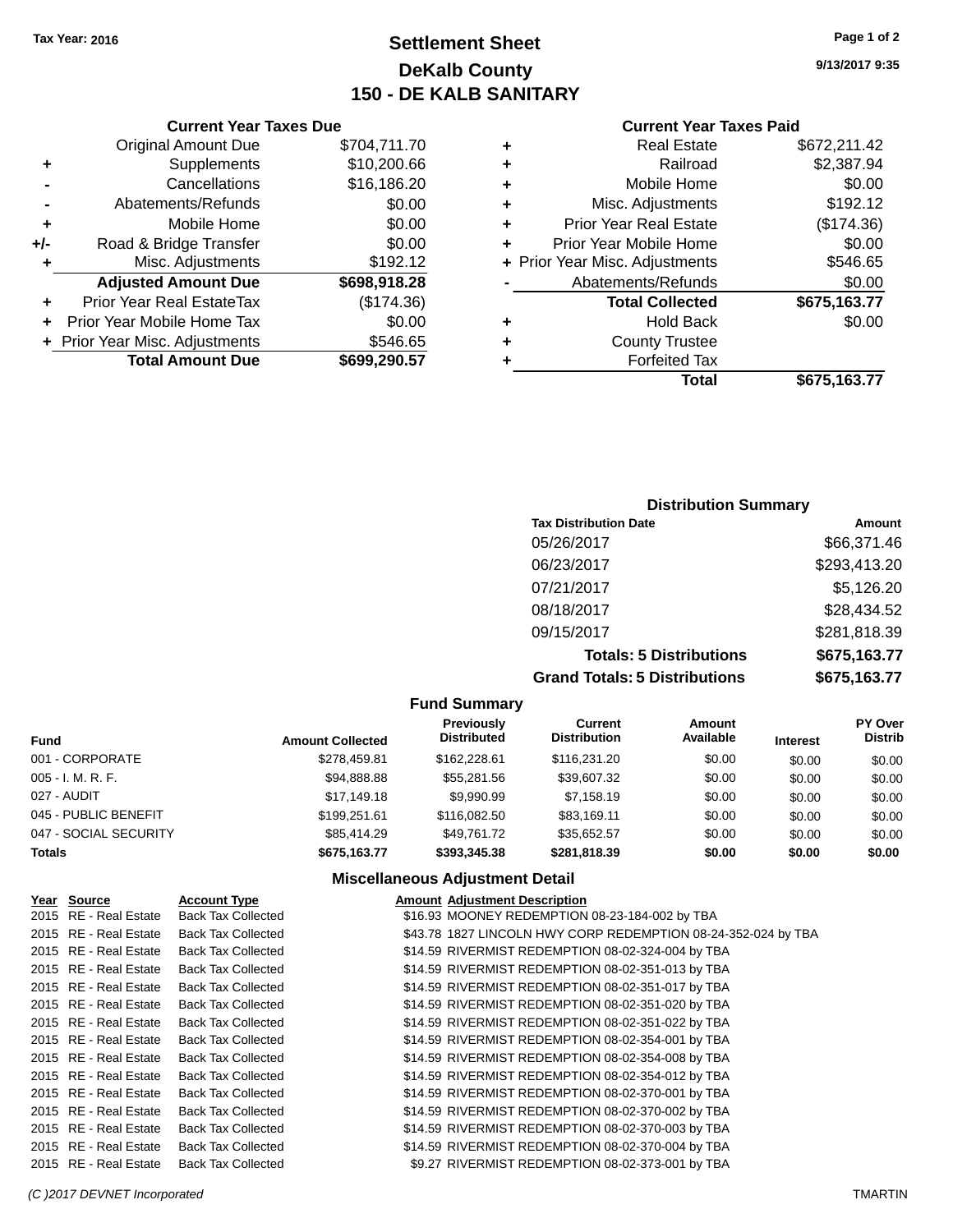## **Settlement Sheet Tax Year: 2016 Page 2 of 2 DeKalb County**

**9/13/2017 9:35**

## **Miscellaneous Adjustment Detail**

| Year Source           | <b>Account Type</b>       |          | <b>Amount Adjustment Description</b> |
|-----------------------|---------------------------|----------|--------------------------------------|
| 2015 RE - Real Estate | <b>Back Tax Collected</b> |          | \$6.28 RIVERMIST REDEMPTIC           |
| 2015 RE - Real Estate | <b>Back Tax Collected</b> |          | \$1.76 RIVERMIST REDEMPTIC           |
| 2015 RE - Real Estate | <b>Back Tax Collected</b> |          | \$0.83 RIVERMIST REDEMPTIC           |
| 2015 RE - Real Estate | <b>Back Tax Collected</b> |          | \$14.59 RIVERMIST REDEMPTIC          |
| 2015 RE - Real Estate | <b>Back Tax Collected</b> |          | \$9.03 VOID HEL EXEMPTION (          |
| 2015 RE - Real Estate | <b>Back Tax Collected</b> |          | \$193.54 MOONEY REDEMPTION           |
| 2015 RE - Real Estate | <b>Back Tax Collected</b> |          | \$40.01 MOONEY REDEMPTION            |
| 2015 RE - Real Estate | <b>Back Tax Collected</b> |          | \$35.55 MOONEY REDEMPTION            |
| 2016 RE - Real Estate | Paymt In Lieu of Tax      |          | \$192.12 HOUSING AUTHORITY D         |
| Totals 24 entries     |                           | \$738.77 |                                      |

| 2015 RE - Real Estate    | <b>Back Tax Collected</b> | \$6.28 RIVERMIST REDEMPTION 08-02-377-001 by TBA  |  |
|--------------------------|---------------------------|---------------------------------------------------|--|
| 2015 RE - Real Estate    | <b>Back Tax Collected</b> | \$1.76 RIVERMIST REDEMPTION 08-11-100-045 by TBA  |  |
| 2015 RE - Real Estate    | <b>Back Tax Collected</b> | \$0.83 RIVERMIST REDEMPTION 15-15-228-013 by TBA  |  |
| 2015 RE - Real Estate    | <b>Back Tax Collected</b> | \$14.59 RIVERMIST REDEMPTION 08-02-323-005 by TBA |  |
| 2015 RE - Real Estate    | <b>Back Tax Collected</b> | \$9.03 VOID HEL EXEMPTION 08-14-478-035 by TBA    |  |
| 2015 RE - Real Estate    | <b>Back Tax Collected</b> | \$193.54 MOONEY REDEMPTION 08-23-184-020 by TBA   |  |
| 2015 RE - Real Estate    | <b>Back Tax Collected</b> | \$40.01 MOONEY REDEMPTION 08-23-184-003 by TBA    |  |
| 2015 RE - Real Estate    | <b>Back Tax Collected</b> | \$35.55 MOONEY REDEMPTION 08-12-184-027 by TBA    |  |
| 2016 RE - Real Estate    | Paymt In Lieu of Tax      | \$192.12 HOUSING AUTHORITY DEKALB UNITS by TBA    |  |
| <b>Totals 24 entries</b> |                           | \$738.77                                          |  |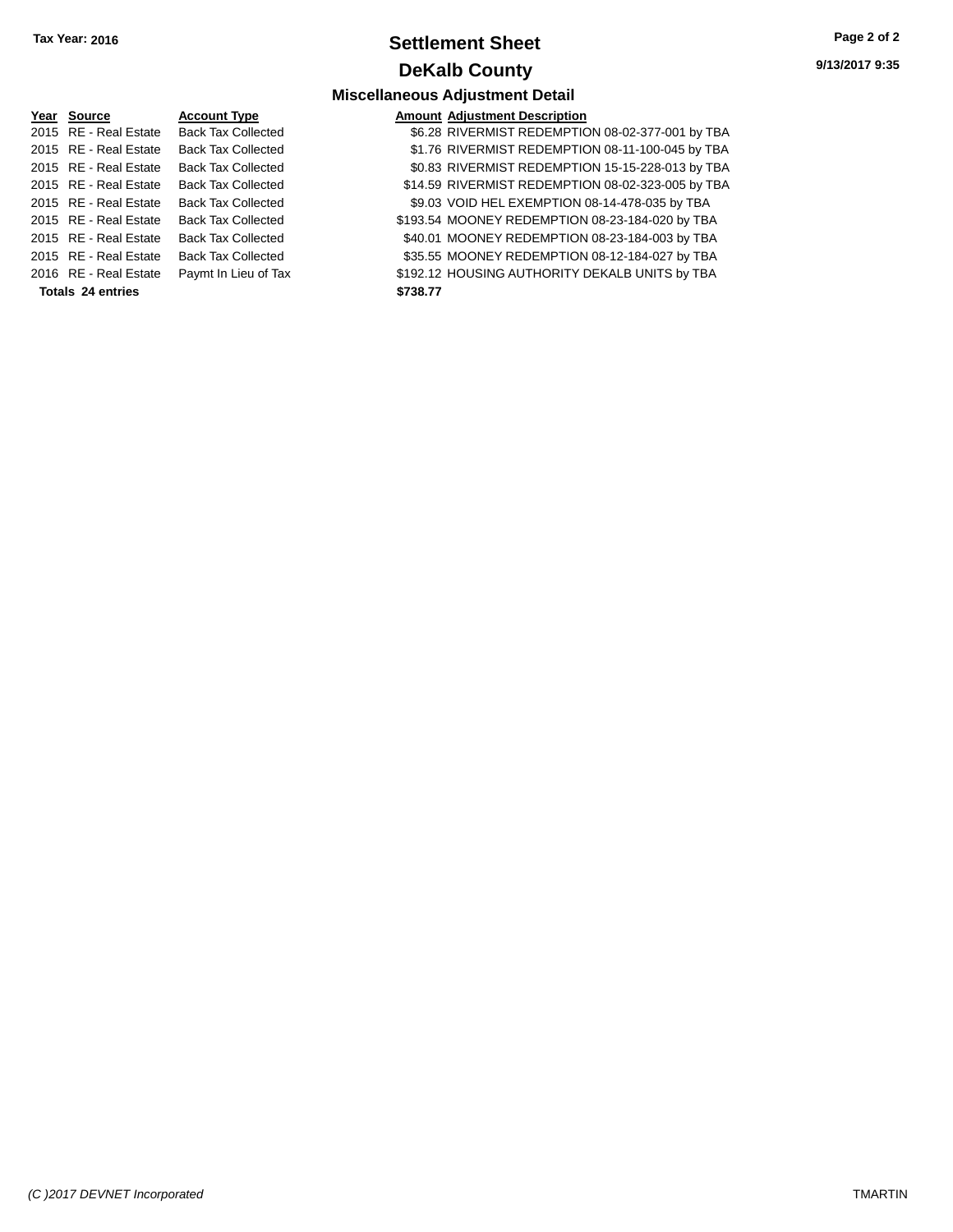## **Settlement Sheet Tax Year: 2016 Page 1 of 1 DeKalb County 151 - FAIRDALE STREET LIGHT**

**9/13/2017 9:35**

|       | <b>Current Year Taxes Due</b>  |            |
|-------|--------------------------------|------------|
|       | <b>Original Amount Due</b>     | \$3,775.10 |
| ٠     | Supplements                    | \$468.49   |
|       | Cancellations                  | \$699.78   |
|       | Abatements/Refunds             | \$0.00     |
| ٠     | Mobile Home                    | \$0.00     |
| $+/-$ | Road & Bridge Transfer         | \$0.00     |
| ٠     | Misc. Adjustments              | \$0.00     |
|       | <b>Adjusted Amount Due</b>     | \$3,543.81 |
| ÷     | Prior Year Real EstateTax      | \$0.00     |
|       | Prior Year Mobile Home Tax     | \$0.00     |
|       | + Prior Year Misc. Adjustments | \$0.00     |
|       | <b>Total Amount Due</b>        | \$3.543.81 |

| ٠ | <b>Real Estate</b>             | \$3,158.79 |
|---|--------------------------------|------------|
| ٠ | Railroad                       | \$0.00     |
| ٠ | Mobile Home                    | \$0.00     |
| ٠ | Misc. Adjustments              | \$0.00     |
| ÷ | Prior Year Real Estate         | \$0.00     |
| ٠ | Prior Year Mobile Home         | \$0.00     |
|   | + Prior Year Misc. Adjustments | \$0.00     |
|   | Abatements/Refunds             | \$0.00     |
|   | <b>Total Collected</b>         | \$3,158.79 |
| ٠ | <b>Hold Back</b>               | \$0.00     |
| ٠ | <b>County Trustee</b>          |            |
| ٠ | <b>Forfeited Tax</b>           |            |
|   | Total                          | \$3,158.79 |
|   |                                |            |

| <b>Distribution Summary</b>          |            |  |  |
|--------------------------------------|------------|--|--|
| <b>Tax Distribution Date</b>         | Amount     |  |  |
| 05/26/2017                           | \$415.50   |  |  |
| 06/23/2017                           | \$1,403.30 |  |  |
| 07/21/2017                           | \$95.89    |  |  |
| 08/18/2017                           | \$37.13    |  |  |
| 09/15/2017                           | \$1,206.97 |  |  |
| <b>Totals: 5 Distributions</b>       | \$3,158.79 |  |  |
| <b>Grand Totals: 5 Distributions</b> | \$3,158.79 |  |  |
| <b>Fund Summary</b>                  |            |  |  |

| <b>Fund</b>     | <b>Amount Collected</b> | <b>Previously</b><br><b>Distributed</b> | Current<br><b>Distribution</b> | Amount<br>Available | <b>Interest</b> | <b>PY Over</b><br><b>Distrib</b> |
|-----------------|-------------------------|-----------------------------------------|--------------------------------|---------------------|-----------------|----------------------------------|
| 001 - CORPORATE | \$3.158.79              | \$1.951.82                              | \$1.206.97                     | \$0.00              | \$0.00          | \$0.00                           |
| <b>Totals</b>   | \$3,158.79              | \$1.951.82                              | \$1.206.97                     | \$0.00              | \$0.00          | \$0.00                           |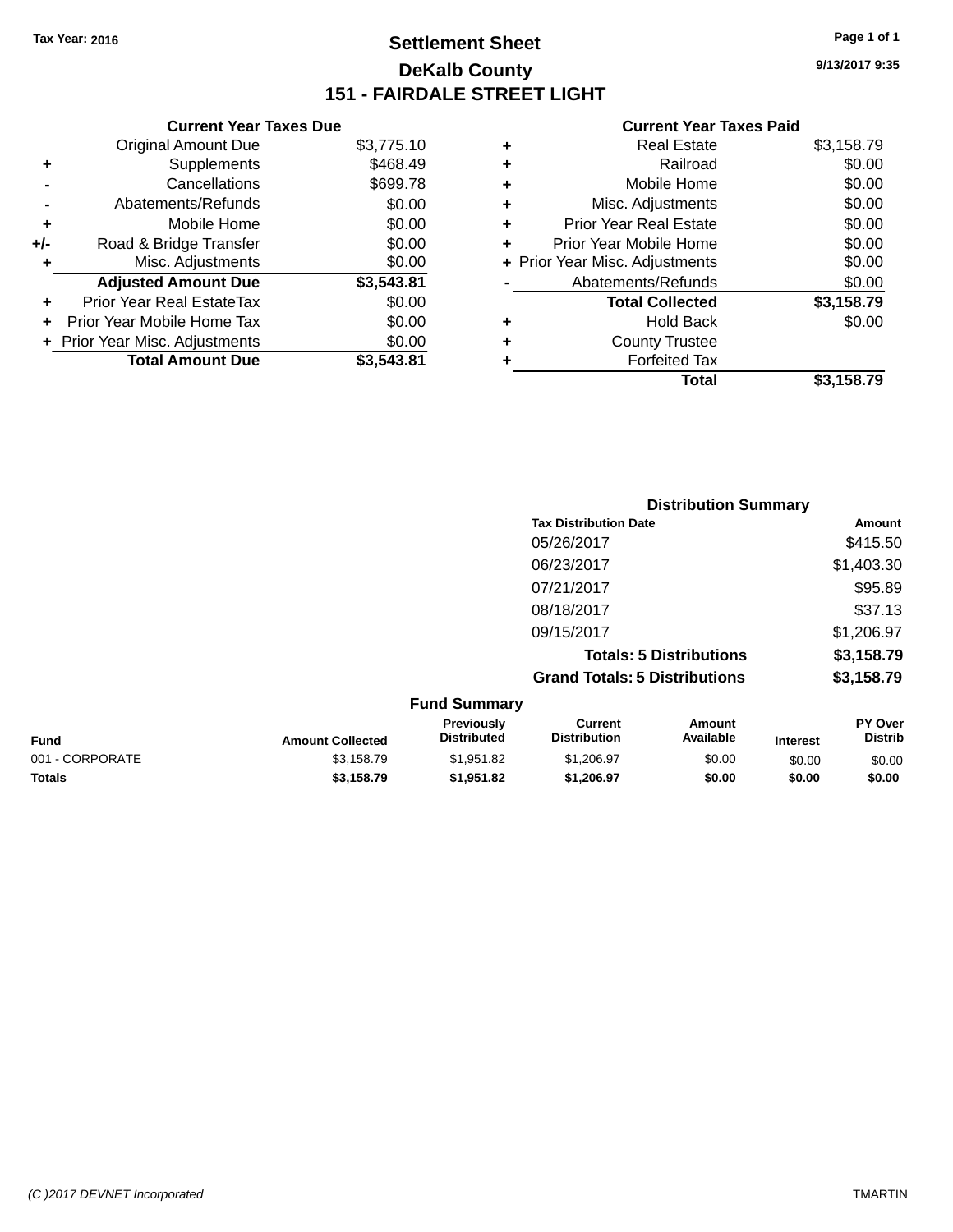## **Settlement Sheet Tax Year: 2016 Page 1 of 1 DeKalb County 152 - AFTON-PIERCE MULTI TWP**

**9/13/2017 9:35**

|     | <b>Current Year Taxes Due</b>  |             |  |
|-----|--------------------------------|-------------|--|
|     | <b>Original Amount Due</b>     | \$25,009.91 |  |
| ٠   | Supplements                    | \$214.45    |  |
|     | Cancellations                  | \$220.76    |  |
|     | Abatements/Refunds             | \$0.00      |  |
| ٠   | Mobile Home                    | \$0.00      |  |
| +/- | Road & Bridge Transfer         | \$0.00      |  |
| ٠   | Misc. Adjustments              | \$0.00      |  |
|     | <b>Adjusted Amount Due</b>     | \$25,003.60 |  |
| ٠   | Prior Year Real EstateTax      | \$0.00      |  |
|     | Prior Year Mobile Home Tax     | \$0.00      |  |
|     | + Prior Year Misc. Adjustments | \$0.00      |  |
|     | <b>Total Amount Due</b>        | \$25,003.60 |  |
|     |                                |             |  |

| ٠ | Real Estate                    | \$23,745.08 |
|---|--------------------------------|-------------|
| ٠ | Railroad                       | \$381.80    |
| ٠ | Mobile Home                    | \$0.00      |
| ٠ | Misc. Adjustments              | \$0.00      |
| ٠ | <b>Prior Year Real Estate</b>  | \$0.00      |
| ٠ | Prior Year Mobile Home         | \$0.00      |
|   | + Prior Year Misc. Adjustments | \$0.00      |
|   | Abatements/Refunds             | \$0.00      |
|   | <b>Total Collected</b>         | \$24,126.88 |
| ٠ | <b>Hold Back</b>               | \$0.00      |
| ٠ | <b>County Trustee</b>          |             |
| ٠ | <b>Forfeited Tax</b>           |             |
|   | Total                          | \$24,126.88 |
|   |                                |             |

| <b>Distribution Summary</b>          |             |
|--------------------------------------|-------------|
| <b>Tax Distribution Date</b>         | Amount      |
| 05/26/2017                           | \$2,330.59  |
| 06/23/2017                           | \$12,150.82 |
| 07/21/2017                           | \$374.60    |
| 08/18/2017                           | \$463.23    |
| 09/15/2017                           | \$8,807.64  |
| <b>Totals: 5 Distributions</b>       | \$24,126.88 |
| <b>Grand Totals: 5 Distributions</b> | \$24,126.88 |

|                                         |                         | <b>Fund Summary</b>                     |                                |                     |                 |                                  |
|-----------------------------------------|-------------------------|-----------------------------------------|--------------------------------|---------------------|-----------------|----------------------------------|
| <b>Fund</b>                             | <b>Amount Collected</b> | <b>Previously</b><br><b>Distributed</b> | Current<br><b>Distribution</b> | Amount<br>Available | <b>Interest</b> | <b>PY Over</b><br><b>Distrib</b> |
| 147 - ASSESSING PURPOSES<br>(multi-twp) | \$24.126.88             | \$15,319,24                             | \$8,807.64                     | \$0.00              | \$0.00          | \$0.00                           |
| <b>Totals</b>                           | \$24,126.88             | \$15,319,24                             | \$8,807.64                     | \$0.00              | \$0.00          | \$0.00                           |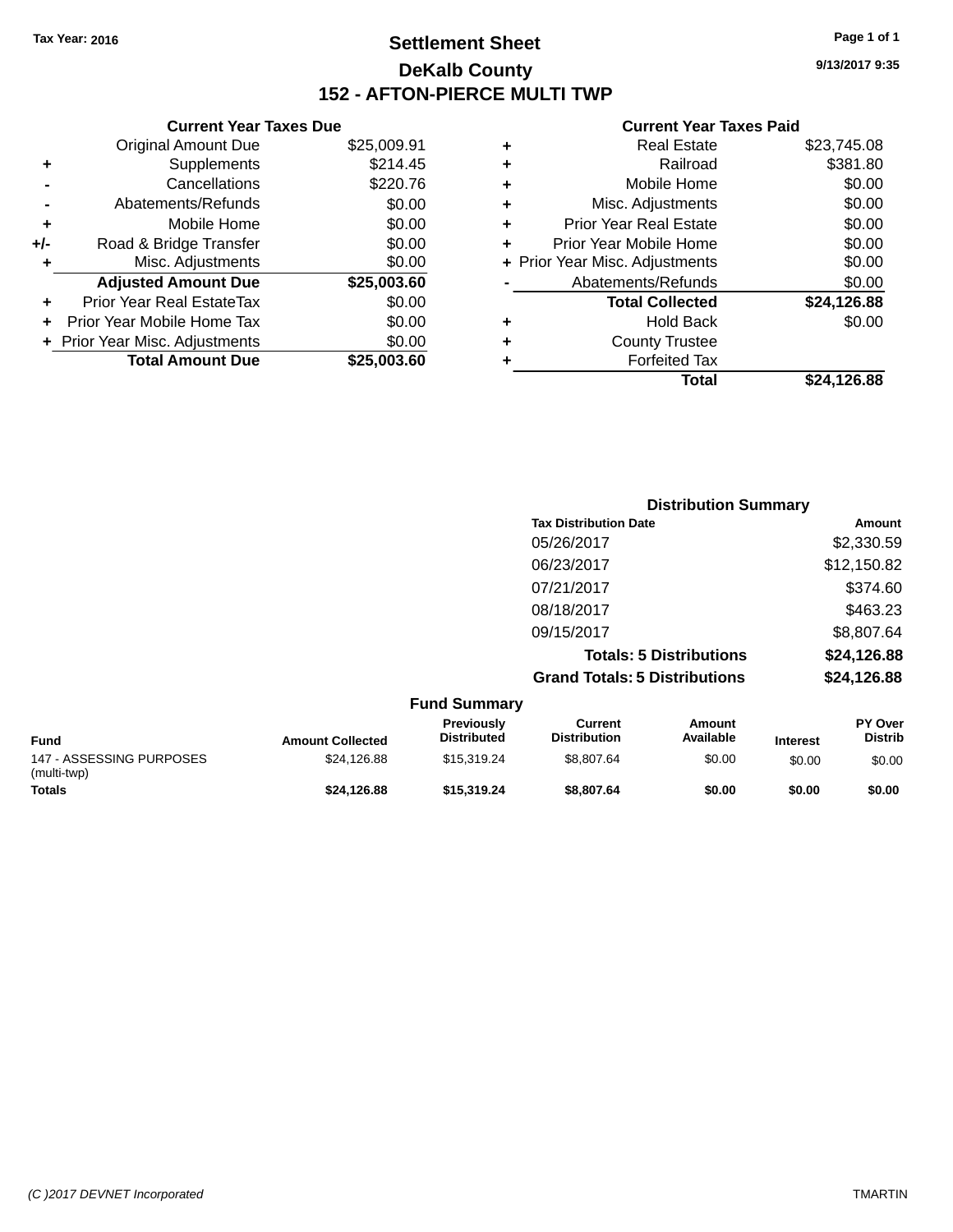## **Settlement Sheet Tax Year: 2016 Page 1 of 1 DeKalb County 153 - MILAN-MALTA MULTI-TWP**

**9/13/2017 9:35**

|     | <b>Current Year Taxes Due</b>  |             |
|-----|--------------------------------|-------------|
|     | <b>Original Amount Due</b>     | \$13,567.57 |
| ٠   | Supplements                    | \$115.48    |
|     | Cancellations                  | \$127.98    |
|     | Abatements/Refunds             | \$0.00      |
| ٠   | Mobile Home                    | \$0.00      |
| +/- | Road & Bridge Transfer         | \$0.00      |
| ٠   | Misc. Adjustments              | \$0.00      |
|     | <b>Adjusted Amount Due</b>     | \$13,555.07 |
| ٠   | Prior Year Real EstateTax      | (\$1.94)    |
| ÷   | Prior Year Mobile Home Tax     | \$0.00      |
|     | + Prior Year Misc. Adjustments | \$0.00      |
|     | <b>Total Amount Due</b>        | \$13,553.13 |
|     |                                |             |

|   | Total                          | \$13,184.77 |
|---|--------------------------------|-------------|
| ٠ | <b>Forfeited Tax</b>           |             |
| ٠ | <b>County Trustee</b>          |             |
| ٠ | <b>Hold Back</b>               | \$0.00      |
|   | <b>Total Collected</b>         | \$13,184.77 |
|   | Abatements/Refunds             | \$0.00      |
|   | + Prior Year Misc. Adjustments | \$0.00      |
| ٠ | Prior Year Mobile Home         | \$0.00      |
| ÷ | <b>Prior Year Real Estate</b>  | (\$1.94)    |
| ٠ | Misc. Adjustments              | \$0.00      |
| ٠ | Mobile Home                    | \$0.00      |
| ٠ | Railroad                       | \$360.46    |
| ٠ | <b>Real Estate</b>             | \$12,826.25 |
|   |                                |             |

| <b>Distribution Summary</b>          |             |
|--------------------------------------|-------------|
| <b>Tax Distribution Date</b>         | Amount      |
| 05/26/2017                           | \$841.44    |
| 06/23/2017                           | \$6,819.51  |
| 07/21/2017                           | \$37.64     |
| 08/18/2017                           | \$172.39    |
| 09/15/2017                           | \$5,313.79  |
| <b>Totals: 5 Distributions</b>       | \$13,184.77 |
| <b>Grand Totals: 5 Distributions</b> | \$13,184.77 |

|                                         |                         | <b>Fund Summary</b>                     |                                |                     |                 |                                  |
|-----------------------------------------|-------------------------|-----------------------------------------|--------------------------------|---------------------|-----------------|----------------------------------|
| <b>Fund</b>                             | <b>Amount Collected</b> | <b>Previously</b><br><b>Distributed</b> | Current<br><b>Distribution</b> | Amount<br>Available | <b>Interest</b> | <b>PY Over</b><br><b>Distrib</b> |
| 147 - ASSESSING PURPOSES<br>(multi-twp) | \$13.184.77             | \$7.870.98                              | \$5,313.79                     | \$0.00              | \$0.00          | \$0.00                           |
| <b>Totals</b>                           | \$13,184.77             | \$7.870.98                              | \$5,313,79                     | \$0.00              | \$0.00          | \$0.00                           |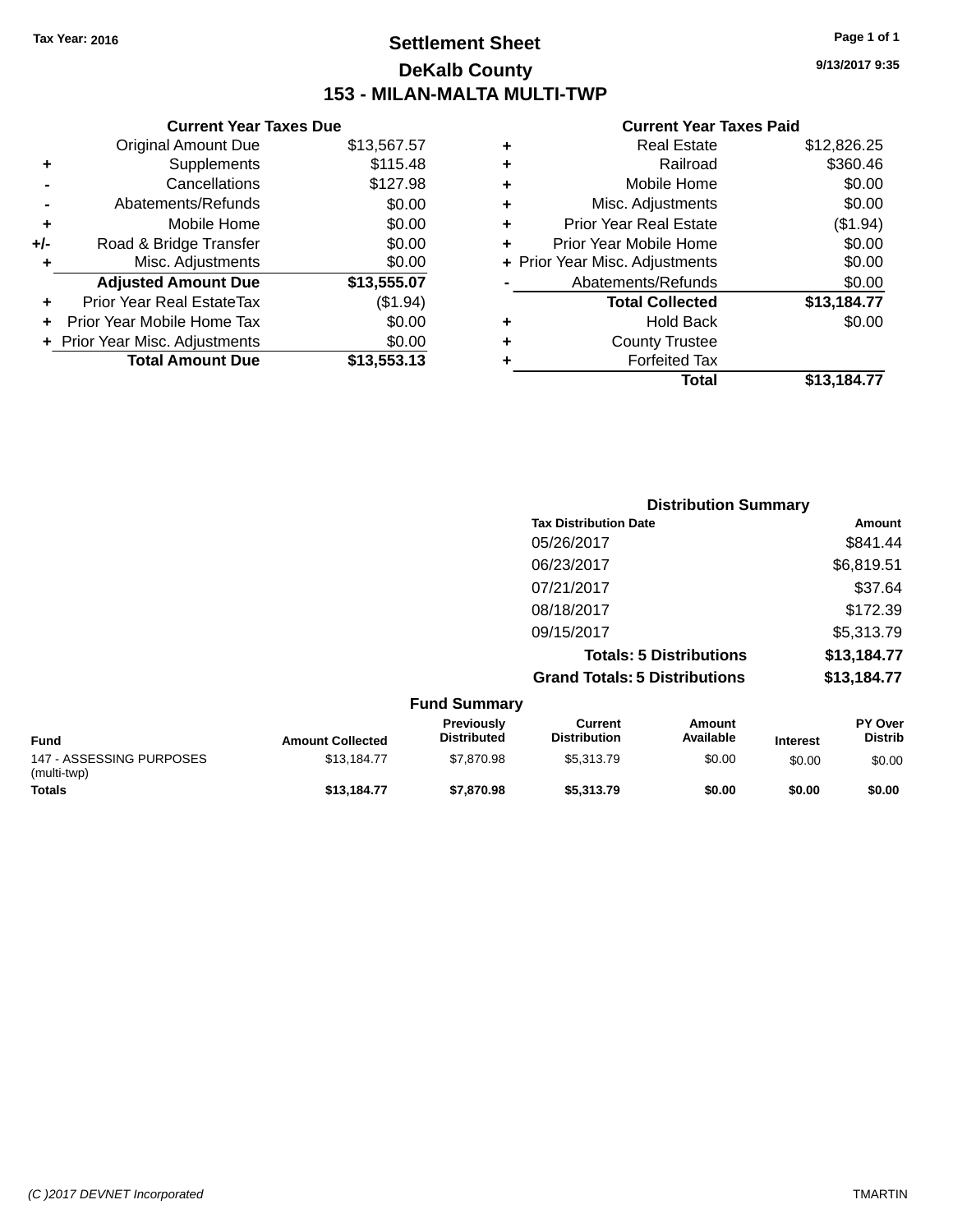## **Settlement Sheet Tax Year: 2016 Page 1 of 1 DeKalb County 154 - PAW PAW-SHABBONA MULT TWP**

|       | <b>Current Year Taxes Due</b>  |             |
|-------|--------------------------------|-------------|
|       | <b>Original Amount Due</b>     | \$13,122.18 |
| ٠     | Supplements                    | \$64.25     |
|       | Cancellations                  | \$73.28     |
|       | Abatements/Refunds             | \$0.00      |
| ٠     | Mobile Home                    | \$0.00      |
| $+/-$ | Road & Bridge Transfer         | \$0.00      |
| ٠     | Misc. Adjustments              | \$2.46      |
|       | <b>Adjusted Amount Due</b>     | \$13,115.61 |
| ٠     | Prior Year Real EstateTax      | (\$37.83)   |
|       | Prior Year Mobile Home Tax     | \$0.00      |
|       | + Prior Year Misc. Adjustments | \$2.46      |
|       | <b>Total Amount Due</b>        | \$13.080.24 |

|   | <b>Current Year Taxes Paid</b> |             |
|---|--------------------------------|-------------|
| ٠ | <b>Real Estate</b>             | \$12,151.78 |
| ٠ | Railroad                       | \$589.36    |
| ٠ | Mobile Home                    | \$0.00      |
| ٠ | Misc. Adjustments              | \$2.46      |
| ٠ | Prior Year Real Estate         | (\$37.83)   |
| ٠ | Prior Year Mobile Home         | \$0.00      |
|   | + Prior Year Misc. Adjustments | \$2.46      |
|   | Abatements/Refunds             | \$0.00      |
|   | <b>Total Collected</b>         | \$12,708.23 |
| ٠ | <b>Hold Back</b>               | \$0.00      |
|   | <b>County Trustee</b>          |             |
|   | <b>Forfeited Tax</b>           |             |
|   | Total                          | \$12.708.23 |

|                     | <b>Distribution Summary</b>          |             |  |  |
|---------------------|--------------------------------------|-------------|--|--|
|                     | <b>Tax Distribution Date</b>         | Amount      |  |  |
|                     | 05/26/2017                           | \$1,047.91  |  |  |
|                     | 06/23/2017                           | \$6,252.30  |  |  |
|                     | 07/21/2017                           | \$78.60     |  |  |
|                     | 08/18/2017                           | \$282.47    |  |  |
|                     | 09/15/2017                           | \$5,046.95  |  |  |
|                     | <b>Totals: 5 Distributions</b>       | \$12,708.23 |  |  |
|                     | <b>Grand Totals: 5 Distributions</b> | \$12,708.23 |  |  |
| <b>Fund Summary</b> |                                      |             |  |  |

| <b>Fund</b>                             | <b>Amount Collected</b> | <b>Previously</b><br><b>Distributed</b> | Current<br><b>Distribution</b> | Amount<br>Available | <b>Interest</b> | <b>PY Over</b><br><b>Distrib</b> |
|-----------------------------------------|-------------------------|-----------------------------------------|--------------------------------|---------------------|-----------------|----------------------------------|
| 147 - ASSESSING PURPOSES<br>(multi-twp) | \$12,708,23             | \$7,661.28                              | \$5.046.95                     | \$0.00              | \$0.00          | \$0.00                           |
| <b>Totals</b>                           | \$12,708,23             | \$7,661.28                              | \$5,046.95                     | \$0.00              | \$0.00          | \$0.00                           |

## **Miscellaneous Adjustment Detail**

**Year** Source **Account Type Account Adjustment Description** 2015 RE - Real Estate Back Tax Collected \$2.46 CASTLE BANK REDEMPTION 13-15-401-006 by TBA 2016 RE - Real Estate Paymt In Lieu of Tax \$2.46 HOUSING AUTHORITY SEQUOYA APARTMENTS by TBA **Totals \$4.92 2 entries**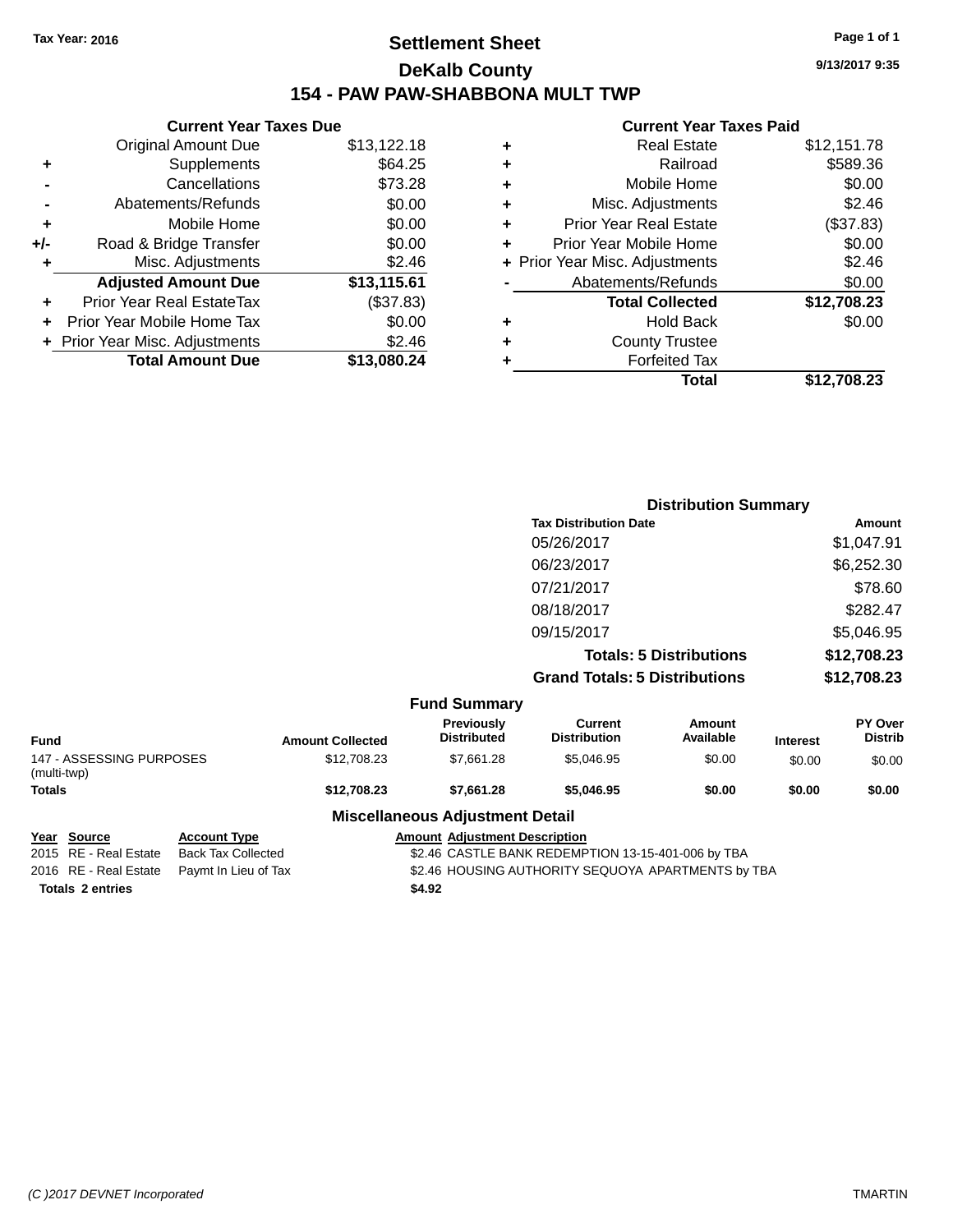### **Settlement Sheet Tax Year: 2016 Page 1 of 1 DeKalb County 155 - SOUTH GROVE-MAYFIELD MULT**

**9/13/2017 9:35**

|   | Total                          | \$11.656.39 |
|---|--------------------------------|-------------|
|   | <b>Forfeited Tax</b>           |             |
| ٠ | <b>County Trustee</b>          |             |
| ٠ | <b>Hold Back</b>               | \$0.00      |
|   | <b>Total Collected</b>         | \$11,656.39 |
|   | Abatements/Refunds             | \$0.00      |
|   | + Prior Year Misc. Adjustments | \$0.00      |
| ٠ | Prior Year Mobile Home         | \$0.00      |
| ٠ | <b>Prior Year Real Estate</b>  | \$0.00      |
| ٠ | Misc. Adjustments              | \$0.00      |
| ٠ | Mobile Home                    | \$0.00      |
| ٠ | Railroad                       | \$0.00      |
| ٠ | <b>Real Estate</b>             | \$11,656.39 |
|   |                                |             |

|     | <b>Current Year Taxes Due</b>    |             |
|-----|----------------------------------|-------------|
|     | <b>Original Amount Due</b>       | \$11,988.88 |
| ٠   | Supplements                      | \$69.51     |
|     | Cancellations                    | \$79.86     |
|     | Abatements/Refunds               | \$0.00      |
| ٠   | Mobile Home                      | \$0.00      |
| +/- | Road & Bridge Transfer           | \$0.00      |
| ٠   | Misc. Adjustments                | \$0.00      |
|     | <b>Adjusted Amount Due</b>       | \$11,978.53 |
|     | <b>Prior Year Real EstateTax</b> | \$0.00      |
|     | Prior Year Mobile Home Tax       | \$0.00      |
|     | + Prior Year Misc. Adjustments   | \$0.00      |
|     | <b>Total Amount Due</b>          | \$11,978.53 |
|     |                                  |             |

| <b>Distribution Summary</b>          |             |
|--------------------------------------|-------------|
| <b>Tax Distribution Date</b>         | Amount      |
| 05/26/2017                           | \$843.88    |
| 06/23/2017                           | \$5,849.93  |
| 07/21/2017                           | \$119.59    |
| 08/18/2017                           | \$224.44    |
| 09/15/2017                           | \$4,618.55  |
| <b>Totals: 5 Distributions</b>       | \$11,656.39 |
| <b>Grand Totals: 5 Distributions</b> | \$11,656.39 |

|                                         |                         | <b>Fund Summary</b>                     |                                |                     |                 |                                  |
|-----------------------------------------|-------------------------|-----------------------------------------|--------------------------------|---------------------|-----------------|----------------------------------|
| <b>Fund</b>                             | <b>Amount Collected</b> | <b>Previously</b><br><b>Distributed</b> | Current<br><b>Distribution</b> | Amount<br>Available | <b>Interest</b> | <b>PY Over</b><br><b>Distrib</b> |
| 147 - ASSESSING PURPOSES<br>(multi-twp) | \$11,656.39             | \$7.037.84                              | \$4,618,55                     | \$0.00              | \$0.00          | \$0.00                           |
| <b>Totals</b>                           | \$11,656.39             | \$7.037.84                              | \$4,618,55                     | \$0.00              | \$0.00          | \$0.00                           |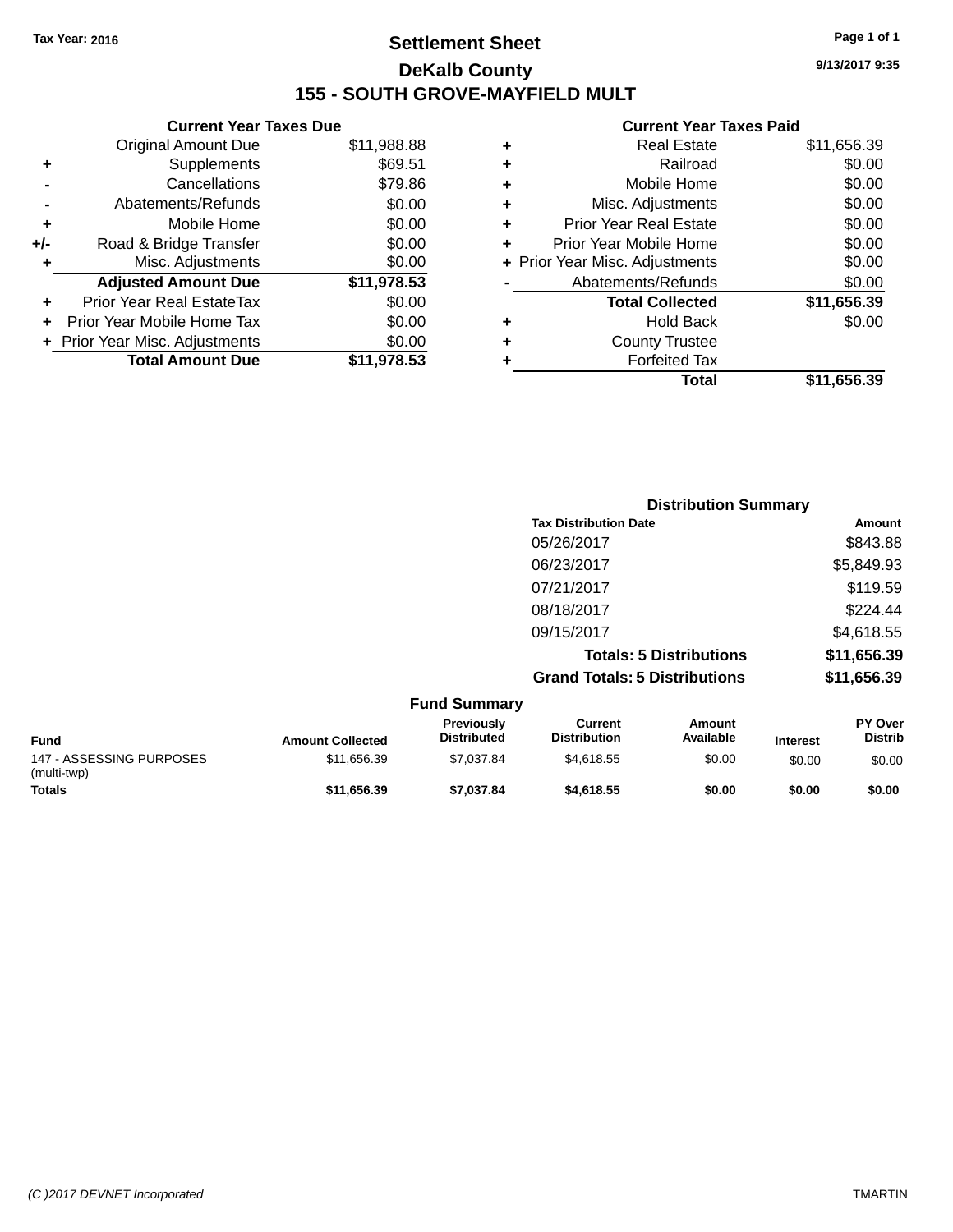### **Settlement Sheet Tax Year: 2016 Page 1 of 1 DeKalb County 156 - VICTOR-SOMONAUK MULTI TWP**

**9/13/2017 9:35**

#### **Current Year Taxes Paid**

|     | <b>Current Year Taxes Due</b>            |             |  |  |  |  |  |
|-----|------------------------------------------|-------------|--|--|--|--|--|
|     | <b>Original Amount Due</b>               | \$22,267.50 |  |  |  |  |  |
| ٠   | Supplements                              | \$323.40    |  |  |  |  |  |
|     | Cancellations                            | \$387.23    |  |  |  |  |  |
|     | Abatements/Refunds                       | \$0.07      |  |  |  |  |  |
| ÷   | Mobile Home                              | \$0.00      |  |  |  |  |  |
| +/- | Road & Bridge Transfer                   | \$0.00      |  |  |  |  |  |
| ٠   | Misc. Adjustments                        | \$0.00      |  |  |  |  |  |
|     | <b>Adjusted Amount Due</b>               | \$22,203.60 |  |  |  |  |  |
| ٠   | Prior Year Real EstateTax                | (\$1.77)    |  |  |  |  |  |
|     | Prior Year Mobile Home Tax               | \$0.00      |  |  |  |  |  |
|     | \$0.00<br>+ Prior Year Misc. Adjustments |             |  |  |  |  |  |
|     | <b>Total Amount Due</b>                  | \$22,201.83 |  |  |  |  |  |
|     |                                          |             |  |  |  |  |  |

| ٠ | <b>Real Estate</b>             | \$21,151.03 |
|---|--------------------------------|-------------|
| ٠ | Railroad                       | \$326.38    |
| ٠ | Mobile Home                    | \$0.00      |
| ٠ | Misc. Adjustments              | \$0.00      |
| ÷ | <b>Prior Year Real Estate</b>  | (\$1.77)    |
| ÷ | Prior Year Mobile Home         | \$0.00      |
|   | + Prior Year Misc. Adjustments | \$0.00      |
|   | Abatements/Refunds             | \$0.07      |
|   | <b>Total Collected</b>         | \$21,475.57 |
| ٠ | <b>Hold Back</b>               | \$0.00      |
| ٠ | <b>County Trustee</b>          |             |
| ٠ | <b>Forfeited Tax</b>           |             |
|   | Total                          | \$21,475.57 |
|   |                                |             |

|                       |                         |                                  |                                       | <b>Distribution Summary</b>    |                 |                                  |
|-----------------------|-------------------------|----------------------------------|---------------------------------------|--------------------------------|-----------------|----------------------------------|
|                       |                         |                                  | <b>Tax Distribution Date</b>          |                                |                 | Amount                           |
|                       |                         |                                  | 05/26/2017                            |                                |                 | \$2,207.55                       |
|                       |                         |                                  | 06/23/2017                            |                                |                 | \$10,590.68                      |
|                       |                         |                                  | 07/21/2017                            |                                |                 | \$194.30                         |
|                       |                         |                                  | 08/18/2017                            |                                |                 | \$930.33                         |
|                       |                         |                                  | 09/15/2017                            |                                |                 | \$7,552.71                       |
|                       |                         |                                  |                                       | <b>Totals: 5 Distributions</b> |                 | \$21,475.57                      |
|                       |                         |                                  | <b>Grand Totals: 5 Distributions</b>  |                                |                 | \$21,475.57                      |
|                       |                         | <b>Fund Summary</b>              |                                       |                                |                 |                                  |
|                       | <b>Amount Collected</b> | Previously<br><b>Distributed</b> | <b>Current</b><br><b>Distribution</b> | <b>Amount</b><br>Available     | <b>Interest</b> | <b>PY Over</b><br><b>Distrib</b> |
| <b>CINIO DUDDOCEO</b> | 0.01177777              | 0.100000                         | 27.507                                | $\sim$ $\sim$                  | $\cdots$        | $\cdots$                         |

| <b>Fund</b>                             | <b>Amount Collected</b> | <b>Distributed</b>      | <b>Distribution</b> | Available | <b>Interest</b> | <b>Distrib</b> |
|-----------------------------------------|-------------------------|-------------------------|---------------------|-----------|-----------------|----------------|
| 147 - ASSESSING PURPOSES<br>(multi-twp) | \$21.475.57             | \$13,922.86             | \$7.552.71          | \$0.00    | \$0.00          | \$0.00         |
| <b>Totals</b>                           | \$21.475.57             | \$13,922.86             | \$7.552.71          | \$0.00    | \$0.00          | \$0.00         |
|                                         |                         | <b>Abatement Detail</b> |                     |           |                 |                |

**Totals \$0.06 2 entries**

**Year Source Account Type Amount Adjustment Description**<br>2016 RE - Real Estate RE Abatement **Amount 1998** And Amount 1998 AMEREST REFUN \$0.02 PTAB INTEREST REFUND 18-28-426-009 by TBA 2016 RE - Real Estate RE Abatement \$0.04 PTAB INTEREST REFUND 18-27-302-004 by TBA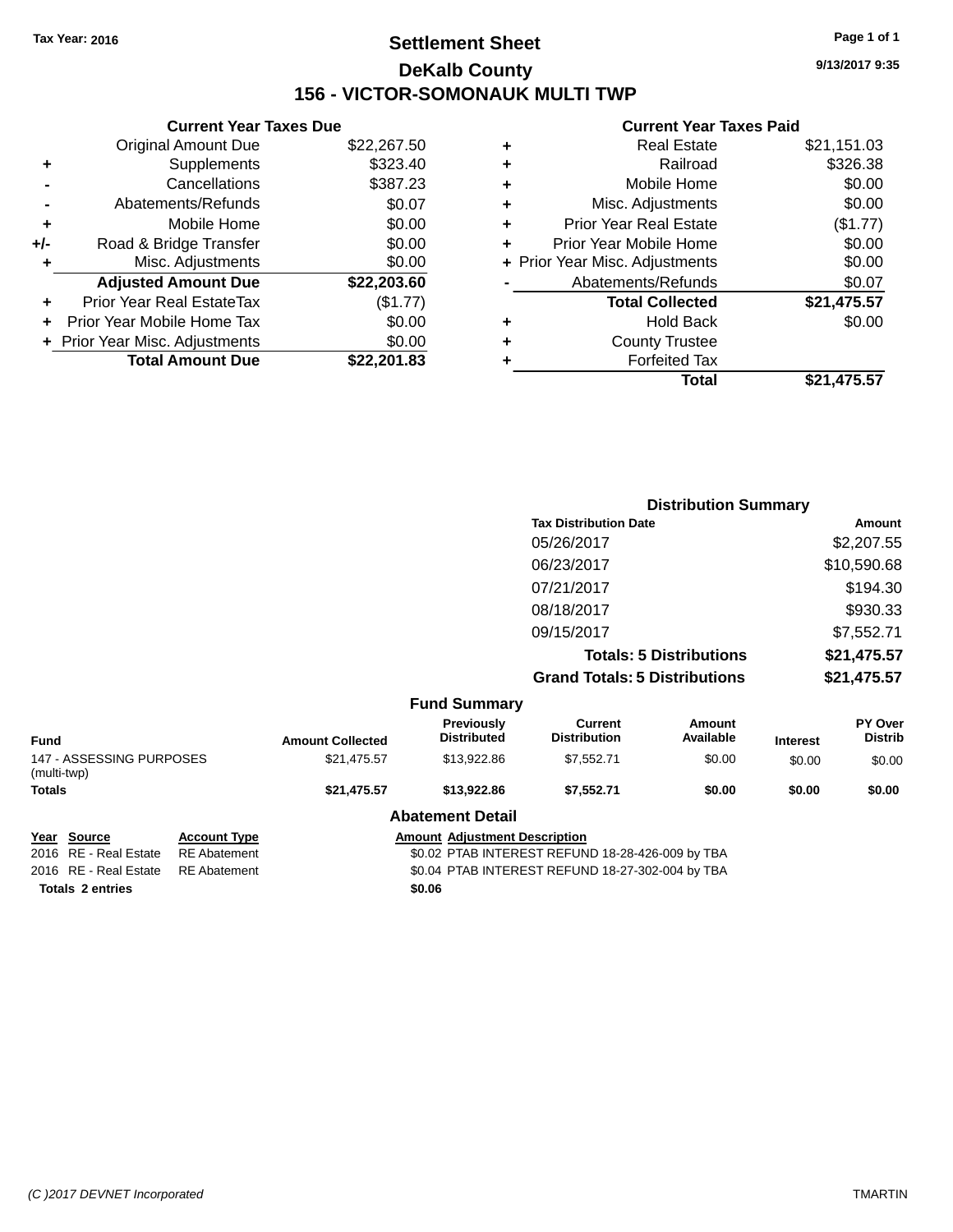**Current Year Taxes Due**

### **Settlement Sheet Tax Year: 2016 Page 1 of 1 DeKalb County 157 - GENOA PUBLIC LIBRARY DIST**

**9/13/2017 9:35**

#### **Current Year Taxes Paid**

| \$221,611.63 | <b>Real Estate</b>             |   | \$233,952.41 | <b>Original Amount Due</b>       |     |
|--------------|--------------------------------|---|--------------|----------------------------------|-----|
| \$837.06     | Railroad                       | ٠ | \$1,334.82   | Supplements                      | ٠   |
| \$0.00       | Mobile Home                    | ٠ | \$1,498.38   | Cancellations                    |     |
| \$0.00       | Misc. Adjustments              | ٠ | \$0.18       | Abatements/Refunds               |     |
| (\$14.62)    | <b>Prior Year Real Estate</b>  | ٠ | \$0.00       | Mobile Home                      |     |
| \$0.00       | Prior Year Mobile Home         | ÷ | \$0.00       | Road & Bridge Transfer           | +/- |
| \$0.00       | + Prior Year Misc. Adjustments |   | \$0.00       | Misc. Adjustments                |     |
| \$0.18       | Abatements/Refunds             |   | \$233,788.67 | <b>Adjusted Amount Due</b>       |     |
| \$222,433.89 | <b>Total Collected</b>         |   | (\$14.62)    | <b>Prior Year Real EstateTax</b> | ÷.  |
| \$0.00       | <b>Hold Back</b>               | ٠ | \$0.00       | Prior Year Mobile Home Tax       |     |
|              | <b>County Trustee</b>          | ٠ | \$0.00       | + Prior Year Misc. Adjustments   |     |
|              | <b>Forfeited Tax</b>           |   | \$233,774.05 | <b>Total Amount Due</b>          |     |
| \$222,433.89 | Total                          |   |              |                                  |     |

#### **Distribution Summary Tax Distribution Date Amount** 05/26/2017 \$18,596.71 06/23/2017 \$103,272.38 07/21/2017 \$2,258.81 08/18/2017 \$6,617.44 09/15/2017 \$91,688.55 **Totals: 5 Distributions \$222,433.89 Grand Totals: 5 Distributions \$222,433.89**

|                                         |                         | <b>Fund Summary</b>                     |                                       |                            |                 |                                  |
|-----------------------------------------|-------------------------|-----------------------------------------|---------------------------------------|----------------------------|-----------------|----------------------------------|
| <b>Fund</b>                             | <b>Amount Collected</b> | <b>Previously</b><br><b>Distributed</b> | <b>Current</b><br><b>Distribution</b> | <b>Amount</b><br>Available | <b>Interest</b> | <b>PY Over</b><br><b>Distrib</b> |
| 001 - CORPORATE                         | \$206.383.72            | \$121.311.11                            | \$85,072,61                           | \$0.00                     | \$0.00          | \$0.00                           |
| 004 - OPERATIONS & MAINTENANCE          | \$12,980.58             | \$7.629.91                              | \$5,350.67                            | \$0.00                     | \$0.00          | \$0.00                           |
| $005 - I. M. R. F.$                     | \$99.20                 | \$58.32                                 | \$40.88                               | \$0.00                     | \$0.00          | \$0.00                           |
| 027 - AUDIT                             | \$2,771.99              | \$1,629.36                              | \$1.142.63                            | \$0.00                     | \$0.00          | \$0.00                           |
| 035 - TORT JUDGEMENTS/LIABILITY<br>INS. | \$99.20                 | \$58.32                                 | \$40.88                               | \$0.00                     | \$0.00          | \$0.00                           |
| 047 - SOCIAL SECURITY                   | \$99.20                 | \$58.32                                 | \$40.88                               | \$0.00                     | \$0.00          | \$0.00                           |
| <b>Totals</b>                           | \$222,433.89            | \$130,745.34                            | \$91,688.55                           | \$0.00                     | \$0.00          | \$0.00                           |
|                                         |                         | <b>Abatement Detail</b>                 |                                       |                            |                 |                                  |

| <u>Year Source</u>                 | <b>Account Type</b> | <b>Amount Adiustment Description</b>             |
|------------------------------------|---------------------|--------------------------------------------------|
| 2016 RE - Real Estate RE Abatement |                     | \$0.18 PTAB INTEREST REFUND 02-24-452-014 by TBA |
| <b>Totals 1 entries</b>            |                     | \$0.18                                           |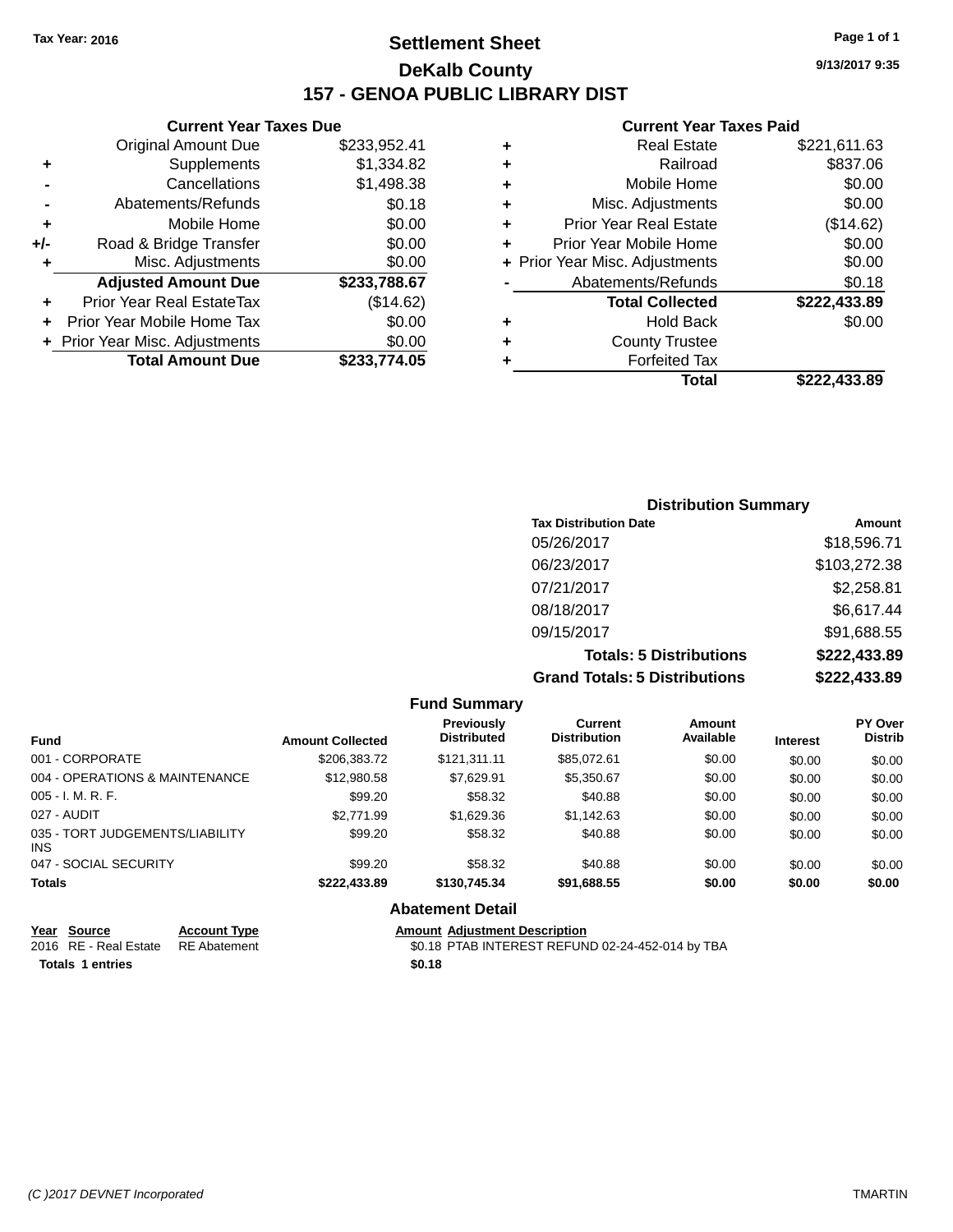### **Settlement Sheet Tax Year: 2016 Page 1 of 1 DeKalb County 158 - DEKALB TIF1**

**9/13/2017 9:35**

#### **Current Year Taxes Due**

|     | <b>Original Amount Due</b>       | \$4,640,629.34 |
|-----|----------------------------------|----------------|
| ٠   | Supplements                      | \$15,778.04    |
|     | Cancellations                    | \$19,581.16    |
|     | Abatements/Refunds               | \$0.00         |
| ÷   | Mobile Home                      | \$0.00         |
| +/- | Road & Bridge Transfer           | \$0.00         |
| ٠   | Misc. Adjustments                | \$0.00         |
|     | <b>Adjusted Amount Due</b>       | \$4,636,826.22 |
|     | <b>Prior Year Real EstateTax</b> | \$0.00         |
|     | Prior Year Mobile Home Tax       | \$0.00         |
|     | + Prior Year Misc. Adjustments   | \$0.00         |
|     | <b>Total Amount Due</b>          | \$4,636,826.22 |

|   | <b>Current Year Taxes Paid</b> |                |
|---|--------------------------------|----------------|
| ٠ | <b>Real Estate</b>             | \$4,385,496.18 |
| ÷ | Railroad                       | \$0.00         |
|   | Mobile Home                    | \$0.00         |
|   | Misc. Adjustments              | \$0.00         |
| ÷ | <b>Prior Year Real Estate</b>  | \$0.00         |
| ÷ | Prior Year Mobile Home         | \$0.00         |
|   | + Prior Year Misc. Adjustments | \$0.00         |
|   | Abatements/Refunds             | \$0.00         |
|   | <b>Total Collected</b>         | \$4,385,496.18 |
|   | <b>Hold Back</b>               | \$0.00         |
|   | <b>County Trustee</b>          |                |
|   | <b>Forfeited Tax</b>           |                |
|   | Total                          | \$4,385,496.18 |
|   |                                |                |

#### **Distribution Summary Tax Distribution Date Amount** 05/26/2017 \$340,029.28 06/23/2017 \$2,102,338.81 07/21/2017 \$41,064.76 08/18/2017 \$179,481.43 09/15/2017 \$1,722,581.90 **Totals: 5 Distributions \$4,385,496.18 Grand Totals: 5 Distributions \$4,385,496.18**

#### **Fund Summary**

| Fund            | <b>Amount Collected</b> | <b>Previously</b><br><b>Distributed</b> | Current<br><b>Distribution</b> | Amount<br>Available | <b>Interest</b> | <b>PY Over</b><br><b>Distrib</b> |  |
|-----------------|-------------------------|-----------------------------------------|--------------------------------|---------------------|-----------------|----------------------------------|--|
| 001 - CORPORATE | \$4,385,496,18          | \$2.662.914.28                          | \$1.722.581.90                 | \$0.00              | \$0.00          | \$0.00                           |  |
| Totals          | \$4,385,496.18          | \$2.662.914.28                          | \$1.722.581.90                 | \$0.00              | \$0.00          | \$0.00                           |  |
|                 |                         |                                         |                                |                     |                 |                                  |  |

#### **Miscellaneous Adjustment Detail**

| Year Source             | <b>Account Type</b>                      | <b>Amount Adjustment Description</b>                         |
|-------------------------|------------------------------------------|--------------------------------------------------------------|
|                         | 2015 RE - Real Estate Back Tax Collected | \$0.00 MOONEY REDEMPTION 08-23-184-002 by TBA                |
| 2015 RE - Real Estate   | Back Tax Collected                       | \$0.00 1827 LINCOLN HWY CORP REDEMPTION 08-24-352-024 by TBA |
|                         | 2015 RE - Real Estate Back Tax Collected | \$0.00 MOONEY REDEMPTION 08-23-184-020 by TBA                |
|                         | 2015 RE - Real Estate Back Tax Collected | \$0.00 MOONEY REDEMPTION 08-23-184-003 by TBA                |
|                         | 2015 RE - Real Estate Back Tax Collected | \$0.00 MOONEY REDEMPTION 08-12-184-027 by TBA                |
| <b>Totals 5 entries</b> |                                          | \$0.00                                                       |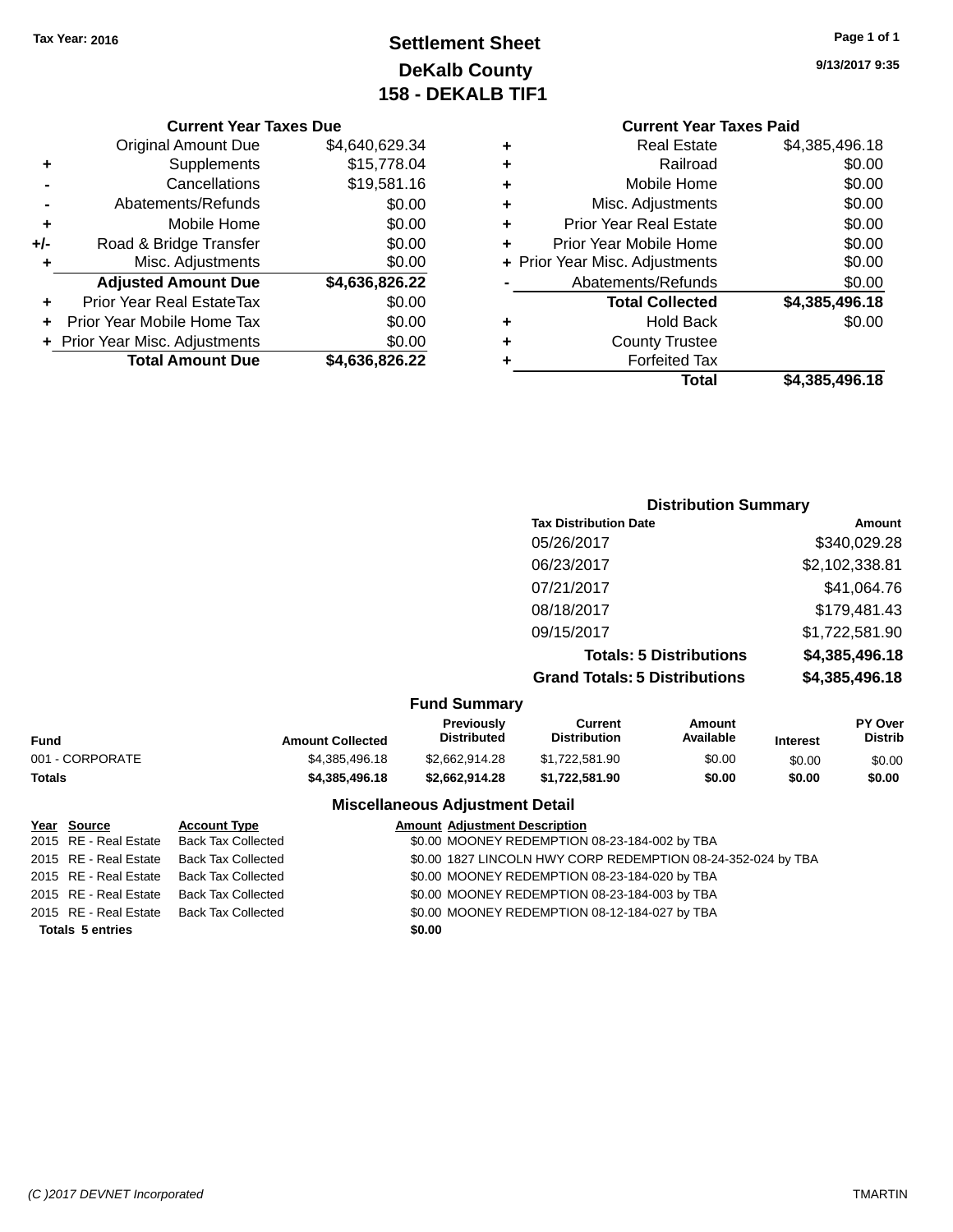### **Settlement Sheet Tax Year: 2016 Page 1 of 1 DeKalb County 159 - DEKALB TIF2**

**9/13/2017 9:35**

#### **Current Year Taxes Due**

|     | <b>Original Amount Due</b>       | \$1,391,138.42 |
|-----|----------------------------------|----------------|
| ٠   | Supplements                      | \$4,525.70     |
|     | Cancellations                    | \$4,440.78     |
|     | Abatements/Refunds               | \$0.00         |
| ٠   | Mobile Home                      | \$0.00         |
| +/- | Road & Bridge Transfer           | \$0.00         |
| ٠   | Misc. Adjustments                | \$0.00         |
|     | <b>Adjusted Amount Due</b>       | \$1,391,223.34 |
|     | <b>Prior Year Real EstateTax</b> | \$0.00         |
|     | Prior Year Mobile Home Tax       | \$0.00         |
|     | + Prior Year Misc. Adjustments   | \$0.00         |
|     | <b>Total Amount Due</b>          | \$1,391,223.34 |

#### **Current Year Taxes Paid +** Real Estate \$1,317,147.67 **+** Railroad \$0.00 **+** Mobile Home \$0.00 **+** Misc. Adjustments \$0.00 **+** Prior Year Real Estate \$0.00 **+** Prior Year Mobile Home \$0.00 **+ Prior Year Misc. Adjustments**  $$0.00$ Abatements/Refunds \$0.00 **Total Collected \$1,317,147.67 +** Hold Back \$0.00 **+** County Trustee **+** Forfeited Tax

**Total \$1,317,147.67**

**Distribution Summary Tax Distribution Date Amount** 05/26/2017 \$59,783.12 06/23/2017 \$633,086.73 07/21/2017 \$20,567.92 08/18/2017 \$13,794.30 09/15/2017 \$589,915.60

|                                                                 |                                             |                                                | <b>Totals: 5 Distributions</b>               |                     | \$1,317,147.67  |                                  |
|-----------------------------------------------------------------|---------------------------------------------|------------------------------------------------|----------------------------------------------|---------------------|-----------------|----------------------------------|
|                                                                 |                                             |                                                | <b>Grand Totals: 5 Distributions</b>         |                     | \$1,317,147.67  |                                  |
|                                                                 |                                             | <b>Fund Summary</b>                            |                                              |                     |                 |                                  |
| <b>Fund</b>                                                     | <b>Amount Collected</b>                     | Previously<br><b>Distributed</b>               | Current<br><b>Distribution</b>               | Amount<br>Available | <b>Interest</b> | <b>PY Over</b><br><b>Distrib</b> |
| 001 - CORPORATE                                                 | \$1,317,147.67                              | \$727.232.07                                   | \$589,915.60                                 | \$0.00              | \$0.00          | \$0.00                           |
| <b>Totals</b>                                                   | \$1,317,147.67                              | \$727,232.07                                   | \$589,915.60                                 | \$0.00              | \$0.00          | \$0.00                           |
|                                                                 |                                             | <b>Miscellaneous Adjustment Detail</b>         |                                              |                     |                 |                                  |
| Year Source<br>2016 RE - Real Estate<br><b>Totals 1 entries</b> | <b>Account Type</b><br>Paymt In Lieu of Tax | <b>Amount Adiustment Description</b><br>\$0.00 | \$0.00 HOUSING AUTHORITY DEKALB UNITS by TBA |                     |                 |                                  |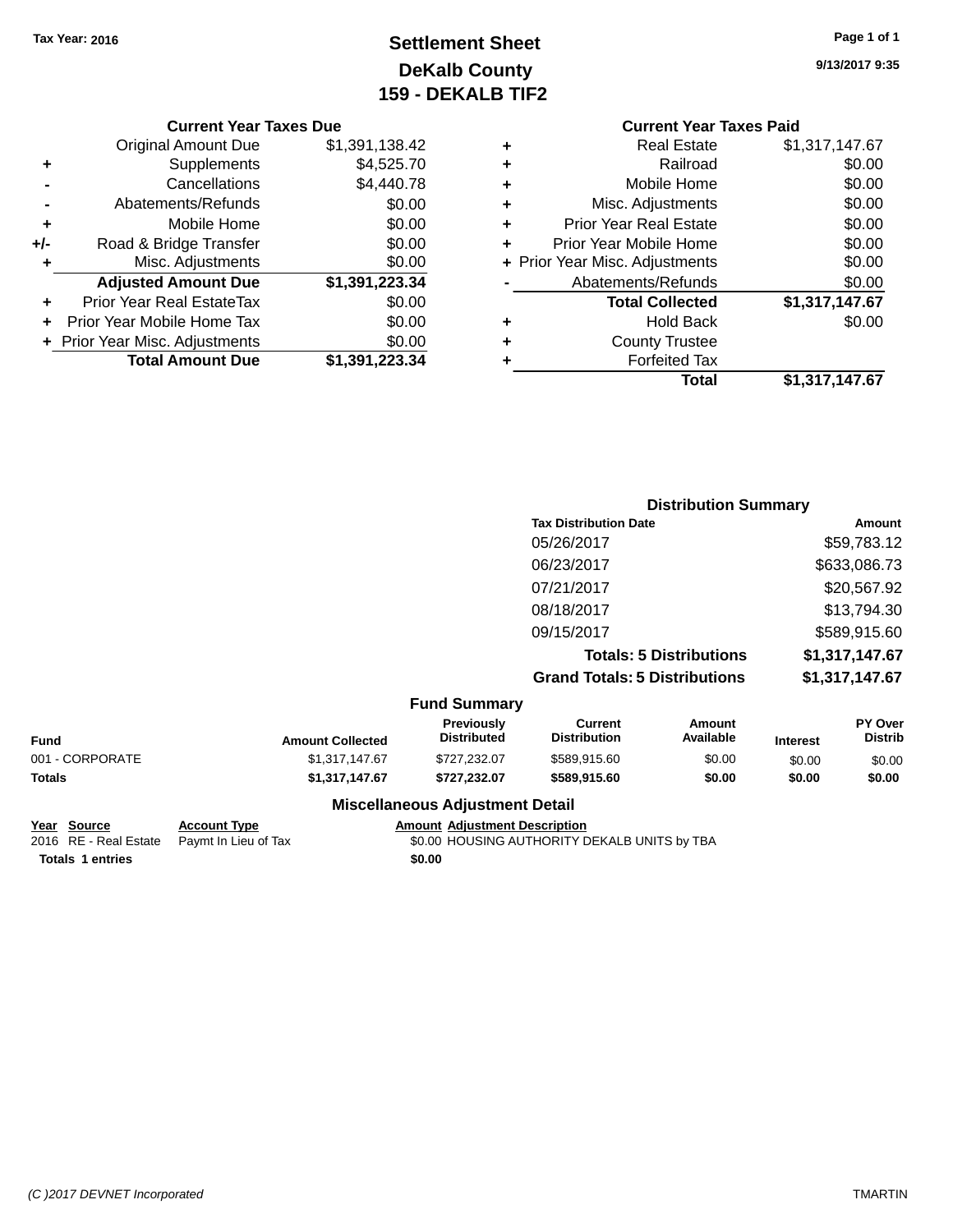### **Settlement Sheet Tax Year: 2016 Page 1 of 1 DeKalb County 160 - DEKALB TIF1 AMENDED**

**9/13/2017 9:35**

|     | <b>Current Year Taxes Due</b>    |                |           |    |
|-----|----------------------------------|----------------|-----------|----|
|     | <b>Original Amount Due</b>       | \$2,226,112.82 | ٠         |    |
|     | Supplements                      | \$6,549.86     | ٠         |    |
|     | Cancellations                    | \$8,255.88     | ٠         |    |
|     | Abatements/Refunds               | \$0.00         | ٠         |    |
|     | Mobile Home                      | \$0.00         | ٠         |    |
| +/- | Road & Bridge Transfer           | \$0.00         | ٠         | Pı |
|     | Misc. Adjustments                | \$0.00         | + Prior Y |    |
|     | <b>Adjusted Amount Due</b>       | \$2,224,406.80 |           |    |
|     | <b>Prior Year Real EstateTax</b> | \$0.00         |           |    |
|     | Prior Year Mobile Home Tax       | \$0.00         | ٠         |    |
|     | + Prior Year Misc. Adjustments   | \$0.00         | ٠         |    |
|     | <b>Total Amount Due</b>          | \$2,224,406.80 |           |    |
|     |                                  |                |           |    |

| ٠ | <b>Real Estate</b>             | \$2,129,556.55 |
|---|--------------------------------|----------------|
| ٠ | Railroad                       | \$0.00         |
| ٠ | Mobile Home                    | \$0.00         |
| ٠ | Misc. Adjustments              | \$0.00         |
| ٠ | <b>Prior Year Real Estate</b>  | \$0.00         |
| ٠ | Prior Year Mobile Home         | \$0.00         |
|   | + Prior Year Misc. Adjustments | \$0.00         |
|   | Abatements/Refunds             | \$0.00         |
|   | <b>Total Collected</b>         | \$2,129,556.55 |
| ٠ | <b>Hold Back</b>               | \$0.00         |
| ٠ | <b>County Trustee</b>          |                |
| ٠ | <b>Forfeited Tax</b>           |                |
|   | Total                          | \$2,129,556.55 |
|   |                                |                |

| <b>Distribution Summary</b>          |                |
|--------------------------------------|----------------|
| <b>Tax Distribution Date</b>         | Amount         |
| 05/26/2017                           | \$209,477.93   |
| 06/23/2017                           | \$1,115,777.73 |
| 07/21/2017                           | \$4,371.22     |
| 08/18/2017                           | \$48,963.95    |
| 09/15/2017                           | \$750,965.72   |
| <b>Totals: 5 Distributions</b>       | \$2,129,556.55 |
| <b>Grand Totals: 5 Distributions</b> | \$2,129,556.55 |

|                 |                         | <b>Fund Summary</b>              |                                |                     |                 |                                  |
|-----------------|-------------------------|----------------------------------|--------------------------------|---------------------|-----------------|----------------------------------|
| <b>Fund</b>     | <b>Amount Collected</b> | Previously<br><b>Distributed</b> | Current<br><b>Distribution</b> | Amount<br>Available | <b>Interest</b> | <b>PY Over</b><br><b>Distrib</b> |
| 001 - CORPORATE | \$2,129,556.55          | \$1,378,590.83                   | \$750,965.72                   | \$0.00              | \$0.00          | \$0.00                           |
| Totals          | \$2.129.556.55          | \$1,378,590.83                   | \$750.965.72                   | \$0.00              | \$0.00          | \$0.00                           |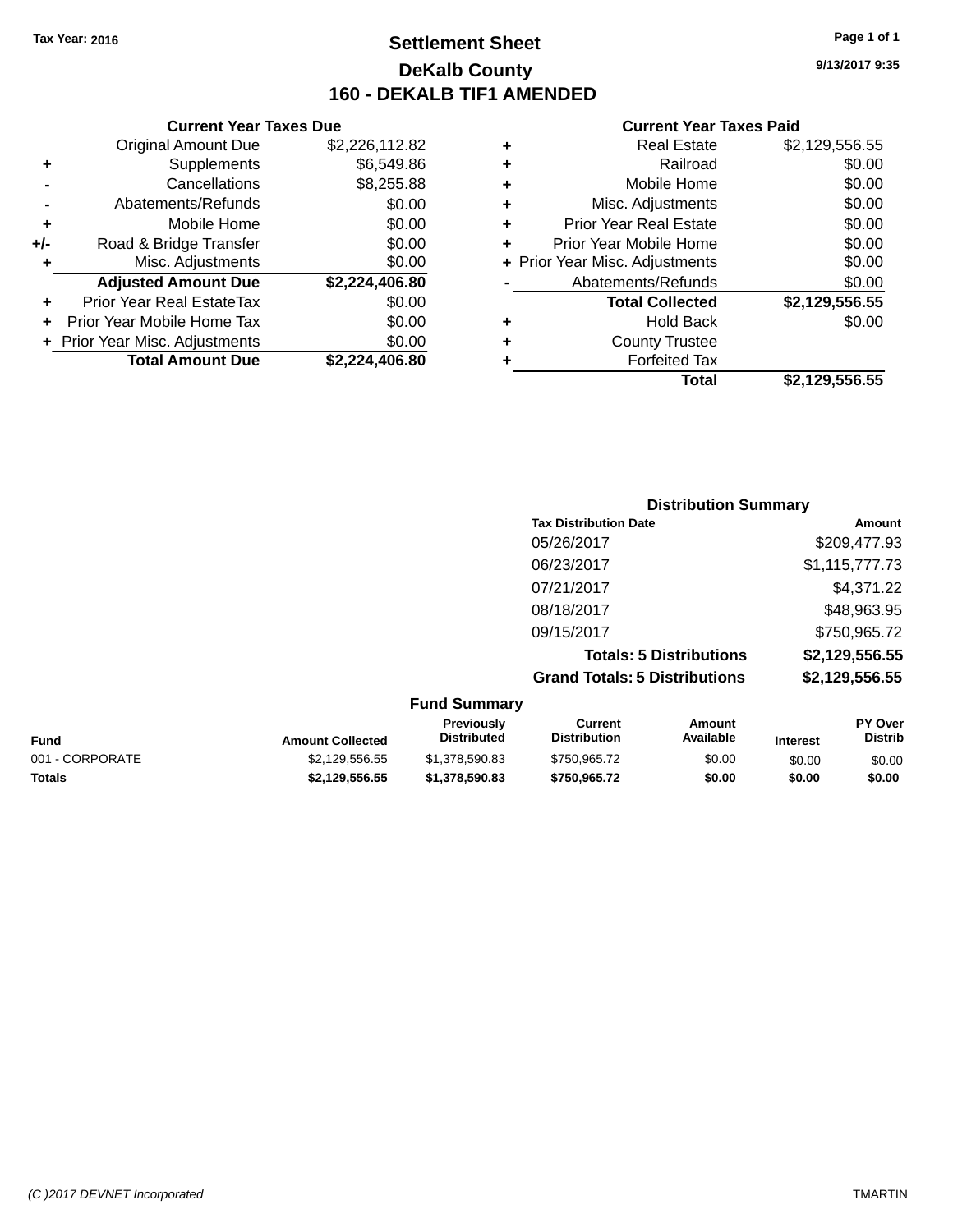### **Settlement Sheet Tax Year: 2016 Page 1 of 1 DeKalb County 163 - MALTA TIF**

**9/13/2017 9:35**

| <b>Current Year Taxes Due</b> |  |  |
|-------------------------------|--|--|
|                               |  |  |

|     | <b>Original Amount Due</b>     | \$388,899.74 |
|-----|--------------------------------|--------------|
| ٠   | Supplements                    | \$4,444.44   |
|     | Cancellations                  | \$4,749.66   |
|     | Abatements/Refunds             | \$0.00       |
| ÷   | Mobile Home                    | \$0.00       |
| +/- | Road & Bridge Transfer         | \$0.00       |
| ٠   | Misc. Adjustments              | \$0.00       |
|     | <b>Adjusted Amount Due</b>     | \$388,594.52 |
| ÷   | Prior Year Real EstateTax      | \$0.00       |
|     | Prior Year Mobile Home Tax     | \$0.00       |
|     | + Prior Year Misc. Adjustments | \$0.00       |
|     | <b>Total Amount Due</b>        | \$388,594.52 |

|   | <b>Current Year Taxes Paid</b> |              |
|---|--------------------------------|--------------|
|   | <b>Real Estate</b>             | \$384,231.64 |
| ٠ | Railroad                       | \$0.00       |
| ٠ | Mobile Home                    | \$0.00       |
|   | Misc. Adjustments              | \$0.00       |
| ٠ | <b>Prior Year Real Estate</b>  | \$0.00       |
| ٠ | Prior Year Mobile Home         | \$0.00       |
|   | + Prior Year Misc. Adjustments | \$0.00       |
|   | Abatements/Refunds             | \$0.00       |
|   | <b>Total Collected</b>         | \$384,231.64 |
|   | <b>Hold Back</b>               | \$0.00       |
|   | <b>County Trustee</b>          |              |
|   | <b>Forfeited Tax</b>           |              |
|   | Total                          | \$384,231.64 |
|   |                                |              |

| <b>Distribution Summary</b>          |              |
|--------------------------------------|--------------|
| <b>Tax Distribution Date</b>         | Amount       |
| 05/26/2017                           | \$5,607.37   |
| 06/23/2017                           | \$183,062.38 |
| 07/21/2017                           | \$2,662.40   |
| 08/18/2017                           | \$11,959.77  |
| 09/15/2017                           | \$180,939.72 |
| <b>Totals: 5 Distributions</b>       | \$384,231.64 |
| <b>Grand Totals: 5 Distributions</b> | \$384,231.64 |

|                 |                         | <b>Fund Summary</b>                     |                                       |                     |                 |                           |
|-----------------|-------------------------|-----------------------------------------|---------------------------------------|---------------------|-----------------|---------------------------|
| Fund            | <b>Amount Collected</b> | <b>Previously</b><br><b>Distributed</b> | <b>Current</b><br><b>Distribution</b> | Amount<br>Available | <b>Interest</b> | PY Over<br><b>Distrib</b> |
| 001 - CORPORATE | \$384.231.64            | \$203.291.92                            | \$180,939.72                          | \$0.00              | \$0.00          | \$0.00                    |
| Totals          | \$384.231.64            | \$203.291.92                            | \$180,939.72                          | \$0.00              | \$0.00          | \$0.00                    |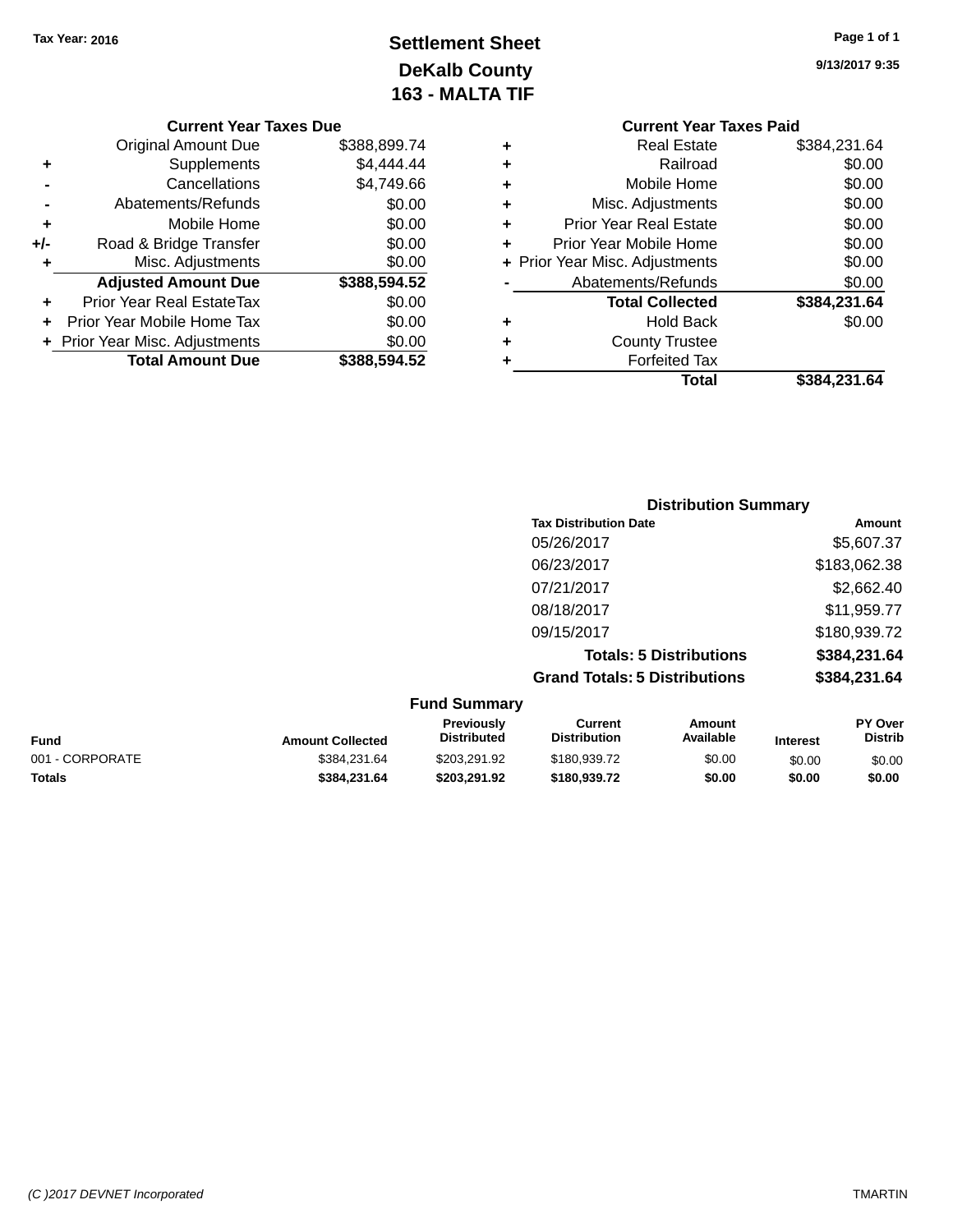### **Settlement Sheet Tax Year: 2016 Page 1 of 1 DeKalb County 164 - DEKALB TIF5**

**9/13/2017 9:35**

|     | <b>Current Year Taxes Due</b>  |        |
|-----|--------------------------------|--------|
|     | Original Amount Due            | \$0.00 |
|     | Supplements                    | \$0.00 |
|     | Cancellations                  | \$0.00 |
|     | Abatements/Refunds             | \$0.00 |
| ٠   | Mobile Home                    | \$0.00 |
| +/- | Road & Bridge Transfer         | \$0.00 |
|     | Misc. Adjustments              | \$0.00 |
|     | <b>Adjusted Amount Due</b>     | \$0.00 |
| ÷   | Prior Year Real EstateTax      | \$0.00 |
| ÷   | Prior Year Mobile Home Tax     | \$0.00 |
|     | + Prior Year Misc. Adjustments | \$0.00 |
|     | <b>Total Amount Due</b>        | \$0.00 |
|     |                                |        |

#### **Current Year Taxes Paid +** Real Estate \$0.00 **+** Railroad \$0.00 **+** Mobile Home \$0.00 **+** Misc. Adjustments \$0.00 **+** Prior Year Real Estate \$0.00 **+** Prior Year Mobile Home \$0.00<br> **+** Prior Year Misc. Adjustments \$0.00 **+ Prior Year Misc. Adjustments -** Abatements/Refunds \$0.00 **Total Collected \$0.00 +** Hold Back \$0.00 **+** County Trustee **+** Forfeited Tax **Total \$0.00**

|                 |                         | <b>Fund Summary</b>                     |                                |                     |                 |                           |
|-----------------|-------------------------|-----------------------------------------|--------------------------------|---------------------|-----------------|---------------------------|
| <b>Fund</b>     | <b>Amount Collected</b> | <b>Previously</b><br><b>Distributed</b> | Current<br><b>Distribution</b> | Amount<br>Available | <b>Interest</b> | PY Over<br><b>Distrib</b> |
| 001 - CORPORATE | \$0.00                  | \$0.00                                  | \$0.00                         | \$0.00              | \$0.00          | \$0.00                    |
| <b>Totals</b>   | \$0.00                  | \$0.00                                  | \$0.00                         | \$0.00              | \$0.00          | \$0.00                    |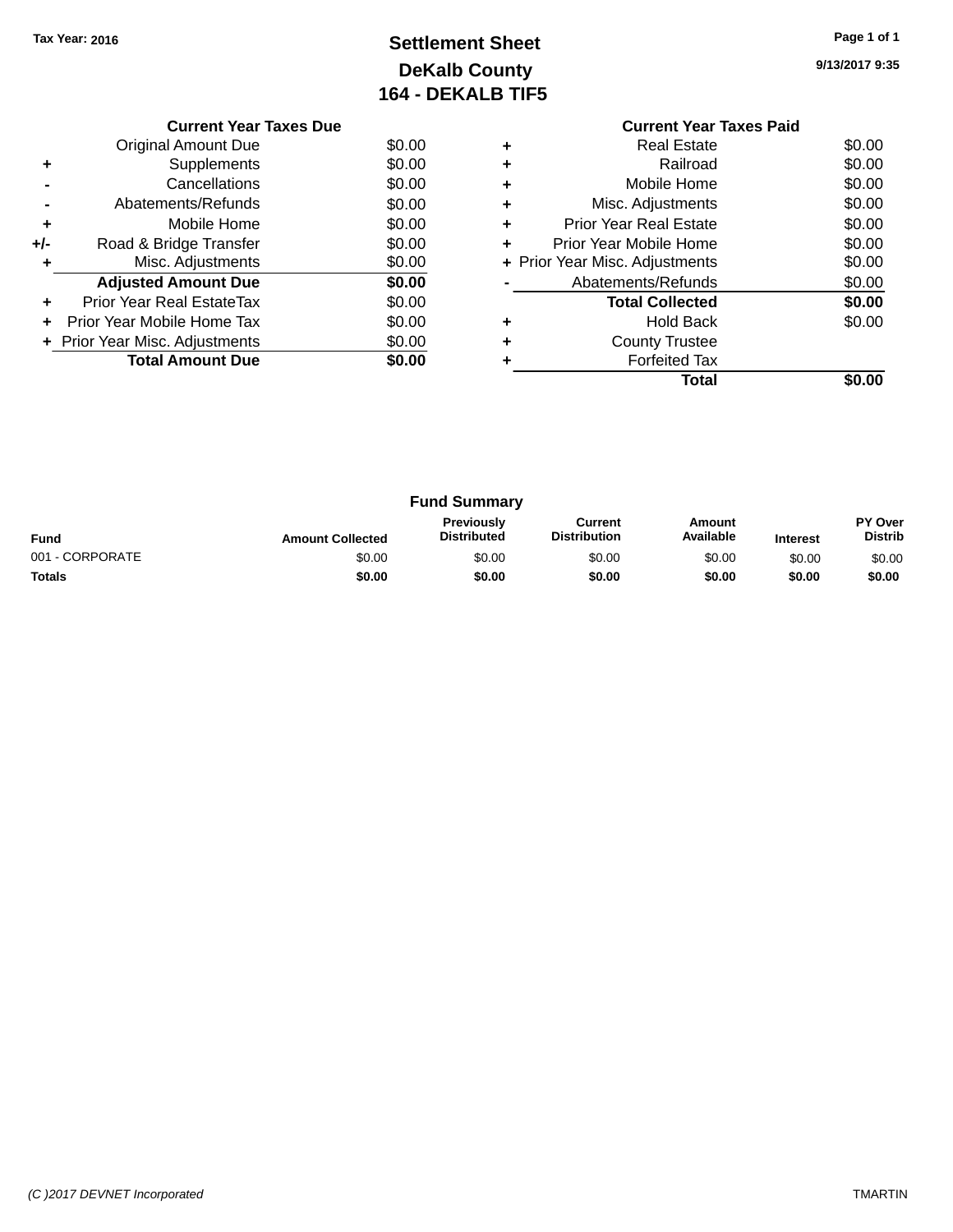## **Settlement Sheet Tax Year: 2016 Page 1 of 1 DeKalb County 170 - KIRKLAND TIF**

**9/13/2017 9:35**

|  | ເes Due |  |  |  |  |
|--|---------|--|--|--|--|
|--|---------|--|--|--|--|

|     | <b>Current Year Taxes Due</b>  |              |
|-----|--------------------------------|--------------|
|     | <b>Original Amount Due</b>     | \$286,002.86 |
| ٠   | Supplements                    | \$1,494.44   |
|     | Cancellations                  | \$2,038.64   |
|     | Abatements/Refunds             | \$0.00       |
| ٠   | Mobile Home                    | \$0.00       |
| +/- | Road & Bridge Transfer         | \$0.00       |
| ٠   | Misc. Adjustments              | \$0.00       |
|     | <b>Adjusted Amount Due</b>     | \$285,458.66 |
| ÷   | Prior Year Real EstateTax      | \$0.00       |
|     | Prior Year Mobile Home Tax     | \$0.00       |
|     | + Prior Year Misc. Adjustments | \$0.00       |
|     | <b>Total Amount Due</b>        | \$285,458,66 |

|   | <b>Current Year Taxes Paid</b> |              |
|---|--------------------------------|--------------|
| ٠ | Real Estate                    | \$277,406.66 |
| ٠ | Railroad                       | \$0.00       |
| ٠ | Mobile Home                    | \$0.00       |
| ٠ | Misc. Adjustments              | \$0.00       |
| ÷ | <b>Prior Year Real Estate</b>  | \$0.00       |
| ÷ | Prior Year Mobile Home         | \$0.00       |
|   | + Prior Year Misc. Adjustments | \$0.00       |
|   | Abatements/Refunds             | \$0.00       |
|   | <b>Total Collected</b>         | \$277,406.66 |
| ٠ | Hold Back                      | \$0.00       |
|   | <b>County Trustee</b>          |              |
|   | <b>Forfeited Tax</b>           |              |
|   | Total                          | \$277,406.66 |
|   |                                |              |

|                     | <b>Distribution Summary</b>          |              |
|---------------------|--------------------------------------|--------------|
|                     | <b>Tax Distribution Date</b>         | Amount       |
|                     | 05/26/2017                           | \$34,572.31  |
|                     | 06/23/2017                           | \$113,999.34 |
|                     | 07/21/2017                           | \$2,431.26   |
|                     | 08/18/2017                           | \$10,240.76  |
|                     | 09/15/2017                           | \$116,162.99 |
|                     | <b>Totals: 5 Distributions</b>       | \$277,406.66 |
|                     | <b>Grand Totals: 5 Distributions</b> | \$277,406.66 |
| <b>Fund Summary</b> |                                      |              |

|                 |                         | www.community.com                      |                                |                     |                 |                           |
|-----------------|-------------------------|----------------------------------------|--------------------------------|---------------------|-----------------|---------------------------|
| Fund            | <b>Amount Collected</b> | Previously<br><b>Distributed</b>       | Current<br><b>Distribution</b> | Amount<br>Available | <b>Interest</b> | PY Over<br><b>Distrib</b> |
| 001 - CORPORATE | \$277.406.66            | \$161,243.67                           | \$116,162.99                   | \$0.00              | \$0.00          | \$0.00                    |
| Totals          | \$277.406.66            | \$161.243.67                           | \$116,162.99                   | \$0.00              | \$0.00          | \$0.00                    |
|                 |                         | <b>Miscellaneous Adjustment Detail</b> |                                |                     |                 |                           |

**Totals 1 entries** \$0.00

**Year Source Account Type Amount Adjustment Description** \$0.00 GIANNOLA REDEMPTION 01-26-206-015 by TBA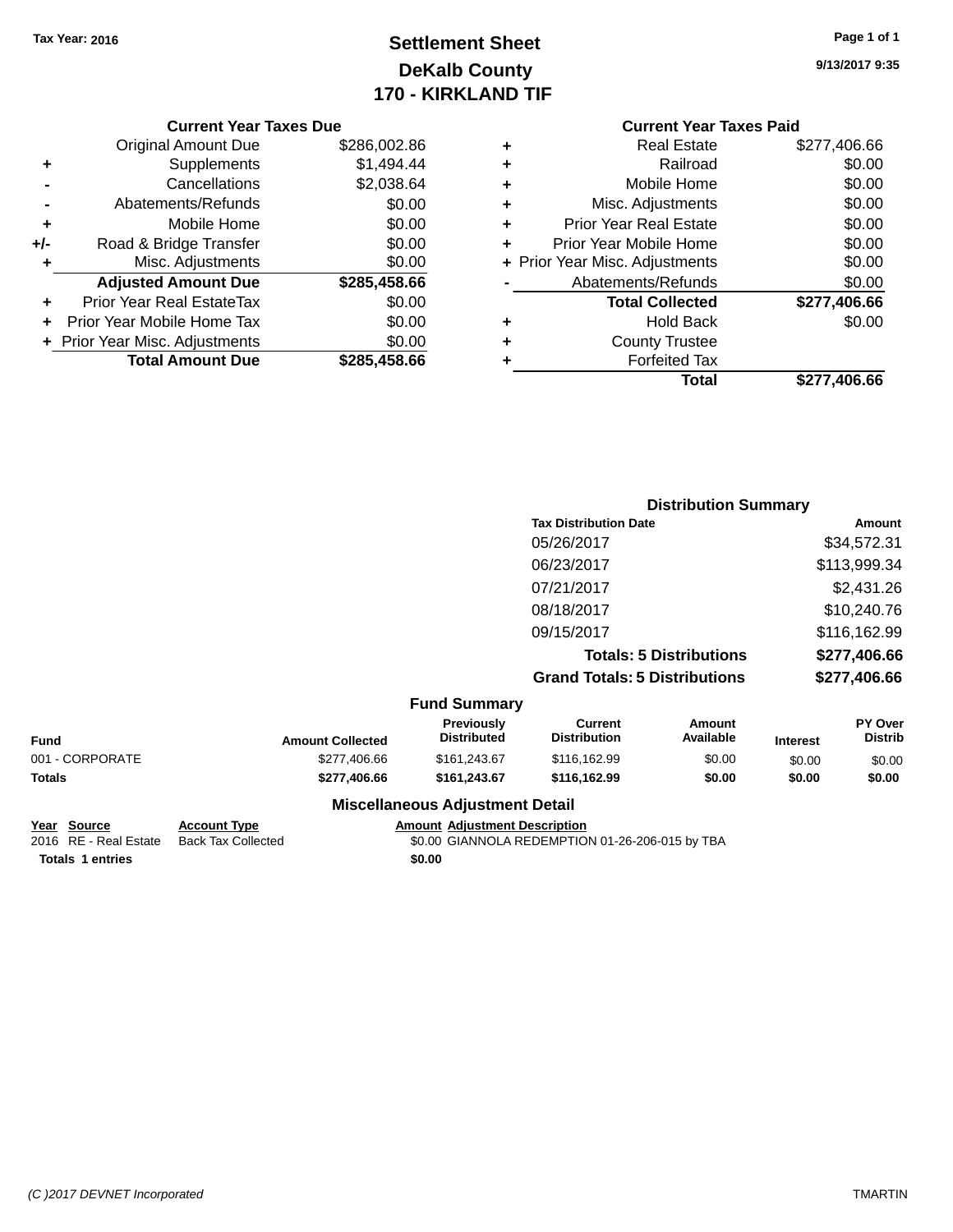## **Settlement Sheet Tax Year: 2016 Page 1 of 1 DeKalb County 171 - WATERMAN TIF**

**9/13/2017 9:35**

| axes Due    |   | <b>Current Year Taxes Paid</b> |             |
|-------------|---|--------------------------------|-------------|
| \$21,668.20 | ٠ | <b>Real Estate</b>             | \$20,882.17 |
| \$0.00      | ٠ | Railroad                       | \$0.00      |
| \$0.00      | ٠ | Mobile Home                    | \$0.00      |
| \$0.00      | ٠ | Misc. Adjustments              | \$0.00      |
| \$0.00      | ÷ | <b>Prior Year Real Estate</b>  | \$0.00      |
| \$0.00      | ٠ | Prior Year Mobile Home         | \$0.00      |
| \$0.00      |   | + Prior Year Misc. Adjustments | \$0.00      |
| \$21,668.20 |   | Abatements/Refunds             | \$0.00      |
| \$0.00      |   | <b>Total Collected</b>         | \$20,882.17 |
| \$0.00      | ٠ | <b>Hold Back</b>               | \$0.00      |
| \$0.00      | ٠ | <b>County Trustee</b>          |             |
| \$21,668.20 | ٠ | <b>Forfeited Tax</b>           |             |
|             |   | Total                          | \$20,882.17 |

#### **Current Year Ta**

|     | <b>Original Amount Due</b>     | \$21,668.20 |
|-----|--------------------------------|-------------|
| ٠   | Supplements                    | \$0.00      |
|     | Cancellations                  | \$0.00      |
|     | Abatements/Refunds             | \$0.00      |
| ٠   | Mobile Home                    | \$0.00      |
| +/- | Road & Bridge Transfer         | \$0.00      |
| ٠   | Misc. Adjustments              | \$0.00      |
|     | <b>Adjusted Amount Due</b>     | \$21,668.20 |
|     | Prior Year Real EstateTax      | \$0.00      |
|     | Prior Year Mobile Home Tax     | \$0.00      |
|     | + Prior Year Misc. Adjustments | \$0.00      |
|     | <b>Total Amount Due</b>        | \$21.668.20 |

| <b>Distribution Summary</b>          |             |
|--------------------------------------|-------------|
| <b>Tax Distribution Date</b>         | Amount      |
| 05/26/2017                           | \$9,395.90  |
| 06/23/2017                           | \$9,379.61  |
| 07/21/2017                           | \$675.88    |
| 08/18/2017                           | \$43.27     |
| 09/15/2017                           | \$1,387.51  |
| <b>Totals: 5 Distributions</b>       | \$20,882.17 |
| <b>Grand Totals: 5 Distributions</b> | \$20,882.17 |

|                 |                         | <b>Fund Summary</b>                     |                                |                     |                 |                           |
|-----------------|-------------------------|-----------------------------------------|--------------------------------|---------------------|-----------------|---------------------------|
| Fund            | <b>Amount Collected</b> | <b>Previously</b><br><b>Distributed</b> | Current<br><b>Distribution</b> | Amount<br>Available | <b>Interest</b> | PY Over<br><b>Distrib</b> |
| 001 - CORPORATE | \$20,882.17             | \$19.494.66                             | \$1.387.51                     | \$0.00              | \$0.00          | \$0.00                    |
| <b>Totals</b>   | \$20,882.17             | \$19,494.66                             | \$1.387.51                     | \$0.00              | \$0.00          | \$0.00                    |
|                 |                         | <b>Miscellaneous Adjustment Detail</b>  |                                |                     |                 |                           |

**Totals 1 entries** \$0.00

**Year Source Account Type Amount Adjustment Description**

\$0.00 ROBINSON REDEMPTION 14-15-155-002 by TBA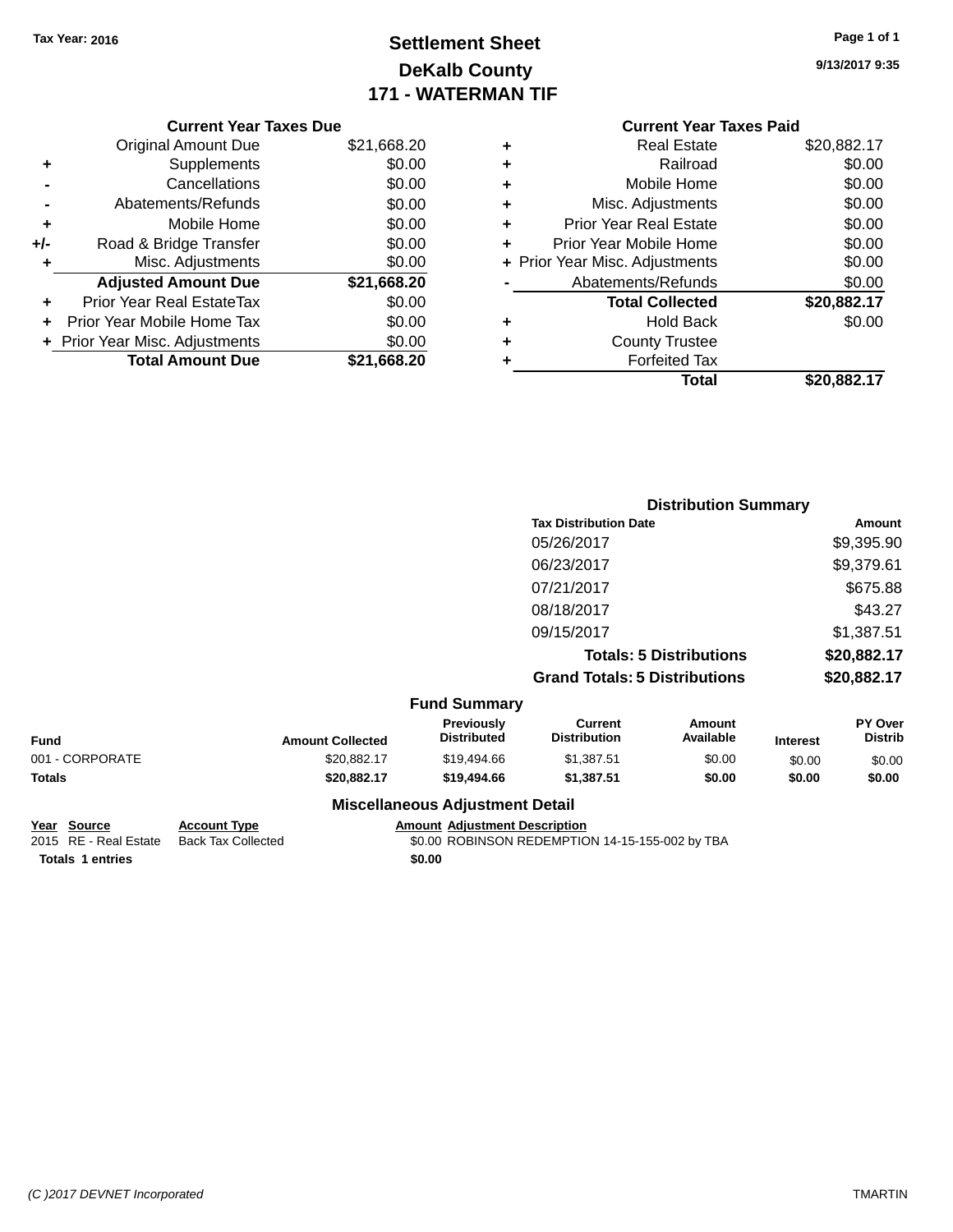## **Settlement Sheet Tax Year: 2016 Page 1 of 1 DeKalb County 172 - MAPLE PARK TIF**

**9/13/2017 9:35**

| <b>Current Year Taxes Paid</b> |            |
|--------------------------------|------------|
| Real Estate                    | \$9,078.42 |
| Railroad                       | \$0.00     |
| Mobile Home                    | \$0.00     |
| Misc. Adjustments              | \$0.00     |
| <b>Prior Year Real Estate</b>  | \$0.00     |
| Prior Year Mobile Home         | \$0.00     |
| + Prior Year Misc. Adjustments | \$0.00     |
| Abatements/Refunds             | \$0.00     |
| <b>Total Collected</b>         | \$9,078.42 |
| <b>Hold Back</b>               | \$0.00     |
| <b>County Trustee</b>          |            |
| <b>Forfeited Tax</b>           |            |
| Total                          | \$9,078.42 |
|                                |            |

|     | <b>Current Year Taxes Due</b>  |            |
|-----|--------------------------------|------------|
|     | <b>Original Amount Due</b>     | \$9,078.42 |
| ٠   | Supplements                    | \$0.00     |
|     | Cancellations                  | \$0.00     |
|     | Abatements/Refunds             | \$0.00     |
| ٠   | Mobile Home                    | \$0.00     |
| +/- | Road & Bridge Transfer         | \$0.00     |
| ٠   | Misc. Adjustments              | \$0.00     |
|     | <b>Adjusted Amount Due</b>     | \$9,078.42 |
|     | Prior Year Real EstateTax      | \$0.00     |
|     | Prior Year Mobile Home Tax     | \$0.00     |
|     | + Prior Year Misc. Adjustments | \$0.00     |
|     | <b>Total Amount Due</b>        | \$9,078.42 |
|     |                                |            |

|                 |                         |                                  |                                       | <b>Distribution Summary</b>    |                 |                           |
|-----------------|-------------------------|----------------------------------|---------------------------------------|--------------------------------|-----------------|---------------------------|
|                 |                         |                                  | <b>Tax Distribution Date</b>          |                                |                 | Amount                    |
|                 |                         |                                  | 05/26/2017                            |                                |                 | \$5,368.95                |
|                 |                         |                                  | 06/23/2017                            |                                |                 | \$1,572.65                |
|                 |                         |                                  | 08/18/2017                            |                                |                 | \$1,960.95                |
|                 |                         |                                  | 09/15/2017                            |                                |                 | \$175.87                  |
|                 |                         |                                  |                                       | <b>Totals: 4 Distributions</b> |                 | \$9,078.42                |
|                 |                         |                                  | <b>Grand Totals: 4 Distributions</b>  |                                |                 | \$9,078.42                |
|                 |                         | <b>Fund Summary</b>              |                                       |                                |                 |                           |
| <b>Fund</b>     | <b>Amount Collected</b> | Previously<br><b>Distributed</b> | <b>Current</b><br><b>Distribution</b> | Amount<br>Available            | <b>Interest</b> | PY Over<br><b>Distrib</b> |
| 001 - CORPORATE | \$9.078.42              | \$8.902.55                       | \$175.87                              | \$0.00                         | \$0.00          | \$0.00                    |

**Totals \$9,078.42 \$8,902.55 \$175.87 \$0.00 \$0.00 \$0.00**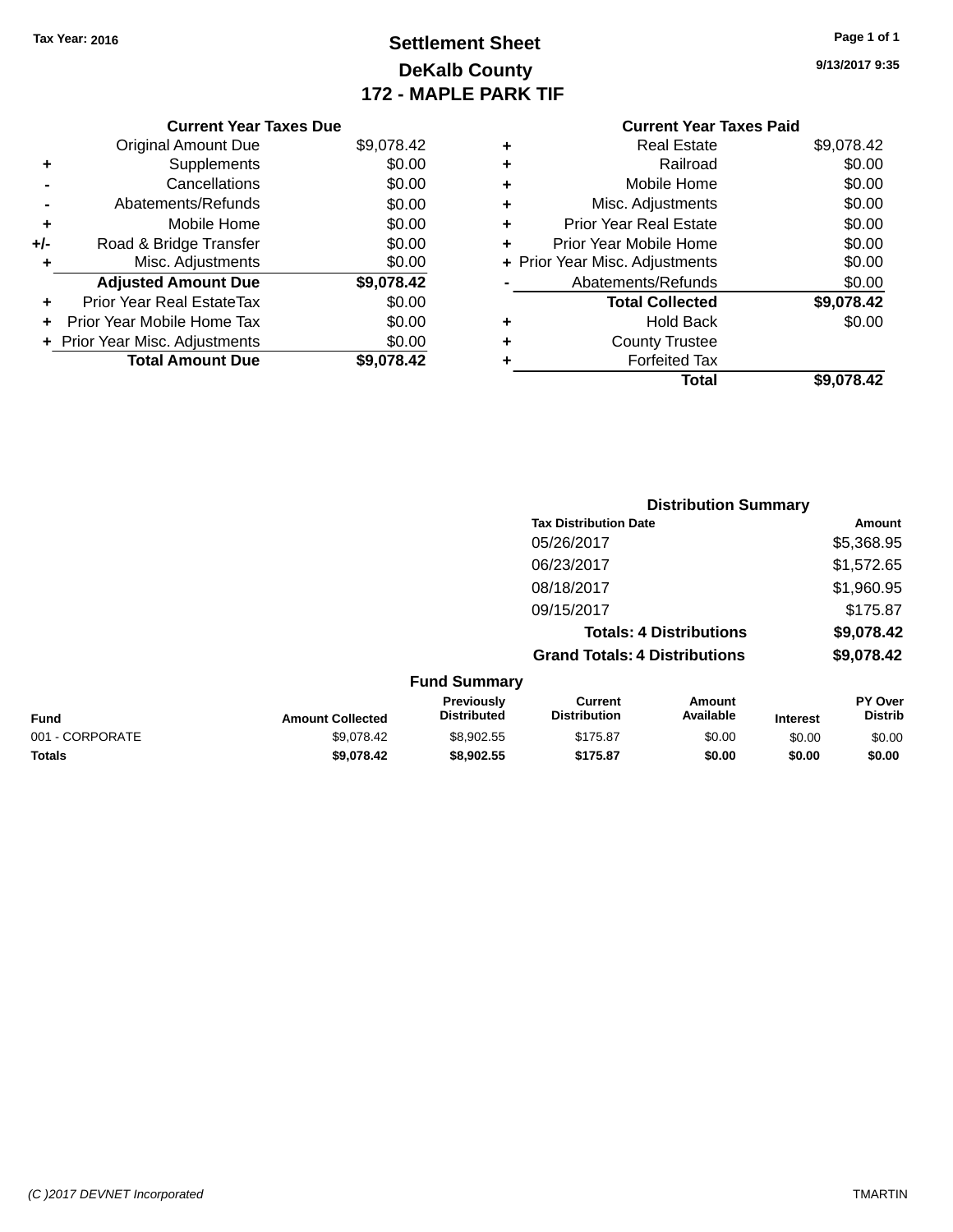## **Settlement Sheet Tax Year: 2016 Page 1 of 1 DeKalb County 180 - SYCAMORE TIF**

**9/13/2017 9:35**

|     | <b>Current Year Taxes Due</b>    |             |   | <b>Current Year Taxes Paid</b> |             |
|-----|----------------------------------|-------------|---|--------------------------------|-------------|
|     | Original Amount Due              | \$91,355.24 | ٠ | <b>Real Estate</b>             | \$91,355.24 |
|     | Supplements                      | \$0.00      |   | Railroad                       | \$0.00      |
|     | Cancellations                    | \$0.00      | ٠ | Mobile Home                    | \$0.00      |
|     | Abatements/Refunds               | \$0.00      | ٠ | Misc. Adjustments              | \$0.00      |
| ٠   | Mobile Home                      | \$0.00      | ÷ | <b>Prior Year Real Estate</b>  | \$0.00      |
| +/- | Road & Bridge Transfer           | \$0.00      |   | Prior Year Mobile Home         | \$0.00      |
|     | Misc. Adjustments                | \$0.00      |   | + Prior Year Misc. Adjustments | \$0.00      |
|     | <b>Adjusted Amount Due</b>       | \$91,355.24 |   | Abatements/Refunds             | \$0.00      |
| ٠   | <b>Prior Year Real EstateTax</b> | \$0.00      |   | <b>Total Collected</b>         | \$91,355.24 |
| ÷.  | Prior Year Mobile Home Tax       | \$0.00      | ٠ | <b>Hold Back</b>               | \$0.00      |
|     | + Prior Year Misc. Adjustments   | \$0.00      |   | <b>County Trustee</b>          |             |
|     | <b>Total Amount Due</b>          | \$91,355.24 |   | <b>Forfeited Tax</b>           |             |
|     |                                  |             |   | Total                          | \$91,355.24 |

| \$91,355.24 |
|-------------|

**Distribution Summary**

|                 |                         |                                         | <b>Tax Distribution Date</b>          |                                |                 | <b>Amount</b>             |
|-----------------|-------------------------|-----------------------------------------|---------------------------------------|--------------------------------|-----------------|---------------------------|
|                 |                         |                                         | 06/23/2017                            |                                |                 | \$43,470.53               |
|                 |                         |                                         | 07/21/2017                            |                                |                 | \$2,481.97                |
|                 |                         |                                         | 09/15/2017                            |                                |                 | \$45,402.74               |
|                 |                         |                                         |                                       | <b>Totals: 3 Distributions</b> |                 | \$91,355.24               |
|                 |                         |                                         | <b>Grand Totals: 3 Distributions</b>  |                                |                 | \$91,355.24               |
|                 |                         | <b>Fund Summary</b>                     |                                       |                                |                 |                           |
| <b>Fund</b>     | <b>Amount Collected</b> | <b>Previously</b><br><b>Distributed</b> | <b>Current</b><br><b>Distribution</b> | Amount<br>Available            | <b>Interest</b> | PY Over<br><b>Distrib</b> |
| 001 - CORPORATE | \$91,355.24             | \$45.952.50                             | \$45,402.74                           | \$0.00                         | \$0.00          | \$0.00                    |
| <b>Totals</b>   | \$91,355.24             | \$45,952.50                             | \$45,402.74                           | \$0.00                         | \$0.00          | \$0.00                    |
|                 |                         |                                         |                                       |                                |                 |                           |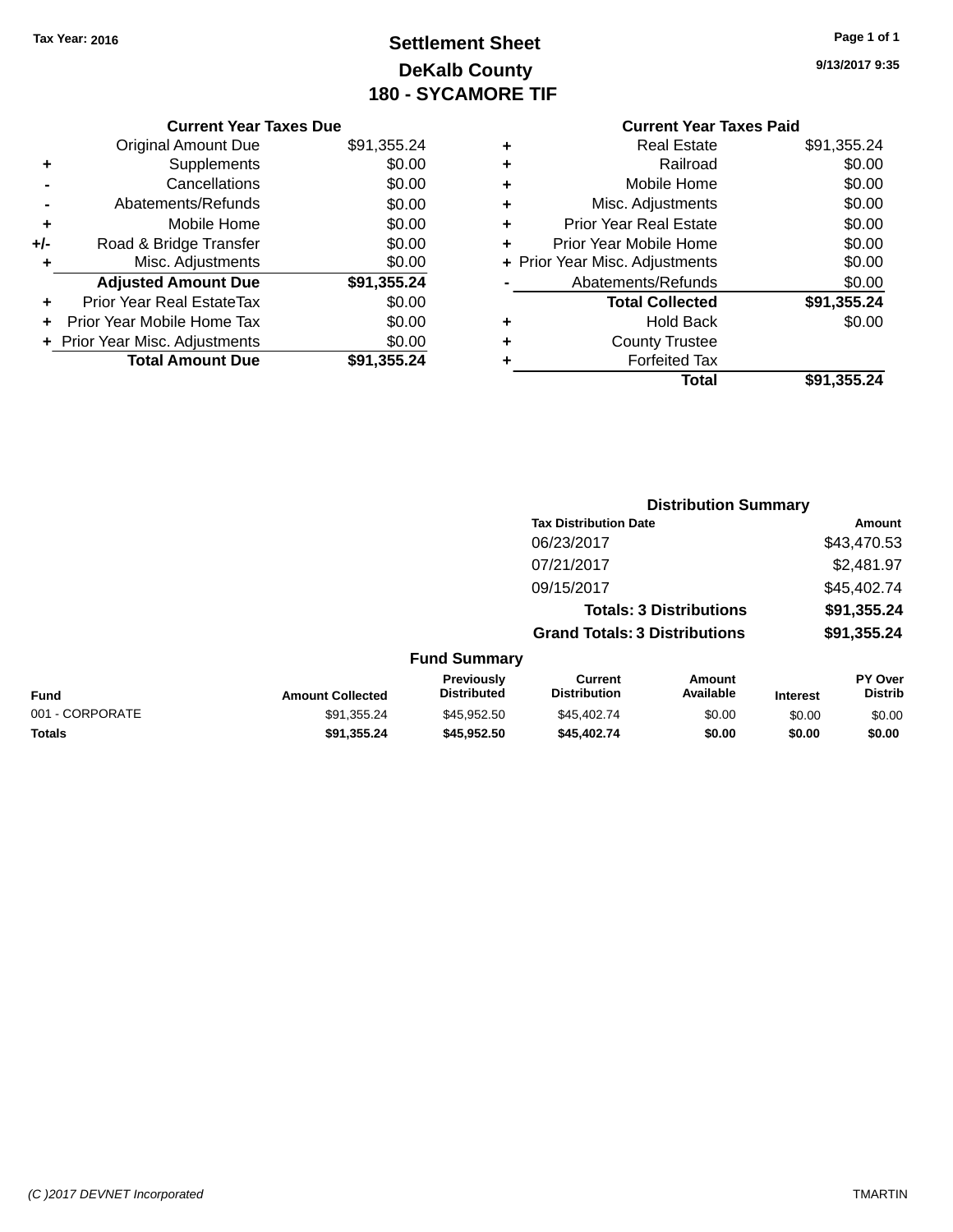## **Settlement Sheet Tax Year: 2016 Page 1 of 1 DeKalb County 190 - CORTLAND TIF**

|       | <b>Current Year Taxes Due</b>  |             |
|-------|--------------------------------|-------------|
|       | <b>Original Amount Due</b>     | \$44,901.96 |
| ٠     | Supplements                    | \$0.00      |
|       | Cancellations                  | \$0.00      |
|       | Abatements/Refunds             | \$0.00      |
| ٠     | Mobile Home                    | \$0.00      |
| $+/-$ | Road & Bridge Transfer         | \$0.00      |
| ٠     | Misc. Adjustments              | \$0.00      |
|       | <b>Adjusted Amount Due</b>     | \$44,901.96 |
| ÷     | Prior Year Real EstateTax      | \$0.00      |
|       | Prior Year Mobile Home Tax     | \$0.00      |
|       | + Prior Year Misc. Adjustments | \$0.00      |
|       | <b>Total Amount Due</b>        | \$44,901.96 |

#### **Current Year Taxes Paid +** Real Estate \$44,527.85 **+** Railroad \$0.00 **+** Mobile Home \$0.00 **+** Misc. Adjustments \$0.00 **+** Prior Year Real Estate \$0.00 **+** Prior Year Mobile Home \$0.00 **+ Prior Year Misc. Adjustments**  $$0.00$ Abatements/Refunds \$0.00 **Total Collected \$44,527.85 +** Hold Back \$0.00 **+** County Trustee **+** Forfeited Tax **Total \$44,527.85**

| <b>Distribution Summary</b>          |             |
|--------------------------------------|-------------|
| <b>Tax Distribution Date</b>         | Amount      |
| 05/26/2017                           | \$33,587.94 |
| 06/23/2017                           | \$6,441.89  |
| 07/21/2017                           | \$105.75    |
| 08/18/2017                           | \$694.12    |
| 09/15/2017                           | \$3,698.15  |
| <b>Totals: 5 Distributions</b>       | \$44,527.85 |
| <b>Grand Totals: 5 Distributions</b> | \$44,527.85 |
|                                      |             |

|                 |                         | <b>Fund Summary</b>                    |                                |                     |                 |                           |
|-----------------|-------------------------|----------------------------------------|--------------------------------|---------------------|-----------------|---------------------------|
| <b>Fund</b>     | <b>Amount Collected</b> | Previously<br><b>Distributed</b>       | Current<br><b>Distribution</b> | Amount<br>Available | <b>Interest</b> | PY Over<br><b>Distrib</b> |
| 001 - CORPORATE | \$44.527.85             | \$40,829.70                            | \$3.698.15                     | \$0.00              | \$0.00          | \$0.00                    |
| Totals          | \$44,527.85             | \$40,829,70                            | \$3,698.15                     | \$0.00              | \$0.00          | \$0.00                    |
|                 |                         | <b>Miscellaneous Adjustment Detail</b> |                                |                     |                 |                           |

**Year Source Account Type Amount Adjustment Description** 2015 RE - Real Estate Back Tax Collected \$0.00 ENGSTROM REDEMPTION 09-29-182-013 by TBA 2015 RE - Real Estate Back Tax Collected \$0.00 TRUSTEE SALE 09-29-252-001 by TBA

**Totals \$0.00 2 entries**

**9/13/2017 9:35**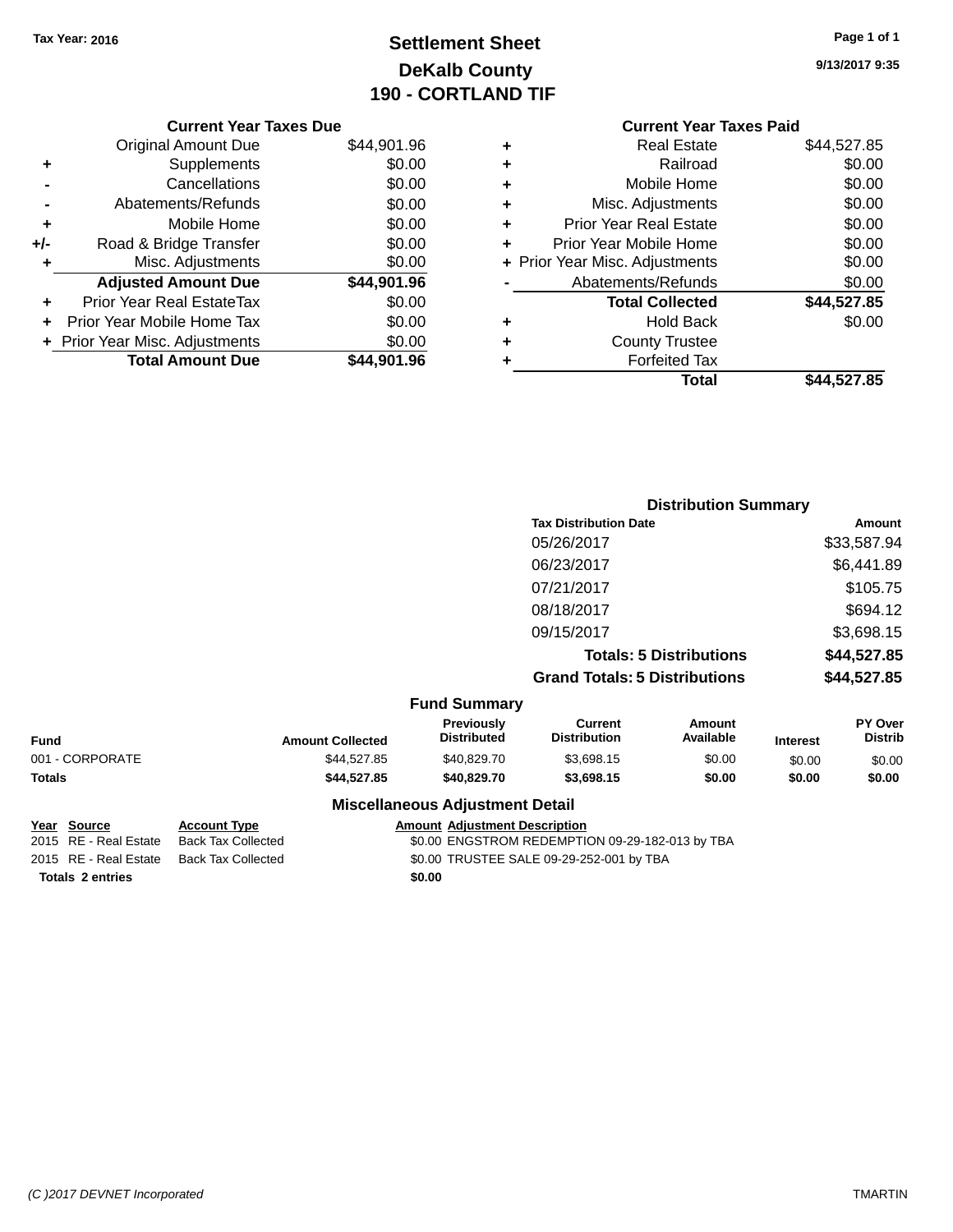## **Settlement Sheet Tax Year: 2016 Page 1 of 1 DeKalb County 201 - DEKALB SSA #6**

|       | <b>Current Year Taxes Due</b> |             |
|-------|-------------------------------|-------------|
|       | <b>Original Amount Due</b>    | \$14,000.20 |
| ٠     | Supplements                   | \$0.00      |
|       | Cancellations                 | \$0.00      |
|       | Abatements/Refunds            | \$0.00      |
| ٠     | Mobile Home                   | \$0.00      |
| $+/-$ | Road & Bridge Transfer        | \$0.00      |
| ٠     | Misc. Adjustments             | \$0.00      |
|       | <b>Adjusted Amount Due</b>    | \$14,000.20 |
|       | Prior Year Real EstateTax     | \$0.00      |
|       | Prior Year Mobile Home Tax    | \$0.00      |
|       | Prior Year Misc. Adjustments  | \$0.00      |
|       | <b>Total Amount Due</b>       | \$14.000.20 |

#### **Current Year Taxes Paid +** Real Estate \$13,078.93 **+** Railroad \$0.00<br>▲ Mobile Home \$0.00 **+** Mobile Home

| Ŧ | <u>INIODIIE I IUITIE</u>       | ou.uu       |
|---|--------------------------------|-------------|
| ÷ | Misc. Adjustments              | \$0.00      |
| ÷ | <b>Prior Year Real Estate</b>  | \$0.00      |
|   | Prior Year Mobile Home         | \$0.00      |
|   | + Prior Year Misc. Adjustments | \$0.00      |
|   | Abatements/Refunds             | \$0.00      |
|   | <b>Total Collected</b>         | \$13,078.93 |
| ٠ | <b>Hold Back</b>               | \$0.00      |
| ÷ | <b>County Trustee</b>          |             |
|   |                                |             |
| ÷ | <b>Forfeited Tax</b>           |             |
|   | Total                          | \$13,078.93 |

|                     | <b>Distribution Summary</b>          |             |
|---------------------|--------------------------------------|-------------|
|                     | <b>Tax Distribution Date</b>         | Amount      |
|                     | 05/26/2017                           | \$936.82    |
|                     | 06/23/2017                           | \$5,254.86  |
|                     | 08/18/2017                           | \$288.96    |
|                     | 09/15/2017                           | \$6,598.29  |
|                     | <b>Totals: 4 Distributions</b>       | \$13,078.93 |
|                     | <b>Grand Totals: 4 Distributions</b> | \$13,078.93 |
| <b>Fund Summary</b> |                                      |             |

| <b>Amount Collected</b> | <b>Previously</b><br><b>Distributed</b> | Current<br><b>Distribution</b> | Amount<br>Available | <b>Interest</b> | <b>PY Over</b><br><b>Distrib</b> |
|-------------------------|-----------------------------------------|--------------------------------|---------------------|-----------------|----------------------------------|
| \$13,078.93             | \$6.480.64                              | \$6,598,29                     | \$0.00              | \$0.00          | \$0.00                           |
| \$13,078.93             | \$6,480.64                              | \$6,598,29                     | \$0.00              | \$0.00          | \$0.00                           |
|                         |                                         | .                              |                     |                 |                                  |

**9/13/2017 9:35**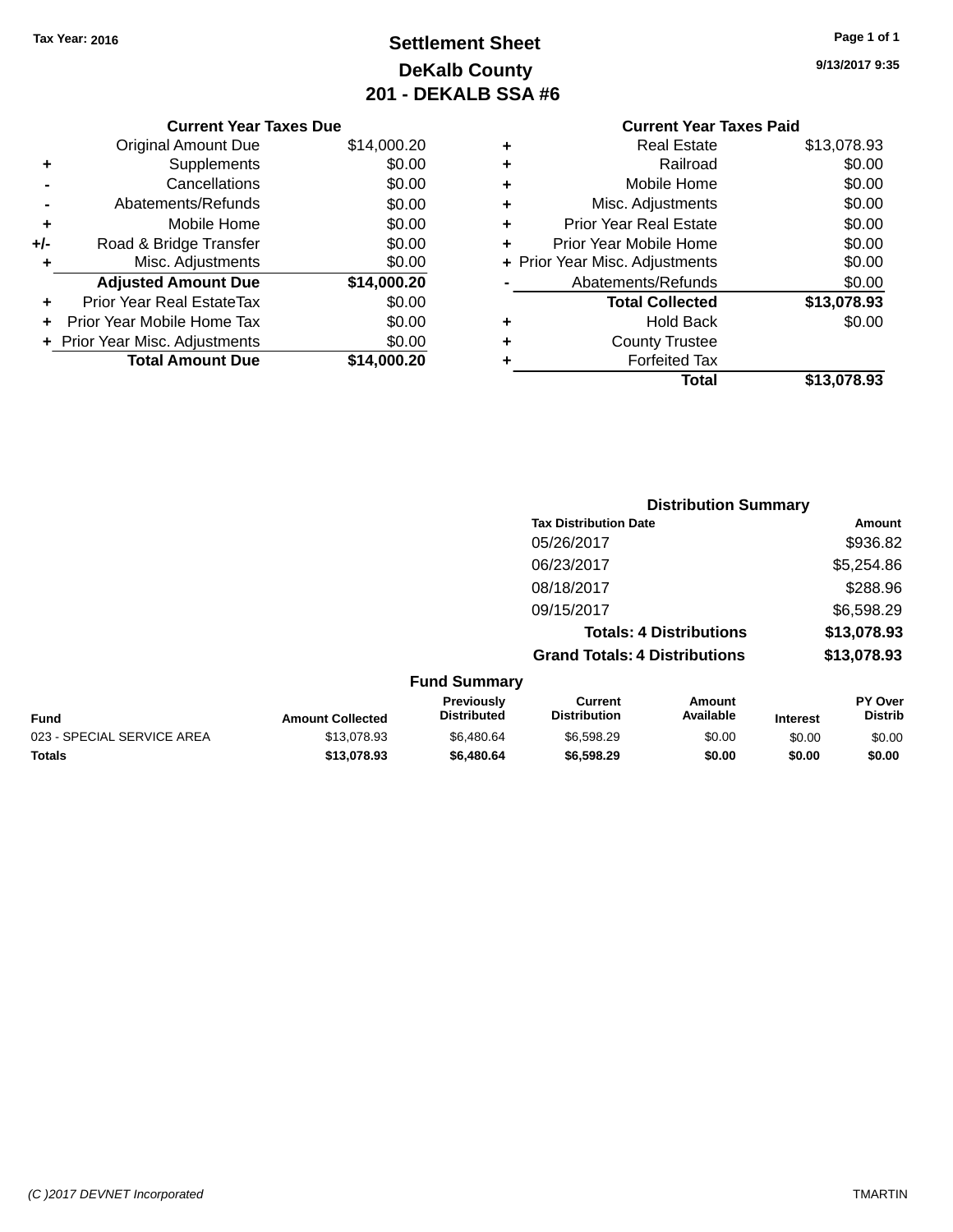### **Settlement Sheet Tax Year: 2016 Page 1 of 1 DeKalb County 204 - GENOA RIVER BEND SSA**

**9/13/2017 9:35**

#### **Current Year Taxes Paid**

| ٠ | <b>Real Estate</b>             | \$55,323.93 |
|---|--------------------------------|-------------|
| ٠ | Railroad                       | \$0.00      |
| ٠ | Mobile Home                    | \$0.00      |
| ٠ | Misc. Adjustments              | \$0.00      |
| ٠ | <b>Prior Year Real Estate</b>  | (\$22.66)   |
| ٠ | Prior Year Mobile Home         | \$0.00      |
|   | + Prior Year Misc. Adjustments | \$0.00      |
|   | Abatements/Refunds             | \$0.29      |
|   | <b>Total Collected</b>         | \$55,300.98 |
| ٠ | <b>Hold Back</b>               | \$0.00      |
| ٠ | <b>County Trustee</b>          |             |
|   | <b>Forfeited Tax</b>           |             |
|   | Total                          | \$55.300.98 |
|   |                                |             |

|     | <b>Current Year Taxes Due</b>  |             |
|-----|--------------------------------|-------------|
|     | <b>Original Amount Due</b>     | \$55,994.52 |
| ٠   | Supplements                    | \$156.01    |
|     | Cancellations                  | \$179.59    |
|     | Abatements/Refunds             | \$0.29      |
| ٠   | Mobile Home                    | \$0.00      |
| +/- | Road & Bridge Transfer         | \$0.00      |
| ٠   | Misc. Adjustments              | \$0.00      |
|     | <b>Adjusted Amount Due</b>     | \$55,970.65 |
| ٠   | Prior Year Real EstateTax      | (\$22.66)   |
|     | Prior Year Mobile Home Tax     | \$0.00      |
|     | + Prior Year Misc. Adjustments | \$0.00      |
|     | <b>Total Amount Due</b>        | \$55.947.99 |
|     |                                |             |

|                 | <b>Distribution Summary</b>          |             |
|-----------------|--------------------------------------|-------------|
|                 | <b>Tax Distribution Date</b>         | Amount      |
|                 | 05/26/2017                           | \$3,003.41  |
|                 | 06/23/2017                           | \$26,058.71 |
|                 | 07/21/2017                           | \$761.60    |
|                 | 08/18/2017                           | \$1,043.96  |
|                 | 09/15/2017                           | \$24,433.30 |
|                 | <b>Totals: 5 Distributions</b>       | \$55,300.98 |
|                 | <b>Grand Totals: 5 Distributions</b> | \$55,300.98 |
| $E$ und Cummoni |                                      |             |

|                            |                         | <b>Fund Summary</b>                     |                                |                     |                 |                                  |
|----------------------------|-------------------------|-----------------------------------------|--------------------------------|---------------------|-----------------|----------------------------------|
| <b>Fund</b>                | <b>Amount Collected</b> | <b>Previously</b><br><b>Distributed</b> | Current<br><b>Distribution</b> | Amount<br>Available | <b>Interest</b> | <b>PY Over</b><br><b>Distrib</b> |
| 023 - SPECIAL SERVICE AREA | \$55,300.98             | \$30.867.68                             | \$24,433.30                    | \$0.00              | \$0.00          | \$0.00                           |
| Totals                     | \$55,300.98             | \$30,867,68                             | \$24,433,30                    | \$0.00              | \$0.00          | \$0.00                           |
|                            |                         | <b>Abatement Detail</b>                 |                                |                     |                 |                                  |

**Totals \$0.29 1 entries**

**Year Source Account Type Amount Adjustment Description**<br>2016 RE - Real Estate RE Abatement \$0.29 PTAB INTEREST REFUN \$0.29 PTAB INTEREST REFUND 02-24-452-014 by TBA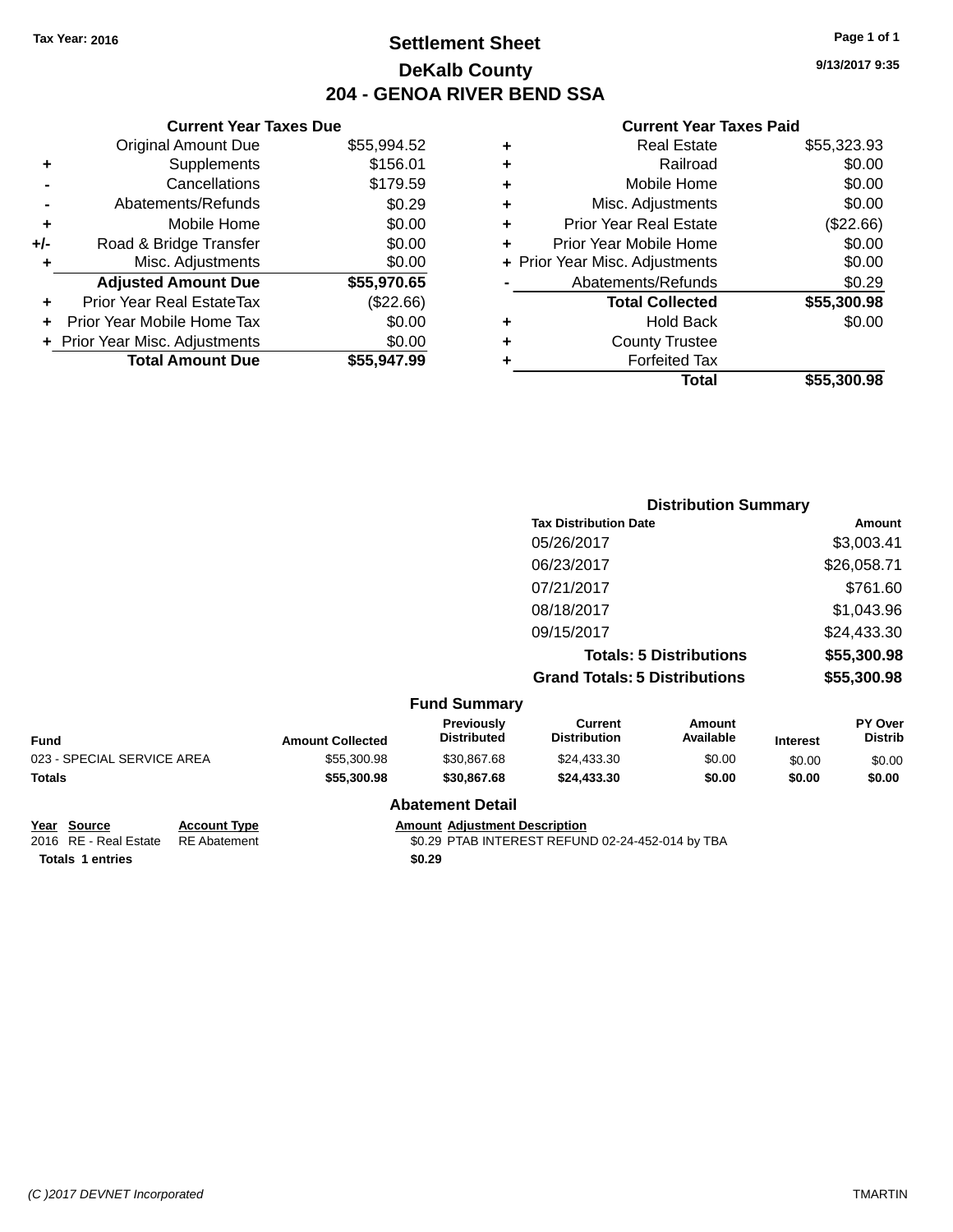### **Settlement Sheet Tax Year: 2016 Page 1 of 1 DeKalb County 207 - DERBY ESTATES SSA**

**9/13/2017 9:35**

|     | <b>Current Year Taxes Due</b>  |            |
|-----|--------------------------------|------------|
|     | <b>Original Amount Due</b>     | \$6,500.28 |
| ٠   | Supplements                    | \$421.13   |
|     | Cancellations                  | \$484.09   |
|     | Abatements/Refunds             | \$0.00     |
| ٠   | Mobile Home                    | \$0.00     |
| +/- | Road & Bridge Transfer         | \$0.00     |
|     | Misc. Adjustments              | \$0.00     |
|     | <b>Adjusted Amount Due</b>     | \$6,437.32 |
| ÷   | Prior Year Real EstateTax      | \$0.00     |
|     | Prior Year Mobile Home Tax     | \$0.00     |
|     | + Prior Year Misc. Adjustments | \$0.00     |
|     | <b>Total Amount Due</b>        | \$6,437.32 |

|   | <b>Real Estate</b>             | \$5,894.12 |
|---|--------------------------------|------------|
| ٠ | Railroad                       | \$0.00     |
| ٠ | Mobile Home                    | \$0.00     |
| ٠ | Misc. Adjustments              | \$0.00     |
| ٠ | <b>Prior Year Real Estate</b>  | \$0.00     |
| ÷ | Prior Year Mobile Home         | \$0.00     |
|   | + Prior Year Misc. Adjustments | \$0.00     |
|   | Abatements/Refunds             | \$0.00     |
|   | <b>Total Collected</b>         | \$5,894.12 |
| ٠ | <b>Hold Back</b>               | \$0.00     |
|   | <b>County Trustee</b>          |            |
| ٠ | <b>Forfeited Tax</b>           |            |
|   | Total                          | \$5,894.12 |
|   |                                |            |

|                            |                         |                                  |                                      | <b>Distribution Summary</b>    |                 |                           |
|----------------------------|-------------------------|----------------------------------|--------------------------------------|--------------------------------|-----------------|---------------------------|
|                            |                         |                                  | <b>Tax Distribution Date</b>         |                                |                 | Amount                    |
|                            |                         |                                  | 05/26/2017                           |                                |                 | \$699.43                  |
|                            |                         |                                  | 06/23/2017                           |                                |                 | \$2,735.35                |
|                            |                         |                                  | 08/18/2017                           |                                |                 | \$181.95                  |
|                            |                         |                                  | 09/15/2017                           |                                |                 | \$2,277.39                |
|                            |                         |                                  |                                      | <b>Totals: 4 Distributions</b> |                 | \$5,894.12                |
|                            |                         |                                  | <b>Grand Totals: 4 Distributions</b> |                                |                 | \$5,894.12                |
|                            |                         | <b>Fund Summary</b>              |                                      |                                |                 |                           |
| <b>Fund</b>                | <b>Amount Collected</b> | Previously<br><b>Distributed</b> | Current<br><b>Distribution</b>       | Amount<br>Available            | <b>Interest</b> | PY Over<br><b>Distrib</b> |
| 023 - SPECIAL SERVICE AREA | \$5,894.12              | \$3,616.73                       | \$2,277.39                           | \$0.00                         | \$0.00          | \$0.00                    |
| <b>Totals</b>              | \$5,894.12              | \$3,616.73                       | \$2,277.39                           | \$0.00                         | \$0.00          | \$0.00                    |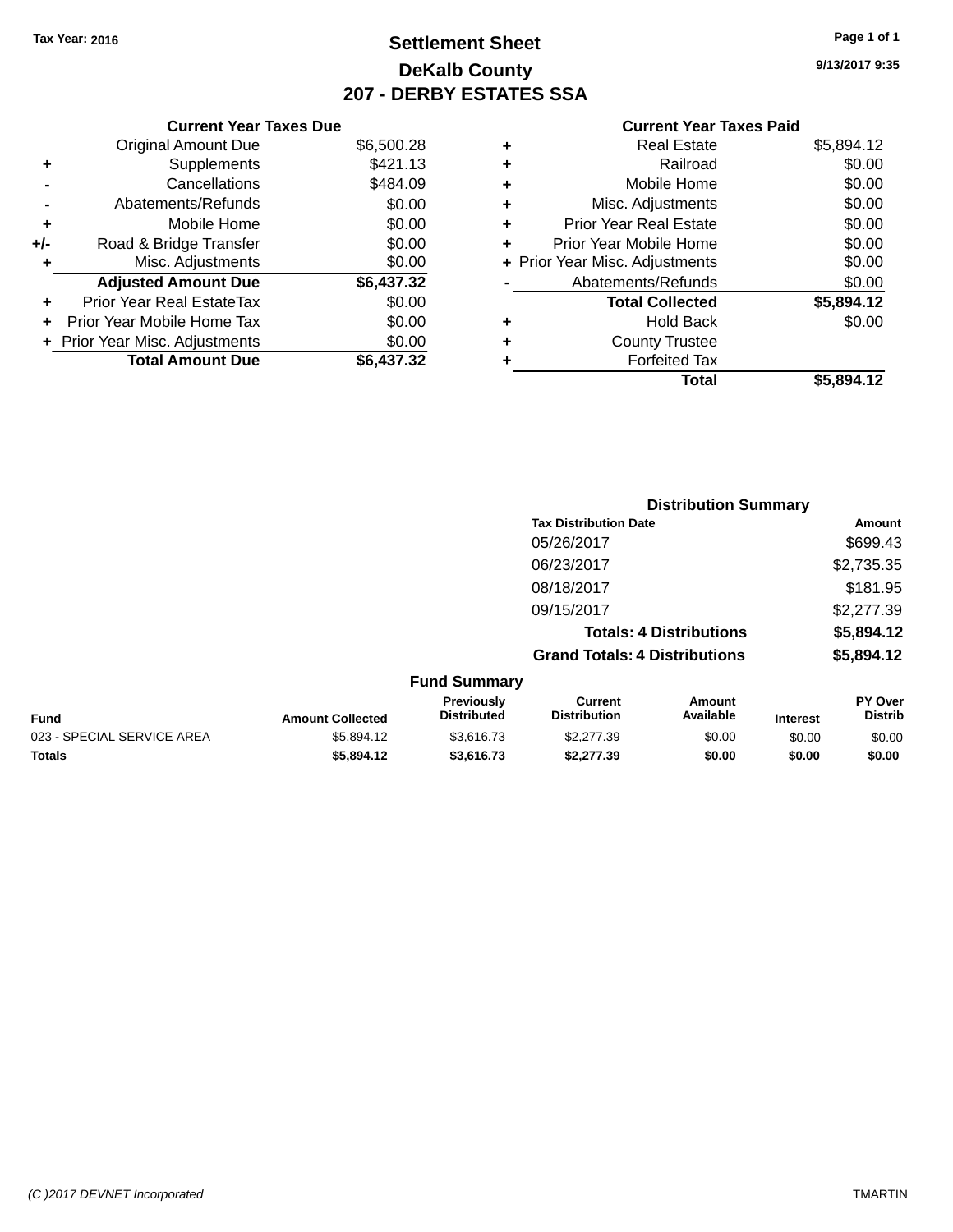### **Settlement Sheet Tax Year: 2016 Page 1 of 1 DeKalb County 209 - DEKALB SSA #14**

**9/13/2017 9:35**

#### **Current Year Taxes Paid +** Real Estate \$2,431.81 **+** Railroad \$0.00 **+** Mobile Home \$0.00 **+** Misc. Adjustments \$0.00 **+** Prior Year Real Estate \$0.00 **+** Prior Year Mobile Home \$0.00 **+ Prior Year Misc. Adjustments**  $$0.00$ **-** Abatements/Refunds \$0.00 **Total Collected \$2,431.81 +** Hold Back \$0.00 **+** County Trustee **+** Forfeited Tax **Total \$2,431.81**

**Distribution Summary**

|     | <b>Current Year Taxes Due</b>  |            |
|-----|--------------------------------|------------|
|     | <b>Original Amount Due</b>     | \$2,500.03 |
| ٠   | Supplements                    | \$0.00     |
|     | Cancellations                  | \$0.00     |
|     | Abatements/Refunds             | \$0.00     |
| ٠   | Mobile Home                    | \$0.00     |
| +/- | Road & Bridge Transfer         | \$0.00     |
| ٠   | Misc. Adjustments              | \$0.00     |
|     | <b>Adjusted Amount Due</b>     | \$2,500.03 |
|     | Prior Year Real EstateTax      | \$0.00     |
|     | Prior Year Mobile Home Tax     | \$0.00     |
|     | + Prior Year Misc. Adjustments | \$0.00     |
|     | <b>Total Amount Due</b>        | \$2.500.03 |

|                            |                         |                                  | <b>Tax Distribution Date</b>          |                                |                 | Amount                    |
|----------------------------|-------------------------|----------------------------------|---------------------------------------|--------------------------------|-----------------|---------------------------|
|                            |                         |                                  | 05/26/2017                            |                                |                 | \$101.10                  |
|                            |                         |                                  | 06/23/2017                            |                                |                 | \$1,196.48                |
|                            |                         |                                  | 09/15/2017                            |                                |                 | \$1,134.23                |
|                            |                         |                                  |                                       | <b>Totals: 3 Distributions</b> |                 | \$2,431.81                |
|                            |                         |                                  | <b>Grand Totals: 3 Distributions</b>  |                                | \$2,431.81      |                           |
|                            |                         | <b>Fund Summary</b>              |                                       |                                |                 |                           |
| <b>Fund</b>                | <b>Amount Collected</b> | Previously<br><b>Distributed</b> | <b>Current</b><br><b>Distribution</b> | Amount<br>Available            | <b>Interest</b> | PY Over<br><b>Distrib</b> |
| 023 - SPECIAL SERVICE AREA | \$2,431.81              | \$1,297.58                       | \$1,134.23                            | \$0.00                         | \$0.00          | \$0.00                    |
| <b>Totals</b>              | \$2,431.81              | \$1,297.58                       | \$1,134.23                            | \$0.00                         | \$0.00          | \$0.00                    |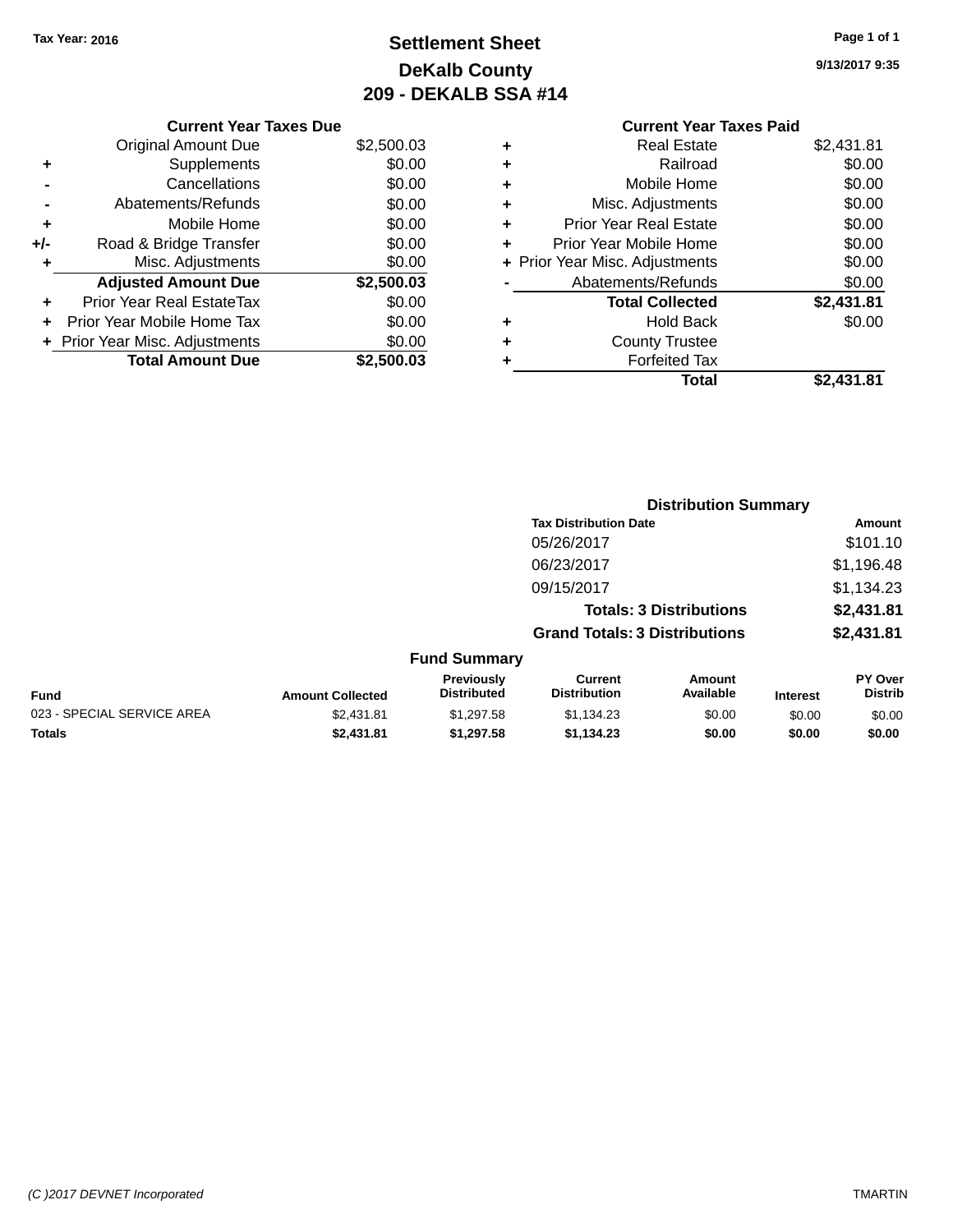### **Settlement Sheet Tax Year: 2016 Page 1 of 1 DeKalb County 213 - GENOA OAK CREEK EST SSA#4**

**9/13/2017 9:35**

|     | <b>Current Year Taxes Due</b>  |            |
|-----|--------------------------------|------------|
|     | <b>Original Amount Due</b>     | \$2,050.00 |
| ٠   | Supplements                    | \$0.00     |
|     | Cancellations                  | \$0.00     |
|     | Abatements/Refunds             | \$0.00     |
| ٠   | Mobile Home                    | \$0.00     |
| +/- | Road & Bridge Transfer         | \$0.00     |
| ٠   | Misc. Adjustments              | \$0.00     |
|     | <b>Adjusted Amount Due</b>     | \$2,050.00 |
| ÷   | Prior Year Real EstateTax      | \$0.00     |
| ÷   | Prior Year Mobile Home Tax     | \$0.00     |
|     | + Prior Year Misc. Adjustments | \$0.00     |
|     | <b>Total Amount Due</b>        | \$2.050.00 |

| ٠ | <b>Real Estate</b>             | \$1,913.39 |
|---|--------------------------------|------------|
| ٠ | Railroad                       | \$0.00     |
| ٠ | Mobile Home                    | \$0.00     |
| ÷ | Misc. Adjustments              | \$0.00     |
| ٠ | <b>Prior Year Real Estate</b>  | \$0.00     |
|   | Prior Year Mobile Home         | \$0.00     |
|   | + Prior Year Misc. Adjustments | \$0.00     |
|   | Abatements/Refunds             | \$0.00     |
|   | <b>Total Collected</b>         | \$1,913.39 |
| ٠ | <b>Hold Back</b>               | \$0.00     |
| ٠ | <b>County Trustee</b>          |            |
| ٠ | <b>Forfeited Tax</b>           |            |
|   | Total                          | \$1,913.39 |
|   |                                |            |

|                            |                         |                                  | <b>Distribution Summary</b>           |                                |                 |                           |  |
|----------------------------|-------------------------|----------------------------------|---------------------------------------|--------------------------------|-----------------|---------------------------|--|
|                            |                         |                                  | <b>Tax Distribution Date</b>          |                                |                 | <b>Amount</b>             |  |
|                            |                         |                                  | 05/26/2017                            |                                |                 | \$152.95                  |  |
|                            |                         |                                  | 06/23/2017                            |                                |                 | \$966.81                  |  |
|                            |                         |                                  | 09/15/2017                            |                                |                 | \$793.63                  |  |
|                            |                         |                                  |                                       | <b>Totals: 3 Distributions</b> |                 | \$1,913.39                |  |
|                            |                         |                                  | <b>Grand Totals: 3 Distributions</b>  |                                |                 | \$1,913.39                |  |
|                            |                         | <b>Fund Summary</b>              |                                       |                                |                 |                           |  |
| <b>Fund</b>                | <b>Amount Collected</b> | Previously<br><b>Distributed</b> | <b>Current</b><br><b>Distribution</b> | Amount<br>Available            | <b>Interest</b> | PY Over<br><b>Distrib</b> |  |
| 023 - SPECIAL SERVICE AREA | \$1,913.39              | \$1,119.76                       | \$793.63                              | \$0.00                         | \$0.00          | \$0.00                    |  |
| <b>Totals</b>              | \$1,913.39              | \$1,119.76                       | \$793.63                              | \$0.00                         | \$0.00          | \$0.00                    |  |
|                            |                         |                                  |                                       |                                |                 |                           |  |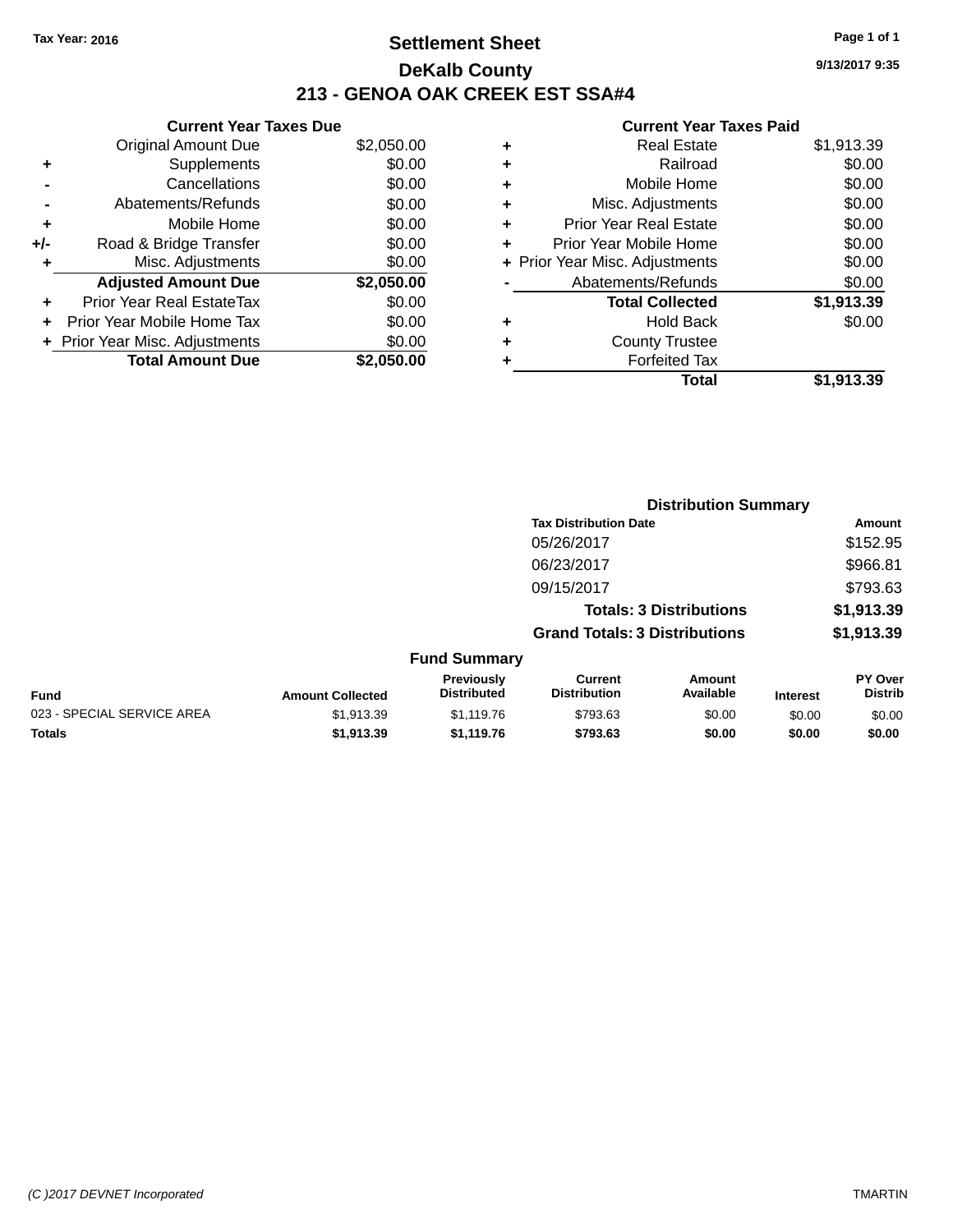### **Settlement Sheet Tax Year: 2016 Page 1 of 1 DeKalb County AF-DK #5 - AFTON DEKALB DRAINAGE #5**

|     | <b>Current Year Taxes Due</b>    |             |  |  |  |  |
|-----|----------------------------------|-------------|--|--|--|--|
|     | <b>Original Amount Due</b>       | \$12,061.64 |  |  |  |  |
| ٠   | Supplements                      | \$5.42      |  |  |  |  |
|     | Cancellations                    | \$5.42      |  |  |  |  |
|     | Abatements/Refunds               | \$0.00      |  |  |  |  |
| ٠   | Mobile Home                      | \$0.00      |  |  |  |  |
| +/- | Road & Bridge Transfer           | \$0.00      |  |  |  |  |
| ٠   | Misc. Adjustments                | \$0.00      |  |  |  |  |
|     | <b>Adjusted Amount Due</b>       | \$12,061.64 |  |  |  |  |
| ÷   | <b>Prior Year Real EstateTax</b> | \$0.00      |  |  |  |  |
|     | Prior Year Mobile Home Tax       | \$0.00      |  |  |  |  |
|     | + Prior Year Misc. Adjustments   | \$0.00      |  |  |  |  |
|     | <b>Total Amount Due</b>          | \$12,061.64 |  |  |  |  |

|   | <b>Real Estate</b>             | \$11,946.82 |
|---|--------------------------------|-------------|
| ٠ | Railroad                       | \$0.00      |
| ٠ | Mobile Home                    | \$0.00      |
| ٠ | Misc. Adjustments              | \$0.00      |
| ٠ | <b>Prior Year Real Estate</b>  | \$0.00      |
| ٠ | Prior Year Mobile Home         | \$0.00      |
|   | + Prior Year Misc. Adjustments | \$0.00      |
|   | Abatements/Refunds             | \$0.00      |
|   | <b>Total Collected</b>         | \$11,946.82 |
| ٠ | <b>Hold Back</b>               | \$0.00      |
| ٠ | <b>County Trustee</b>          |             |
| ٠ | <b>Forfeited Tax</b>           |             |
|   | Total                          | \$11,946.82 |
|   |                                |             |

| <b>Distribution Summary</b>          |             |
|--------------------------------------|-------------|
| <b>Tax Distribution Date</b>         | Amount      |
| 05/26/2017                           | \$1,379.84  |
| 06/23/2017                           | \$6,974.80  |
| 07/21/2017                           | \$802.28    |
| 08/18/2017                           | \$184.42    |
| 09/15/2017                           | \$2,605.48  |
| <b>Totals: 5 Distributions</b>       | \$11,946.82 |
| <b>Grand Totals: 5 Distributions</b> | \$11,946.82 |

| <b>Fund Summary</b>     |                                  |                                |                     |                 |                                  |  |
|-------------------------|----------------------------------|--------------------------------|---------------------|-----------------|----------------------------------|--|
| <b>Amount Collected</b> | Previously<br><b>Distributed</b> | Current<br><b>Distribution</b> | Amount<br>Available | <b>Interest</b> | <b>PY Over</b><br><b>Distrib</b> |  |
| \$11,946.82             | \$9.341.34                       | \$2,605.48                     | \$0.00              | \$0.00          | \$0.00                           |  |
| \$11.946.82             | \$9,341,34                       | \$2,605.48                     | \$0.00              | \$0.00          | \$0.00                           |  |
|                         |                                  |                                |                     |                 |                                  |  |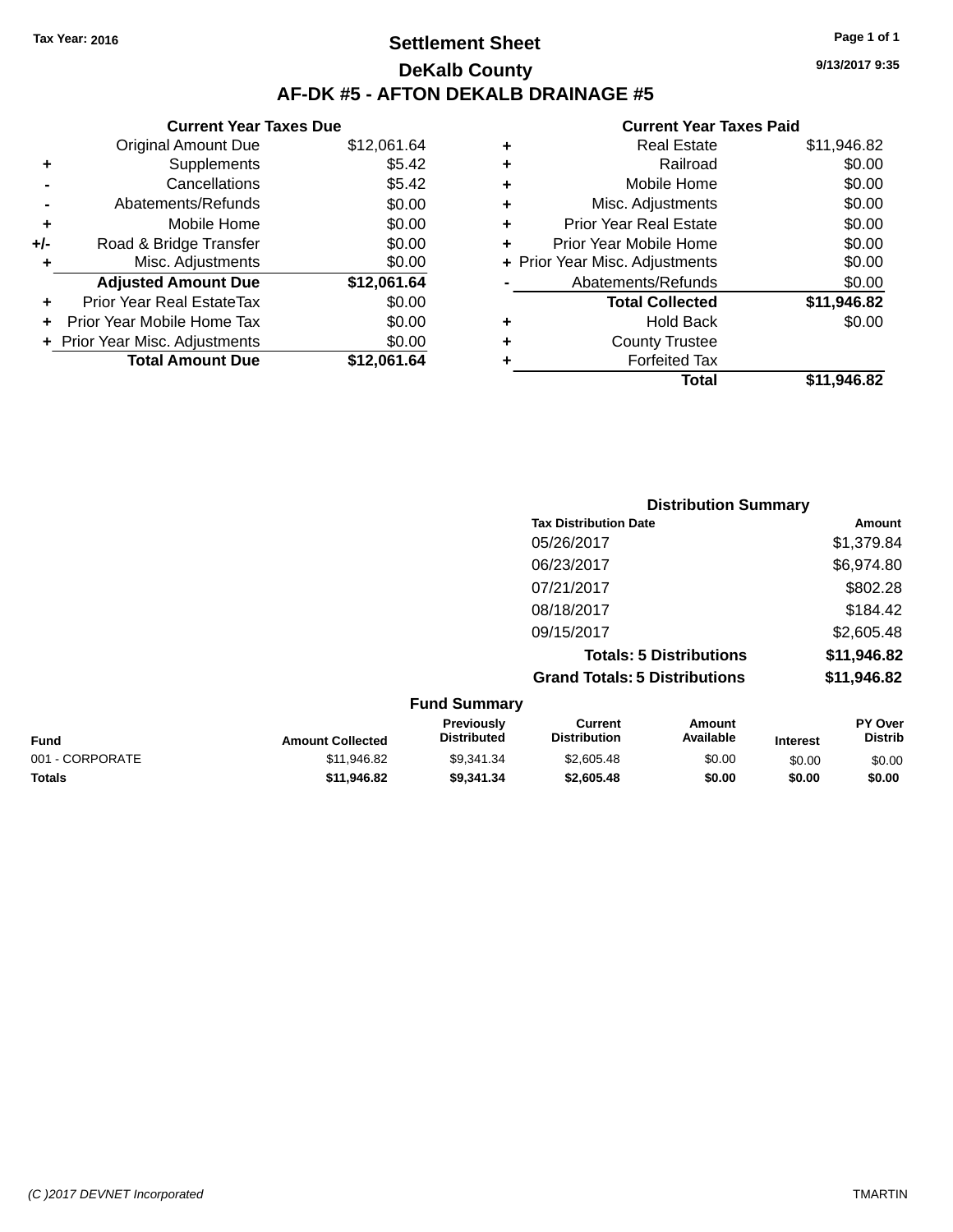### **Settlement Sheet Tax Year: 2016 Page 1 of 1 DeKalb County AF-MI #4 - AF/ MI/ DK DRAINAGE #4**

**9/13/2017 9:35**

|     | <b>Current Year Taxes Due</b>    |            |
|-----|----------------------------------|------------|
|     | <b>Original Amount Due</b>       | \$8,830.34 |
| ٠   | Supplements                      | \$65.26    |
|     | Cancellations                    | \$65.26    |
|     | Abatements/Refunds               | \$0.00     |
| ۰   | Mobile Home                      | \$0.00     |
| +/- | Road & Bridge Transfer           | \$0.00     |
|     | Misc. Adjustments                | \$0.00     |
|     | <b>Adjusted Amount Due</b>       | \$8,830.34 |
| ٠   | <b>Prior Year Real EstateTax</b> | \$0.00     |
|     | Prior Year Mobile Home Tax       | \$0.00     |
|     | + Prior Year Misc. Adjustments   | \$0.00     |
|     | <b>Total Amount Due</b>          | \$8,830.34 |

|   | <b>Real Estate</b>             | \$8,626.75 |
|---|--------------------------------|------------|
| ٠ | Railroad                       | \$0.00     |
| ٠ | Mobile Home                    | \$0.00     |
| ٠ | Misc. Adjustments              | \$0.00     |
| ٠ | <b>Prior Year Real Estate</b>  | \$0.00     |
|   | Prior Year Mobile Home         | \$0.00     |
|   | + Prior Year Misc. Adjustments | \$0.00     |
|   | Abatements/Refunds             | \$0.00     |
|   | <b>Total Collected</b>         | \$8,626.75 |
| ٠ | Hold Back                      | \$0.00     |
|   | <b>County Trustee</b>          |            |
| ٠ | <b>Forfeited Tax</b>           |            |
|   | Total                          | \$8.626.75 |
|   |                                |            |

|          | <b>Distribution Summary</b>          |            |
|----------|--------------------------------------|------------|
|          | <b>Tax Distribution Date</b>         | Amount     |
|          | 05/26/2017                           | \$1,152.46 |
|          | 06/23/2017                           | \$4,716.33 |
|          | 07/21/2017                           | \$119.68   |
|          | 08/18/2017                           | \$30.03    |
|          | 09/15/2017                           | \$2,608.25 |
|          | <b>Totals: 5 Distributions</b>       | \$8,626.75 |
|          | <b>Grand Totals: 5 Distributions</b> | \$8,626.75 |
| F. 1. O. |                                      |            |

| <b>Fund Summary</b> |                         |                                         |                                |                     |                 |                                  |
|---------------------|-------------------------|-----------------------------------------|--------------------------------|---------------------|-----------------|----------------------------------|
| <b>Fund</b>         | <b>Amount Collected</b> | <b>Previously</b><br><b>Distributed</b> | Current<br><b>Distribution</b> | Amount<br>Available | <b>Interest</b> | <b>PY Over</b><br><b>Distrib</b> |
| 001 - CORPORATE     | \$8,626.75              | \$6.018.50                              | \$2,608.25                     | \$0.00              | \$0.00          | \$0.00                           |
| <b>Totals</b>       | \$8,626.75              | \$6,018,50                              | \$2,608.25                     | \$0.00              | \$0.00          | \$0.00                           |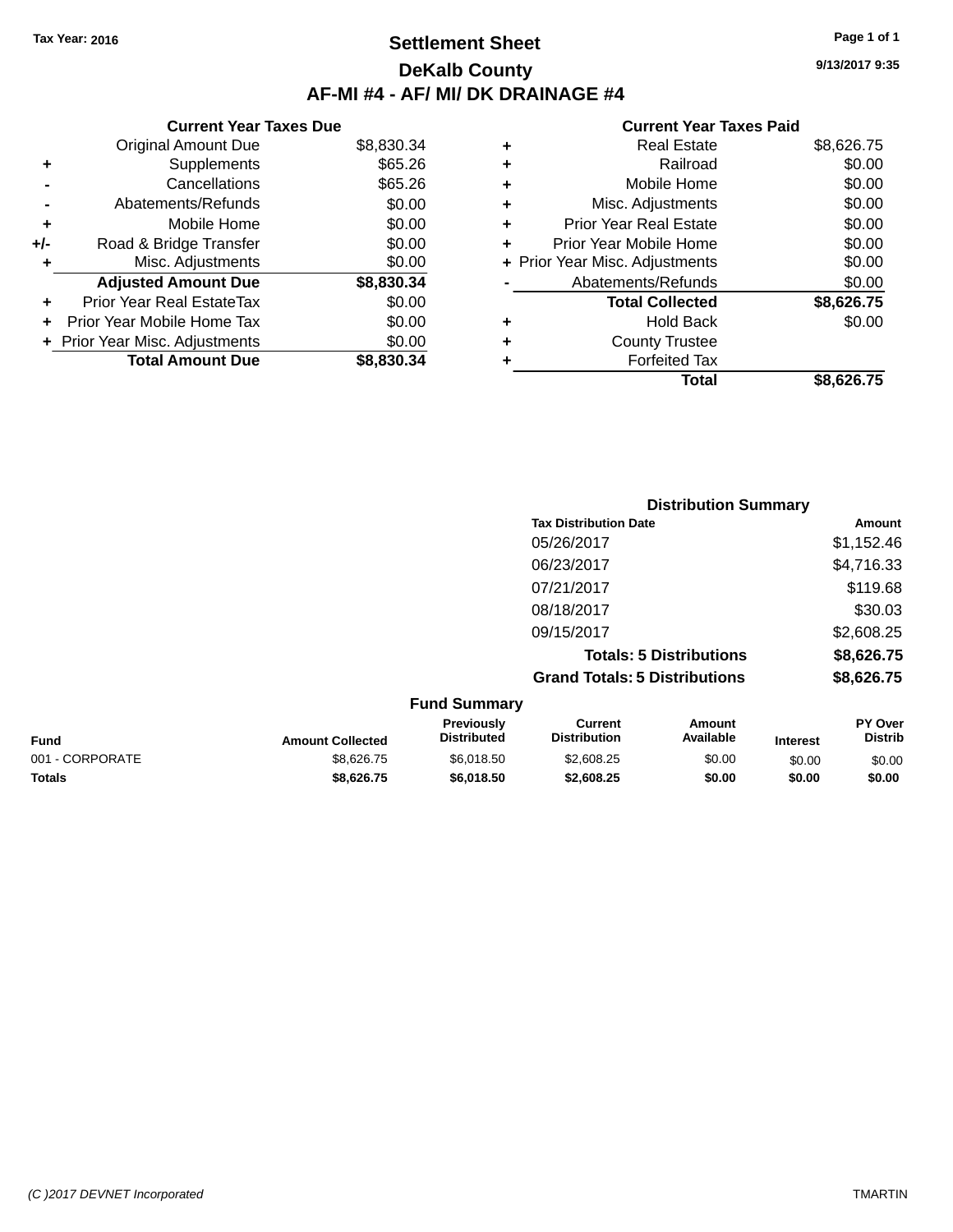### **Settlement Sheet Tax Year: 2016 Page 1 of 1 DeKalb County CL-SH #7 - CLINTON/SHABBONA DRN #7**

**9/13/2017 9:35**

|     | <b>Current Year Taxes Due</b>  |            |
|-----|--------------------------------|------------|
|     | <b>Original Amount Due</b>     | \$2,286.34 |
| ٠   | Supplements                    | \$0.00     |
|     | Cancellations                  | \$0.00     |
|     | Abatements/Refunds             | \$0.00     |
| ٠   | Mobile Home                    | \$0.00     |
| +/- | Road & Bridge Transfer         | \$0.00     |
| ٠   | Misc. Adjustments              | \$0.00     |
|     | <b>Adjusted Amount Due</b>     | \$2,286.34 |
| ٠   | Prior Year Real EstateTax      | \$0.00     |
|     | Prior Year Mobile Home Tax     | \$0.00     |
|     | + Prior Year Misc. Adjustments | \$0.00     |
|     | <b>Total Amount Due</b>        | \$2.286.34 |

| ٠ | <b>Real Estate</b>             | \$2,285.27 |
|---|--------------------------------|------------|
| ٠ | Railroad                       | \$0.00     |
| ٠ | Mobile Home                    | \$0.00     |
| ٠ | Misc. Adjustments              | \$0.00     |
| ÷ | <b>Prior Year Real Estate</b>  | \$0.00     |
| ٠ | Prior Year Mobile Home         | \$0.00     |
|   | + Prior Year Misc. Adjustments | \$0.00     |
|   | Abatements/Refunds             | \$0.00     |
|   | <b>Total Collected</b>         | \$2,285.27 |
| ٠ | Hold Back                      | \$0.00     |
| ٠ | <b>County Trustee</b>          |            |
| ٠ | <b>Forfeited Tax</b>           |            |
|   | <b>Total</b>                   | \$2.285.27 |
|   |                                |            |

|                 |                         |                                         |                                       | <b>Distribution Summary</b>    |                 |                           |
|-----------------|-------------------------|-----------------------------------------|---------------------------------------|--------------------------------|-----------------|---------------------------|
|                 |                         |                                         | <b>Tax Distribution Date</b>          |                                |                 | Amount                    |
|                 |                         |                                         | 05/26/2017                            |                                |                 | \$69.31                   |
|                 |                         |                                         | 06/23/2017                            |                                |                 | \$1,340.14                |
|                 |                         |                                         | 08/18/2017                            |                                |                 | \$43.07                   |
|                 |                         |                                         | 09/15/2017                            |                                |                 | \$832.75                  |
|                 |                         |                                         |                                       | <b>Totals: 4 Distributions</b> |                 | \$2,285.27                |
|                 |                         |                                         | <b>Grand Totals: 4 Distributions</b>  |                                |                 | \$2,285.27                |
|                 |                         | <b>Fund Summary</b>                     |                                       |                                |                 |                           |
| <b>Fund</b>     | <b>Amount Collected</b> | <b>Previously</b><br><b>Distributed</b> | <b>Current</b><br><b>Distribution</b> | Amount<br>Available            | <b>Interest</b> | PY Over<br><b>Distrib</b> |
| 001 - CORPORATE | \$2,285.27              | \$1,452.52                              | \$832.75                              | \$0.00                         | \$0.00          | \$0.00                    |
| <b>Totals</b>   | \$2,285.27              | \$1,452.52                              | \$832.75                              | \$0.00                         | \$0.00          | \$0.00                    |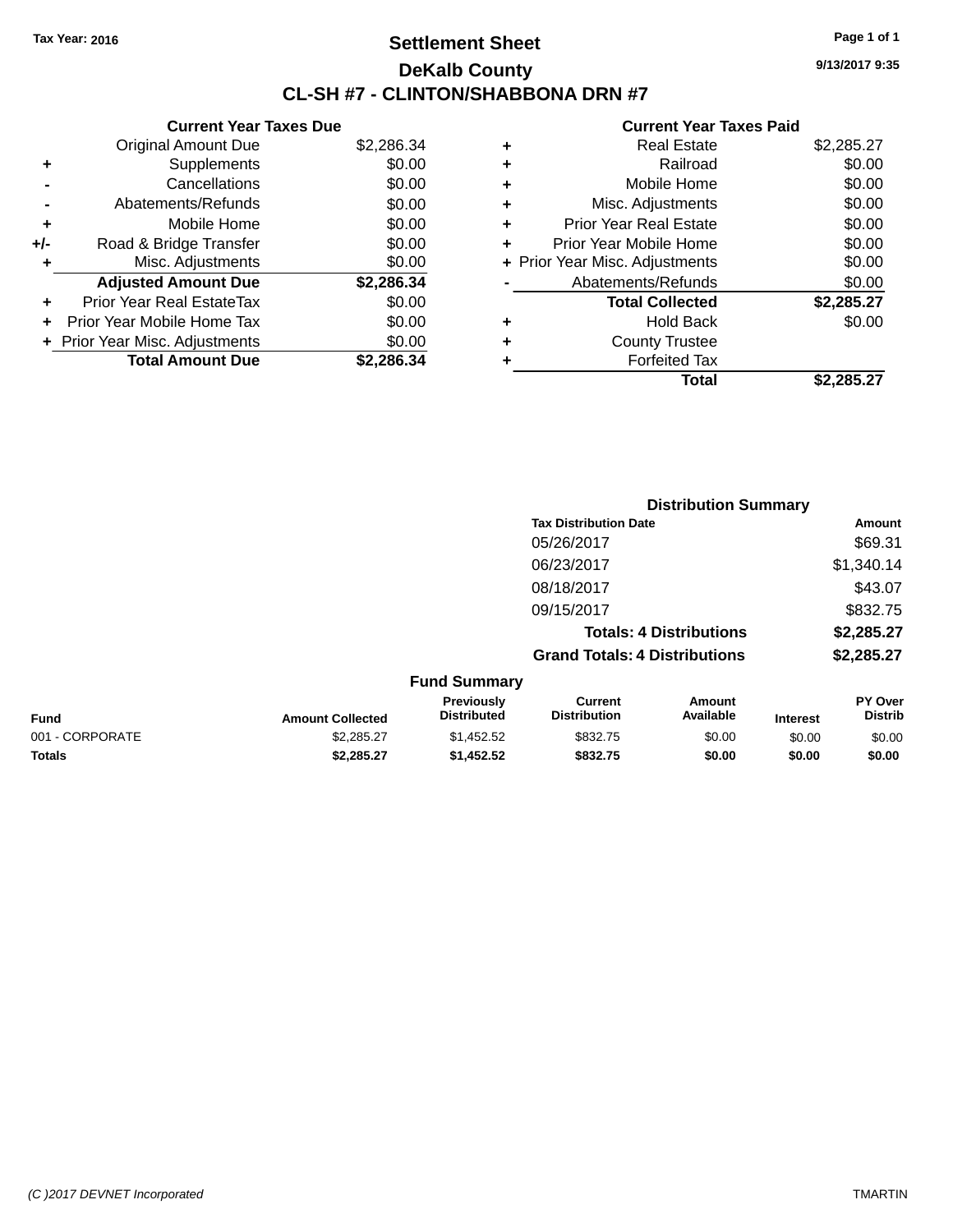### **Settlement Sheet Tax Year: 2016 Page 1 of 1 DeKalb County COON #1 - COON CREEK DRAINAGE #1**

**9/13/2017 9:35**

| <b>Current Year Taxes Due</b>  |             |  |  |  |
|--------------------------------|-------------|--|--|--|
| <b>Original Amount Due</b>     | \$24,045.42 |  |  |  |
| Supplements                    | \$0.00      |  |  |  |
| Cancellations                  | \$0.00      |  |  |  |
| Abatements/Refunds             | \$0.00      |  |  |  |
| Mobile Home                    | \$0.00      |  |  |  |
| Road & Bridge Transfer         | \$0.00      |  |  |  |
| Misc. Adjustments              | \$0.00      |  |  |  |
| <b>Adjusted Amount Due</b>     | \$24,045.42 |  |  |  |
| Prior Year Real EstateTax      | \$0.00      |  |  |  |
| Prior Year Mobile Home Tax     | \$0.00      |  |  |  |
| + Prior Year Misc. Adjustments | \$0.00      |  |  |  |
| <b>Total Amount Due</b>        | \$24.045.42 |  |  |  |
|                                |             |  |  |  |

| <b>Real Estate</b>             | \$23,478.18 |
|--------------------------------|-------------|
| Railroad                       | \$0.00      |
| Mobile Home                    | \$0.00      |
| Misc. Adjustments              | \$0.00      |
| <b>Prior Year Real Estate</b>  | \$0.00      |
| Prior Year Mobile Home         | \$0.00      |
| + Prior Year Misc. Adjustments | \$0.00      |
| Abatements/Refunds             | \$0.00      |
| <b>Total Collected</b>         | \$23,478.18 |
| Hold Back                      | \$0.00      |
| <b>County Trustee</b>          |             |
| <b>Forfeited Tax</b>           |             |
| <b>Total</b>                   | \$23,478.18 |
|                                |             |

|         | <b>Distribution Summary</b>          |             |
|---------|--------------------------------------|-------------|
|         | <b>Tax Distribution Date</b>         | Amount      |
|         | 05/26/2017                           | \$4,367.46  |
|         | 06/23/2017                           | \$10,671.95 |
|         | 07/21/2017                           | \$308.12    |
|         | 08/18/2017                           | \$756.86    |
|         | 09/15/2017                           | \$7,373.79  |
|         | <b>Totals: 5 Distributions</b>       | \$23,478.18 |
|         | <b>Grand Totals: 5 Distributions</b> | \$23,478.18 |
| $E_{t}$ |                                      |             |

|                 |                         | <b>Fund Summary</b>                     |                                |                     |                 |                                  |
|-----------------|-------------------------|-----------------------------------------|--------------------------------|---------------------|-----------------|----------------------------------|
| <b>Fund</b>     | <b>Amount Collected</b> | <b>Previously</b><br><b>Distributed</b> | Current<br><b>Distribution</b> | Amount<br>Available | <b>Interest</b> | <b>PY Over</b><br><b>Distrib</b> |
| 001 - CORPORATE | \$23,478.18             | \$16,104.39                             | \$7,373,79                     | \$0.00              | \$0.00          | \$0.00                           |
| <b>Totals</b>   | \$23,478.18             | \$16,104.39                             | \$7,373,79                     | \$0.00              | \$0.00          | \$0.00                           |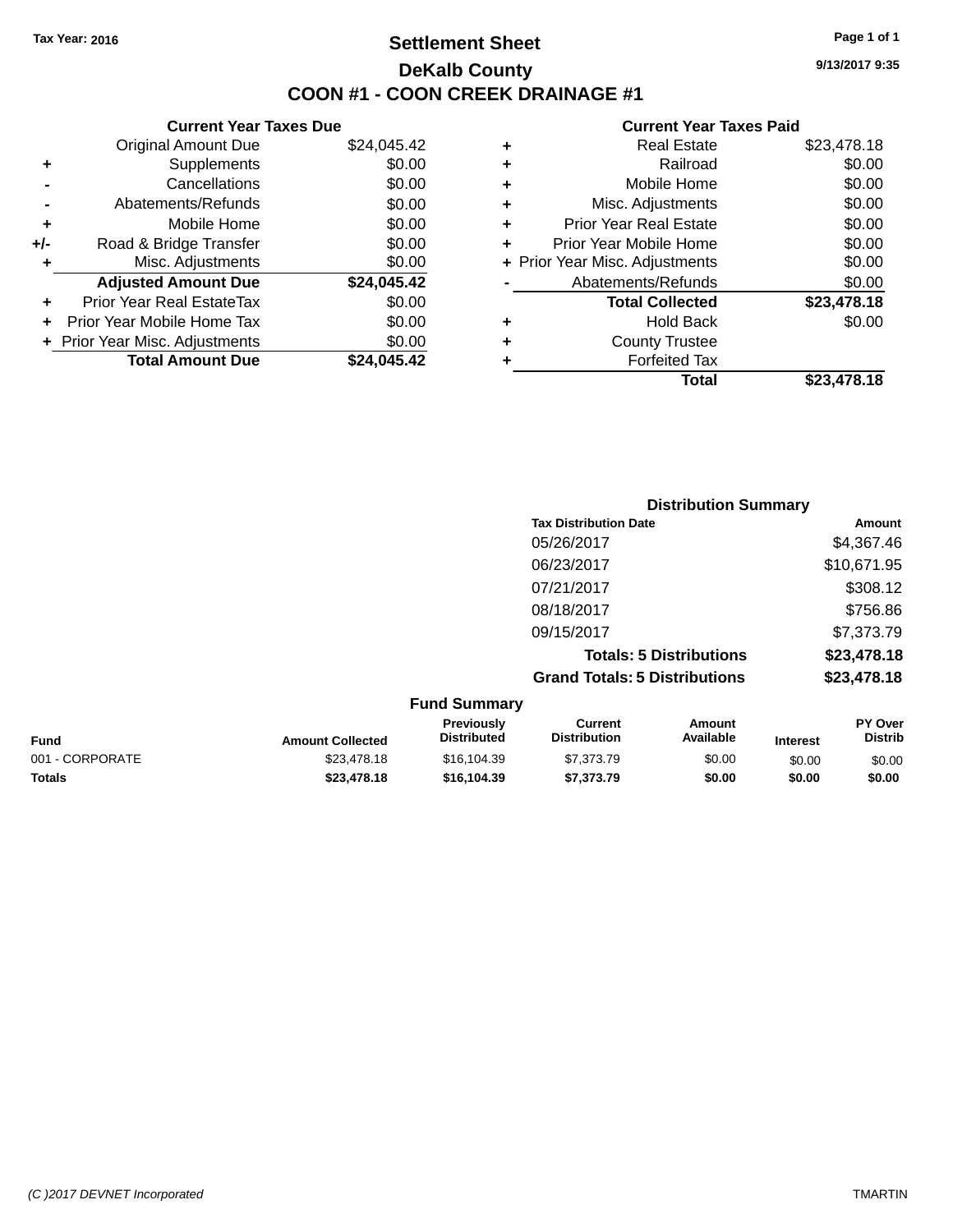### **Settlement Sheet Tax Year: 2016 Page 1 of 1 DeKalb County CO-PI #15 - CORTLAND PIERCE DRAINAGE**

**Current Year Taxes Due** Original Amount Due \$10,711.48 **+** Supplements \$70.00 **-** Cancellations \$70.00 **-** Abatements/Refunds \$0.00 **+** Mobile Home \$0.00 **+/-** Road & Bridge Transfer \$0.00 **+** Misc. Adjustments \$0.00 **Adjusted Amount Due \$10,711.48 +** Prior Year Real EstateTax \$0.00 **+** Prior Year Mobile Home Tax \$0.00 **+ Prior Year Misc. Adjustments**  $$0.00$ **Total Amount Due \$10,711.48**

#### **Current Year Taxes Paid**

| ٠ | <b>Real Estate</b>             | \$9,443.43 |
|---|--------------------------------|------------|
| ٠ | Railroad                       | \$0.00     |
| ٠ | Mobile Home                    | \$0.00     |
| ٠ | Misc. Adjustments              | \$0.00     |
| ٠ | <b>Prior Year Real Estate</b>  | \$0.00     |
| ٠ | Prior Year Mobile Home         | \$0.00     |
|   | + Prior Year Misc. Adjustments | \$0.00     |
|   | Abatements/Refunds             | \$0.00     |
|   | <b>Total Collected</b>         | \$9,443.43 |
| ٠ | <b>Hold Back</b>               | \$0.00     |
| ٠ | <b>County Trustee</b>          |            |
| ٠ | <b>Forfeited Tax</b>           |            |
|   | Total                          | \$9.443.43 |
|   |                                |            |

|                                      | <b>Distribution Summary</b> |  |
|--------------------------------------|-----------------------------|--|
| <b>Tax Distribution Date</b>         | Amount                      |  |
| 05/26/2017                           | \$1,173.01                  |  |
| 06/23/2017                           | \$5,077.12                  |  |
| 07/21/2017                           | \$92.72                     |  |
| 08/18/2017                           | \$265.99                    |  |
| 09/15/2017                           | \$2,834.59                  |  |
| <b>Totals: 5 Distributions</b>       | \$9,443.43                  |  |
| <b>Grand Totals: 5 Distributions</b> | \$9,443.43                  |  |
| <b>Fund Summary</b>                  |                             |  |

| <b>Fund</b>     | <b>Amount Collected</b> | <b>Previously</b><br><b>Distributed</b> | Current<br><b>Distribution</b> | Amount<br>Available | <b>Interest</b> | PY Over<br><b>Distrib</b> |
|-----------------|-------------------------|-----------------------------------------|--------------------------------|---------------------|-----------------|---------------------------|
| 001 - CORPORATE | \$9.443.43              | \$6,608.84                              | \$2,834.59                     | \$0.00              | \$0.00          | \$0.00                    |
| <b>Totals</b>   | \$9,443,43              | \$6,608.84                              | \$2,834.59                     | \$0.00              | \$0.00          | \$0.00                    |

**9/13/2017 9:35**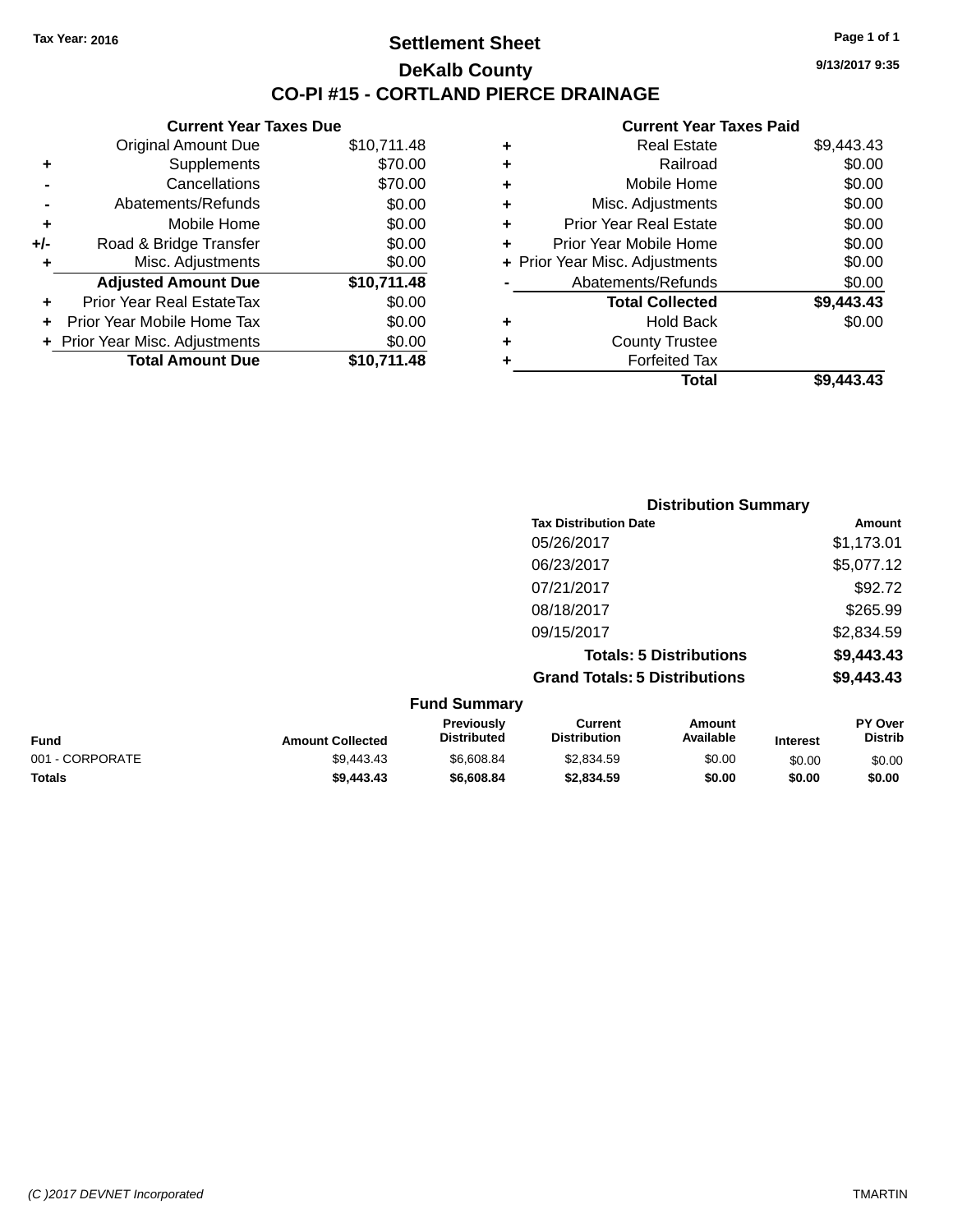### **Settlement Sheet Tax Year: 2016 Page 1 of 1 DeKalb County CO-SBA#5 - CORTLAND SBA #5**

**9/13/2017 9:35**

|       | <b>Current Year Taxes Due</b>  |        |
|-------|--------------------------------|--------|
|       | <b>Original Amount Due</b>     | \$0.00 |
| ٠     | Supplements                    | \$0.00 |
|       | Cancellations                  | \$0.00 |
|       | Abatements/Refunds             | \$0.00 |
| ٠     | Mobile Home                    | \$0.00 |
| $+/-$ | Road & Bridge Transfer         | \$0.00 |
|       | Misc. Adjustments              | \$0.00 |
|       | <b>Adjusted Amount Due</b>     | \$0.00 |
|       | Prior Year Real EstateTax      | \$0.00 |
|       | Prior Year Mobile Home Tax     | \$0.00 |
|       | + Prior Year Misc. Adjustments | \$0.00 |
|       | <b>Total Amount Due</b>        | \$0.00 |
|       |                                |        |

|   | <b>Real Estate</b>             | \$0.00 |
|---|--------------------------------|--------|
|   | Railroad                       | \$0.00 |
| ٠ | Mobile Home                    | \$0.00 |
| ٠ | Misc. Adjustments              | \$0.00 |
| ٠ | Prior Year Real Estate         | \$0.00 |
| ٠ | Prior Year Mobile Home         | \$0.00 |
|   | + Prior Year Misc. Adjustments | \$0.00 |
|   | Abatements/Refunds             | \$0.00 |
|   | <b>Total Collected</b>         | \$0.00 |
|   | <b>Hold Back</b>               | \$0.00 |
|   | <b>County Trustee</b>          |        |
|   | <b>Forfeited Tax</b>           |        |
|   | Total                          |        |

| <b>Fund Summary</b>        |                         |                                         |                                |                     |                 |                                  |
|----------------------------|-------------------------|-----------------------------------------|--------------------------------|---------------------|-----------------|----------------------------------|
| <b>Fund</b>                | <b>Amount Collected</b> | <b>Previously</b><br><b>Distributed</b> | Current<br><b>Distribution</b> | Amount<br>Available | <b>Interest</b> | <b>PY Over</b><br><b>Distrib</b> |
| 023 - SPECIAL SERVICE AREA | \$0.00                  | \$0.00                                  | \$0.00                         | \$0.00              | \$0.00          | \$0.00                           |
| <b>Totals</b>              | \$0.00                  | \$0.00                                  | \$0.00                         | \$0.00              | \$0.00          | \$0.00                           |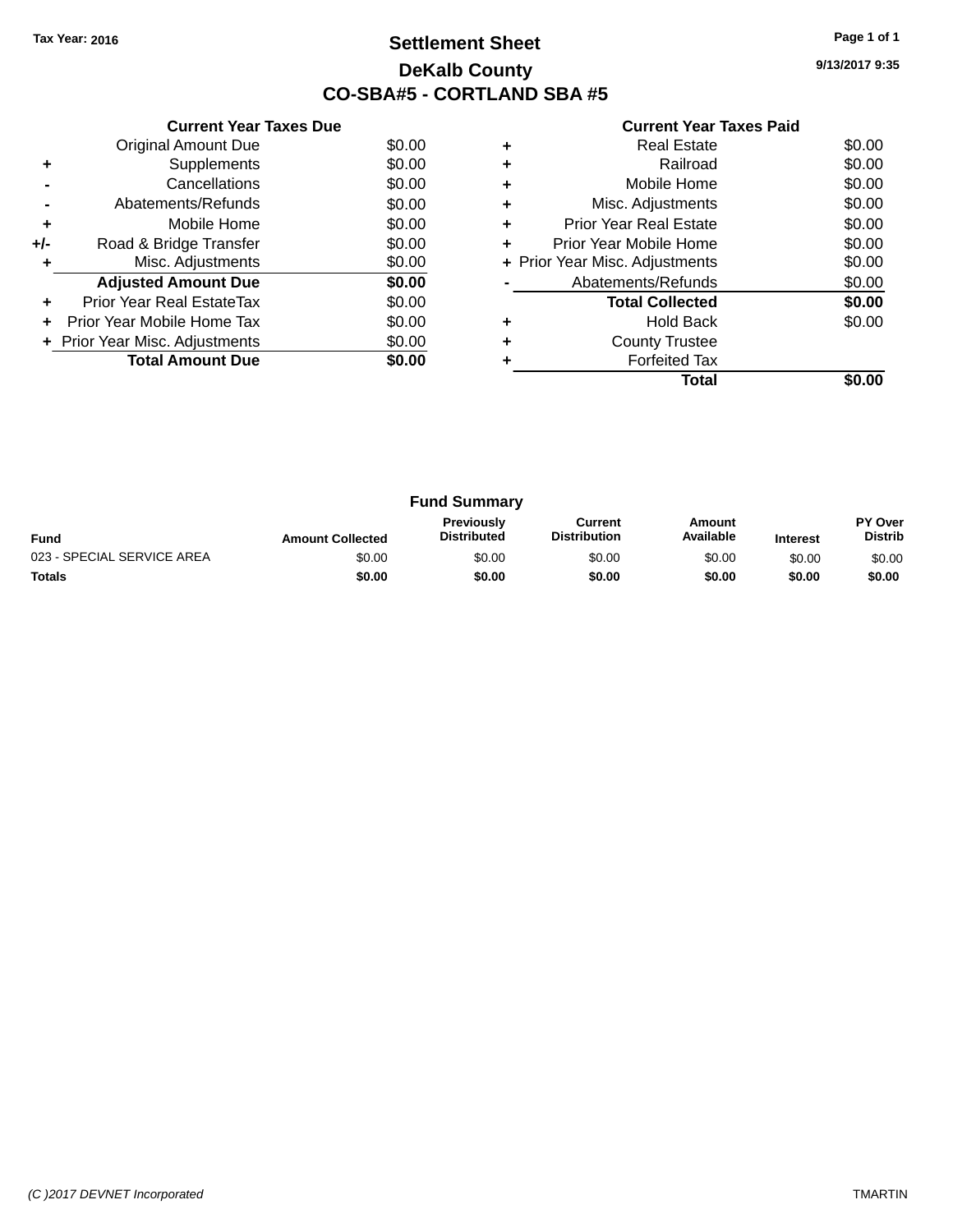### **Settlement Sheet Tax Year: 2016 Page 1 of 1 DeKalb County CO-SBA#6 - CORTLAND SBA #6**

**9/13/2017 9:35**

|     | <b>Current Year Taxes Due</b>  |        |
|-----|--------------------------------|--------|
|     | <b>Original Amount Due</b>     | \$0.00 |
| ٠   | Supplements                    | \$0.00 |
|     | Cancellations                  | \$0.00 |
|     | Abatements/Refunds             | \$0.00 |
| ٠   | Mobile Home                    | \$0.00 |
| +/- | Road & Bridge Transfer         | \$0.00 |
| ٠   | Misc. Adjustments              | \$0.00 |
|     | <b>Adjusted Amount Due</b>     | \$0.00 |
| ٠   | Prior Year Real EstateTax      | \$0.00 |
| ÷   | Prior Year Mobile Home Tax     | \$0.00 |
|     | + Prior Year Misc. Adjustments | \$0.00 |
|     | <b>Total Amount Due</b>        | \$0.00 |
|     |                                |        |

|   | <b>Real Estate</b>             | \$0.00 |
|---|--------------------------------|--------|
|   | Railroad                       | \$0.00 |
|   | Mobile Home                    | \$0.00 |
| ٠ | Misc. Adjustments              | \$0.00 |
| ٠ | Prior Year Real Estate         | \$0.00 |
| ٠ | Prior Year Mobile Home         | \$0.00 |
|   | + Prior Year Misc. Adjustments | \$0.00 |
|   | Abatements/Refunds             | \$0.00 |
|   | <b>Total Collected</b>         | \$0.00 |
|   | Hold Back                      | \$0.00 |
|   | <b>County Trustee</b>          |        |
|   | <b>Forfeited Tax</b>           |        |
|   | Total                          |        |

| <b>Fund Summary</b>        |                         |                                         |                                |                     |                 |                           |
|----------------------------|-------------------------|-----------------------------------------|--------------------------------|---------------------|-----------------|---------------------------|
| <b>Fund</b>                | <b>Amount Collected</b> | <b>Previously</b><br><b>Distributed</b> | Current<br><b>Distribution</b> | Amount<br>Available | <b>Interest</b> | PY Over<br><b>Distrib</b> |
| 023 - SPECIAL SERVICE AREA | \$0.00                  | \$0.00                                  | \$0.00                         | \$0.00              | \$0.00          | \$0.00                    |
| <b>Totals</b>              | \$0.00                  | \$0.00                                  | \$0.00                         | \$0.00              | \$0.00          | \$0.00                    |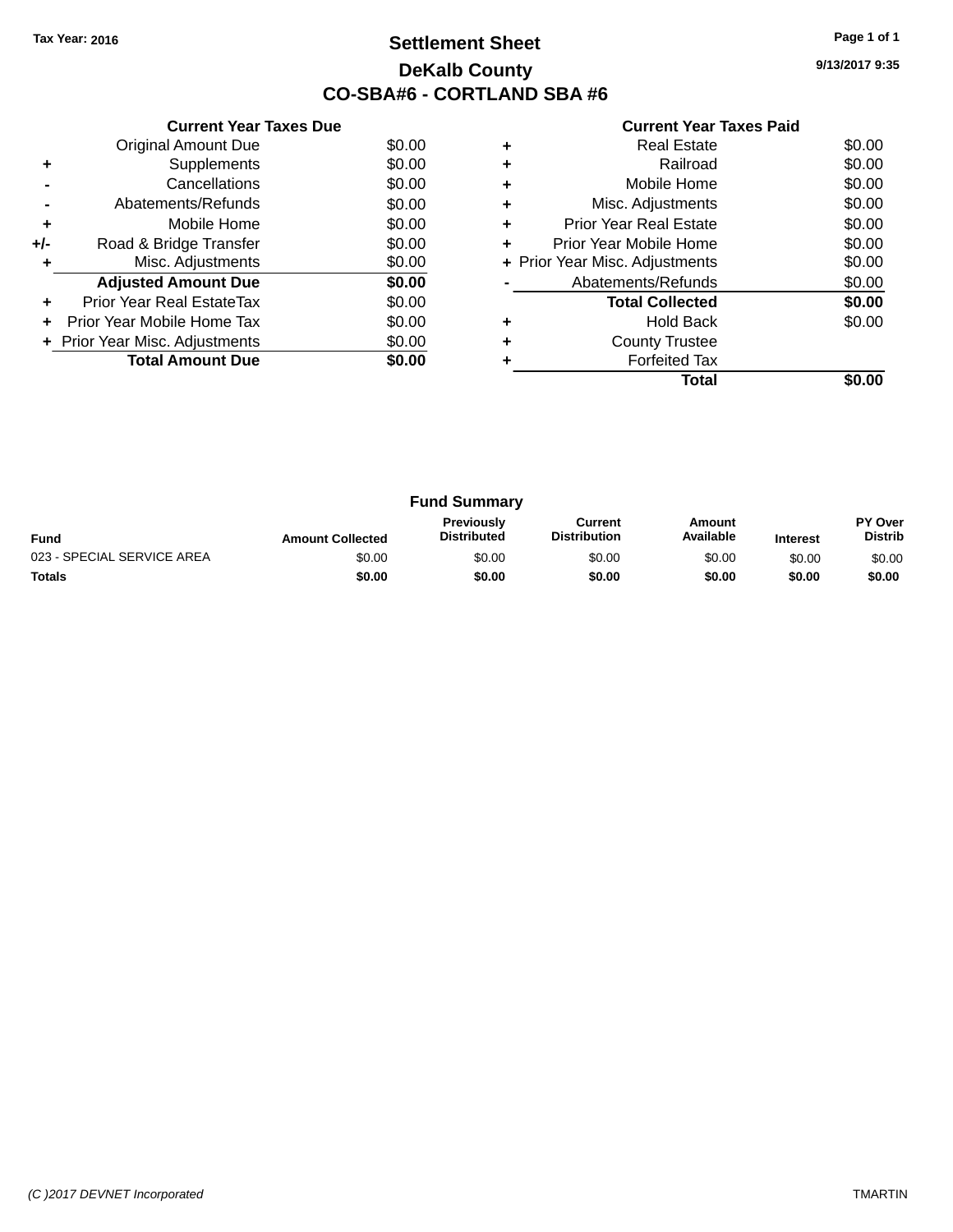**Current Year Taxes Due** Original Amount Due \$187,036.00

**Adjusted Amount Due \$187,036.00**

**+** Supplements \$2,033.00 **-** Cancellations \$2,033.00 **-** Abatements/Refunds \$0.00 **+** Mobile Home \$0.00 **+/-** Road & Bridge Transfer \$0.00 **+** Misc. Adjustments \$0.00

**+** Prior Year Real EstateTax \$0.00 **+** Prior Year Mobile Home Tax \$0.00 **+** Prior Year Misc. Adjustments \$0.00<br> **Total Amount Due** \$187,036.00

**Total Amount Due** 

### **Settlement Sheet Tax Year: 2016 Page 1 of 1 DeKalb County CO-SBA#9 - CORTLAND SBA #9**

**9/13/2017 9:35**

|   | Total                          | \$186,019.50 |
|---|--------------------------------|--------------|
|   | <b>Forfeited Tax</b>           |              |
| ٠ | <b>County Trustee</b>          |              |
| ٠ | <b>Hold Back</b>               | \$0.00       |
|   | <b>Total Collected</b>         | \$186,019.50 |
|   | Abatements/Refunds             | \$0.00       |
|   | + Prior Year Misc. Adjustments | \$0.00       |
| ٠ | Prior Year Mobile Home         | \$0.00       |
| ٠ | <b>Prior Year Real Estate</b>  | \$0.00       |
| ٠ | Misc. Adjustments              | \$0.00       |
| ٠ | Mobile Home                    | \$0.00       |
| ٠ | Railroad                       | \$0.00       |
| ٠ | <b>Real Estate</b>             | \$186,019.50 |
|   |                                |              |

|                     | <b>Distribution Summary</b>          |                                |              |
|---------------------|--------------------------------------|--------------------------------|--------------|
|                     | <b>Tax Distribution Date</b>         |                                | Amount       |
|                     | 05/26/2017                           |                                | \$2,033.00   |
|                     | 06/23/2017                           |                                | \$95,551.00  |
|                     | 07/21/2017                           |                                | \$1,016.50   |
|                     | 08/18/2017                           |                                | \$1,016.50   |
|                     | 09/15/2017                           |                                | \$86,402.50  |
|                     |                                      | <b>Totals: 5 Distributions</b> | \$186,019.50 |
|                     | <b>Grand Totals: 5 Distributions</b> |                                | \$186,019.50 |
| <b>Fund Summary</b> |                                      |                                |              |
| Previously          | <b>Current</b>                       | <b>Amount</b>                  | PY Over      |

| <b>Amount Collected</b> | Previously<br>Distributed | Current<br><b>Distribution</b> | Amount<br>Available | Interest | <b>PY Over</b><br><b>Distrib</b> |
|-------------------------|---------------------------|--------------------------------|---------------------|----------|----------------------------------|
| \$186,019.50            | \$99.617.00               | \$86,402.50                    | \$0.00              | \$0.00   | \$0.00                           |
| \$186.019.50            | \$99.617.00               | \$86,402.50                    | \$0.00              | \$0.00   | \$0.00                           |
|                         |                           |                                |                     |          |                                  |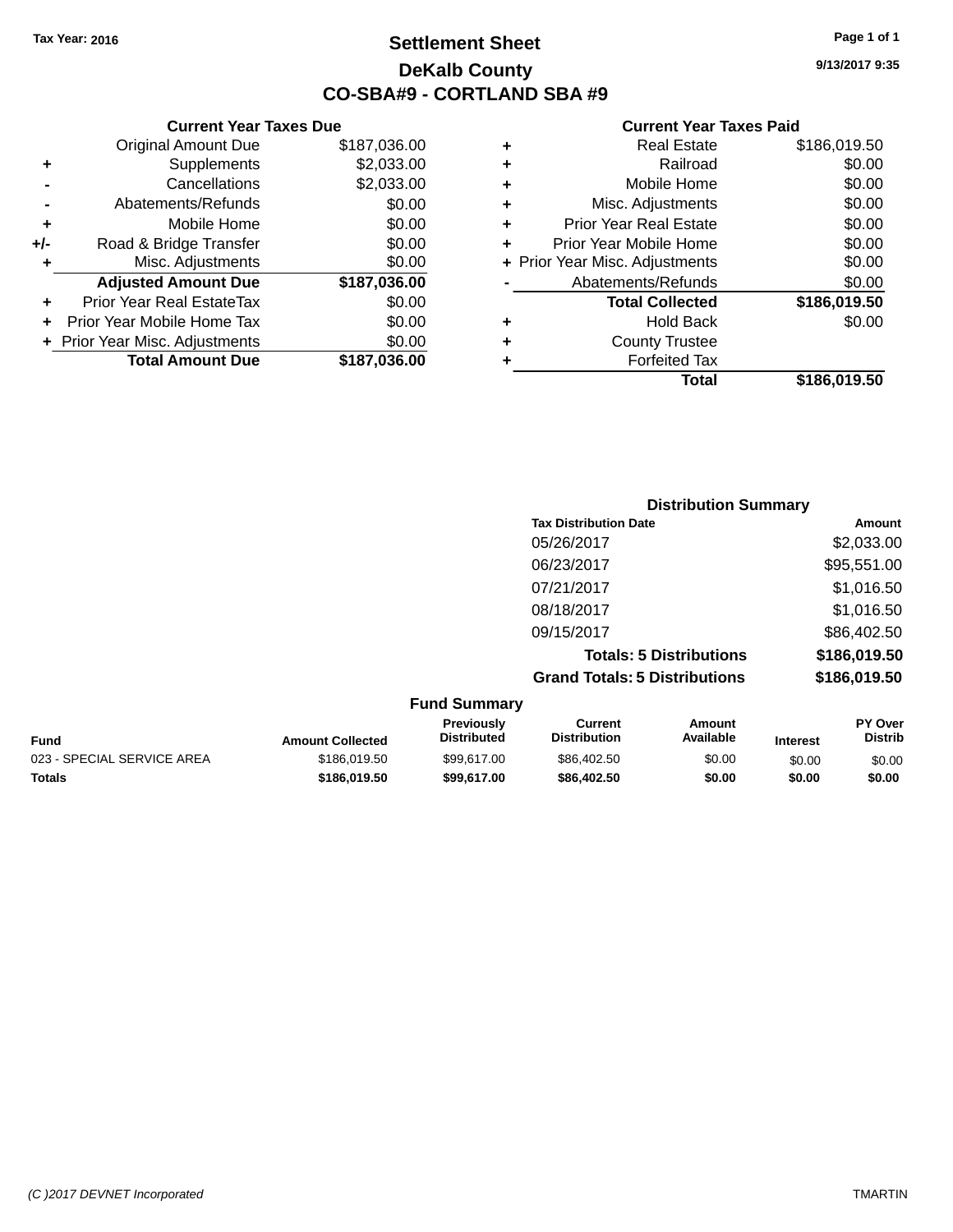**Current Year Taxes Due** Original Amount Due \$414,101.58

**Adjusted Amount Due \$414,101.58**

**+** Supplements \$3,554.52 **-** Cancellations \$3,554.52 **-** Abatements/Refunds \$0.00 **+** Mobile Home \$0.00 **+/-** Road & Bridge Transfer \$0.00 **+** Misc. Adjustments \$0.00

**+** Prior Year Real EstateTax \$0.00 **+** Prior Year Mobile Home Tax \$0.00 **+** Prior Year Misc. Adjustments \$0.00<br>Total Amount Due \$414,101.58

**Total Amount Due** 

### **Settlement Sheet Tax Year: 2016 Page 1 of 1 DeKalb County CO-SSA#1 - CORTLAND SBA #1**

**9/13/2017 9:35**

#### **Current Year Taxes Paid**

|                     | <b>Distribution Summary</b>          |              |
|---------------------|--------------------------------------|--------------|
|                     | <b>Tax Distribution Date</b>         | Amount       |
|                     | 05/26/2017                           | \$8,886.30   |
|                     | 06/23/2017                           | \$193,721.34 |
|                     | 07/21/2017                           | \$1,777.26   |
|                     | 08/18/2017                           | \$7,997.67   |
|                     | 09/15/2017                           | \$188,389.56 |
|                     | <b>Totals: 5 Distributions</b>       | \$400,772.13 |
|                     | <b>Grand Totals: 5 Distributions</b> | \$400,772.13 |
| <b>Fund Summary</b> |                                      |              |

| <b>Fund</b>                | <b>Amount Collected</b> | <b>Previously</b><br><b>Distributed</b> | Current<br><b>Distribution</b> | Amount<br>Available | <b>Interest</b> | <b>PY Over</b><br><b>Distrib</b> |
|----------------------------|-------------------------|-----------------------------------------|--------------------------------|---------------------|-----------------|----------------------------------|
| 023 - SPECIAL SERVICE AREA | \$400,772.13            | \$212,382.57                            | \$188,389.56                   | \$0.00              | \$0.00          | \$0.00                           |
| <b>Totals</b>              | \$400.772.13            | \$212.382.57                            | \$188.389.56                   | \$0.00              | \$0.00          | \$0.00                           |

#### *(C )2017 DEVNET Incorporated* TMARTIN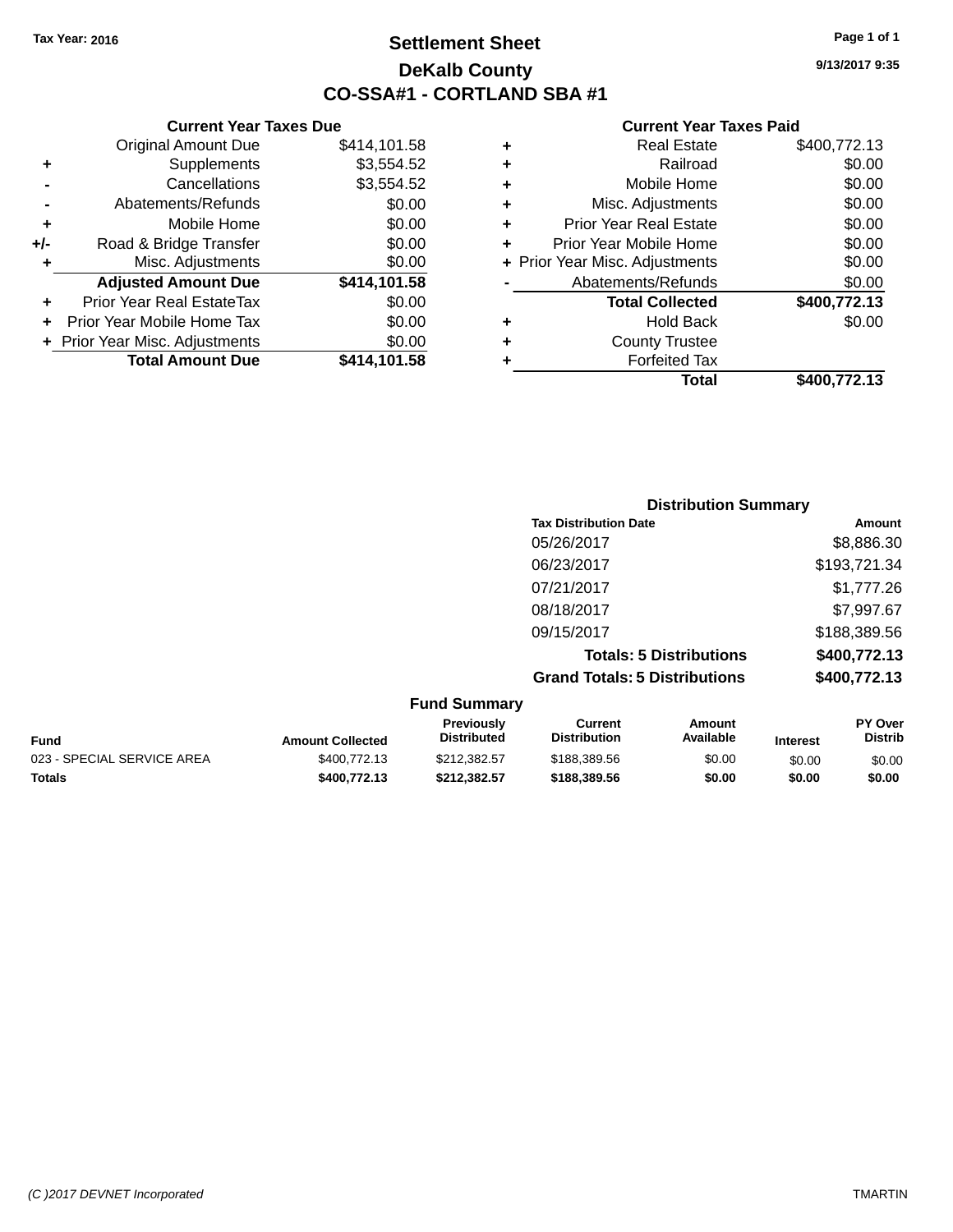### **Settlement Sheet Tax Year: 2016 Page 1 of 1 DeKalb County CO-SSA#4 - CORTLAND SBA #4**

**9/13/2017 9:35**

|     | <b>Current Year Taxes Due</b>  |             |
|-----|--------------------------------|-------------|
|     | <b>Original Amount Due</b>     | \$0.00      |
| ٠   | Supplements                    | \$0.00      |
|     | Cancellations                  | \$0.00      |
|     | Abatements/Refunds             | \$0.00      |
| ٠   | Mobile Home                    | \$0.00      |
| +/- | Road & Bridge Transfer         | \$0.00      |
| ٠   | Misc. Adjustments              | \$170.94    |
|     | <b>Adjusted Amount Due</b>     | \$170.94    |
|     | Prior Year Real EstateTax      | \$0.00      |
|     | Prior Year Mobile Home Tax     | \$0.00      |
|     | + Prior Year Misc. Adjustments | \$10,578.50 |
|     | <b>Total Amount Due</b>        | \$10.749.44 |
|     |                                |             |

|   | <b>Current Year Taxes Paid</b> |             |
|---|--------------------------------|-------------|
|   | <b>Real Estate</b>             | \$0.00      |
| ٠ | Railroad                       | \$0.00      |
|   | Mobile Home                    | \$0.00      |
| ٠ | Misc. Adjustments              | \$170.94    |
| ٠ | Prior Year Real Estate         | \$0.00      |
|   | Prior Year Mobile Home         | \$0.00      |
|   | + Prior Year Misc. Adjustments | \$10,578.50 |
|   | Abatements/Refunds             | \$0.00      |
|   | <b>Total Collected</b>         | \$10,749.44 |
|   | Hold Back                      | \$0.00      |
|   | <b>County Trustee</b>          |             |
|   | <b>Forfeited Tax</b>           |             |
|   | Total                          | \$10.749.44 |

|                            |                         | <b>Fund Summary</b>                                                                                             |                                |                     |                 |                           |
|----------------------------|-------------------------|-----------------------------------------------------------------------------------------------------------------|--------------------------------|---------------------|-----------------|---------------------------|
| <b>Fund</b>                | <b>Amount Collected</b> | Previously<br><b>Distributed</b>                                                                                | Current<br><b>Distribution</b> | Amount<br>Available | <b>Interest</b> | PY Over<br><b>Distrib</b> |
| 023 - SPECIAL SERVICE AREA | \$10,749.44             | \$0.00                                                                                                          | \$0.00                         | $$-31.253.87$       | \$0.00          | \$42,003.31               |
| Totals                     | \$10,749,44             | \$0.00                                                                                                          | \$0.00                         | $$-31.253.87$       | \$0.00          | \$42,003.31               |
|                            |                         | Battle of History and Carolina and Constantinople of the Maria Miller of the Miller of the Miller of the Miller |                                |                     |                 |                           |

**Miscellaneous Adjustment Detail**

**Year Source Account Type Amount Adjustment Description** Back Tax Collected  $$10,578.50$  TRUSTEE SALE NATURE'S CROSSING 49 PARCELS by TBA 2016 DR - Drainage Back Tax Collected \$170.94 TRUSTEE SALE 09-17-385-010 by TBA

**Totals \$10,749.44 2 entries**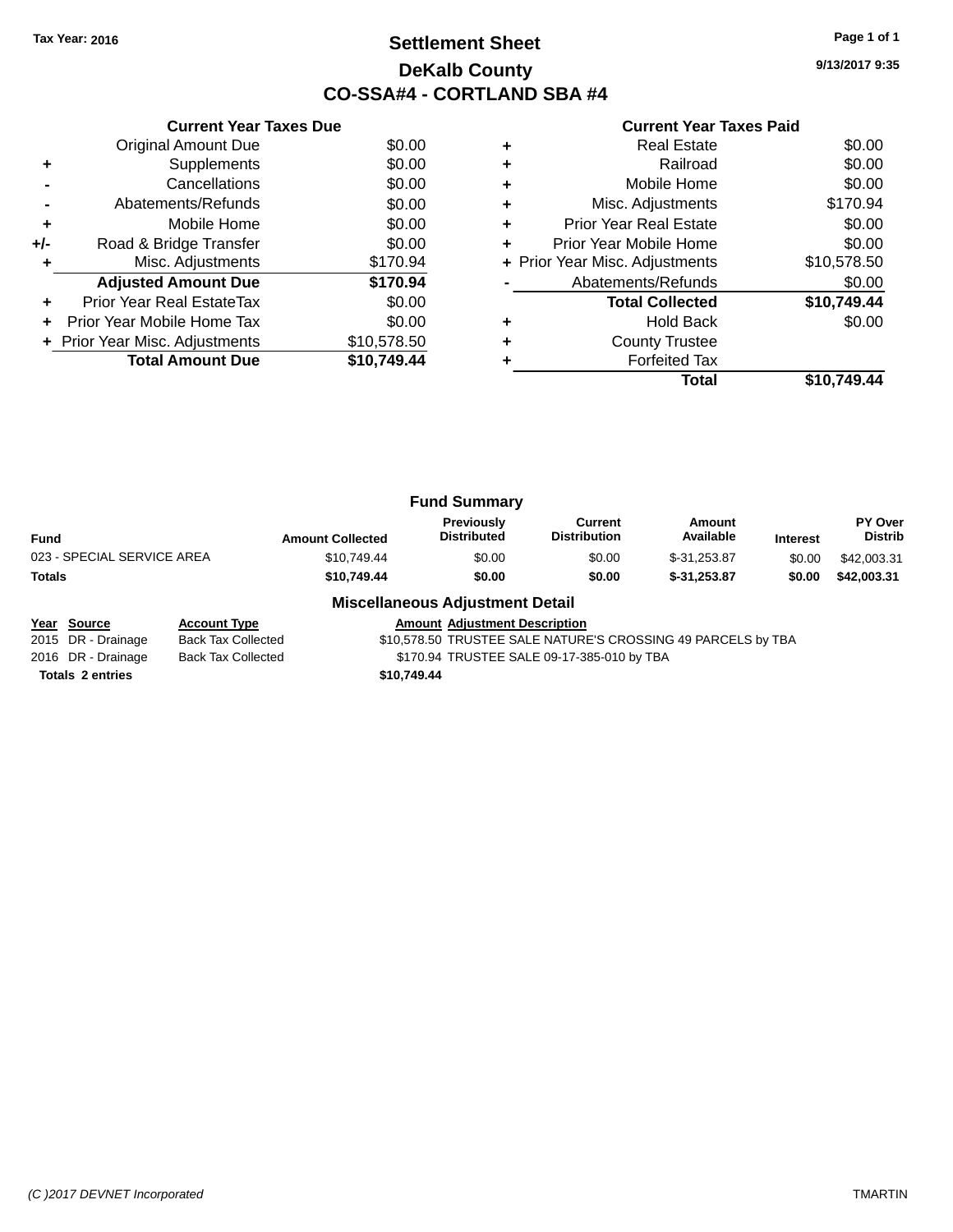### **Settlement Sheet Tax Year: 2016 Page 1 of 1 DeKalb County CO-SSA#7 - CORTLAND SBA #7**

**9/13/2017 9:35**

|     | <b>Current Year Taxes Due</b>  |        |
|-----|--------------------------------|--------|
|     | <b>Original Amount Due</b>     | \$0.00 |
| ٠   | Supplements                    | \$0.00 |
|     | Cancellations                  | \$0.00 |
|     | Abatements/Refunds             | \$0.00 |
| ٠   | Mobile Home                    | \$0.00 |
| +/- | Road & Bridge Transfer         | \$0.00 |
| ٠   | Misc. Adjustments              | \$0.00 |
|     | <b>Adjusted Amount Due</b>     | \$0.00 |
| ٠   | Prior Year Real EstateTax      | \$0.00 |
|     | Prior Year Mobile Home Tax     | \$0.00 |
|     | + Prior Year Misc. Adjustments | \$0.00 |
|     | <b>Total Amount Due</b>        | \$0.00 |
|     |                                |        |

|   | <b>Real Estate</b>             | \$0.00 |
|---|--------------------------------|--------|
|   | Railroad                       | \$0.00 |
| ٠ | Mobile Home                    | \$0.00 |
| ٠ | Misc. Adjustments              | \$0.00 |
| ٠ | <b>Prior Year Real Estate</b>  | \$0.00 |
| ٠ | Prior Year Mobile Home         | \$0.00 |
|   | + Prior Year Misc. Adjustments | \$0.00 |
|   | Abatements/Refunds             | \$0.00 |
|   | <b>Total Collected</b>         | \$0.00 |
|   | <b>Hold Back</b>               | \$0.00 |
| ٠ | <b>County Trustee</b>          |        |
|   | <b>Forfeited Tax</b>           |        |
|   | Total                          |        |

| <b>Fund Summary</b>        |                         |                                         |                                |                     |                 |                                  |
|----------------------------|-------------------------|-----------------------------------------|--------------------------------|---------------------|-----------------|----------------------------------|
| <b>Fund</b>                | <b>Amount Collected</b> | <b>Previously</b><br><b>Distributed</b> | Current<br><b>Distribution</b> | Amount<br>Available | <b>Interest</b> | <b>PY Over</b><br><b>Distrib</b> |
| 023 - SPECIAL SERVICE AREA | \$0.00                  | \$0.00                                  | \$0.00                         | \$0.00              | \$0.00          | \$0.00                           |
| <b>Totals</b>              | \$0.00                  | \$0.00                                  | \$0.00                         | \$0.00              | \$0.00          | \$0.00                           |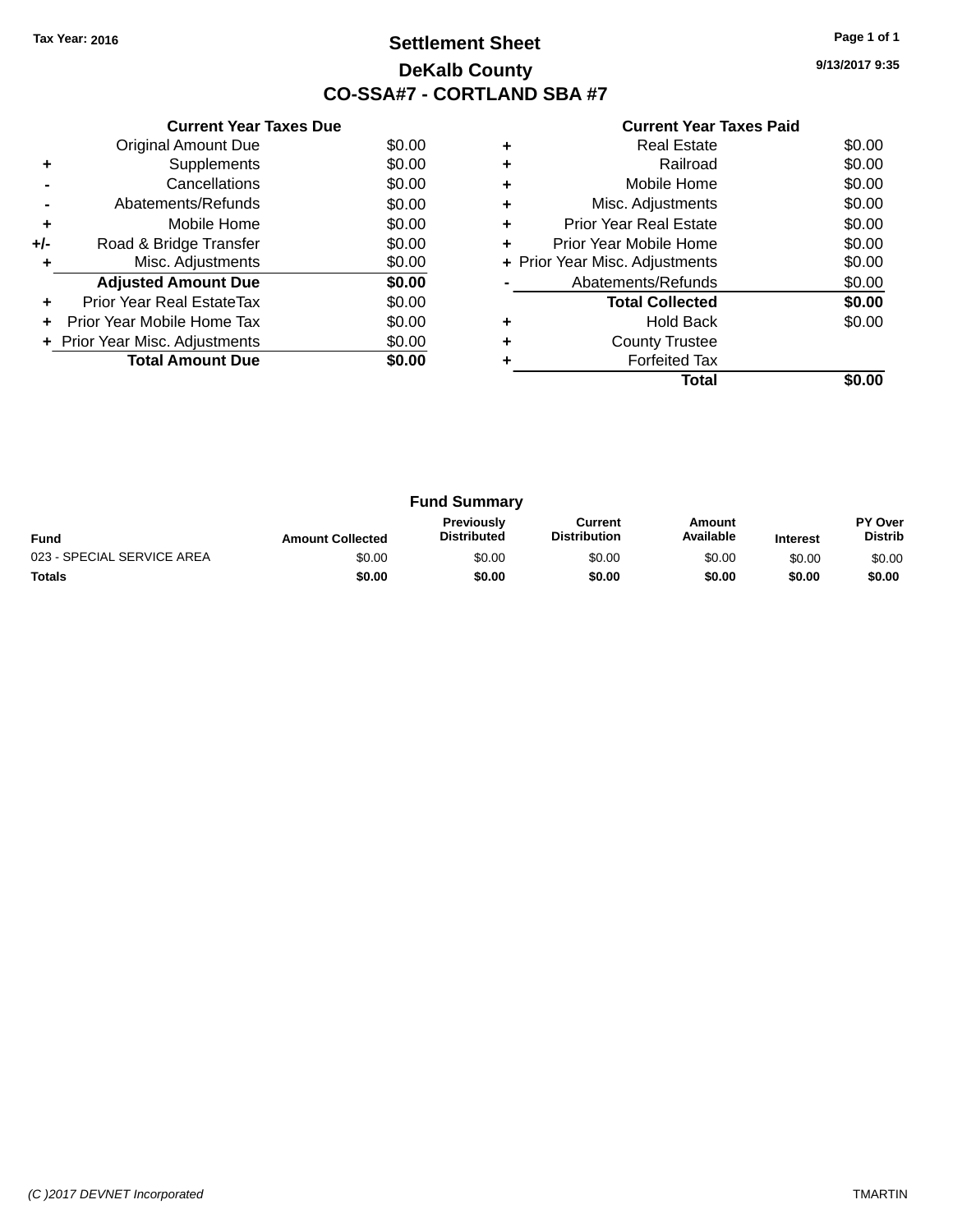### **Settlement Sheet Tax Year: 2016 Page 1 of 1 DeKalb County CO-SSA#8 - CORTLAND SBA #8**

**9/13/2017 9:35**

|     | <b>Current Year Taxes Due</b>  |        |
|-----|--------------------------------|--------|
|     | <b>Original Amount Due</b>     | \$0.00 |
| ٠   | Supplements                    | \$0.00 |
|     | Cancellations                  | \$0.00 |
|     | Abatements/Refunds             | \$0.00 |
| ٠   | Mobile Home                    | \$0.00 |
| +/- | Road & Bridge Transfer         | \$0.00 |
| ٠   | Misc. Adjustments              | \$0.00 |
|     | <b>Adjusted Amount Due</b>     | \$0.00 |
| ٠   | Prior Year Real EstateTax      | \$0.00 |
|     | Prior Year Mobile Home Tax     | \$0.00 |
|     | + Prior Year Misc. Adjustments | \$0.00 |
|     | <b>Total Amount Due</b>        | \$0.00 |
|     |                                |        |

|   | Real Estate                    | \$0.00 |
|---|--------------------------------|--------|
| ٠ | Railroad                       | \$0.00 |
| ٠ | Mobile Home                    | \$0.00 |
| ٠ | Misc. Adjustments              | \$0.00 |
| ٠ | <b>Prior Year Real Estate</b>  | \$0.00 |
| ٠ | Prior Year Mobile Home         | \$0.00 |
|   | + Prior Year Misc. Adjustments | \$0.00 |
|   | Abatements/Refunds             | \$0.00 |
|   | <b>Total Collected</b>         | \$0.00 |
| ٠ | Hold Back                      | \$0.00 |
| ٠ | <b>County Trustee</b>          |        |
|   | <b>Forfeited Tax</b>           |        |
|   | Total                          |        |

|                            |                         | <b>Fund Summary</b>                     |                                |                     |                 |                           |
|----------------------------|-------------------------|-----------------------------------------|--------------------------------|---------------------|-----------------|---------------------------|
| <b>Fund</b>                | <b>Amount Collected</b> | <b>Previously</b><br><b>Distributed</b> | Current<br><b>Distribution</b> | Amount<br>Available | <b>Interest</b> | PY Over<br><b>Distrib</b> |
| 023 - SPECIAL SERVICE AREA | \$0.00                  | \$0.00                                  | \$0.00                         | \$0.00              | \$0.00          | \$0.00                    |
| <b>Totals</b>              | \$0.00                  | \$0.00                                  | \$0.00                         | \$0.00              | \$0.00          | \$0.00                    |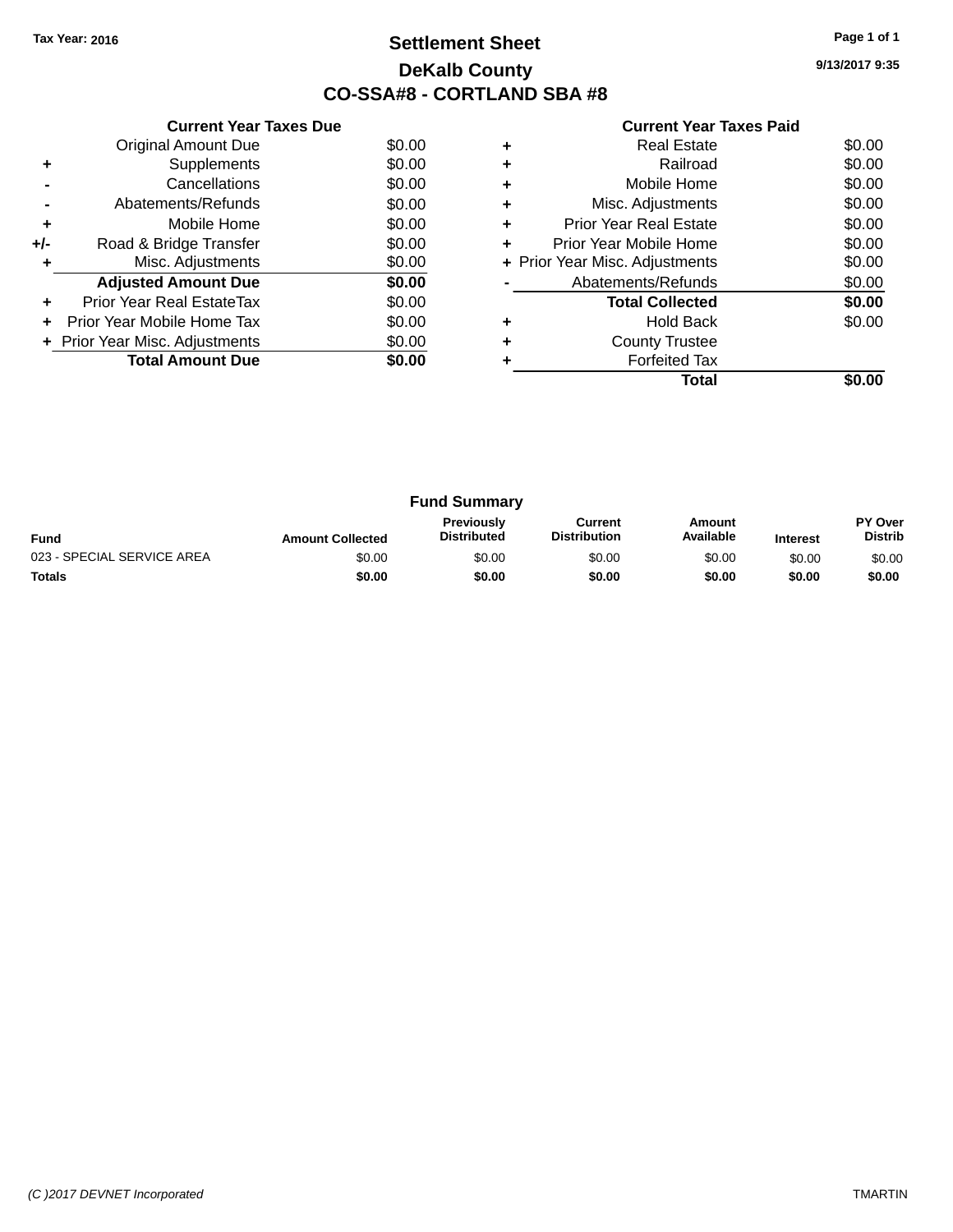### **Settlement Sheet Tax Year: 2016 Page 1 of 1 DeKalb County MA-DK #3 - MALTA DEKALB DRAINAGE #3**

#### **Current Year Taxes Due** Original Amount Due \$3,756.78 **+** Supplements \$0.00 **-** Cancellations \$0.00 **-** Abatements/Refunds \$0.00 **+** Mobile Home \$0.00 **+/-** Road & Bridge Transfer \$0.00<br> **+** Misc. Adjustments \$0.00 **+** Misc. Adjustments **Adjusted Amount Due \$3,756.78 +** Prior Year Real EstateTax \$0.00 **+** Prior Year Mobile Home Tax \$0.00 **+ Prior Year Misc. Adjustments**  $$0.00$ **Total Amount Due \$3,756.78**

|   | <b>Real Estate</b>             | \$3,693.63 |
|---|--------------------------------|------------|
| ٠ | Railroad                       | \$0.00     |
| ٠ | Mobile Home                    | \$0.00     |
| ٠ | Misc. Adjustments              | \$0.00     |
| ٠ | <b>Prior Year Real Estate</b>  | \$0.00     |
|   | Prior Year Mobile Home         | \$0.00     |
|   | + Prior Year Misc. Adjustments | \$0.00     |
|   | Abatements/Refunds             | \$0.00     |
|   | <b>Total Collected</b>         | \$3,693.63 |
| ٠ | Hold Back                      | \$0.00     |
| ٠ | <b>County Trustee</b>          |            |
| ٠ | <b>Forfeited Tax</b>           |            |
|   | Total                          | \$3,693.63 |
|   |                                |            |

|                     |                                      | <b>Distribution Summary</b>    |            |
|---------------------|--------------------------------------|--------------------------------|------------|
|                     | <b>Tax Distribution Date</b>         |                                | Amount     |
|                     | 05/26/2017                           |                                | \$378.81   |
|                     | 06/23/2017                           |                                | \$1,504.77 |
|                     | 07/21/2017                           |                                | \$29.67    |
|                     | 08/18/2017                           |                                | \$29.82    |
|                     | 09/15/2017                           |                                | \$1,750.56 |
|                     |                                      | <b>Totals: 5 Distributions</b> | \$3,693.63 |
|                     | <b>Grand Totals: 5 Distributions</b> |                                | \$3,693.63 |
| <b>Fund Summary</b> |                                      |                                |            |
| Previously          | <b>Current</b>                       | Amount                         | PY Over    |

| Fund            | <b>Amount Collected</b> | <b>Previously</b><br><b>Distributed</b> | Current<br><b>Distribution</b> | Amount<br>Available | <b>Interest</b> | PY Over<br>Distrib |
|-----------------|-------------------------|-----------------------------------------|--------------------------------|---------------------|-----------------|--------------------|
| 001 - CORPORATE | \$3.693.63              | \$1.943.07                              | \$1.750.56                     | \$0.00              | \$0.00          | \$0.00             |
| Totals          | \$3,693,63              | \$1.943.07                              | \$1.750.56                     | \$0.00              | \$0.00          | \$0.00             |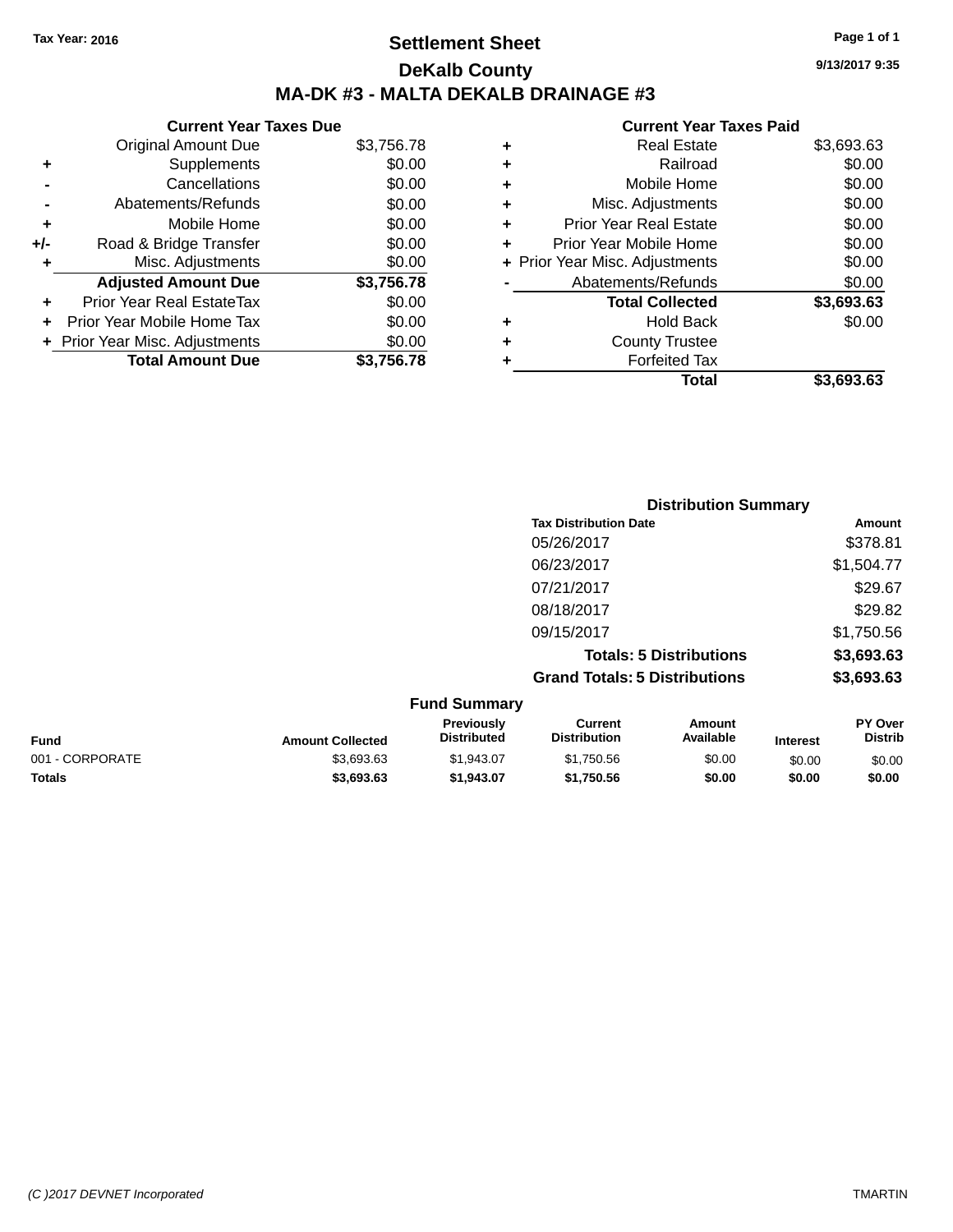### **Settlement Sheet Tax Year: 2016 Page 1 of 1 DeKalb County MAMIAFDK - MA-MI-AF-DK DRAINAGE #11**

**9/13/2017 9:35**

|     | <b>Current Year Taxes Due</b>  |             |  |  |  |  |  |
|-----|--------------------------------|-------------|--|--|--|--|--|
|     | Original Amount Due            | \$18,767.24 |  |  |  |  |  |
| ٠   | Supplements                    | \$306.90    |  |  |  |  |  |
|     | Cancellations                  | \$306.90    |  |  |  |  |  |
|     | Abatements/Refunds             | \$0.00      |  |  |  |  |  |
| ٠   | Mobile Home                    | \$0.00      |  |  |  |  |  |
| +/- | Road & Bridge Transfer         | \$0.00      |  |  |  |  |  |
| ٠   | Misc. Adjustments              | \$0.00      |  |  |  |  |  |
|     | <b>Adjusted Amount Due</b>     | \$18,767.24 |  |  |  |  |  |
| ٠   | Prior Year Real EstateTax      | \$0.00      |  |  |  |  |  |
|     | Prior Year Mobile Home Tax     | \$0.00      |  |  |  |  |  |
|     | + Prior Year Misc. Adjustments | \$0.00      |  |  |  |  |  |
|     | <b>Total Amount Due</b>        | \$18.767.24 |  |  |  |  |  |
|     |                                |             |  |  |  |  |  |

|   | Total                          | \$18,674.74 |
|---|--------------------------------|-------------|
| ٠ | <b>Forfeited Tax</b>           |             |
| ٠ | <b>County Trustee</b>          |             |
| ٠ | <b>Hold Back</b>               | \$0.00      |
|   | <b>Total Collected</b>         | \$18,674.74 |
|   | Abatements/Refunds             | \$0.00      |
|   | + Prior Year Misc. Adjustments | \$0.00      |
| ٠ | Prior Year Mobile Home         | \$0.00      |
| ÷ | <b>Prior Year Real Estate</b>  | \$0.00      |
| ٠ | Misc. Adjustments              | \$0.00      |
| ٠ | Mobile Home                    | \$0.00      |
| ٠ | Railroad                       | \$0.00      |
| ٠ | <b>Real Estate</b>             | \$18,674.74 |
|   |                                |             |

| <b>Distribution Summary</b>          |             |
|--------------------------------------|-------------|
| <b>Tax Distribution Date</b>         | Amount      |
| 05/26/2017                           | \$639.50    |
| 06/23/2017                           | \$9,994.72  |
| 07/21/2017                           | \$37.00     |
| 08/18/2017                           | \$10.00     |
| 09/15/2017                           | \$7,993.52  |
| <b>Totals: 5 Distributions</b>       | \$18,674.74 |
| <b>Grand Totals: 5 Distributions</b> | \$18,674.74 |

| <b>Fund Summary</b> |                         |                                         |                                |                     |                 |                           |
|---------------------|-------------------------|-----------------------------------------|--------------------------------|---------------------|-----------------|---------------------------|
| <b>Fund</b>         | <b>Amount Collected</b> | <b>Previously</b><br><b>Distributed</b> | Current<br><b>Distribution</b> | Amount<br>Available | <b>Interest</b> | PY Over<br><b>Distrib</b> |
| 001 - CORPORATE     | \$18,674.74             | \$10.681.22                             | \$7,993.52                     | \$0.00              | \$0.00          | \$0.00                    |
| <b>Totals</b>       | \$18,674.74             | \$10.681.22                             | \$7.993.52                     | \$0.00              | \$0.00          | \$0.00                    |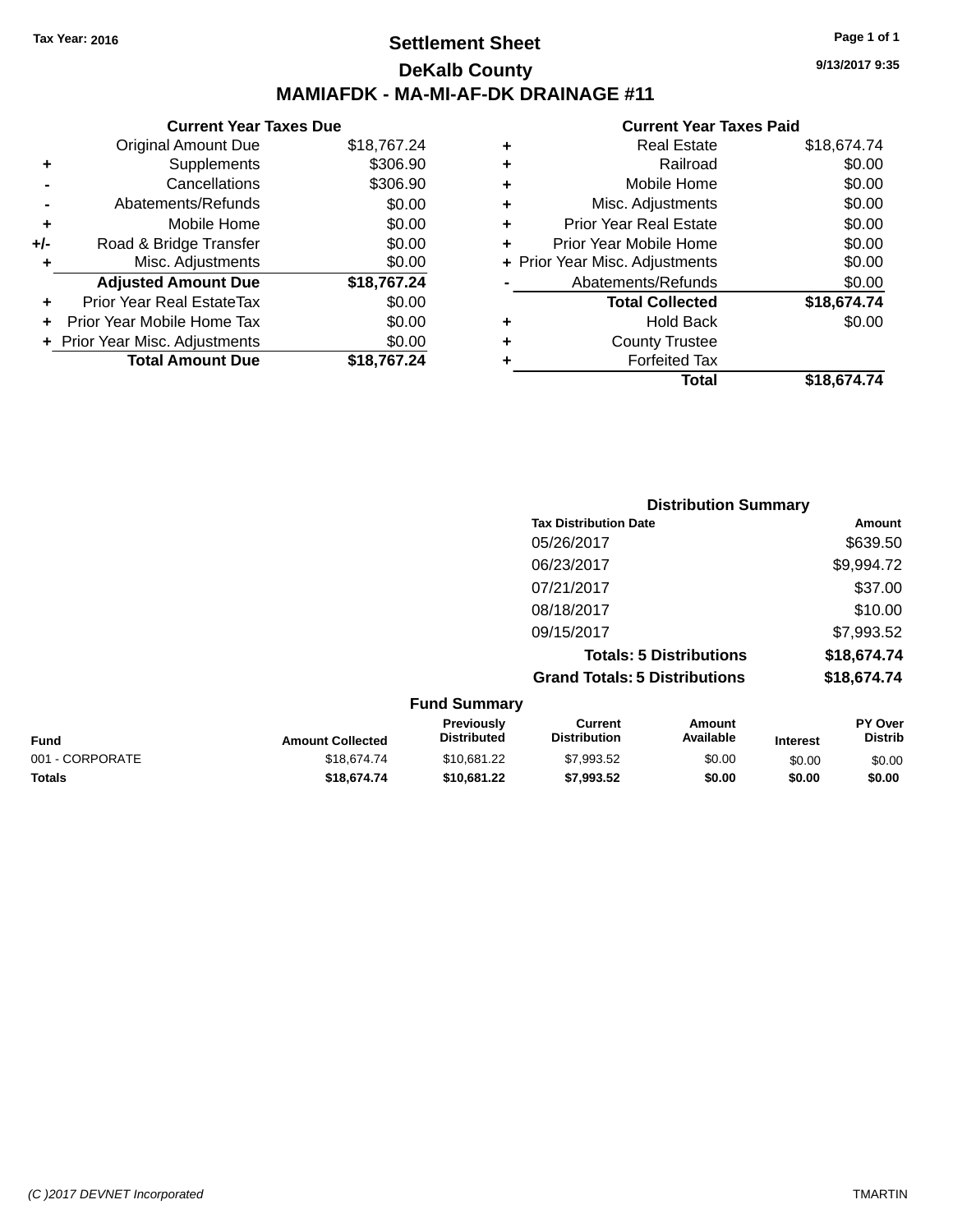### **Settlement Sheet Tax Year: 2016 Page 1 of 1 DeKalb County MY-DK #2 - MAYFIELD DEKALB DRAINAGE**

**9/13/2017 9:35**

|     | <b>Current Year Taxes Due</b>  |            |
|-----|--------------------------------|------------|
|     | Original Amount Due            | \$1,206.46 |
| ٠   | Supplements                    | \$0.00     |
|     | Cancellations                  | \$0.00     |
|     | Abatements/Refunds             | \$0.00     |
| ٠   | Mobile Home                    | \$0.00     |
| +/- | Road & Bridge Transfer         | \$0.00     |
| ٠   | Misc. Adjustments              | \$0.00     |
|     | <b>Adjusted Amount Due</b>     | \$1,206.46 |
| ٠   | Prior Year Real EstateTax      | \$0.00     |
|     | Prior Year Mobile Home Tax     | \$0.00     |
|     | + Prior Year Misc. Adjustments | \$0.00     |
|     | <b>Total Amount Due</b>        | \$1.206.46 |
|     |                                |            |

| ٠ | <b>Real Estate</b>             | \$1,206.46 |
|---|--------------------------------|------------|
| ٠ | Railroad                       | \$0.00     |
| ٠ | Mobile Home                    | \$0.00     |
| ٠ | Misc. Adjustments              | \$0.00     |
| ٠ | Prior Year Real Estate         | \$0.00     |
| ٠ | Prior Year Mobile Home         | \$0.00     |
|   | + Prior Year Misc. Adjustments | \$0.00     |
|   | Abatements/Refunds             | \$0.00     |
|   | <b>Total Collected</b>         | \$1,206.46 |
| ٠ | <b>Hold Back</b>               | \$0.00     |
| ٠ | <b>County Trustee</b>          |            |
| ٠ | <b>Forfeited Tax</b>           |            |
|   | <b>Total</b>                   | \$1,206.46 |
|   |                                |            |

|                 |                         |                                  | <b>Distribution Summary</b>           |                                |                 |                           |
|-----------------|-------------------------|----------------------------------|---------------------------------------|--------------------------------|-----------------|---------------------------|
|                 |                         |                                  | <b>Tax Distribution Date</b>          |                                |                 | Amount                    |
|                 |                         |                                  | 05/26/2017                            |                                |                 | \$81.36                   |
|                 |                         |                                  | 06/23/2017                            |                                |                 | \$625.64                  |
|                 |                         |                                  | 08/18/2017                            |                                |                 | \$8.82                    |
|                 |                         |                                  | 09/15/2017                            |                                |                 | \$490.64                  |
|                 |                         |                                  |                                       | <b>Totals: 4 Distributions</b> |                 | \$1,206.46                |
|                 |                         |                                  | <b>Grand Totals: 4 Distributions</b>  |                                |                 | \$1,206.46                |
|                 |                         | <b>Fund Summary</b>              |                                       |                                |                 |                           |
| <b>Fund</b>     | <b>Amount Collected</b> | Previously<br><b>Distributed</b> | <b>Current</b><br><b>Distribution</b> | Amount<br>Available            | <b>Interest</b> | PY Over<br><b>Distrib</b> |
| 001 - CORPORATE | \$1,206.46              | \$715.82                         | \$490.64                              | \$0.00                         | \$0.00          | \$0.00                    |
| <b>Totals</b>   | \$1,206.46              | \$715.82                         | \$490.64                              | \$0.00                         | \$0.00          | \$0.00                    |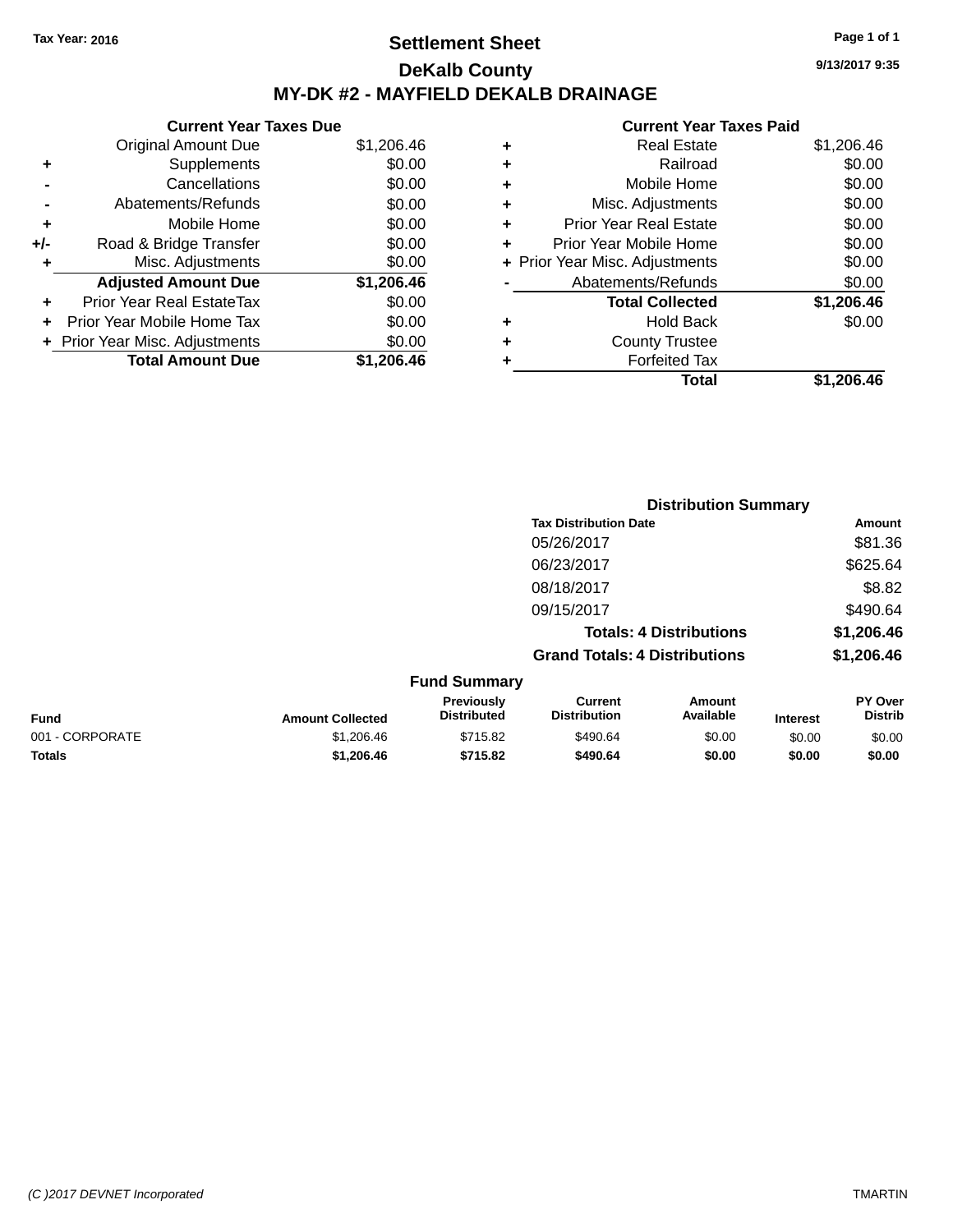### **Settlement Sheet Tax Year: 2016 Page 1 of 1 DeKalb County NO-LR-SA # - NO-LR-SA DRAINAGE #10**

**9/13/2017 9:35**

#### **Current Year Taxes Paid**

| <b>Current Ye</b>           |   |             | <b>Current Year Taxes Due</b>    |     |
|-----------------------------|---|-------------|----------------------------------|-----|
| <b>Real Est</b>             | ٠ | \$50,220.36 | Original Amount Due              |     |
| Railro                      | ٠ | \$461.10    | Supplements                      |     |
| Mobile Ho                   | ٠ | \$461.10    | Cancellations                    |     |
| Misc. Adjustme              | ÷ | \$0.00      | Abatements/Refunds               |     |
| <b>Prior Year Real Est</b>  | ÷ | \$0.00      | Mobile Home                      | ÷   |
| Prior Year Mobile Ho        | ٠ | \$0.00      | Road & Bridge Transfer           | +/- |
| + Prior Year Misc. Adjustme |   | \$37.20     | Misc. Adjustments                |     |
| Abatements/Refur            |   | \$50,257.56 | <b>Adjusted Amount Due</b>       |     |
| <b>Total Collect</b>        |   | \$3.75      | <b>Prior Year Real EstateTax</b> |     |
| Hold Ba                     | ٠ | \$0.00      | Prior Year Mobile Home Tax       |     |
| <b>County Trus</b>          | ٠ | \$0.00      | + Prior Year Misc. Adjustments   |     |
| Forfeited                   |   | \$50,261.31 | <b>Total Amount Due</b>          |     |
| т,                          |   |             |                                  |     |

| ÷ | <b>Real Estate</b>             | \$47,640.45 |
|---|--------------------------------|-------------|
| ÷ | Railroad                       | \$0.00      |
| ÷ | Mobile Home                    | \$0.00      |
| ÷ | Misc. Adjustments              | \$37.20     |
| ٠ | <b>Prior Year Real Estate</b>  | \$3.75      |
| ÷ | Prior Year Mobile Home         | \$0.00      |
|   | + Prior Year Misc. Adjustments | \$0.00      |
|   | Abatements/Refunds             | \$0.00      |
|   | <b>Total Collected</b>         | \$47,681.40 |
| ٠ | <b>Hold Back</b>               | \$0.00      |
| ÷ | <b>County Trustee</b>          |             |
| ٠ | <b>Forfeited Tax</b>           |             |
|   | Total                          | \$47,681.40 |
|   |                                |             |

|                 |                         |                                  | <b>Distribution Summary</b>           |                                |                 |                           |
|-----------------|-------------------------|----------------------------------|---------------------------------------|--------------------------------|-----------------|---------------------------|
|                 |                         |                                  | <b>Tax Distribution Date</b>          |                                |                 | Amount                    |
|                 |                         |                                  | 05/26/2017                            |                                |                 | \$6,887.26                |
|                 |                         |                                  | 06/23/2017                            |                                |                 | \$22,351.44               |
|                 |                         |                                  | 07/21/2017                            |                                |                 | \$610.20                  |
|                 |                         |                                  | 08/18/2017                            |                                |                 | \$1,883.88                |
|                 |                         |                                  | 09/15/2017                            |                                |                 | \$15,948.62               |
|                 |                         |                                  |                                       | <b>Totals: 5 Distributions</b> |                 | \$47,681.40               |
|                 |                         |                                  | <b>Grand Totals: 5 Distributions</b>  |                                |                 | \$47,681.40               |
|                 |                         | <b>Fund Summary</b>              |                                       |                                |                 |                           |
| <b>Fund</b>     | <b>Amount Collected</b> | Previously<br><b>Distributed</b> | <b>Current</b><br><b>Distribution</b> | Amount<br>Available            | <b>Interest</b> | PY Over<br><b>Distrib</b> |
| 001 - CORPORATE | \$47,681.40             | \$31,732.78                      | \$15,948.62                           | \$0.00                         | \$0.00          | \$0.00                    |
| <b>Totals</b>   | \$47,681.40             | \$31,732.78                      | \$15,948.62                           | \$0.00                         | \$0.00          | \$0.00                    |

#### **Year Source Account Type Account Type Amount Adjustment Description**<br>2016 DR - Drainage Back Tax Collected \$37.20 HARRISON REDEMPTIO **Totals \$37.20 1 entries**

#### **Miscellaneous Adjustment Detail**

Back Tax Collected **2016 COLLECT 337.20 HARRISON REDEMPTION 19-26-408-006 by TBA**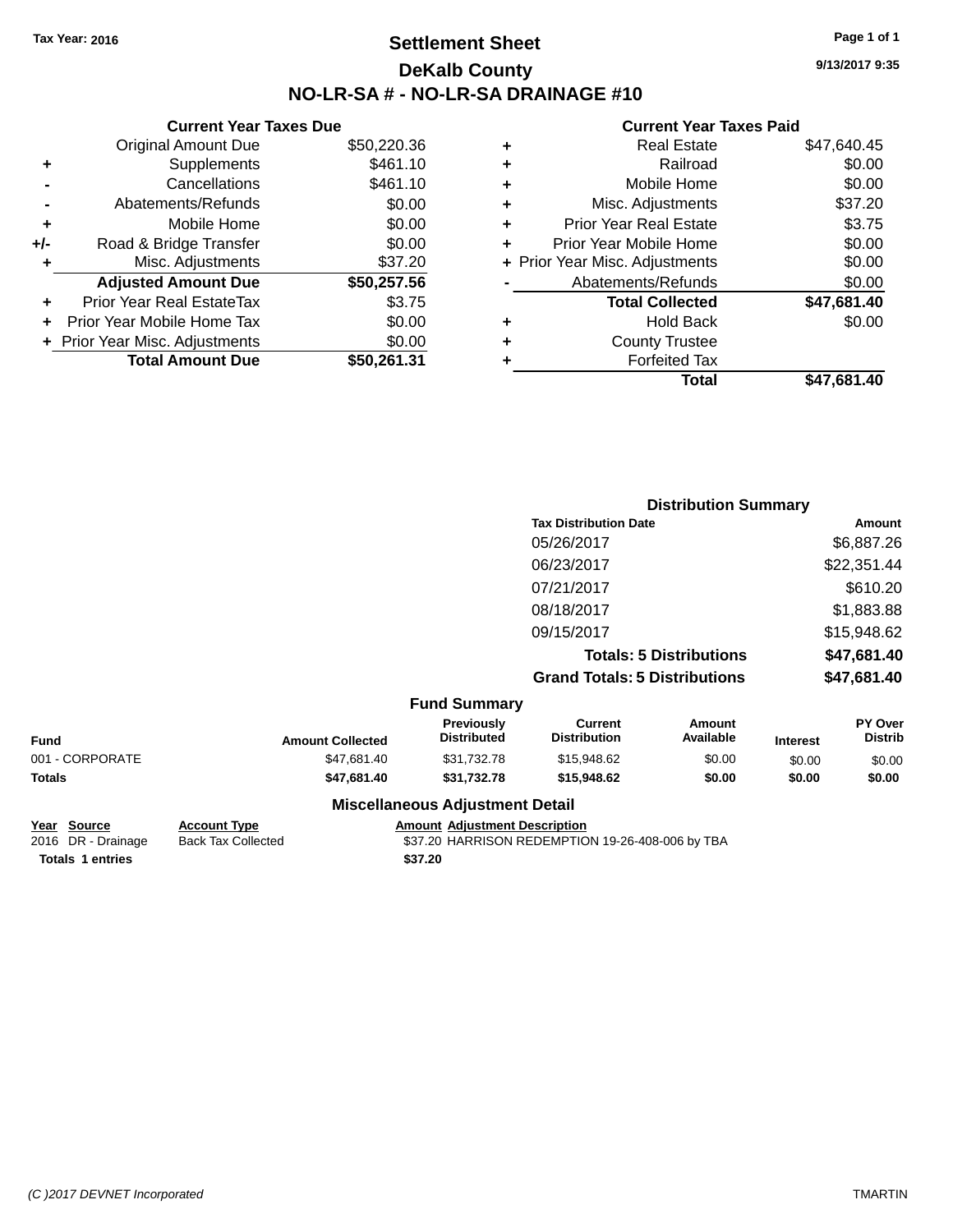### **Settlement Sheet Tax Year: 2016 Page 1 of 1 DeKalb County NORMAL #13 - NORMAL DRAINAGE DISTRICT**

#### **Current Year Taxes Due** Original Amount Due \$22,092.74 **+** Supplements \$0.00 **-** Cancellations \$0.00 **-** Abatements/Refunds \$0.00 **+** Mobile Home \$0.00 **+/-** Road & Bridge Transfer \$0.00 **+** Misc. Adjustments \$0.00 **Adjusted Amount Due \$22,092.74 +** Prior Year Real EstateTax \$0.00 **+** Prior Year Mobile Home Tax \$0.00 **+ Prior Year Misc. Adjustments**  $$0.00$ **Total Amount Due \$22,092.74**

#### **Current Year Taxes Paid +** Real Estate \$21,894.34 **+** Railroad \$0.00 **+** Mobile Home \$0.00 **+** Misc. Adjustments \$0.00 **+** Prior Year Real Estate \$0.00 **+** Prior Year Mobile Home \$0.00 **+** Prior Year Misc. Adjustments  $$0.00$ Abatements/Refunds \$0.00 **Total Collected \$21,894.34 +** Hold Back \$0.00 **+** County Trustee **+** Forfeited Tax **Total \$21,894.34**

| <b>Distribution Summary</b>  |                                                                                                             |  |
|------------------------------|-------------------------------------------------------------------------------------------------------------|--|
| <b>Tax Distribution Date</b> | Amount                                                                                                      |  |
| 05/26/2017                   | \$741.44                                                                                                    |  |
| 06/23/2017                   | \$10,637.20                                                                                                 |  |
| 07/21/2017                   | \$41.60                                                                                                     |  |
| 08/18/2017                   | \$851.49                                                                                                    |  |
| 09/15/2017                   | \$9,622.61                                                                                                  |  |
|                              | \$21,894.34                                                                                                 |  |
|                              | \$21,894.34                                                                                                 |  |
|                              |                                                                                                             |  |
| <b>Current</b>               | PY Over<br>Amount                                                                                           |  |
|                              | <b>Totals: 5 Distributions</b><br><b>Grand Totals: 5 Distributions</b><br><b>Fund Summary</b><br>Previously |  |

| <b>Fund</b>     | <b>Amount Collected</b> | Previously<br><b>Distributed</b> | Current<br><b>Distribution</b> | Amount<br>Available | <b>Interest</b> | <b>PY Over</b><br><b>Distrib</b> |
|-----------------|-------------------------|----------------------------------|--------------------------------|---------------------|-----------------|----------------------------------|
| 001 - CORPORATE | \$21.894.34             | \$12.271.73                      | \$9.622.61                     | \$0.00              | \$0.00          | \$0.00                           |
| <b>Totals</b>   | \$21.894.34             | \$12,271.73                      | \$9.622.61                     | \$0.00              | \$0.00          | \$0.00                           |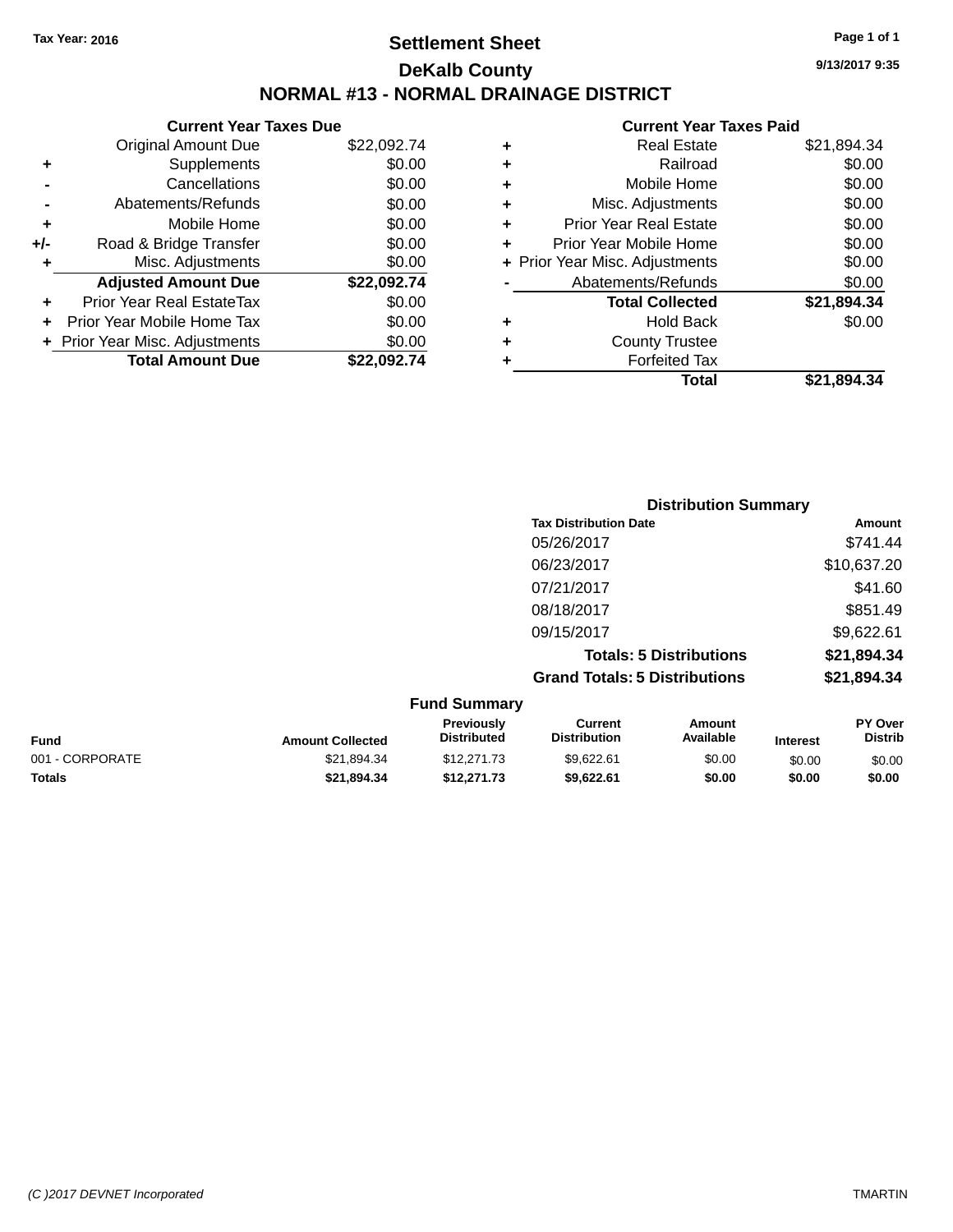### **Settlement Sheet Tax Year: 2016 Page 1 of 1 DeKalb County SH-MI #6 - SHABBONA/MILAN DRAINAGE**

**9/13/2017 9:35**

|       | <b>Current Year Taxes Due</b>  |             |
|-------|--------------------------------|-------------|
|       | <b>Original Amount Due</b>     | \$10,889.34 |
| ٠     | Supplements                    | \$0.00      |
|       | Cancellations                  | \$0.00      |
|       | Abatements/Refunds             | \$0.00      |
| ÷     | Mobile Home                    | \$0.00      |
| $+/-$ | Road & Bridge Transfer         | \$0.00      |
|       | Misc. Adjustments              | \$0.00      |
|       | <b>Adjusted Amount Due</b>     | \$10,889.34 |
| ٠     | Prior Year Real EstateTax      | \$0.00      |
|       | Prior Year Mobile Home Tax     | \$0.00      |
|       | + Prior Year Misc. Adjustments | \$0.00      |
|       | <b>Total Amount Due</b>        | \$10,889.34 |
|       |                                |             |

|   | Total                          | \$10,887.18 |
|---|--------------------------------|-------------|
| ٠ | <b>Forfeited Tax</b>           |             |
| ٠ | <b>County Trustee</b>          |             |
| ٠ | Hold Back                      | \$0.00      |
|   | <b>Total Collected</b>         | \$10,887.18 |
|   | Abatements/Refunds             | \$0.00      |
|   | + Prior Year Misc. Adjustments | \$0.00      |
| ٠ | Prior Year Mobile Home         | \$0.00      |
| ÷ | <b>Prior Year Real Estate</b>  | \$0.00      |
| ٠ | Misc. Adjustments              | \$0.00      |
| ٠ | Mobile Home                    | \$0.00      |
| ٠ | Railroad                       | \$0.00      |
| ٠ | <b>Real Estate</b>             | \$10,887.18 |
|   |                                |             |

| <b>Distribution Summary</b>          |             |
|--------------------------------------|-------------|
| <b>Tax Distribution Date</b>         | Amount      |
| 05/26/2017                           | \$825.86    |
| 06/23/2017                           | \$6,004.44  |
| 07/21/2017                           | \$178.10    |
| 08/18/2017                           | \$109.67    |
| 09/15/2017                           | \$3,769.11  |
| <b>Totals: 5 Distributions</b>       | \$10,887.18 |
| <b>Grand Totals: 5 Distributions</b> | \$10,887.18 |

| <b>Fund Summary</b> |                         |                                         |                                |                     |                 |                                  |  |
|---------------------|-------------------------|-----------------------------------------|--------------------------------|---------------------|-----------------|----------------------------------|--|
| Fund                | <b>Amount Collected</b> | <b>Previously</b><br><b>Distributed</b> | Current<br><b>Distribution</b> | Amount<br>Available | <b>Interest</b> | <b>PY Over</b><br><b>Distrib</b> |  |
| 001 - CORPORATE     | \$10,887.18             | \$7.118.07                              | \$3.769.11                     | \$0.00              | \$0.00          | \$0.00                           |  |
| <b>Totals</b>       | \$10,887.18             | \$7.118.07                              | \$3.769.11                     | \$0.00              | \$0.00          | \$0.00                           |  |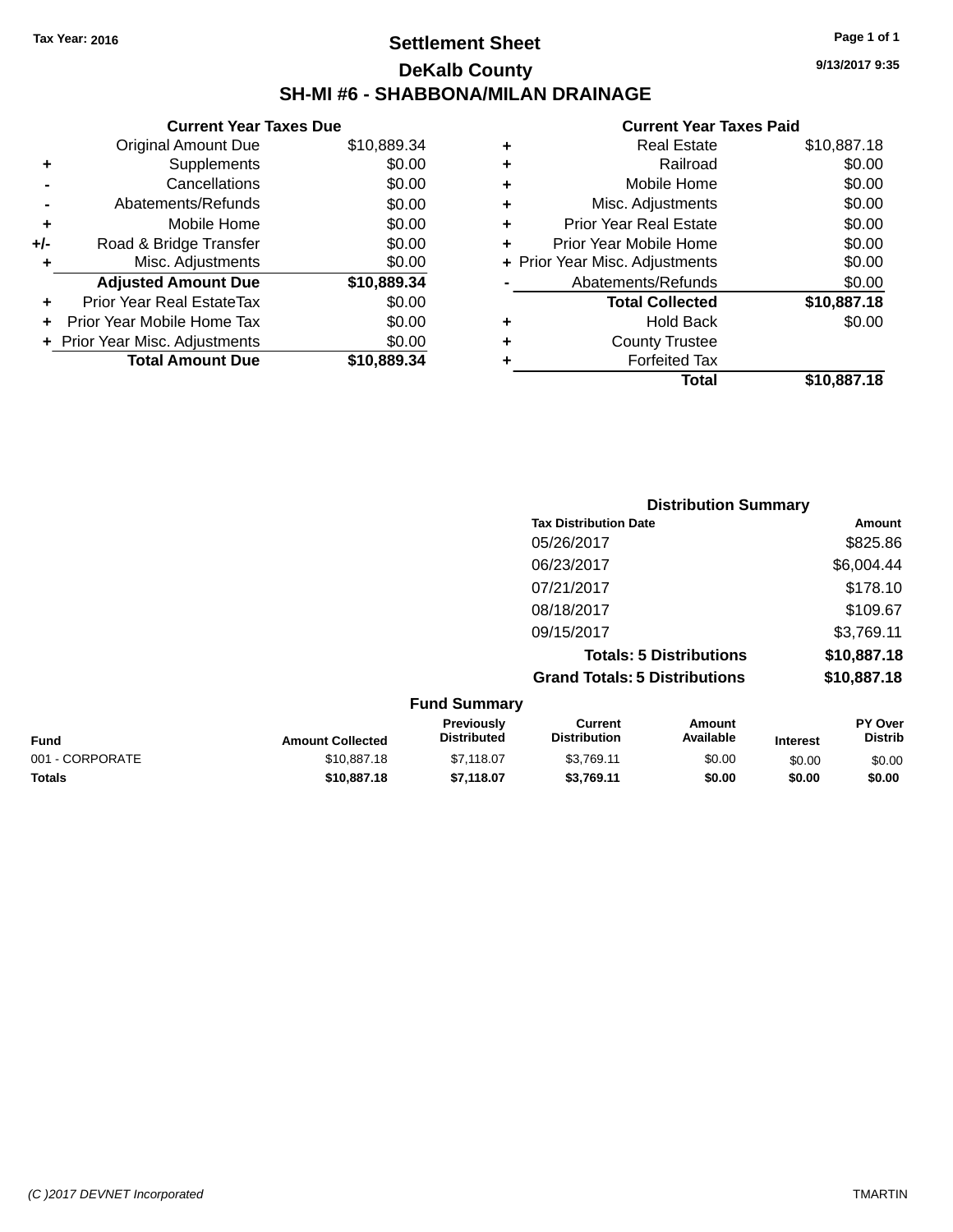# **Settlement Sheet Tax Year: 2016 Page 1 of 1 DeKalb County SQ GR #12 - SQUAW GROVE DRAINAGE**

**9/13/2017 9:35**

|     | <b>Current Year Taxes Due</b>  |            |
|-----|--------------------------------|------------|
|     | <b>Original Amount Due</b>     | \$7,028.28 |
| ÷   | Supplements                    | \$0.00     |
|     | Cancellations                  | \$0.00     |
|     | Abatements/Refunds             | \$0.00     |
| ٠   | Mobile Home                    | \$0.00     |
| +/- | Road & Bridge Transfer         | \$0.00     |
|     | Misc. Adjustments              | \$0.00     |
|     | <b>Adjusted Amount Due</b>     | \$7,028.28 |
| ÷   | Prior Year Real EstateTax      | \$0.00     |
|     | Prior Year Mobile Home Tax     | \$0.00     |
|     | + Prior Year Misc. Adjustments | \$0.00     |
|     | <b>Total Amount Due</b>        | \$7,028.28 |
|     |                                |            |

| ٠ | <b>Real Estate</b>             | \$7,025.76 |
|---|--------------------------------|------------|
| ٠ | Railroad                       | \$0.00     |
| ٠ | Mobile Home                    | \$0.00     |
| ٠ | Misc. Adjustments              | \$0.00     |
| ٠ | <b>Prior Year Real Estate</b>  | \$0.00     |
| ٠ | Prior Year Mobile Home         | \$0.00     |
|   | + Prior Year Misc. Adjustments | \$0.00     |
|   | Abatements/Refunds             | \$0.00     |
|   | <b>Total Collected</b>         | \$7,025.76 |
| ٠ | <b>Hold Back</b>               | \$0.00     |
| ÷ | <b>County Trustee</b>          |            |
| ٠ | <b>Forfeited Tax</b>           |            |
|   | Total                          | \$7,025.76 |
|   |                                |            |

|                 |                         |                                  | <b>Distribution Summary</b>           |                                |                 |                           |
|-----------------|-------------------------|----------------------------------|---------------------------------------|--------------------------------|-----------------|---------------------------|
|                 |                         |                                  | <b>Tax Distribution Date</b>          |                                |                 | Amount                    |
|                 |                         |                                  | 05/26/2017                            |                                |                 | \$100.80                  |
|                 |                         |                                  | 06/23/2017                            |                                |                 | \$3,390.66                |
|                 |                         |                                  | 07/21/2017                            |                                |                 | \$744.66                  |
|                 |                         |                                  | 09/15/2017                            |                                |                 | \$2,789.64                |
|                 |                         |                                  |                                       | <b>Totals: 4 Distributions</b> |                 | \$7,025.76                |
|                 |                         |                                  | <b>Grand Totals: 4 Distributions</b>  |                                |                 | \$7,025.76                |
|                 |                         | <b>Fund Summary</b>              |                                       |                                |                 |                           |
| <b>Fund</b>     | <b>Amount Collected</b> | Previously<br><b>Distributed</b> | <b>Current</b><br><b>Distribution</b> | Amount<br>Available            | <b>Interest</b> | PY Over<br><b>Distrib</b> |
| 001 - CORPORATE | \$7,025.76              | \$4,236.12                       | \$2,789.64                            | \$0.00                         | \$0.00          | \$0.00                    |
| <b>Totals</b>   | \$7,025.76              | \$4,236.12                       | \$2,789.64                            | \$0.00                         | \$0.00          | \$0.00                    |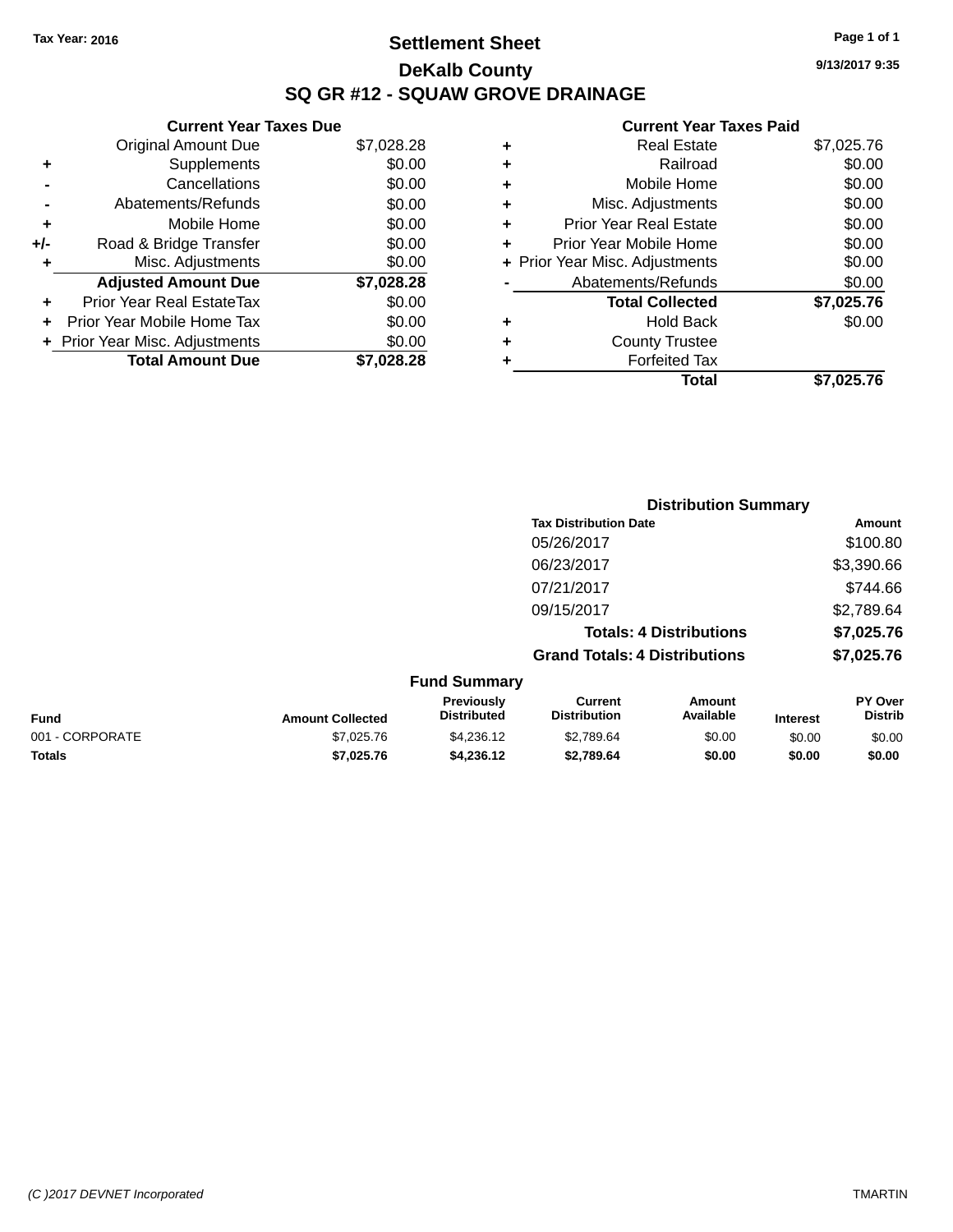### **Settlement Sheet Tax Year: 2016 Page 1 of 1 DeKalb County VG-CO #16 - VIRGIL CORTLAND DRAIN #16**

**9/13/2017 9:35**

#### **Current Year Taxes Paid**

|     | <b>Current Year Taxes Due</b>  |             |
|-----|--------------------------------|-------------|
|     | <b>Original Amount Due</b>     | \$18,282.64 |
| ÷   | Supplements                    | \$60.00     |
|     | Cancellations                  | \$60.00     |
|     | Abatements/Refunds             | \$0.00      |
| ٠   | Mobile Home                    | \$0.00      |
| +/- | Road & Bridge Transfer         | \$0.00      |
| ٠   | Misc. Adjustments              | \$0.00      |
|     | <b>Adjusted Amount Due</b>     | \$18,282.64 |
| ٠   | Prior Year Real EstateTax      | \$0.00      |
| ÷   | Prior Year Mobile Home Tax     | \$0.00      |
|     | + Prior Year Misc. Adjustments | \$20.00     |
|     | <b>Total Amount Due</b>        | \$18,302.64 |

| ٠ | <b>Real Estate</b>             | \$17,819.23 |
|---|--------------------------------|-------------|
| ٠ | Railroad                       | \$0.00      |
| ٠ | Mobile Home                    | \$0.00      |
| ٠ | Misc. Adjustments              | \$0.00      |
| ٠ | <b>Prior Year Real Estate</b>  | \$0.00      |
| ٠ | Prior Year Mobile Home         | \$0.00      |
|   | + Prior Year Misc. Adjustments | \$20.00     |
|   | Abatements/Refunds             | \$0.00      |
|   | <b>Total Collected</b>         | \$17,839.23 |
| ٠ | <b>Hold Back</b>               | \$0.00      |
| ٠ | <b>County Trustee</b>          |             |
| ٠ | <b>Forfeited Tax</b>           |             |
|   | Total                          | \$17,839.23 |

|                     | <b>Distribution Summary</b>          |             |  |
|---------------------|--------------------------------------|-------------|--|
|                     | <b>Tax Distribution Date</b>         | Amount      |  |
|                     | 05/26/2017                           | \$2,449.18  |  |
|                     | 06/23/2017                           | \$8,864.24  |  |
|                     | 07/21/2017                           | \$161.54    |  |
|                     | 08/18/2017                           | \$383.39    |  |
|                     | 09/15/2017                           | \$5,980.88  |  |
|                     | <b>Totals: 5 Distributions</b>       | \$17,839.23 |  |
|                     | <b>Grand Totals: 5 Distributions</b> | \$17,839.23 |  |
| <b>Fund Summary</b> |                                      |             |  |

|                 |                         | .  va                                   |                                |                     |                 |                                  |  |  |
|-----------------|-------------------------|-----------------------------------------|--------------------------------|---------------------|-----------------|----------------------------------|--|--|
| Fund            | <b>Amount Collected</b> | <b>Previously</b><br><b>Distributed</b> | Current<br><b>Distribution</b> | Amount<br>Available | <b>Interest</b> | <b>PY Over</b><br><b>Distrib</b> |  |  |
| 001 - CORPORATE | \$17,839.23             | \$11,858.35                             | \$5,980.88                     | \$0.00              | \$0.00          | \$0.00                           |  |  |
| Totals          | \$17.839.23             | \$11.858.35                             | \$5,980.88                     | \$0.00              | \$0.00          | \$0.00                           |  |  |
|                 |                         |                                         |                                |                     |                 |                                  |  |  |

### **Year Source Account Type Amount Adjustment Description Totals 1 entries** \$20.00

#### **Miscellaneous Adjustment Detail**

Back Tax Collected **320.00** OBERHELMAN REDEMPTION 09-25-451-001 by TBA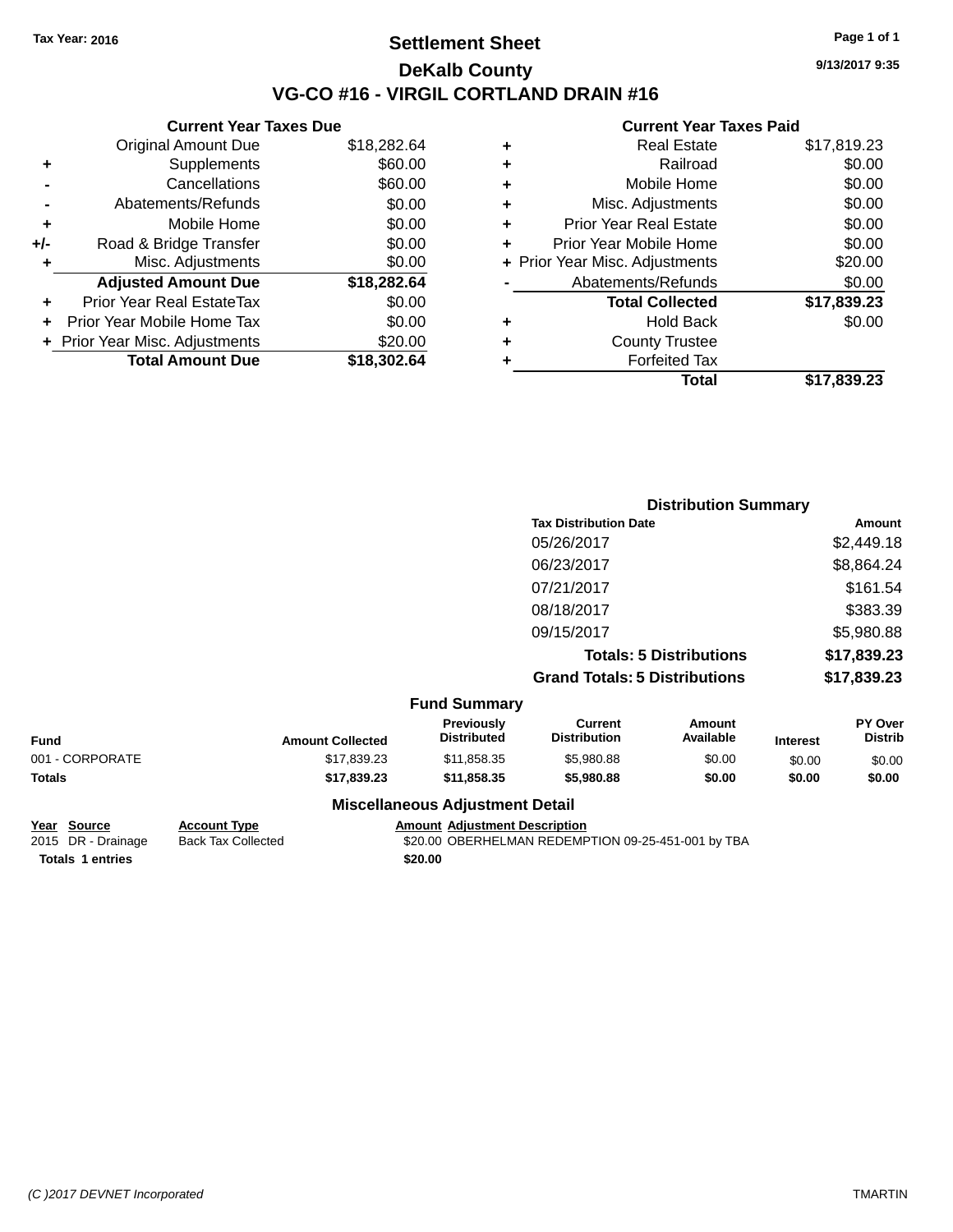# **Settlement Sheet Tax Year: 2016 Page 1 of 1 DeKalb County VI-AD #9 - VICTOR/ADAMS DRAINAGE #9**

**Current Year Taxes Due** Original Amount Due \$1,126.20 **+** Supplements \$4.46 **-** Cancellations \$4.46 **-** Abatements/Refunds \$0.00 **+** Mobile Home \$0.00 **+/-** Road & Bridge Transfer \$0.00 **+** Misc. Adjustments \$0.00 **Adjusted Amount Due \$1,126.20 +** Prior Year Real EstateTax \$0.00 **+** Prior Year Mobile Home Tax \$0.00 **+ Prior Year Misc. Adjustments**  $$0.00$ **Total Amount Due \$1,126.20**

|   | <b>Real Estate</b>             | \$1,109.84 |
|---|--------------------------------|------------|
| ٠ | Railroad                       | \$0.00     |
| ٠ | Mobile Home                    | \$0.00     |
| ٠ | Misc. Adjustments              | \$0.00     |
| ٠ | <b>Prior Year Real Estate</b>  | \$0.00     |
| ٠ | Prior Year Mobile Home         | \$0.00     |
|   | + Prior Year Misc. Adjustments | \$0.00     |
|   | Abatements/Refunds             | \$0.00     |
|   | <b>Total Collected</b>         | \$1,109.84 |
| ٠ | <b>Hold Back</b>               | \$0.00     |
| ٠ | <b>County Trustee</b>          |            |
| ٠ | <b>Forfeited Tax</b>           |            |
|   | Total                          | \$1,109.84 |

|                 |                         | <b>Distribution Summary</b>             |                                       |                                |                 |                           |
|-----------------|-------------------------|-----------------------------------------|---------------------------------------|--------------------------------|-----------------|---------------------------|
|                 |                         |                                         | <b>Tax Distribution Date</b>          |                                |                 | Amount                    |
|                 |                         |                                         | 05/26/2017                            |                                |                 | \$86.24                   |
|                 |                         |                                         | 06/23/2017                            |                                |                 | \$476.86                  |
|                 |                         |                                         | 09/15/2017                            |                                |                 | \$546.74                  |
|                 |                         |                                         |                                       | <b>Totals: 3 Distributions</b> |                 | \$1,109.84                |
|                 |                         |                                         | <b>Grand Totals: 3 Distributions</b>  |                                |                 | \$1,109.84                |
|                 |                         | <b>Fund Summary</b>                     |                                       |                                |                 |                           |
| Fund            | <b>Amount Collected</b> | <b>Previously</b><br><b>Distributed</b> | <b>Current</b><br><b>Distribution</b> | Amount<br>Available            | <b>Interest</b> | PY Over<br><b>Distrib</b> |
| 001 - CORPORATE | \$1,109.84              | \$563.10                                | \$546.74                              | \$0.00                         | \$0.00          | \$0.00                    |
| <b>Totals</b>   | \$1,109.84              | \$563.10                                | \$546.74                              | \$0.00                         | \$0.00          | \$0.00                    |
|                 |                         |                                         |                                       |                                |                 |                           |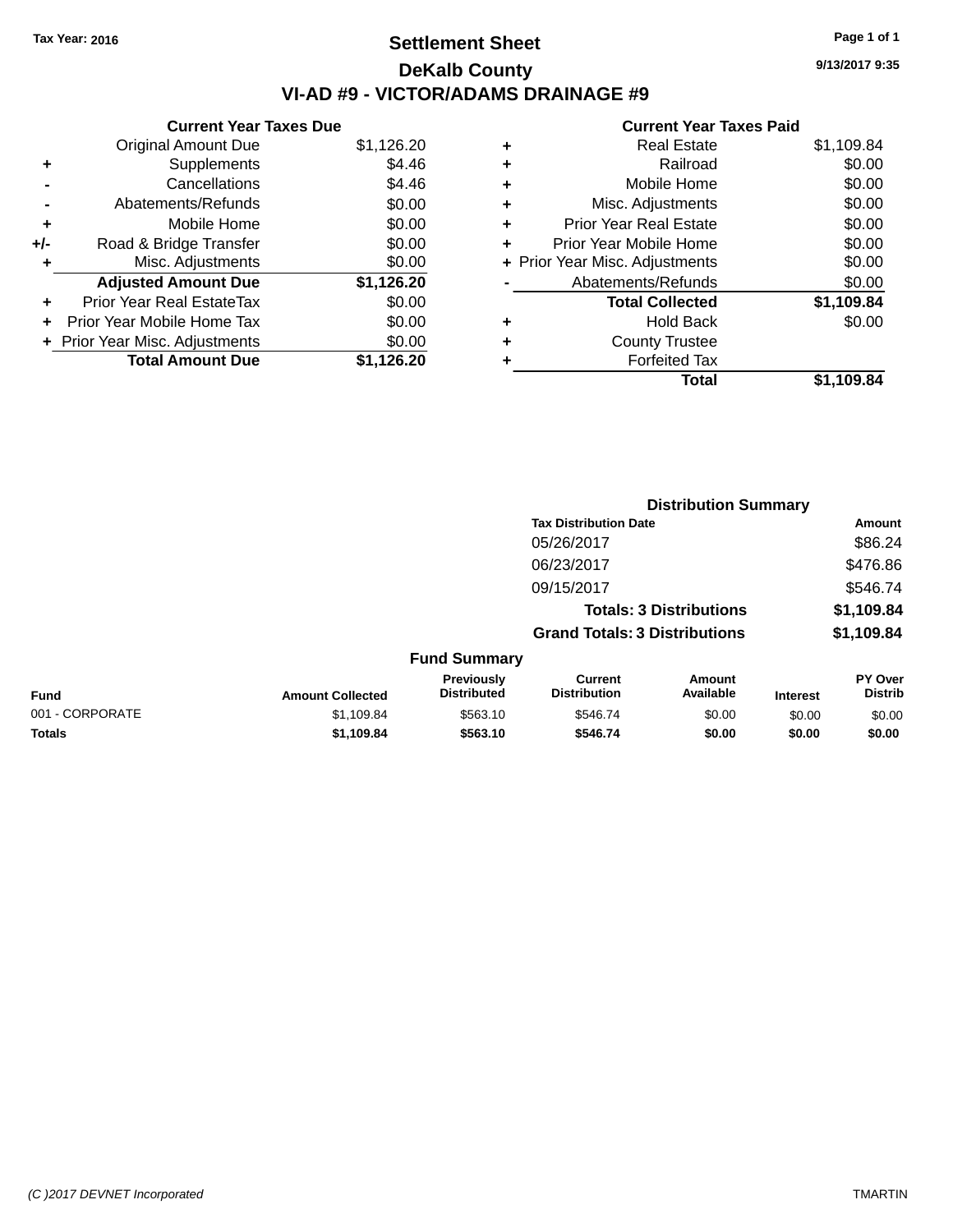# **Settlement Sheet Tax Year: 2016 Page 1 of 1 DeKalb County VI-CL #14 - VICTOR-CLINTON DRAINAGE**

**Current Year Taxes Due** Original Amount Due \$5,232.00 **+** Supplements \$0.00 **-** Cancellations \$0.00 **-** Abatements/Refunds \$0.00 **+** Mobile Home \$0.00 **+/-** Road & Bridge Transfer \$0.00 **+** Misc. Adjustments \$0.00 **Adjusted Amount Due \$5,232.00 +** Prior Year Real EstateTax \$0.00 **+** Prior Year Mobile Home Tax \$0.00 **+ Prior Year Misc. Adjustments**  $$0.00$ **Total Amount Due \$5,232.00**

|   | <b>Real Estate</b>             | \$5,214.00 |
|---|--------------------------------|------------|
| ٠ | Railroad                       | \$0.00     |
| ٠ | Mobile Home                    | \$0.00     |
| ٠ | Misc. Adjustments              | \$0.00     |
| ٠ | <b>Prior Year Real Estate</b>  | \$0.00     |
| ٠ | Prior Year Mobile Home         | \$0.00     |
|   | + Prior Year Misc. Adjustments | \$0.00     |
|   | Abatements/Refunds             | \$0.00     |
|   | <b>Total Collected</b>         | \$5,214.00 |
| ٠ | <b>Hold Back</b>               | \$0.00     |
| ٠ | <b>County Trustee</b>          |            |
| ٠ | <b>Forfeited Tax</b>           |            |
|   | Total                          | \$5.214.00 |
|   |                                |            |

|                 |                         |                                         | <b>Distribution Summary</b>           |                                |                 |                           |
|-----------------|-------------------------|-----------------------------------------|---------------------------------------|--------------------------------|-----------------|---------------------------|
|                 |                         |                                         | <b>Tax Distribution Date</b>          |                                |                 | Amount                    |
|                 |                         |                                         | 05/26/2017                            |                                |                 | \$1,633.54                |
|                 |                         |                                         | 06/23/2017                            |                                |                 | \$1,845.73                |
|                 |                         |                                         | 07/21/2017                            |                                |                 | \$93.81                   |
|                 |                         |                                         | 09/15/2017                            |                                |                 | \$1,640.92                |
|                 |                         |                                         |                                       | <b>Totals: 4 Distributions</b> |                 | \$5,214.00                |
|                 |                         |                                         | <b>Grand Totals: 4 Distributions</b>  |                                |                 | \$5,214.00                |
|                 |                         | <b>Fund Summary</b>                     |                                       |                                |                 |                           |
| <b>Fund</b>     | <b>Amount Collected</b> | <b>Previously</b><br><b>Distributed</b> | <b>Current</b><br><b>Distribution</b> | Amount<br>Available            | <b>Interest</b> | PY Over<br><b>Distrib</b> |
| 001 - CORPORATE | \$5,214.00              | \$3,573.08                              | \$1,640.92                            | \$0.00                         | \$0.00          | \$0.00                    |
| <b>Totals</b>   | \$5,214.00              | \$3,573.08                              | \$1,640.92                            | \$0.00                         | \$0.00          | \$0.00                    |